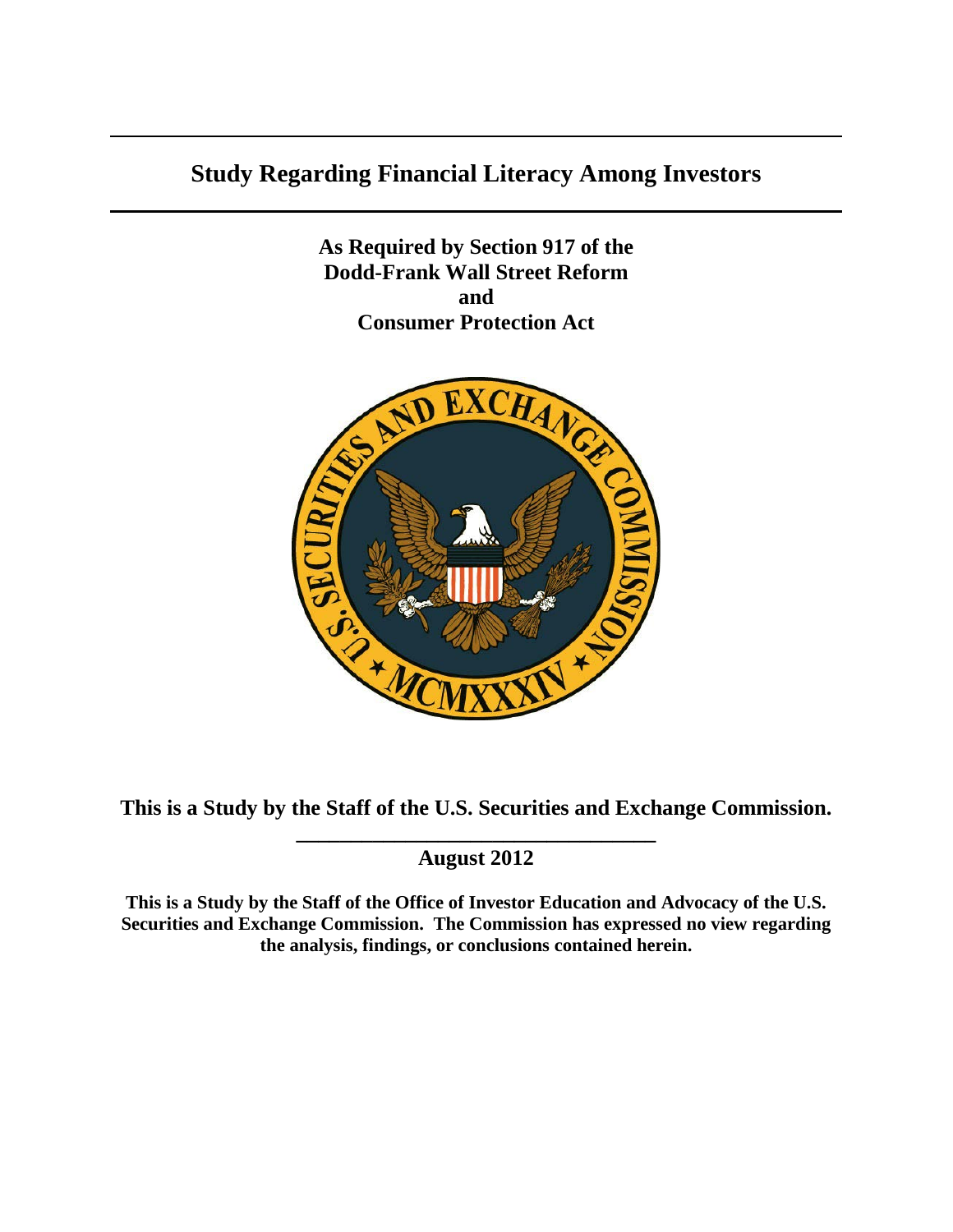#### **EXECUTIVE SUMMARY**

<span id="page-1-1"></span>On July 21, 2010, President Barack Obama signed the Dodd-Frank Wall Street Reform and Consumer Protection Act of 20[1](#page-1-0)0 (the "Dodd-Frank Act" or "Act").<sup>1</sup> Section 917 of Title IX of the Act ("Dodd-Frank Act Section 917") requires the Securities and Exchange Commission (the "Commission" or "SEC") to conduct a study (the "Study") to identify the existing level of financial literacy among retail investors as well as methods and efforts to increase the financial literacy of investors.

Specifically, Dodd-Frank Act Section 917 directs the Commission to conduct the Study to identify:

- (1) the existing level of financial literacy among retail investors, including subgroups of investors identified by the Commission;
- (2) methods to improve the timing, content, and format of disclosures to investors with respect to financial intermediaries, investment products, and investment services;
- (3) the most useful and understandable relevant information that retail investors need to make informed financial decisions before engaging a financial intermediary or purchasing an investment product or service that is typically sold to retail investors, including shares of open-end companies, as that term is defined in

<span id="page-1-0"></span><sup>&</sup>lt;sup>1</sup> Pub. L. No. 111-203, 124 Stat. 1376 (2010).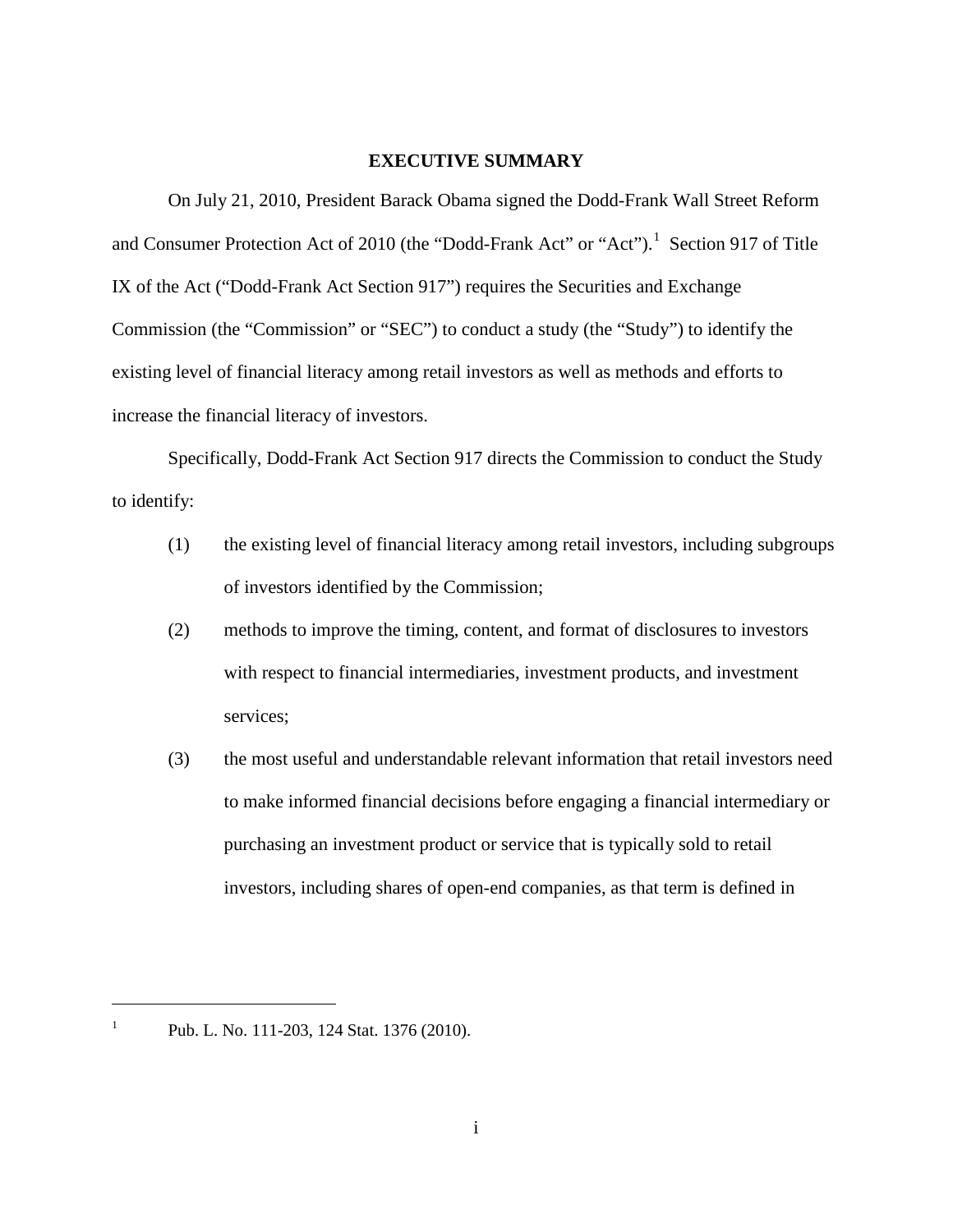Section 5 of the Investment Company Act of  $1940<sup>2</sup>$  $1940<sup>2</sup>$  $1940<sup>2</sup>$  that are registered under Section 8 of that Act;<sup>[3](#page-2-1)</sup>

- (4) methods to increase the transparency of expenses and conflicts of interests in transactions involving investment services and products, including shares of openend companies described in paragraph (3);
- (5) the most effective existing private and public efforts to educate investors; and
- (6) in consultation with the Financial Literacy and Education Commission ("FLEC"), a strategy (including, to the extent practicable, measurable goals and objectives) to increase the financial literacy of investors in order to bring about a positive change in behavior.

The Act requires the Commission to complete the Study within two years after the date of enactment of the Act (*i.e.*, by July 21, 2012). The Study has been prepared by the Staff of the SEC. The Commission has expressed no views regarding the analysis, findings, or conclusions.

#### **Background**

The Commission's Office of Investor Education and Advocacy ("OIEA") had primary responsibility for preparing the Study. Given the array of issues to be considered in the Study, including issues related to, among other things, financial literacy, investor disclosures, financial intermediaries, investment products and services, transparency of expenses and conflicts of interest, and investor education, OIEA relied on a number of different resources, both within and without the Commission, to complete the Study. For example, the Commission contracted with the Federal Research Division of the Library of Congress to conduct a review of the quantitative

<span id="page-2-0"></span><sup>&</sup>lt;sup>2</sup> 15 U.S.C. 80a-5.

<span id="page-2-1"></span> $3 \t15$  U.S.C. 80a-8.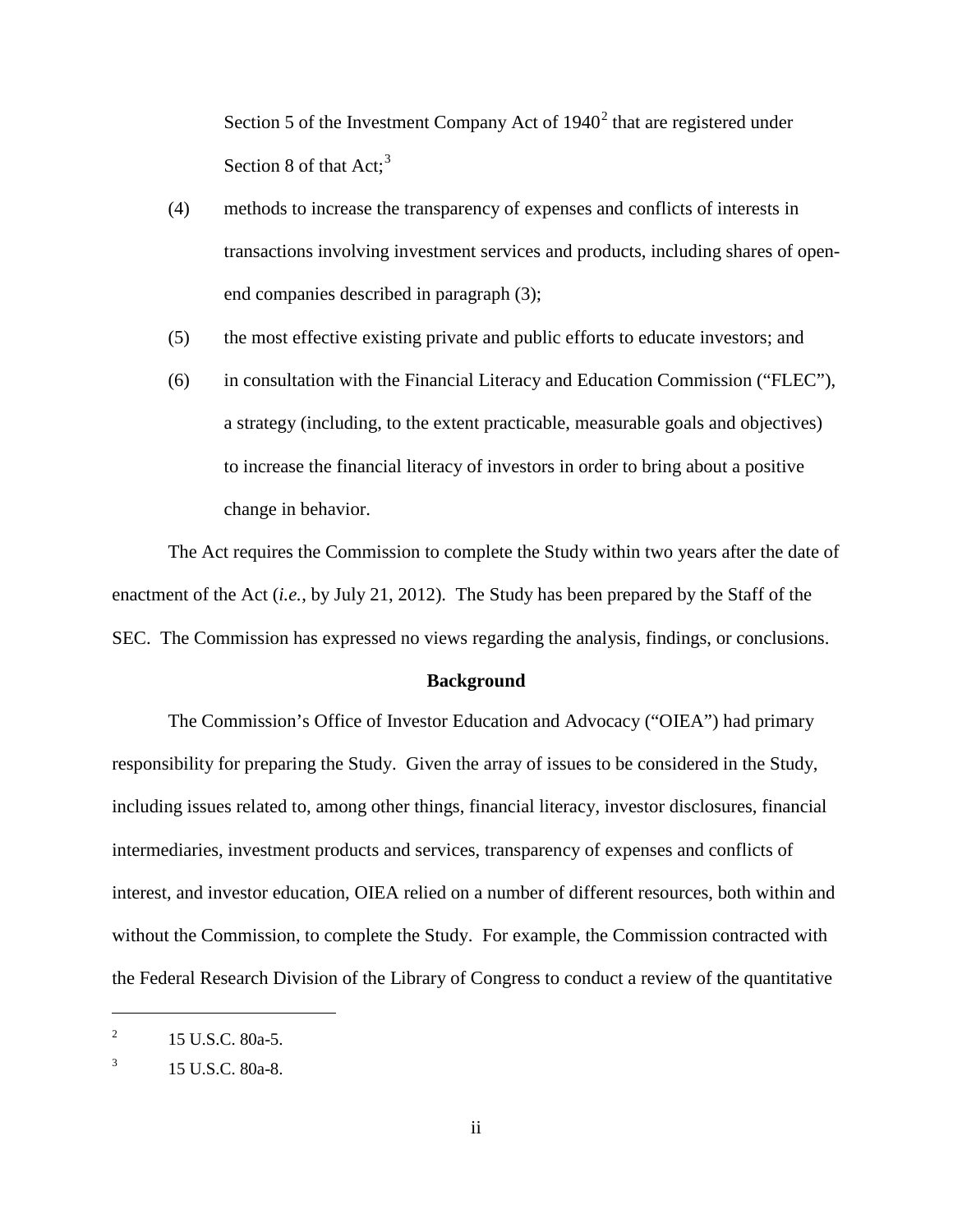studies on the financial literacy of retail investors in the United States. The Commission also sought public comment on several of the issues described above. In addition, the Commission engaged a consultant to conduct both qualitative and quantitative research designed to be responsive to certain requirements of Dodd-Frank Act Section 917, as discussed in greater detail below. Accordingly, the Study is based on a Library of Congress report on financial literacy among retail investors in the United States, public comments, qualitative research (focus groups) and quantitative research (online survey) (collectively, "empirical research"), and the expertise of a cross-Divisional task force consisting of staff from several Divisions and Offices within the Commission. The discussion below represents SEC staff's distillation of the information gathered from the sources listed above as well as from consultations with FLEC.

#### **Selected Findings**

Highlights of the information gathered from the research include:

- *Existing Level of Financial Literacy*. Studies reviewed by the Library of Congress indicate that U.S. retail investors lack basic financial literacy. The studies demonstrate that investors have a weak grasp of elementary financial concepts and lack critical knowledge of ways to avoid investment fraud. Surveys also demonstrate that certain subgroups, including women, African-Americans, Hispanics, the oldest segment of the elderly population, and those who are poorly educated, have an even greater lack of investment knowledge than the average general population.
- Based on the feedback of commenters and the results of the quantitative and qualitative research, the staff has identified: (i) methods to improve the timing, content, and format of disclosures; (ii) useful and relevant information for investors to consider when either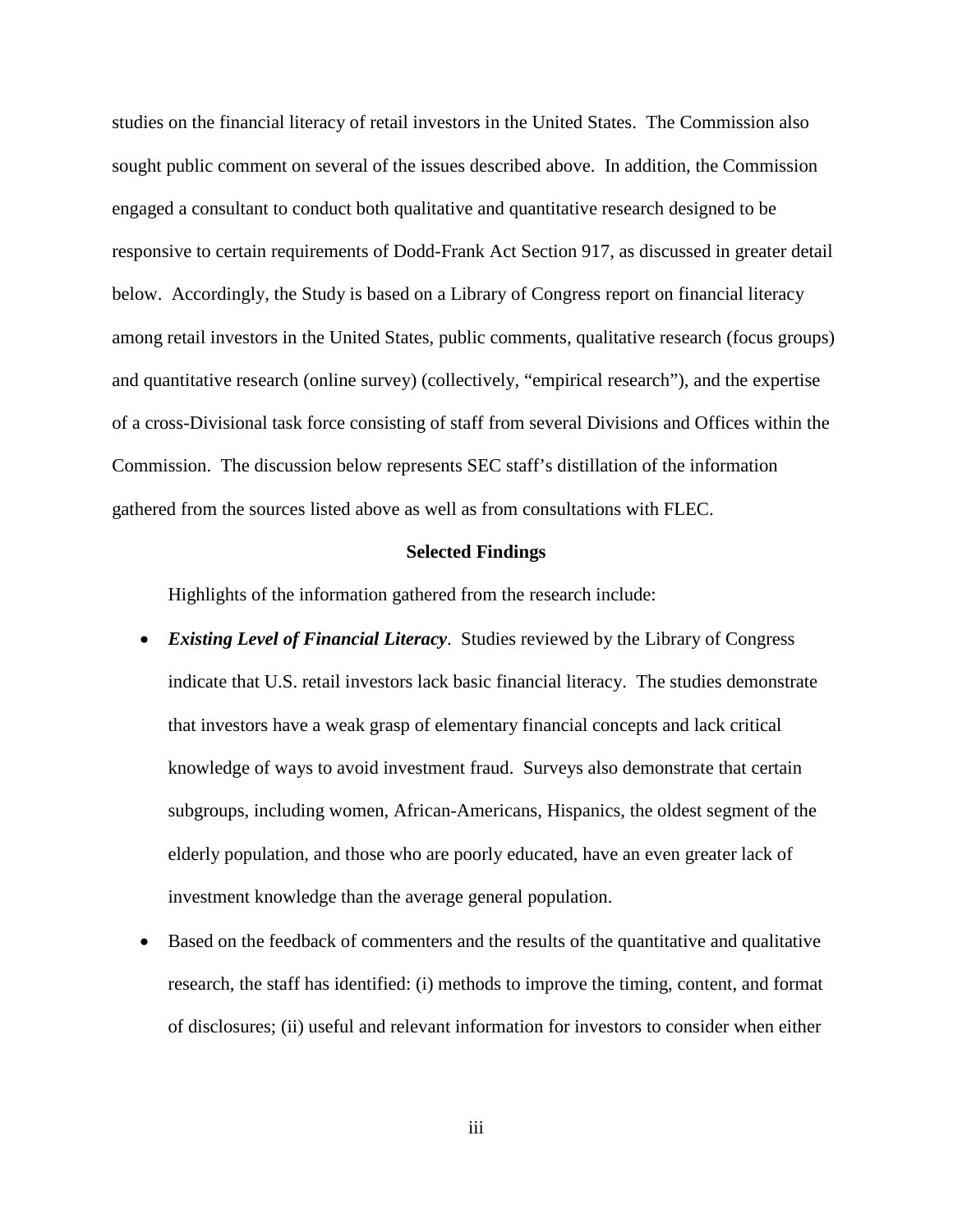selecting a financial intermediary or purchasing an investment product; and (iii) methods

to improve the transparency of expenses and conflicts of interest.

o *Timing of Disclosures*. Generally, retail investors prefer to receive disclosures

before making a decision on whether to engage a financial intermediary or

purchase an investment product or service.

# o *Content of Disclosures*.

- With respect to financial intermediaries, investors consider information about fees, disciplinary history, investment strategy, conflicts of interest to be absolutely essential.
- With respect to investment product disclosures, investors favor summary documents containing key information about the investment product.

# o *Format of Disclosures*.

- Investor preferences are mixed with respect to the method of delivery. Some investors prefer to receive certain documents in hard-copy, while others favor online disclosure.
- With respect to the format of disclosure documents, investors prefer that disclosures be written in clear, concise, understandable language, using bullet points, tables, charts, and/or graphs.
- Investors favor "layered" disclosure and, wherever possible, the use of a summary document containing key information about an investment product or service.<sup>[4](#page-4-0)</sup>

<span id="page-4-0"></span><sup>&</sup>lt;sup>4</sup> Layered disclosure is an "approach to disclosure in which key information is sent or given to the investor and more detailed information is provided online and, upon request, is sent in paper or by e-mail." Enhanced Disclosure and New Prospectus Delivery Option for Registered Open-End Management Investment Companies, Securities Act Release No. 8998 (Jan. 13, 2009), [74 FR 4546, 4560 (Jan. 26, 2009)]. This layered approach is "intended to provide investors with better ability to choose the amount and type of information to review, as well as the format in which to review it (online or paper)." Id.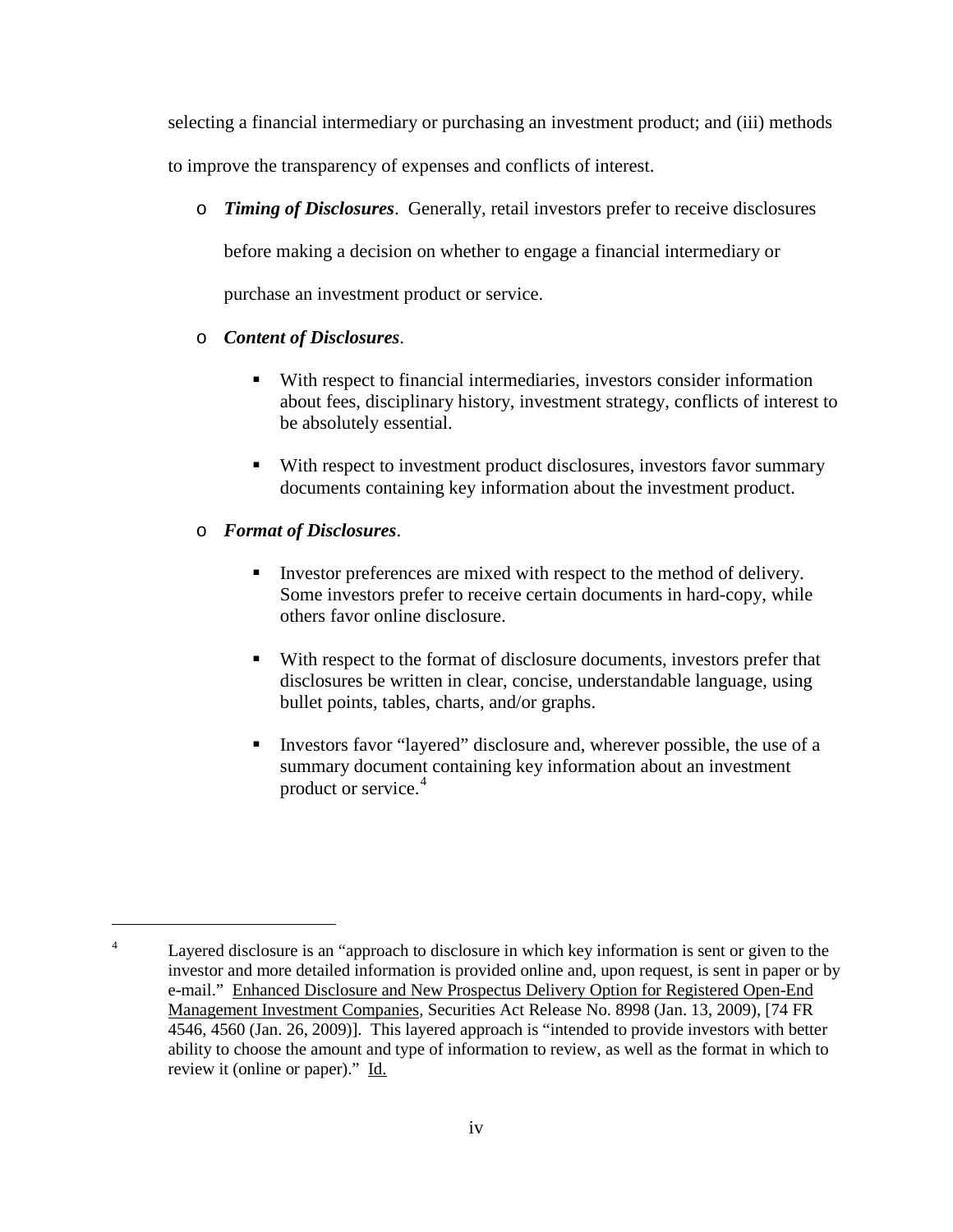- o *Useful and Understandable Relevant Information*. Retail investors find the following information to be useful and relevant before engaging a financial intermediary:
	- **Fees/expenses/compensation;**
	- Investment performance/track record;
	- Investment strategy;
	- Disciplinary history;
	- The identity of the firm and the scope of services offered; and
	- Sources and amount of compensation to the financial intermediary.

Retail investors find the following information to be useful and relevant before purchasing an investment product:

- **Fees/expenses;**
- Investment performance;
- Principal risks; and
- **Investment objective.**
- o *Methods to Increase the Transparency of Expenses*. Possible methods to

increase the transparency of expenses in transactions involving investment

services or products include the following:

- **Provide** *both* a narrative explanation of fees and compensation and a fee table;
- **Present the fee and compensation information in table formation in table** format with examples, in a bulleted format with examples, or in bulleted format only;
- Simplify the wording of the expense disclosure and make the expense disclosure briefer and less detailed;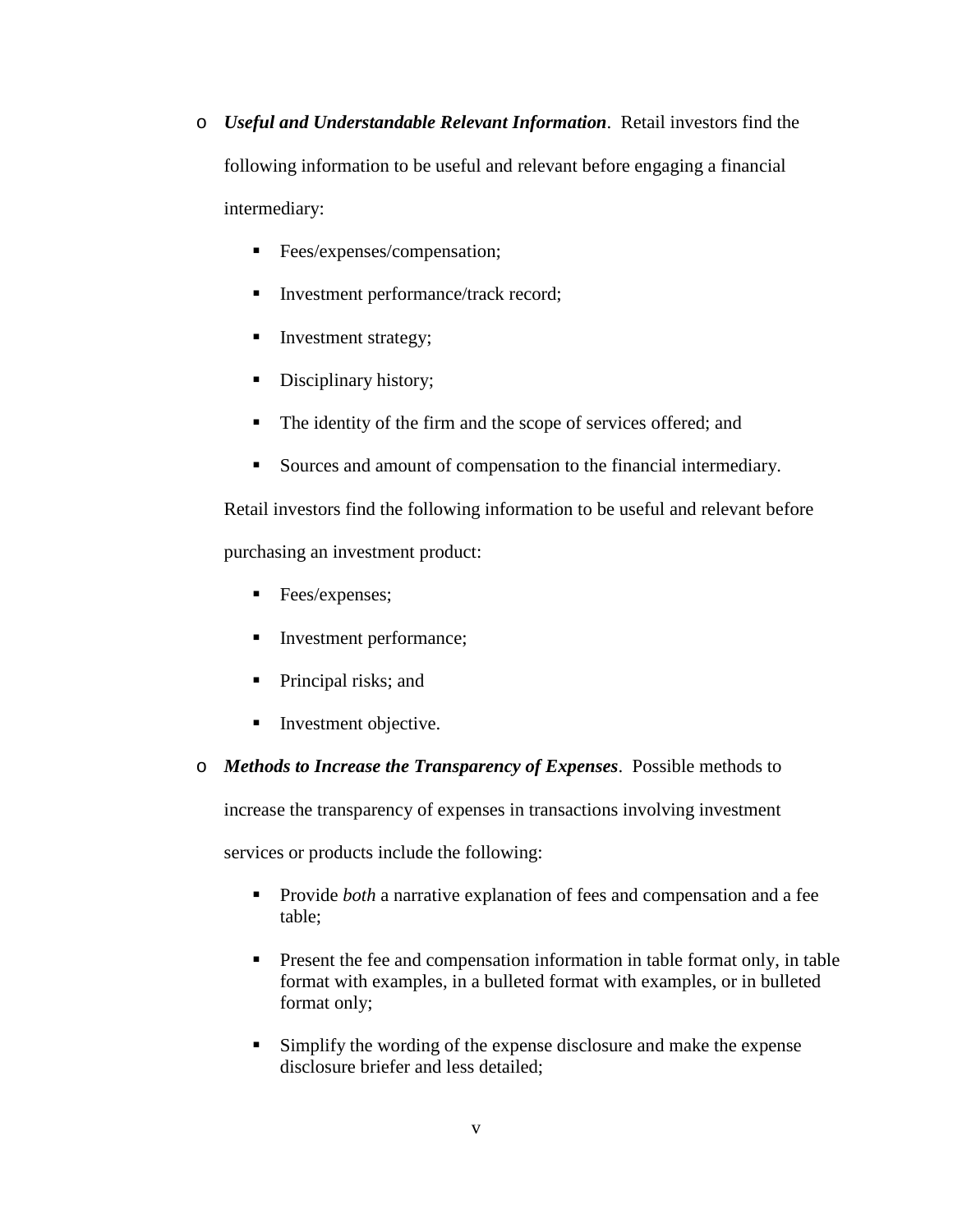- For trade confirmations, disclose the composition of a financial intermediary's total compensation, including types of compensation; and
- For a potential point-of-sale disclosure, explain how the financial intermediary is paid in connection with the client's account.

# o *Methods to Increase the Transparency of Conflicts of Interest*. Possible

methods to increase the transparency of conflicts of interest in transactions

involving investment services or products include the following:

- Provide specific examples that demonstrate how a potential conflict of interest would operate in relation to the specific advice furnished to the client;
- **Present the conflicts of interest disclosure in a bulleted format or in a** summary table format;
- Make the conflicts of interest disclosure more specific, even if it results in a lengthier disclosure document;
- Make the conflicts of interest disclosure brief and more general, with more specific information available upon request;
- Disclose whether a financial intermediary (the individual representative) stands to profit if a client invests in certain types of products; whether the financial intermediary would earn more for selling certain specific products instead of other comparable products; and whether the financial intermediary might benefit from selling financial products issued by an affiliated company.

### • *The Most Effective Existing Private and Public Efforts to Educate Investors*. Based on

the feedback of commenters, the staff has identified the most effective existing public and

private investor education efforts as including programs that are research-based, that are

goal oriented and emphasize important investor education concepts, and that are easily

accessible, delivered efficiently, and relevant to their target audience.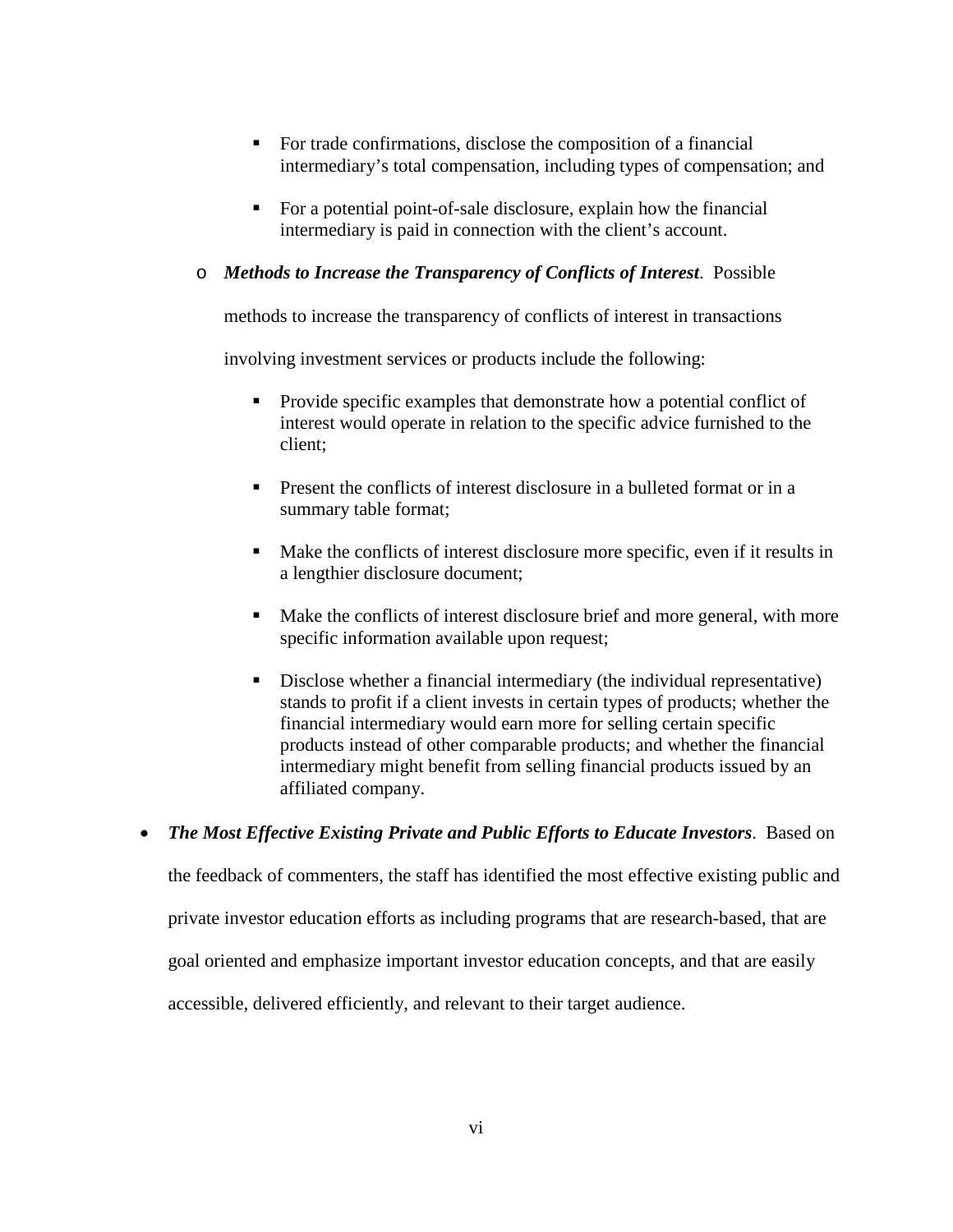• *Strategy to Increase the Financial Literacy of Investors*. As a strategy to improve

financial literacy, OIEA and other FLEC participants will work jointly and

collaboratively to develop programs:

 $\overline{a}$ 

- o Targeting specific groups including young investors, lump sum payout recipients, investment trustees, the military, underserved populations, and the elderly;
- o Promoting the importance of checking the background of investment professionals;
- o Promoting Investor.gov as the primary federal government resource for investing information; and
- o Promoting awareness of the fees and costs of investing.

#### **Discussion**

### **1. The Existing Level of Financial Literacy Among Retail Investors**

Dodd-Frank Act Section 917(a)(1) directs the Commission to conduct a Study to identify the existing level of financial literacy among investors, including subgroups of investors identified by the Commission. In response to that mandate, the Commission contracted with the Library of Congress to conduct a review of the quantitative studies on the financial literacy of U.S. retail investors published since 2006 and prepare a report summarizing the key research findings from these studies. The Library of Congress subsequently delivered to the Commission a report assessing relevant survey findings on the financial literacy of retail investors in the United States (the "Library of Congress Report").<sup>[5](#page-7-0)</sup>

According to the Library of Congress Report, studies show consistently that American investors lack basic financial literacy. For example, studies have found that investors do not

<span id="page-7-0"></span><sup>&</sup>lt;sup>5</sup> Federal Research Division, Library of Congress, Financial Literacy Among Retail Investors in the United States (Dec. 30, 2011). The Library of Congress Report is incorporated by reference herein and attached hereto as Appendix 1.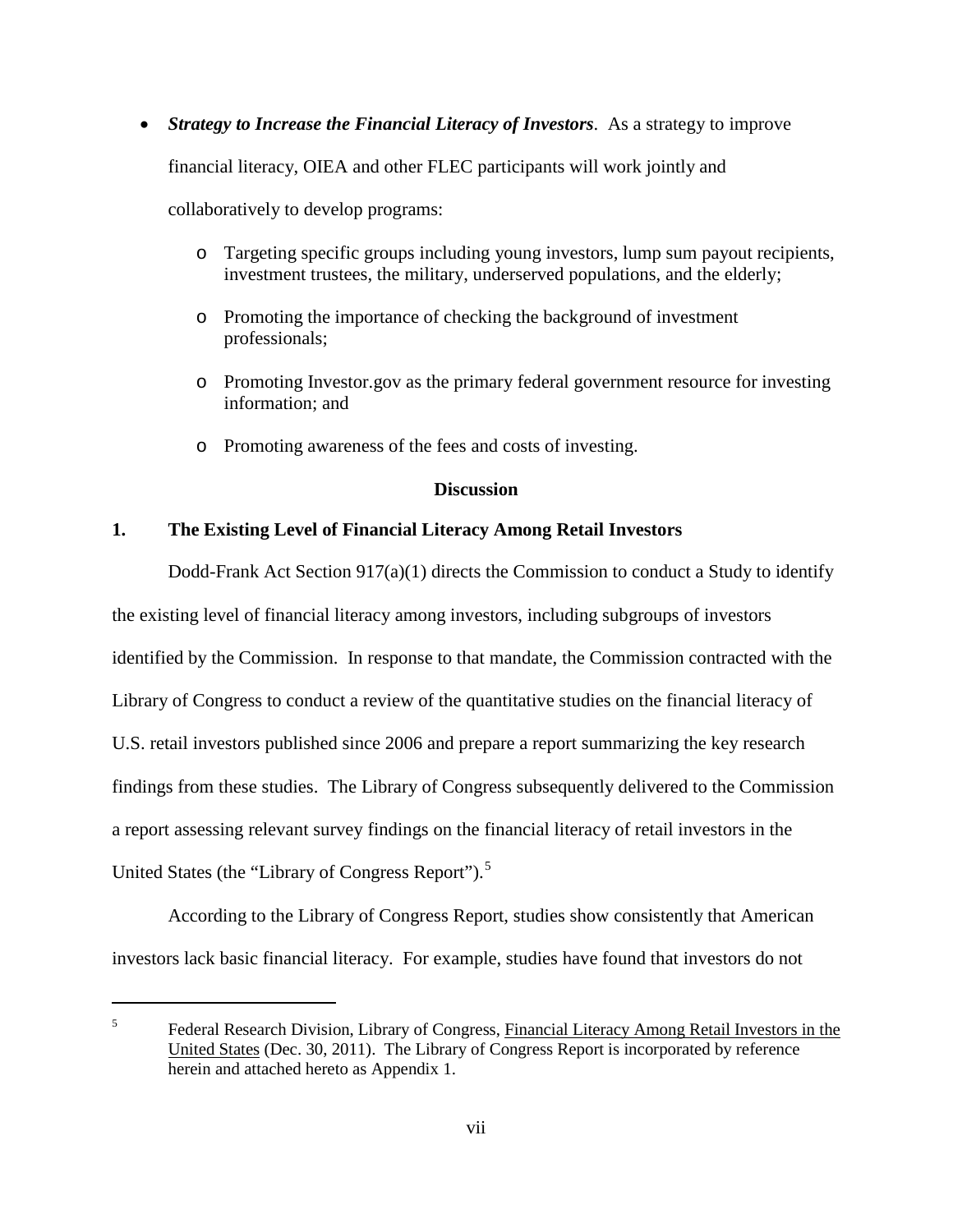understand the most elementary financial concepts, such as compound interest and inflation. Studies have also found that many investors do not understand other key financial concepts, such as diversification or the differences between stocks and bonds, and are not fully aware of investment costs and their impact on investment returns. Moreover, based on studies cited in the Library of Congress Report, investors lack critical knowledge about investment fraud. In addition, surveys demonstrate that certain subgroups, including women, African-Americans, Hispanics, the oldest segment of the elderly population, and those who are poorly educated, have an even greater lack of investment knowledge than the average general population. The Library of Congress Report concludes that "low levels of investor literacy have serious implications for the ability of broad segments of the population to retire comfortably, particularly in an age dominated by defined-contribution retirement plans." Furthermore, it states that "intensifying efforts to educate investors is essential," and that investor education programs should be tailored to specific subgroups "to maximize their effectiveness."

# **2. Public Comment and Empirical Research Pursuant to Dodd-Frank Act Sections 917(a)(2) – (4)**

Dodd-Frank Act Section 917(a)(2) directs the Commission to conduct the Study to identify methods to improve the timing, content, and format of disclosures to investors with respect to financial intermediaries, investment products, and investment services. Dodd-Frank Act Section 917(a)(3) directs the Commission to conduct the Study to identify the most useful and understandable relevant information that retail investors need to make informed financial decisions before engaging a financial intermediary or purchasing an investment product or service that is typically sold to retail investors, including shares of open-end companies. Dodd-Frank Act Section 917(a)(4) directs the Commission to conduct the Study to identify methods to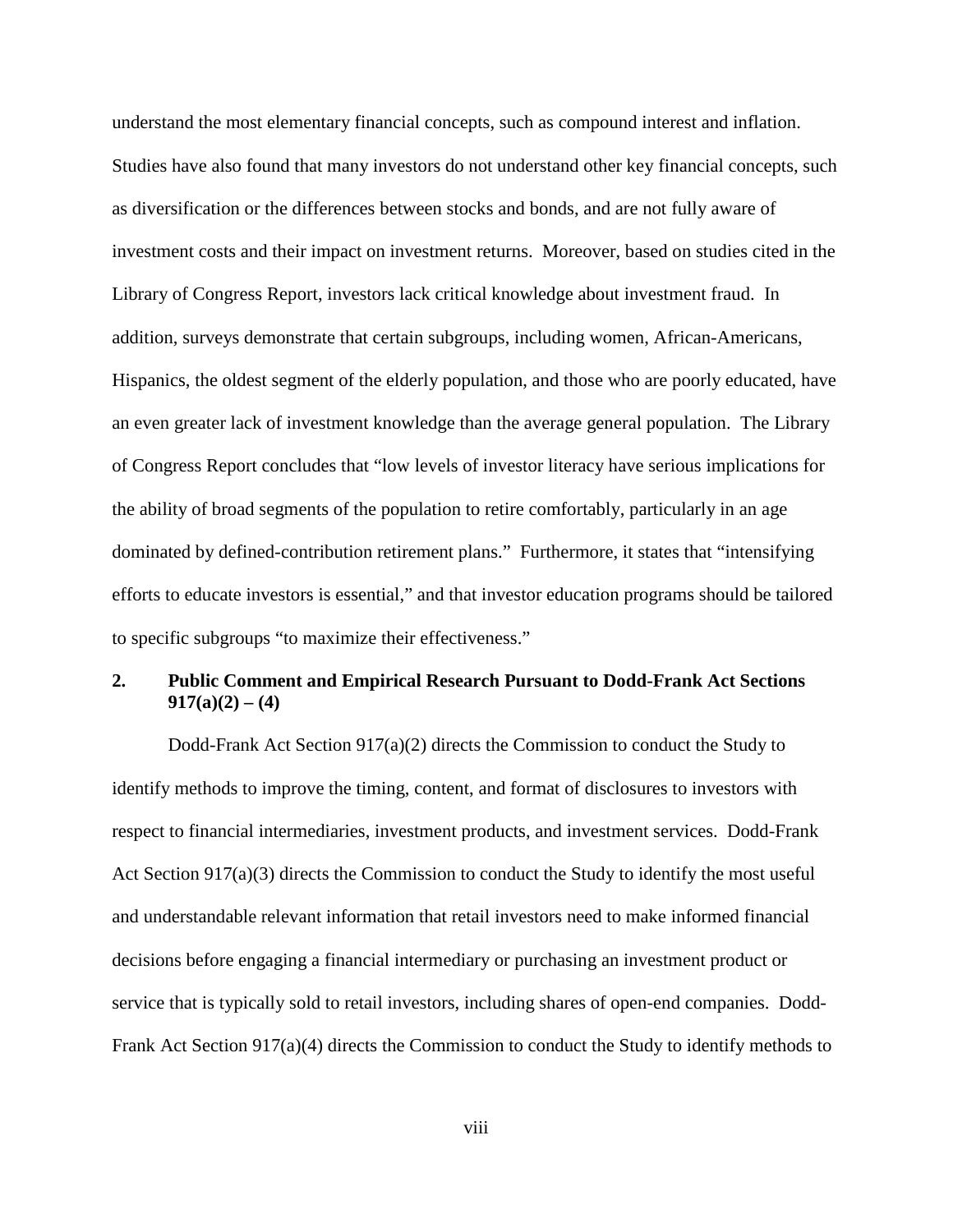increase the transparency of expenses and conflicts of interests in transactions involving investment services and products, including shares of open-end companies.

In response to these mandates, the Commission published a request for public comment and data to inform the Study with respect to Dodd-Frank Act Sections  $917(a)(2) - (4)$ .<sup>[6](#page-9-0)</sup> The Commission received 45 unique comments from, among others, investors, financial professionals, industry groups, consumer advocates, academics, and other regulators.<sup>[7](#page-9-1)</sup>

The Commission also engaged a consultant to conduct investor testing designed to be responsive to the requirements of Dodd-Frank Act Sections 917(a)(2), (3), and (4). The consultant conducted both qualitative and quantitative research. The qualitative research involved focus group interviews regarding the process of selecting a financial intermediary and the experience of purchasing investment products and services through a financial intermediary. The quantitative research consisted of an online survey that examined investor understanding of the usefulness and effectiveness of specific disclosure documents, including: (a) the Form ADV Part 2A brochure required to be delivered by registered investment advisers (the "Brochure"); (b) account statements and confirmations; (c) the mutual fund summary prospectus; and (d) a hypothetical point-of-sale disclosure document. The online testing involved four research panels corresponding to each of the disclosure documents enumerated above. Each panel consisted of approximately 1,200 online survey respondents, for a total sample size of approximately 4,800

<span id="page-9-0"></span><sup>&</sup>lt;sup>6</sup> See Securities Exchange Act Release No. 66164 (January 17, 2012), 77 FR 3294 (January 23, 2012).

<span id="page-9-1"></span><sup>7</sup> Copies of comments received are available on the Commission's website at [http://www.sec.gov/comments/4-645/4-645.shtml.](http://www.sec.gov/comments/4-645/4-645.shtml)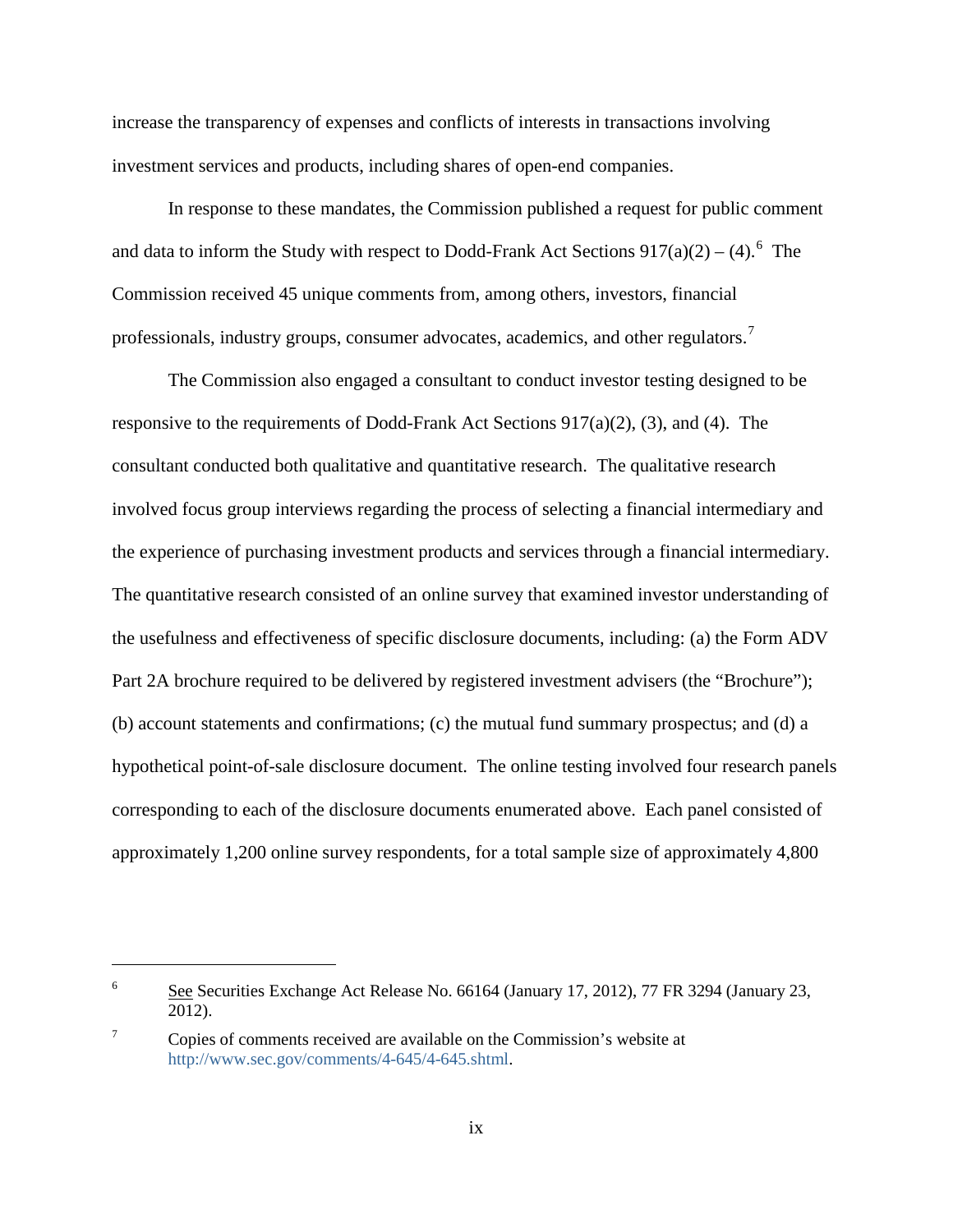online survey respondents. The online testing was designed to generate statistically significant data.

The findings discussed below with respect to Dodd-Frank Act Sections  $917(a)(2) - (4)$ are based on public comment and empirical research. We discuss the public comment and the empirical research in turn.

### **a. Public Comment Pursuant to Dodd-Frank Act Sections 917(a)(2) – (4)**

The Commission received 45 comment letters that provided a variety of views and suggestions regarding Dodd-Frank Act Sections 917(a)(2)–(4). Some of the common views and suggestions presented in the comment letters are highlighted below.

# *Methods to Improve the Timing, Content, and Format of Disclosures to Investors with Respect to Financial Intermediaries, Investment Products, and Investment Services*

Commenters offered several suggestions for improving the timing, content and format of disclosures provided to retail investors. Generally, commenters suggested providing disclosure to retail investors either "before" or "at the time" they make a decision on whether to engage a financial intermediary or purchase an investment product or service. Commenters also encouraged the use of "layered disclosure" and summary documents to improve the content of disclosure.<sup>[8](#page-10-0)</sup> In addition, commenters advocated improving the format of disclosures through the use of concise, plain language documents that incorporate some use of electronic delivery methods.

#### **Timing**

Generally, commenters indicated that retail investors should receive disclosure information either "before" or "at the time" they make a decision on whether to engage a

<span id="page-10-0"></span><sup>&</sup>lt;sup>8</sup> See supra note 4.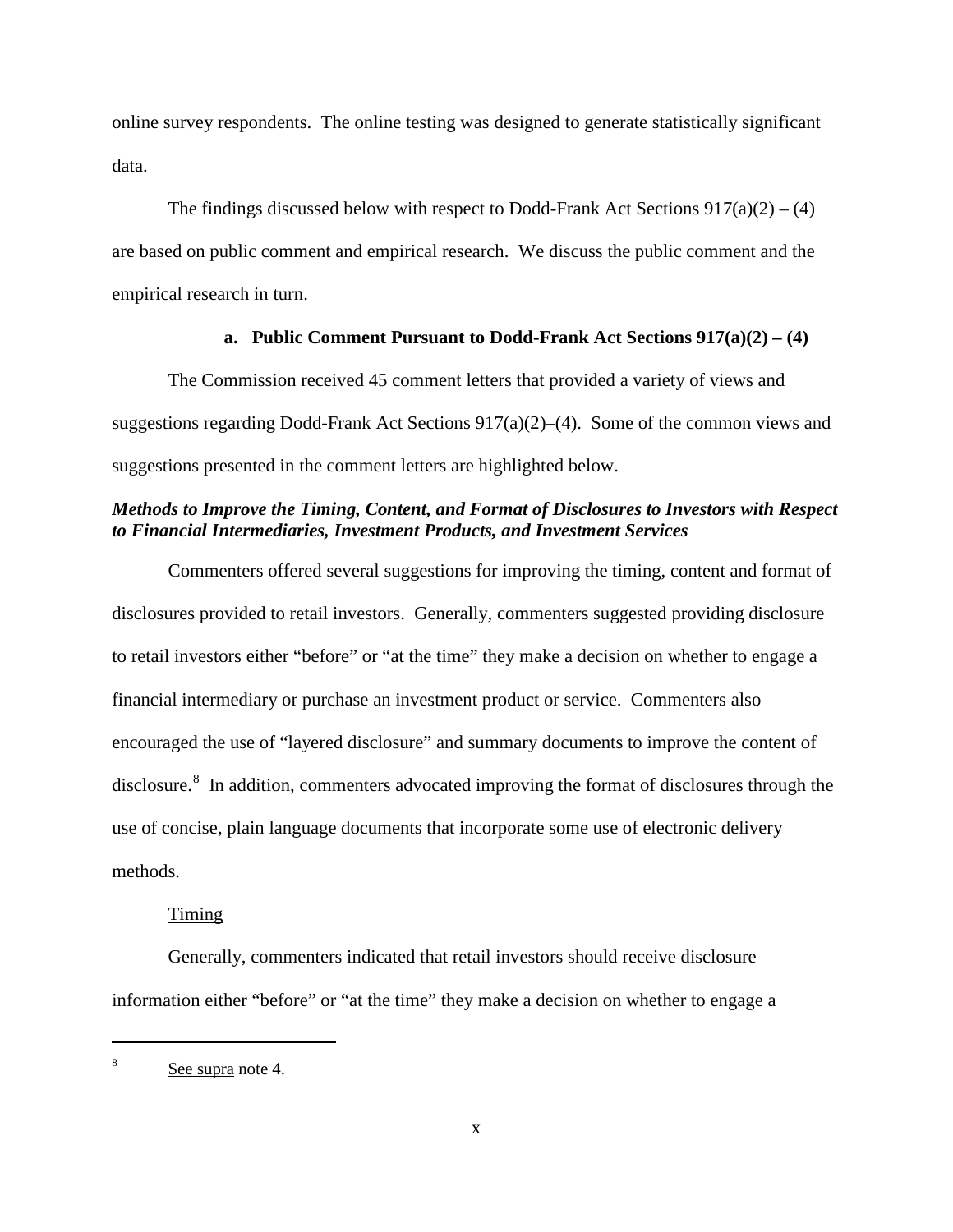financial intermediary or purchase an investment product or service. Commenters acknowledged that the timing of the delivery of disclosure may vary, depending on the nature of the information and the transaction being contemplated. Some commenters indicated that retail investors should receive disclosure information related to investment products or services at the point-of-sale. However, several commenters indicated that retail investors should receive disclosure information related to investment products or services prior to the point-of-sale, at the time the products or services are recommended, so that the investor would have time to consider the disclosure information in making their investment decision. For similar reasons, some commenters also suggested that retail investors should receive disclosure information regarding a financial intermediary prior to establishing a business relationship.

#### Content

Several commenters provided suggestions for improving the content of disclosure information related to financial intermediaries and investment products and services. Suggestions in many of the comment letters focused on: (i) the use of a "layered disclosure" framework for providing disclosure documents to investors; and (ii) the use of summary disclosure documents for providing concise information to investors.

Several commenters advocated establishing a "layered disclosure" framework for some or all of the disclosure information related to financial intermediaries and investment products and services. Generally, in a "layered disclosure" framework, investors would receive an initial disclosure document that summarizes key disclosure information and provides references to another disclosure document or set of documents that contain additional, more detailed,

xi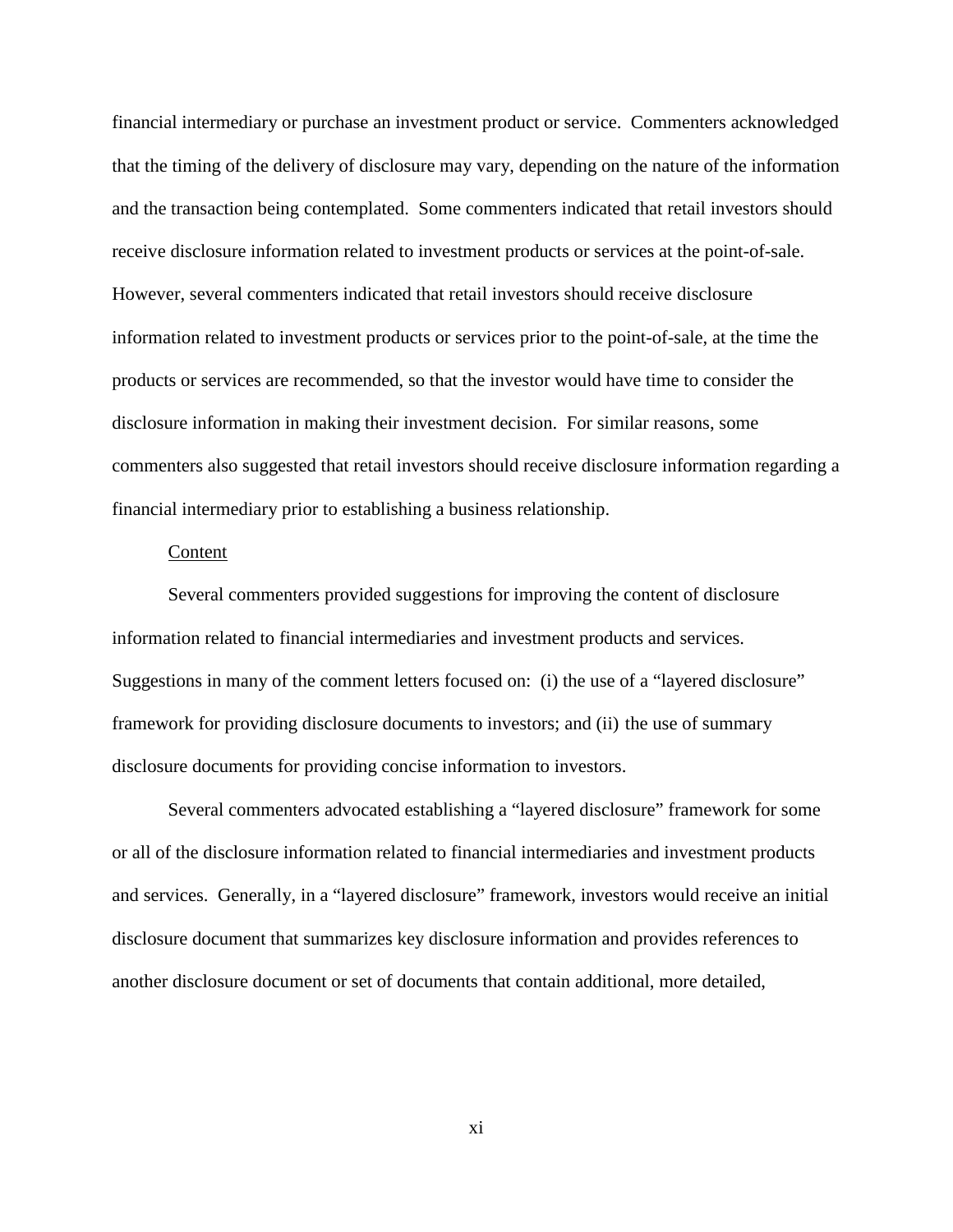disclosure information.<sup>[9](#page-12-0)</sup> For example, one commenter described a hypothetical "layered disclosure" framework for financial intermediaries involving two-tiers of disclosure information. The first tier disclosure consisted of a concise summary disclosure document describing: (i) the standard of care the financial intermediary owed to the investor; (ii) the nature and scope of the business relationship between the parties, the services and/or products that the financial intermediary would provide, and the duration of the engagement; (iii) the nature and form of the financial intermediary's compensation; (iv) any material conflicts of interest; (v) the investor's obligation to provide, and update if necessary, certain background information such as the investor's financial situation, investment objectives and goals, investment experience, and risk tolerance; and (vi) how the investor can obtain more detailed disclosure information. The second tier of disclosure information consisted of: (i) a detailed schedule of typical fees and services charges; (ii) specific details of all arrangements in which the firm receives an economic benefit for providing a particular product, investment strategy or service to a customer; and (iii) any other information necessary to disclose material conflicts of interest.

Commenters also expressed support for providing investors with summary disclosure documents. Summary disclosure documents generally provide investors with concise, plain language descriptions of important information about a financial intermediary or an investment product or service. Some examples of information that commenters indicated should be included in such a summary disclosure document include descriptions of: (i) the investment product or service's objectives, strategies and risks; (ii) any fees and expenses; (iii) any eligibility requirements; (iv) any conflicts of interest; and (v) where investors can access additional

<span id="page-12-0"></span><sup>&</sup>lt;sup>9</sup> See supra note 4.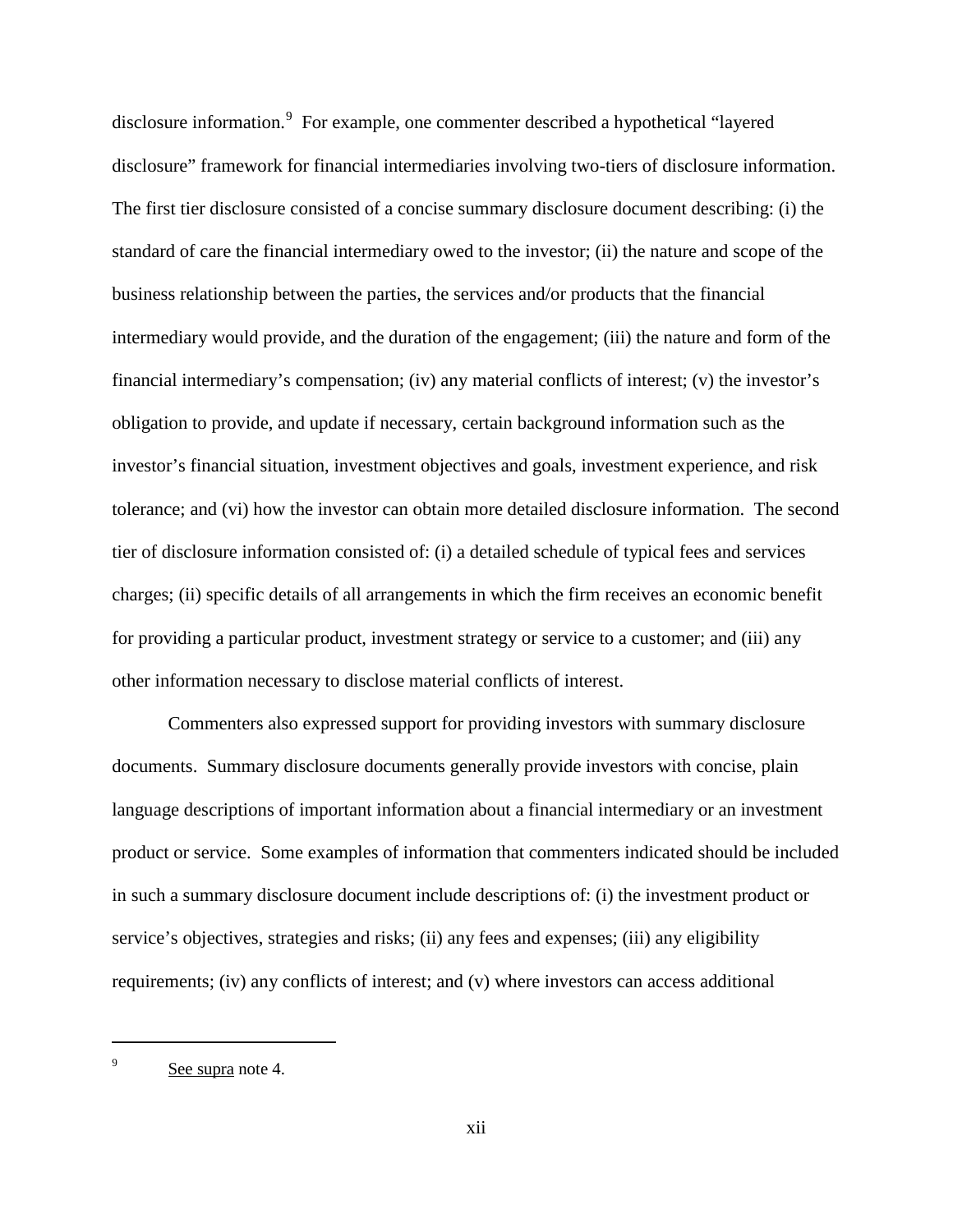information on the investment product or service. Some examples of information that commenters indicated should be included in a summary disclosure document for a financial intermediary include descriptions of: (i) the financial intermediary's professional background; (ii) the scope of the business relationship between the investor and the financial intermediary, including a description of the legal obligations the financial intermediary owes to investors; (iii) the products and services offered by the financial intermediary; (iv) the financial intermediary's fees and compensation arrangements; (v) any conflicts of interest; (vi) an investor's rights to redress and any limitation on those rights (e.g., mandatory arbitration agreements); and (vii) the disciplinary record of the financial intermediary. Some commenters also advocated using the using the existing content requirements of Form ADV Part 2 and the mutual fund summary prospectus as models for creating summary disclosure documents.

#### Format

Commenters generally suggested providing retail investors with disclosures that are concise, use plain language and common terminology, and incorporate some use of electronic delivery. Some of the specific methods suggested by commenters to improve the format of disclosures include the following:

- Disclosures should be concise, written in plain language and printed in a readable font-size
- Disclosures should use common terminology or standardized forms that allow easy comparisons of investment products, services, and financial intermediaries
- Expanding the use of electronic delivery methods (*i.e.*, e-mail, hyperlinks, and website postings) for providing disclosures to retail investors, while still making hardcopy versions of disclosures available to investors who wish to receive them.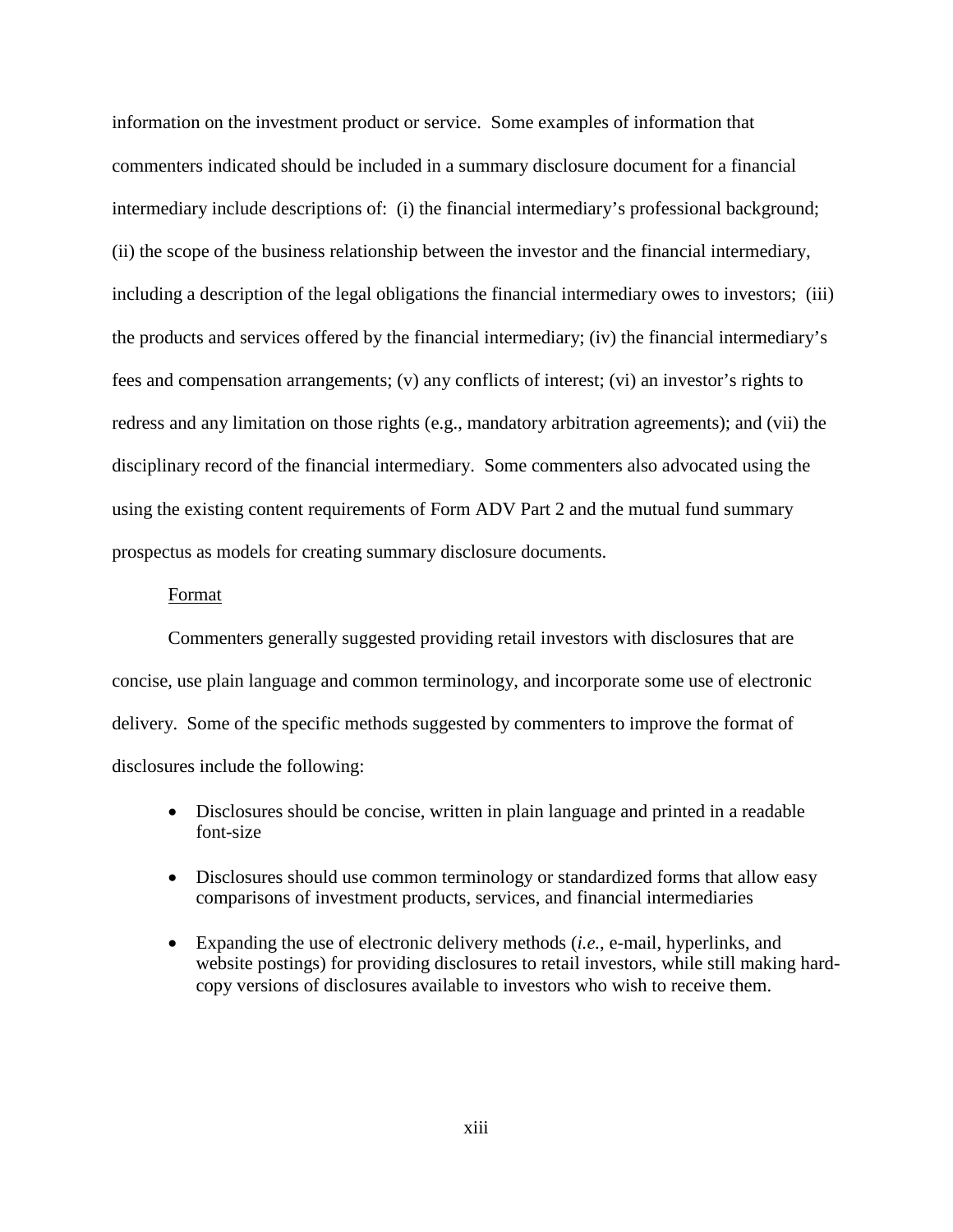# *The Most Useful and Understandable Relevant Information that Retail Investors Need to Make Informed Financial Decisions before Engaging a Financial Intermediary or Purchasing an Investment Product or Service*

Generally, commenters indicated that information about fees, investment performance, and investment strategy is among the most useful and understandable relevant information that retail investors need to make informed financial decisions – regardless of whether they are seeking to engage a financial intermediary or purchase an investment product or service. Commenters also identified information specifically relevant to either selecting a financial intermediary or purchasing an investment product or service. Generally, commenters indicated that the most useful and understandable relevant information that retail investors need to make informed financial decisions before engaging a financial intermediary includes information about:

- The financial intermediary's background information (*e.g.*, education, professional experience, and licenses) and disciplinary history; $10$
- The investment products and services offered by the financial intermediary;
- The standard of care provided by the financial intermediary to investors;
- The financial intermediary's fees and compensation (including the amount of money clients would have to pay to maintain the advisory relationship and the amount of money that the financial intermediary would receive for providing advice);
- The financial intermediary's investment strategy and past investment performance; and
- A plain language description of the financial intermediary's conflicts of interest.

<span id="page-14-0"></span> $10$  Commenters also indicated that investors should be made familiar with various resources, including the Investment Adviser Public Disclosure database and FINRA's BrokerCheck, that they can use to research and verify the professional background of a financial intermediary.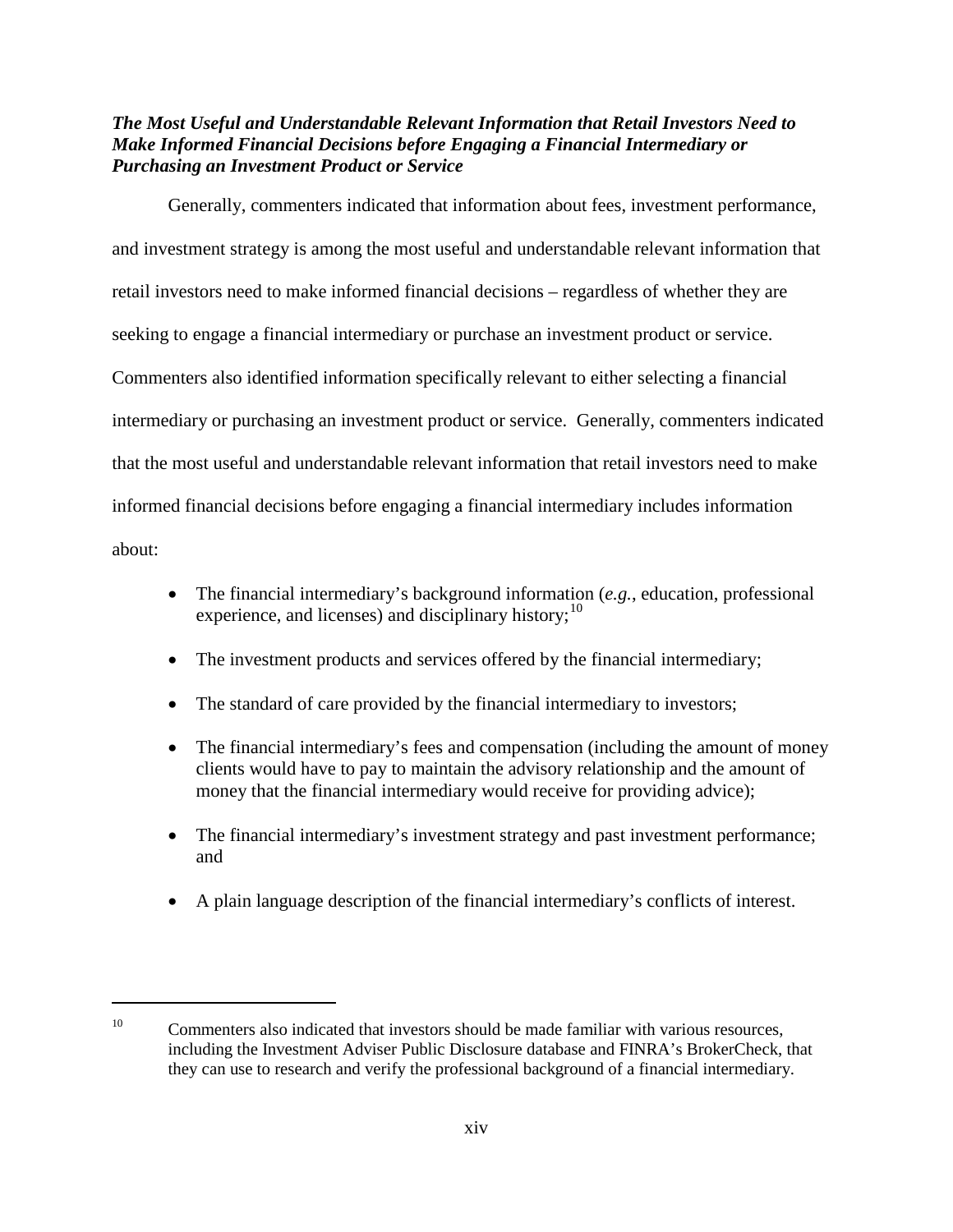Additionally, commenters indicated that the most useful and understandable relevant information that retail investors need to make informed financial decisions before purchasing an investment product or service includes information about:

- Investment objectives and strategy such as growth, income or capital preservation;
- Past investment performance;
- Fees and expenses such as sales charges, management fees, and operating expenses; and
- Principal risks or risk factors such as credit risk, liquidity, and inflation.

In lieu of identifying specific information that investors need to make informed financial decisions, some commenters advocated focusing on establishing educational programs that would help retail investors determine what information is most relevant and useful to their specific investing needs.

# *Methods to Increase the Transparency of Expenses and Conflicts of Interest in Transactions Involving Investment Services and Products*

Commenters generally agreed that it is important for retail investors to understand expenses and conflicts of interest related to investment services or products. Several commenters noted that while retail investors generally understand the importance of information concerning expenses and conflicts of interest, they need assistance identifying this information in disclosure documents and understanding how it can impact their investments. Accordingly, commenters provided several suggestions for increasing the transparency of expenses and conflict of interest information.

### Methods to Increase Transparency of Expenses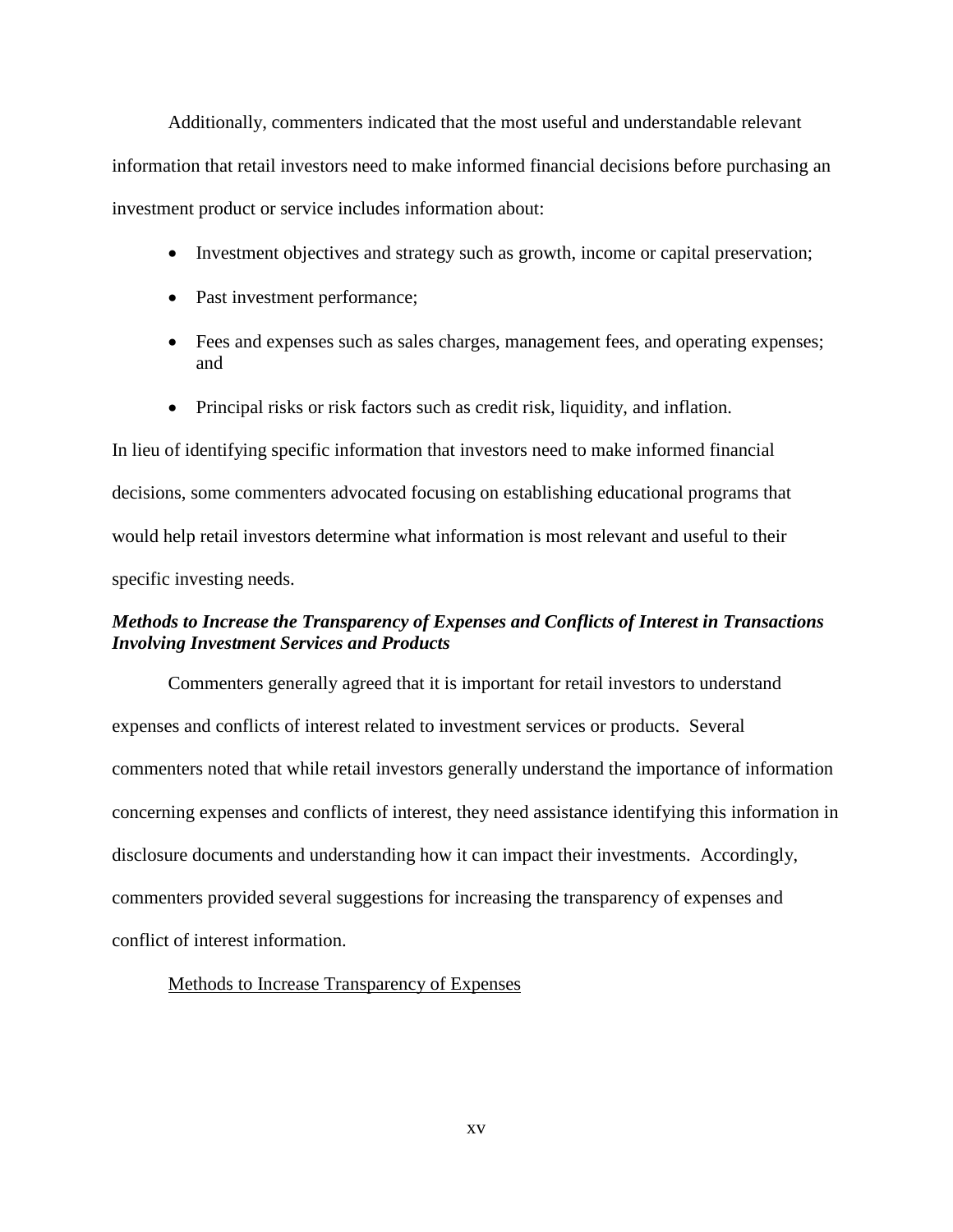Commenters' suggestions to increase the transparency of expenses in disclosure for

transactions involving investment services or products include:

- Prominently displaying fees and expenses in disclosure information and advertising materials;
- Consolidating all fee and expense information for an investment product or service in a central, easily accessible location;
- Expressing fees and expenses as a percentage of investment return rather than asset value;
- Expressing fees and expenses in dollar amounts; and
- Providing case studies and illustrations to demonstrate the impact of fees and expenses on investment returns.

### Methods to Increase Transparency of Conflicts of Interest

Commenters' suggestions to increase the transparency of conflicts of interest in

transactions involving investment services or products include:

- Providing investors with a list of frequently asked questions and answers to illustrate various conflicts of interest;
- Providing investors with narrative examples of various conflicts of interest; and
- Requiring financial intermediaries to draft their conflicts policies in plain language and make them easily accessible to investors.

Other suggestions for increasing the transparency of both expenses and conflicts of

interest include:

- Clearly describing all sources and amounts of compensation, such as commissions, fees, and third-party payment arrangements; and
- Using standardized disclosure forms or common terminology to enable investors to more easily compare fees, expenses and conflicts of interest between different investment products, services, and financial intermediaries.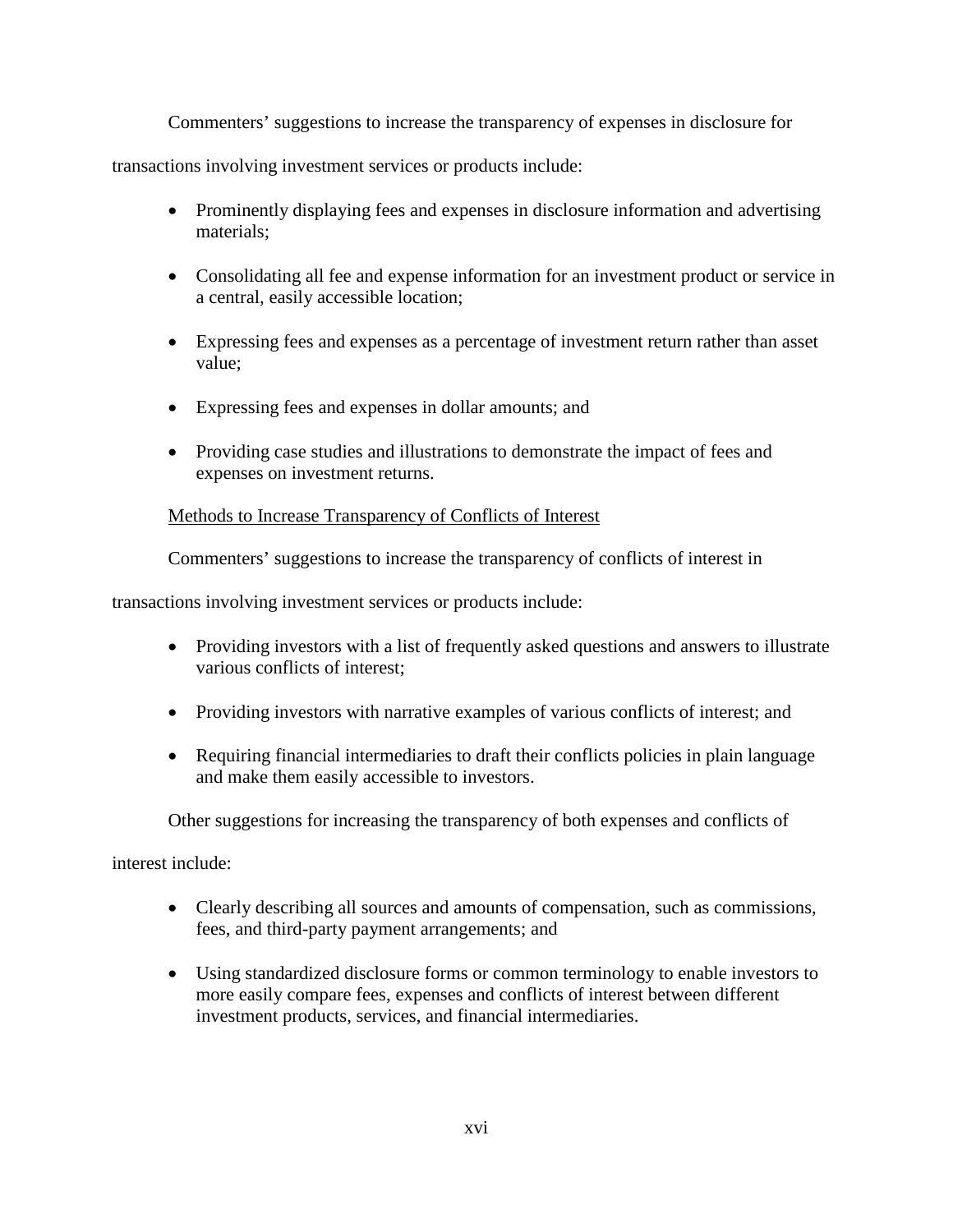These suggestions from commenters to increase the transparency of expenses and conflicts of interest provide several ways to make disclosures for investment products and services more useful and effective for retail investors.

#### **b. Empirical Research Pursuant to Dodd-Frank Act Sections 917(a)(2) – (4)**

The findings from the empirical research are based primarily on the results of the quantitative research which, unlike the results of the qualitative research, are statistically significant and can be extrapolated to a larger population of retail investors. When we refer to "retail investors" in discussing the quantitative research results, we are extrapolating those results to the general population of retail investors in the United States. To the extent that we cite examples from the qualitative research, we do so for illustrative purposes only. The following discussion highlights some of the findings and suggestions that emerged from the empirical research.

# *Methods to Improve the Timing, Content, and Format of Disclosures to Investors with Respect to Financial Intermediaries, Investment Products, and Investment Services*

### Timing

Generally, retail investors prefer to receive disclosure information before making a decision on whether to engage a financial intermediary or purchase an investment product or service. For example, most of the online survey respondents on the mutual fund summary prospectus panel agreed that it was important to read a summary prospectus prior to investing in a mutual fund. Consistent with that finding, they expressed a preference for receiving a summary prospectus before purchasing mutual fund shares or, for those who use a financial intermediary, when their broker or financial advisor first discusses or recommends a mutual fund. Indeed, many of the online survey respondents who use a financial intermediary indicated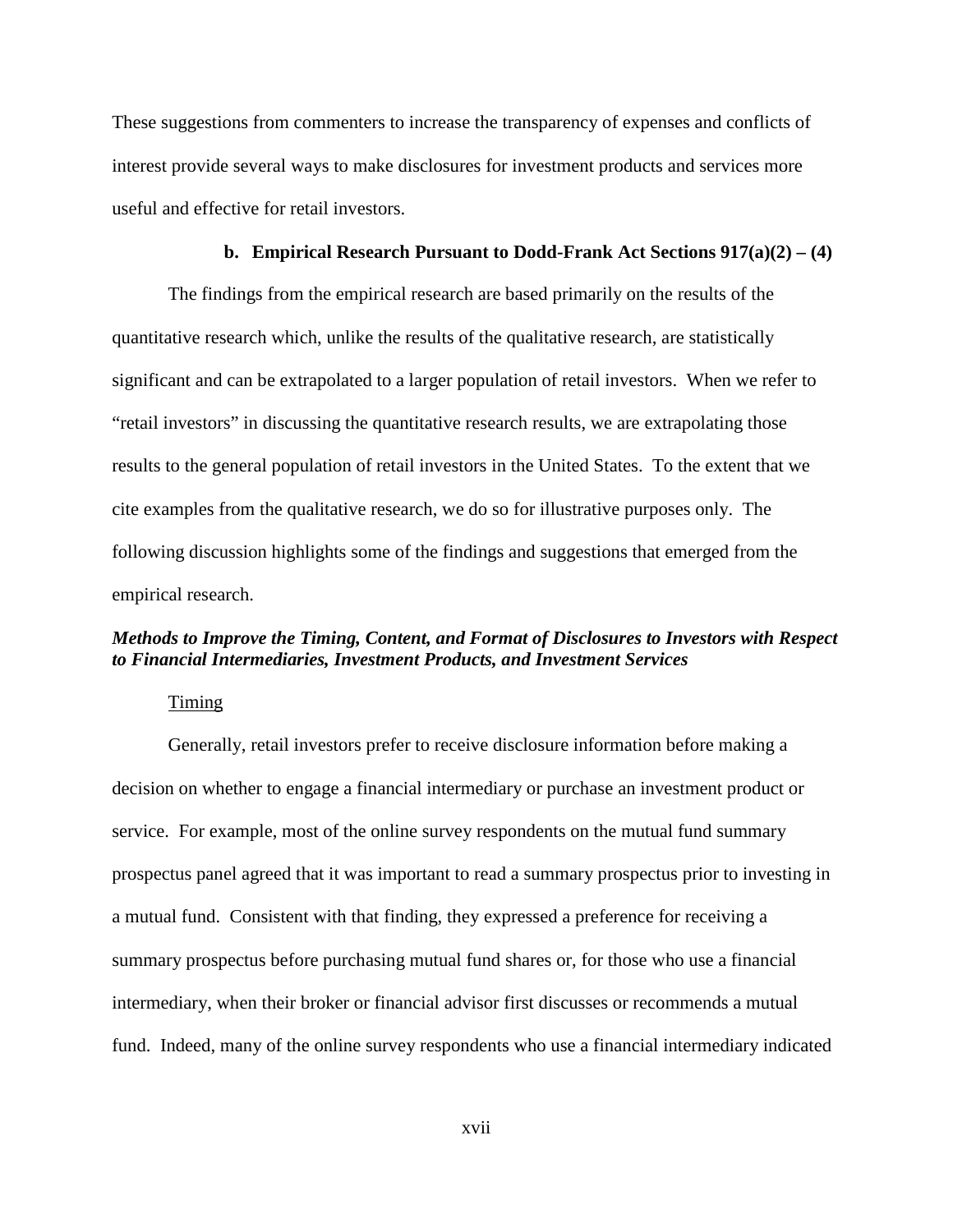that they prefer to receive information about the investment services offered by the financial intermediary before engaging a financial services firm or an individual financial advisor.

In some contexts, the timing of this information is pre-determined. For example, an investment adviser registered with the SEC is required to provide prospective clients with a current Brochure before or at the time that the adviser enters into an advisory contract with them. Similarly, broker-dealers are required to provide trade confirmations to their customers at or before the completion of a securities transaction. In addition, financial intermediaries furnish their clients with account statements on a periodic basis, for example, monthly or quarterly.

#### Content

Retail investors value certain kinds of disclosures more highly than others. For example, a majority of the online survey respondents on the Brochure panel indicated that they consider information about an investment adviser's fees, disciplinary history, investment strategy, conflicts of interest, and the adviser's methodology in providing advice to be absolutely essential. By contrast, relatively few of those online survey respondents considered information about an adviser's business and types of clients to be absolutely essential. Many of the online survey respondents on the confirmations panel indicated that they consider information about the price at which a security was bought or sold, the number of shares or units involved, and whether the security was bought or sold to be absolutely essential. By contrast, relatively few of those online survey respondents considered trade confirmation information about whether their financial intermediary received compensation from a third party for sending the order to them, the capacity in which their financial intermediary acted, and whether a debt security is rated by a ratings agency to be absolutely essential. Those online survey respondents also indicated that they consider certain account statement information, such as whether they can sell their securities

xviii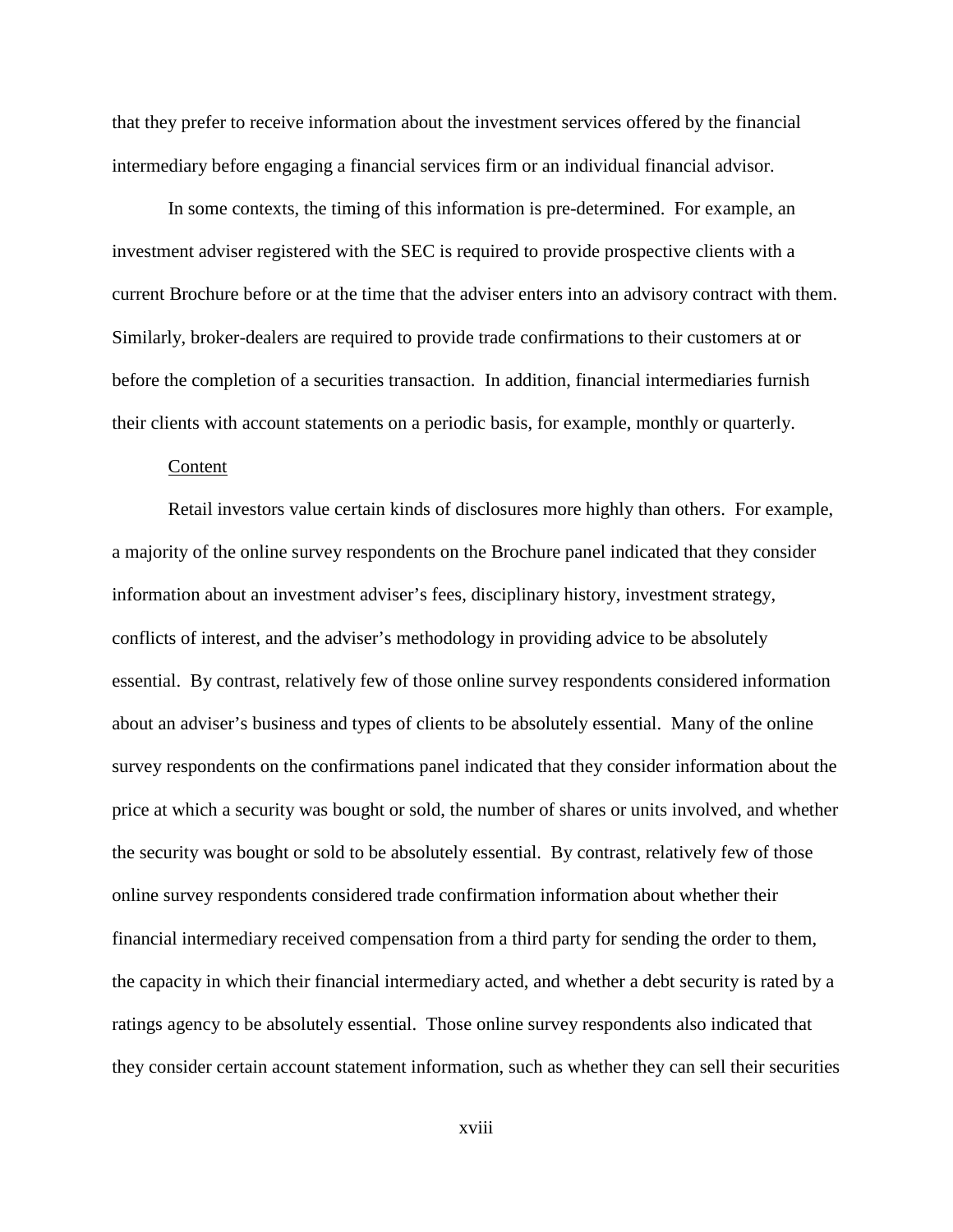at any time or whether they can sell their securities at market value, to be absolutely essential. On the other hand, relatively few of those online survey respondents considered information regarding the identity of the person or entity that calculates the total market value of their securities to be absolutely essential.

Retail investors' perceptions of the mutual fund summary prospectus tend to improve after they view a summary prospectus. The quantitative research examined, among other things, retail investors' perceptions of summary prospectuses both before and after they reviewed an actual summary prospectus. For example, the perceptions of the online survey respondents on the summary prospectus panel generally improved after reviewing an actual summary prospectus. Similarly, before reviewing an actual summary prospectus, some of the online survey respondents on the summary prospectus panel perceived that summary prospectuses contain a great deal of legal jargon. After reviewing an actual summary prospectus, however, many of those online survey respondents acknowledged that the extent of legal jargon in the summary prospectus was less than they had anticipated. Overall, a majority of the online survey respondents on the mutual fund summary prospectus panel agreed that summary prospectuses contain the "right amount" of information. A majority also agreed that the actual summary prospectus they reviewed highlighted important information, was well-organized, was written in a language that they understood, was clear and concise, and was user friendly.

#### Format

The term "format" as used here refers both to delivery format (*i.e.*, method of delivery) and the format of the disclosure document itself. In terms of delivery format, a majority of the online survey respondents on the Brochure panel indicated that they preferred to receive the Brochure in hard-copy format, while a minority favored a link to an electronic copy of the

xix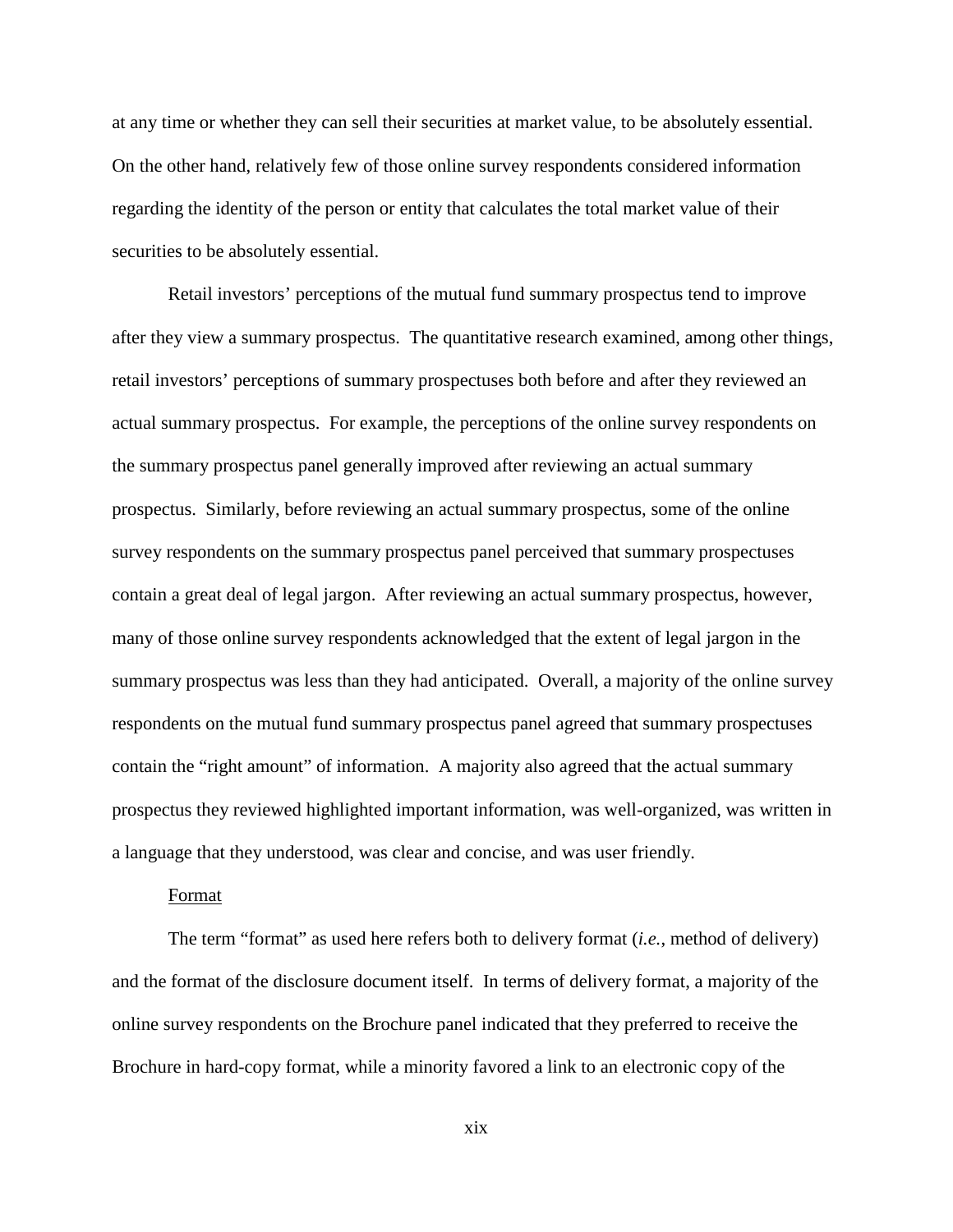Brochure (provided that they had agreed to receive the Brochure in that manner), and another minority favored an electronic copy of the Brochure. Most of the online survey respondents on the Brochure panel also indicated that they preferred that an investment adviser discuss with them orally the information contained in the Brochure. Similarly, several of the online survey respondents on the point-of-sale panel indicated that they would prefer to receive financial product disclosures in writing before discussing the product with their financial advisor. Moreover, some of these online survey respondents expressed a preference for receiving disclosure information about investment products and services orally, and most of them would also favor a written summary of the oral disclosure. A number of the online survey respondents on the point-of-sale panel indicated that they would prefer to receive disclosures about investment products or services electronically, such as on the Internet or in an email, while others would prefer to receive an email or letter directing them to a website or that provides a specific hyperlink to the information. By comparison, a majority of the online survey respondents on the summary prospectus panel who indicated that they had received a prospectus (either statutory or summary) admitted that they had never looked at one online.

Quantitative research regarding the format of disclosure documents was limited, arising in the context of the mutual fund summary prospectus and point-of-sale. Generally, retail investors favor the use of graphics, such as tables and charts. For example, a majority of the online survey respondents on the summary prospectus panel agreed that the tables and charts included in a summary prospectus are easy to understand. Only a minority of the online survey respondents on the point-of-sale panel indicated a preference for an "eye-catching warning" indicating that information contained within certain disclosure information for financial products and services was critical or important.

xx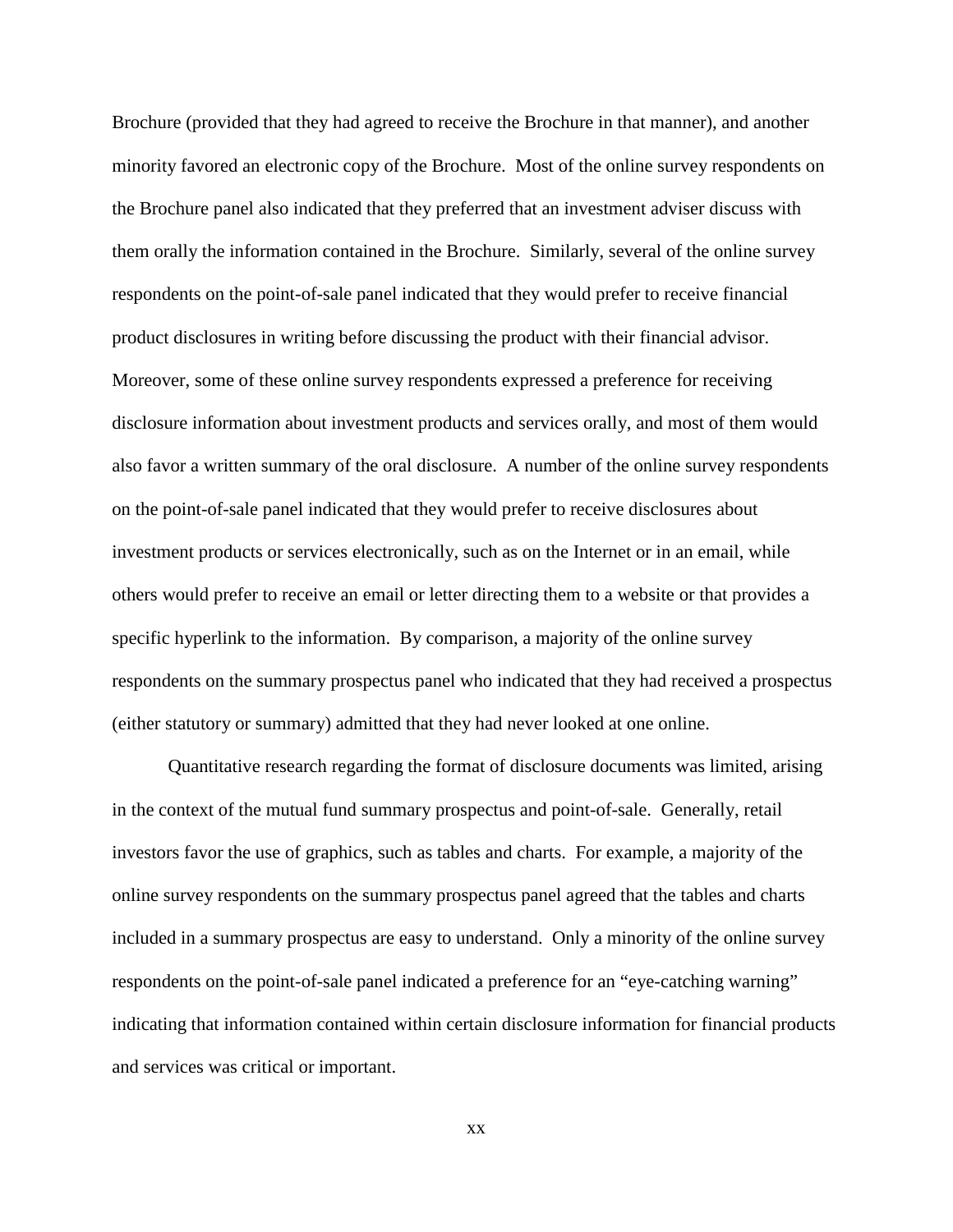The question of the preferred format of disclosure documents was explored more fully in the focus groups. While the focus group data are not statistically significant and therefore not representative of the general population of retail investors, many of the participants across several different focus groups expressed a preference for visuals, such as charts and graphs, and for bullet points in disclosure documents.

# *The Most Useful and Understandable Relevant Information that Retail Investors Need to Make Informed Financial Decisions before Engaging a Financial Intermediary or Purchasing an Investment Product or Service*

Unless otherwise specified, the list below consolidates the suggestions of online survey respondents from all of the panels involved in the quantitative research. The most useful and relevant information that the online survey respondents indicated that they favored to make informed financial decisions before engaging a financial intermediary includes information about:

- Fees of the financial intermediary;
- With respect to investment advisory clients specifically, the amount of money an investment advisory client would pay to maintain an advisory relationship with an investment adviser;
- Disciplinary history of the financial intermediary;
- Professional background of the financial intermediary;
- Investment performance/past performance/track record of the financial intermediary;
- Investment strategy of the financial intermediary;
- Scope of services offered by the financial intermediary;
- The severity or number of a financial intermediary's conflicts of interest;
- With respect to investment advisory clients specifically, the amount of money that the investment adviser would receive for providing advice to the client;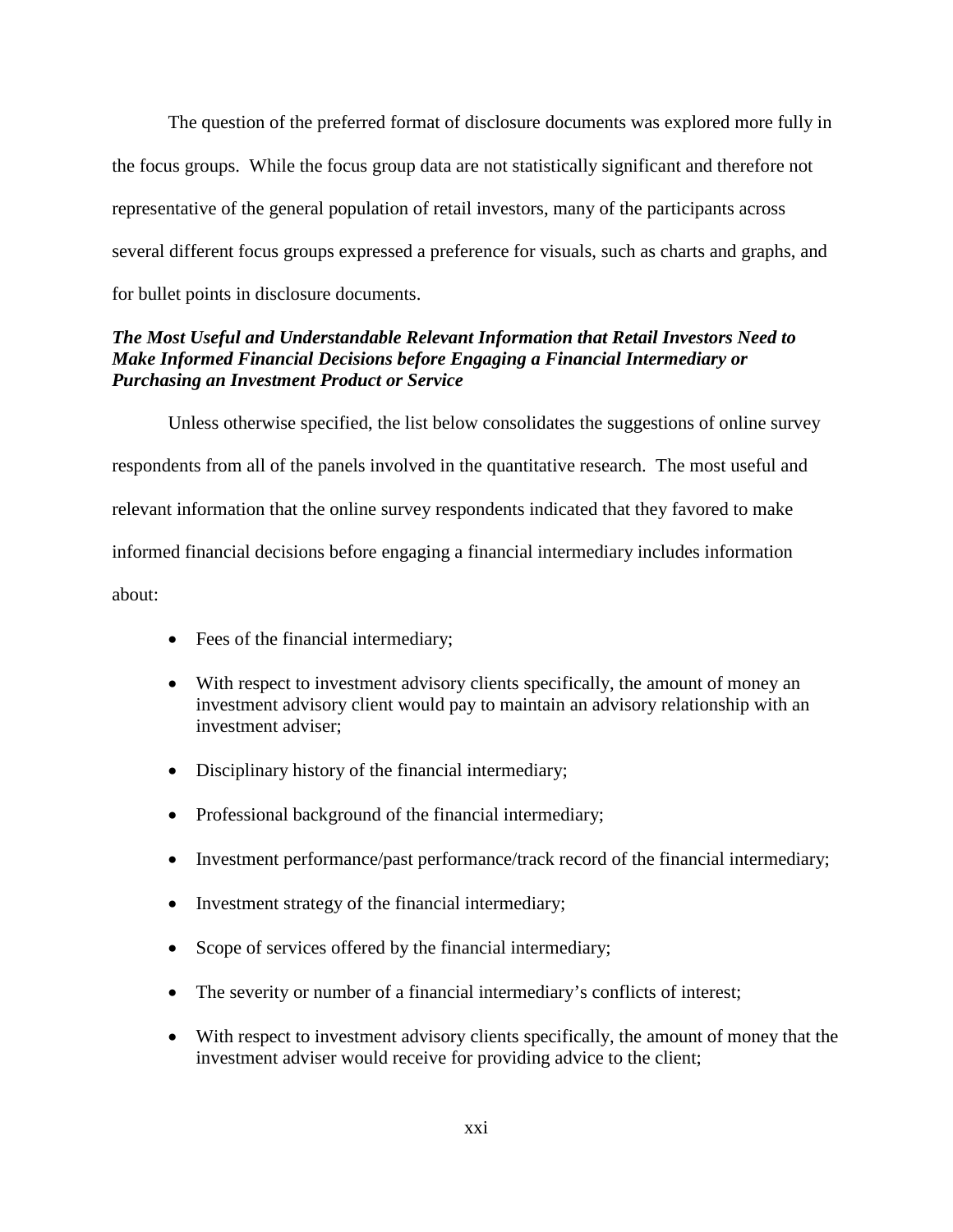- The advisory firm;
- Sources and amount of compensation that a financial intermediary may receive from third parties in connection with and investment transaction; and
- Availability of the financial intermediary.

The most useful and relevant information that the online survey respondents indicated

that they favored to make informed financial decisions before purchasing an investment product includes information about:

- Fees/expenses;
- Investment performance;
- Principal risks; and
- Investment objective.

# *Methods to Increase the Transparency of Expenses and Conflicts of Interest in Transactions Involving Investment Services and Products*

Retail investors generally agree that it is important to increase the transparency of expenses and conflicts of interest in transactions involving investment services or products. We discuss some of the issues surrounding these issues below.

#### Methods to Increase the Transparency of Expenses

While many of the online survey respondents indicated that they understand existing fee and compensation information, for example, as disclosed in a typical Brochure, the quantitative research data suggest otherwise. Many of the online survey respondents on the Brochure panel who claimed to understand fee and compensation disclosure in the Brochure, in fact, did not. For instance, they had difficulty calculating hourly fees and fees based on the value of their assets under management. They also had difficulty answering comprehension questions about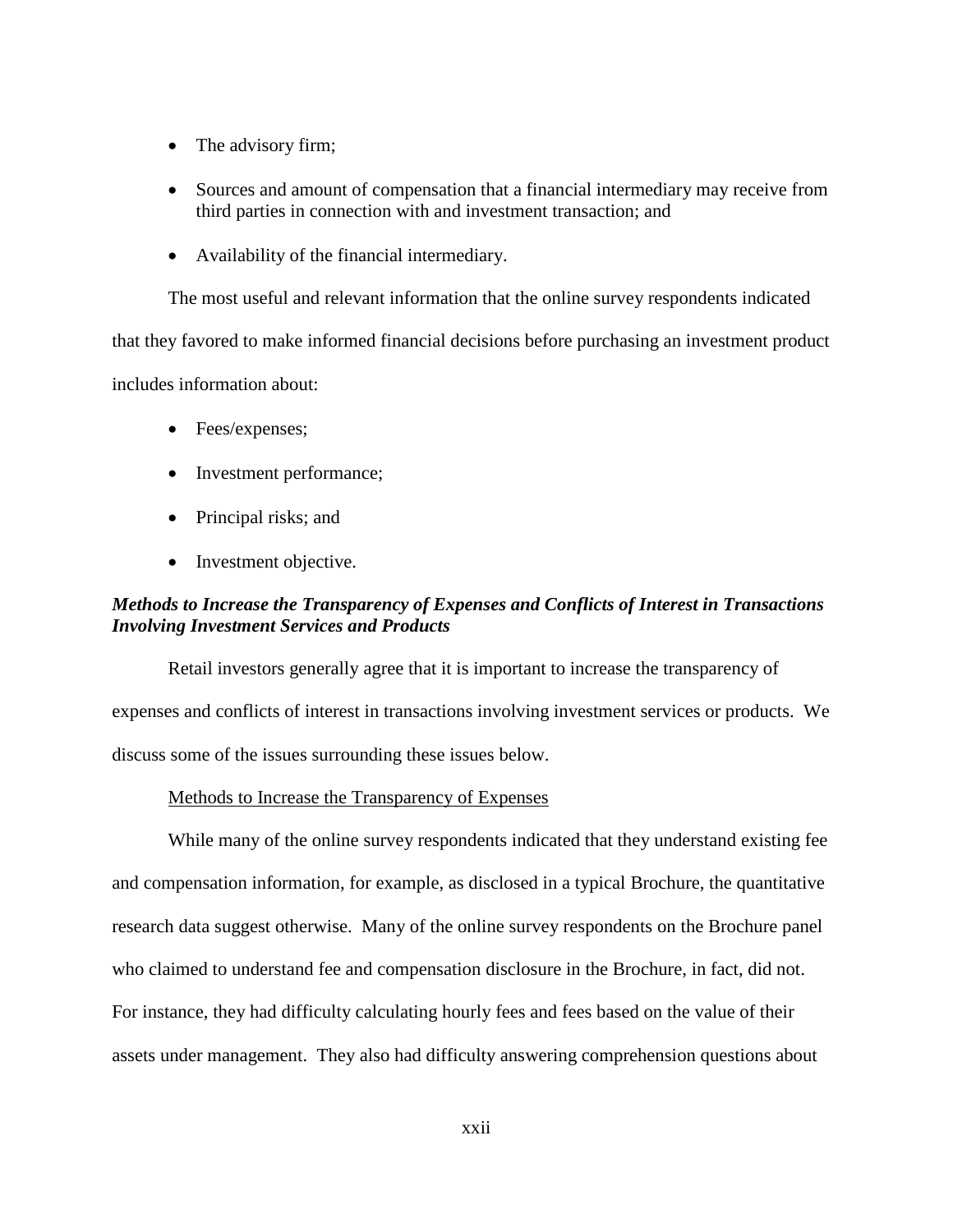investment adviser compensation involving the purchase of a mutual fund and identifying and computing different layers of fees based on the amount of assets under management. Moreover, many of the online survey respondents on the point-of-sale panel had similar difficulties identifying and understanding fee and compensation information described in a hypothetical point-of-sale disclosure and account statement that would be provided to them by broker-dealers.

There appears to be no consensus among retail investors regarding the optimal method to increase the transparency of expenses in transactions involving investment services or products. Based on the quantitative research, possible methods to increase the transparency of expenses in transactions involving investment services or products include the following:

- o Provide *both* a narrative explanation of fees and compensation and a fee table;
- o Present the fee and compensation information in table format with examples;
- o Present the fee and compensation information in a bulleted format with examples;
- o Present the fee and compensation information in a bulleted format only;
- o Present the fee and compensation information in a table format only;
- o Simplify the language or wording of the expense disclosure;
- o Make the expense disclosure less detailed;
- o Make the expense disclosure briefer;
- o For trade confirmations, disclose the composition of a financial intermediary's total compensation, including types of compensation; and
- o For a potential point-of-sale disclosure, explain how the financial intermediary is paid in connection with the client's account.

In addition, some retail investors are satisfied with the existing level of disclosure and believe that no changes are warranted.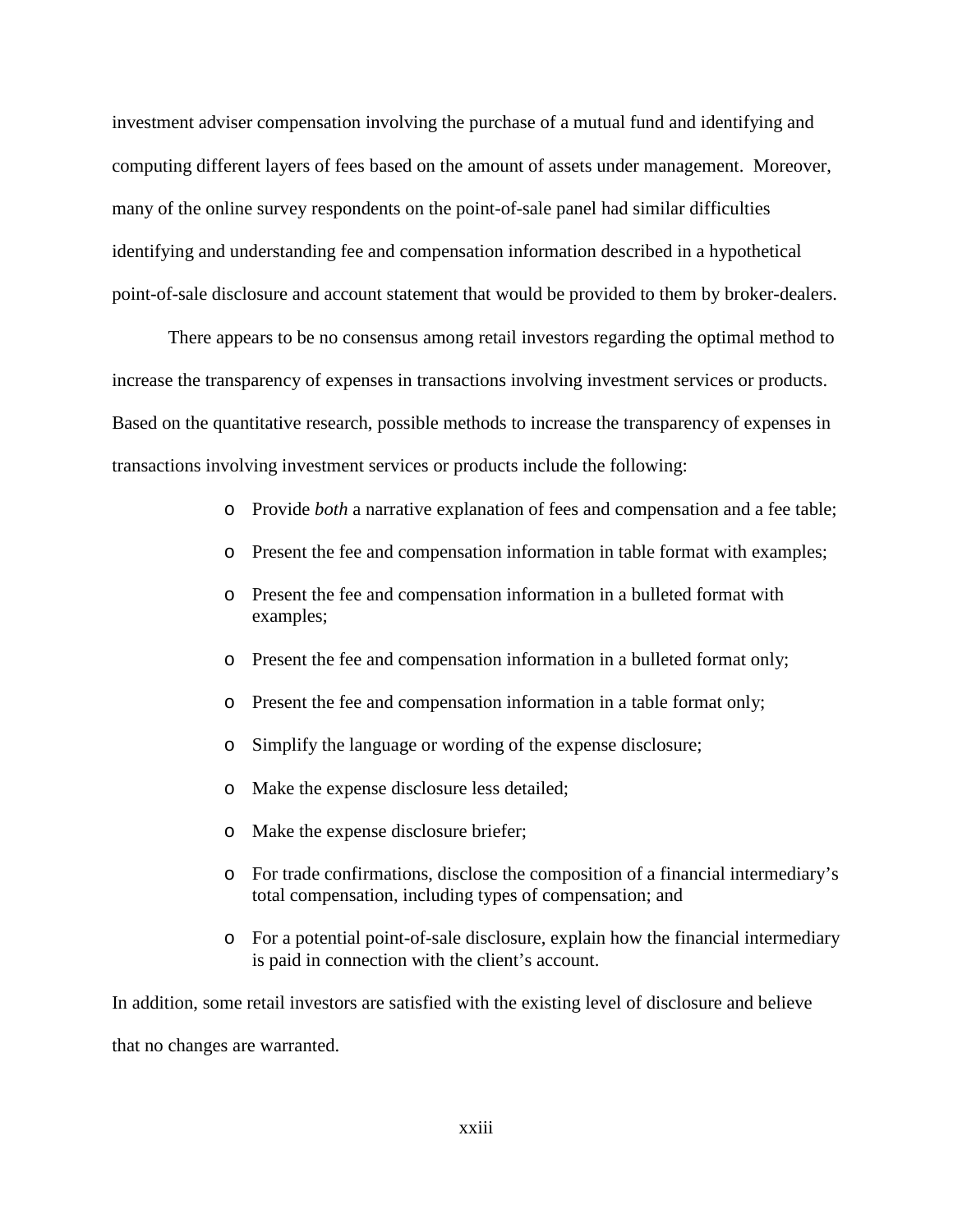#### Methods to Increase the Transparency of Conflicts of Interest

Retail investors have a range of reactions toward conflicts of interest issues. Some investors are not familiar with many of the potential conflicts of interest that a financial intermediary could have. Indeed, some of the online survey respondents on the Brochure panel did not believe that their investment advisers had conflicts of interest. At the same time, many of these online survey respondents reported being satisfied with the disclosure provided to them about potential conflicts of interest of investment advisers. Moreover, those online survey respondents whose decision to hire an investment adviser was based solely on personal referrals conceded that conflicts of interest were not among their primary concerns.

Based on the quantitative research, possible methods to increase the transparency of conflicts of interest in transactions involving investment services or products include the following:

- Provide specific examples that demonstrate how a potential conflict of interest would operate in relation to the specific advice furnished to the client;
- Present the conflicts of interest disclosure in a bulleted format;
- Present the conflicts of interest disclosure in a summary table format;
- For trade confirmations, disclose whether a financial intermediary is registered both as a broker-dealer and investment adviser;
- For trade confirmations, disclose whether a financial intermediary suggested or recommended a particular investment;
- For account statements specifically, disclose the sources and amounts of compensation received by the financial intermediary;
- Make the conflicts of interest disclosure more specific, even if it results in a lengthier disclosure document;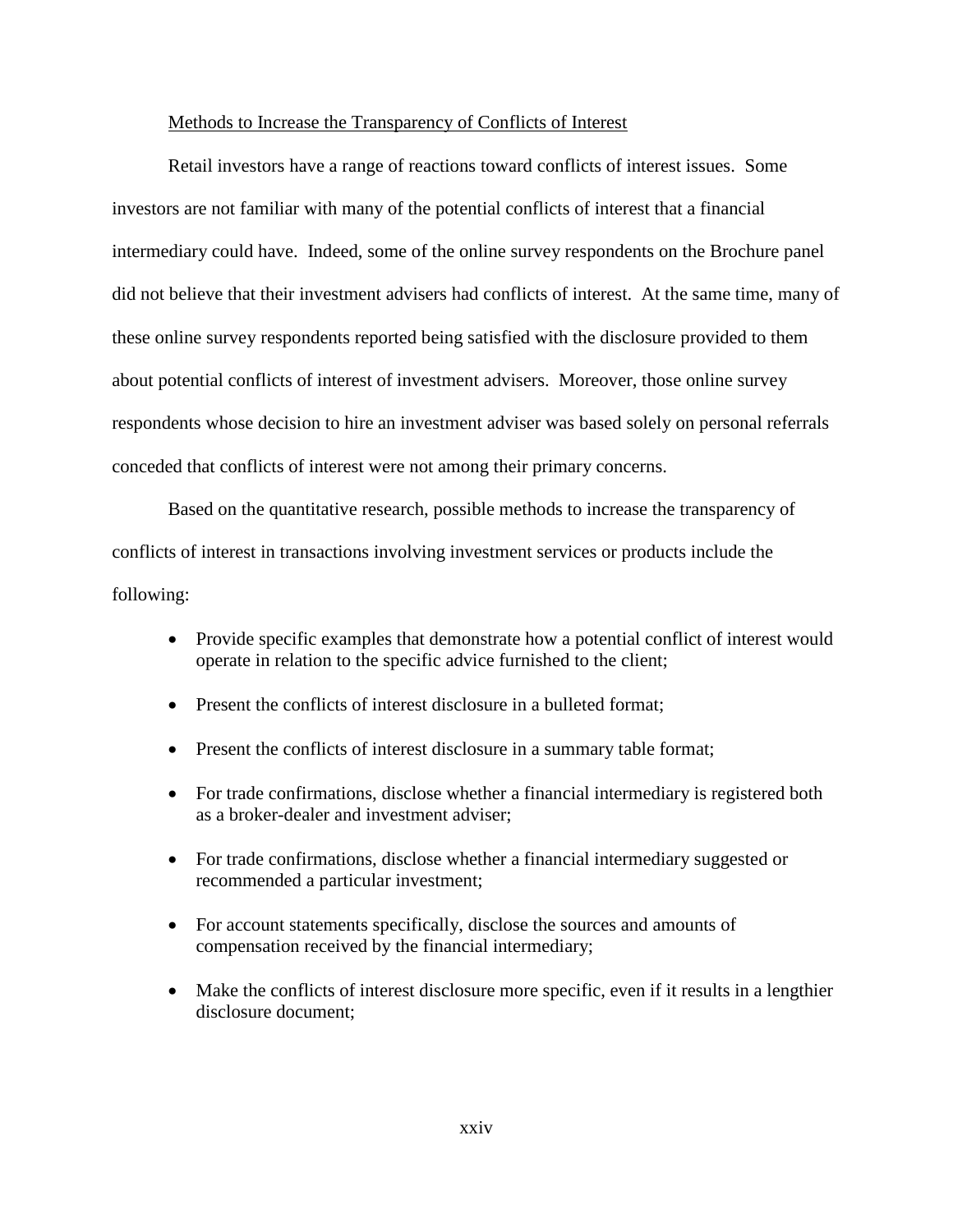- Make the conflicts of interest disclosure brief and more general, with more specific information available upon request;
- Disclose whether a financial intermediary (the individual representative) stands to profit if a client invests in certain types of products; whether the financial intermediary would earn more for selling certain specific products instead of other comparable products; and whether the financial intermediary might benefit from selling financial products issued by an affiliated company; and
- Disclose whether the financial intermediary (the individual representative) providing advice would receive a portion of annual asset fees paid by the client.

In addition, some retail investors are satisfied with the existing level of disclosure and believe that no changes to the existing disclosure regime are warranted.

### **3. The Most Effective Existing Private and Public Efforts to Educate Investors**

The Commission published a request for public comment and data to identify, among other things, the most effective private and public efforts to educate investors.<sup>11</sup> The Commission received more than 80 unique comments, including comments from investors, financial professionals, industry groups, academics, not-for-profit organizations, and other regulators.[12](#page-25-1) Based on the feedback of commenters, the Staff has identified the following characteristics of effective investor education programs:

• *Based on research and evaluation.* Effective investor education programs should use research and evaluation to improve current educational materials and guide the development of new educational materials. Additionally, organizations that develop investor education programs should conduct evaluations to measure the efficacy of these programs.

<span id="page-25-0"></span><sup>&</sup>lt;sup>11</sup> See Exchange Act Release No. 64306 (April 19, 2011) [76 FR 22740 (April 22, 2011)].

<span id="page-25-1"></span><sup>&</sup>lt;sup>12</sup> Copies of comments received are available on the Commission's website at [http://www.sec.gov/comments/4-626/4-626.shtml.](http://www.sec.gov/comments/4-626/4-626.shtml)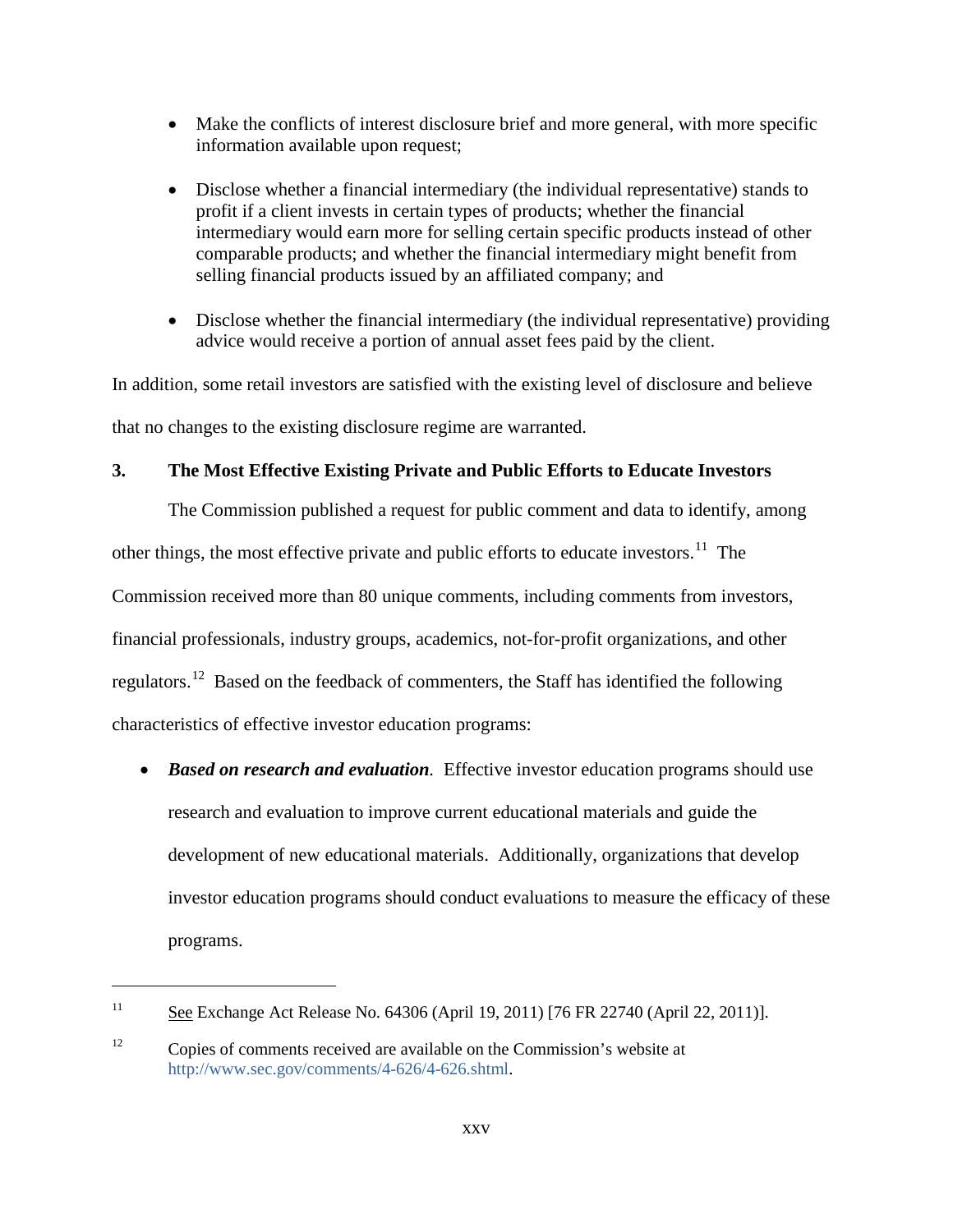- *Focused on clear goals.* Effective investor education programs have clearly-defined and measurable goals.
- *Timely and relevant.* Effective investor education programs should have relevant and timely content. This content should be tailored to a specific target audience and presented in a manner that is engaging and interactive.
- *Include important investor education concepts*. Effective investor education programs should: (i) teach basic financial concepts, including risk, diversification, and compound interest; (ii) explain specific investment products and strategies; and (iii) educate individuals about investor protection, including how securities regulators protect investors and what steps individuals can take to avoid investment fraud.
- *Be easily accessible.* Effective investor education programs should be accessible to their target audiences, by being easy to use, easy to find, and easy to understand through the use of plain language.
- *Promoted with strategic partnerships*. Effective investor education programs utilize strategic partnerships by leveraging the support of public, private, and not-for-profit organizations.
- *Delivered efficiently*. Effective investor education programs should efficiently deliver information to the public based on the needs of their target audience. Some examples of efficient delivery methods include: (i) in-person methods (*e.g.*, classroom settings and presentations to large groups); (ii) online delivery channels (*e.g.*, websites, webinars, podcasts, and videos); or (iii) a combination of online and in-person methods.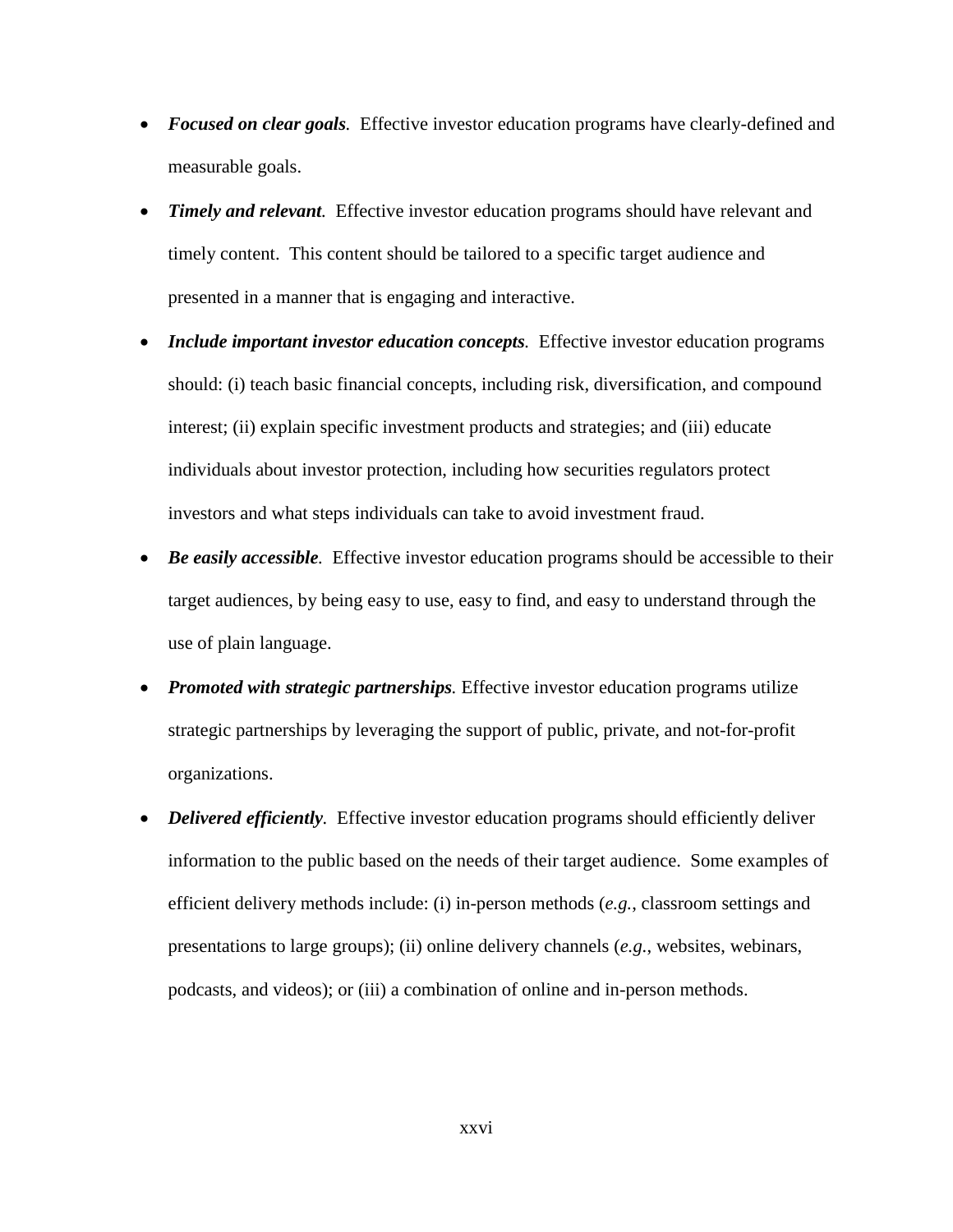• *Scalable.* Effective investor education programs should be designed in a way so as to reach a high volume of investors.

# **4. Strategy to Increase the Financial Literacy of Investors**

 $\overline{a}$ 

OIEA staff consulted with FLEC representatives (collectively, "FLEC Participants") to identify a strategy to increase financial literacy among investors.<sup>13</sup> FLEC Participants identified key themes and goals for the strategy during three in-person meetings.<sup>[14](#page-27-1)</sup> FLEC Participants discussed using the National Strategy for Financial Literacy 2011 and FLEC's financial education core competencies for saving and investing to help implement the strategy.

# Key Content Areas for Improving the Financial Literacy of Investors

FLEC Participants identified four content areas that they believe should be promoted through the strategy's goals in order to improve the financial literacy of investors and to have a positive impact on investing behavior. The four content areas are: (i) different types of risk; (ii) the fees and costs associated with investing; (iii) proactive steps for avoiding fraud; and (iv) general investment knowledge, including topics such as compound interest. FLEC Participants

<span id="page-27-0"></span><sup>&</sup>lt;sup>13</sup> FLEC, which consists of 22 federal entities and is chaired by the U.S. Department of the Treasury, was established under Title V of the Fair and Accurate Credit Transactions Act of 2003 to improve financial literacy in the United States. In 2006, FLEC developed its first national strategy. More recently, FLEC released *Promoting Financial Success in the United States: National Strategy for Financial Literacy 2011* (the "National Strategy for Financial Literacy 2011"), a strategic framework focused on increasing awareness of and access to effective financial education, determining and integrating core financial competencies, improving financial education infrastructure, and identifying, enhancing, and sharing effective practices.

<span id="page-27-1"></span><sup>&</sup>lt;sup>14</sup> OIEA staff hosted meetings with FLEC Participants on November 17, 2011, January 18, 2012, and March 28, 2012. While these meetings were open to all FLEC Participants, not all of them were able to attend. FLEC Participants represented at the meetings included the Department of the Treasury, the Department of Education, the Department of Labor, the Consumer Financial Protection Bureau, the Commodity Futures Trading Commission, the Social Security Administration, the Office of the Comptroller of the Currency, and the Federal Deposit Insurance Corporation.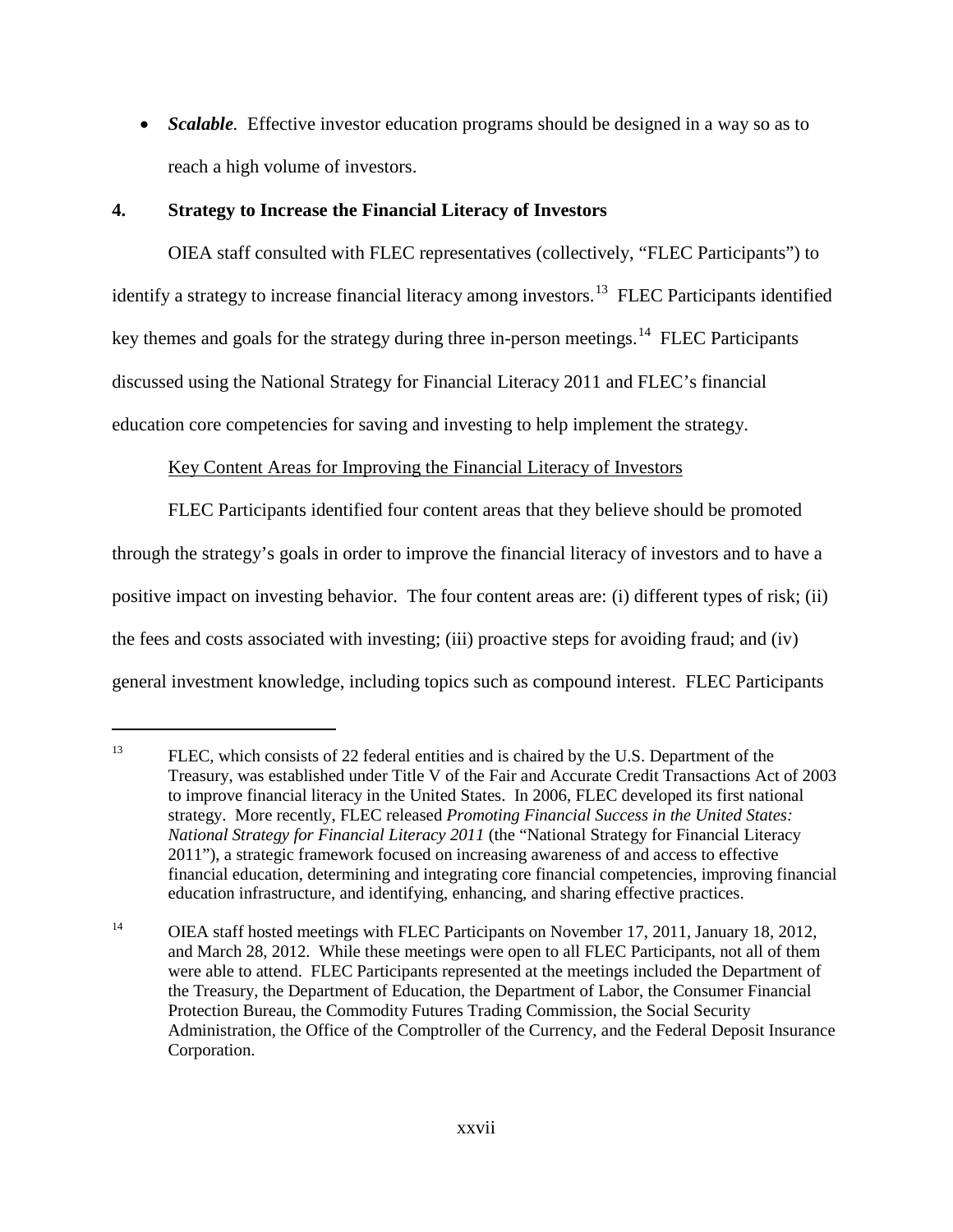also agreed that these content areas should be highlighted in financial education and capability efforts generally, especially at schools, in the workplace, within communities, and by families.

### Goals for Improving the Financial Literacy of Investors

FLEC Participants identified four goals for the strategy:

# • *Develop joint investor education programs that target specific groups*

FLEC Participants discussed the possibility of working together to create, support, or augment joint investor education programs focusing on the following groups: young investors; lump sum payout recipients; investment trustees; members of the military; underserved populations; and older investors.

# • *Increase the number of investors who research investments and investment professionals before investing*

FLEC Participants agreed to work together on an "ask and check" campaign that would encourage individuals to check the background of investment professionals before investing with them. The campaign would also encourage individuals to verify that a potential investment is legitimate before choosing to invest.

# • *Promote Investor.gov as the primary federal government resource for investing information*

FLEC Participants agreed to work together to add relevant content to the SEC's

Investor.gov website and promote Investor.gov as the "first stop" for investing information.

FLEC Participants also agreed to promote Investor.gov as an initial point of contact for questions and complaints relating to investing.

# • *Promote awareness of the fees and costs of investing*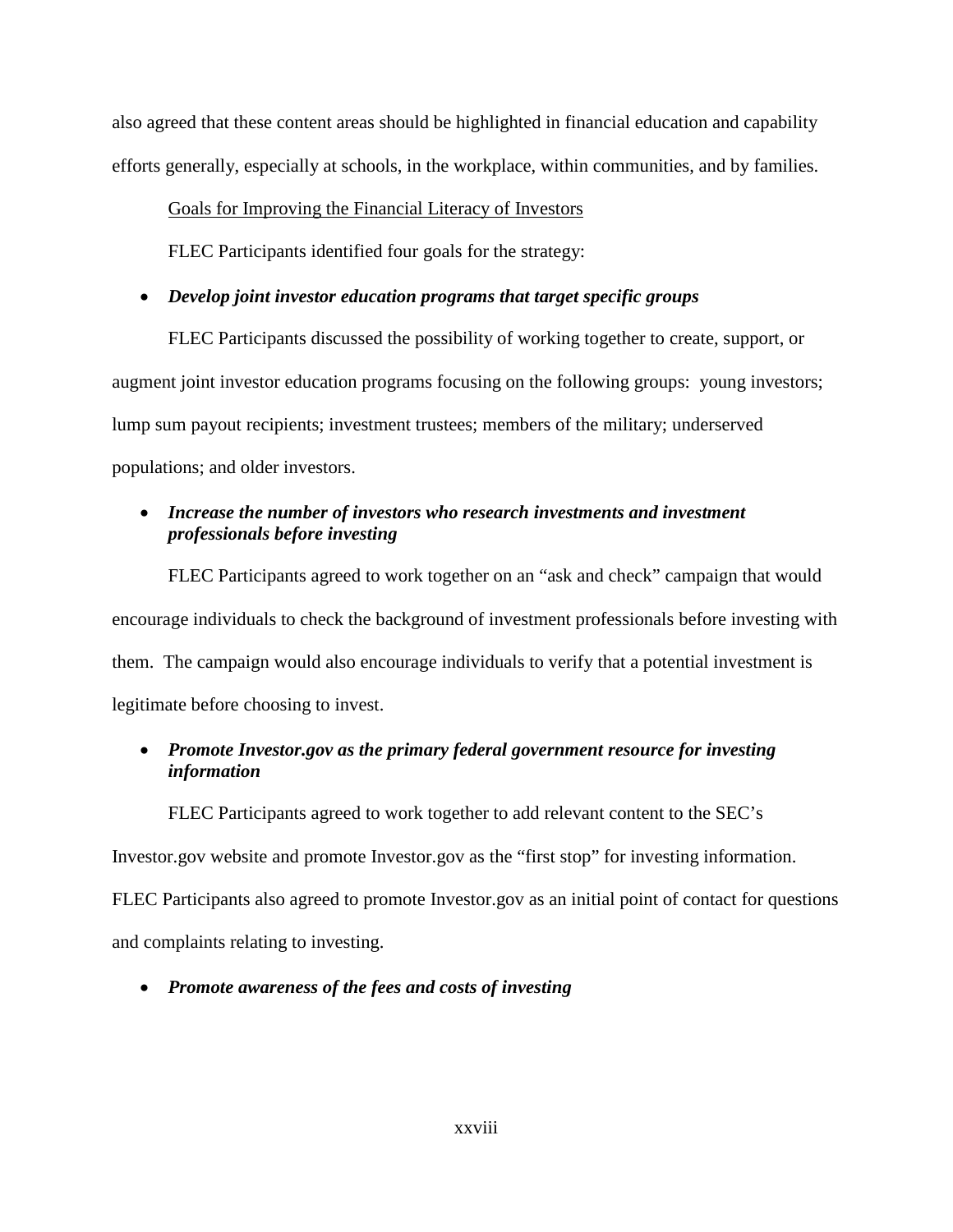FLEC Participants agreed to work together on a campaign to help individuals understand the fees and costs associated with buying, owning, and selling investments and working with investment professionals. A component of the campaign would encourage individuals to consider available investment options and make informed decisions.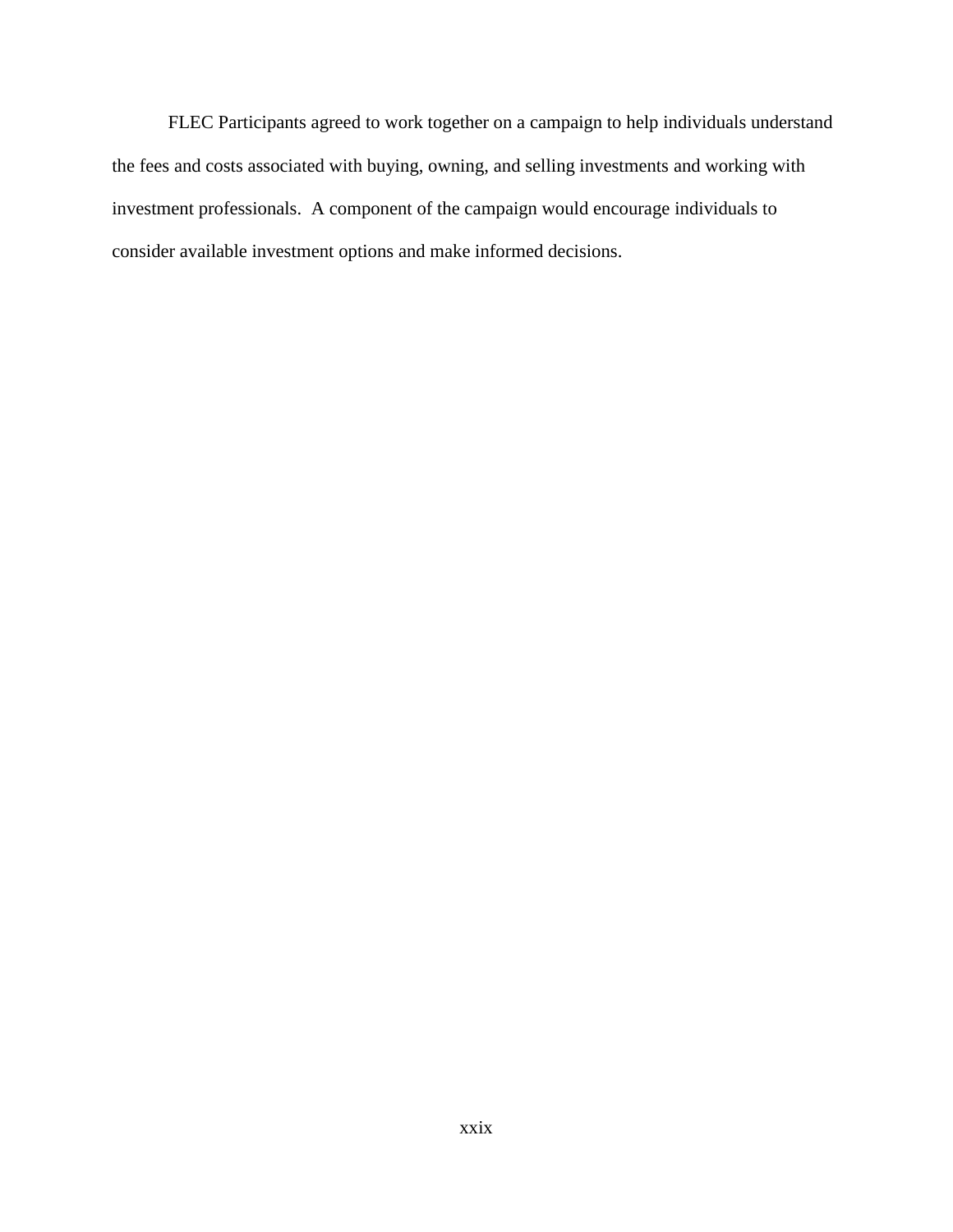| I.<br>A.<br><b>B.</b>                                                                  |                                                                                                                                                                                                                                                |
|----------------------------------------------------------------------------------------|------------------------------------------------------------------------------------------------------------------------------------------------------------------------------------------------------------------------------------------------|
| Discussion of Dodd-Frank Act Section 917(a)(1): The Existing Level of Financial<br>II. |                                                                                                                                                                                                                                                |
| III.                                                                                   | Public Comment Summary of Dodd-Frank Act Sections $917(a)(2) - (4)$ 16                                                                                                                                                                         |
| IV.<br>A.<br><b>B.</b>                                                                 | <b>Investor Testing Methodology: Qualitative (Focus Group) and Quantitative (Online</b>                                                                                                                                                        |
| V.<br>A.<br><b>B.</b>                                                                  | Discussion of Dodd-Frank Act Section 917(a)(2): Methods to Improve the Timing,<br>Content, and Format of Disclosures to Investors with Respect to Financial Intermediaries,                                                                    |
| VI.<br>A.<br><b>B.</b>                                                                 | Discussion of Dodd-Frank Act Section 917(a)(3): The Most Useful and<br><b>Understandable Relevant Information that Retail Investors Need to Make Informed</b><br>Financial Decisions Before Engaging a Financial Intermediary or Purchasing an |
| VII.<br>A.<br><b>B.</b>                                                                | Discussion of Dodd-Frank Act Section 917(a)(4): Methods to Increase the<br>Transparency of Expenses and Conflicts of Interests in Transactions Involving Investment                                                                            |
| VIII.                                                                                  | Discussion of Dodd-Frank Act Section 917(a)(5): The Most Effective Existing                                                                                                                                                                    |
| IX.                                                                                    | Discussion of Dodd-Frank Act Section 917(a)(6): Strategy to Increase the Financial                                                                                                                                                             |

**[Literacy of Investors in Order to Bring about a Positive Change in Investor Behavior....](#page-208-0) 179**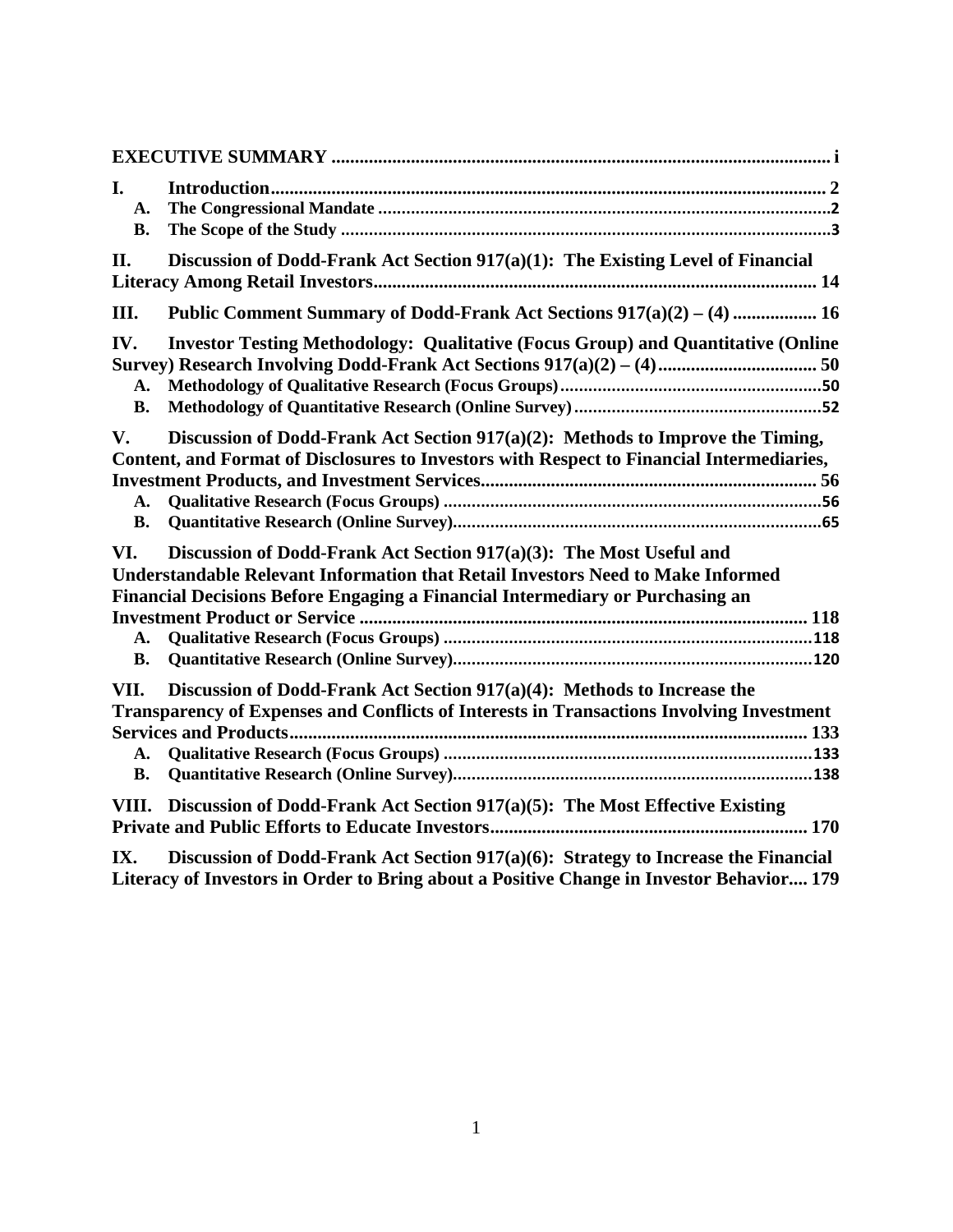#### <span id="page-31-0"></span>**I. Introduction**

#### <span id="page-31-1"></span>**A. The Congressional Mandate**

On July 21, 2010, President Barack Obama signed the Dodd-Frank Wall Street Reform and Consumer Protection Act of 2010 (the "Dodd-Frank Act" or "Act").<sup>[15](#page-31-2)</sup> Section 917 of Title IX of the Act ("Dodd-Frank Act Section 917") requires the Securities and Exchange Commission (the "Commission" or "SEC") to conduct a study (the "Study") to identify the existing level of financial literacy among retail investors as well as methods and efforts to increase the financial literacy of investors.

Specifically, Dodd-Frank Act Section 917 directs the Commission to conduct the Study to identify:

- (1) the existing level of financial literacy among retail investors, including subgroups of investors identified by the Commission;
- (2) methods to improve the timing, content, and format of disclosures to investors with respect to financial intermediaries, investment products, and investment services;
- (3) the most useful and understandable relevant information that retail investors need to make informed financial decisions before engaging a financial intermediary or purchasing an investment product or service that is typically sold to retail investors, including shares of open-end companies, as that term is defined in

<span id="page-31-2"></span><sup>15</sup> Pub. L. No. 111-203, 124 Stat. 1376 (2010).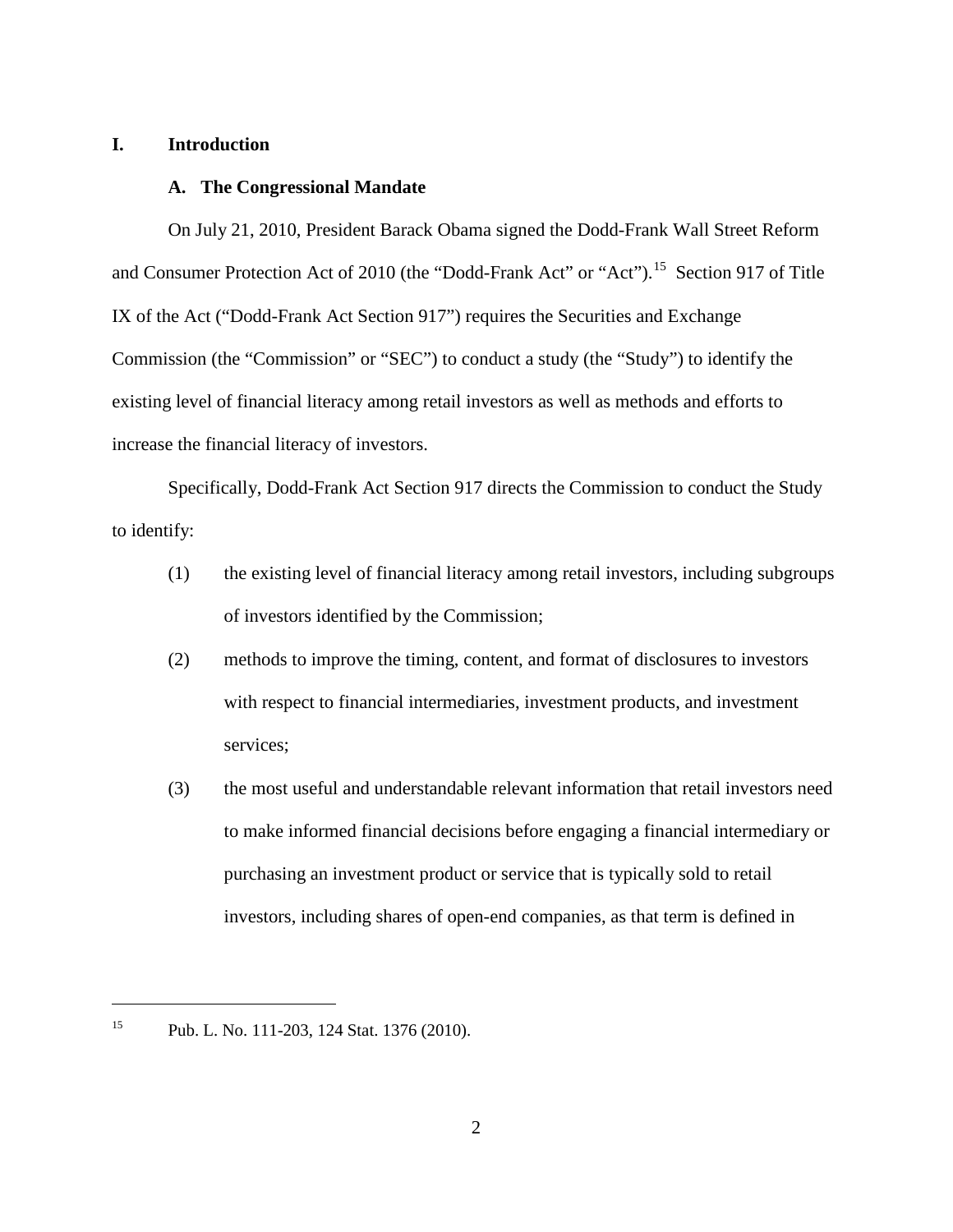Section 5 of the Investment Company Act of  $1940^{16}$  $1940^{16}$  $1940^{16}$  that are registered under Section 8 of that Act;  $17$ 

- (4) methods to increase the transparency of expenses and conflicts of interests in transactions involving investment services and products, including shares of openend companies described in paragraph (3);
- (5) the most effective existing private and public efforts to educate investors; and
- (6) in consultation with the Financial Literacy and Education Commission ("FLEC"), a strategy (including, to the extent practicable, measurable goals and objectives) to increase the financial literacy of investors in order to bring about a positive change in behavior.

The Act requires the Commission to complete the Study within two years after the date of enactment of the Act (*i.e.*, by July 21, 2012). The Study has been prepared by the Staff of the SEC. The Commission has expressed no views regarding the analysis, findings, or conclusions. The Study was approved for release by the Commission.

### **B. The Scope of the Study**

<span id="page-32-0"></span>The Commission's Office of Investor Education and Advocacy ("OIEA") had primary responsibility for preparing the Study. Given the array of issues to be considered in the Study, including issues related to, among other things, financial literacy, investor disclosures, financial intermediaries, investment products and services, transparency of expenses and conflicts of interest, and investor education, OIEA relied on a number of different resources, both within and

<span id="page-32-1"></span> $^{16}$  15 U.S.C. 80a-5.

<span id="page-32-2"></span> $17 \t15$  U.S.C. 80a-8.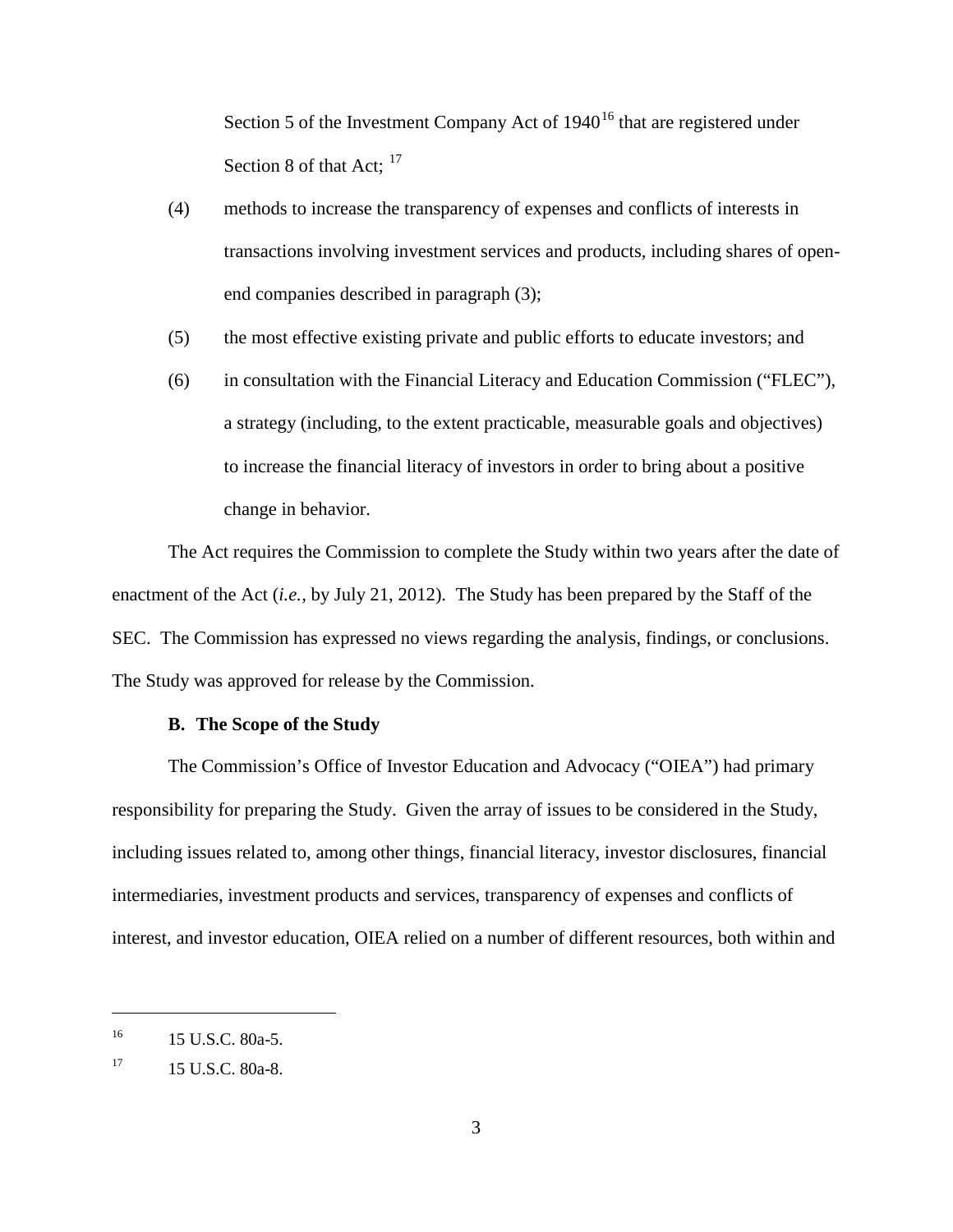without the Commission, in order to complete the Study. For example, the Commission contracted with the Federal Research Division of the Library of Congress to conduct a review of the quantitative studies on the financial literacy of retail investors in the United States. The Commission also sought public comment on several of the issues described above. In addition, the Commission engaged a consultant to conduct both qualitative and quantitative research designed to be responsive to certain requirements of Dodd-Frank Act Section 917, as discussed in greater detail below. Accordingly, the Study is based on a Library of Congress report on financial literacy among retail investors in the United States, public comments, qualitative research (focus groups), quantitative research (online survey), and the expertise of a cross-Divisional task force consisting of staff from several Divisions and Offices within the Commission. These resources are described in greater detail below.

# **1. Library of Congress Report on Financial Literacy Among Retail Investors in the United States**

Dodd-Frank Act Section 917(a)(1) directs the Commission to conduct a Study to identify the existing level of financial literacy among investors, including subgroups of investors identified by the Commission. On June 22, 2011, the Commission contracted with the Federal Research Division of the Library of Congress to conduct a review of the quantitative studies on the financial literacy of retail investors in the United States published since 2006, and to prepare a report summarizing the key research findings from these studies, including any findings focused on retail investor subgroups (the "Library of Congress Report"). [18](#page-33-0)

<span id="page-33-0"></span><sup>&</sup>lt;sup>18</sup> See Federal Research Division, Library of Congress, Financial Literacy Among Retail Investors in the United States (Dec. 30, 2011). The Library of Congress Report is incorporated by reference herein and attached hereto as Appendix 1.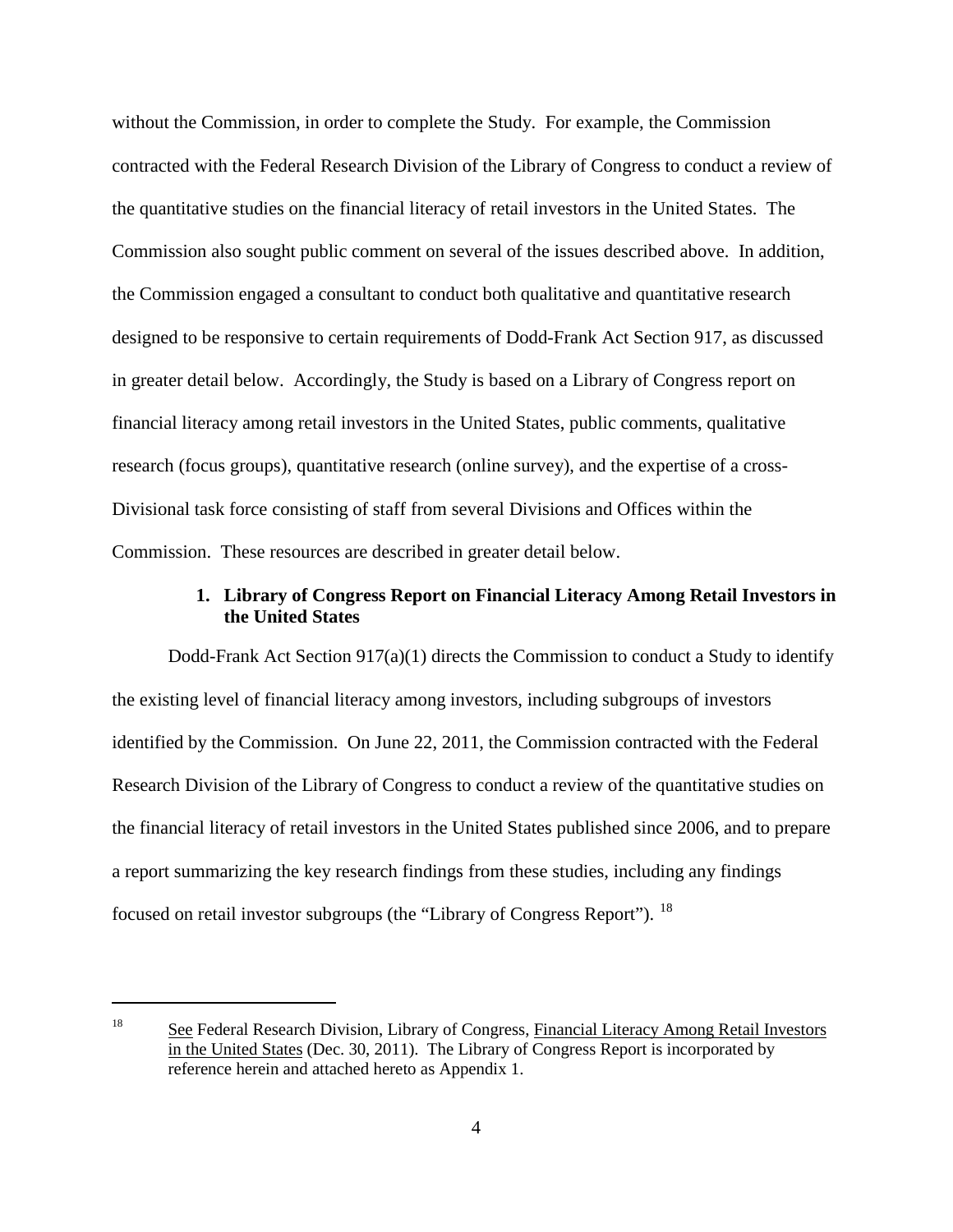#### **2. Public Comment**

#### *a. Public Comment Regarding Dodd-Frank Act Sections 917(a)(2) – (4)*

Dodd-Frank Act Section 917(a)(2) directs the Commission to conduct the Study to identify methods to improve the timing, content, and format of disclosures to investors with respect to financial intermediaries, investment products, and investment services. Dodd-Frank Act Section 917(a)(3) directs the Commission to conduct the Study to identify the most useful and understandable relevant information that retail investors need to make informed financial decisions before engaging a financial intermediary or purchasing an investment product or service that is typically sold to retail investors, including shares of open-end companies. Dodd-Frank Act Section 917(a)(4) directs the Commission to conduct the Study to identify methods to increase the transparency of expenses and conflicts of interests in transactions involving investment services and products, including shares of open-end companies.

On January 23, 2012, the Commission published a request for public comment and data to inform the Study with respect to Dodd-Frank Act Sections  $917(a)(2)–(4)$ . The comment period closed on March 23, 2012. The Commission received 45 unique comments, including comments from investors, financial professionals, industry groups, consumer advocates, academics, and other regulators. [19](#page-34-0)

#### *b. Public Comment Regarding Dodd-Frank Act Section 917(a)(5)*

Dodd-Frank Act Section 917(a)(5) directs the Commission to conduct the Study to identify the most effective existing private and public efforts to educate investors. On April 19,

<span id="page-34-0"></span><sup>&</sup>lt;sup>19</sup> Copies of comments received are available on the Commission's website at [http://www.sec.gov/comments/4-645/4-645.shtml.](http://www.sec.gov/comments/4-645/4-645.shtml)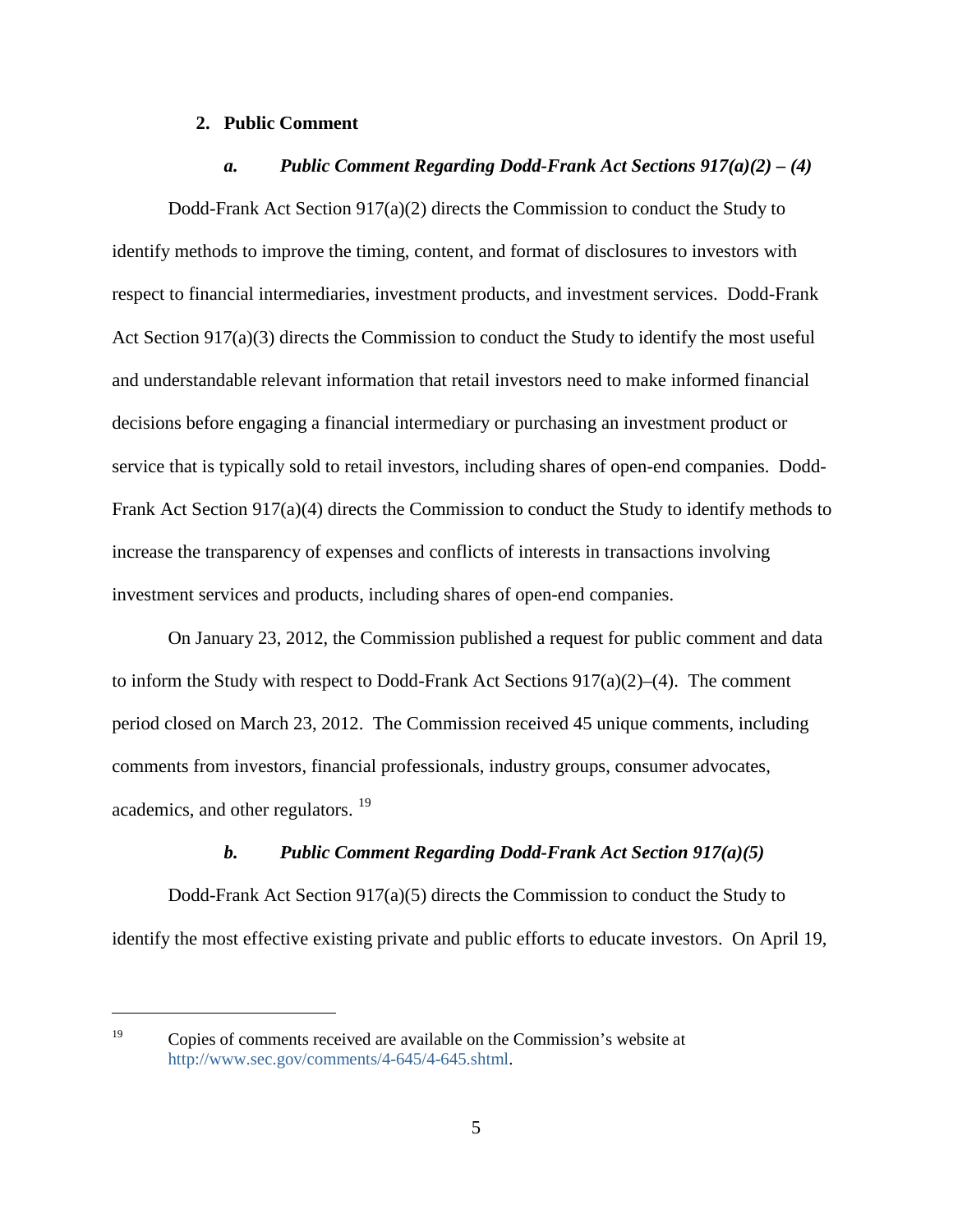2011, the Commission published a request for public comment and data to inform the Study with respect to Dodd-Frank Act Section 917(a)(5). The comment period closed on June 21, 2011. The Commission received more than 80 unique comments, including comments from investors, financial professionals, industry groups, academics, and other regulators. [20](#page-35-0)

#### **3. Qualitative Research (Focus Groups)**

The Commission engaged a consultant to conduct investor testing designed to be responsive to the requirements of Dodd-Frank Act Sections 917(a)(2), (3), and (4).<sup>21</sup> The qualitative research involved focus group interviews concerning investors' views and opinions regarding the process of selecting a financial intermediary and the experience of purchasing investment products and services through a financial intermediary. During this process, investors participating in focus groups were asked questions about, among other things, the importance of the timing of information, content related to commissions, fees, and risk factors in the transaction process, and the format of the information. The focus group phase of the investor testing is described in greater detail below in the section on the methodology of the qualitative research.

### **4. Quantitative Research (Online Survey)**

 $\overline{a}$ 

The quantitative research conducted by the consultant consisted of online testing that examined investor understanding of the usefulness and effectiveness of specific disclosure documents, including: (a) the Brochure; (b) account statements and confirmations; (c) the

<span id="page-35-0"></span><sup>&</sup>lt;sup>20</sup> Copies of comments received are available on the Commission's website at [http://www.sec.gov/comments/4-626/4-626.shtml.](http://www.sec.gov/comments/4-626/4-626.shtml)

<span id="page-35-1"></span><sup>&</sup>lt;sup>21</sup> The consultant was Siegel & Gale LLC ("S+G"), a strategic branding firm. The consultant prepared a report summarizing the investor testing data, attached as Appendix 2 ("S+G Report").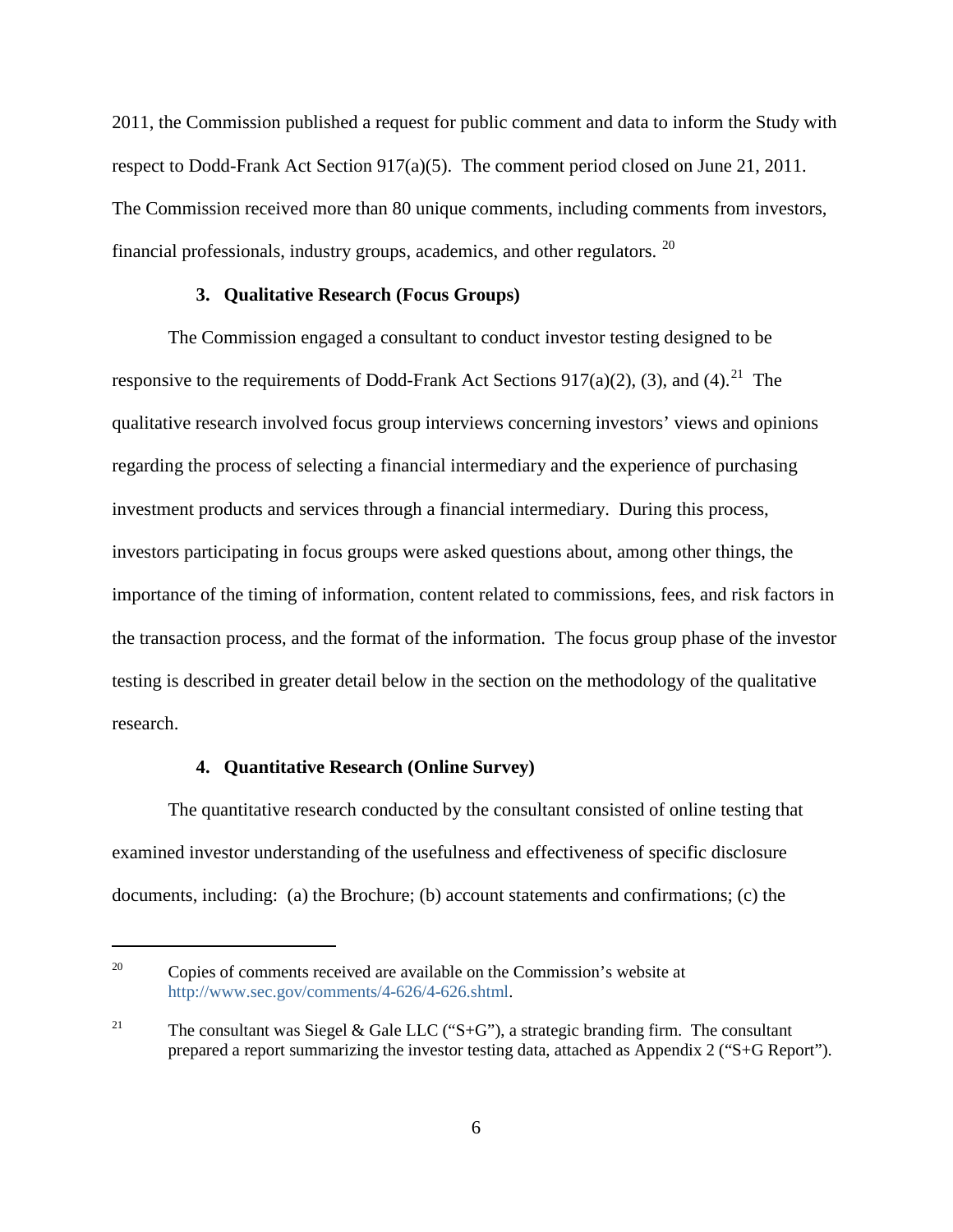mutual fund summary prospectus; and (d) a hypothetical point-of-sale disclosure document. The online testing involved four research panels corresponding to each of the disclosure documents enumerated above. Each panel consisted of approximately 1,200 online survey respondents, for a total sample size of approximately 4,800 online survey respondents. The online testing was designed to generate statistically significant data.<sup>[22](#page-36-0)</sup>

*Form ADV*. Investment advisers use Form ADV to apply for registration with the

Commission (Part 1A) or with state securities authorities (Part 1B).<sup>[23](#page-36-1)</sup> Part 1 and Part 2A of

Form ADV are filed electronically through the Investment Adviser Registration Depository

 $("IARD")<sup>24</sup>$  $("IARD")<sup>24</sup>$  $("IARD")<sup>24</sup>$  and are available to investors on the Investment Adviser Public Disclosure website

 $("IAPD")$ .<sup>[25](#page-36-3)</sup>

 $\overline{a}$ 

Part 1 (A and B) of Form ADV provides federal and state regulators with information to

process registrations and to manage their regulatory and examination programs. It requires

applicants to disclose information about their disciplinary history, type of services provided and

<span id="page-36-0"></span><sup>&</sup>lt;sup>22</sup> The quantitative research yielded more data than was required for purposes of the Study. As a result, the Study does not integrate every single data point collected through the quantitative research. However, the quantitative research data is included in its entirety at the end of the Study as Appendix 4.

<span id="page-36-1"></span><sup>&</sup>lt;sup>23</sup> See Rules 203-1 and 204-1 under the Investment Advisers Act of 1940 [15 U.S.C. 80b] ("Advisers Act"). See also Instructions to Form ADV, available at [http://www.sec.gov/about/forms/formadv-instructions.pdf.](http://www.sec.gov/about/forms/formadv-instructions.pdf)

Unless otherwise noted, when we refer to rules 203-1, 204-1, 204-2, or 204-3 under the Advisers Act, or any paragraph of these rules, we are referring to 17 CFR 275.203-1, 275.204-1, 275.204- 2, or 275.204-3, respectively, of the Code of Federal Regulations in which these rules are published.

<span id="page-36-2"></span><sup>&</sup>lt;sup>24</sup> The IARD is operated by the Financial Industry Regulatory Authority ("FINRA"). In 1996, Congress enacted the National Securities Markets Improvements Act ("NSMIA"), which, among other things, led to a joint agreement among the Commission, state regulators, and NASD to develop the IARD.

<span id="page-36-3"></span><sup>&</sup>lt;sup>25</sup> IAPD is available on the Commission's website, at [http://www.adviserinfo.sec.gov.](http://www.adviserinfo.sec.gov/)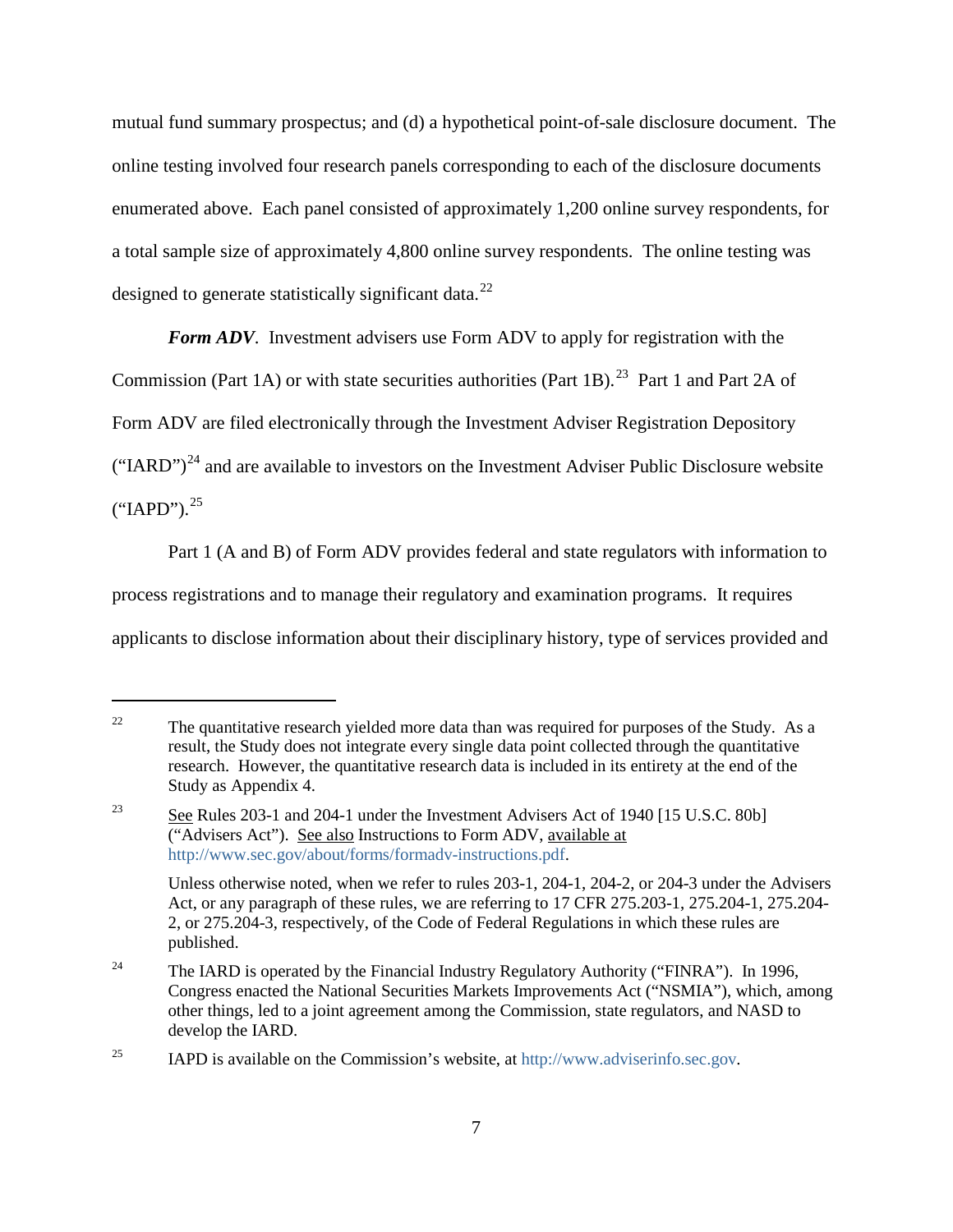other aspects of their advisory business. An investment adviser must update Part 1 of its Form ADV at least annually (within 90 days of their fiscal year end), or more frequently if required by the Instructions to Form ADV.<sup>[26](#page-37-0)</sup>

The Commission recently amended Part 2 substantially.<sup>27</sup> Part 2 contains two sub-parts, Part 2A (the "Brochure") and Part 2B (the "Brochure Supplement"). The Brochure contains information that investment advisers must provide to prospective clients initially and to existing clients annually, and the Brochure Supplement contains information about the advisory personnel providing clients with investment advice. An investment adviser's Brochure must contain, at a minimum, 18 disclosure items about the advisory firm, much of which addresses an investment adviser's conflicts of interest with its clients, [28](#page-37-2) and is disclosure that the adviser, as a fiduciary, must make to clients in some manner regardless of the form requirements.[29](#page-37-3) Examples of information required in the Brochure include:

• Fees:

- Methods of analysis;
- Investment strategies and risk of loss;

<span id="page-37-0"></span><sup>&</sup>lt;sup>26</sup> See Advisers Act Rule 204-1.

<span id="page-37-1"></span> $\frac{27}{27}$  See Amendments to Form ADV, Investment Advisers Act Release No. 3060 (July 28, 2010), [79] FR 49234 (Aug. 12, 2010)] ("Release 3060").

<span id="page-37-2"></span><sup>&</sup>lt;sup>28</sup> See Release 3060, supra note 27, at 49235.

<span id="page-37-3"></span><sup>&</sup>lt;sup>29</sup> See, e.g., Study on Investment Advisers and Broker-Dealers (Jan. 21, 2011), pursuant to Section 913 of the Dodd-Frank Act, available at [http://www.sec.gov/news/studies/2011/913studyfinal.pdf,](http://www.sec.gov/news/studies/2011/913studyfinal.pdf) for a staff discussion of fiduciary duty as it relates to conflicts of interest. See also Release 3060, supra note 27, at 49236 ("We have drawn the items in Part 2A largely from disclosure advisers have long been required to make in response to the previous Part 2, and have added items to address new concerns or developments. Much of the disclosure required in Part 2A addresses an adviser's conflicts of interest with its clients, and is disclosure that the adviser, as a fiduciary, must make to clients in some manner regardless of the form requirements.").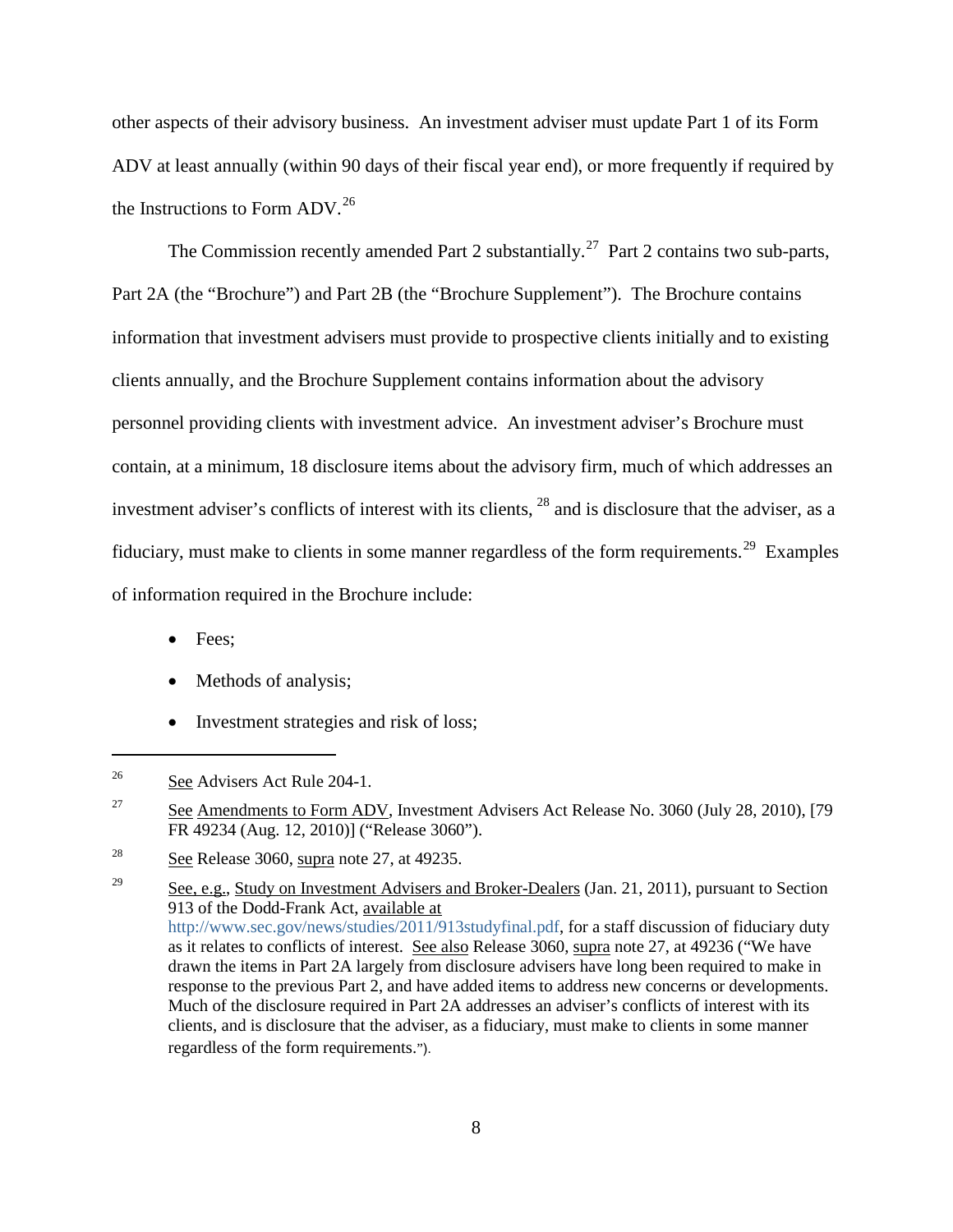- Brokerage, including trade aggregation policies and directed brokerage practices, as well as use of soft dollars;
- Process for reviewing client accounts;
- Client referrals and other compensation;
- Disciplinary history; and
- Financial information, among other things.  $30$

The Brochure Supplement, which was not part of the Study, includes information about

certain advisory personnel on whom clients may rely for investment advice, including their

educational background, disciplinary history, and the adviser's supervision of the advisory

activities of its personnel. $31$ 

A Commission-registered investment adviser must provide its prospective clients with a

current Brochure before or at the time it enters into an advisory contract with them.<sup>[32](#page-38-2)</sup> Advisers

<span id="page-38-0"></span><sup>&</sup>lt;sup>30</sup> See Part 2A of Form ADV.

<span id="page-38-1"></span><sup>&</sup>lt;sup>31</sup> See Instruction 5 of General Instructions for Form ADV. Registrants are not required to file the Brochure Supplement electronically, but must preserve a copy of the Brochure Supplement(s) and make them available upon request. The Brochure Supplement was not part of the Study because investment advisers were not required to begin delivering Brochure Supplements to clients until shortly before the research segments of the Study were conducted.

<span id="page-38-2"></span> $32$  See Advisers Act Rule 204-3. The rule does not require advisers to deliver Brochures to certain advisory clients receiving only impersonal investment advice for which the adviser charges less than \$500 per year, or to clients that are investment companies registered under the Investment Company Act of 1940 (the "Investment Company Act") or business development companies provided that the advisory contract with such a company meets the requirements of Investment Company Act Section 15(c), which requires a board of directors to request, and the adviser to furnish, information to enable the board to evaluate the terms of the proposed advisory contract. Finally, an adviser does not have to prepare (or file with the Commission) a Brochure if it does not have any clients to whom a Brochure must be delivered. See Instruction 7 for Part 2A of Form ADV.

As a fiduciary, the adviser also must seek to avoid conflicts of interest with its clients, and, at a minimum, make full disclosure of all material conflicts of interest between it and its clients that could affect the advisory relationship. This obligation requires that the adviser provide the client with sufficiently specific facts so that the client is able to understand the conflicts of interest the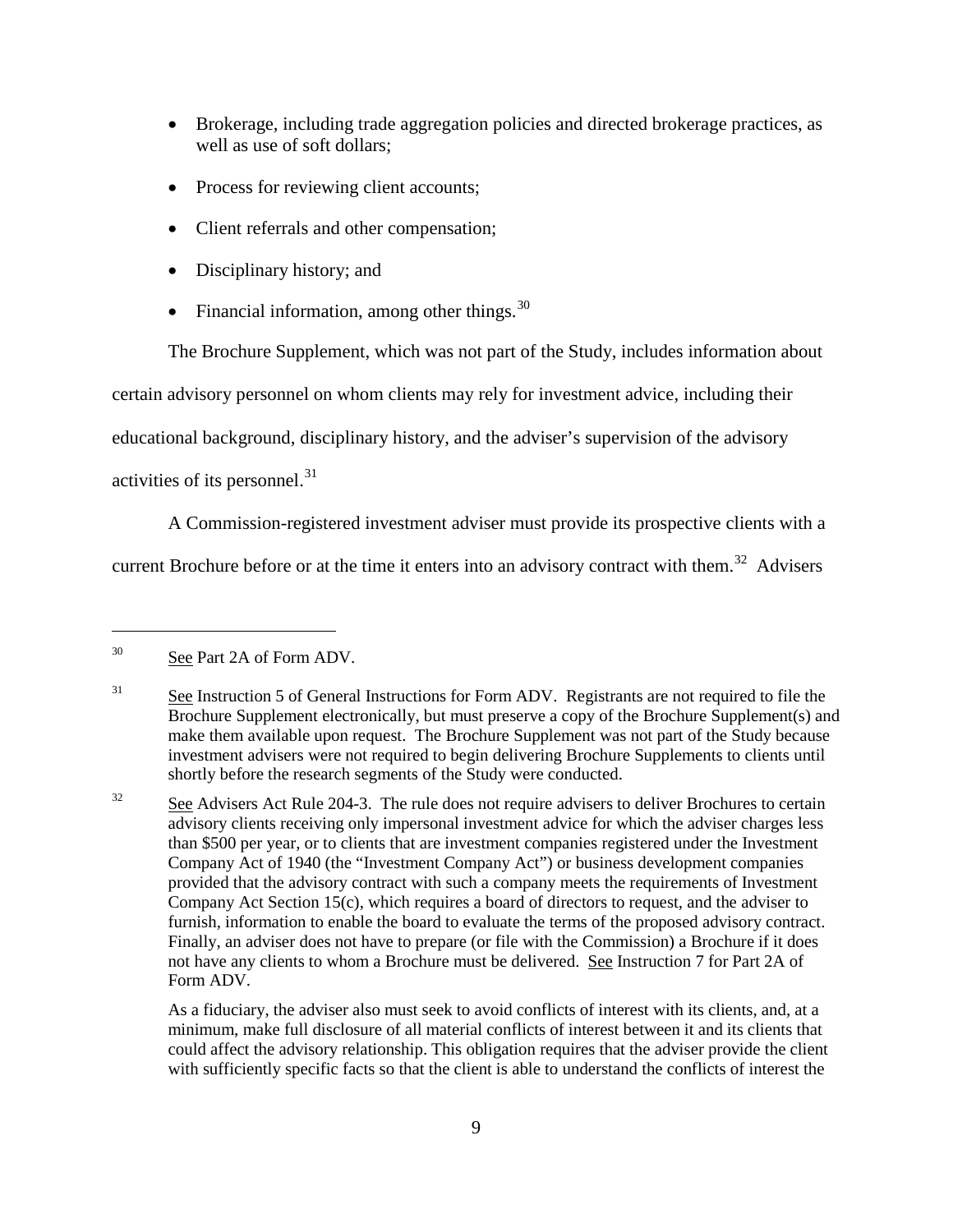must provide to each client to whom they must deliver a Brochure either: (i) a copy of the current (updated) Brochure that includes or is accompanied by the summary of material changes that have occurred since their last Brochure was delivered to clients; or (ii) a summary of material changes that have occurred since their last Brochure was delivered to clients that includes an offer to provide a copy of the current Brochure.<sup>[33](#page-39-0)</sup> Each adviser must make this annual delivery no later than 120 days after the end of its fiscal year.<sup>34</sup> Advisers may deliver: (i) the Brochure and a summary of material changes; or (ii) a summary of material changes, along with an offer to provide the Brochure to clients electronically in accordance with the Commission's guidelines regarding electronic delivery of information.[35](#page-39-2)

adviser has and the business practices in which it engages, and can give informed consent to such conflicts or practices or reject them. To satisfy this obligation, the adviser therefore may have to disclose to clients information not specifically required by Part 2 of Form ADV or in more detail than the Brochure items might otherwise require. See Instruction 3 in General Instructions for Part 2 of Form ADV, available at [http://www.sec.gov/about/forms/formadv-part2.pdf.](http://www.sec.gov/about/forms/formadv-part2.pdf)

<span id="page-39-0"></span> $\frac{33}{2}$  See Advisers Act Rule 204-3(b) and Instruction 2 of Part 2A of Form ADV. The offer also must be accompanied by a website address (if available) and a telephone number and e-mail address (if available) for obtaining the complete Brochure pursuant to the Instructions for Part 2, as well as the website address for obtaining information about the adviser through the IAPD. Advisers Act Rule 204-2 also requires the adviser choosing this approach to preserve a copy of the summary of material changes, so that the Commission's examination staff has access to such separately provided summaries. See Advisers Act Rule 204-2(a)(14)(i).

<span id="page-39-1"></span><sup>34</sup> See Advisers Act Rule 204-3(b) and Instruction 2 for Part 2A of Form ADV.

 $\overline{a}$ 

<span id="page-39-2"></span><sup>35</sup> See Release 3060, supra note 27, at 49247. See also Use of Electronic Media by Broker-Dealers, Transfer Agents, and Investment Advisers for Delivery of Information, Investment Advisers Act Release No. 1562 (May 9, 1996). An adviser that does not include, and therefore file, its summary of material changes as part of its firm Brochure (on the cover page or the page immediately following the cover) must file its summary as an exhibit, included with its firm Brochure when it files its annual updating amendment with the Commission, so that the summary of material changes is available to the public through the IAPD website. See Instruction 6 for Part 2A of Form ADV. The adviser must upload its firm Brochure and the summary (as an exhibit) together in a single, text-searchable file in Adobe Portable Document Format (PDF) on IARD. See Instruction 6 for Part 2A of Form ADV.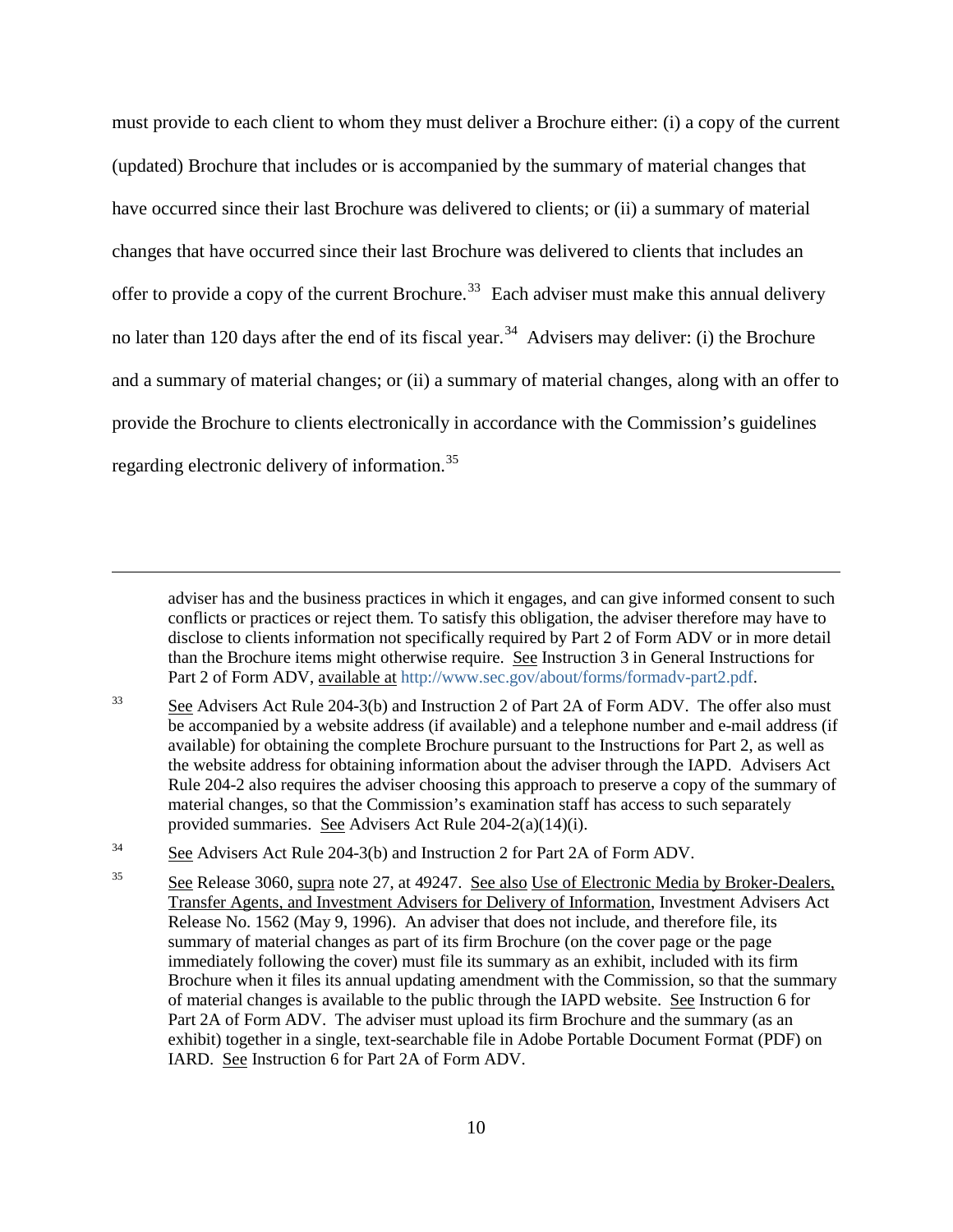*Trade Confirmations and Account Statements.* Account statements provide investors with a detailed "snapshot" of the value of, and the transactions that have occurred in, their accounts during the statement period. Financial intermediaries may provide account statements to their customers monthly or quarterly. Many financial intermediaries also provide their customers with online access to information in their account statements. Account statements generally contain the following information: (a) basic account information, such as the names of the account owners, the time period covered, and the account number; (b) an account summary, which summarizes the total value of all investments in the account, and describes how these investments performed over the statement period by displaying any unrealized and realized gains and/or losses; (c) portfolio detail, which identifies the name, quantity and value of each of the assets in the account; (d) an income summary, which summarizes any income and dividends earned by investments in the account during the statement period; (e) a list of daily activity detailing all account activity (e.g., transactions, withdrawals, deposits, etc…); and (f) disclosures, which include legal and administrative explanations related to the account.

Trade confirmations are written notifications providing the details of a securities transaction that broker-dealers are required to provide to their customers at or before completion of a securities transaction pursuant to Rule  $10b-10^{36}$  $10b-10^{36}$  $10b-10^{36}$  of the Securities Exchange Act of 1934 (the "Exchange Act").<sup>37</sup> Trade confirmations require, among other things, the disclosure of: (a) the

<span id="page-40-0"></span><sup>&</sup>lt;sup>36</sup> See 17 CFR 240.10b-10. U.S. savings bonds and municipal securities are not subject to the requirements of Rule 10b-10, although municipal securities are subject to the trade confirmation requirements Municipal Securities Rulemaking Board Rule G-15.

<span id="page-40-1"></span> $37$  15 U.S.C. 78a et seq.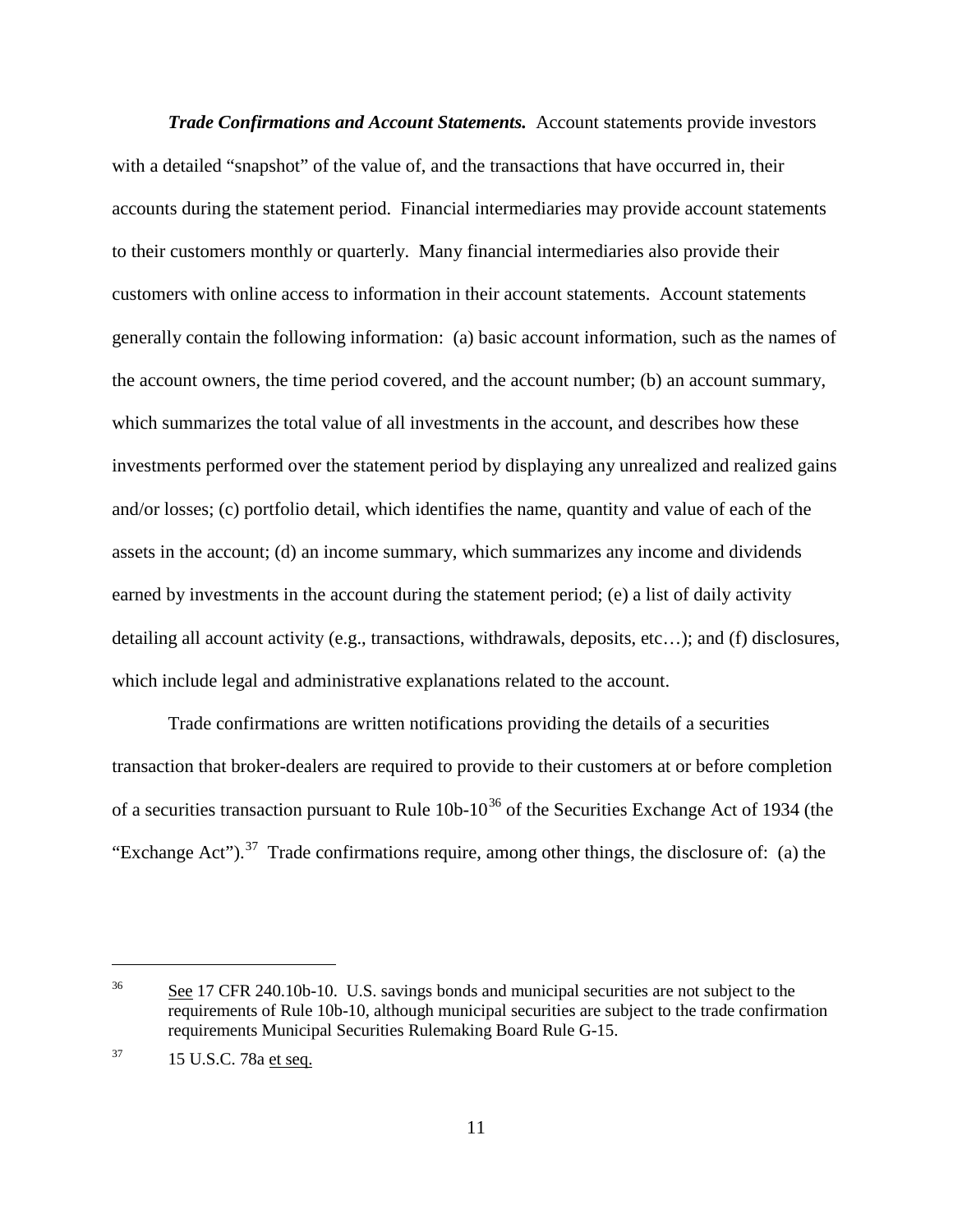date, time, and identity of the security that was purchases or sold;<sup>[38](#page-41-0)</sup> (b) the capacity in which a broker-dealer acted when effecting the transaction (*i.e.,* agent for the customer, agent for the customer and another, principal);<sup>[39](#page-41-1)</sup> (c) the net dollar price and yield of a debt security<sup>40</sup>; and (d) under specific circumstances, the amount of remuneration that the broker-dealer receives for the transaction, whether from the customer or from a third-party.<sup>41</sup> Some broker-dealers provide more information on a trade confirmation than is otherwise required by Rule 10b-10, such as: (a) whether the order was solicited by the customer; (b) the credit ratings assigned to debt securities; and (c) the market or venue where the transaction was executed.<sup>[42](#page-41-4)</sup>

*Summary Prospectus*. The Securities Act of 1933 (the "Securities Act") makes it unlawful to deliver a security for purposes of sale or for delivery after sale "unless accompanied or preceded" by a statutory prospectus.<sup>43</sup> In 2009, the Commission adopted rule amendments that would permit a mutual fund to satisfy its prospectus delivery obligations under the Securities Act by sending or giving to investors key information about a mutual fund in the form of a "summary prospectus," so long as the mutual fund provides the statutory prospectus on an

<span id="page-41-0"></span><sup>&</sup>lt;sup>38</sup> See Rule  $10b-10(a)(1)$ .

<span id="page-41-1"></span> $39$  See Rule 10b-10(a)(2).

<span id="page-41-2"></span><sup>40</sup> See Rule  $10b-10(a)(5)$ .

<span id="page-41-3"></span><sup>&</sup>lt;sup>41</sup> See, e.g., Rule 10b-10(a)(2)(i)(B)-(D) and (a)(2)(ii)(A) and (B).

<span id="page-41-4"></span> $42$  Broker-dealers must make a variety of disclosures to their customers. For an overview of brokerdealer disclosure obligations, see Study on Investment Advisers and Broker-Dealers (Jan. 21, 2011), pursuant to Section 913 of the Dodd-Frank Act, available at [www.sec.gov/news/studies/2011/913studyfinal.pdf.](http://www.sec.gov/news/studies/2011/913studyfinal.pdf)

<span id="page-41-5"></span> $\frac{43}{2}$  See Section 5(b)(2) of the Securities Act of 1933 (the "Securities Act"), 15 U.S.C. 77e(b)(2).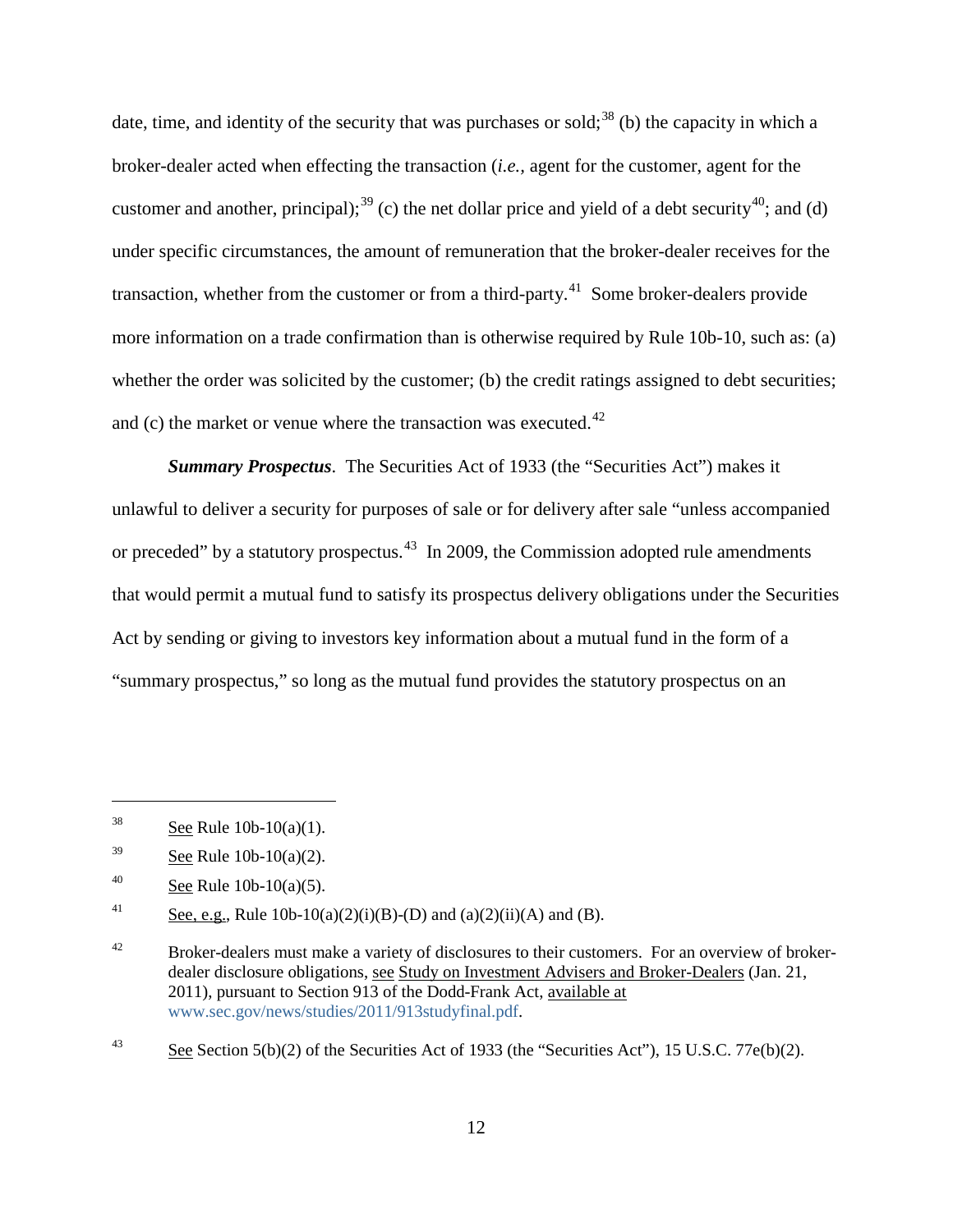Internet website and satisfies certain other conditions.<sup>[44](#page-42-0)</sup> As a result, delivery of the statutory prospectus for purposes of the federal securities laws can be satisfied by sending or giving a summary prospectus and by providing the statutory prospectus and other required information online. [45](#page-42-1) The federal securities laws do *not* require the statutory prospectus to be provided to investors *prior to* delivery of the security or a confirmation of the transaction. [46](#page-42-2) As a result, mutual fund investors too often receive the statutory prospectus *after* the purchase transaction when the investment decision is complete.  $47$  The 2009 rule amendments address that shortcoming by requiring any mutual fund that is relying on the summary prospectus to meet its prospectus delivery obligations under the federal securities laws to post *both* its summary prospectus and statutory prospectus on the Internet at all times. [48](#page-42-4) At the time of adopting the rule amendments, the Commission believed that the Internet availability would enhance investors' access to information about a mutual fund prior to the time of making an investment decision. [49](#page-42-5)

A summary prospectus is a document containing key information about a fund in plain Language in a clear and concise format.<sup>[50](#page-42-6)</sup> A summary prospectus contains, among other things,

<span id="page-42-0"></span><sup>&</sup>lt;sup>44</sup> See Enhanced Disclosure and New Prospectus Delivery Option for Registered Open-End Management Investment Companies, Securities Act Release No. 8998 (Jan. 13, 2009), [74 FR 4546 (Jan. 26, 2009)].

<span id="page-42-1"></span><sup>&</sup>lt;sup>45</sup> 17 CFR 230.498(c). <u>See also Enhanced Disclosure and New Prospectus Delivery Option for</u> Registered Open-End Management Investment Companies, supra note 44, at 4561.

<span id="page-42-2"></span> $^{46}$  15 U.S.C. 77e(b)(2).

<span id="page-42-3"></span><sup>&</sup>lt;sup>47</sup> See Enhanced Disclosure and New Prospectus Delivery Option for Registered Open-End Management Investment Companies, supra note 44, at 4561.

<span id="page-42-4"></span> $\frac{48}{\text{Id.}}$ 

<span id="page-42-5"></span><sup>49</sup> Id.

<span id="page-42-6"></span><sup>50</sup> Id. at 4548 and 4549.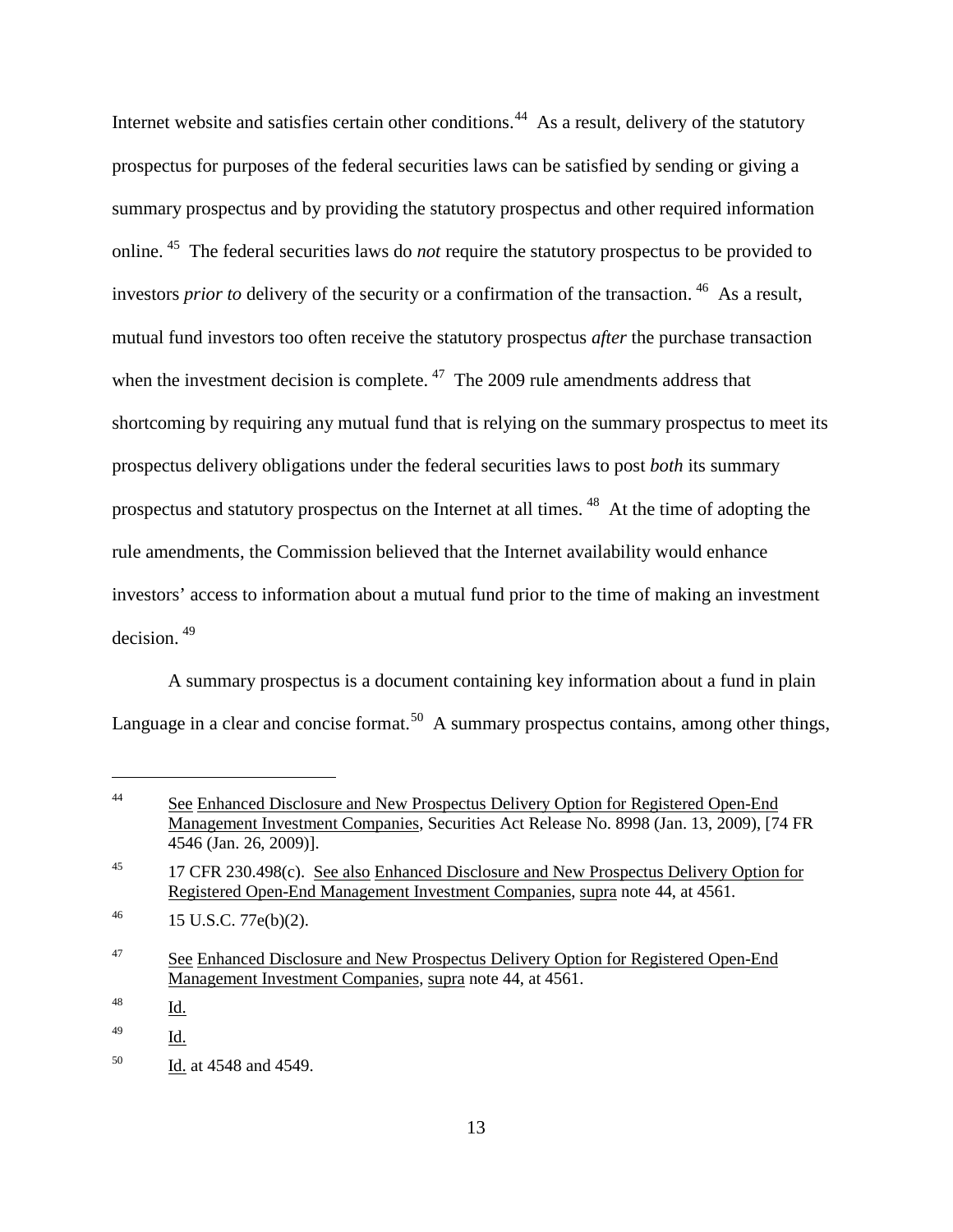key information about a fund's investment objectives, costs, and risks.<sup>51</sup> A summary prospectus is not a self-contained document, but rather one element in a layered disclosure regime that is intended to provide investors with better, more useable access to the information in the statutory prospectus, the statement of additional information, and shareholder reports.<sup>[52](#page-43-1)</sup>

*Point-of-Sale Disclosure*. A "point-of-sale" disclosure typically refers to a document that provides investors with a summary of key information regarding an investment product or service at the time a recommendation is made or just before a sale is made. While the information contained in a point-of-sale disclosure would likely vary depending on the investment product or service, such disclosure could include descriptions of: (a) the investment product or service; (b) the risks associated with the investment product or service; (b) fees and expenses related to the investment product or service; and (d) conflicts of interest related to the purchase or sale of the investment product or service.

## **II. Discussion of Dodd-Frank Act Section 917(a)(1): The Existing Level of Financial Literacy Among Retail Investors**

As discussed, Dodd-Frank Act Section  $917(a)(1)$  directs the Commission to conduct a Study to identify the existing level of financial literacy among investors, including subgroups of investors identified by the Commission. On June 22, 2011, the Commission contracted with the Federal Research Division of the Library of Congress to conduct a review of the quantitative studies on the financial literacy of retail investors in the United States published since 2006, and to prepare a report summarizing the key research findings from these studies, including any findings focused on retail investor subgroups. On December 30, 2011, the Federal Research

<span id="page-43-0"></span> $1d.$  at 4563.

<span id="page-43-1"></span> $52$  Id. at 4572.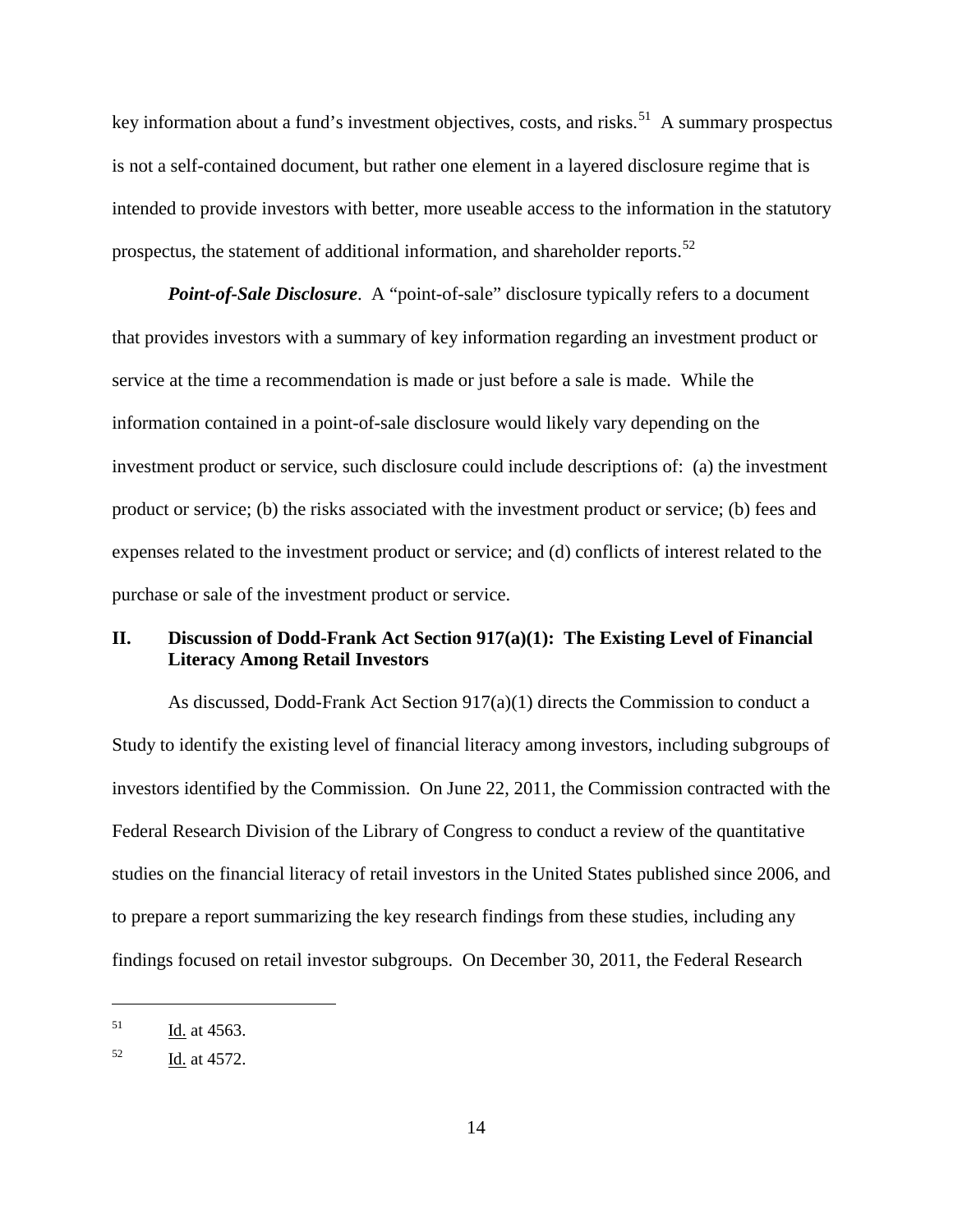Division of the Library of Congress delivered to the Commission a report assessing the financial literacy of U.S. retail investors, which includes subgroup findings relating to age, race, and gender.[53](#page-44-0)

According to the Library of Congress report, studies consistently show that American investors lack basic financial literacy.<sup>54</sup> For example, studies have found that investors do not understand the most elementary financial concepts, such as compound interest and inflation.<sup>55</sup> Moreover, many investors do not understand other key financial concepts, such as diversification or the differences between stocks and bonds, and are not fully aware of investment costs and their impact on investment returns. [56](#page-44-3) According to the Library of Congress report, studies show that investors lack critical knowledge that would help them protect themselves from investment fraud. [57](#page-44-4) In particular, surveys demonstrate that certain subgroups, including women, African-Americans, Hispanics, the oldest segment of the elderly population, and those who are poorly educated, have an even greater lock of investment knowledge than the average general population.<sup>[58](#page-44-5)</sup> The Library of Congress Report concludes that "low levels of investor literacy have serious implications for the ability of broad segments of the population to retire

<span id="page-44-2"></span><sup>55</sup> Id.

- <span id="page-44-3"></span><sup>56</sup> Id. at 5-6.
- <span id="page-44-4"></span> $^{57}$  Id. at 6.
- <span id="page-44-5"></span> $\frac{58}{\underline{\text{Id.}}}$  at 1.

<span id="page-44-0"></span><sup>53</sup> See Library of Congress Report, supra note 18.

<span id="page-44-1"></span> $\frac{Id.}{ }$  at 5.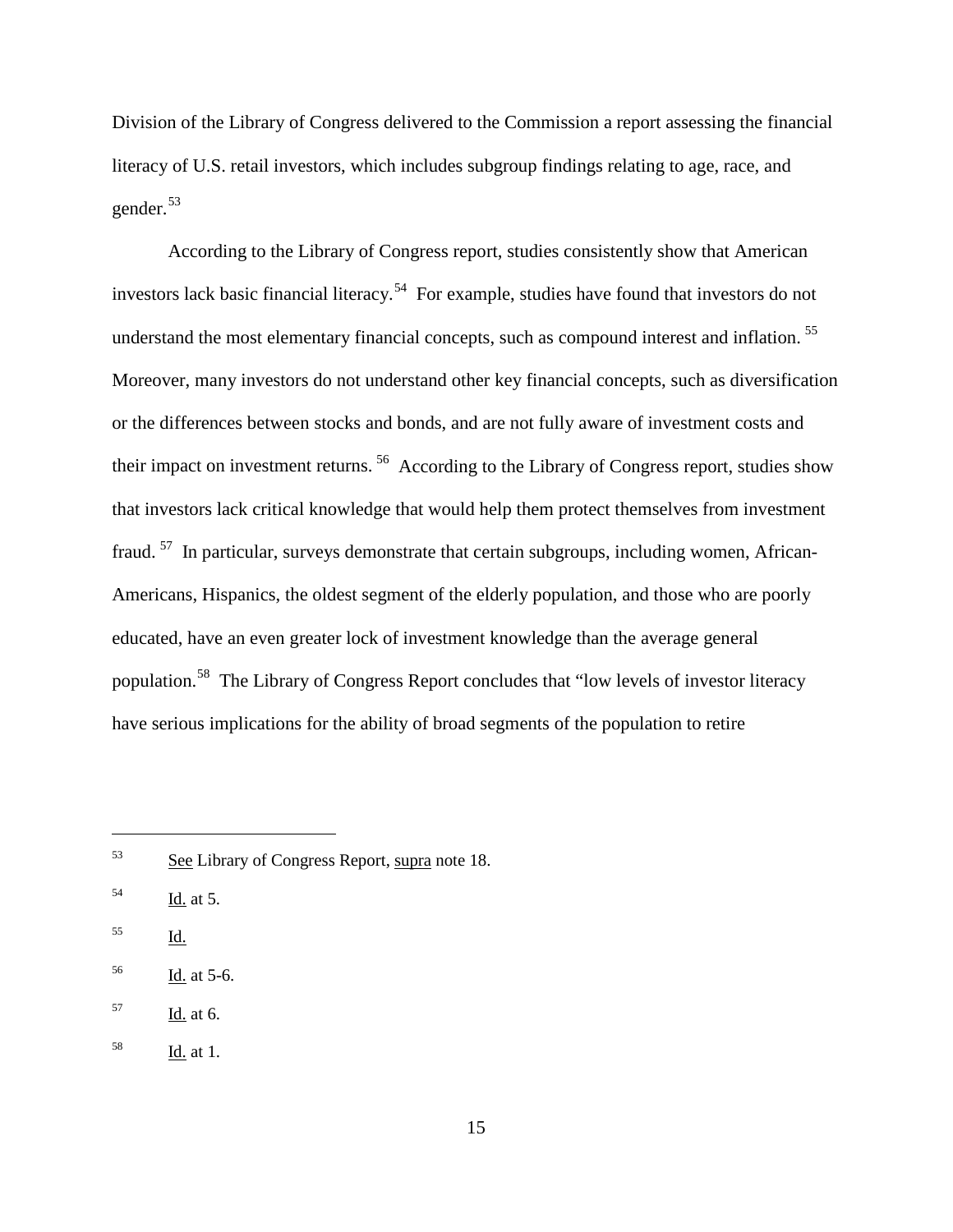comfortably, particularly in an age dominated by defined-contribution retirement plans."<sup>[59](#page-45-0)</sup> Furthermore, it states that "intensifying efforts to educate investors is essential," and that investor education programs should be tailored to specific subgroups "to maximize their effectiveness."<sup>60</sup>

## **III. Public Comment Summary of Dodd-Frank Act Sections 917(a)(2) – (4)**

On January 23, 2012, the Commission published a request for public comment and data to inform the Study with respect to Dodd-Frank Act Sections  $917(a)(2) - (4)$ .<sup>61</sup> The comment period closed on March 23, 2012. The Commission received 45 unique comments, including comments from investors, financial professionals, industry groups, academics, and other regulators.[62](#page-45-3) As described in more detail below, a number of these commenters offered several recommendations for improving the disclosure information provided to investors in connection with the selection of a financial intermediary or the purchase or sale of an investment product or service.

# **A**. **Methods to Improve the Timing, Content, and Format of Disclosures to Investors with Respect to Financial Intermediaries, Investment Products, and Investment Services**

The Commission requested public comment regarding methods to improve the timing, content, and format of disclosures to investors with respect to financial intermediaries,

<span id="page-45-0"></span><sup>59</sup> Id. at 26.

<span id="page-45-1"></span><sup>60</sup> Id.

<span id="page-45-2"></span><sup>&</sup>lt;sup>61</sup> See Securities Exchange Act Release No. 66164 (January 17, 2012), 77 FR 3294 (January 23, 2012).

<span id="page-45-3"></span> $62$  Copies of comments received are available on the Commission's website at [http://www.sec.gov/comments/4-645/4-645.shtml.](http://www.sec.gov/comments/4-645/4-645.shtml)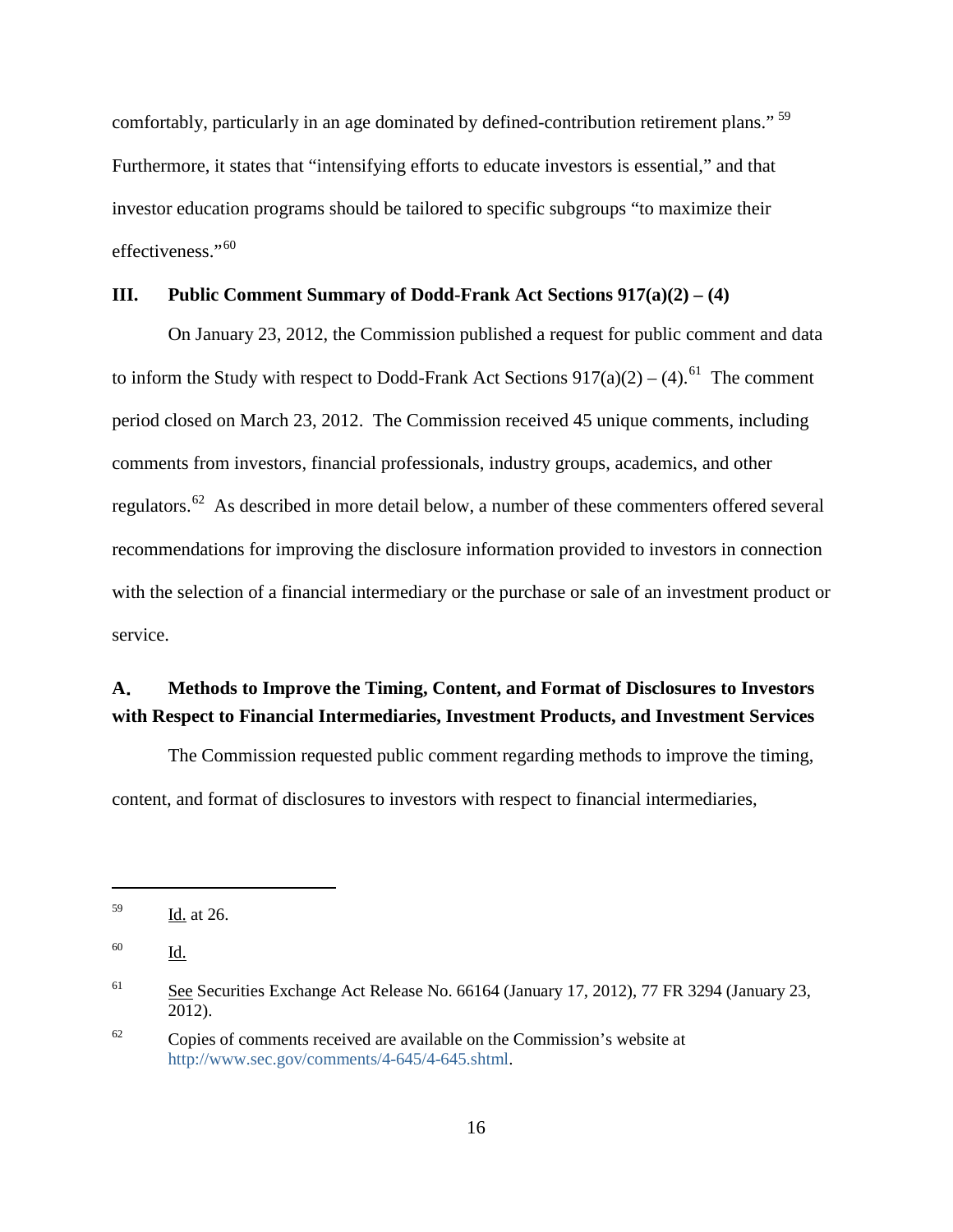investment products, and investment services. The views of the commenters are summarized below.

### **1. Timing**

Several commenters provided recommendations for improving the timing of disclosure information related to financial intermediaries and investment products and services.<sup>[63](#page-46-0)</sup> Generally, commenters supported providing investors with disclosure information either "prior to" an investment decision or "at or prior to" an investment decision. Several commenters also provided recommendations on general factors the Commission should consider to improve the timing of disclosure information.

#### a. Disclosures "prior to" an investor's decision

Some commenters supported providing investors with disclosure information prior to either opening an account with a financial intermediary or purchasing an investment product or service.<sup>64</sup> Commenters indicated that disclosure "needs to be separated from the marketing interaction where other factors play too influential a role,"[65](#page-46-2) and that providing disclosure "at the point-of-sale of an investment product is not ideal given the potential for conflict."[66](#page-46-3) One

<span id="page-46-0"></span><sup>&</sup>lt;sup>63</sup> See Letters from Leslie Kramerich ("Kramerich Letter") at 8; Certified Financial Planner Board of Standards, Inc. ("CFP Letter") at 3; Investor Education Collaborative ("IEC Letter") at 1; Peridrome Corporation ("Peridrome Letter") at 1; BetterInvesting ("BetterInvesting Letter") at 3; Investment Company Institute ("ICI Letter") at 3; Securities Industry and Financial Markets Association ("SIFMA Letter") at 3; Wells Fargo Advisors, LLC, ("WFA Letter") at 3; National Endowment for Financial Education ("NEFE Letter") at 1; Independent Directors Council ("IDC Letter") at 2; Fi360, Inc. ("Fi360 Letter") at 5; AARP ("AARP Letter") at 3; and Consumer Federation of America ("Consumer Federation Letter") at 8.

<span id="page-46-1"></span><sup>&</sup>lt;sup>64</sup> See Kramerich Letter at 8, CFP Letter at 3, IEC Letter at 1, Peridrome Letter at 1, and BetterInvesting Letter at 3.

<span id="page-46-2"></span><sup>65</sup> See IEC Letter at 3.

<span id="page-46-3"></span><sup>66</sup> See Peridrome Letter at 1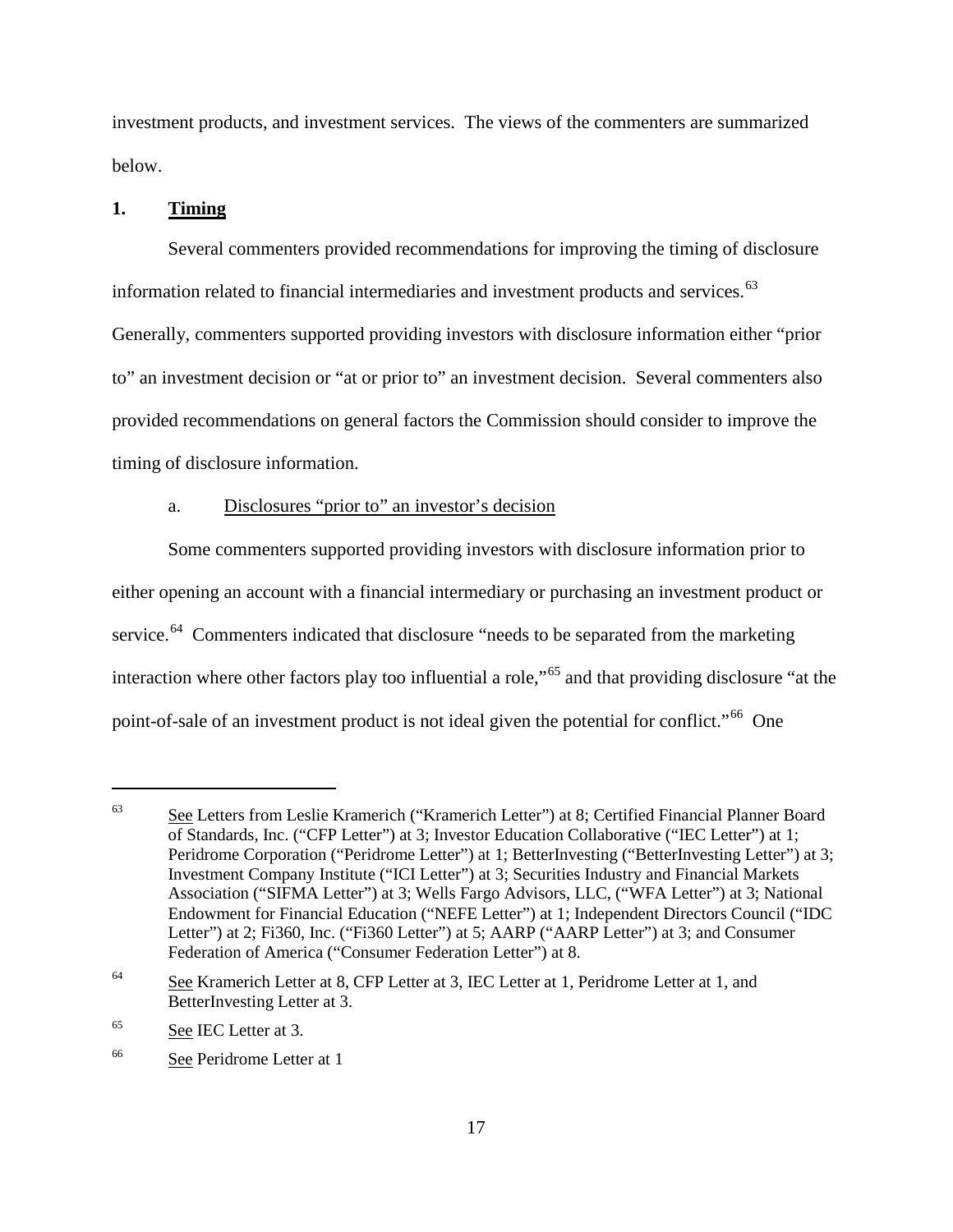commenter indicated that "the best disclosures in the world will do little good if they are delivered too late to be incorporated into an investor's decision-making process."<sup>67</sup> Another commenter stated that investors need information regarding financial intermediaries "prior to a financial engagement" in order "to make a well-informed choice of a financial advisor."[68](#page-47-1) This commenter further noted that "once an investor has chosen an adviser, the investor typically engages in less independent research and analysis of subsequent decisions related to recommended products and services, and often defers to the judgment and recommendations of the adviser." $69$ 

One commenter recommended a specific schedule for providing disclosure information based on the type of disclosure.<sup>70</sup> This commenter suggested that the timing of financial intermediary disclosures should be considered in two contexts – pre-engagement (before establishing a business relationship) and post-engagement (after establishing a business relationship).<sup>[71](#page-47-4)</sup> According to this commenter, pre-engagement disclosures should be provided "at or as soon as possible after the first contact and before a business relationship is commenced."[72](#page-47-5) This pre-engagement disclosure information would include: information on the services offered by the financial intermediary; limitations on those services and how the financial intermediary is compensated; conflicts of interest; legal obligations of the financial intermediary; the financial intermediary's disciplinary record; and any other information the Commission may

<span id="page-47-0"></span><sup>67</sup> See Consumer Federation Letter at 8.

<span id="page-47-1"></span><sup>68</sup> See CFP Letter at 4.

<span id="page-47-2"></span> $^{69}$  Id.

<span id="page-47-3"></span><sup>&</sup>lt;sup>70</sup> See Consumer Federation Letter at 8.

<span id="page-47-4"></span> $71$  Id.

<span id="page-47-5"></span> $^{72}$  Id. See also AARP Letter at 3.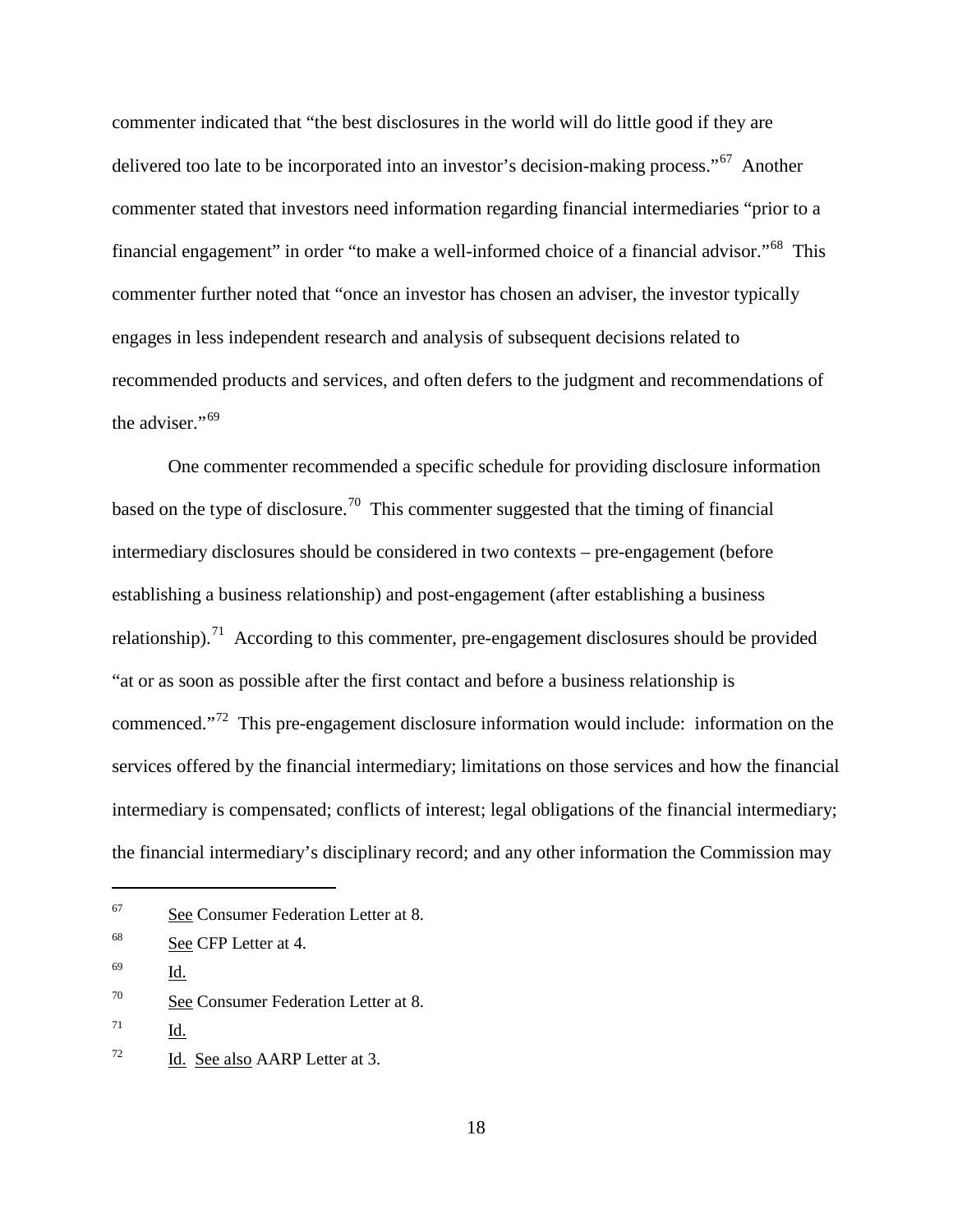deem essential to make an informed selection of a service provider.<sup>[73](#page-48-0)</sup> This commenter indicated that post-engagement disclosure information should be provided "at or immediately after the point of the recommendation [from the financial intermediary]." This post-engagement disclosure information, or information provided with a specific investment recommendation, would include "any information about fees a [financial intermediary] expects to earn or conflicts of interest the [financial intermediary] may have that could create bias with regard to the particular product or service being recommended."[74](#page-48-1)

Two commenters indicated that the "ideal" time to provide disclosure information related to investment services and products would be when the investment product or service is recommended.[75](#page-48-2) According to one commenter, disclosures related to investment products and services should be provided "far enough in advance of the sale to be incorporated into the investor's decision-making process."<sup>[76](#page-48-3)</sup> This commenter further noted that point-of-sale disclosure for investment products and services "will typically be too late to maximize their usefulness." $77$ 

#### b. Other Timing Preferences

Two commenters supported other timing preferences for the delivery of disclosure information to investors. One of these commenters asserted that investors should receive certain "key [disclosure] information … at the outset of their relationship with a financial intermediary"

<span id="page-48-0"></span><sup>73</sup> Id.

<span id="page-48-1"></span><sup>74</sup> See Consumer Federation Letter at 8.

<span id="page-48-2"></span><sup>75</sup> See Consumer Federation Letter at 8 and AARP Letter at 3.

<span id="page-48-3"></span><sup>76</sup> See Consumer Federation Letter at 8.

<span id="page-48-4"></span><sup>77</sup> Id.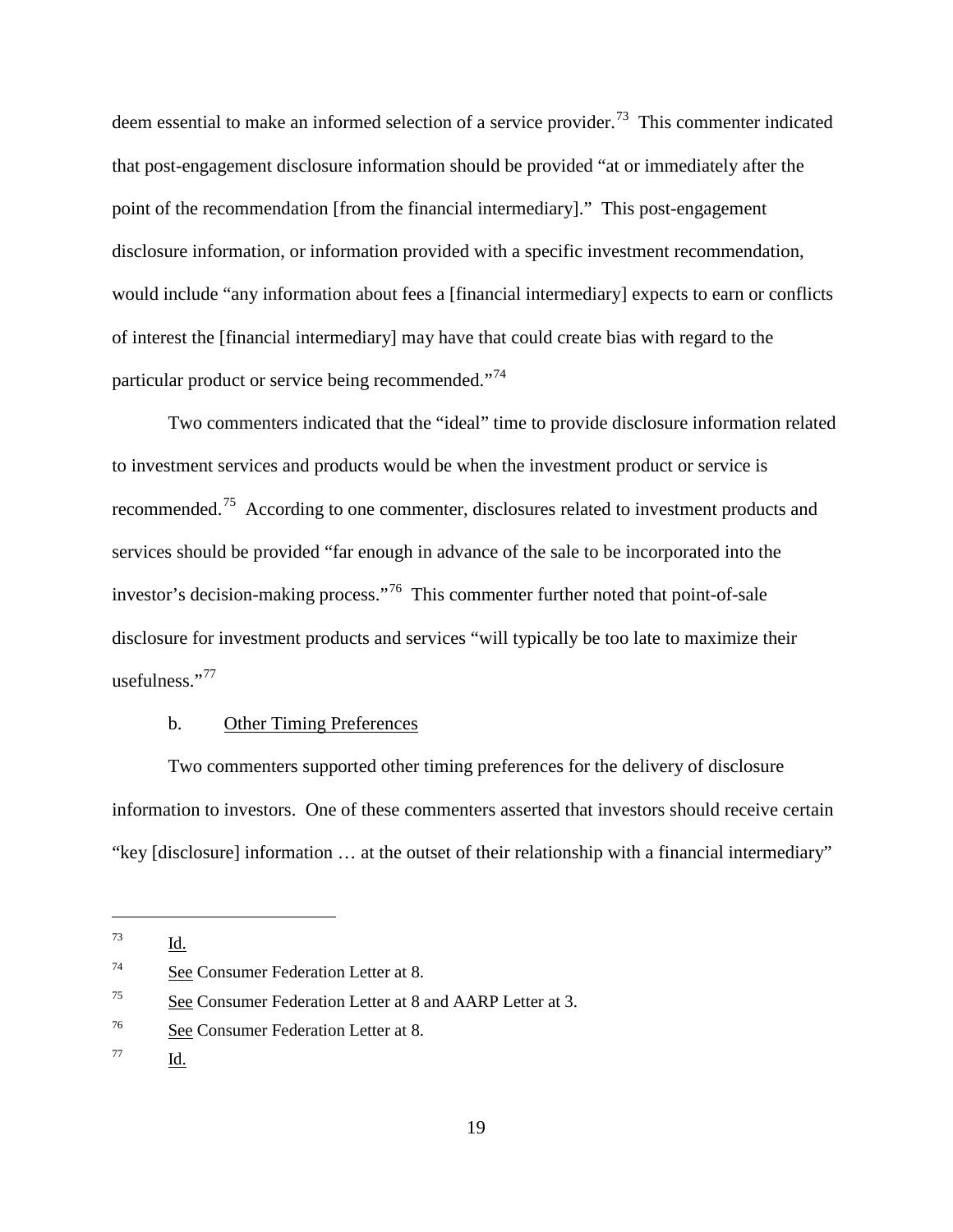and that other "disclosures may be beneficial at other stages in the securities process."<sup>[78](#page-49-0)</sup> Similarly, the other commenter suggested that investors would benefit from "receiving disclosure at the time the information is most relevant to a particular decision about a financial service or product, which is not necessarily at account opening."[79](#page-49-1)

#### c. Additional Comments

Several commenters also recommended factors for the Commission to consider in determining methods to improve the timing of disclosure delivery to investors. One commenter indicated that in determining the timing of disclosure the "primary focus should be on the needs of the investor, not the convenience of the provider."[80](#page-49-2) Another commenter noted that the "timing of disclosure requirements varies widely" and recommended that the timing of disclosure requirements be standardized for all financial intermediaries and across all investment products.<sup>[81](#page-49-3)</sup>

Another commenter indicated that any disclosures for investment products and services delivered to investors at the point-of-sale "must be designed to minimize disruptions to the sales process."[82](#page-49-4) This commenter noted that "most investment sales typically occur over the Internet or by telephone, rather than through face-to-face meetings, so requiring physical transfer of a disclosure document is not realistic."[83](#page-49-5)

<span id="page-49-2"></span><sup>80</sup> See Consumer Federation Letter at 8.

<span id="page-49-5"></span><sup>83</sup> Id.

<span id="page-49-0"></span> $78$  See WFA Letter at 3.

<span id="page-49-1"></span> $79$  See SIFMA Letter at 7.

<span id="page-49-3"></span><sup>&</sup>lt;sup>81</sup> See AARP Letter at 3.

<span id="page-49-4"></span><sup>82</sup> See ICI Letter at 3.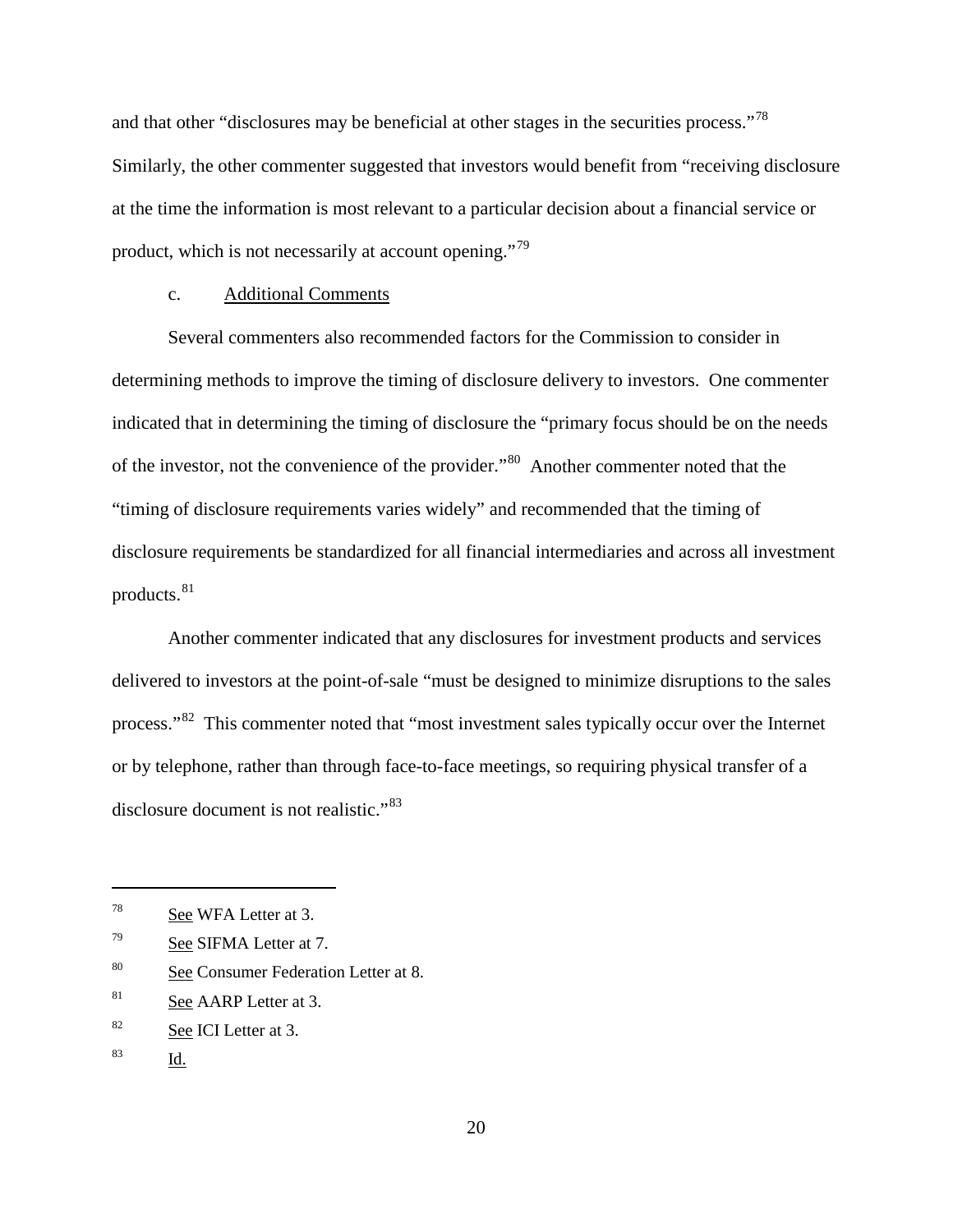## **2. Content**

Several commenters provided a number of recommendations for improving the content of disclosure information related to financial intermediaries and investment products and services. Recommendations in many of the comment letters focused on: (i) the use of a "layered disclosure" framework for providing disclosure documents to investors; <sup>[84](#page-50-0)</sup> and (ii) the use of summary disclosure documents for providing concise information to investors. Commenters also suggested factors to consider for improving content in all disclosure documents.

### a. Layered Disclosure

Several commenters advocated establishing a "layered disclosure" framework for some or all of the disclosure information related to financial intermediaries and investment products and services.<sup>85</sup> One commenter stated that disclosure information is "most effectively provided to investors in layers, with the most pertinent information provided to an investor when the investor is making a decision about a particular financial service or product.<sup>86</sup> Generally, in a "layered disclosure" framework, investors would receive an initial disclosure document that

<span id="page-50-0"></span><sup>&</sup>lt;sup>84</sup> Layered disclosure is an "approach to disclosure in which key information is sent or given to the investor and more detailed information is provided online and, upon request, is sent in paper or by e-mail." Enhanced Disclosure and New Prospectus Delivery Option for Registered Open-End Management Investment Companies, Securities Act Release No. 8998 (Jan. 13, 2009), [74 FR 4546, 4560 (Jan. 26, 2009)]. This layered approach is "intended to provide investors with better ability to choose the amount and type of information to review, as well as the format in which to review it (online or paper)." Id.

<span id="page-50-1"></span><sup>&</sup>lt;sup>85</sup> See Letters from Association for Advanced Life Underwriting ("AALU Letter") at 5; American Council of Life Insurers ("ACLI Letter") at 2; Committee of Annuity Insurers ("CAI Letter") at 5; Financial Services Institute ("FSI Letter") at 3-4; WFA Letter at 2; ICI Letter at 4; SIFMA Letter at 3-4; Consumer Federation Letter at 4; and AARP Letter at 3.

<span id="page-50-2"></span><sup>86</sup> See SIFMA Letter at 3.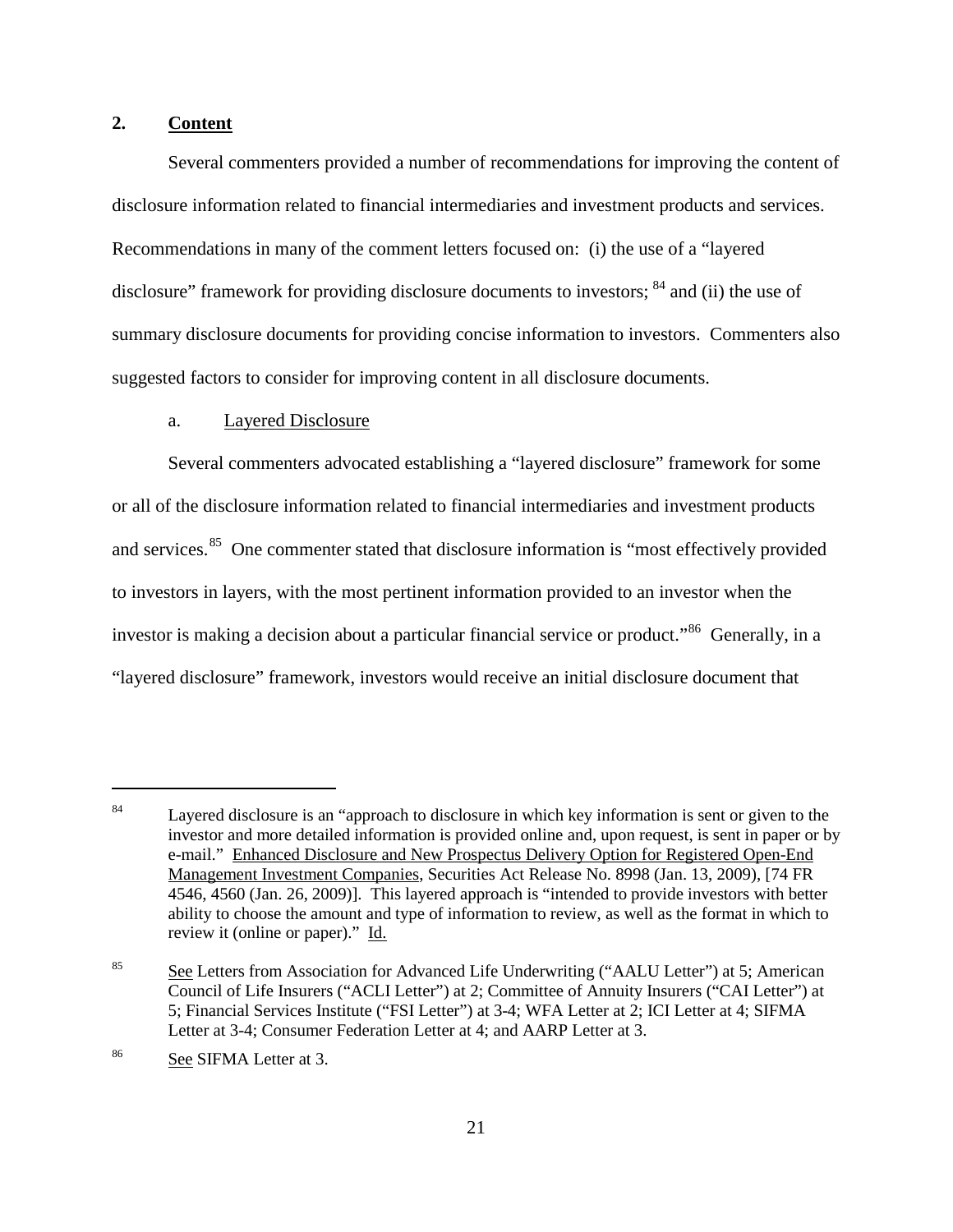summarizes key disclosure information and provides references to another disclosure document or set of documents which contain additional, more detailed, disclosure information.<sup>87</sup>

For example, one commenter described a "layered disclosure" framework for financial intermediaries involving two-tiers of disclosure information.<sup>[88](#page-51-1)</sup> The first tier disclosure consisted of a concise summary disclosure document that focused on describing: (i) the standard of care the financial intermediary owed to the investor; (ii) the nature and scope of the business relationship between the parties, the services and/or products that the financial intermediary would provide, and the duration of the engagement; (iii) the nature and form of the financial intermediary's compensation; (iv) any material conflicts of interest; (v) the investor's obligation to provide, and update if necessary, certain background information such as the investor's financial situation, investment objectives and goals, investment experience, and risk tolerance; and (vi) how the investor can obtain more detailed disclosure information.<sup>89</sup> The second tier of disclosure information consisted of: (i) a detailed schedule of typical fees and services charges; (ii) specific details of all arrangements in which the firm receives an economic benefit for providing a particular product, investment strategy or service to a customer; and (iii) any other information necessary to disclose material conflicts of interest.  $90$ 

#### b. Summary Disclosure Documents – General

<span id="page-51-1"></span><sup>88</sup> See FSI Letter at 3-4.

 $\overline{a}$ 

<span id="page-51-3"></span><sup>90</sup> Id.

<span id="page-51-0"></span> $87$  Several commenters also suggested the Commission consider the benefits of allowing financial intermediaries and issuers of investment products and services to "incorporate by reference" disclosure information that is made available, but not automatically provided, to an investor. See FSI Letter at 4, SIFMA Letter at 6, and CAI Letter at 6.

<span id="page-51-2"></span><sup>89</sup> Id.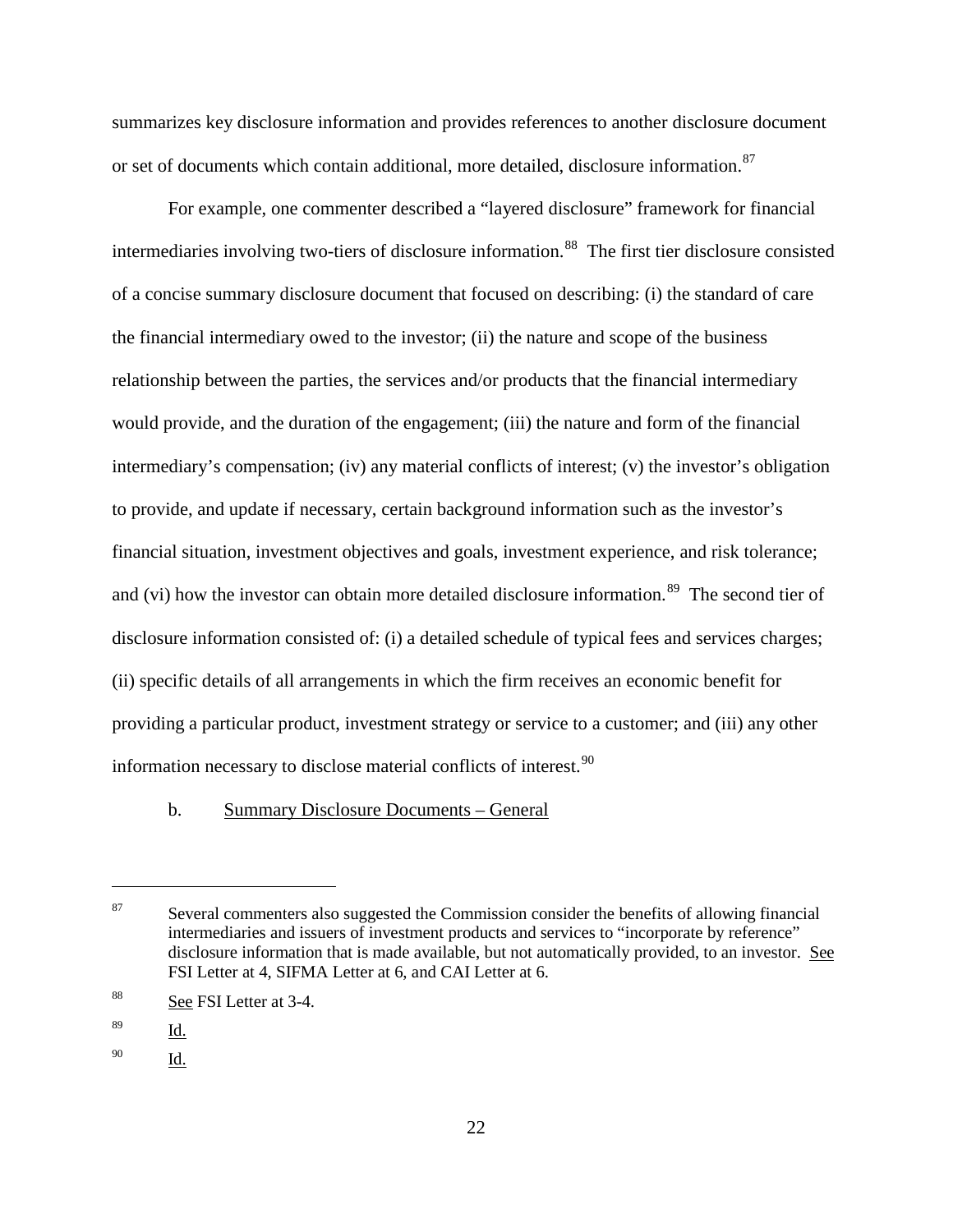Many commenters advocated for the creation of summary disclosure documents to provide investors concise information on a financial intermediary or an investment product or service.<sup>91</sup> According to survey results provided by one commenter, approximately 95% of respondents supported "a requirement that large financial documents include a one-page summary of key terms."<sup>[92](#page-52-1)</sup> Another commenter stated that "providing investors with information that would be contained in a summary prospectus" would be a "positive step" towards "foster[ing] a method that streamlines the salient points [of disclosure] in a prominent clear manner."<sup>[93](#page-52-2)</sup> Similarly, for disclosures about financial intermediaries, one commenter stated that "retail investors are likely to prefer and find more useful, shorter and more targeted financial intermediary disclosures with an opportunity for investors to obtain additional information through the financial intermediaries' website or to request such information via written disclosure."[94](#page-52-3)

Summary disclosure documents can provide investors with concise key information about a financial intermediary or a potential investment product or service. One commenter highlighted three important qualities of summary disclosure documents: (1) summary disclosure documents have the potential to be effective in allowing investors to make a quick comparison among a number of options before narrowing down their selection for more careful review; (2)

<span id="page-52-0"></span><sup>&</sup>lt;sup>91</sup> See Letter from Chris Barnard ("Barnard Letter") at 2-4; Letter from Pathfinder Planning LLC ("Pathfinder Letter"); Letter from Jonathan Phelan ("Phelan Letter"); Letter from Financial Industry Regulatory Authority ("FINRA Letter") at 2-4; Letter from CFA Institute ("CFA Letter") at 5; CFP Letter at 3-4; CAI Letter at 6; IDC Letter at 2; ICI Letter at 2-5; WFA Letter at 3; SIFMA Letter at 7-8; BetterInvesting Letter at 3-4; FSI Letter at 3-4; Consumer Federation Letter at 3-5 and 11-13; and AARP Letter at 3.

<span id="page-52-1"></span><sup>&</sup>lt;sup>92</sup> See BetterInvesting Letter at 3-4.

<span id="page-52-2"></span><sup>93</sup> See CFA Letter at 5.

<span id="page-52-3"></span> $^{94}$  Id. at 6.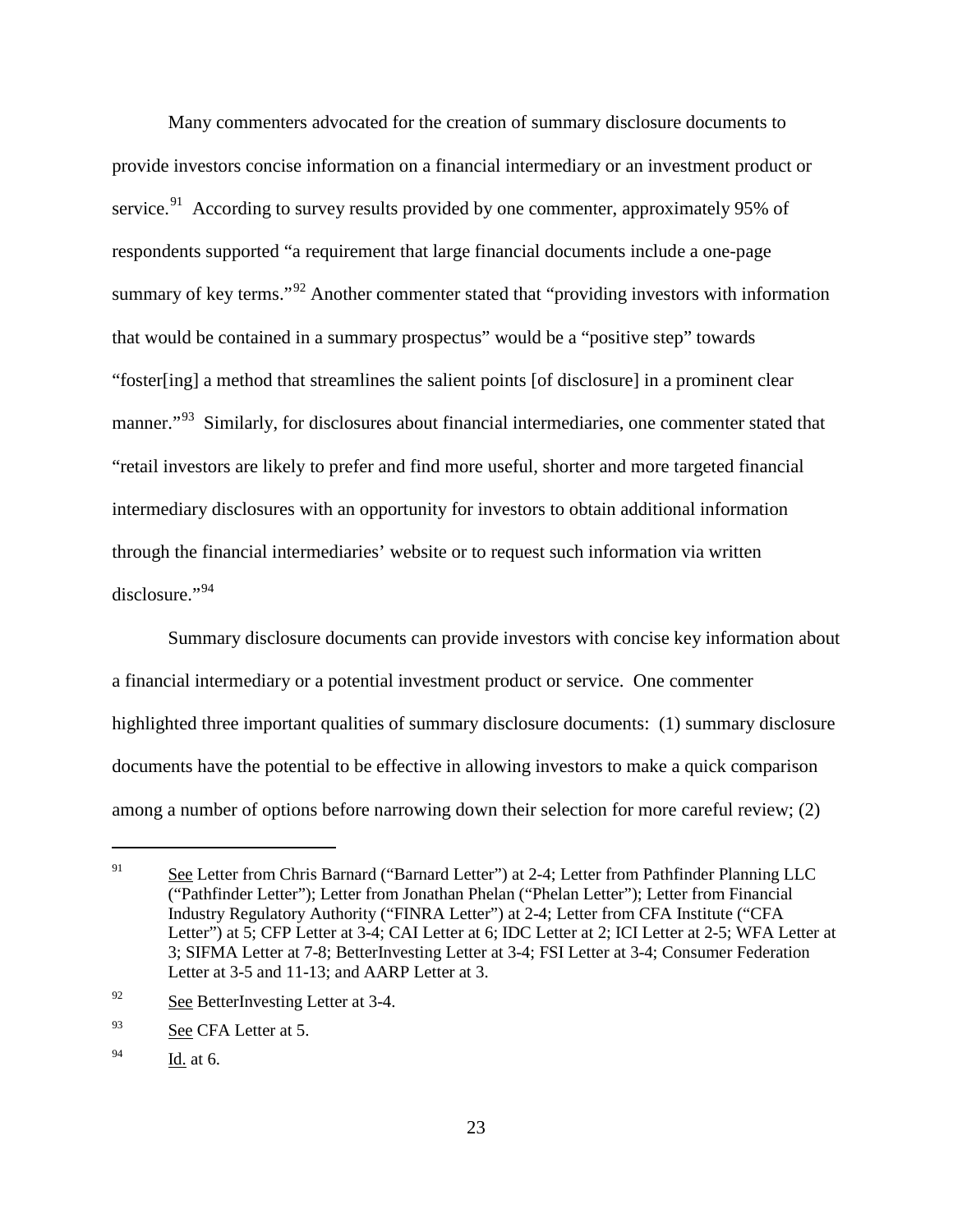investors turned off by lengthier disclosure documents may be drawn in by the summary and encouraged to explore further in certain key areas; and (3) even investors who do not look beyond the summary may benefit if, absent the summary, they would not have looked at any disclosure document. <sup>95</sup> This commenter also emphasized that summary disclosure documents should focus on "the issues most important" to making an informed investment decision.<sup>[96](#page-53-1)</sup>

Some examples of information that commenters indicated should be included in a summary disclosure document for an investment product or service include descriptions of: (i) the investment product or service's objectives, strategies and risks; (ii) any fees and expenses; (iii) any eligibility requirements; (iv) any conflicts of interest; and (v) where investors can access additional information on the investment product or service.<sup>[97](#page-53-2)</sup> Some examples of the information that commenters indicated should be included in a summary disclosure document for a financial intermediary include descriptions of: (i) the financial intermediary's professional background; (ii) the scope of the business relationship between the investor and the financial intermediary, including a description of the legal obligations the financial intermediary owes to investors; (iii) the products and services offered by the financial intermediary; (iv) the financial intermediary's fees and compensation arrangements; (v) any conflicts of interest; (vi) an investor's rights to redress and any limitation on those rights (e.g., mandatory arbitration agreements); and (vii) the disciplinary record of the financial intermediary.<sup>98</sup>

<span id="page-53-0"></span><sup>&</sup>lt;sup>95</sup> See Consumer Federation Letter at 4.

<span id="page-53-1"></span><sup>96</sup> Id.

<span id="page-53-2"></span><sup>&</sup>lt;sup>97</sup> See ICI Letter at 2-5; Barnard Letter at 2-4; FINRA Letter at 2-4; and Pathfinder Letter.

<span id="page-53-3"></span><sup>98</sup> See SIFMA Letter at 7-8; CFA Letter at 5; CFP Letter at 3-4; BetterInvesting Letter at 3-4; FSI Letter at 3-4, Phelan Letter; IDC Letter at 2; and Consumer Federation Letter at 11.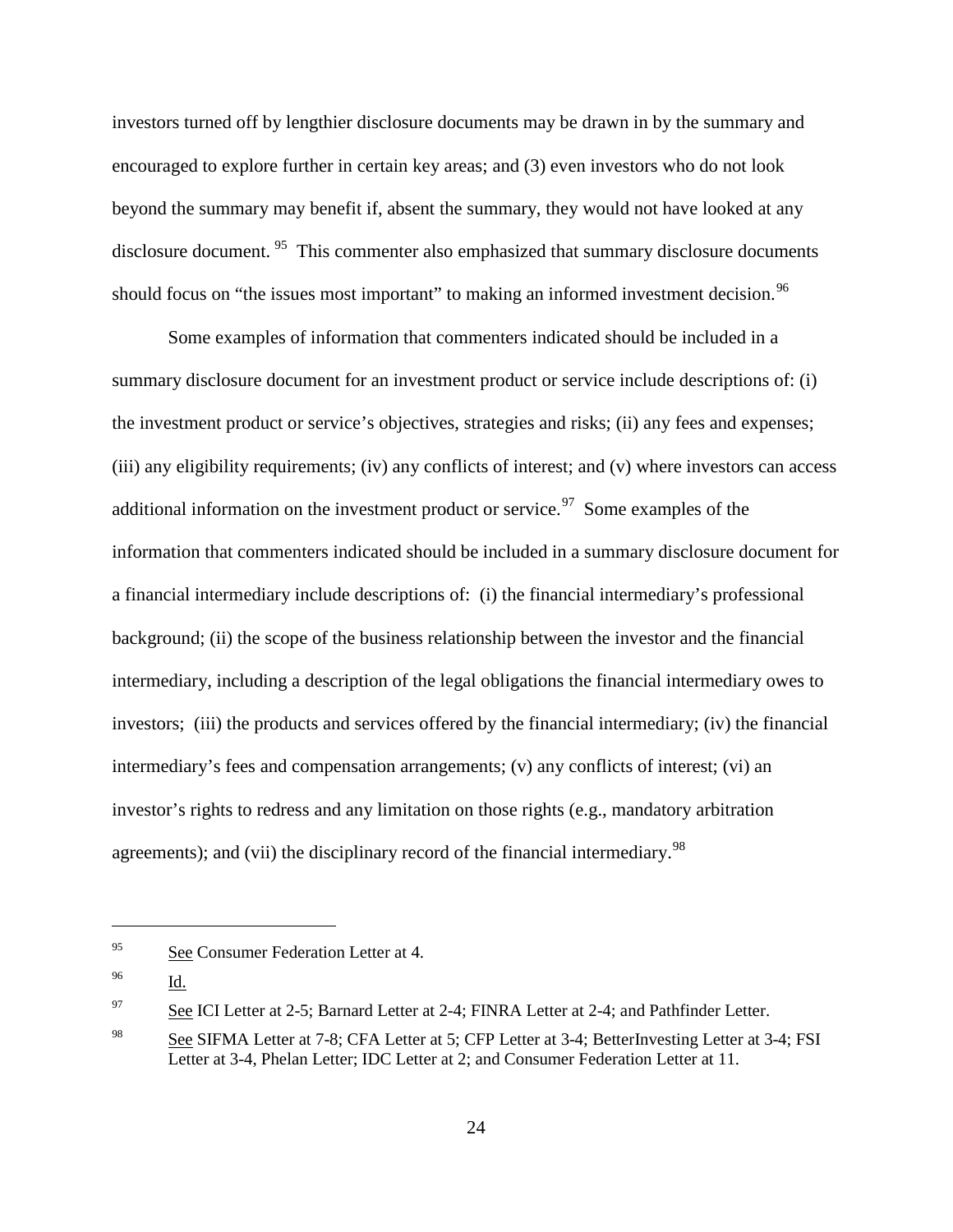Several commenters advocated using the existing content requirements from Form ADV Part 2 and the mutual fund summary prospectus as models for creating summary disclosure documents.<sup>99</sup> However, one commenter noted that the Commission should test the effectiveness of the Form ADV Part 2 to "ensure that is fulfilling its intended function" before using it as a guide for other summary disclosure documents.<sup>[100](#page-54-1)</sup>

While most commenters generally supported the creation of summary disclosure documents, a few commenters expressed concerns regarding the adoption of any summary disclosure requirement for investment products that would not apply to all types of investment products.<sup>[101](#page-54-2)</sup> These commenters believe that failure to apply a summary disclosure requirement to all investment products "could create strong incentives for [financial intermediaries] to recommend investment products not subject to the same regulatory burdens, … even when those products do not offer the same level of regulatory protection and other benefits for investors."<sup>102</sup> Accordingly, these commenters recommended that "any [summary] disclosure obligation should be product neutral."<sup>[103](#page-54-4)</sup>

#### c. Summary Disclosure Documents/Layered Disclosure – Annuity Products

Several commenters, generally representing the insurance industry, specifically advocated for establishing a layered disclosure system for annuity products.<sup>104</sup> One commenter

<span id="page-54-0"></span><sup>&</sup>lt;sup>99</sup> See CFP Letter at 3-4; SIFMA Letter at 7-8; ICI Letter at 2-5; Consumer Federation Letter at 11-12.

<span id="page-54-1"></span><sup>&</sup>lt;sup>100</sup> See Consumer Federation Letter at 11-12.

<span id="page-54-2"></span><sup>&</sup>lt;sup>101</sup> See ICI Letter at 3 and IDC Letter at 2. See also Consumer Federation Letter at 5.

<span id="page-54-3"></span> $102$  See ICI Letter at 3.

<span id="page-54-4"></span><sup>103</sup> Id.

<span id="page-54-5"></span><sup>&</sup>lt;sup>104</sup> See CALSTRS Letter at 1-2; CAI Letter at 3-6; AALU Letter at 6; ACLI Letter at 2-3.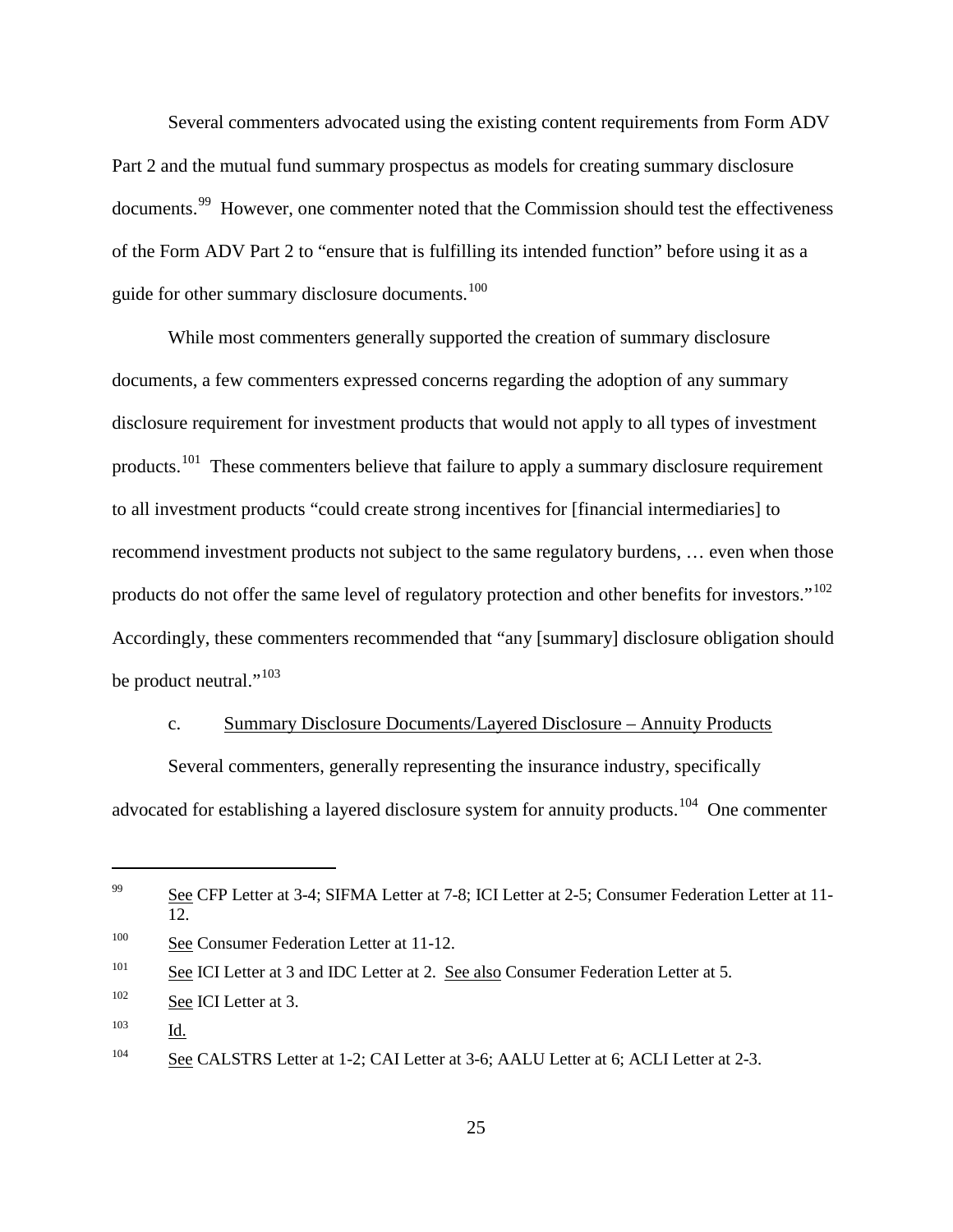recommended that the Commission consider reforming the current disclosure framework for annuity products into a "simplified and unified system of relevant disclosure" with "a goal being to increase the likelihood that investors will read and learn from at least some of the material."<sup>[105](#page-55-0)</sup> This commenter supported using "an integrated system of summary documents delivered in paper and/or electronic format that are linked to more comprehensive web-based documents."<sup>[106](#page-55-1)</sup> This commenter indicated that summary disclosures would communicate the "most important information in a format that annuity investors would be more likely to read and understand, while the layered disclosure platform would give investors continuous and instantaneous access to a broader wealth of information."<sup>[107](#page-55-2)</sup>

According to another commenter, a prospectus for annuity products ranges from 100 to 300 pages of complex legal language that investors find difficult to understand.<sup>[108](#page-55-3)</sup> This commenter believes annuity products should have a summary disclosure document similar to a mutual fund summary prospectus.<sup>[109](#page-55-4)</sup> This commenter suggested that the "ideal summary" prospectus" for an annuity product would be 10 pages or less; written in plain Language; and cover contract basics, investment choices, death benefits, costs, risks, adviser compensation, and taxation.<sup>[110](#page-55-5)</sup> Additionally, the commenter recommended developing a one-page document for retail investors that covers an annuity product's fees, historical performance, and investment

<span id="page-55-0"></span> $^{105}$  See CAI Letter at 3.

<span id="page-55-1"></span> $106$  Id. at 5.

<span id="page-55-2"></span> $107$  Id. Commenter also supported a "summary update prospectus" for annuity products that would provide the contract owner with a "short, clear roadmap to what is new or updated in the statutory prospectus." See CAI Letter at 6.

<span id="page-55-3"></span><sup>&</sup>lt;sup>108</sup> See CALSTRS Letter at 1-2.

<span id="page-55-4"></span><sup>109</sup> Id.

<span id="page-55-5"></span><sup>110</sup> Id.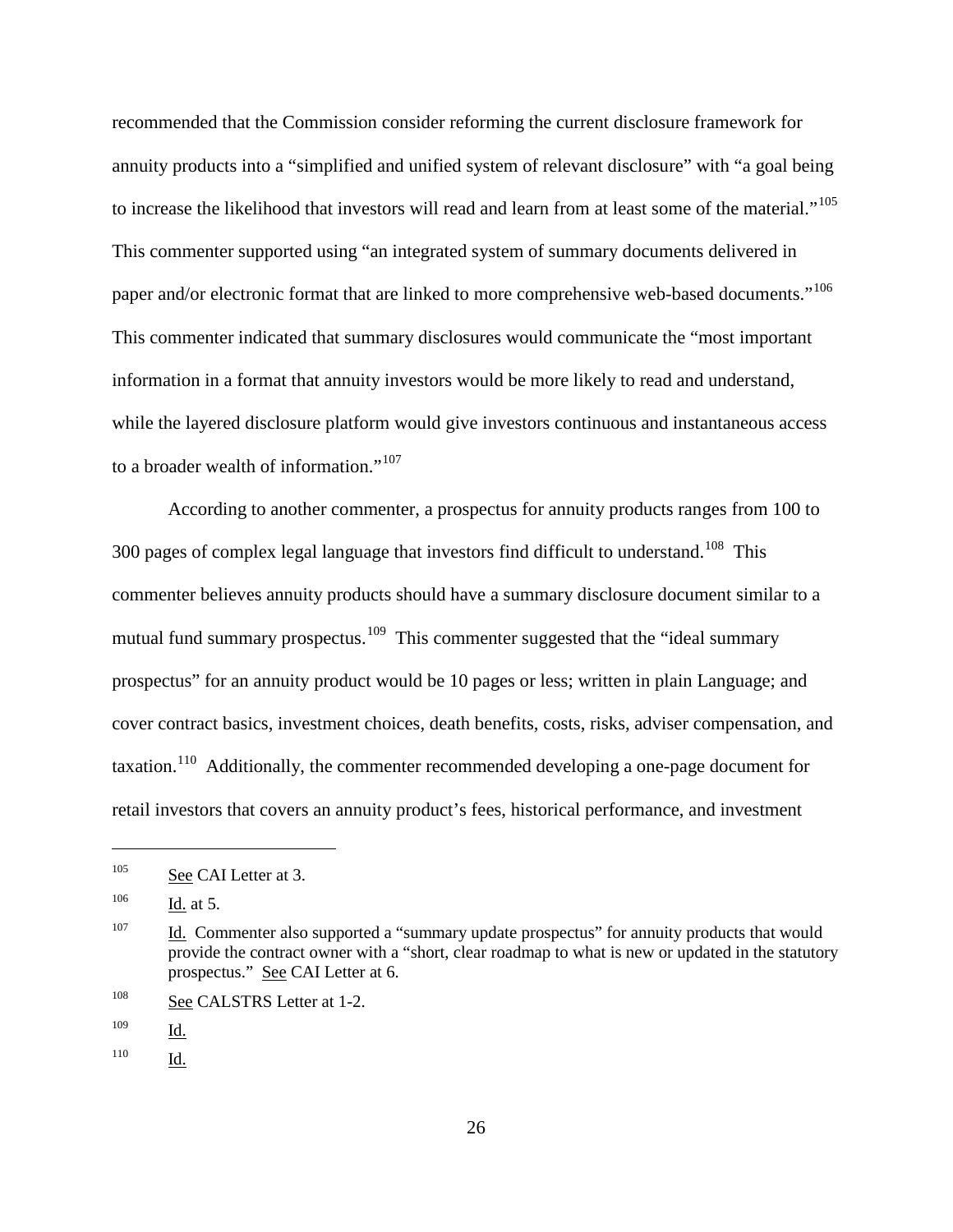strategy.<sup>[111](#page-56-0)</sup> Another commenter provided sample summary disclosure documents for fixed, index, and variable annuity products.<sup>112</sup>

### d. Summary Disclosure Documents – Options

One commenter recommended the Commission amend Rule 9b-1(d) of the Exchange Act to modify the content requirements of an Options Disclosure Document ("ODD").<sup>113</sup> Currently, Rule 9b1-(d) prohibits a broker-dealer from accepting an investor's order to purchase or sell an options contract unless the broker-dealer "furnishes or has furnished" to the investor a copy of the ODD. The commenter believed, among other things, that the current ODD:

(i) "is lengthy and complex, and thus highly unlikely to be fully read and understood by most investors (the current version of the ODD, including various supplements thereto, is over 150 pages in length);"

(ii) "becomes even more unreadable because of the need for multiple supplements that cannot be incorporated into the document because reprinting the entire document each time an amendment is required would be prohibitively expensive;" and

(iii) "is technologically outmoded, in that a printed document cannot take advantage of 'links' and other techniques that make online reference information more accessible and efficient."<sup>[114](#page-56-3)</sup>

<span id="page-56-0"></span><sup>111</sup> Id.

<span id="page-56-1"></span><sup>&</sup>lt;sup>112</sup> See ACLI Letter at Appendix A.

<span id="page-56-2"></span><sup>&</sup>lt;sup>113</sup> See Letter from Jean M. Crawley, Senior Vice President, The Options Clearing Corporation, to Elizabeth M. Murphy, Secretary, Commission, dated March 22, 2012 ("OCC Letter").

<span id="page-56-3"></span><sup>&</sup>lt;sup>114</sup> See OCC Letter at 2-3.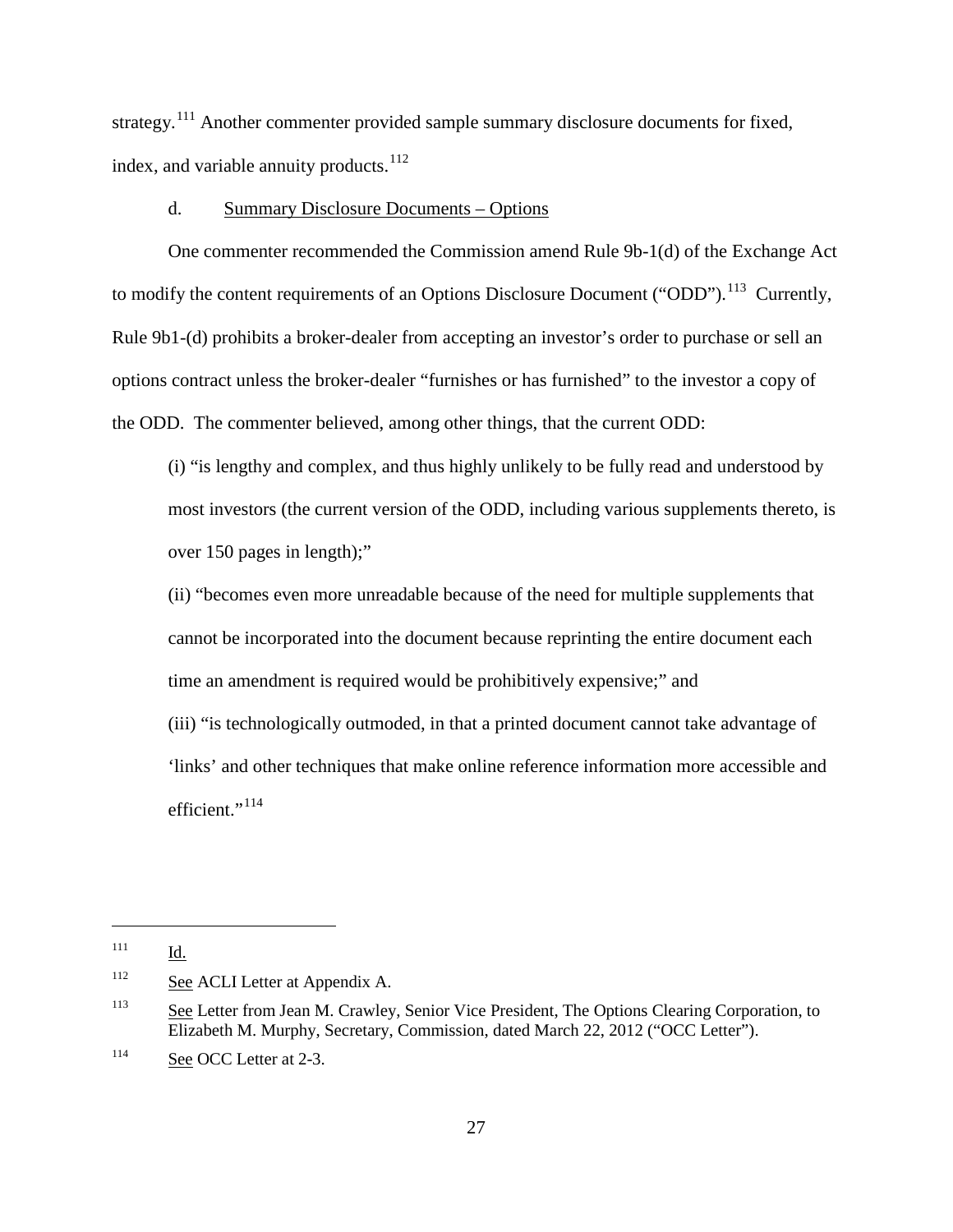The commenter proposed modifying the ODD to conform to the Risk Disclosure Statement ("RDS") mandated by Rule 1.55 under the Commodity Exchange Act.<sup>[115](#page-57-0)</sup> According to the commenter, the RDS is a "simple, generic document that sets forth general risks of trading futures and options" and "can be delivered electronically."[116](#page-57-1) The commenter recommended streamlining the ODD "to provide for a significantly simplified, truncated versions, written in plain Language" that would provide investors "with a simple, useful document" they "may read in its entirety and comprehend."[117](#page-57-2)

### e. Summary Mutual Fund Shareholder Reports

Two commenters expressed support for the creation of summary disclosure document for mutual fund shareholder reports.<sup>[118](#page-57-3)</sup> One of these commenters described current mutual fund shareholder reports as "lengthy" and "difficult to understand."[119](#page-57-4) This commenter indicated that providing investors with a summary disclosure document that coupled "summary financial information" with "access to other, more detailed information… on the Internet" would improve the efficacy and usefulness of shareholder reports.<sup>[120](#page-57-5)</sup>

<span id="page-57-0"></span> $115$  Id. at 3-4.

<span id="page-57-1"></span><sup>116</sup> Id.

<span id="page-57-2"></span><sup>&</sup>lt;sup>117</sup> Id. The commenter also recommended the Commission consider amending Rule 9b-1 of the Exchange Act to apply an "access equals delivery" standard to the ODD that would be fulfilled by posting the revised ODD on the websites of the options exchanges and the Options Clearing Corporation. See OCC Letter at 4.

<span id="page-57-3"></span><sup>&</sup>lt;sup>118</sup> See Letter from Capital Research and Management ("CRM Letter") at 3-4; and IDC Letter at 2.

<span id="page-57-4"></span><sup>&</sup>lt;sup>119</sup> See IDC Letter at 2 (citing Investment Company Institute, Understanding Investor Preferences for Mutual Fund Information, Research Report, August 2006, available at http://www.ici.org/pdf/rpt\_06\_inv\_prefs\_full.pdf.).

<span id="page-57-5"></span><sup>&</sup>lt;sup>120</sup> See IDC Letter at 2.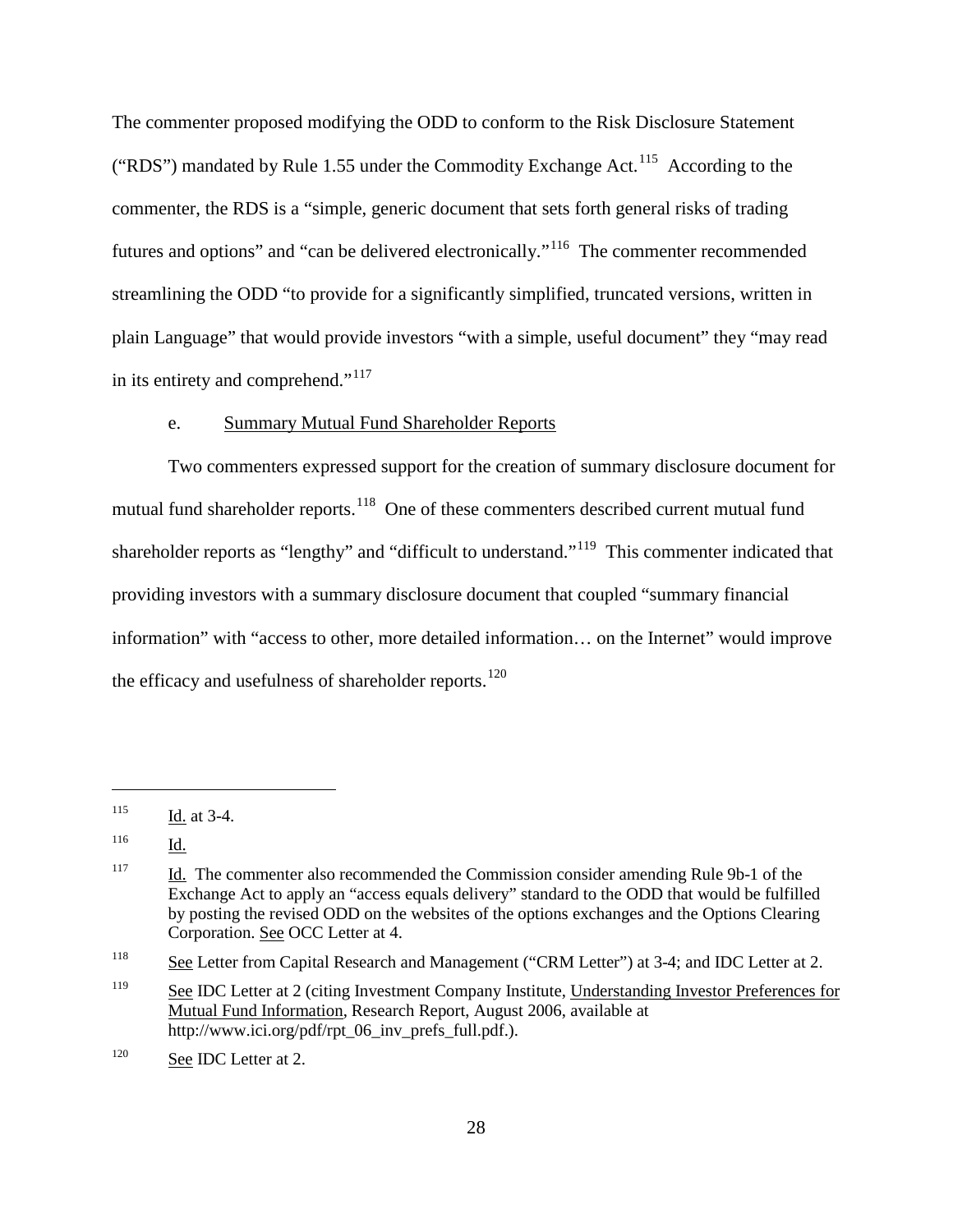The other commenter also supported a summary shareholder report that would provide investors "with key information in plain English in a clear concise format, while permitting a more relevant and cost-effective means of delivering detailed information to interested investors."<sup>[121](#page-58-0)</sup> This commenter indicated that the essential information in a summary shareholder report would include, among other things, "the letter describing factors that influenced fund investment results, the condensed financial information of the fund, graphical representation of holdings, and the expense example."<sup>[122](#page-58-1)</sup>

#### f. Investment Products and Services Disclosure

One commenter provided a specific framework for enhancing the content of disclosure information related to investment products.<sup>[123](#page-58-2)</sup> This commenter indicated that the "Commission should identify key questions that investors should be able to answer to determine: (i) whether the type of investment product or service being recommended is generally appropriate given their investment needs, risk tolerance, and other factors; and (ii) whether the particular product or service being recommended is an attractive option."<sup>[124](#page-58-3)</sup> The commenter indicated that the following disclosure information represented critical factors for investors to consider when evaluating an investment option: (i) the types of investment goals for which a particular

<span id="page-58-0"></span><sup>&</sup>lt;sup>121</sup> See CRM Letter at 3.

<span id="page-58-1"></span> $122$  Id. The following sections of the statutory shareholder report would be made available to investors online or in hard-copy upon request: (i) financial statements, schedules and footnotes (except those included in the summary); (ii) information on the fund's officers and directors; and (iii) the statement regarding the basis for approval of the fund's investment advisory contract.  $\underline{Id}$ .

<span id="page-58-2"></span><sup>123</sup> See Consumer Federation Letter at 12.

<span id="page-58-3"></span> $124$  Id.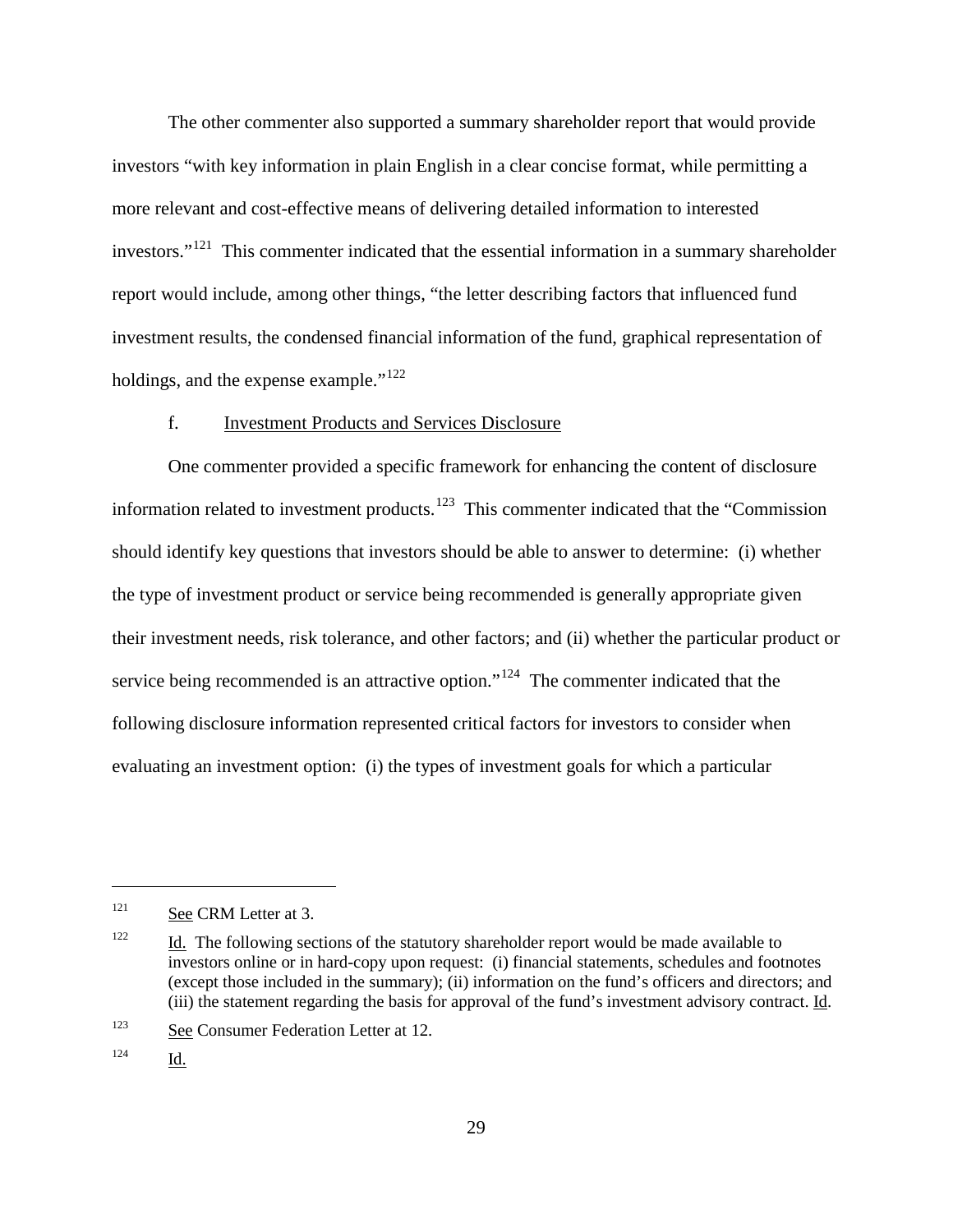investment product is appropriate; (ii) the risks associated with the investment; (iii) the costs of the investment; and (iv) the past performance of the investment.<sup>[125](#page-59-0)</sup>

### g. Additional Comments

Some commenters provided general suggestions for the Commission to consider when exploring ways to improve disclosure content. One suggestion echoed by several commenters emphasizes "tailoring" disclosure content to a specific purpose, such as designing disclosure to educate investors about a financial intermediary or an investment product service.<sup>126</sup> These commenters believe that tailoring disclosure content to a specific purpose often provides investors with clear, simple disclosure content that they are both interested in, and can easily read and understand.<sup>[127](#page-59-2)</sup> One commenter provided an example of tailoring disclosure regarding a financial intermediary's disciplinary history.<sup>128</sup> This commenter noted that disciplinary disclosure often provides investors with a long, undifferentiated list of disciplinary events.<sup>[129](#page-59-4)</sup> Instead, this commenter suggested that investors should receive a focused list of disciplinary events that concentrates only "on more serious [disciplinary] issues, particularly sales abuse violations like churning or unsuitable recommendations." [130](#page-59-5) 

<span id="page-59-0"></span> $125$  Id. at 13-14.

<span id="page-59-1"></span><sup>&</sup>lt;sup>126</sup> See Letter from Fidelity Investments ("Fidelity Letter") at 2-3; SIFMA Letter at 3-4; ICI Letter at 4; CAI Letter at 5; and Consumer Federation Letter at 4.

<span id="page-59-2"></span><sup>&</sup>lt;sup>127</sup> See generally Fidelity Letter at 2-3; SIFMA Letter at 3-4; ICI Letter at 4; CAI Letter at 5; and Consumer Federation Letter at 4.

<span id="page-59-3"></span><sup>&</sup>lt;sup>128</sup> See Consumer Federation Letter at 4.

<span id="page-59-4"></span><sup>129</sup> Id.

<span id="page-59-5"></span><sup>130</sup> Id.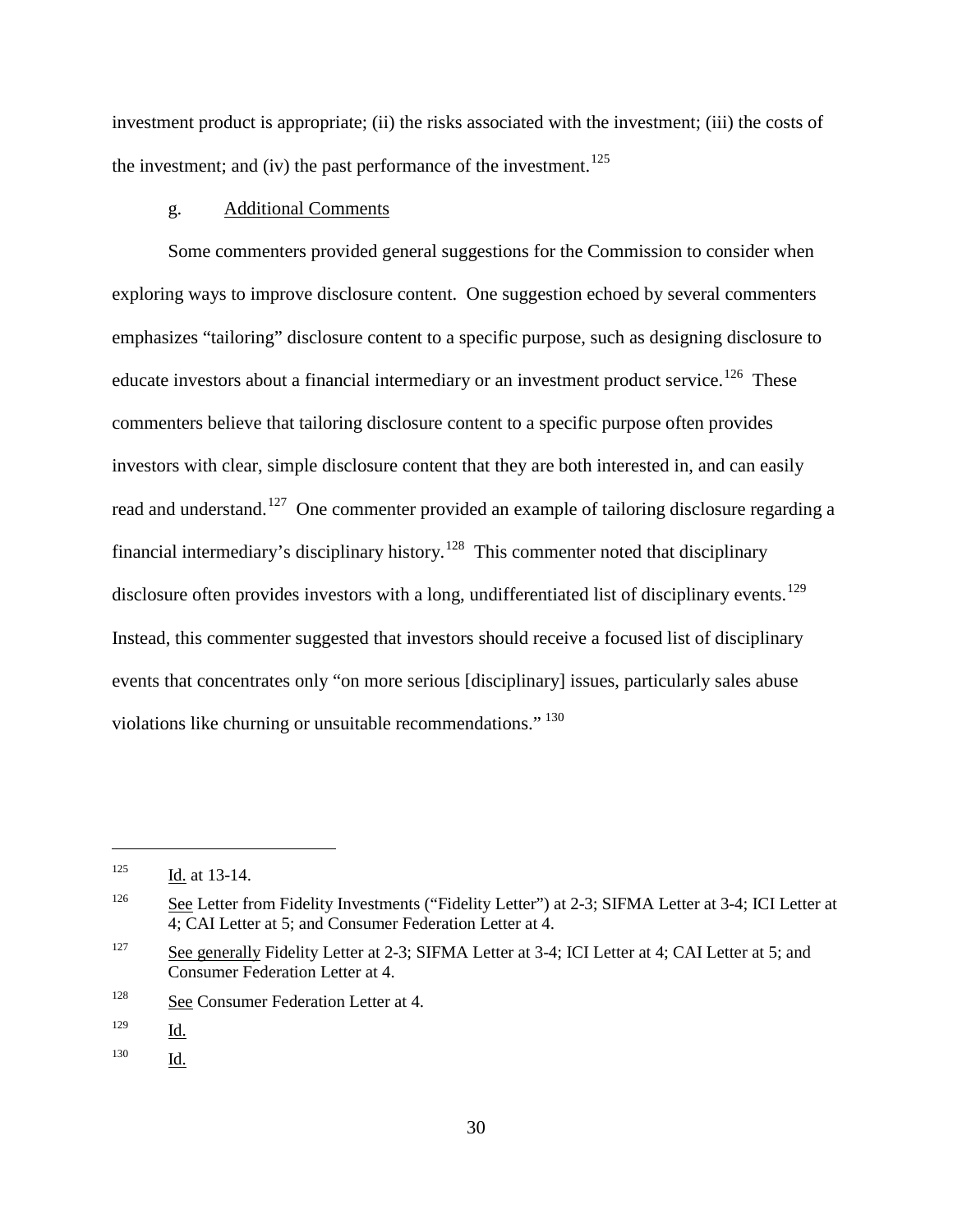Another commenter encouraged the Commission to take a "holistic approach" to enhancing disclosure content.<sup>[131](#page-60-0)</sup> This commenter believed that the Commission should not consider changes to disclosure information for each separate disclosure document.<sup>[132](#page-60-1)</sup> Instead, the Commission should consider the aggregate set of information for a specific purpose (e.g., for mutual funds) provided in all disclosure documents together in determining "whether disclosure is relevant, useful and streamlined."<sup>[133](#page-60-2)</sup>

Another commenter acknowledged the importance of providing investors with effective disclosure content, but cautioned that "today's disclosures have become so confusing that they often complicate rather than enlighten [investors]."[134](#page-60-3) Instead of the current methods used to describe content in disclosures, another commenter believed that content is "best taught [to investors] using case studies, simple charts, and a quiz format."<sup>[135](#page-60-4)</sup> Two commenters expressed a similar position and even argued that investors should be prohibited from purchasing an investment product or service until they can pass a short test demonstrating that they understand its risks. $136$ 

<span id="page-60-0"></span><sup>&</sup>lt;sup>131</sup> See CRM Letter at 3-4.

<span id="page-60-1"></span> $\frac{132}{\underline{Id}}$ .

<span id="page-60-2"></span><sup>133</sup> Id.

<span id="page-60-3"></span><sup>&</sup>lt;sup>134</sup> See Letter from Muriel F. Siebert, CEO and Chairwoman, Muriel Siebert & Co., Inc., to Elizabeth M. Murphy, Secretary, Commission, dated February 9, 2012 ("Siebert Letter") at 3.

<span id="page-60-4"></span><sup>&</sup>lt;sup>135</sup> See IEC Letter at 1.

<span id="page-60-5"></span><sup>&</sup>lt;sup>136</sup> See Letter from Max H. Herr, Investor, to Elizabeth M. Murphy, Chairman, Commission, dated February 28, 2012 ("Herr Letter") at 2; and Siebert Letter at 4.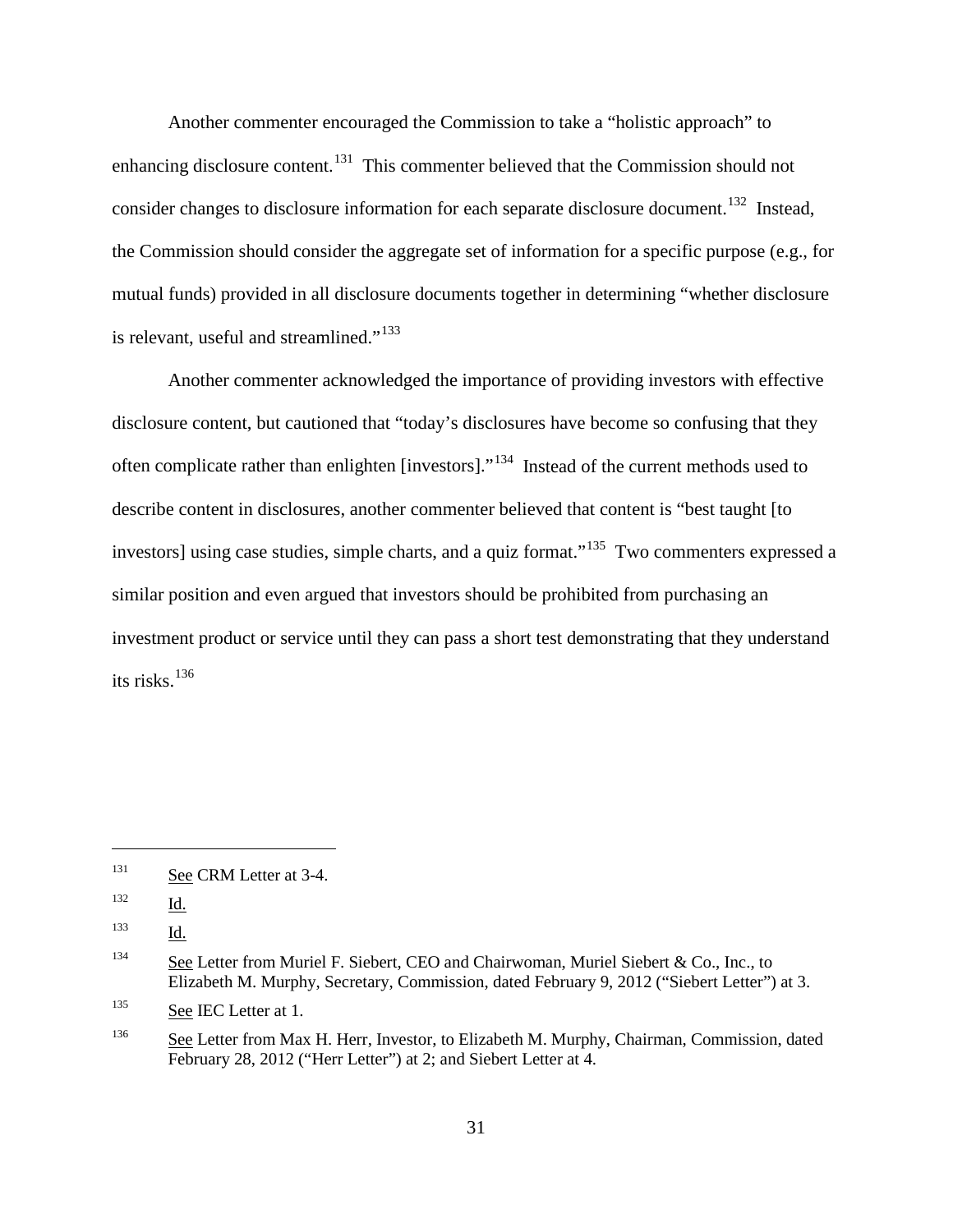## **3. Format**

Several commenters provided recommendations for improving the format of disclosure information. Recommendations in the comment letters focused primarily on: (i) the presentation and appearance of disclosure documents; and (ii) the use of electronic disclosure documents.

### a. Appearance and Presentation

Comments on the presentation and appearance of disclosures generally indicated that disclosure documents should be concise, written in plain language, and use common terminology that allows investors to easily compare different investment products and services or financial intermediaries.<sup>[137](#page-61-0)</sup> One commenter suggested that investors' comprehension of disclosure documents would increase by: (i) use of a "readable font size;" (ii) eliminating fine print and footnotes; and (iii) reducing legal terminology.<sup>138</sup> Another commenter indicated that disclosures should be in writing "whenever possible."<sup>139</sup> This commenter argued that written disclosures allow investors to study and carefully consider the information presented, are less susceptible to manipulative presentation and pose less risk of misrepresentation, are verifiable in a way that oral disclosures are not, and with electronic disclosure it is possible to provide them essentially instantaneously at very little cost.<sup>[140](#page-61-3)</sup>

<span id="page-61-0"></span><sup>&</sup>lt;sup>137</sup> See Letter from Richard M. Whiting, Executive Director and General Counsel, The Financial Services Roundtable, to Elizabeth M. Murphy, Secretary, Commission, dated March 23, 2012 ("FSR Letter") at 5; Phelan Letter; CFP Letter at 5-6; Pathfinder Letter; CFA Letter at 5; BetterInvesting Letter at 3-4; IDC Letter at 2; ICI Letter at 5; AALU Letter at 5; FSI Letter at 3; AARP Letter at 3; and Consumer Federation Letter at 5.

<span id="page-61-1"></span><sup>&</sup>lt;sup>138</sup> See BetterInvesting at 4.

<span id="page-61-2"></span><sup>139</sup> See Consumer Federation Letter at 7.

<span id="page-61-3"></span><sup>140</sup> Id.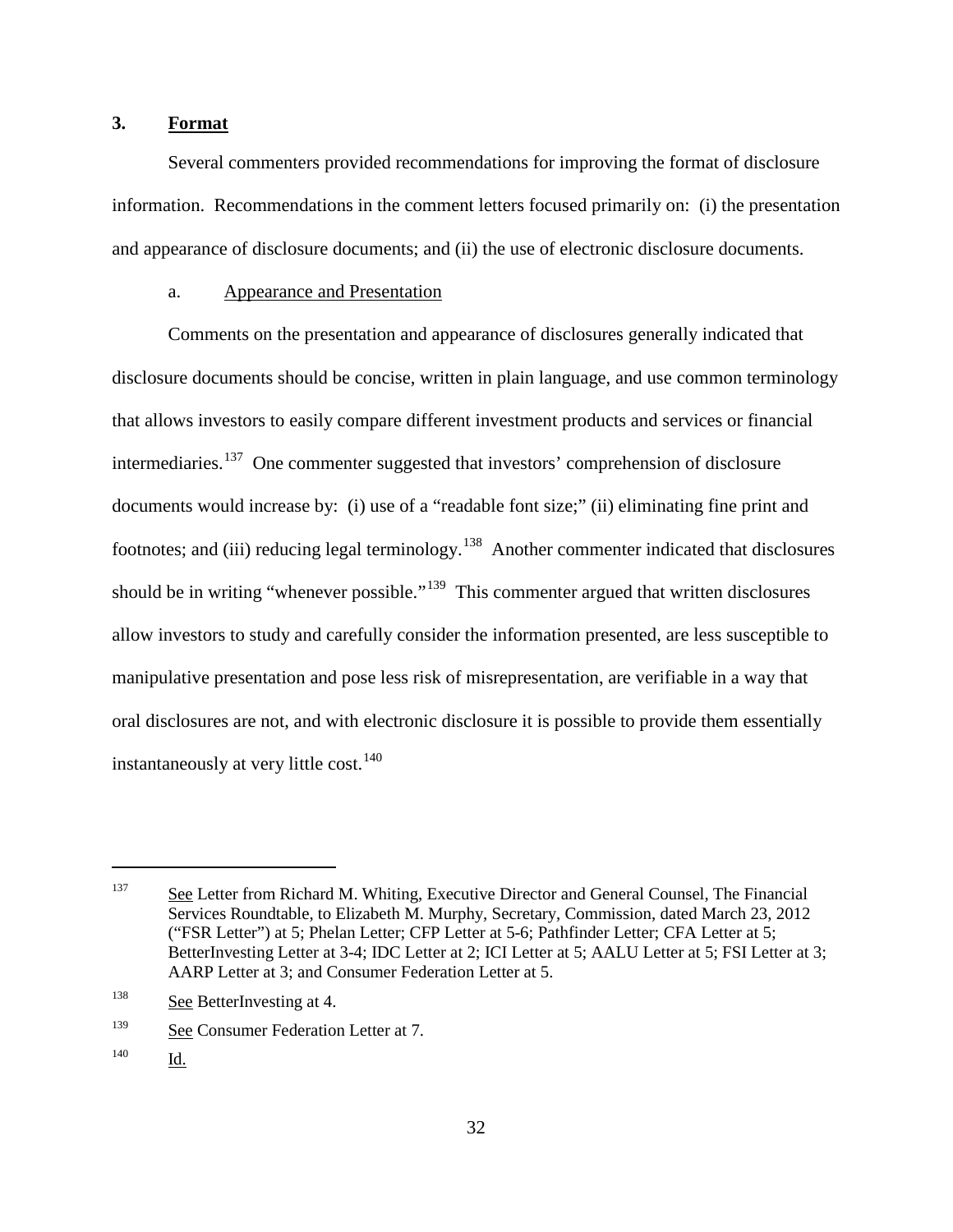Several commenters expanded upon the use of common terminology in disclosure document and suggested establishing a disclosure system that uses standardized disclosure forms designed to promote comparability.<sup>[141](#page-62-0)</sup> Two of these commenters' proposed that a "central" regulator" develop standardized disclosure forms for various investment products and services that would be used throughout the financial industry. These commenters believed that use of a standardized set of disclosure forms would: (i) simplify comparisons between various investment products and services; (ii) improve the level of financial literacy among investors; (iii) reduce the burden of financial intermediaries to draft their own disclosures; and (iv) simplify the Commission and other securities regulators' oversight by reducing the number of disclosure documents they would need to review.<sup>[142](#page-62-1)</sup>

Two commenters also provided general design concepts for disclosure information. One of these commenters encouraged the Commission to use "information design professionals" to develop disclosure documents.<sup>[143](#page-62-2)</sup> According to this commenter, "information design professionals" know "how to solicit information from investors, securities lawyers, accountants, investment professionals and others" to "create, test and design disclosures that work for retail investors."<sup>[144](#page-62-3)</sup>

The other commenter encouraged the Commission to "incorporate lessons from behavioral economics, graphic design, and disclosure design" into its approach for reform

<span id="page-62-0"></span><sup>&</sup>lt;sup>141</sup> See Siebert Letter at 3-4; Herr Letter at 2 (endorsing recommendations in Siebert Letter); AARP Letter at 3; and Consumer Federation Letter at 5.

<span id="page-62-1"></span><sup>142</sup> See Siebert Letter at 3-4; Herr Letter at 2.

<span id="page-62-2"></span><sup>&</sup>lt;sup>143</sup> See AARP Letter at 3-4.

<span id="page-62-3"></span><sup>144</sup> Id.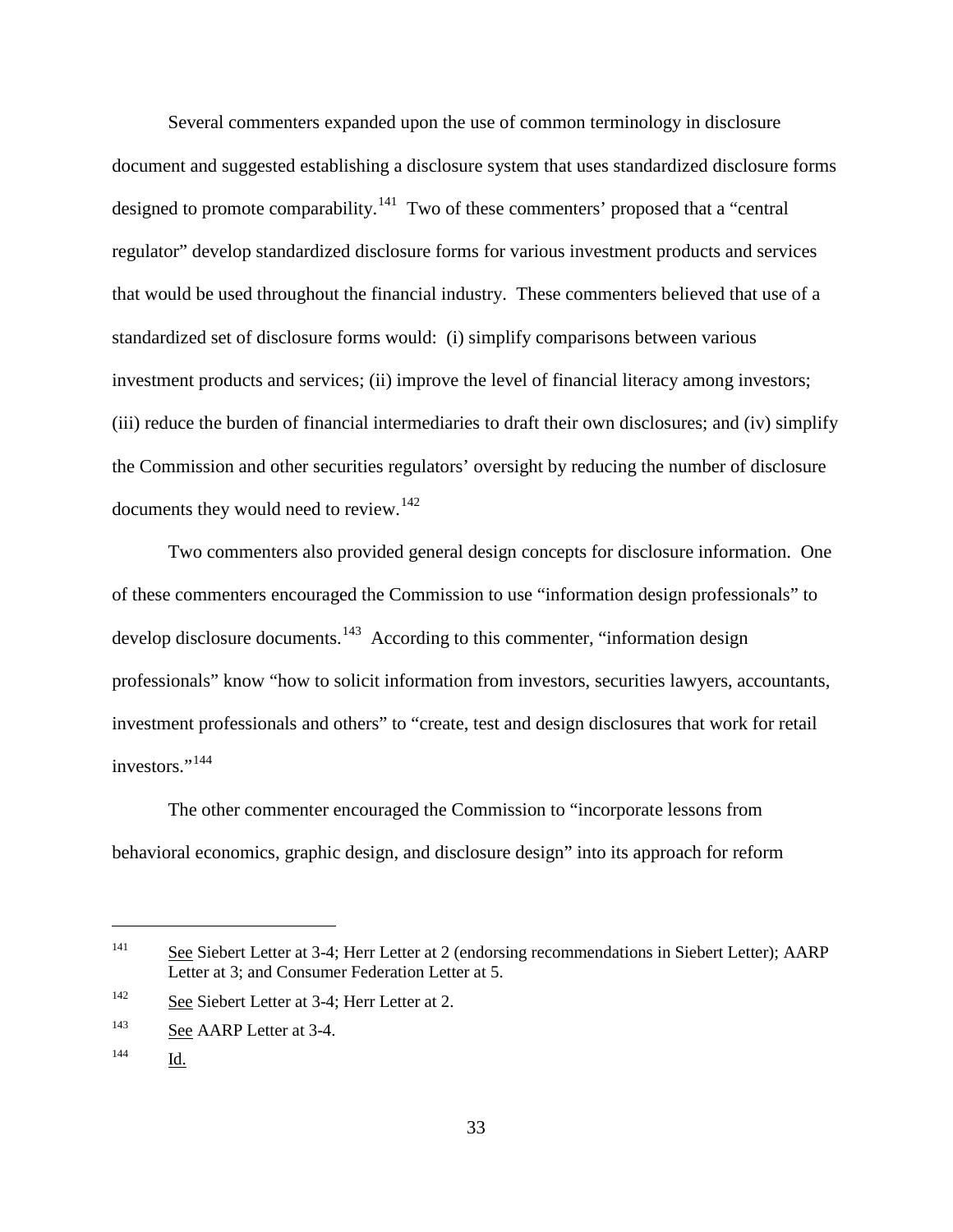disclosure practices.<sup>[145](#page-63-0)</sup> This commenter also encouraged the Commission to coordinate with other financial regulatory agencies on disclosure design in order to conserve resources and promote a more uniform approach to disclosure across jurisdictions.<sup>146</sup> Additionally, this commenter suggested that, to the extent "the Commission seeks to make greater use of the Internet and more layered disclosures… serious thought should be given to how different design approaches can make the disclosures more appealing and the information more accessible."<sup>[147](#page-63-2)</sup>

### b. Electronic Disclosure Documents

Several commenters generally supported the use of electronic disclosure documents to provide disclosure information to investors.<sup>[148](#page-63-3)</sup> Many commenters noted that investors are increasingly using the Internet to access disclosure information about financial intermediaries and investment products and services. Commenters discussed several advantages of using electronic disclosure delivery methods over paper methods, including: (i) easier and faster updates to content; (ii) faster distribution of content to investors through website posting or email; (iii) allowing investors to more easily seek out the information that is most relevant and useful to them through the use of hyperlinks and online drop-down menus; (iv) increasing the likelihood that investors will read disclosure information because of the enhanced ability to tailor

<span id="page-63-0"></span><sup>&</sup>lt;sup>145</sup> See Consumer Federation Letter at 6.

<span id="page-63-1"></span><sup>146</sup> Id.

<span id="page-63-2"></span><sup>147</sup> Id.

<span id="page-63-3"></span><sup>&</sup>lt;sup>148</sup> See ICI Letter at 5; FSR Letter at 6-7; SIFMA Letter at 4-6; CAI Letter at 4-5; FSI Letter at 3; OCC Letter 2-3; AALU Letter at 5; WFA Letter at 2-3; ACLI Letter at 2; CRM Letter at 4; Consumer Federation Letter at 7; and Fidelity Letter at 3.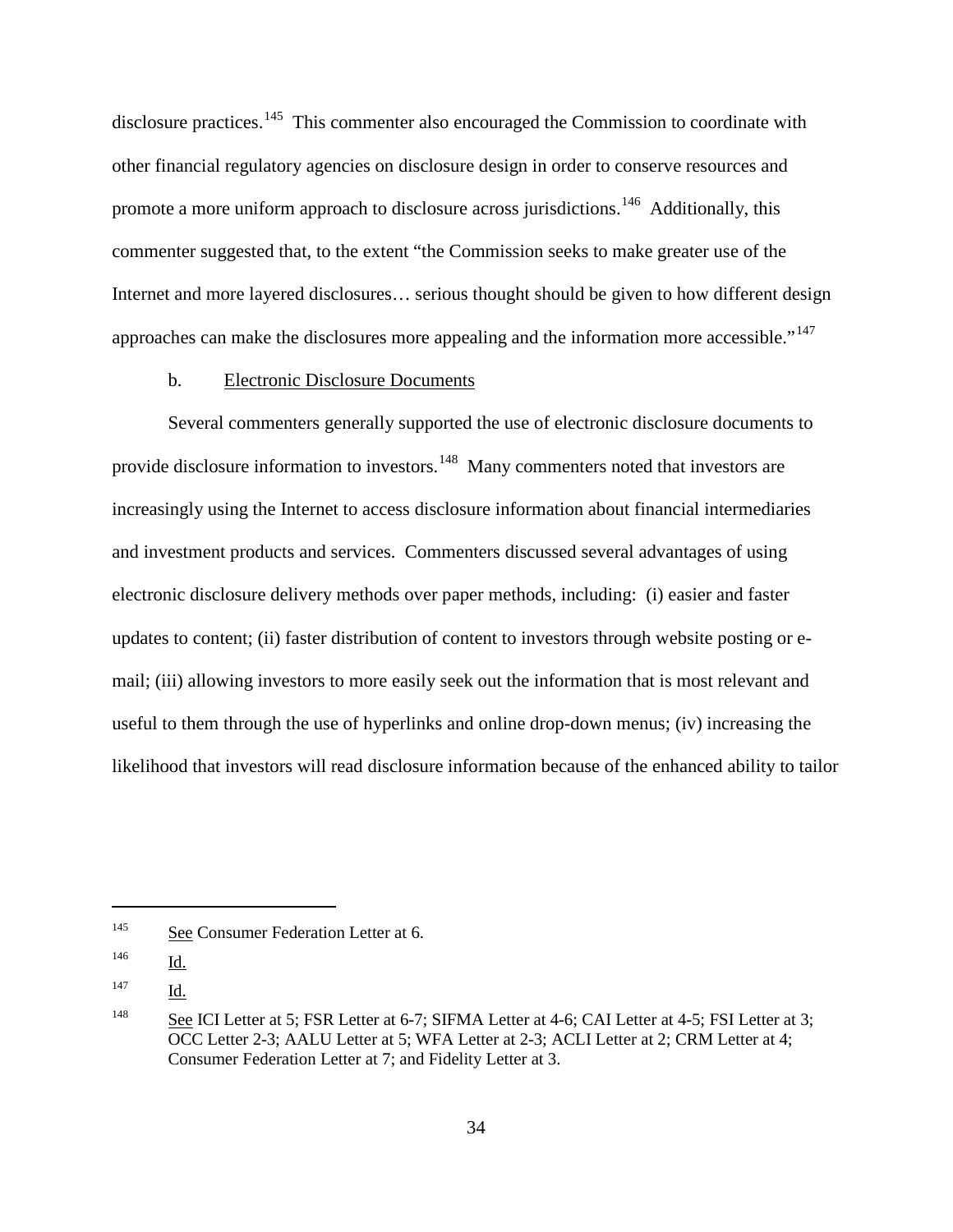the presentation of disclosure in electronic media; and (v) easier archiving of disclosure content for both content providers and investors.<sup>[149](#page-64-0)</sup>

While most commenters generally supported the use of electronic disclosure documents to provide disclosure information to investors, some commenters expressed caution regarding its use.<sup>150</sup> Generally, these commenters indicated that even if disclosure information is provided electronically, investors should still be able to access paper copies of disclosure documents upon request.[151](#page-64-2) One of these commenters emphasized that electronic disclosure requires "appropriate safeguards to insure notice, access, and delivery" and that investors must consent to receiving disclosures electronically.<sup>[152](#page-64-3)</sup> Another commenter expressed additional caution, indicating that "investors of all ages, not just older investors, have been resistant to using electronic disclosures."<sup>[153](#page-64-4)</sup>

Illustrating uses for electronic disclosure, one commenter provided findings from a recent research study that addresses the use of visual cues to improve investor comprehension and retention of web-based disclosure information.<sup>[154](#page-64-5)</sup> The study consisted of a series of experiments that compared three types of visual cues aimed at making important disclosure information more noticeable: (i) semantic (using words to signal importance); (ii) categorical (using drop-down

<span id="page-64-0"></span><sup>&</sup>lt;sup>149</sup> See FSR Letter at 6-7; SIFMA Letter at 4-6; CAI Letter at 4-5; FSI Letter at 3; and Fidelity Letter at 3.

<span id="page-64-1"></span><sup>&</sup>lt;sup>150</sup> See CFP Letter at 6; FSI Letter at 3-4; and AARP Letter at 4.

<span id="page-64-2"></span><sup>&</sup>lt;sup>151</sup> See generally CFP Letter at 6; FSI Letter at 3-4; and AARP Letter at 4.

<span id="page-64-3"></span><sup>&</sup>lt;sup>152</sup> See CFP Letter at 6. See also Consumer Federation Letter at 7 (indicating that even electronic delivery must include "some direct outreach to investors to ensure they receive the [disclosure information]").

<span id="page-64-4"></span><sup>&</sup>lt;sup>153</sup> See AARP at 4.

<span id="page-64-5"></span><sup>&</sup>lt;sup>154</sup> See FINRA Letter at 6 n.9 citing A. Wang & T. Downing, Effect of Visual Primes on Improving Web Disclosure to Investors, (2007).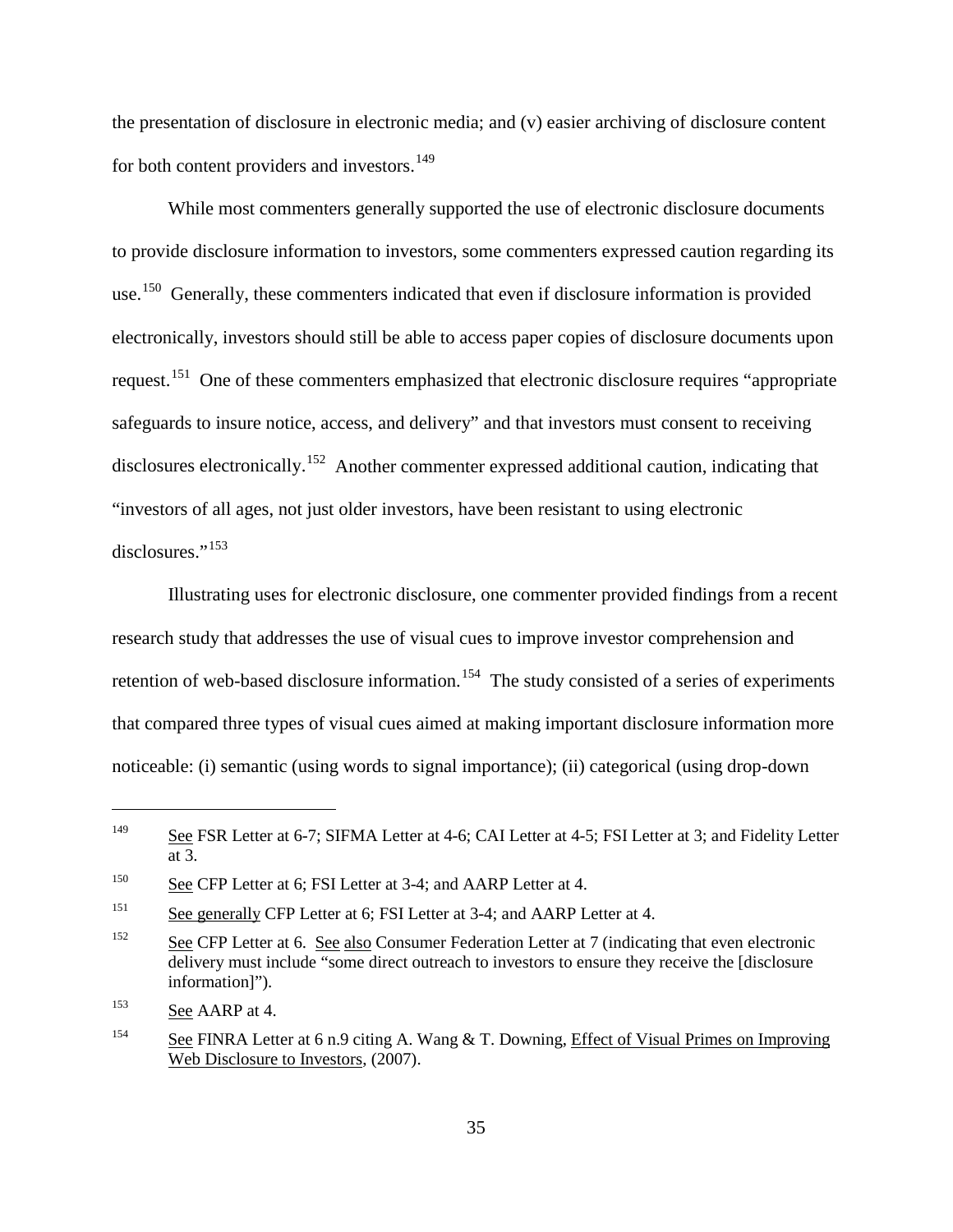menus to guide readers to key topics); and (iii) feature (using icons, such as a "Caution" sign).<sup>[155](#page-65-0)</sup> The study also examined how these visual cues affected investors with various levels of investing knowledge.

A key finding of this study determined that visual cues can positively affect investors' processing of disclosure information since visual cues can attract their attention and make disclosure information more noticeable – especially for less experienced investors.<sup>[156](#page-65-1)</sup> Additional findings from this study include the following:

- i. Semantic cues provided the "best condition to increase attention of and help process, understand and recall disclosure information, regardless of knowledge level."
- ii. Categorical cues provided "the most helpful condition for participants to understand and process disclosure information, regardless of knowledge level."
- iii. Feature and semantic cues were the "most visually attention getting" cues.
- iv. An investor's level of investing knowledge rather than visual cues was the predominant factor for comprehension and recall of the disclosure information. Nevertheless, semantic cues were the best "leveler" of the knowledge gap.  $157$

### c. Additional Comments

One commenter also encouraged the Commission to test the effectiveness of both existing disclosures and any possible approaches to improve disclosures.<sup>158</sup> This commenter indicated that the key criterion in these tests should be whether disclosures effectively convey "the relevant information in a way that promotes understanding and encourages investors to act

<span id="page-65-0"></span><sup>155</sup> Id.

<span id="page-65-1"></span> $\frac{156}{\underline{\mathsf{Id}}}}$ .

<span id="page-65-2"></span><sup>157</sup> Id.

<span id="page-65-3"></span><sup>158</sup> See Consumer Federation Letter at 7.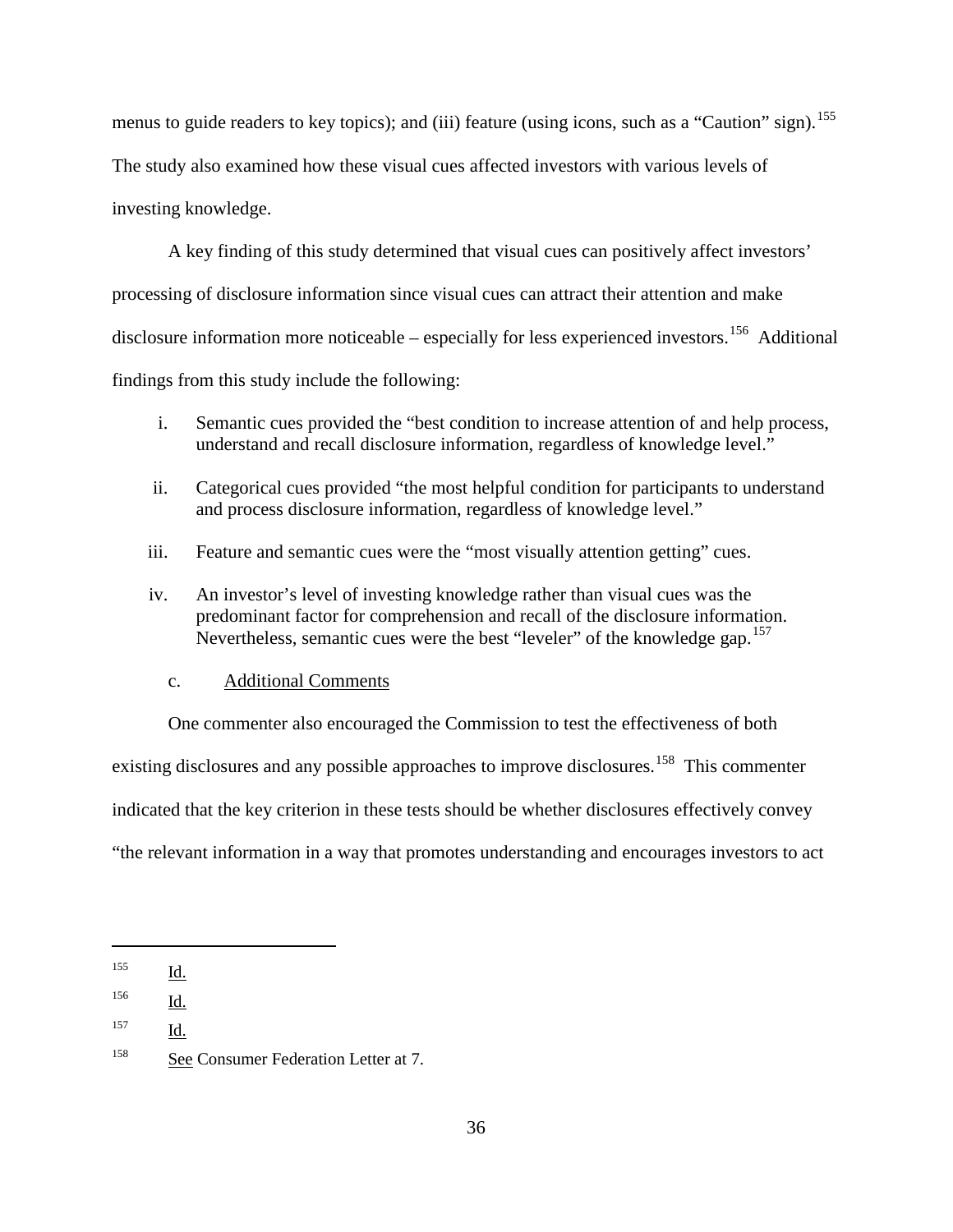on information."[159](#page-66-0) Additionally, these tests should be used to "identify areas where disclosure alone is inadequate to address a particular issue and further policy changes are needed."<sup>[160](#page-66-1)</sup>

# **B**. **The Most Useful and Understandable Relevant Information that Retail Investors Need to Make Informed Financial Decisions before Engaging a Financial Intermediary or Purchasing an Investment Product or Service**

The Commission requested public comment regarding the most useful and understandable relevant information that retail investors need to make informed financial decisions before engaging a financial intermediary or purchasing an investment product or service. The sections below summarize the views and recommendations of the commenters on this subject.

### 1. Information for Selecting a Financial Intermediary

Commenters recommended that investors be provided with several types of disclosure information before selecting a financial intermediary, including: (i) the financial intermediary's background information; (ii) a description of the products and services offered by the financial intermediary; (iii) the standard of care provided by the financial intermediary to investors; (iv) the financial intermediary's fees and compensation; and (v) any conflicts of interest.<sup>[161](#page-66-2)</sup> Some examples of financial intermediary background information include educational background, business experience, and any disciplinary history.<sup>[162](#page-66-3)</sup> Several commenters also suggested that

<span id="page-66-0"></span><sup>159</sup> Id.

<span id="page-66-1"></span><sup>160</sup> Id.

<span id="page-66-2"></span><sup>&</sup>lt;sup>161</sup> See Letter from Jennifer Micieli, Assistant Financial Planner, Yeske Buie, to Elizabeth M. Murphy, Secretary, Commission, dated February 3, 2012 ("Micieli Letter"); CFP Letter at 8-10; ICI Letter at 6-7; Fi360 Letter at 9-12; SIFMA Letter at 7; AALU Letter at 5; CFA Letter at 5; WFA Letter at 2-3; and Consumer Federation Letter at 11.

<span id="page-66-3"></span><sup>&</sup>lt;sup>162</sup> See CFP Letter at 9; Micieli Letter; and FINRA Letter at 4-5.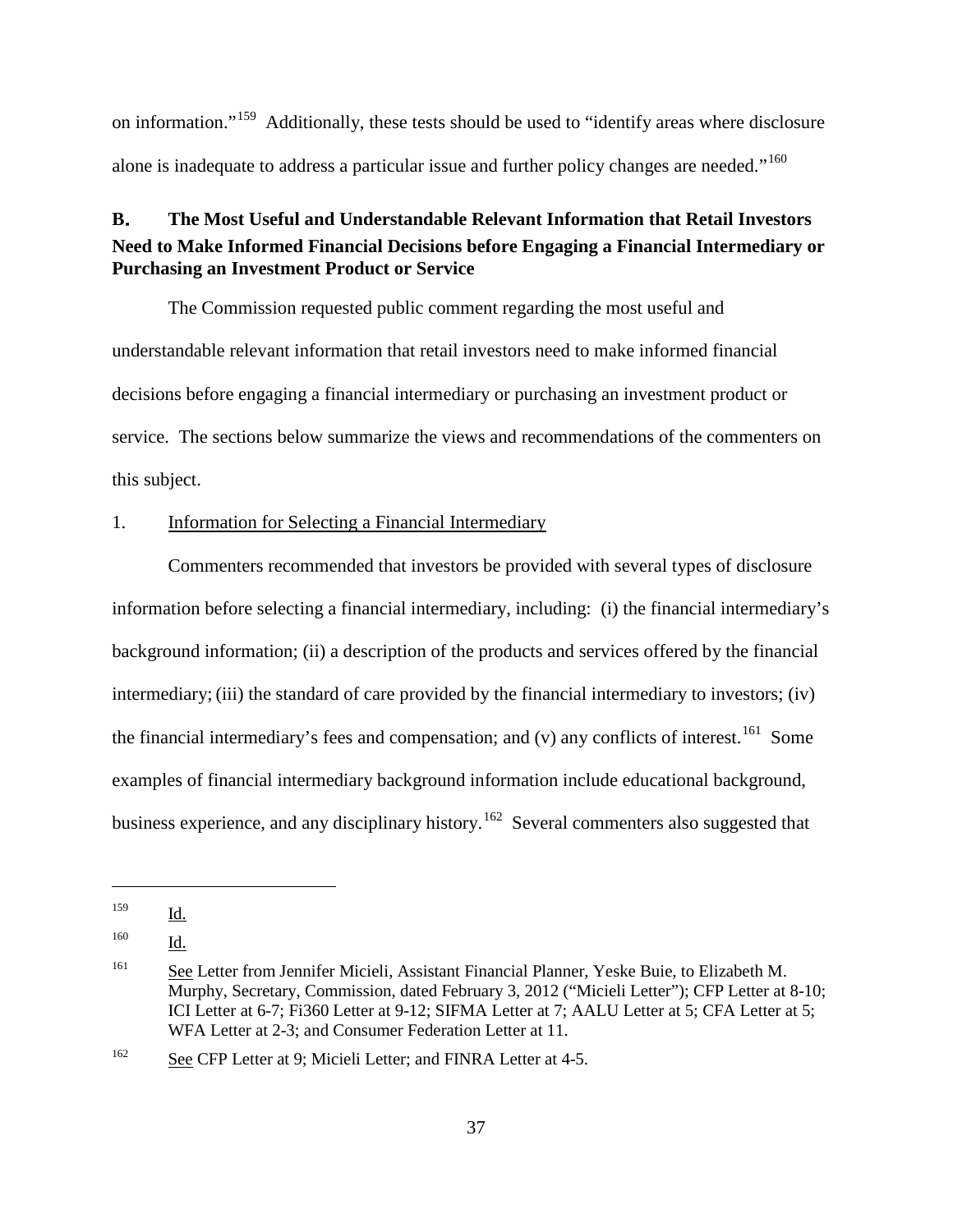investors seek additional background information on financial intermediaries through FINRA's BrokerCheck website and the Commission's Investment Adviser Public Disclosure website.<sup>[163](#page-67-0)</sup>

Commenters emphasized that financial intermediaries should provide information that will allow investors to clearly understand what types of investment products and services a financial intermediary provides, to insure that they select a financial intermediary who can meet their specific investment needs. In particular, commenters indicated that financial intermediaries should provide investors with a description of the types of investment accounts they offer and clearly explain the scope of services they provide for each type of account.<sup>164</sup> Commenters also recommended that financial intermediaries provide investors with a list of the types of investment products and services they may offer to their customers.<sup>[165](#page-67-2)</sup>

Several commenters stressed the importance of financial intermediaries clearly disclosing the standard of care they are obligated to provide an investor when offering advice or making recommendations regarding products or services. One commenter asked that financial intermediaries be required to "explain [their] duties and obligations to the investor in terms that can be easily understood."[166](#page-67-3) Another commenter suggested that financial intermediaries provide a disclosure statement with a "yes" or "no" response indicating whether the financial intermediary will act as a fiduciary and provide "the SEC definition of a fiduciary."<sup>[167](#page-67-4)</sup> Another

<span id="page-67-0"></span><sup>&</sup>lt;sup>163</sup> See Letter from Jaimie A. Davis, Investor, to Elizabeth M. Murphy, Secretary, Commission, dated January 29, 2012 ("Davis I Letter"); CFA Letter at 5; FINRA Letter at 4-5; and BetterInvesting Letter at 4.

<span id="page-67-1"></span><sup>&</sup>lt;sup>164</sup> See CFP Letter at 10; ICI Letter at 7; SIFMA Letter at 7; AALU Letter at 5; and CFA Letter at 5.

<span id="page-67-2"></span><sup>&</sup>lt;sup>165</sup> See generally CFP Letter at 10; ICI Letter at 7; SIFMA Letter at 7; AALU Letter at 5; and CFA Letter at 5.

<span id="page-67-3"></span><sup>&</sup>lt;sup>166</sup> See CFP Letter at 8.

<span id="page-67-4"></span><sup>167</sup> See Phelan Letter.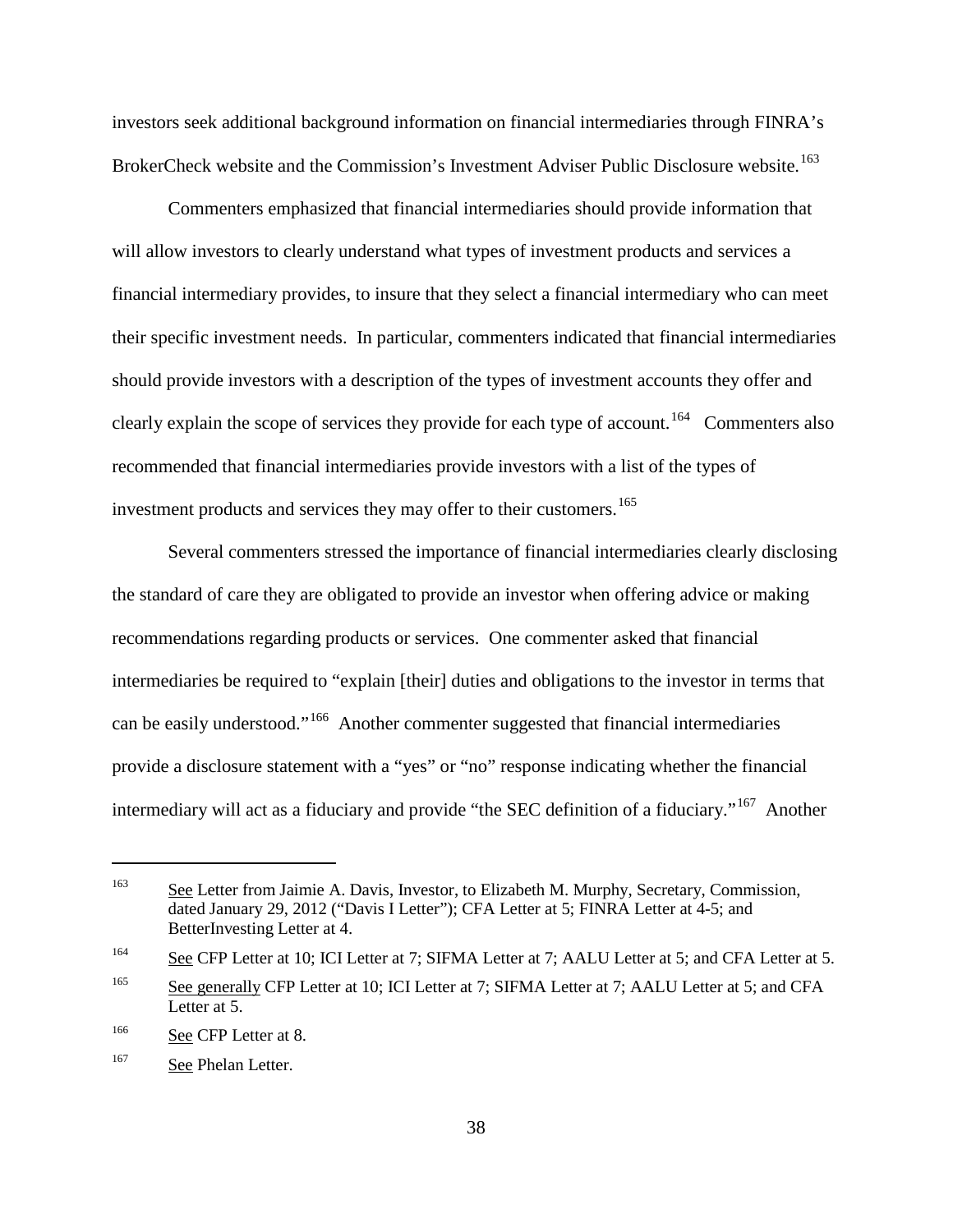commenter recommended that the Commission increase its efforts to better educate investors regarding the different standards of care that may govern financial intermediaries.<sup>[168](#page-68-0)</sup>

Commenters also indicated that financial intermediaries should clearly describe their fees and compensation, including: commissions; account maintenance fees; asset based or flat fees; and any non-commission 'revenue sharing' or similar payment arrangements. <sup>[169](#page-68-1)</sup> Additionally, commenters emphasized that financial intermediaries should clearly describe any conflicts of interest that may affect their recommendations of investment products or services, including conflicts arising from compensation arrangements with third parties, the sale of proprietary investment products, the sale of investment products underwritten by the financial intermediary, and principal transactions.<sup>[170](#page-68-2)</sup>

### 2. Information for Purchasing an Investment Product or Service

Commenters recommended that several types of disclosure information be provided to investors before purchasing an investment product or service, including: (i) investment objectives; (ii) a description of fees and expenses; and (iii) a description of risk factors. Investment objectives are the financial goals that investors use to determine the appropriate kind of investments for their portfolios. For example, investors interested in capital growth may select a growth oriented investment product for their investment portfolio, such as a growthoriented mutual fund or individual stock. One commenter noted that information regarding investment objectives should be presented "in a way that is directly understandable by average

<span id="page-68-0"></span><sup>168</sup> See Fi360 Letter at 9-11.

<span id="page-68-1"></span><sup>&</sup>lt;sup>169</sup> See CFP Letter at 8-9; ICI Letter at 7; SIFMA Letter at 7; Micieli Letter; and CFA Letter at 5.

<span id="page-68-2"></span><sup>&</sup>lt;sup>170</sup> See CFP Letter at 7; SIFMA Letter at 7; and CFA Letter at 5.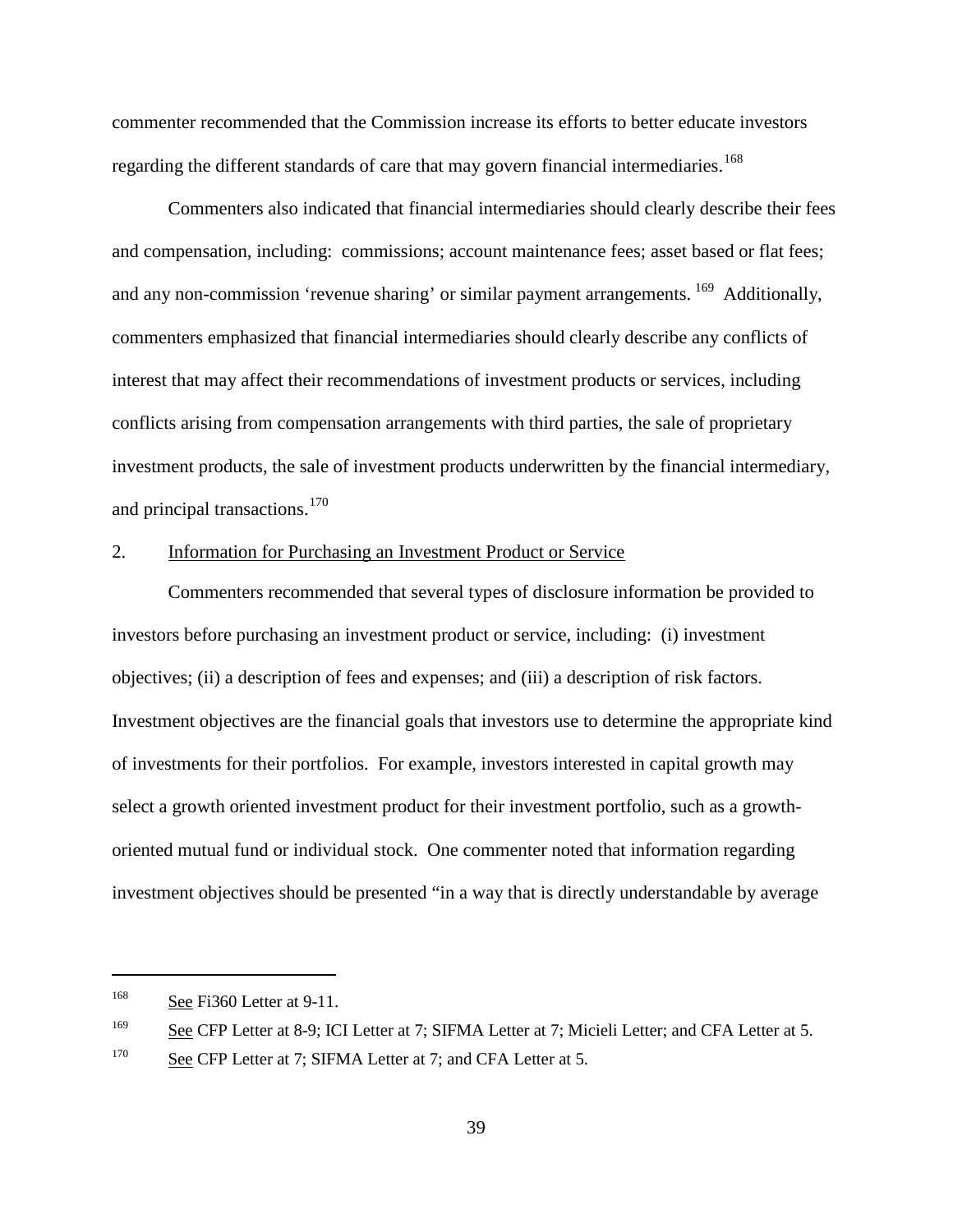investors," and in some cases it may be appropriate "to include information on the types of investors or uses for which an investment is not appropriate."<sup>[171](#page-69-0)</sup>

Several commenters stressed the importance of providing investors with disclosure information that will allow them to understand the fees and expenses associated with any investment product or service, including management fees, operating expenses, built-in sales charges, purchase and redemption fees, exchange fees or a mark-up or mark-down. [172](#page-69-1) One commenter noted that it is important for disclosures related to fees and expenses to distinguish between product costs and the costs of services of the financial intermediary selling the investment product or service.<sup>[173](#page-69-2)</sup>

Several commenters also emphasized the importance of providing investors with disclosure information that describes the risk factors associated with investment products and services. Risk factors for investments products and services vary depending upon the type of investment product or service. Some examples of risk factors associated with investment products and services highlighted by commenters include: (i) market risk (risk that an investor's investment (e.g. a stock) will decline in value); (ii) liquidity risk (risk of being unable to sell an investment at a certain time and price); (iii) inflationary risk (risk that the value of the investment will not grow enough to keep up with inflation); (iv) credit risk (risk that the issuer of an investment may not fulfill its financial obligations); and (v) economic risk (risk that the economy will suffer a downturn as a whole, affecting the value of all financial markets). One commenter

<span id="page-69-0"></span><sup>&</sup>lt;sup>171</sup> See Consumer Federation Letter at 13.

<span id="page-69-1"></span><sup>&</sup>lt;sup>172</sup> See Letter from Mary O. Bradley ("Bradley Letter"); ICI Letter at 8; Fi360 Letter at 7-8; SIFMA Letter at 8; CFA Letter at 5; Pathfinder Letter; and Barnard Letter at 2.

<span id="page-69-2"></span><sup>173</sup> See Consumer Federation Letter at 13.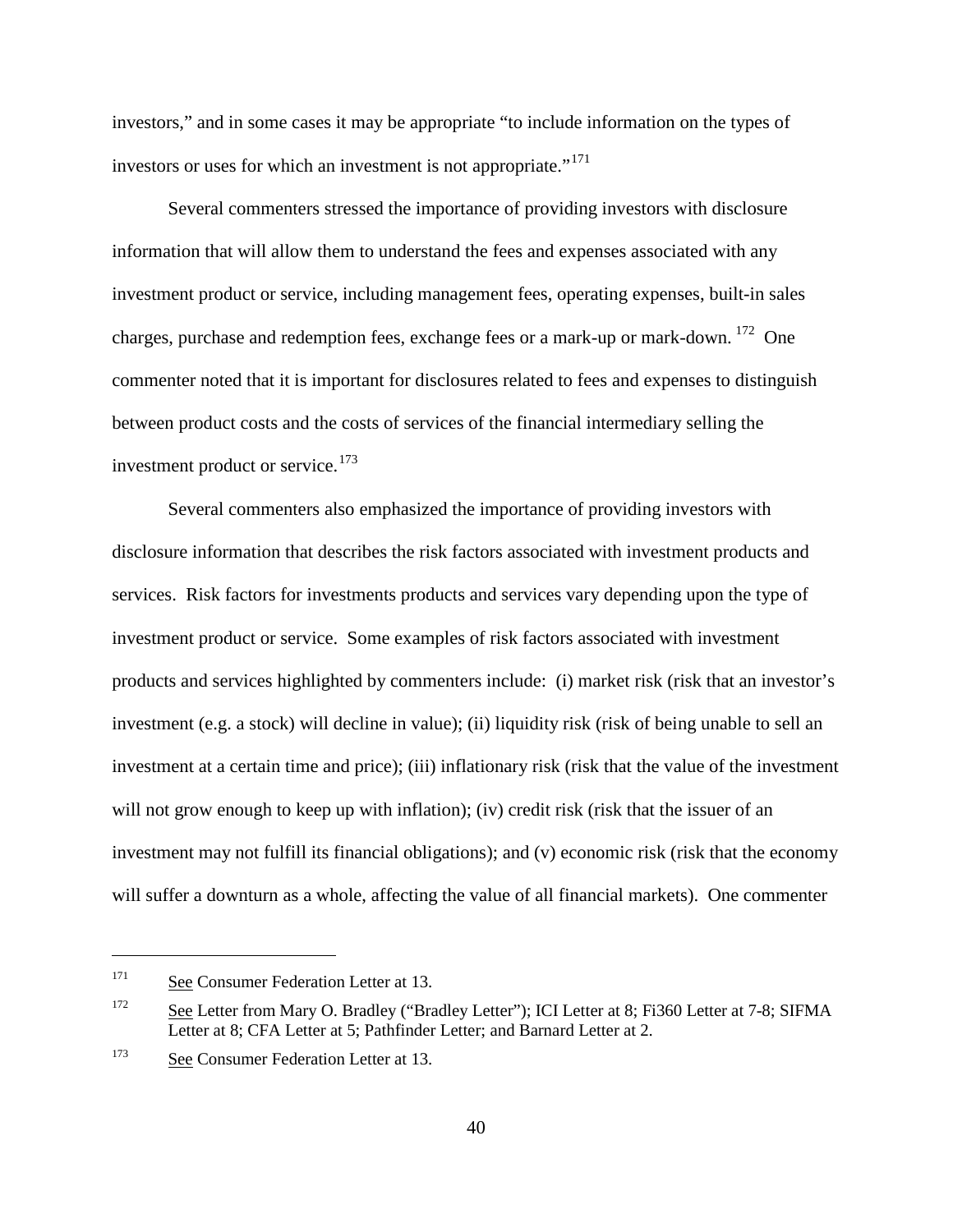also noted that risk disclosure should generally describe: what would cause an investor to lose money; what would cause the investment to fail to serve its intended purpose; and where the investment falls within a risk spectrum of investment products designed to serve a similar purpose.[174](#page-70-0)

### 3. Additional Comments

Commenters advised the Commission to consider certain factors when determining the most useful and relevant disclosure information for investors. Some commenters cautioned that a "one-size fits all" approach should not apply to determining the information needed to make informed investment decisions.<sup>[175](#page-70-1)</sup> These commenters believed that each investor has unique informational needs regarding investment decisions. Some of the factors which may influence an investor's informational needs include: (i) the investor's level of financial and investment knowledge; (ii) an investor's individual financial needs and circumstances; and (iii) the method of investing (e.g., self-directed, through a financial planner or adviser, through a retirement plan).[176](#page-70-2) One commenter stated that the "[f]inancial institutions with which investors work know their customers and can convey information that is tailored to the needs of the customer's interest and the customer's relationship."<sup>[177](#page-70-3)</sup> This commenter further indicated that it would be "detrimental … to pinpoint a single data element that may or may not be relevant across all

<span id="page-70-0"></span><sup>174</sup> Id.

<span id="page-70-1"></span><sup>&</sup>lt;sup>175</sup> See Letter from California State teachers' Retirement System ("CALSTRS Letter") at 2; and Fidelity Letter at 5.

<span id="page-70-2"></span><sup>&</sup>lt;sup>176</sup> See Fidelity Letter at 5.

<span id="page-70-3"></span><sup>177</sup> Id.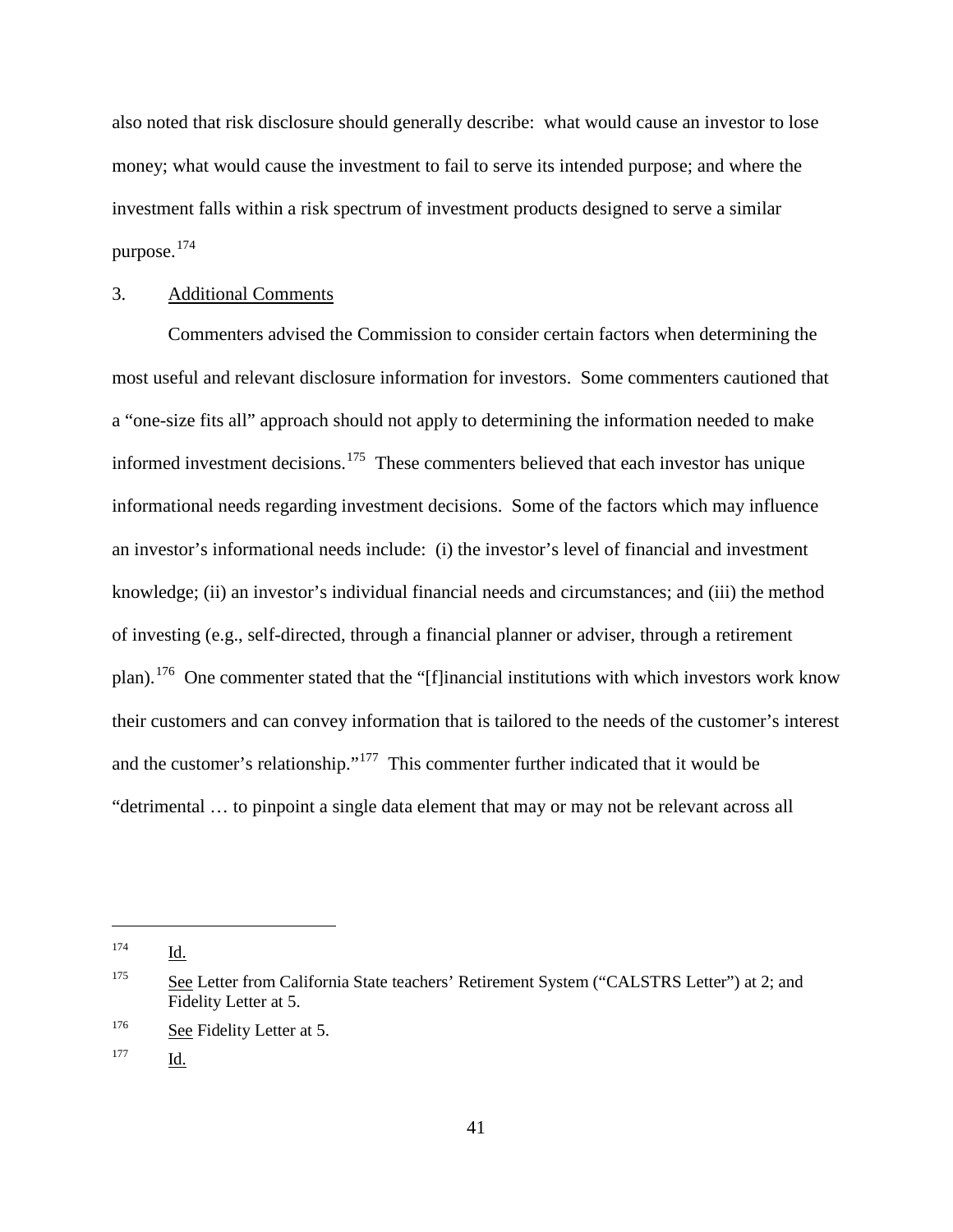investors and relationship models and to elevate that single data element into required and highlighted disclosure."<sup>[178](#page-71-0)</sup>

Other commenters noting the "unique" informational needs of different investors recommended focusing on helping investors determine for themselves what information is most relevant and useful to their specific situation. One of these commenters indicated that investors should be able to answer "some fundamental questions" such as:

- 1. How much money do I have to invest?
- 2. What is my investment horizon? How many years before I can retire?
- 3. What am I planning on using the money for?
- 4. Do I need income from this investment for normal living expenses?
- 5. Do I have any special personal circumstances (e.g., pre-existing health concerns, housing needs, dependents which could include parents, children or grandchildren)?
- 6. How do my personal and financial situations affect my investment strategy?
- 7. How can I direct my investments in a way that supports my values (i.e. socially responsible fund, supporting new technologies, etc…)
- 8. What is my risk tolerance level?
- 9. Do I need these assets to be liquid? Do I need the ability to access a portion of my assets without restriction or waiting period? $179$

Similarly, another commenter recommended that every investor complete a "before you invest" assessment that would ascertain the investor's financial goals and "investor personality."<sup>180</sup>

<span id="page-71-2"></span><span id="page-71-0"></span><sup>178</sup> Id.

<span id="page-71-1"></span><sup>&</sup>lt;sup>179</sup> See CALSTRS Letter at 2-3.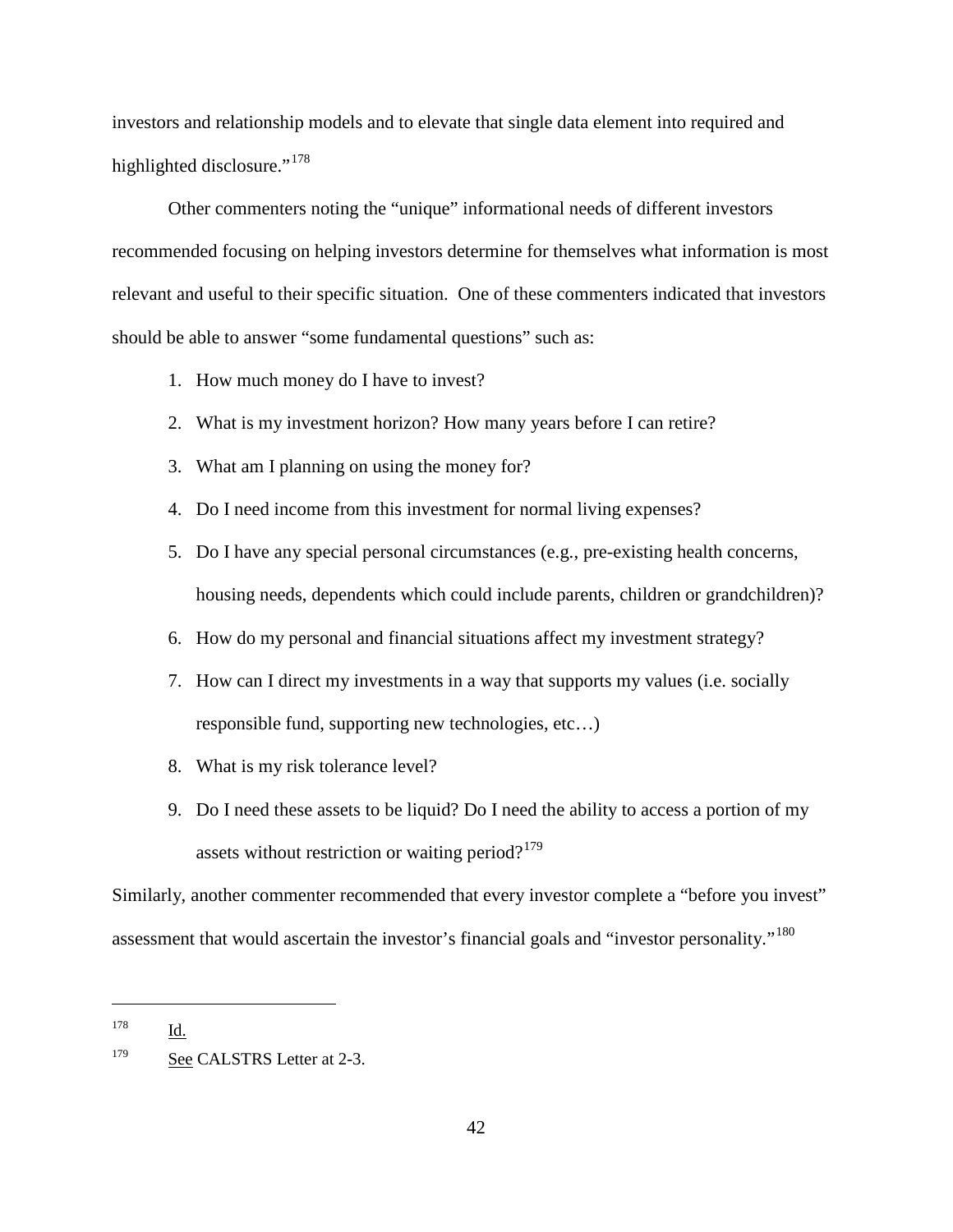According to this commenter, this assessment would help investors determine the appropriate types of investments for them and "the optimum delivery method" (type of financial intermediary) for obtaining these investments.<sup>[181](#page-72-0)</sup> This commenter also suggested that investors complete this assessment survey "at different points in their lives to capture changing needs and goals."<sup>[182](#page-72-1)</sup>

# **C. Methods to Increase the Transparency of Expenses and Conflicts of Interests in Transactions Involving Investment Services and Products**

The Commission requested public comment regarding methods to increase the transparency of expenses and conflicts of interests in transactions involving investment products and services. The sections below summarize the views and recommendations of the commenters on this subject.

#### 1. Methods to Increase Transparency of Expenses

Some commenters noted that investors have difficulty understanding all of the fees and expenses associated with investment products and services. One commenter noted that "a variety of fees and expenses" may be embedded within an investment product or service and these "embedded" fees "may be unseen by or unknown to the investor unless expressly disclosed."<sup>183</sup> Similarly, another commenter noted that certain complex investment products and services are "laden with fees and various opportunities for firms to profit beyond the fees

<sup>&</sup>lt;sup>180</sup> See IEC Letter at 1-2.

<span id="page-72-0"></span> $\frac{181}{\underline{\mathsf{Id}}}}$ .

<span id="page-72-1"></span><sup>182</sup> Id.

<span id="page-72-2"></span><sup>&</sup>lt;sup>183</sup> See ICI Letter at 8.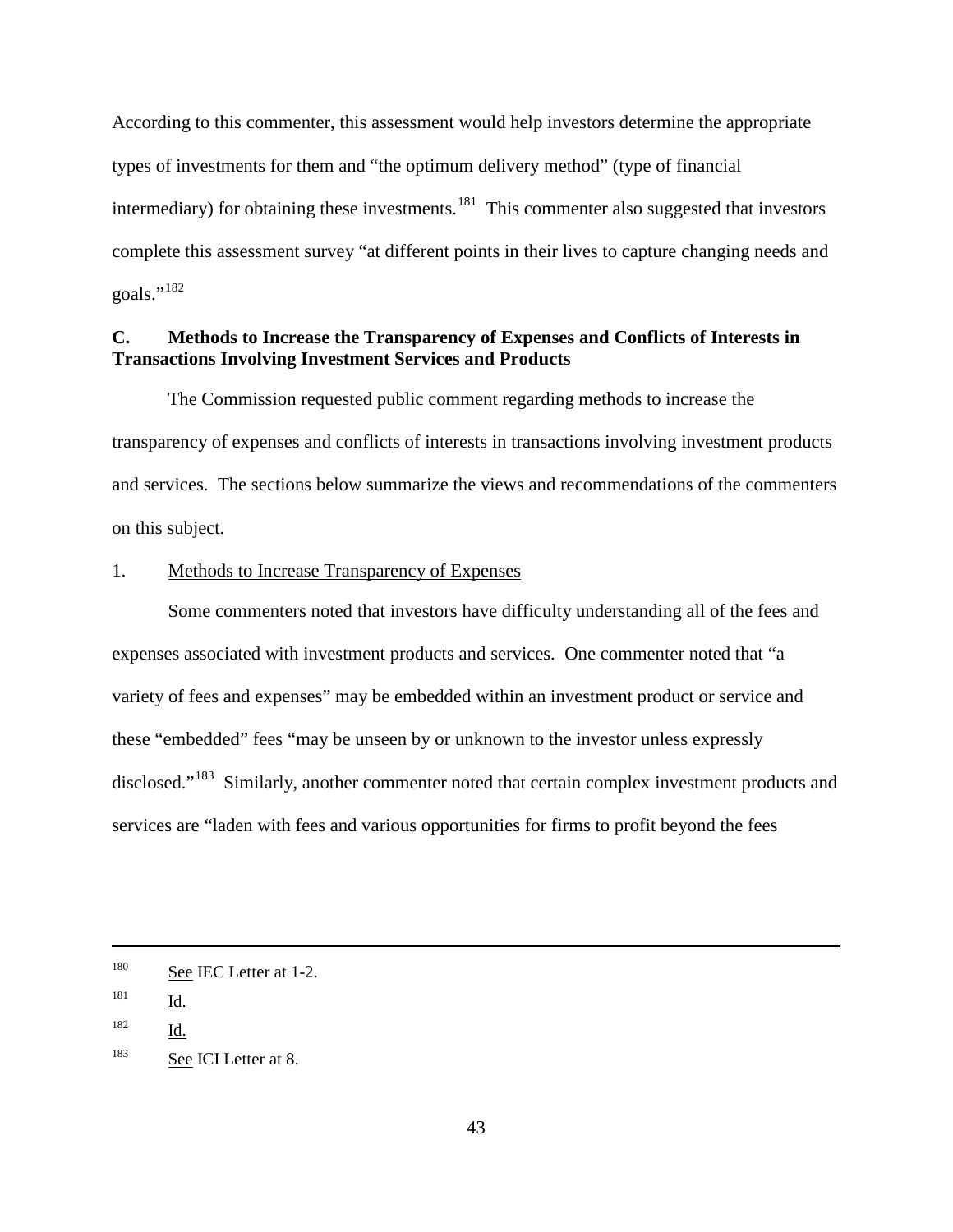charged to the [investor]."[184](#page-73-0) This commenter further indicated that these "internal profit points are rarely if ever disclosed," and in the case of fees for certain complex investments, "investors are not advised whether fees would be substantially less if they purchased the individual components of the product separately."[185](#page-73-1)

Several commenters made specific recommendations to increase the transparency of fees and expenses. Some recommendations focused on methods to improve the visual presentation of fees and expenses. For example, several commenters recommended that disclosure information and advertising material for investment products and services contain prominent displays of fees and expenses.[186](#page-73-2) Another commenter noted that fees and expenses for certain investment products are "scattered across" multiple disclosure documents.<sup>187</sup> This commenter recommended consolidating all fee and expense information into a central, easily accessible location on a website.<sup>[188](#page-73-4)</sup>

Some commenters' recommendations focused on methods to enhance the descriptions of fees and expenses to potentially increase their efficacy for investors. For example, several commenters advocated expressing fees and expenses as a percentage of investment return rather than asset value to provide investors with a better understanding of how fees and expenses affect

<span id="page-73-0"></span><sup>184</sup> See Letter from Ryan K. Bakhtiari, Public Investors Arbitration Bar Association, to Elizabeth M. Murphy, Secretary, Commission, dated March 21, 2012 ("PIABA Letter") at 2-3.

<span id="page-73-1"></span><sup>185</sup> Id.

<span id="page-73-2"></span><sup>&</sup>lt;sup>186</sup> See Letter from American Federation of Labor and Congress of Industrial Organizations ("AFL-CIO Letter") at 2; Bradley Letter; and PIABA Letter at 2.

<span id="page-73-3"></span><sup>&</sup>lt;sup>187</sup> See Fi360 Letter at 7-8.

<span id="page-73-4"></span><sup>&</sup>lt;sup>188</sup> Id. See also BetterInvesting Letter at 3-4 suggesting consolidation of all fee and expense information into a single document.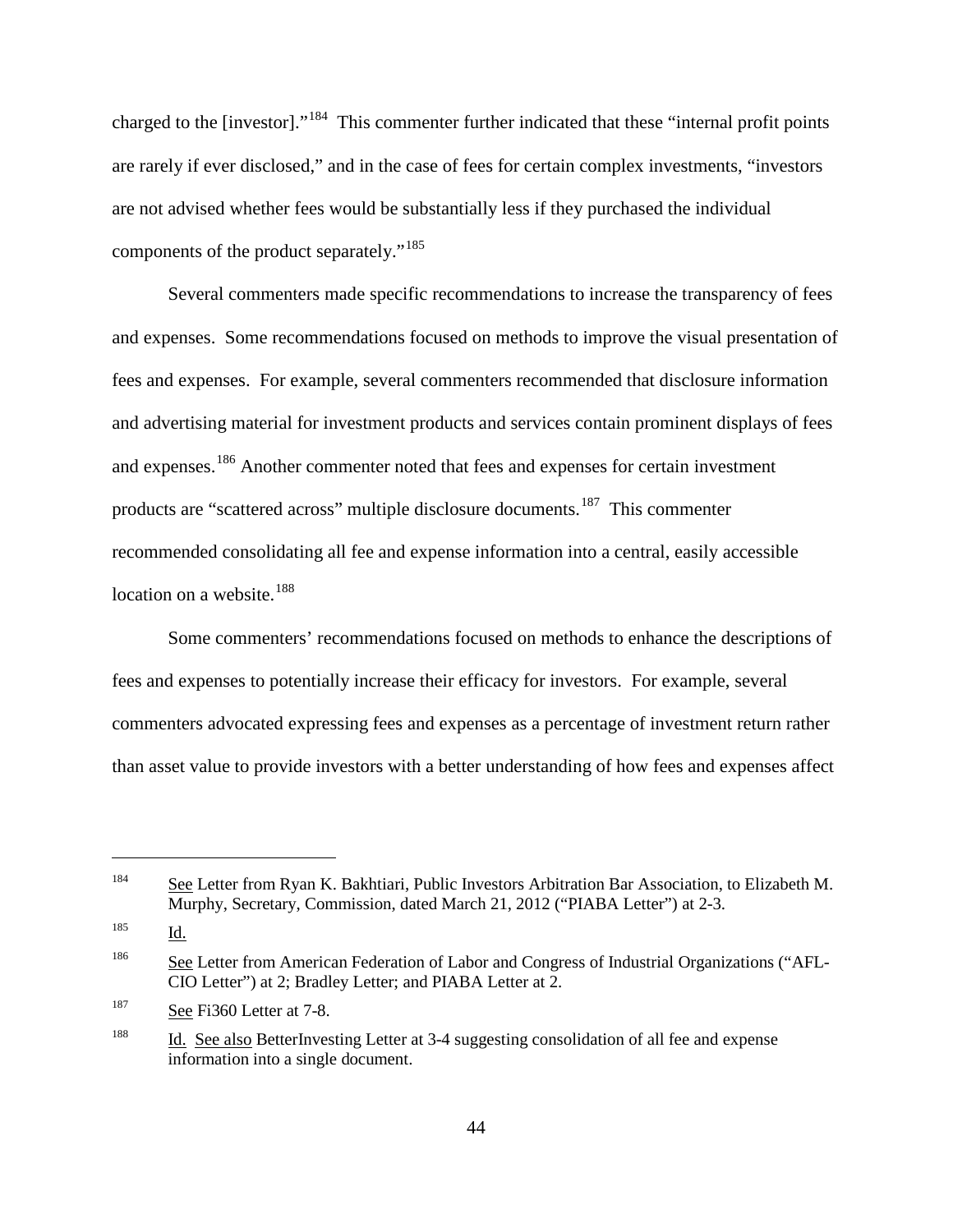investment returns.<sup>189</sup> One of these commenters noted, "providing investors with an accurate accounting of fees and expenses and boiling that information down to a useful, easy to understand data points will arm investors with the information they need to make good investment decision."[190](#page-74-1) Some of these commenters also recommended that disclosure information for financial intermediaries, and investment products and services include an annual accounting, in dollar amounts, of all fees and expenses an investor incurs.<sup>[191](#page-74-2)</sup> Another commenter proposed enhancing the transparency of disclosure information for fees and expenses by providing investors with case studies and illustrations that demonstrate the impact of fees and expenses have on investment returns.<sup>[192](#page-74-3)</sup>

# 2. Methods to Increase Transparency of Conflicts of Interest

Several comment letters emphasized the importance of disclosing conflicts of interest to investors. One commenter acknowledged that investors appear to understand the importance of receiving disclosure related to conflicts of interest.<sup>193</sup> However, many commenters indicated that investors still need assistance recognizing what conflicts of interest are, and how they impact investment decisions and transactions.

<span id="page-74-0"></span><sup>&</sup>lt;sup>189</sup> See Letter from Association of Independent Investors ("AII Letter") at 2-3; Herr Letter at 3, PIABA Letter at 2; and AFL-CIO Letter at 2.

<span id="page-74-1"></span><sup>&</sup>lt;sup>190</sup> See AII Letter at 2.

<span id="page-74-2"></span><sup>&</sup>lt;sup>191</sup> See AII Letter at 2-3 and AFL-CIO Letter at 2.

<span id="page-74-3"></span><sup>&</sup>lt;sup>192</sup> See Barnard Letter at 4.

<span id="page-74-4"></span><sup>&</sup>lt;sup>193</sup> Commenter provided survey results indicating approximately 91% of respondents thought that information about conflicts of interest is "extremely important or very important" when choosing a financial intermediary, and approximately 87% of respondents thought that information about conflicts of interest is "extremely important or very important" when deciding to purchase an investment product or service. See BetterInvesting Letter at 2-3.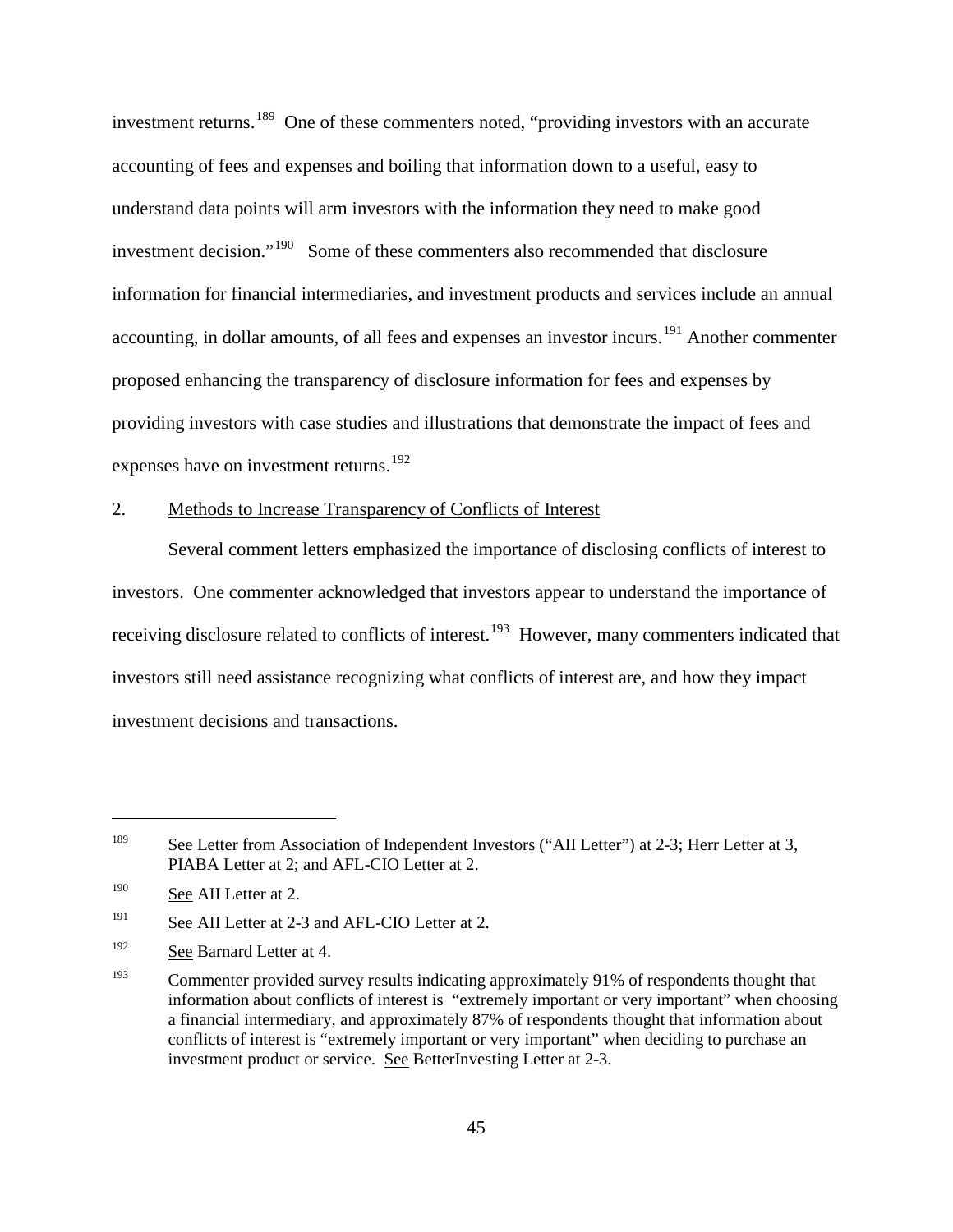One commenter indicated that effective conflicts of interest disclosure must "inform the investor whether a financial intermediary has business relationships, partnerships or compensation arrangements that could potentially affect the intermediary's professional judgment or prevent the intermediary from acting in the investor's best interest."<sup>194</sup> Several commenters suggested specific methods to improve the transparency of conflicts of interest disclosure, such as: (i) providing investors with a list of frequently asked questions and answers that illustrate various conflicts of interest;<sup>[195](#page-75-1)</sup> (ii) providing investors with narrative examples of various conflicts of interest;<sup>[196](#page-75-2)</sup> and (iii) requiring that a financial intermediary's conflicts policy be drafted in "layman's terms", readily available, and provided to an investor prior to any investment purchase.<sup>[197](#page-75-3)</sup>

# 3. Additional Comments

Commenters provided several recommendations for increasing the transparency of expenses and conflicts of interest. As noted above, several commenters indicated that providing disclosure information, including information related to expenses and conflicts of interest, in a simple, concise, plain Language format would improve its efficacy for investors.<sup>[198](#page-75-4)</sup> Additionally, some commenters recommended developing standardized disclosure forms that use common terminology to help investors easily compare common characteristics of different investment

<span id="page-75-0"></span><sup>&</sup>lt;sup>194</sup> See CFP Letter at 7-8.

<span id="page-75-1"></span><sup>&</sup>lt;sup>195</sup> See IEC Letter at 2.

<span id="page-75-2"></span><sup>&</sup>lt;sup>196</sup> See ACLI Letter at 3.

<span id="page-75-3"></span><sup>&</sup>lt;sup>197</sup> See Letter Lisa A. Catalano, Esq., Director, Associate Professor of Clinical Education, Christine Lazaro, Esq., Supervising Attorney, Lauren Prunty, Joshua Eisenson, Thomas Greene, Student Interns, St. John's University School of Law Securities Arbitration Clincic, to Elizabeth M. Murphy, Secretary, Commission, dated March 28, 2012 ("SJU Law Letter") at 2.

<span id="page-75-4"></span><sup>&</sup>lt;sup>198</sup> See supra Section III(A)(3) herein.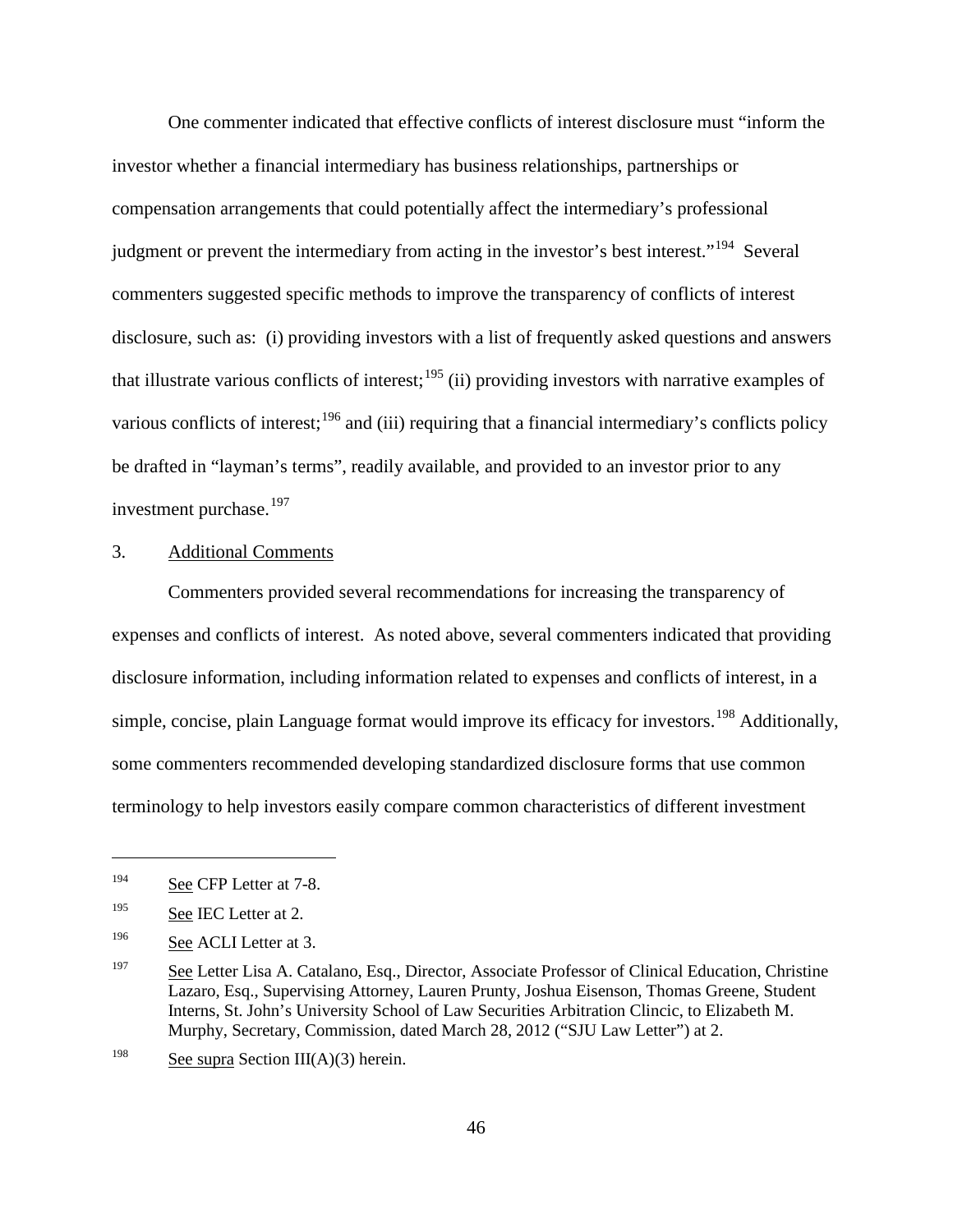products and services, such as expenses and conflicts of interest.<sup>[199](#page-76-0)</sup> Other commenters suggested general principles for increasing the transparency of expenses and conflicts of interest. For example, one commenter claimed that "to increase the transparency and clarity of disclosure regarding expenses and conflicts of interest, we recommend that the Commission carefully consider the appropriate source of disclosure for each of these elements," and that "failure to do so may result in practical problems and less effective disclosure."<sup>[200](#page-76-1)</sup>

# **D. Comments on Financial Literacy Education**

Several commenters indicated that improving financial literacy among investors would help improve the overall effectiveness of disclosure information. Many comment letters advocated for the creation of a comprehensive financial literacy program in the United States that starts in elementary school and continues through high school and college.<sup>[201](#page-76-2)</sup> One commenter proposed that the Commission "develop a definition of financial literacy based on skills necessary to save and invest for retirement, college, and in meeting other investment-related individual and household goals."<sup>202</sup> This commenter suggested using Jump\$tart Coalition's "Savings and Investments" standards to assist in developing this definition.<sup>[203](#page-76-4)</sup> These standards focus on:

- How saving contributes to financial well-being
- How investing builds wealth and helps meet financial goals

 $\overline{a}$ 

<span id="page-76-4"></span><sup>203</sup> Id.

<span id="page-76-0"></span><sup>199</sup> Id.

<span id="page-76-1"></span><sup>200</sup> See ICI Letter at 8-9.

<span id="page-76-2"></span><sup>&</sup>lt;sup>201</sup> See PIABA Letter at 2, Pathfinder Letter, CFA Letter at 1-2, IEC Letter at 1, Barnard Letter at 5, Phelan Letter, Siebert Letter at 5, and Herr Letter at 3.

<span id="page-76-3"></span><sup>&</sup>lt;sup>202</sup> See Fi360 Letter at 2-4.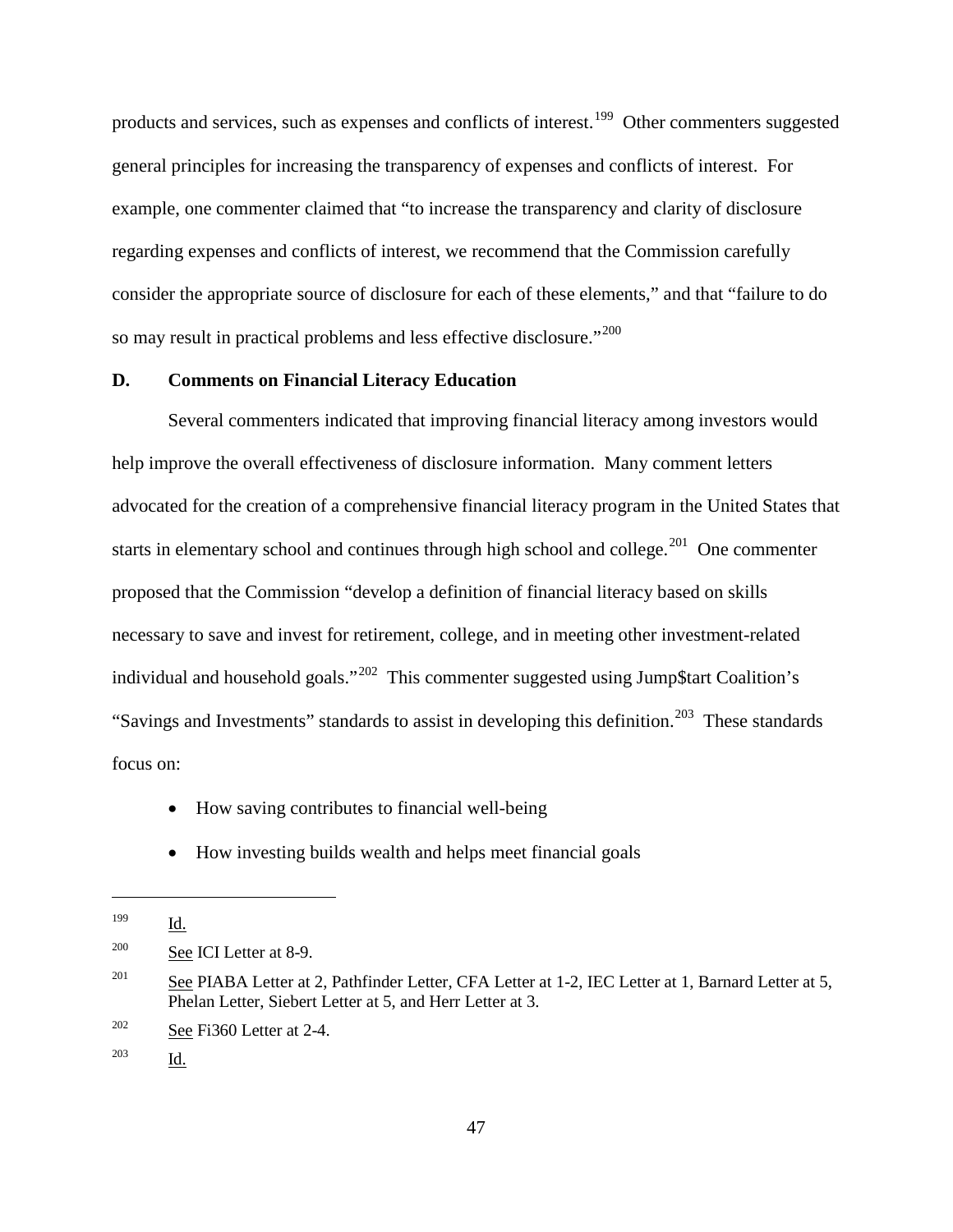- Evaluating investment alternatives
- Buying and selling investments
- How taxes affect the rate of return on investments; and
- How agencies regulate financial markets to protect investors $^{204}$  $^{204}$  $^{204}$

Another commenter stated that investors need access to an investor education program that "identifies and makes readily available information that forms basic building blocks that broaden their understanding of investing fundamentals."[205](#page-77-1) Additionally, this commenter believed investors need to better understand investment concepts such as diversification and asset allocation, the advantages and disadvantages of active versus passive investing, and the differences between various investment products.<sup>[206](#page-77-2)</sup>

Another commenter suggested considering the use of social networks to educate investors. This commenter believed social media can "provide a platform for investors to take ownership of their financial plans, and to share them with family, friends, and financial advisers. Additionally, this commenter suggested that social networks could also provide planning tools, educational content, and an "exchange of information within a circle of trust" that can "offer a level of investor engagement that is free of conflict and more effectively promotes financial literacy."<sup>[207](#page-77-3)</sup>

Commenters also provided recommendations for online tools and websites that investors could use to increase their financial and investment knowledge. These online tools and websites:

<span id="page-77-0"></span><sup>204</sup> Id.

<span id="page-77-1"></span> $205$  See CFA Letter at 2.

<span id="page-77-2"></span><sup>206</sup> Id.

<span id="page-77-3"></span><sup>207</sup> See Peridrome Letter.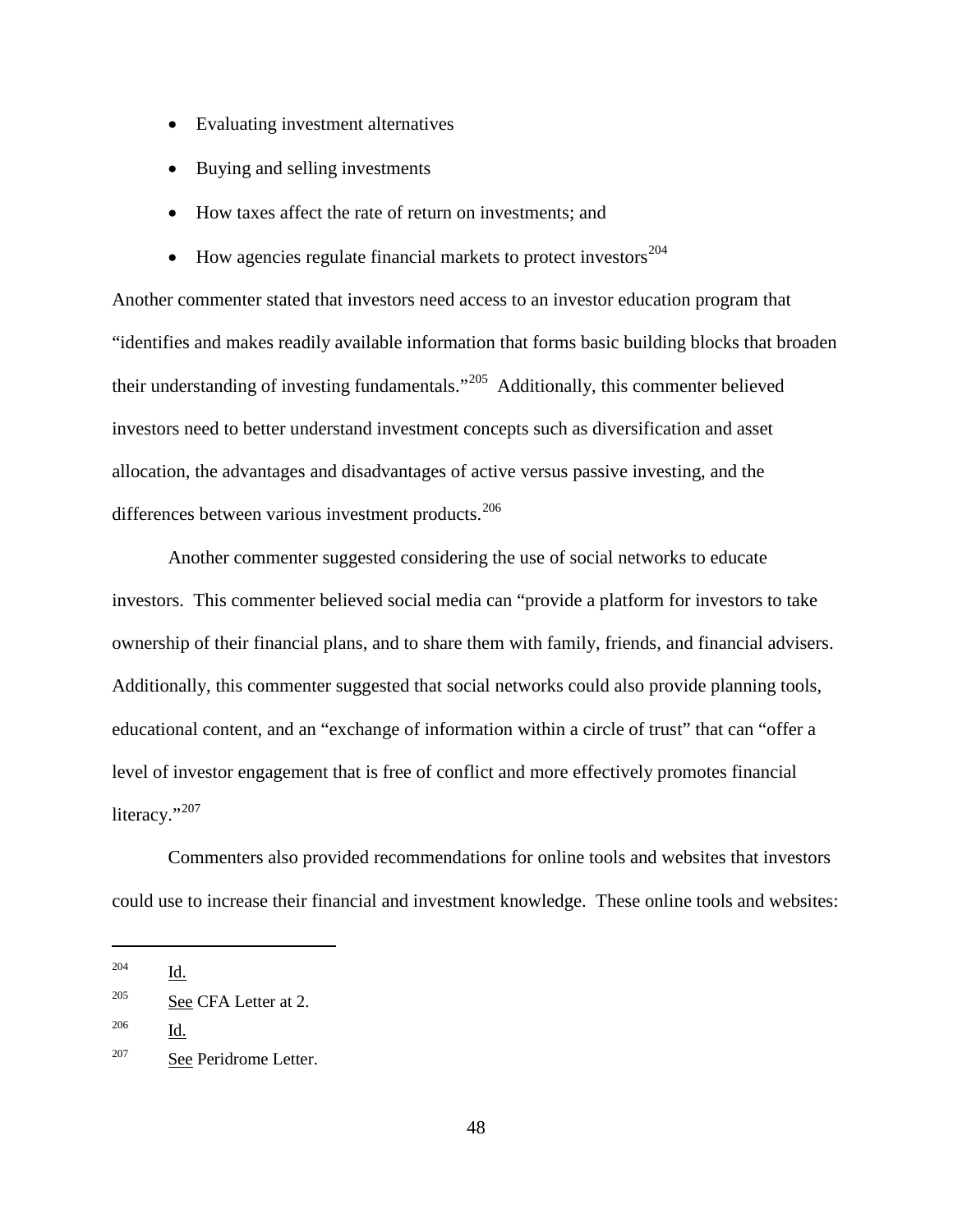(i) allow investors to observe the impact of fees and expenses on the performance of mutual funds, (ii) provide detailed market information on various investment products and services; and (iii) provide educational information on a variety of investment products and services.<sup>[208](#page-78-0)</sup>

## **E. Additional Comments**

Commenters also provided recommendations on other regulatory topics indirectly affecting financial literacy. Several commenters encouraged the Commission to work with federal and state regulators and self-regulatory organizations to develop a uniform disclosure framework.[209](#page-78-1) One commenter believed that a uniform disclosure framework would reduce costs for industry participants and benefit investors by providing simple, clear disclosure documents.[210](#page-78-2) Another commenter recommended that regulatory agencies coordinate pending regulatory measures aimed at amending disclosure requirements to ensure that disclosures do not become less effective and that investor confusion does not increase.<sup>[211](#page-78-3)</sup> Similarly, another commenter indicated that "well intentioned regulatory efforts have resulted in overlapping disclosure requirements on specific products and have led to disconnected investor warning and advisories instead of clear, simple financial education."<sup>[212](#page-78-4)</sup>

<span id="page-78-0"></span><sup>&</sup>lt;sup>208</sup> See CFA Letter at 3-4 and FINRA Letter at 4-5.

<span id="page-78-1"></span><sup>&</sup>lt;sup>209</sup> See FSR Letter at 5-6; FSI Letter at 5; Fidelity Letter at 2; and Consumer Federation Letter at 12.

<span id="page-78-2"></span><sup>&</sup>lt;sup>210</sup> See FSR Letter at 5. Commenter notes that if a uniform disclosure framework cannot be created that financial regulatory agencies should consider establishing a "mutual recognition" framework in which substantially similar disclosure information satisfies the disclosure requirement for multiple regulatory regimes. Id. at 6.

<span id="page-78-3"></span><sup>&</sup>lt;sup>211</sup> See FSI Letter at 5.

<span id="page-78-4"></span><sup>&</sup>lt;sup>212</sup> See Fidelity Letter at 2.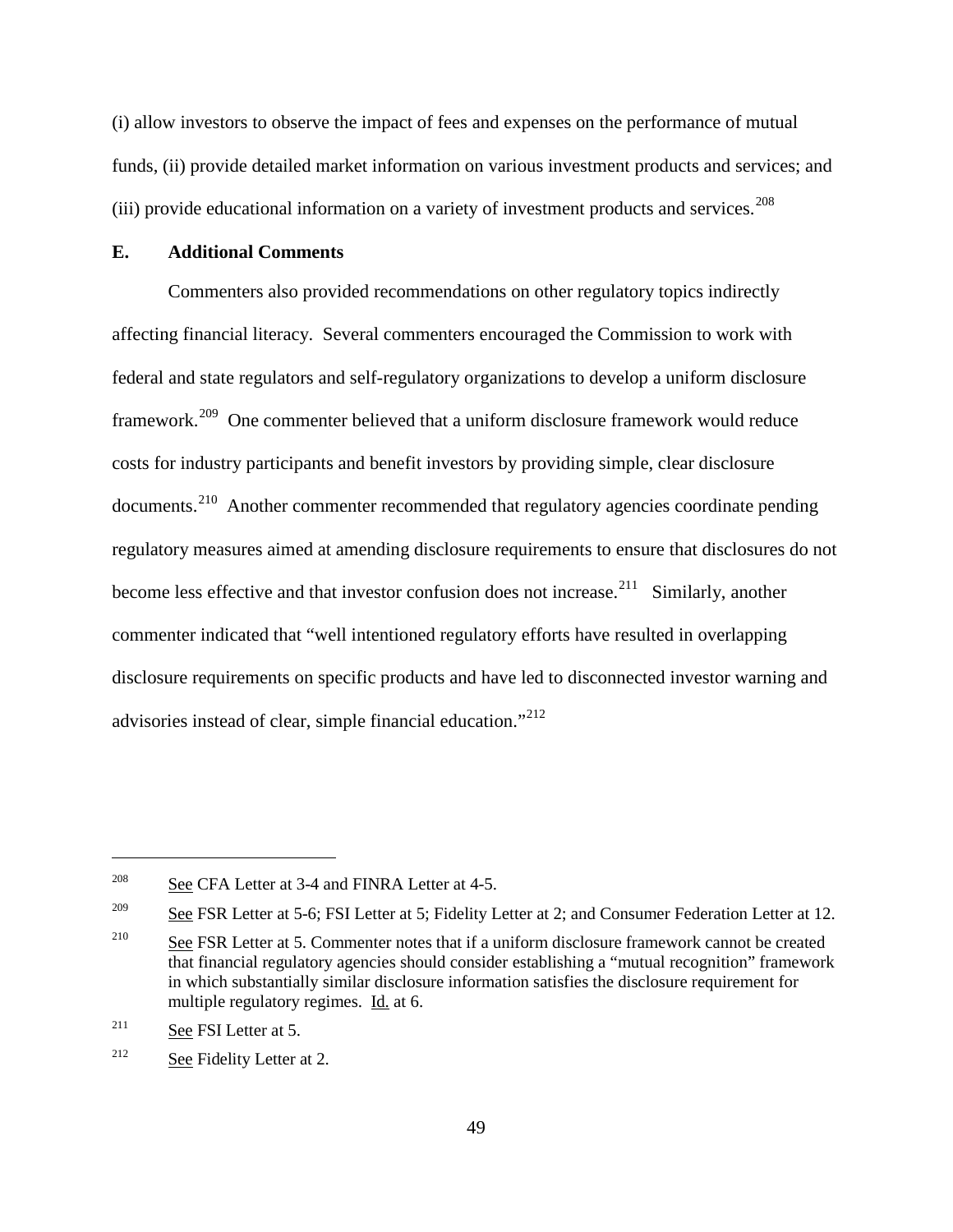One commenter cautiously noted that "there are limits to what disclosure and investor education can accomplish."[213](#page-79-0) This commenter argued that disclosure and education cannot "get investors to understand concepts that either make no sense or are so complex that they require the knowledge and sophistication of a highly trained financial professional to understand them."<sup>[214](#page-79-1)</sup> Thus, according to this commenter, "efforts to improve disclosure must be accompanied by policies that protect investors."[215](#page-79-2)

Several commenters also advocated for changes in the regulatory standard of care that govern financial intermediaries conduct with their customers. These commenters argued that the regulatory boundaries between broker-dealers and investment advisers has "blurred" and "has frustrated investors for well over a decade." Most of these commenters recommended that the Commission either (i) end dual registration of financial intermediaries; or (ii) have a single fiduciary standard of care governing all financial intermediaries that provide any investment advice. $216$ 

# **IV. Investor Testing Methodology: Qualitative (Focus Group) and Quantitative (Online Survey) Research Involving Dodd-Frank Act Sections 917(a)(2) – (4)**

# A. **Methodology of Qualitative Research (Focus Groups)**

The consultant developed a research protocol and methodology to explore the application of disclosure principles and formats with respect to financial intermediaries and certain investment products. For purposes of the focus group interviews, "financial intermediaries"

<span id="page-79-0"></span><sup>213</sup> See Consumer Federation Letter at 9-10.

<span id="page-79-1"></span><sup>214</sup> Id.

<span id="page-79-2"></span><sup>215</sup> Id.

<span id="page-79-3"></span><sup>&</sup>lt;sup>216</sup> See Herr Letter at 1; AII Letter at 2; PIABA Letter at 3; CFP Letter at 1-2; and AARP Letter at 4-6.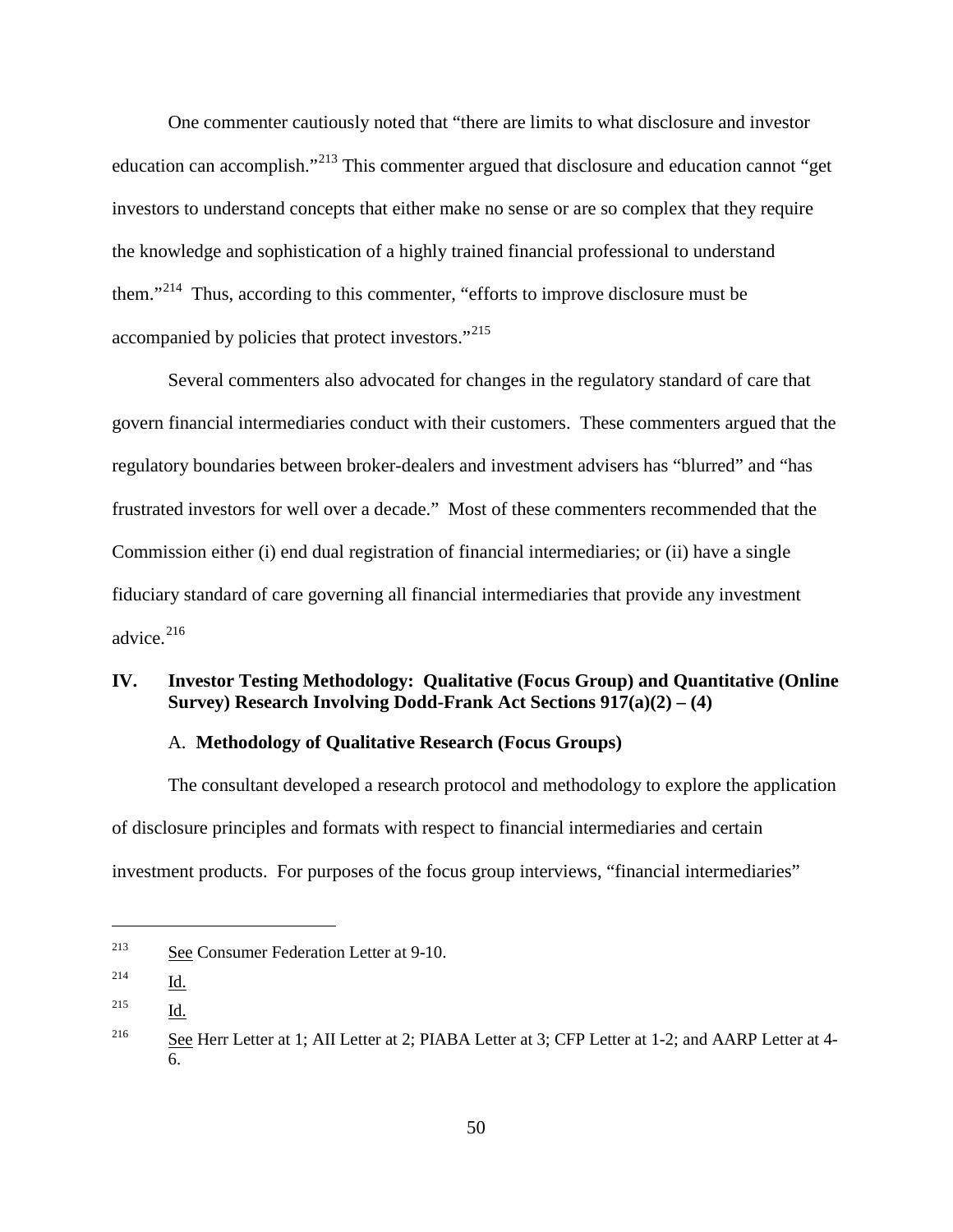included broker-dealers and investment advisers (including financial planners), and "investment products" included mutual funds and exchange-traded funds ("ETFs"), variable annuities, municipal bonds, and publicly traded stocks. The table below contains general descriptions of the primary topics discussed, and dates and locations, of the focus groups:

| <b>Primary Topic</b>                                              | <b>Baltimore</b>                                  | <b>Atlanta</b>                                                 | <b>San Diego</b>                                               |
|-------------------------------------------------------------------|---------------------------------------------------|----------------------------------------------------------------|----------------------------------------------------------------|
| Selecting a financial<br>intermediary<br>(Total of 6 groups)      | Nov 1: Users of investment<br>advisory services   | Nov 9: Users of investment<br>advisory services                | Nov 15: Users of<br>investment advisory<br>services            |
|                                                                   | Nov 1: Users of broker-<br>dealer services        | Nov 9: Users of broker-<br>dealer services                     | Nov 15: Users of broker-<br>dealer services                    |
| Purchasing investment<br>products/services<br>(Total of 6 groups) | Nov 3: Owners of stocks<br>and/or municipal bonds | Nov 10: Owners of mutual<br>funds and/or variable<br>annuities | Nov 16: Owners of mutual<br>funds and/or variable<br>annuities |
|                                                                   | Nov 3: Owners of mutual<br>funds and/or ETFs      | Nov 10: Owners of stocks<br>and/or ETFs                        | Nov 16: Owners of stocks<br>and/or municipal bonds             |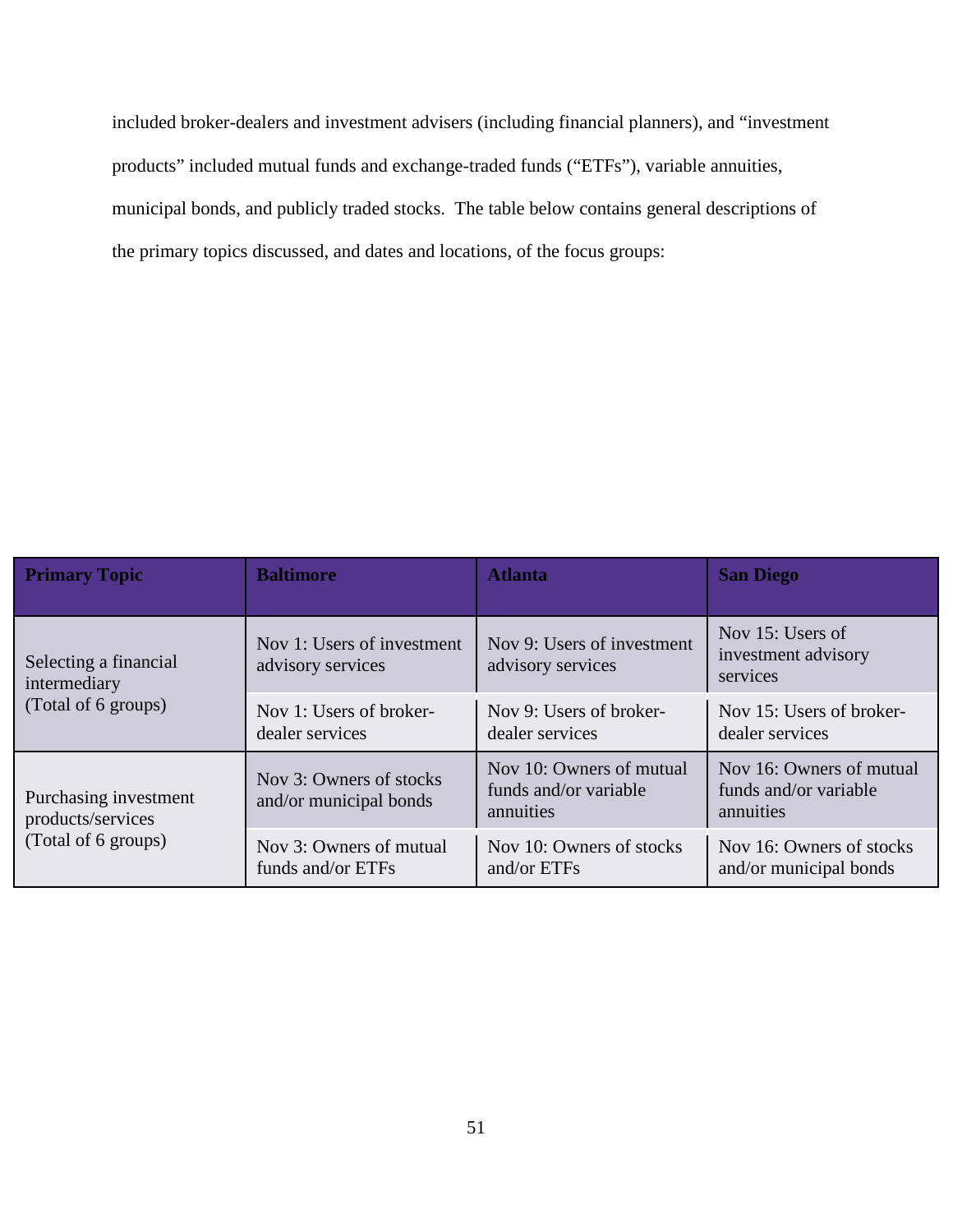The focus group participants were screened to include an approximately equal number of males and females who were the sole financial decision-maker, or shared primary financial decision-making responsibility, in their household; ranged in age from 21 to 64 years; met certain educational levels; and had not participated in a financial-related focus group in the past 12 months. In addition, the screening criteria were designed to exclude individuals who had household members or who themselves had worked (or currently worked) in the insurance, financial services, public relations, media, marketing or market research industries or for a federal or state financial regulator or any other federal or state regulator of banks, insurance companies, or money managers.

## B. **Methodology of Quantitative Research (Online Survey)**

Following the completion of the qualitative research, the consultant designed an online survey of retail investors to collect data regarding four types of disclosure documents: (i) the Brochure; (ii) account statements and confirmations; (iii) the mutual fund summary prospectus; and (iv) a hypothetical point-of-sale disclosure concept.<sup>[217](#page-81-0)</sup> For purposes of this online survey, the consultant recruited a total of approximately 4,800 online survey respondents from a larger pool of potential candidates who were screened according to certain criteria, as discussed below: [218](#page-81-1)

• Neither the candidate, nor any person in the candidate's household works (or had worked) in the financial services industry, federal or state financial regulation, media, marketing/market research, or public relations;

<span id="page-81-0"></span><sup>&</sup>lt;sup>217</sup> See S+G Report at 40.

<span id="page-81-1"></span><sup>&</sup>lt;sup>218</sup> See S+G Report at  $40-41$ .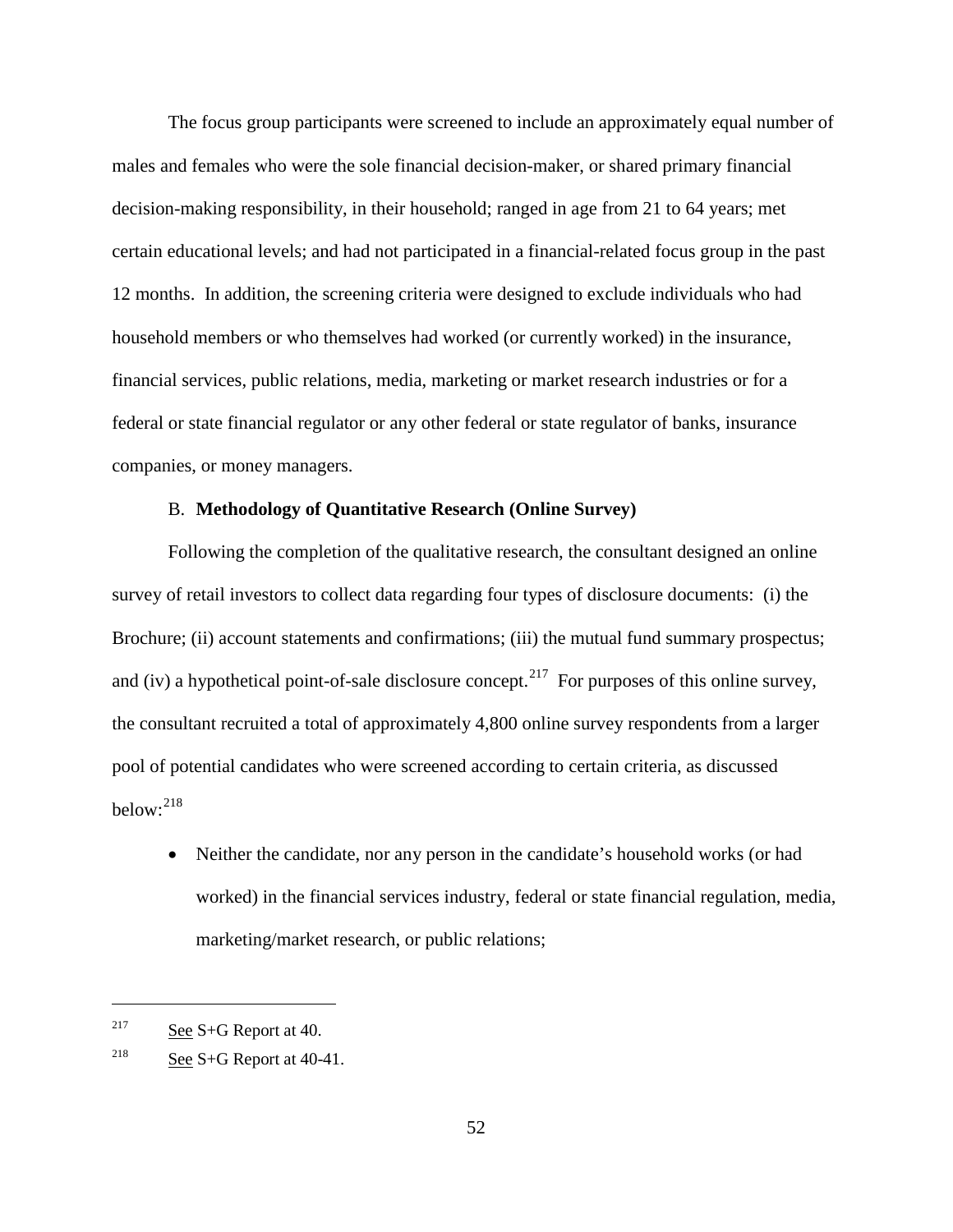- Must be at least 21 years old;
- Must be the sole/primary decision-maker for personal financial decisions or share in those decisions with somebody else;
- Have money currently invested (excluding real estate properties).  $^{219}$  $^{219}$  $^{219}$

The sample also included approximately an equal number of male and female online survey respondents.<sup>[220](#page-82-1)</sup> The approximately 4,800 online survey respondents underwent further screening in order to allocate them into four separate groups or branches, each consisting of approximately 1,200 online survey respondents, that corresponded to each of the four disclosure documents for testing.[221](#page-82-2) These additional screening criteria are described below.

## *Form ADV Brochure – Additional Criteria for Quantitative Research Sample*

A total of 1,200 online survey respondents who had investment advisory relationships completed the Form ADV Brochure branch of the quantitative research.<sup>222</sup> In addition to meeting the overall screening criteria for the online survey, these online survey respondents had to satisfy additional criteria in order to qualify for the Form ADV Brochure branch. Specifically, the online survey respondents were required to meet minimum investment criteria across

<span id="page-82-0"></span><sup>&</sup>lt;sup>219</sup> See S+G Report at 41.

<span id="page-82-1"></span><sup>&</sup>lt;sup>220</sup> See S+G Report at 41.

<span id="page-82-2"></span><sup>&</sup>lt;sup>221</sup> The Form ADV Brochure panel consisted of 1,200 online survey respondents; the account statements and confirmations panel consisted of 1,201 online survey respondents; the summary prospectus panel consisted of 1,201 online survey respondents; and the point-of-sale panel consisted of 1,200 online survey respondents. At the conclusion of the online surveys, the consultant found that 1,201 individuals in the account statements and confirmations panel and the summary prospectus panel had completed the survey. Instead of discarding the extra completed surveys, the consultant decided to retain them based on the rationale that each additional online survey respondent increased marginally the statistical validity of the results.

<span id="page-82-3"></span> $222$  See S+G Report at 42.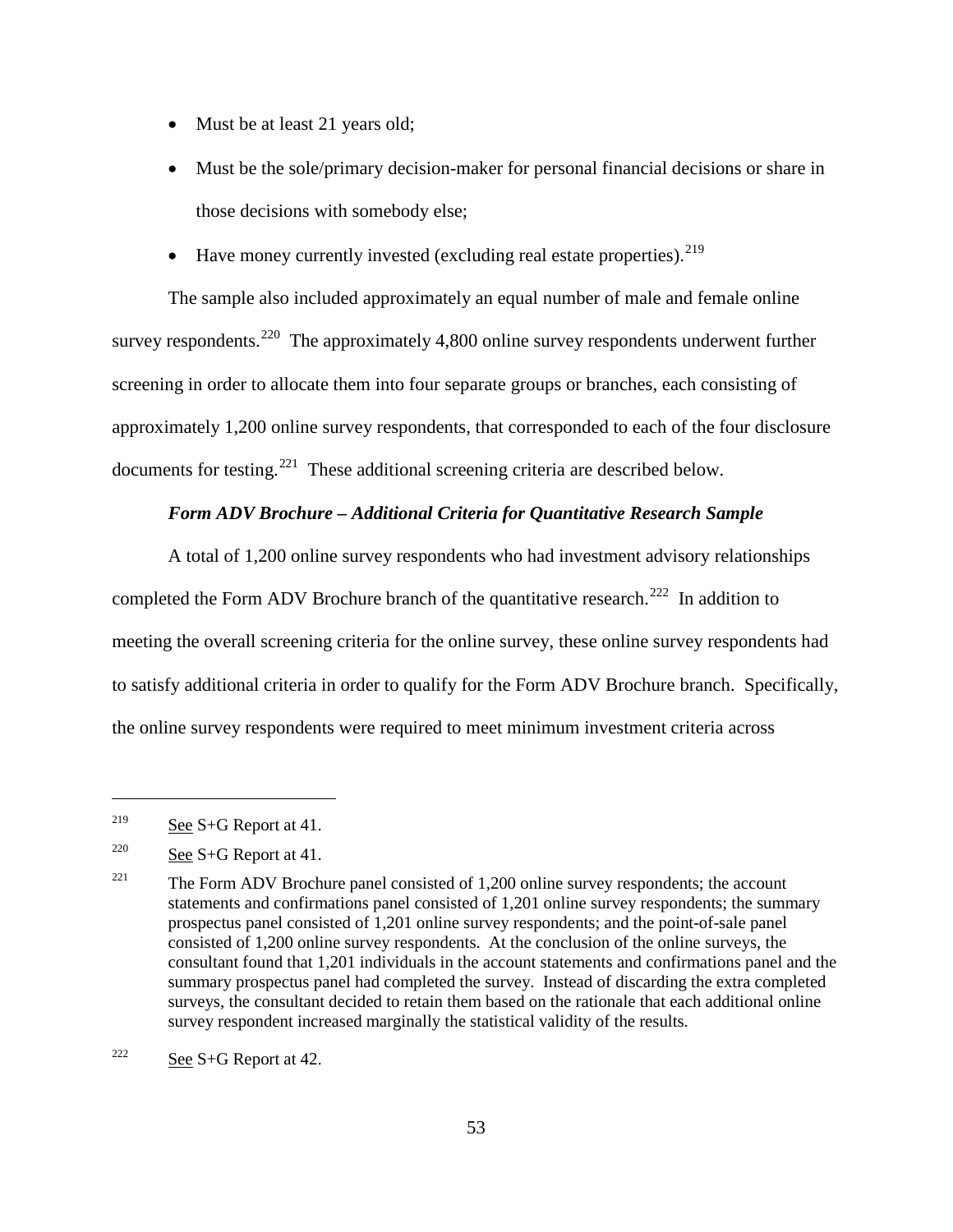investments excluding employer-sponsored retirement accounts (*i.e.*, \$50,000 or more in investments other than in employer-sponsored retirement accounts).  $223$  The online survey respondents were screened further to include those who were working with a financial professional (*e.g.*, a broker, investment adviser, financial planner, *etc*.) with respect to investment decisions *and* who were paying for the financial services in one of the following ways:

- A flat fee that covers all transactions:
- A percentage of the total value of his or her assets;
- A flat fee for a financial plan;
- A combination of commissions (*i.e.*, per transaction) and fees (*i.e.*, flat fees or fees based on the value of one's assets); or
- A type of fee not listed above.<sup>[224](#page-83-1)</sup>

# *Confirmations/Account Statements – Additional Criteria for Quantitative Research Sample*

A total of 1,201 online survey respondents completed the Confirmations/Account Statements branch.<sup>[225](#page-83-2)</sup> In addition to meeting the overall screening criteria for the online survey, these online survey respondents had to satisfy additional criteria in order to qualify for the Confirmations/Account Statements branch of the quantitative research. Specifically, the online survey respondents were required to meet the following minimum investment criteria across

<span id="page-83-0"></span> $2^{223}$  See S+G Report at 42.

<span id="page-83-1"></span><sup>&</sup>lt;sup>224</sup> See S+G Report at 42.

<span id="page-83-2"></span> $225$  See S+G Report at 43.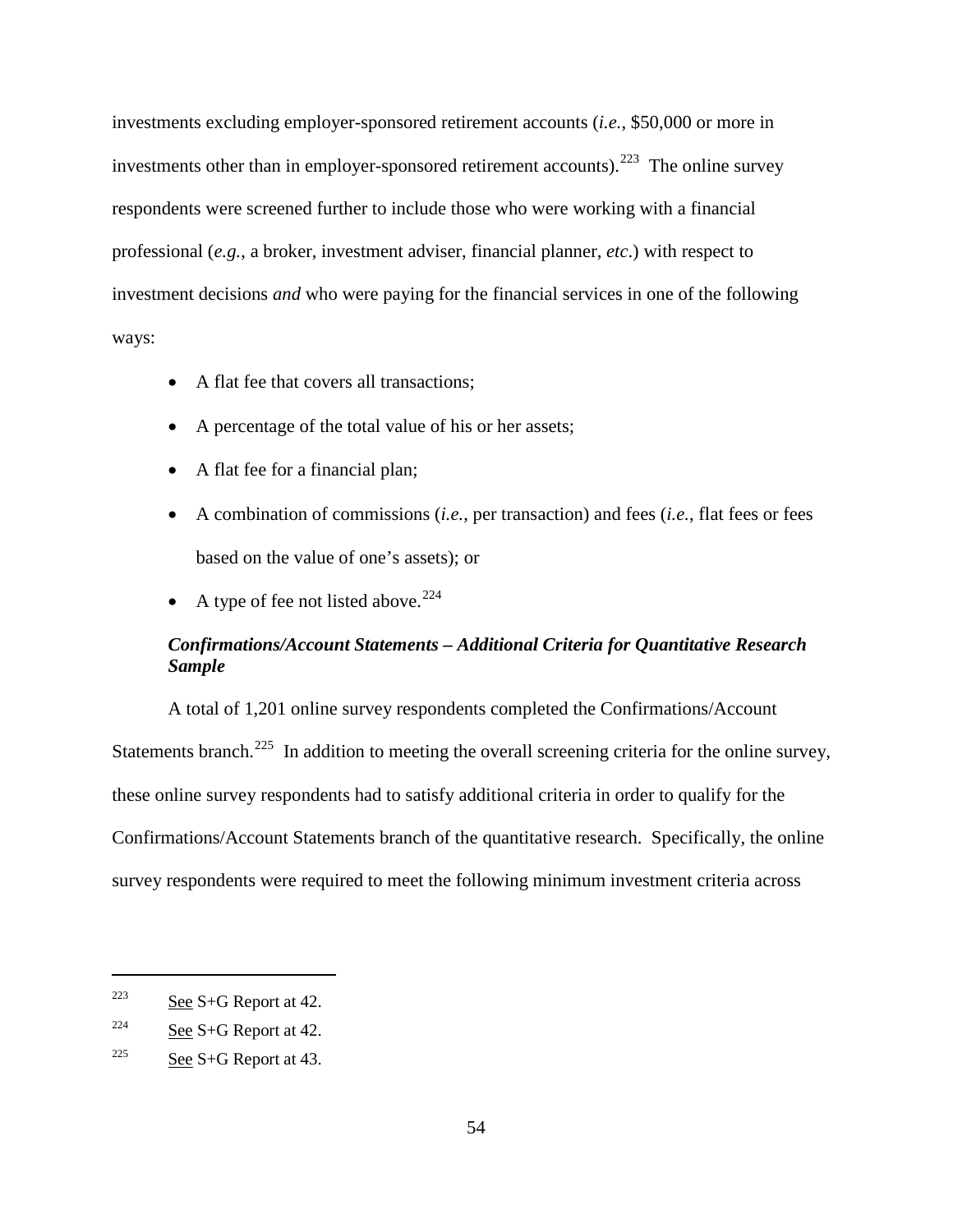investments excluding individual or employer-sponsored retirement accounts, other than in individual or employer-sponsored retirement accounts:

- If under the age of 35, at least \$5,000 in investments; or
- If 35 or older, at least \$10,000 in investments.<sup>[226](#page-84-0)</sup>

# *Mutual Fund Summary Prospectus – Additional Criteria for Quantitative Research Sample*

A total of 1,201 online survey respondents completed the mutual fund summary prospectus branch.<sup>227</sup> In addition to meeting the overall screening criteria for the online survey, these online survey respondents had to satisfy additional criteria in order to qualify for and complete the summary prospectus branch of the quantitative research. Specifically, the online survey respondents were required to meet the minimum investment criteria across investment products (*i.e.*, more than \$5,000 invested if under the age of 35 and more than \$10,000 invested if age 35 or over).<sup>[228](#page-84-2)</sup> The investment products or investments held by the online survey respondents had to include mutual funds, exchange-traded funds ("ETFs"), or money market funds.<sup>[229](#page-84-3)</sup> The testing sample included at least 400 online survey respondents who held these investment products in employer-based retirement accounts, and at least 800 online survey respondents who held these investment products outside of employer-based retirement accounts.<sup>[230](#page-84-4)</sup>

# *Point-of-Sale – Additional Criteria for Quantitative Research Sample*

- <span id="page-84-2"></span> $228$  See S+G Report at 44.
- <span id="page-84-3"></span><sup>229</sup> See S+G Report at 44.
- <span id="page-84-4"></span> $230$  See S+G Report at 44.

<span id="page-84-0"></span><sup>&</sup>lt;sup>226</sup> See S+G Report at 43.

<span id="page-84-1"></span><sup>&</sup>lt;sup>227</sup> See S+G Report at 44.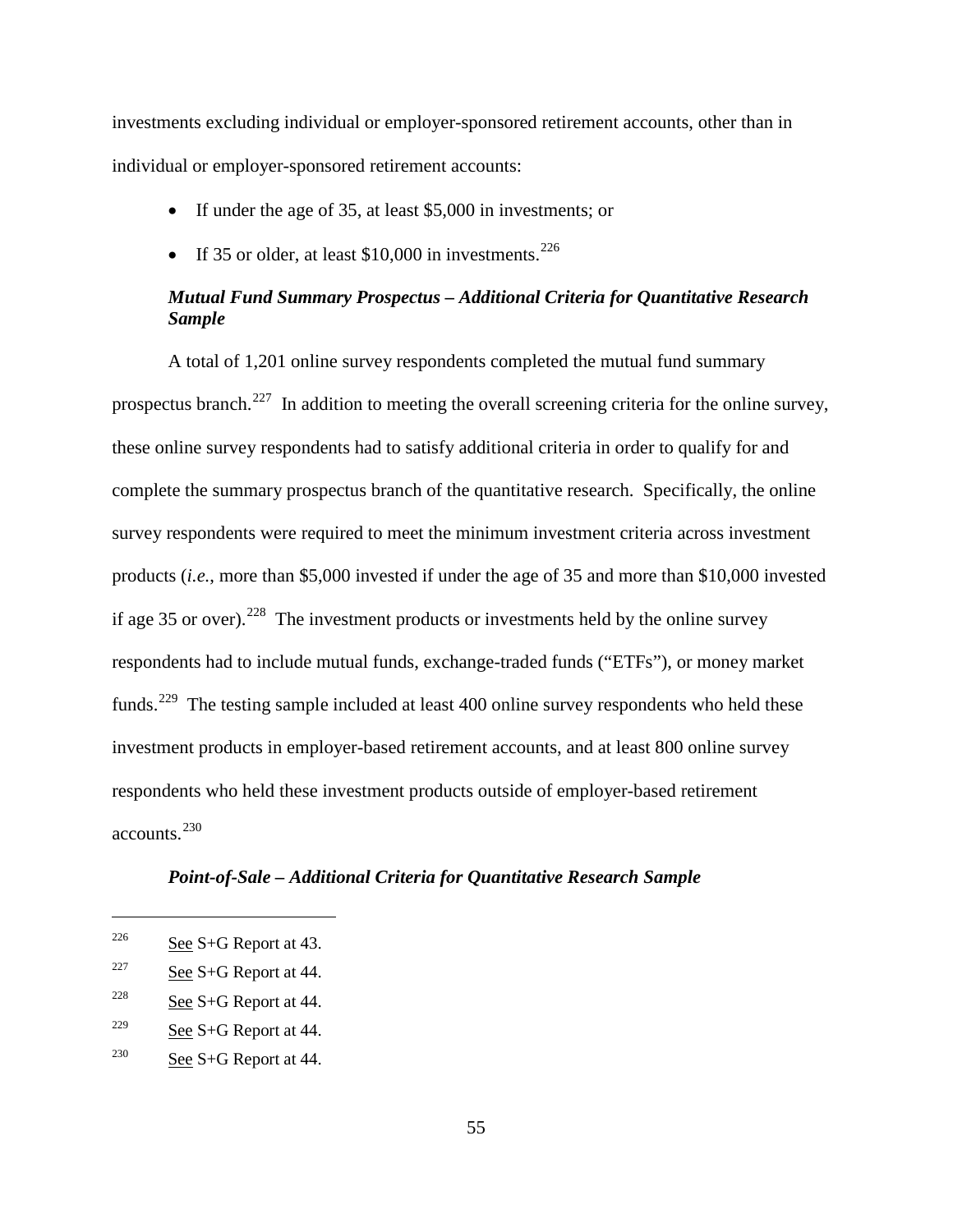A total of 1,200 online survey respondents who had brokerage accounts completed the Point-of-Sale branch of the quantitative research.<sup>231</sup> In addition to meeting the overall screening criteria for the online survey, these online survey respondents had to satisfy additional criteria in order to qualify for the Point-of-Sale branch of the quantitative research. Specifically, the online survey respondents were required to meet the following minimum investment criteria across investments excluding individual or employer-sponsored retirement accounts:

- If under the age of 35, at least \$5,000 in investments; or
- If 35 or older, at least \$10,000 in investments.<sup>[232](#page-85-1)</sup>

Additionally, the online survey respondents were screened further to include those who were working with a financial professional (*e.g.*, a broker, investment adviser, financial planner, *etc*.) with respect to investment decisions *and* who were paying for the financial services in one of the following ways:

- A commission for each transaction; or
- A combination of commissions (*i.e.*, per transactions) and fees (*i.e.*, flat fees or fees based on the value of one's assets).  $^{233}$  $^{233}$  $^{233}$

# **V. Discussion of Dodd-Frank Act Section 917(a)(2): Methods to Improve the Timing, Content, and Format of Disclosures to Investors with Respect to Financial Intermediaries, Investment Products, and Investment Services**

# A. **Qualitative Research (Focus Groups)**

During the qualitative research phase of the Study, the consultant interviewed investors

who participated in the focus groups ("focus group participants") about their views and opinions

<span id="page-85-0"></span> $231$  See S+G Report at 44.

<span id="page-85-1"></span><sup>&</sup>lt;sup>232</sup> See S+G Report at 45.

<span id="page-85-2"></span><sup>&</sup>lt;sup>233</sup> See S+G Report at 45.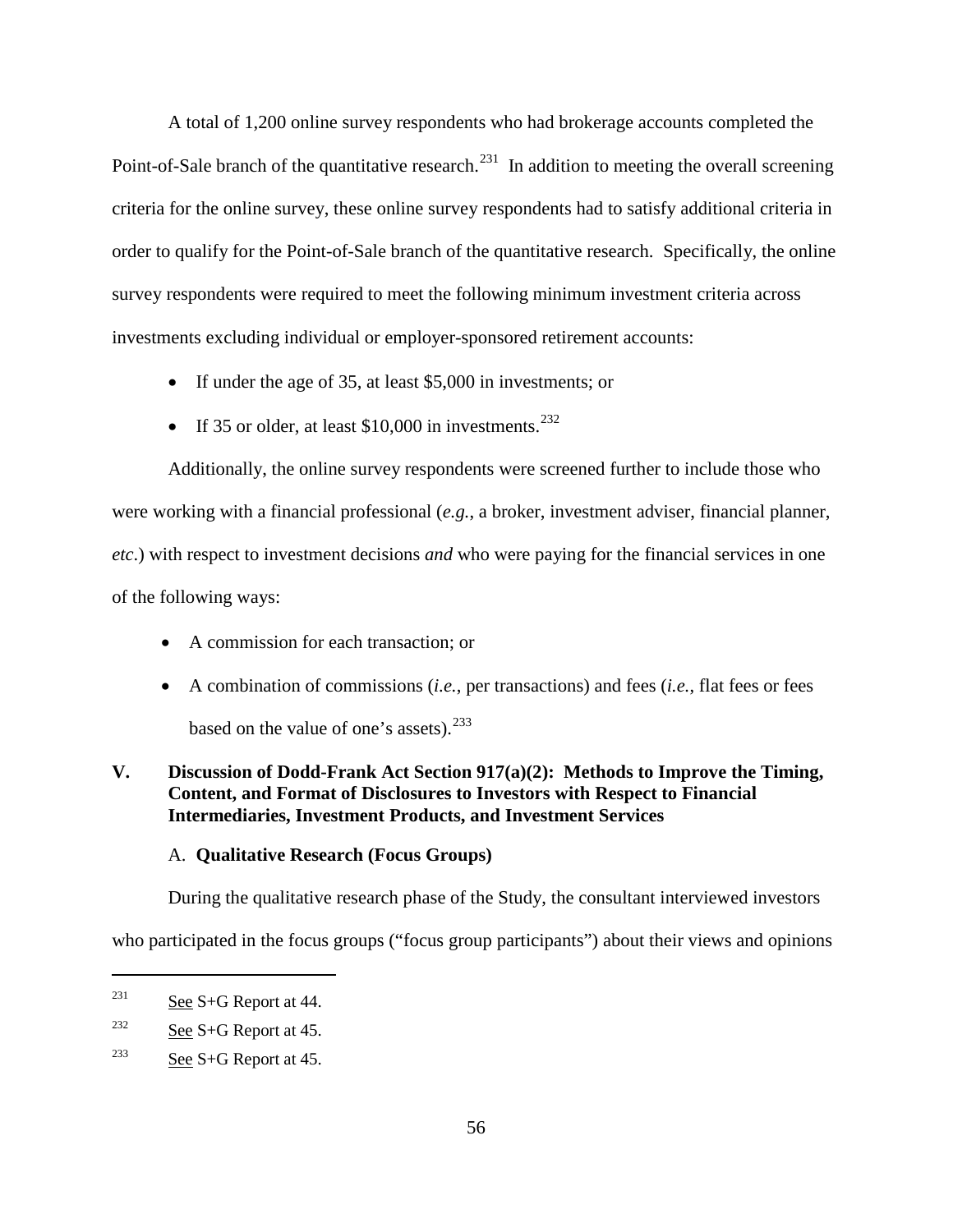regarding, among other things, the timing, content, and format of disclosures to investors with respect to financial intermediaries, investment products, and investment services. The questions asked during the focus group sessions may have varied depending on the composition and dynamics of each focus group. In addition, some focus groups were more responsive than others, and not all focus group participants displayed the same degree of involvement in the interviews. Accordingly, the views and opinions summarized below are not intended to be comprehensive, but rather, are meant to capture some of the more relevant discussions of certain themes that emerged during the various focus group interviews.

# Timing

 $\overline{a}$ 

Generally, focus group participants expressed a preference for receiving disclosures prior to making a commitment to engage a financial intermediary or to purchase an investment product or service. For example, one focus group participant stated that he would want disclosure "at the beginning that you have a dialogue with that person, and then right at the time when you're about to buy something."<sup>[234](#page-86-0)</sup>

While the consultant questioned focus group participants about their preferred timing for disclosure of investment information in general, the consultant distributed to at least two of the focus groups (which included investment advisory clients) a sample Brochure as an example of an investment disclosure document.<sup>235</sup> These focus group participants stated that they would prefer to receive the Brochure "[p]rior to making a commitment," "before engaging [the]

<span id="page-86-0"></span><sup>&</sup>lt;sup>234</sup> See S+G Report at 17 (San Diego focus group 3 (mislabeled 1) transcript at 59 (Nov. 16, 2011)).

<span id="page-86-1"></span><sup>&</sup>lt;sup>235</sup> See, e.g., S+G Report at 18 (Atlanta focus group 1 transcript at  $46-47$  (Nov. 9, 2011); San Diego focus group 1 transcript at 34-38 and 56 (Nov. 15, 2011)).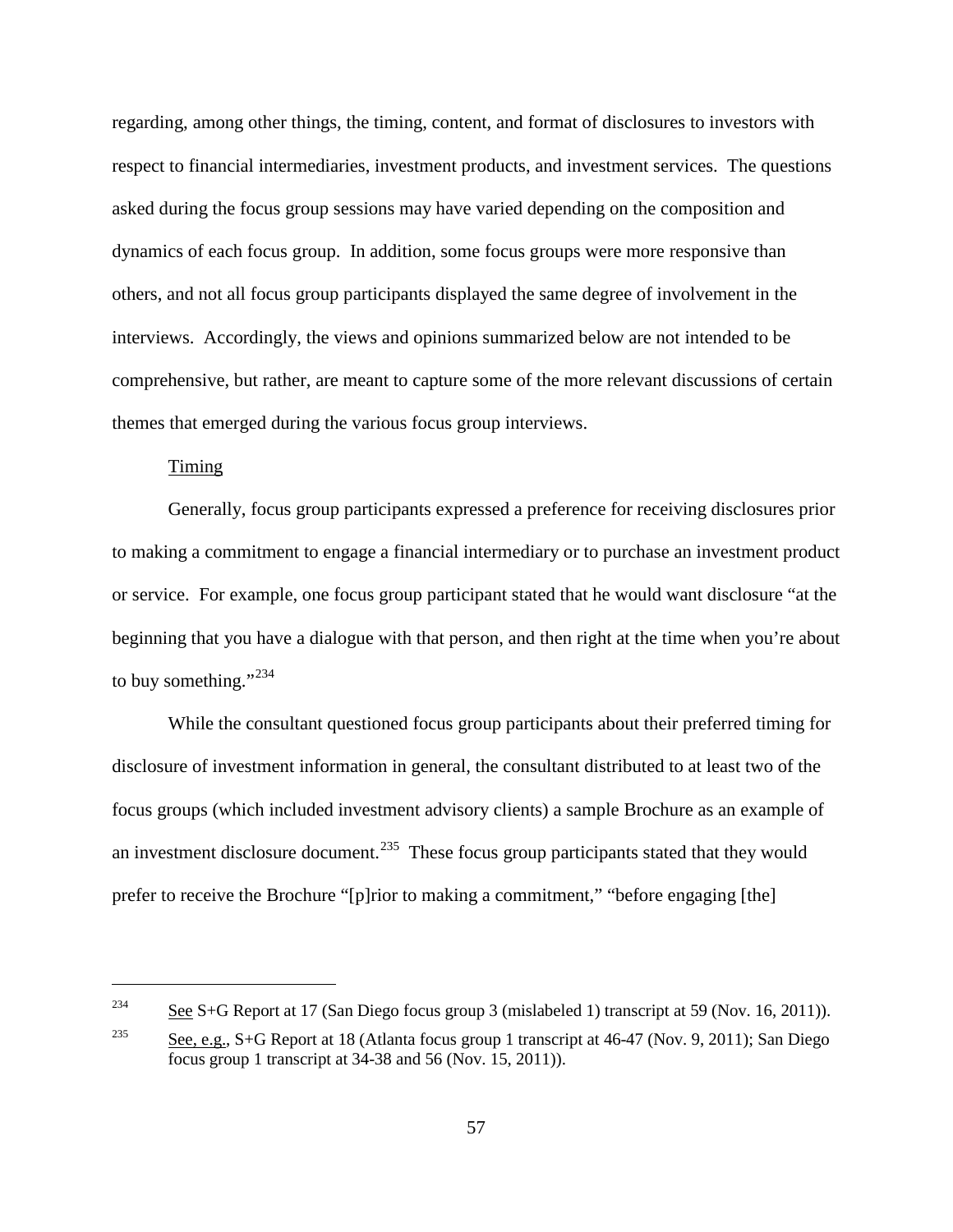services" of a financial intermediary, or "before any monies are handled."<sup>[236](#page-87-0)</sup> Similarly, other focus group participants who reviewed the Brochure stated that they would prefer to receive the Brochure "[u]pfront" or "[b]efore the transactions even take place."<sup>237</sup> Generally, the focus group participants who reviewed the Brochure that was circulated expressed a preference for receiving the Brochure annually. For example, several of these focus group participants asserted that "[o]nce a year" or "[n]o more than once a year" was sufficient enough frequency for receipt of the Brochure,<sup>[238](#page-87-2)</sup> although at least one of these focus group participants stated that "once every two years is probably enough."<sup>[239](#page-87-3)</sup>

Opinion was divided regarding the timing of conflicts of interest disclosures. Some focus group participants wished to be notified about these conflicts before engaging a financial intermediary, while others wished to be told at the time that a financial intermediary recommended a transaction. For example, one focus group participant stated that "I think that before you start with them that they should be able to disclose what their conflicts are before you even start. I think requiring them to initially tell you what the conflicts are would be an easy way to solve it and have it noted."[240](#page-87-4) Other focus group participants stated that they would prefer to receive disclosure regarding conflicts of interest "[a]t the time of the recommendation" of a transaction.<sup>[241](#page-87-5)</sup>

<span id="page-87-0"></span><sup>&</sup>lt;sup>236</sup> See S+G Report at 18 (San Diego focus group 1 transcript at 38 (Nov. 15, 2011)).

<span id="page-87-1"></span><sup>&</sup>lt;sup>237</sup> See S+G Report at 19 (San Diego focus group 1 transcript at 56 (Nov. 15, 2011)).

<span id="page-87-2"></span><sup>&</sup>lt;sup>238</sup> See S+G Report at 18 (Atlanta focus group 1 transcript at 47 (Nov. 9, 2011)).

<span id="page-87-3"></span><sup>&</sup>lt;sup>239</sup> See S+G Report at 18 (Atlanta focus group 1 transcript at 47 (Nov. 9, 2011)).

<span id="page-87-4"></span><sup>&</sup>lt;sup>240</sup> See S+G Report at 37 (San Diego focus group 2 transcript at 51 (Nov. 15, 2011)).

<span id="page-87-5"></span><sup>&</sup>lt;sup>241</sup> See S+G Report at 36 (Atlanta focus group 1 transcript at 72 (Nov. 9, 2011); San Diego focus group 2 transcript at 46 (Nov. 15, 2011)).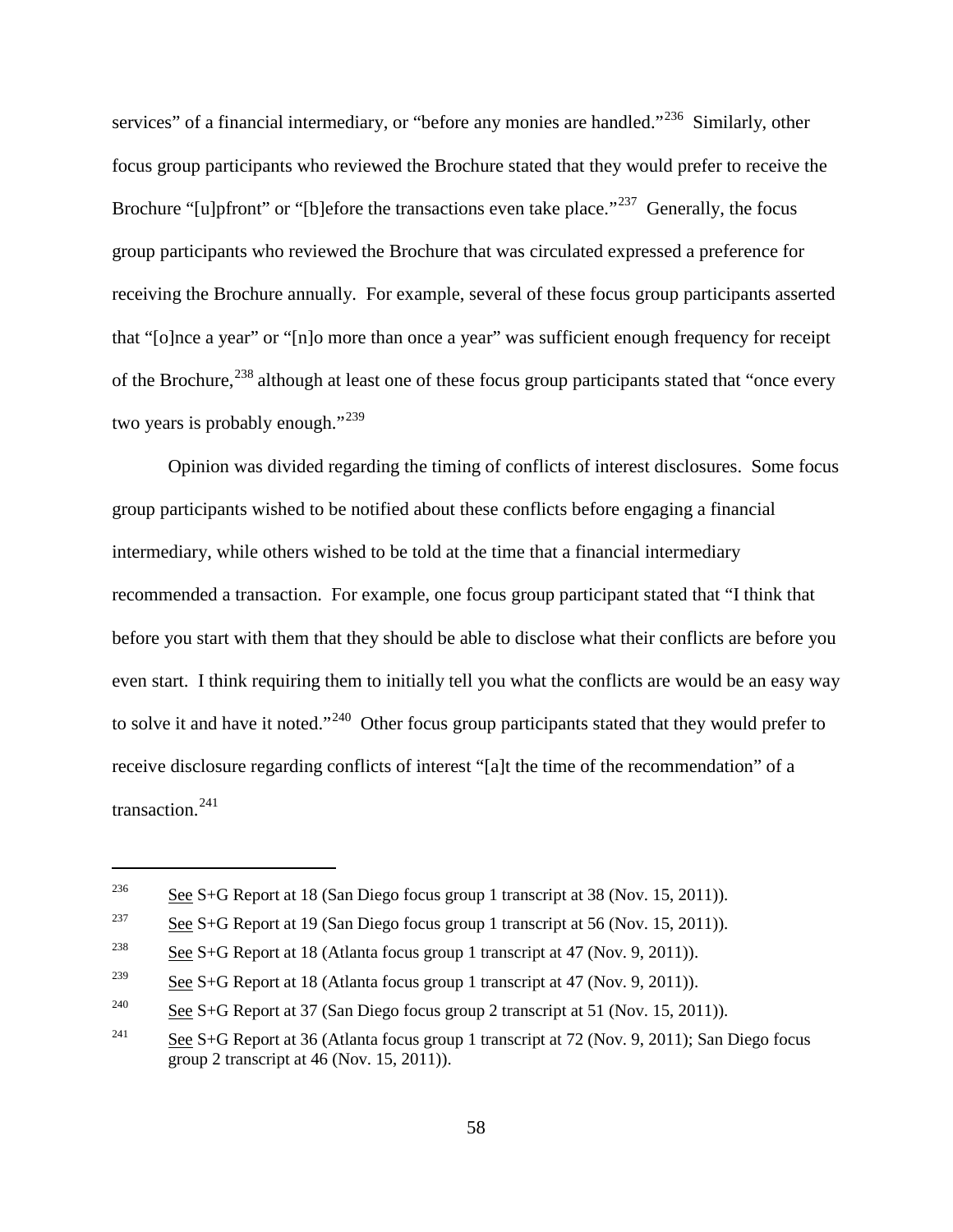#### Content

 $\overline{a}$ 

By design, several of the focus groups consisted primarily of mutual fund, ETF, and variable annuities investors. These focus group participants discussed both the summary prospectus and the statutory prospectus.<sup>[242](#page-88-0)</sup> Generally, these focus group participants fell into three categories with respect to their preferences for the content of the prospectus: (i) participants who were satisfied with the content of the current disclosure; (ii) participants who identified specific items that they wanted to have disclosed; and (iii) participants who were not interested in disclosure.

The first category of focus group participants – those who supported the *status quo –* generally expressed satisfaction with the content of the disclosures received. For example, several focus group participants credited a certain firm with performing "an excellent job of telling you what's in a fund and the prospectus, what's in the fund, the makeup of the fund and the fees and the whole thing. They did a great job of that."<sup>243</sup> One focus group participant elaborated that that particular firm "has great information on all of these tons of funds that they have. And they'll have graphs and charts and pies and they'll show you what the funds made up of and they're very easy to read."<sup>[244](#page-88-2)</sup> Separately, another focus group participant indicated that he "learned a few things in" a prospectus (without indicating whether he had reviewed a summary

<span id="page-88-0"></span> $242$  Commission rules currently permit the use of a summary prospectus for mutual funds and ETFs, but not for variable annuities. These focus group participants did not necessarily distinguish between the summary prospectus and the statutory prospectus. Sometimes they referred to the summary prospectus, and at other times the context made it clear that they were discussing the statutory prospectus. One of the purposes of the focus groups consisting primarily of mutual fund, ETF, and variable annuities investors was to gauge their reactions to a prospectus (whether summary or statutory), but not necessarily to compare the two types of prospectuses.

<span id="page-88-1"></span><sup>&</sup>lt;sup>243</sup> See S+G Report at 20 (Atlanta focus group 4 transcript at 8 (Nov. 10, 2011)).

<span id="page-88-2"></span><sup>&</sup>lt;sup>244</sup> See S+G Report at 20 (Atlanta focus group 4 transcript at 14 (Nov. 10, 2011)).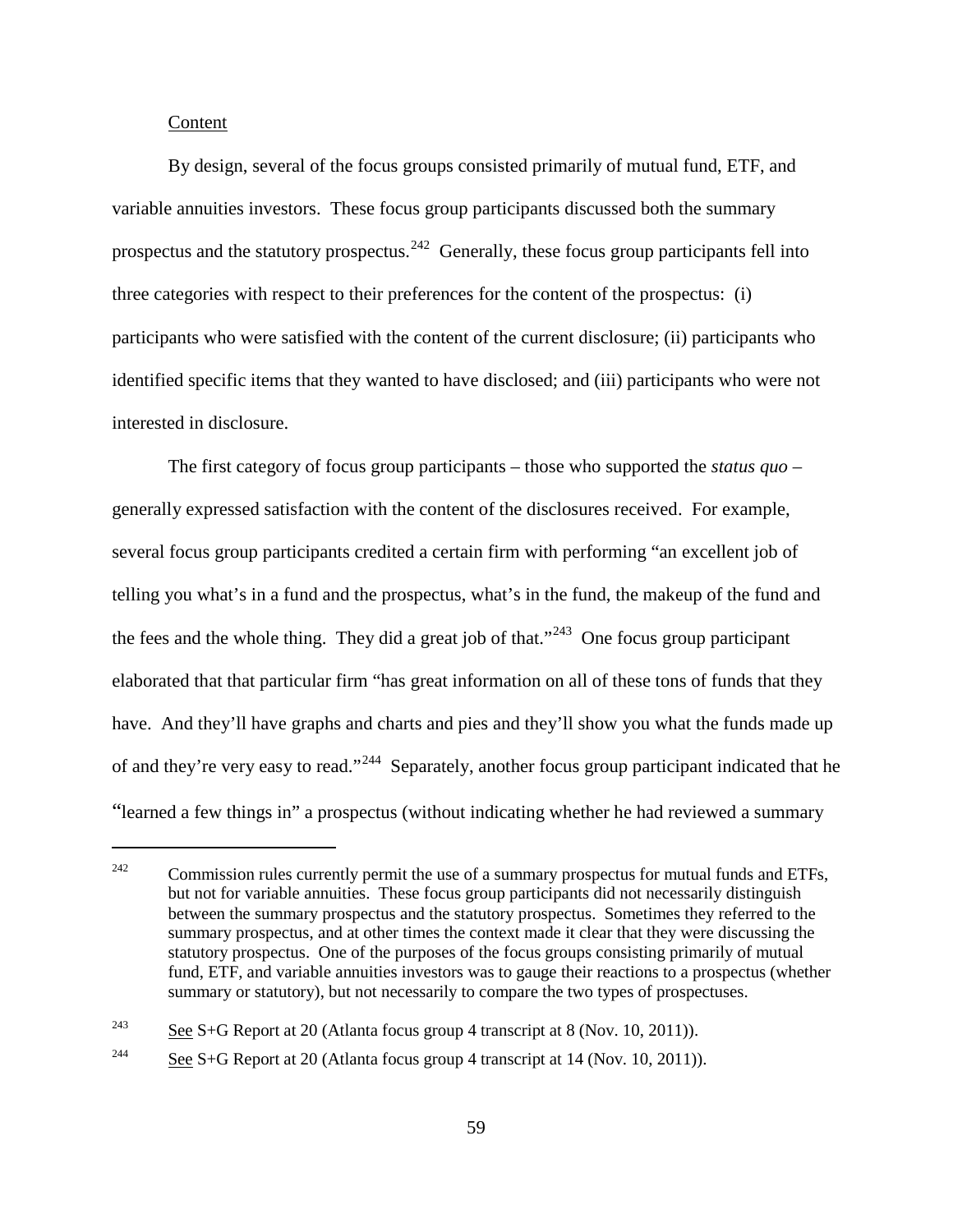prospectus or a statutory prospectus) "that was actually very interesting that no rep would talk about . . . [a]nd then I found out there are management fees, which are deducted from the actual growth of the portfolio, which to me at first was bothersome because again nobody would mention it."<sup>[245](#page-89-0)</sup> A further focus group participant stated that "the statutory prospectus will have the pie, they'll show you the industries or the companies that are in there and it's all just very easy to determine if this is the kind of program you want to get into or not."<sup>[246](#page-89-1)</sup> This category of focus group participants generally agreed with the consultant's assertion that "in terms of the relationships of them [the financial intermediaries] buying and selling these products and informing you about them, it has been working acceptably for you then." $247$ 

The second category of focus group participants had comments about specific disclosures such as the mutual fund prospectus. For example, one focus group participant stated that he "would like to know everything – you know, everything that I could know, every fee, every commission you're going to get."<sup>248</sup> Another focus group participant stated that "when you get a prospectus from your mutual funds – you know, it is like a booklet, but there are only a couple of pages that I really care about where they show what the return rates and returns are. I mean the rest of it I don't know."<sup>[249](#page-89-4)</sup> Other focus group participants indicated a preference for information

<span id="page-89-0"></span><sup>&</sup>lt;sup>245</sup> See S+G Report at 22 (San Diego focus group 3 (mislabeled 1) transcript at 19 (Nov. 16, 2011)).

<span id="page-89-1"></span><sup>&</sup>lt;sup>246</sup> See S+G Report at 26 (Atlanta focus group 4 transcript at 14 (Nov. 10, 2011)).

<span id="page-89-2"></span><sup>&</sup>lt;sup>247</sup> See S+G Report at 21 (San Diego focus group 4 transcript at 57 (Nov. 16, 2011)).

<span id="page-89-3"></span><sup>&</sup>lt;sup>248</sup> See S+G Report at 22 (San Diego focus group 3 (mislabeled 1) transcript at 62 (Nov. 16, 2011)).

<span id="page-89-4"></span><sup>&</sup>lt;sup>249</sup> See S+G Report at 21 (San Diego focus group 2 transcript at 26 (Nov. 15, 2011)).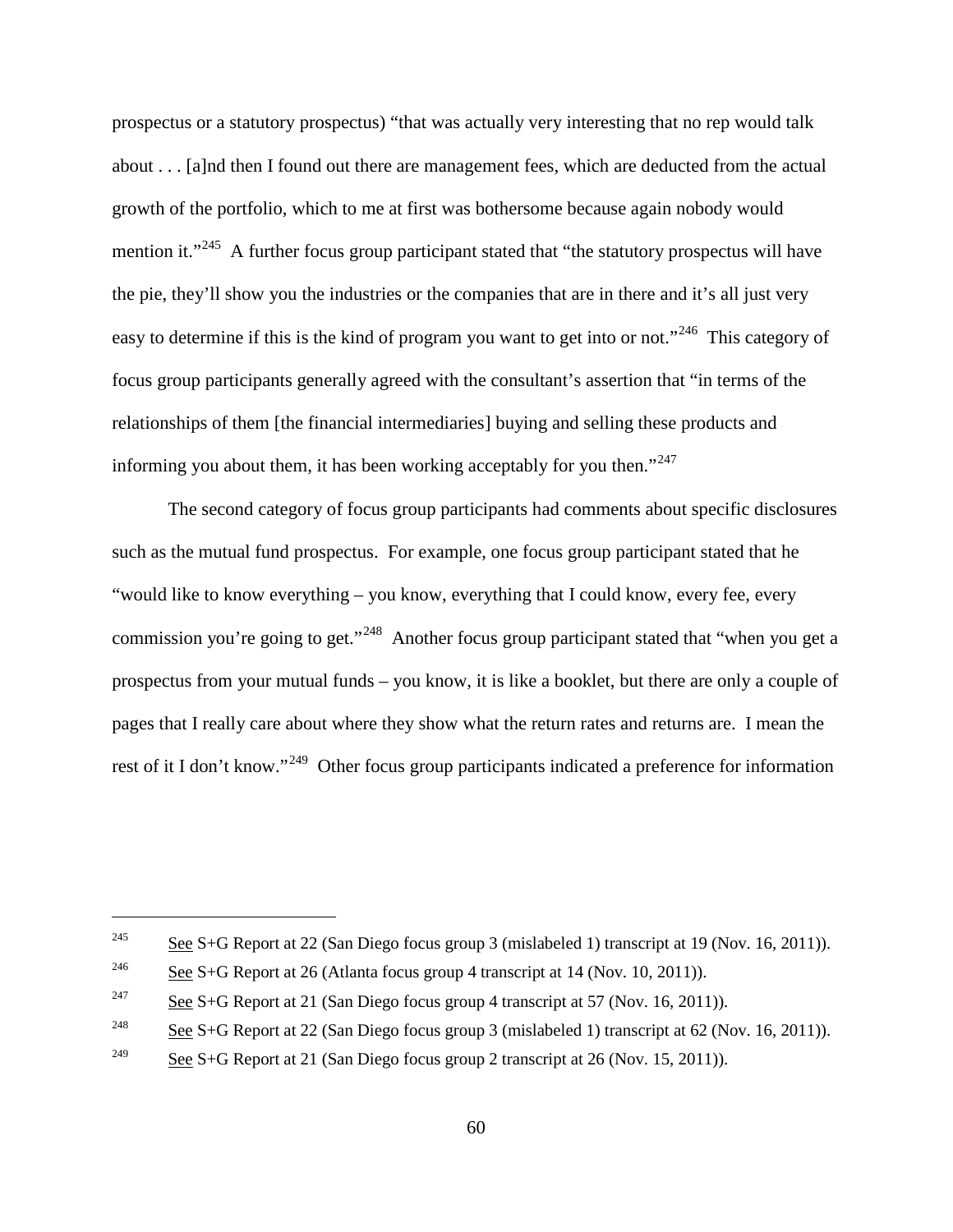about "[p]erformance in the last year. Performance over five years,"<sup>[250](#page-90-0)</sup> or "background" information on my broker himself."<sup>[251](#page-90-1)</sup>

The third category of focus group participants was not as interested in the content of disclosures to investors. As one focus group participant stated, "there's a bit of a diminishing value because the more that is disclosed to us, we may be less likely to pay attention to it."<sup>[252](#page-90-2)</sup>

#### Format

 $\overline{a}$ 

Generally, the preferred format of disclosures to investors revolved around visuals such as charts and graphs and, to a certain extent, bullet points. The majority of focus group participants expressed their preference for "graphs and charts."[253](#page-90-3) Typical assertions about the format of disclosures included "I like charts and graphs the best,"<sup>[254](#page-90-4)</sup> "[w]ell I tend to be visual and so the graphs and the charts were the most useful to me,<sup> $255$ </sup> "a graph tells you everything you want to know,"<sup>[256](#page-90-6)</sup> and "I mean sometimes they even have a graph or a chart – you know, that is the key to quick understandings [sic] of the whole thing."<sup>257</sup> Variations on this theme included "[s]preadsheets and charts and graphs. I mean I just want to see a full breakdown of

<span id="page-90-0"></span><sup>&</sup>lt;sup>250</sup> See S+G Report at 21 (San Diego focus group 3 (mislabeled 1) transcript at 5 (Nov. 16, 2011)).

<span id="page-90-1"></span><sup>&</sup>lt;sup>251</sup> See S+G Report at 21 (Atlanta focus group 4 transcript at 27 (Nov. 10, 2011)).

<span id="page-90-2"></span><sup>&</sup>lt;sup>252</sup> See S+G Report at 35 (Baltimore focus group 2 transcript at 55 (Nov. 1, 2011)).

<span id="page-90-3"></span><sup>&</sup>lt;sup>253</sup> See, e.g., S+G Report at 24(Baltimore focus group 4 transcript at 31 (Nov. 3, 2011); at 26 (Atlanta focus group 4 transcript at 20 (Nov. 10, 2011));at 24 (San Diego focus group 4 transcript at 16 (Nov. 16, 2011)); and at 26 (San Diego focus group 4 transcript at 27 (Nov. 16, 2011)).

<span id="page-90-4"></span><sup>&</sup>lt;sup>254</sup> See S+G Report at 29 (San Diego focus group 3 (mislabeled 1) transcript at 34 (Nov. 16, 2011)).

<span id="page-90-5"></span><sup>&</sup>lt;sup>255</sup> See S+G Report at 25 (Atlanta focus group 3 transcript at 21 (Nov. 10, 2011)).

<span id="page-90-6"></span><sup>&</sup>lt;sup>256</sup> See S+G Report at 24 (Baltimore focus group 4 transcript at 33 (Nov. 3, 2011)).

<span id="page-90-7"></span><sup>&</sup>lt;sup>257</sup> See S+G Report at 23 (Baltimore focus group 3 transcript at 16 (Nov. 3, 2011)).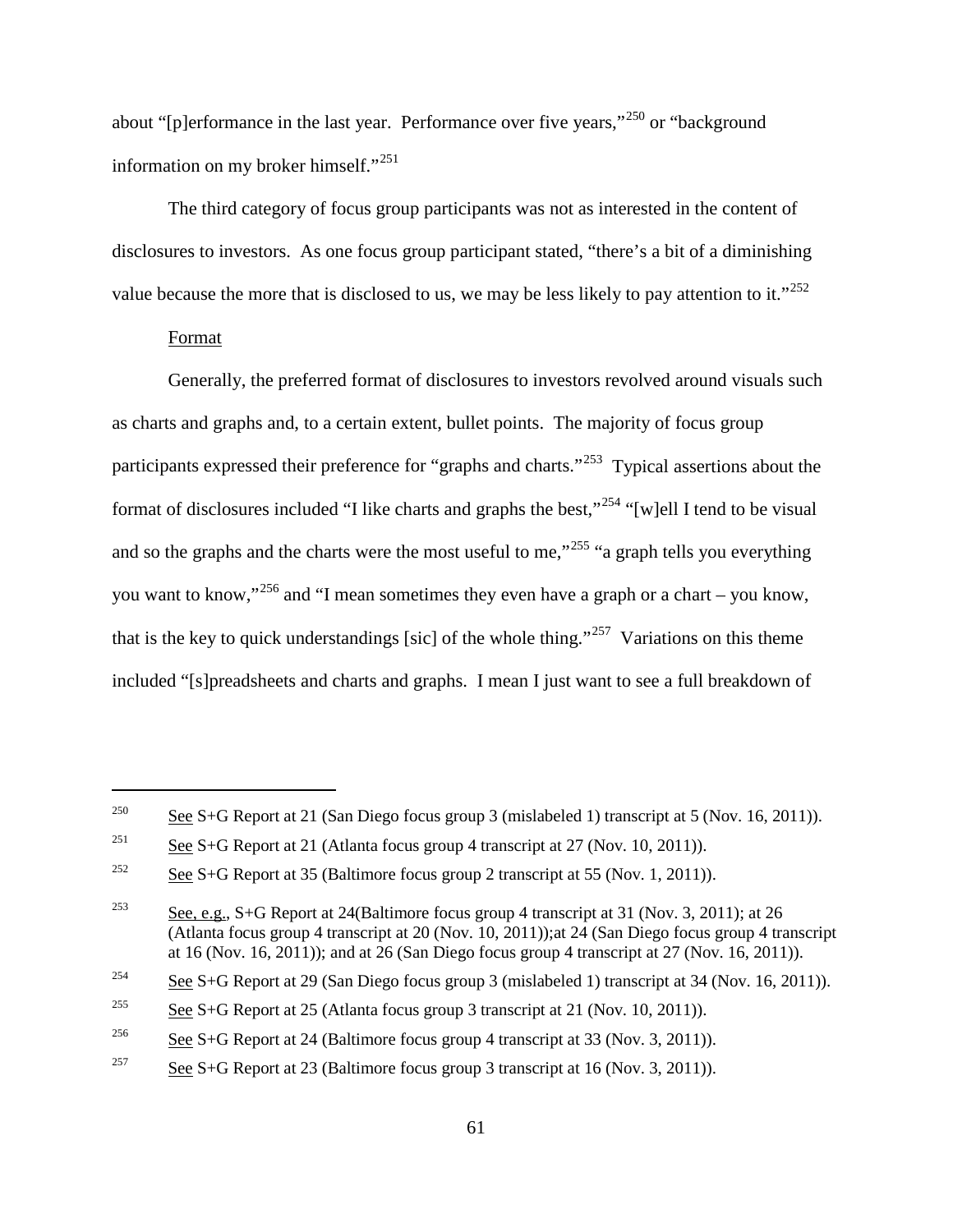costs and fees as well as the charts and graphs"[258](#page-91-0) and "I like comparison charts. It doesn't matter whether it's a line diagram or a bar chart, a pie chart. I like to be able to see: How did this compare to others within its category over time? And I like a lot of time. A minimum of 15, 20 years is what I consider to be worthwhile." $259$ 

Bullet points were another preferred format identified by multiple focus group participants. [260](#page-91-2) In addition, one focus group participant suggested using "graphs and maybe bullet points."<sup>[261](#page-91-3)</sup>

Other focus group participants identified a range of possible formats for disclosures to investors. Some suggested embedding links in disclosure documents to facilitate document navigation or searches. For example, one focus group participant described "links up on top here, then you can click on a button and go right down to the answer. So something along those lines, kind of an instant table-of-contents tab. What are the commission fee[d] [sic] breakdowns? Click on that and then go down there and it shows you."<sup>262</sup> Similarly, another focus group participant stated that he "would rather get his [sic] online as an attachment to my email and open it up into an Adobe format where you can just go to the top index and you can click on any one area of the document and go right there."[263](#page-91-5) Another envisioned "a two-page executive

<span id="page-91-0"></span><sup>&</sup>lt;sup>258</sup> See S+G Report at 29 (San Diego focus group 4 transcript at 27 (Nov. 16, 2011)).

<span id="page-91-1"></span><sup>&</sup>lt;sup>259</sup> See S+G Report at 28 (San Diego focus group 3 (mislabeled 1) transcript at 15 (Nov. 16, 2011)).

<span id="page-91-2"></span><sup>&</sup>lt;sup>260</sup> See, e.g., S+G Report at 24 (Baltimore focus group 4 transcript at 31 (Nov. 3, 2011)); at 26 (Atlanta focus group 4 transcript at 20 (Nov. 10, 2011); and at 24 (San Diego focus group 1 transcript at 42 (Nov. 15, 2011)).

<span id="page-91-3"></span><sup>&</sup>lt;sup>261</sup> See S+G Report at 24 (Baltimore focus group 3 transcript at 24 (Nov. 3, 2011)).

<span id="page-91-4"></span><sup>&</sup>lt;sup>262</sup> See S+G Report at 23 (Baltimore focus group 1 transcript at 37 (Nov. 1, 2011)).

<span id="page-91-5"></span><sup>&</sup>lt;sup>263</sup> See S+G Report at 28 (San Diego focus group 2 transcript at 29 (Nov. 15, 2011)).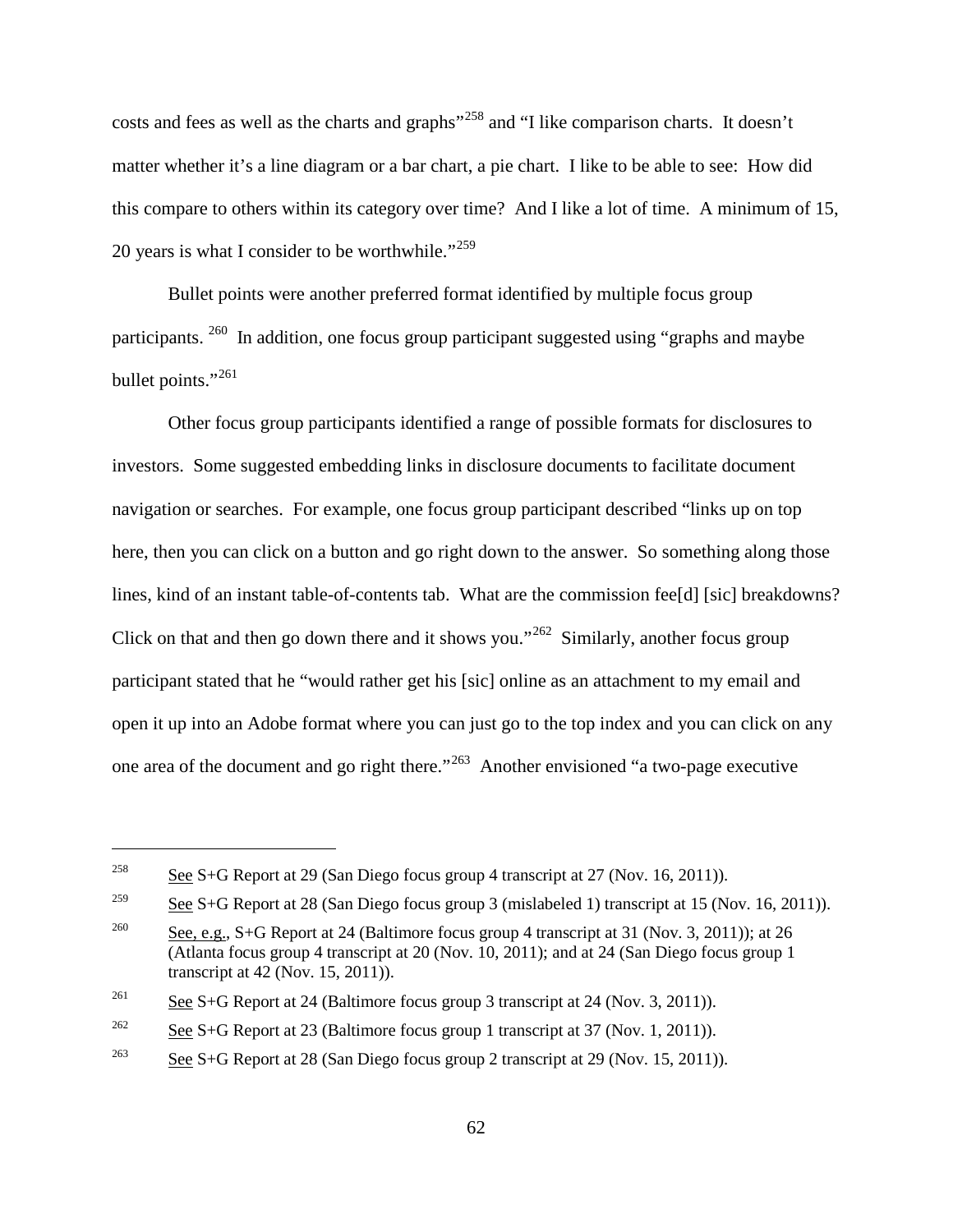summary and then to your point they have certain things bolded, you click on it, and it goes there because you want to expand it, you want to see the full table."<sup>[264](#page-92-0)</sup>

Some focus group participants expressed a preference for searchable disclosure documents. For example, one focus group participant favored "[a]n email or a PDF so that I can scroll through it, or even search for keywords. If you want to give me a packet of 50 papers, it's like, 'I don't want it.' I'll scroll through it and I'll pick out what I want in a document on my computer."[265](#page-92-1) Another focus group participant stated that he or she did not want to "have to search around, like, 'Item #1 is here, but I've got to go through a bunch of other stuff before I could find Item #2.'"[266](#page-92-2) Others preferred links to a website through which they would be able to access the document. For example, one focus group participant stated that he or she would be satisfied with "the opportunity to have access to" the Brochure, but warned "[d]on't send it to me ...."<sup>[267](#page-92-3)</sup> Similarly, another focus group participant would prefer receiving notification that "[f]or more information about the company and recent changes, go to this website."<sup>[268](#page-92-4)</sup>

Several focus group participants endorsed the use of "fact sheets." They described fact sheets as being "simple and to the point,"<sup>[269](#page-92-5)</sup> with one focus group participant asserting that "there's no need to look at the prospectus because that's the highlights of it. That's the way I look at the fact sheet."<sup>[270](#page-92-6)</sup> Another focus group participant agreed, stating that the disclosures

<span id="page-92-0"></span><sup>&</sup>lt;sup>264</sup> See S+G Report at 23 (Baltimore focus group 1 transcript at 37 (Nov. 1, 2011)).

<span id="page-92-1"></span><sup>&</sup>lt;sup>265</sup> See S+G Report at 27 (San Diego focus group 1 transcript at 16 (Nov. 15, 2011)).

<span id="page-92-2"></span><sup>&</sup>lt;sup>266</sup> See S+G Report at 27 (San Diego focus group 1 transcript at 44 (Nov. 15, 2011)).

<span id="page-92-3"></span><sup>&</sup>lt;sup>267</sup> See S+G Report at 25 (Atlanta focus group 1 transcript at 48 (Nov. 9, 2011)).

<span id="page-92-4"></span><sup>&</sup>lt;sup>268</sup> See S+G Report at 25 (Atlanta focus group 1 transcript at 50 (Nov. 9, 2011)).

<span id="page-92-5"></span><sup>&</sup>lt;sup>269</sup> See S+G Report at 26 (Atlanta focus group 4 transcript at 18 (Nov. 10, 2011)).

<span id="page-92-6"></span><sup>&</sup>lt;sup>270</sup> See S+G Report at 26 (Atlanta focus group 4 transcript at 18 (Nov. 10, 2011)).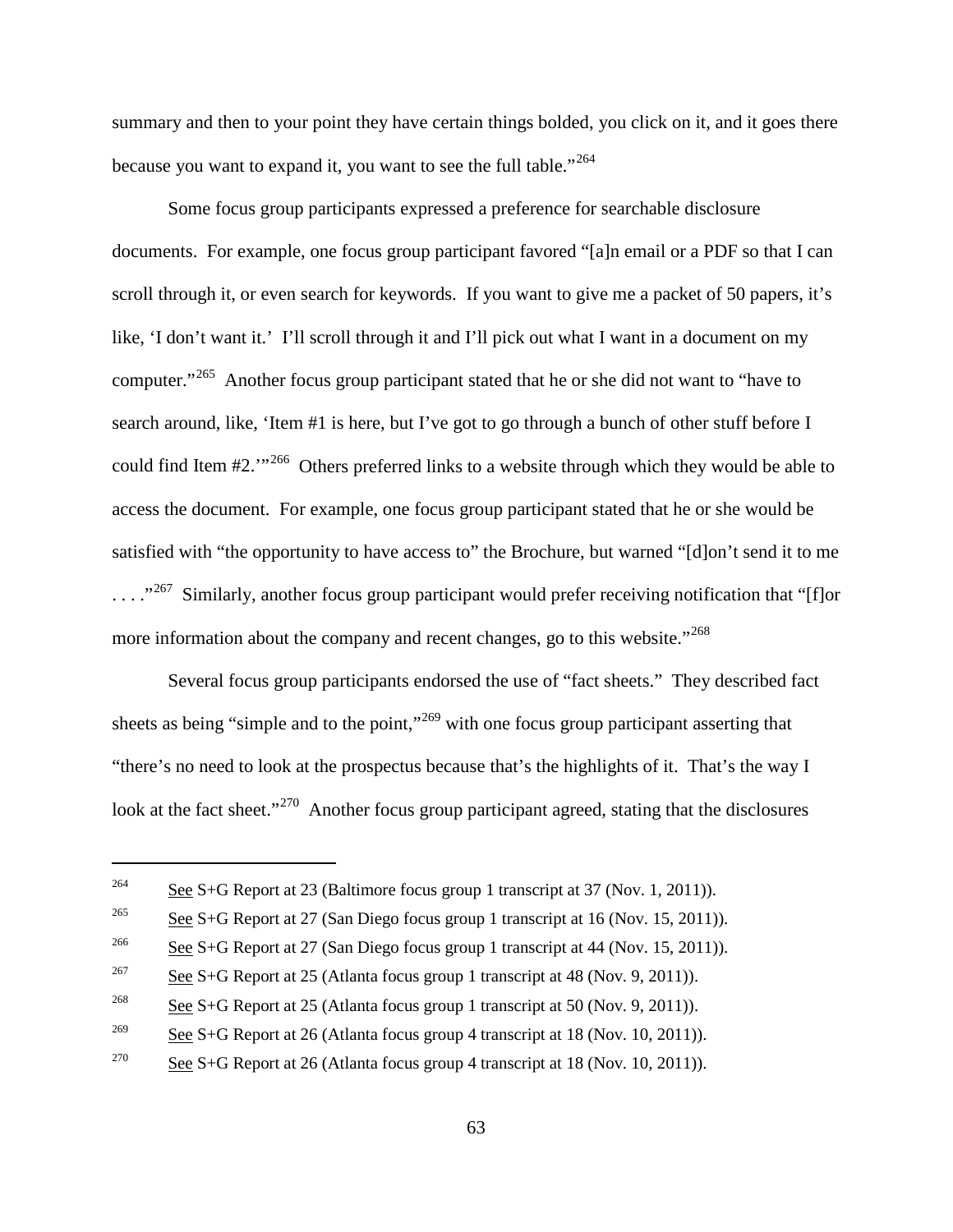"that I've found the most helpful have had . . . these one sheet tip sheets or fact sheets and something like questions to ask  $\dots$ . Easy, short, and sweet, but the really key points,"<sup>[271](#page-93-0)</sup> a viewpoint echoed by other participants. $^{272}$  $^{272}$  $^{272}$ 

Brevity – or simplicity – was also a virtue for several focus group participants. For example, one focus group participant stated that, "[i]f you can't put it on a 4X5 card then I don't want to deal with it."<sup>273</sup> Another suggested requiring "the planners and financial professionals" that are feeding us this information to put it in plain common ordinary language so that we understand it."<sup>[274](#page-93-3)</sup> Some focus group participants suggested the use of summaries, for example, "I think when you get the annual reports it would be nice to have a summary page that summarizes everything out, because it's like reading another language when you get those pamphlets<sup>"[275](#page-93-4)</sup> or "I know that I get my car insurance every six months all broken down in one page – you know, it is really simple to read."<sup>[276](#page-93-5)</sup>

Some of the focus group participants who had reviewed a sample Brochure, as discussed above, indicated the manner in which they would prefer to receive such disclosure. For example, one of these focus group participants suggested that "[i]f you receive your statements on a quarterly basis I would like to see it attached with the statement . . . [which] means you're going to get it four times a years [sic]."[277](#page-93-6) Others indicated a preference for receiving the Brochure in

<span id="page-93-0"></span><sup>&</sup>lt;sup>271</sup> See S+G Report at 27 (San Diego focus group 1 transcript at 26 (Nov. 15, 2011)).

<span id="page-93-1"></span><sup>&</sup>lt;sup>272</sup> See S+G Report at 27 (San Diego focus group 1 transcript at 43 (Nov. 15, 2011)).

<span id="page-93-2"></span><sup>&</sup>lt;sup>273</sup> See S+G Report at 27 (San Diego focus group 2 transcript at 16 (Nov. 15, 2011)).

<span id="page-93-3"></span><sup>&</sup>lt;sup>274</sup> See S+G Report at 25 (Baltimore focus group 4 transcript at 34 (Nov. 3, 2011)).

<span id="page-93-4"></span><sup>&</sup>lt;sup>275</sup> See S+G Report at 24 (Baltimore focus group 4 transcript at 31 (Nov. 3, 2011)).

<span id="page-93-5"></span><sup>&</sup>lt;sup>276</sup> See S+G Report at 28 (San Diego focus group 2 transcript at 31 (Nov. 15, 2011)).

<span id="page-93-6"></span><sup>&</sup>lt;sup>277</sup> See S+G Report at 23 (San Diego focus group 1 transcript at 59 (Nov. 15, 2011)).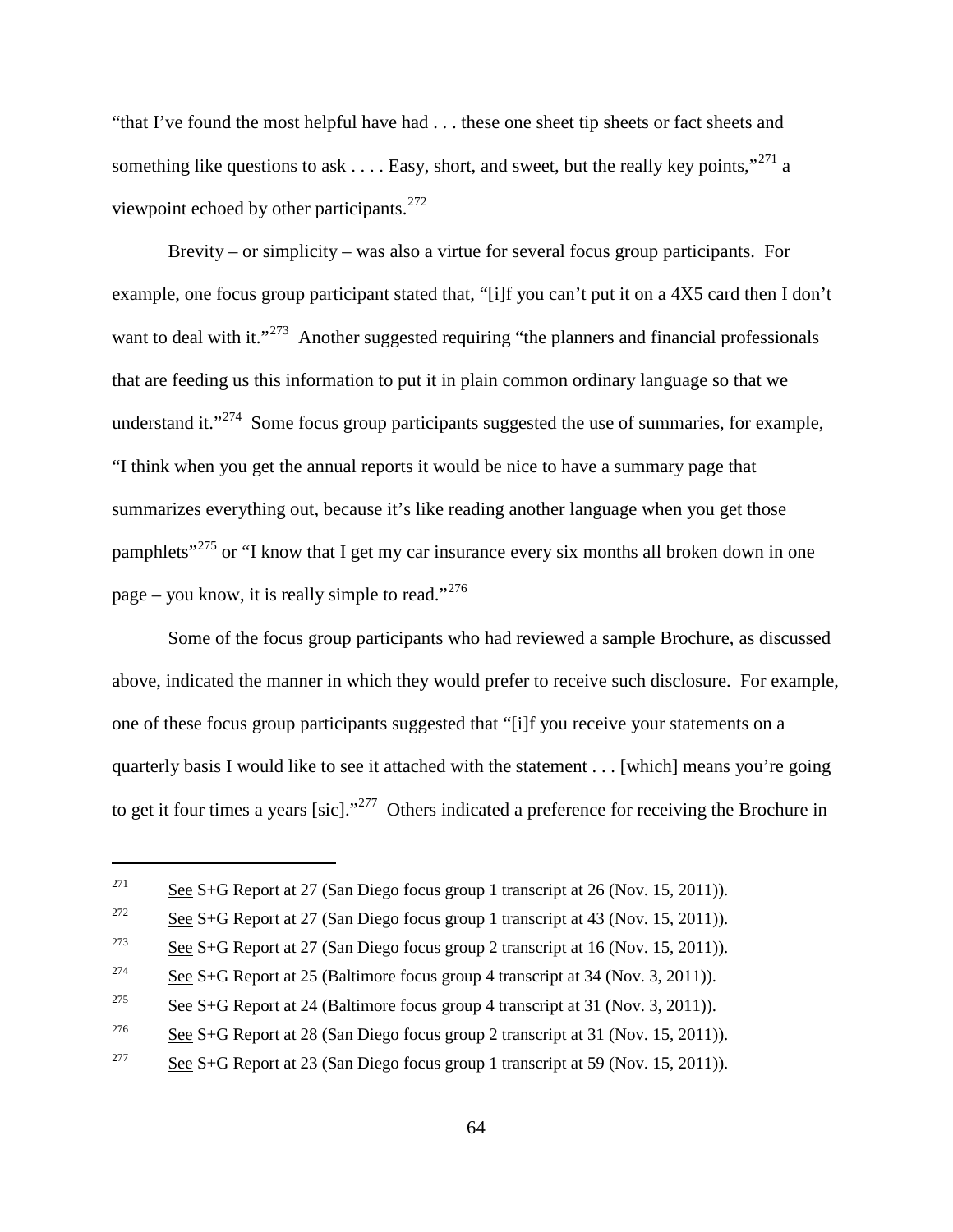the same manner that they received their account statements. As one of these focus group participants stated, "[i]f you receive your statements by mail you get this by mail. If you receive it by email you get it by email. However you receive your statement."[278](#page-94-0) Many in that focus group expressed agreement with that assertion. [279](#page-94-1)

Finally, a few of the focus group participants – several in the group consisting mainly of mutual fund and variable annuity investors and some in the group consisting of investment advisory clients – expressed an interest in paper disclosure. The moderator of the focus group consisting mainly of mutual fund and variable annuity investors asked "What is your preference for getting information on investment materials? Do you want it in hardcopy? Do you want it just told to you? Would you rather view it online?" Those focus group participants responded, "I'd like to have it in print," "I like it in print too," "[i]n print, but I like it online too," and "both."  $280$  When the moderator asked the group consisting of investment advisory clients how they would like to receive information about their financial intermediary, one stated "either way . . . give me some paper or the website," while one indicated "I want the paper on their letterhead."<sup>[281](#page-94-3)</sup>

#### B. **Quantitative Research (Online Survey)**

#### 1. The Brochure

 $\overline{a}$ 

Quantitative research relating to the Brochure involved, among other things, investor testing concerning the content and format of the Brochure, as described below. The quantitative

<span id="page-94-0"></span><sup>&</sup>lt;sup>278</sup> See S+G Report at 19 (San Diego focus group 1 transcript at 59 (Nov. 15, 2011)).

<span id="page-94-1"></span><sup>&</sup>lt;sup>279</sup> See S+G Report at 19 (San Diego focus group 1 transcript at 59 (Nov. 15, 2011)).

<span id="page-94-2"></span><sup>&</sup>lt;sup>280</sup> See S+G Report at 29 (San Diego focus group 3 (mislabeled 1) transcript at 33 (Nov. 16, 2011)).

<span id="page-94-3"></span><sup>&</sup>lt;sup>281</sup> See S+G Report at 27 (San Diego focus group 1 transcript at 16 (Nov. 15, 2011)).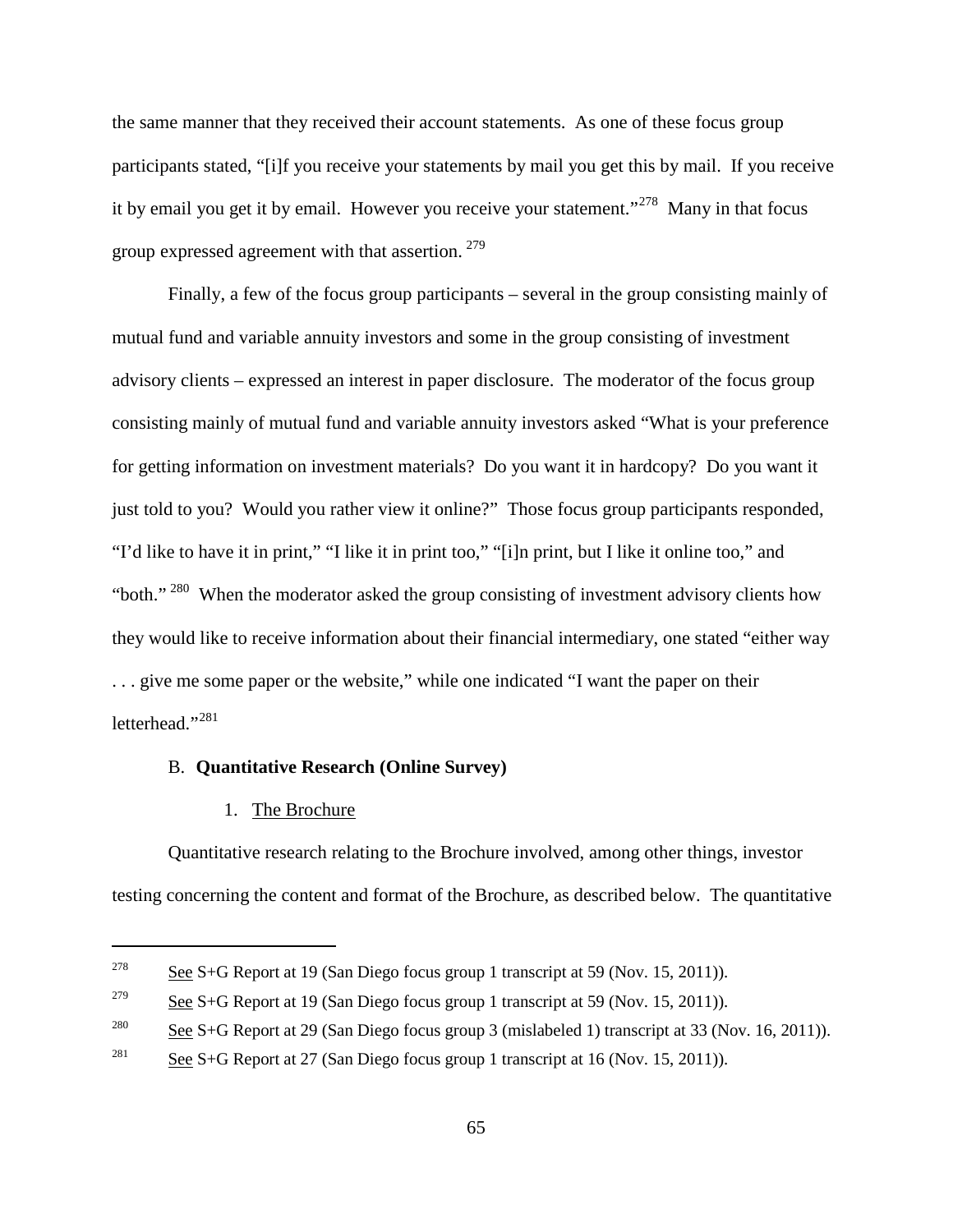research results show that approximately 68.5% of the online survey respondents recalled receiving a Brochure from their investment adviser, while approximately 19.4% were unsure or did not know whether they had received such a document.<sup>[282](#page-95-0)</sup> Approximately 58.1% of the online survey respondents recalled reading a Brochure or similar document, while the rest had no such recollection or were unsure or did not know whether they had read such a document.<sup>[283](#page-95-1)</sup>

#### Content

The online survey responses regarding the content of the Brochure generally fell into three categories, ranging from the most important to the least important information. First, a majority of online survey respondents indicated that information about an investment adviser's fees, disciplinary history, and investment strategy was absolutely essential to them, as described in greater detail below. Second, many of the online survey respondents indicated that information about an adviser's conflicts of interest, as well as information about an adviser's methodology in providing advice, was absolutely essential. Third, a few of the online survey respondents deemed information about an adviser's business and types of clients important but not essential. Finally, the online survey respondents were divided as to whether information about an adviser's affiliations with other entities and process for selecting broker-dealers to buy and sell securities for clients was absolutely essential, important but not essential, or nice to know.

Specifically, the online survey respondents were asked to rate the importance of the following information regarding their investment adviser: (a) the adviser's fees; (b) the adviser's

<span id="page-95-0"></span><sup>&</sup>lt;sup>282</sup> See S+G Report at 57 (question A1).

<span id="page-95-1"></span><sup>&</sup>lt;sup>283</sup> See S+G Report at 57 (question A2).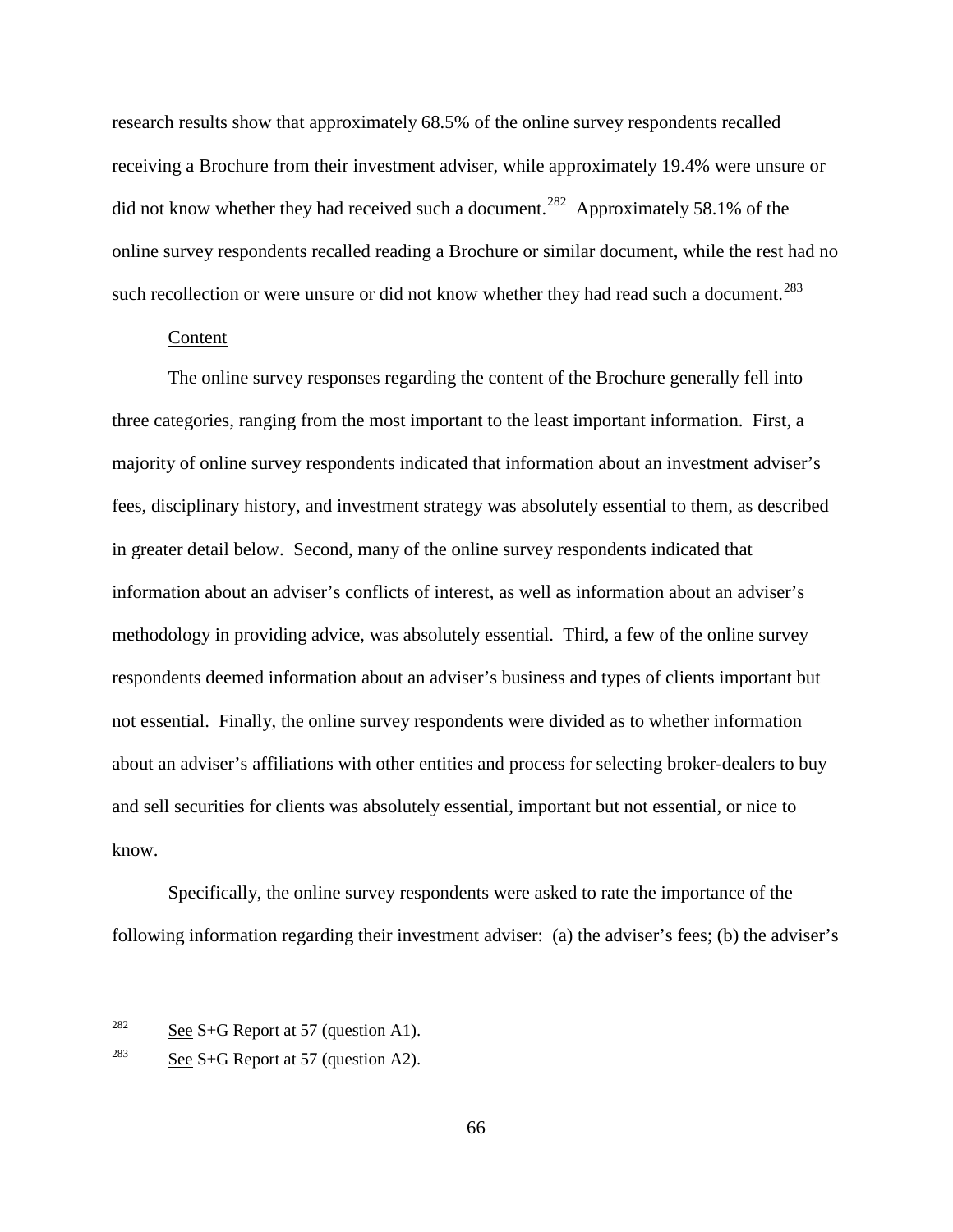disciplinary history (*e.g.*, criminal or regulatory proceedings); (c) the adviser's conflicts of interest (*e.g.*, affiliations with other financial services providers, personal investments); (d) the adviser's methodology in providing advice; (e) the adviser's business and types of clients; (f) the adviser's investment strategy(s); (g) the adviser's affiliations with other entities (e.g., brokerdealer); and (h) the adviser's process for selecting broker-dealers to buy and sell securities for clients.<sup>[284](#page-96-0)</sup> The question instructed the online survey respondents to rate the foregoing items on a four-factor scale ranging in descending order from "Absolutely essential," to "Important, but not essential," to "Nice to know," to "Completely unimportant."<sup>[285](#page-96-1)</sup>

Approximately 76.4% of the online survey respondents identified information about their adviser's fees as absolutely essential.<sup>[286](#page-96-2)</sup> Approximately 67.4% considered information about their adviser's disciplinary history to be absolutely essential, while approximately 18.5% deemed it important, but not essential. $^{287}$  $^{287}$  $^{287}$  About 52.3% of the online survey respondents identified information about the adviser's conflicts of interest as absolutely essential and approximately 27.8% reported that such information was important, but not essential.<sup>288</sup> Similarly, about 51% of the online survey respondents identified information about the adviser's methodology in providing advice as absolutely essential, while approximately 34.0% deemed it important, but not essential.<sup>[289](#page-96-5)</sup> Notably, only about 26.2% of the online survey respondents indicated that information about the adviser's business and types of clients was absolutely essential;

<span id="page-96-0"></span><sup>&</sup>lt;sup>284</sup> See S+G Report at 58 (questions A4r1-8).

<span id="page-96-1"></span><sup>&</sup>lt;sup>285</sup> See S+G Report at 58 (questions A4r1-8).

<span id="page-96-2"></span><sup>&</sup>lt;sup>286</sup> See S+G Report at 58 (question A4r1).

<span id="page-96-3"></span><sup>&</sup>lt;sup>287</sup> See S+G Report at 58 (question A4r2).

<span id="page-96-4"></span><sup>&</sup>lt;sup>288</sup> See S+G Report at 58 (question A4r3).

<span id="page-96-5"></span><sup>&</sup>lt;sup>289</sup> See S+G Report at 58 (question A4r4).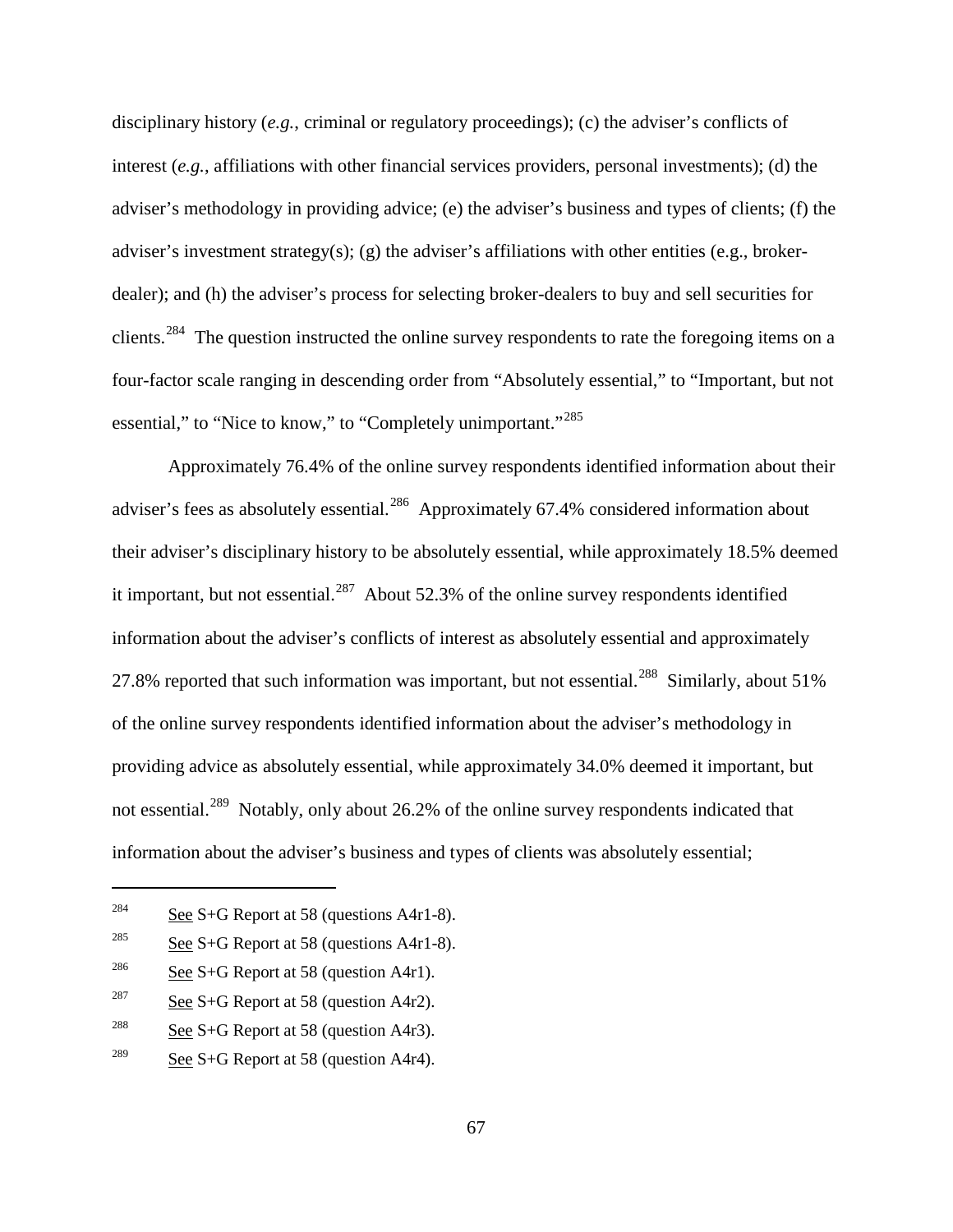approximately 40.0% deemed such information important, but not essential and about 27.6% considered it nice to know.<sup>[290](#page-97-0)</sup> On the other hand, approximately 69.5% of the online survey respondents identified information about the adviser's investment strategy(s) as absolutely essential and approximately 22.5% identified it as important, but not essential.<sup>[291](#page-97-1)</sup> The online survey respondents were divided as to the importance of information about the adviser's affiliations with other entities, with approximately 38.9% classifying it as absolutely essential, approximately 34.6% identifying it as important, but not essential, and about 23.1% determining that it would be nice to know.<sup>292</sup> Similarly, approximately 38.4% of the online survey respondents identified information about the adviser's process for selecting broker-dealers to buy and sell securities for clients as absolutely essential, about 36.7% deemed it important, but not essential, and 20.0% reported that it would be nice to know.<sup>[293](#page-97-3)</sup>

#### Format

 $\overline{a}$ 

Many of the online survey respondents indicated that they would prefer to receive the Brochure in hard-copy format. Several online survey respondents reported that they would prefer to receive the Brochure through a link to an electronic copy and a few expressed a preference for receiving an electronic copy of the Brochure.

Specifically, approximately 57.5% of the online survey respondents indicated a preference for a hard-copy of the Brochure.<sup>294</sup> About 19.3% of the online survey respondents

<span id="page-97-0"></span><sup>&</sup>lt;sup>290</sup> See S+G Report at 58 (question A4r5).

<span id="page-97-1"></span><sup>&</sup>lt;sup>291</sup> See S+G Report at 58 (question A4r6).

<span id="page-97-2"></span><sup>&</sup>lt;sup>292</sup> See S+G Report at 58 (question A4r7).

<span id="page-97-3"></span><sup>&</sup>lt;sup>293</sup> See S+G Report at 58 (question A4r8).

<span id="page-97-4"></span><sup>&</sup>lt;sup>294</sup> See S+G Report at 69 (question A15).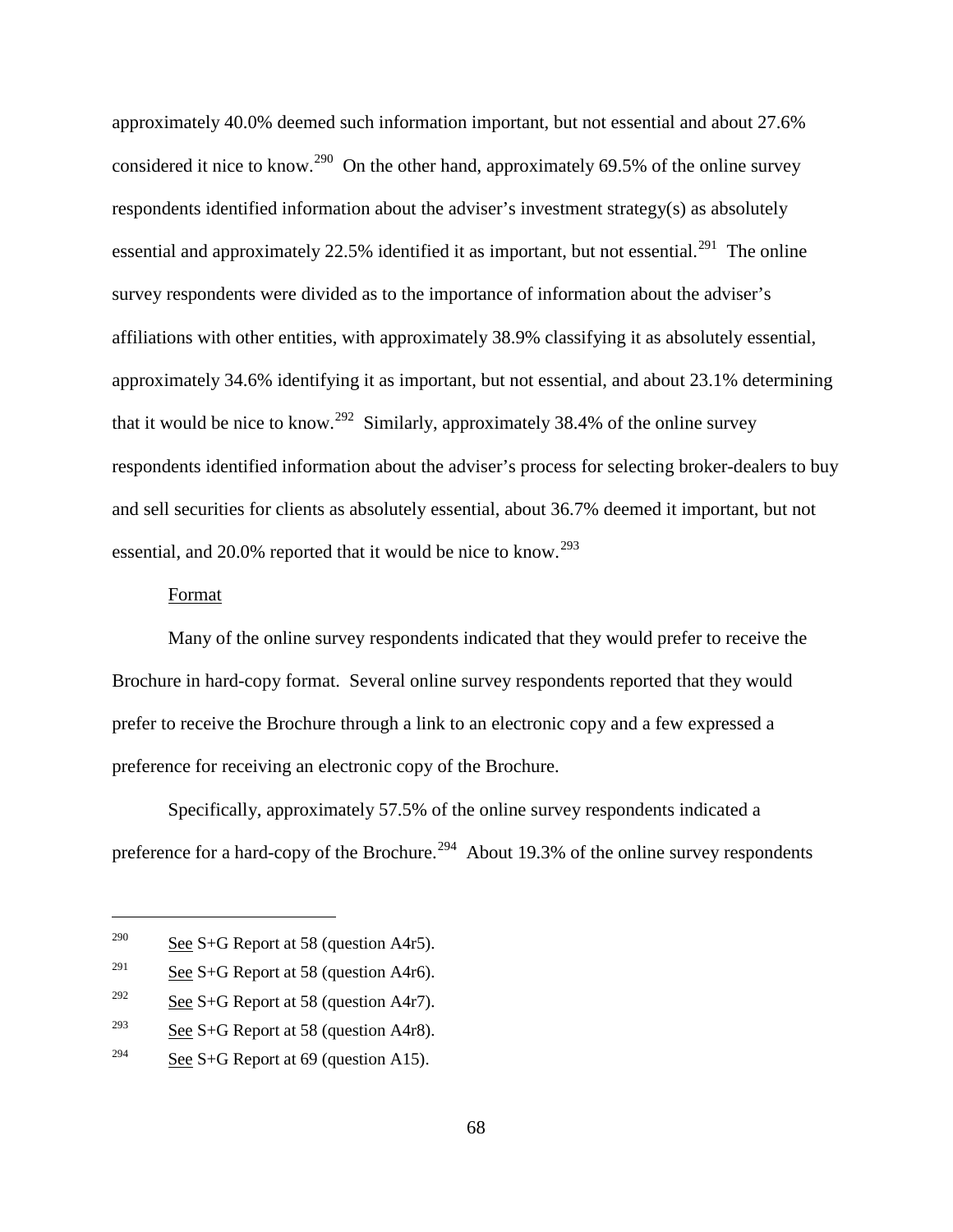reported a preference for receiving the Brochure through a link to an electronic copy, provided, however, that they agreed to receive it in that manner.<sup>295</sup> Approximately 19.3% of the online survey respondents indicated that they would want to receive an electronic copy of the Brochure (*e.g.*, on a compact disk or a flash drive).<sup>[296](#page-98-1)</sup> Approximately 12.3% of the online survey respondents expressed no preference at all.<sup>[297](#page-98-2)</sup>

Most of the online survey respondents also indicated that, in addition to receiving the Brochure, they would prefer an investment adviser to discuss with them orally the information contained in the Brochure. Specifically, approximately 82.3% of the online survey respondents reported that they would prefer an oral explanation of the Brochure.<sup>[298](#page-98-3)</sup>

#### Additional Areas of Research

In addition to questions regarding the Brochure, the online survey included questions relating to: (a) the concept of a hypothetical "summary" of an investment adviser's answers to the disclosure items required in the Brochure ("Brochure summary"); (b) comparative investment adviser information, and (c) IAPD.

## *a) Hypothetical Brochure Summary*

As stated above, investment advisory clients currently do not receive a "summary" of an investment adviser's answers to the items required to be disclosed in the Brochure. The online survey included hypothetical questions relating to the concept of a Brochure summary and the timing and format of such a document.

<span id="page-98-0"></span><sup>&</sup>lt;sup>295</sup> See S+G Report at 69 (question A15).

<span id="page-98-1"></span><sup>&</sup>lt;sup>296</sup> See S+G Report at 69 (question A15).

<span id="page-98-2"></span><sup>&</sup>lt;sup>297</sup> See S+G Report at 69 (question A15).

<span id="page-98-3"></span><sup>&</sup>lt;sup>298</sup> See S+G Report at 70 (question A16).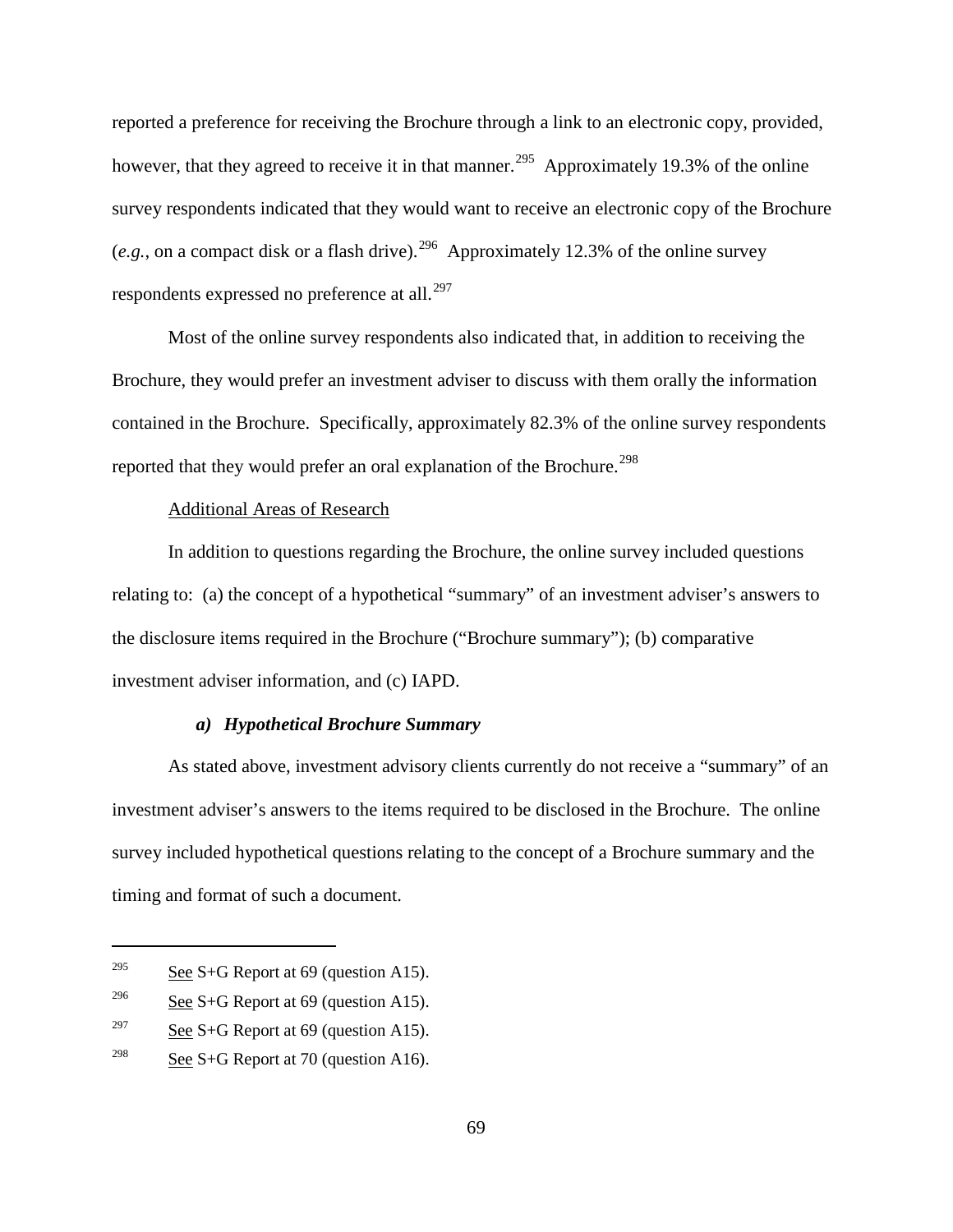The online survey respondents answered a series of questions relating to whether they would find it helpful to receive a summary of an adviser's answers to the disclosure items required in the Brochure. Approximately 79.6% of the online survey respondents indicated that they would find a Brochure summary helpful.<sup>[299](#page-99-0)</sup> However, the online survey respondents were divided as to whether they would prefer to receive this Brochure summary instead of, or in addition to, the full Brochure.

Of those who indicated that a Brochure summary would be helpful, approximately 50.1% reported that they would prefer to receive a Brochure summary *instead of* the full Brochure, while approximately 47.2% indicated that they would like to receive the Brochure summary *in addition* to the full Brochure.<sup>[300](#page-99-1)</sup> Again, of the subset that previously indicated that they would find a Brochure summary helpful, approximately 52.7% also indicated that they would "definitely" read the Brochure summary, while approximately 37.2% reported that they "probably" would read the Brochure summary. $301$ 

A majority of those online survey respondents who indicated that they would like to receive a Brochure summary *in addition to* the full Brochure reported that they would like to receive the Brochure summary at the same time that they received the full Brochure. There was no agreement among those who previously expressed an interest in receiving a Brochure summary as to when they would like to receive this summary: in response to a multiple response question (*i.e.*, check all that apply), about half reported that they would like to receive this summary at the beginning of the advisory relationship; approximately a third of them indicated

<span id="page-99-0"></span> $299$  See S+G Report at 59 (question A5).

<span id="page-99-1"></span> $300$  See S+G Report at 61 (question A7).

<span id="page-99-2"></span> $301$  See S+G Report at 63 (question A9).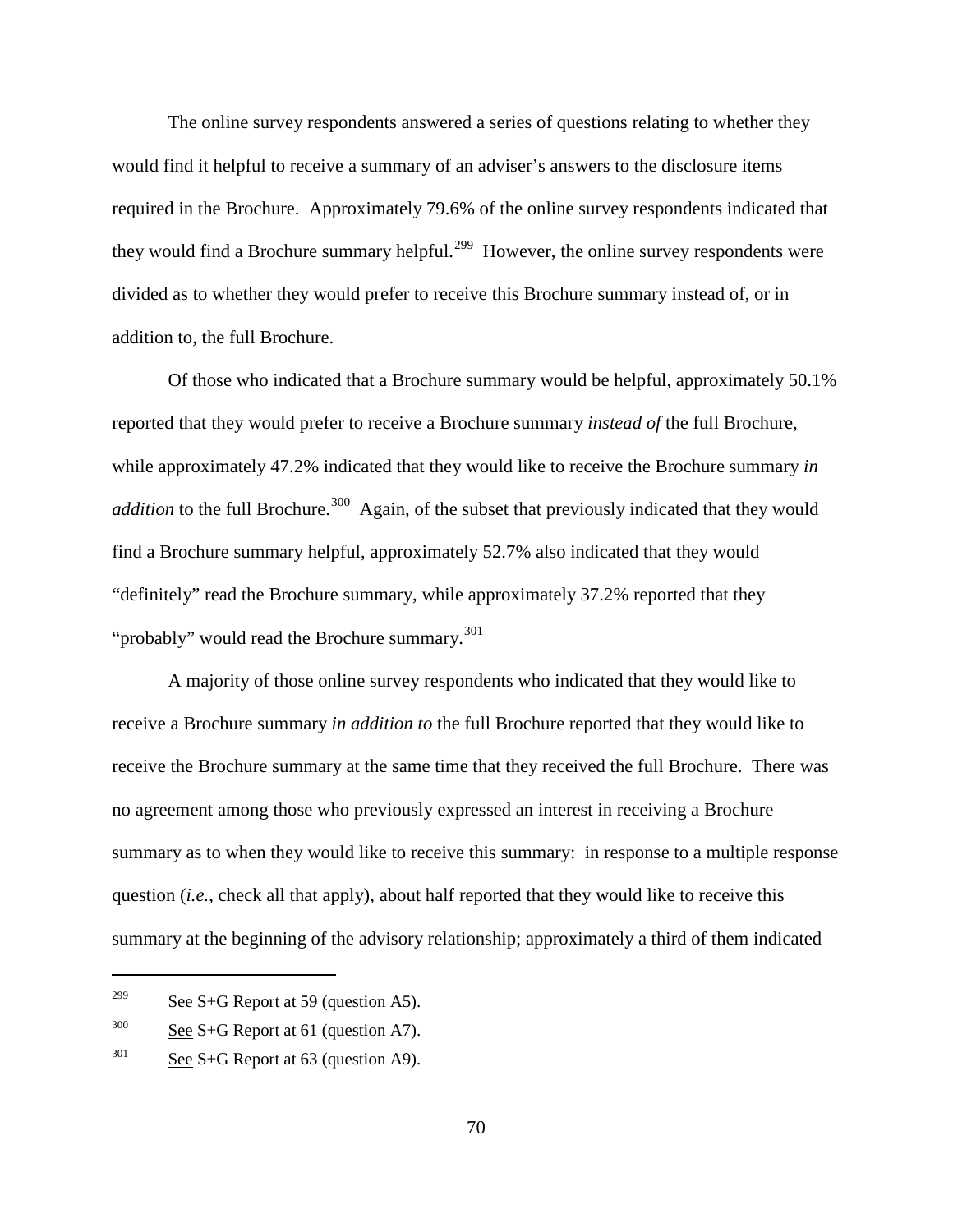that they would prefer to receive it only when there was a material change in the information; approximately one-quarter expressed a preference for annually; and nearly a fifth of them indicated quarterly.

Specifically, approximately 88.6% of the online survey respondents who previously indicated that they would like to receive a Brochure summary *in addition to* the full Brochure (*i.e.*, a subset) also indicated that they would like to receive the Brochure summary at the same time that they received the full Brochure.<sup>[302](#page-100-0)</sup> When those who previously expressed an interest in receiving a Brochure summary were asked to select the times at which they would like to receive the Brochure summary (permitting multiple responses), approximately 51.1% of them indicated that they would like to receive the Brochure summary at the "beginning of the advisory relationship;" approximately 30.7% expressed a preference for receiving the Brochure summary only "when the information has materially changed;" approximately 26.1% reported that they would want to receive it annually; and approximately 20.3% indicated a preference for quarterly receipt.[303](#page-100-1)

#### *b) Comparative Investment Adviser Information*

The online survey respondents were asked questions regarding receiving comparative information regarding multiple investment advisers before selecting an adviser. Many of the online survey respondents indicated that it would have been helpful to have information – in addition to the Brochure – that would have allowed them to compare investment advisers before selecting their current adviser. Of that subset—those who thought such information would be

<span id="page-100-0"></span> $302$  See S+G Report at 62 (question A8).

<span id="page-100-1"></span> $303$  See S+G Report at 60 (question A6).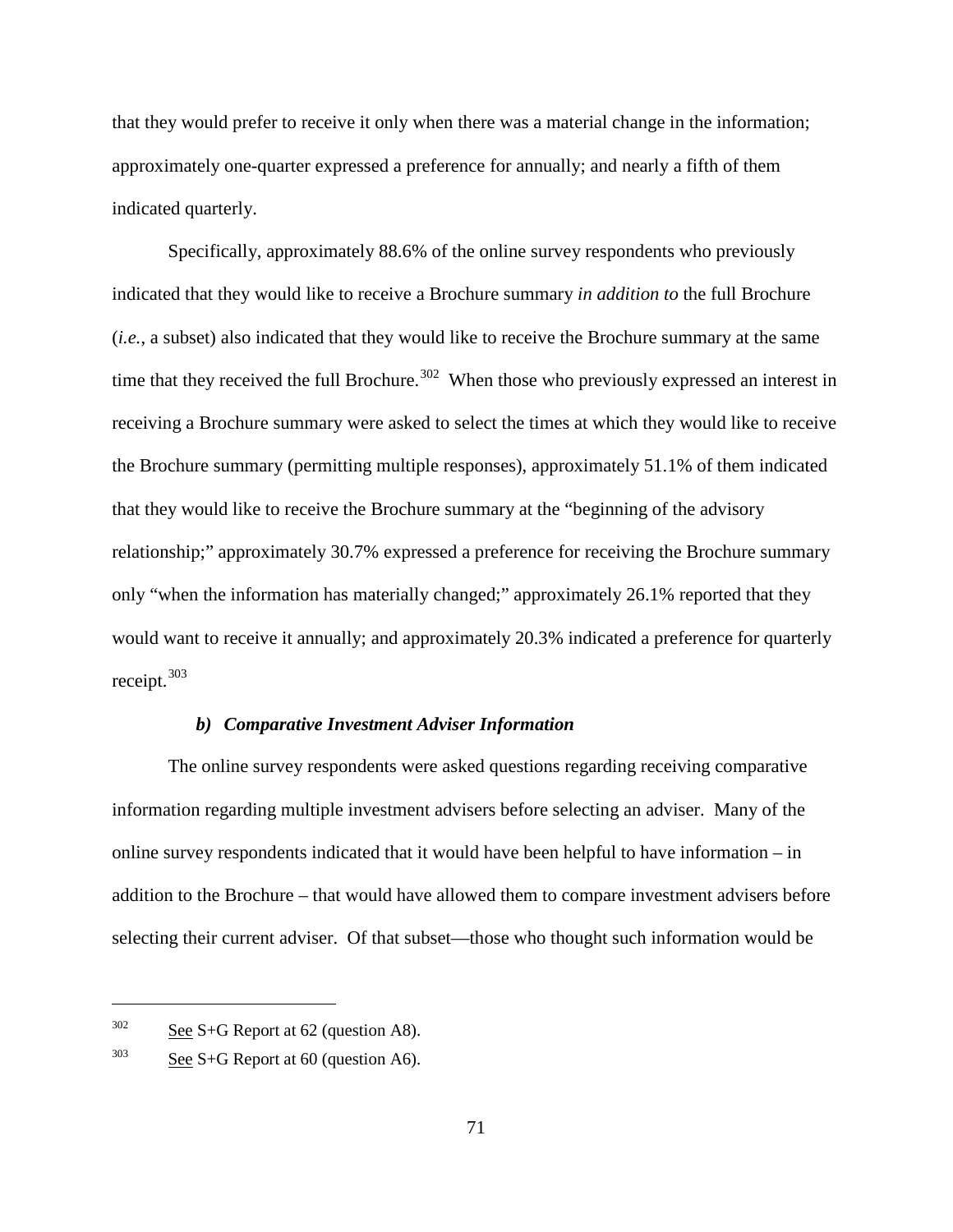helpful—most also reported that it would be helpful to compare adviser information disclosed in the Brochure. On the other hand, a significant bloc of the total online survey respondents reported that it would *not* have been helpful to have information concerning multiple advisers available to them before selecting an adviser mainly because they had selected their current adviser based on a referral.

Specifically, approximately 54.4% of the online survey respondents indicated that it would have been helpful to have information concerning multiple advisers available to them before they made their decision to select their investment adviser, while approximately 30.0% reported that such information would not have been helpful.<sup>[304](#page-101-0)</sup> Of the subset of those who thought such information would be helpful, approximately 88.4% indicated that it would have been helpful had they been able to compare information about multiple advisers in the Brochure before they selected their current adviser.<sup>[305](#page-101-1)</sup> On the other hand, the primary reason that approximately 63.5% of those online survey respondents who reported that receiving such information before selecting an adviser would *not* have been helpful was that they had selected their adviser "based on a referral."[306](#page-101-2) Approximately 17% of the online survey respondents provided a variety of other reasons for their response that receiving such information before selecting an adviser would *not* have been helpful, for example, because their adviser was a family member or somebody known to them personally, or had been appointed or selected for them by a third party (*e.g.*, employer, bank), or because the client had specific criteria in mind in

<span id="page-101-0"></span> $304$  See S+G Report at 75-76 (question A23).

<span id="page-101-1"></span> $305$  See S+G Report at 75 (question A24).

<span id="page-101-2"></span> $306$  See S+G Report at 76 (question A25).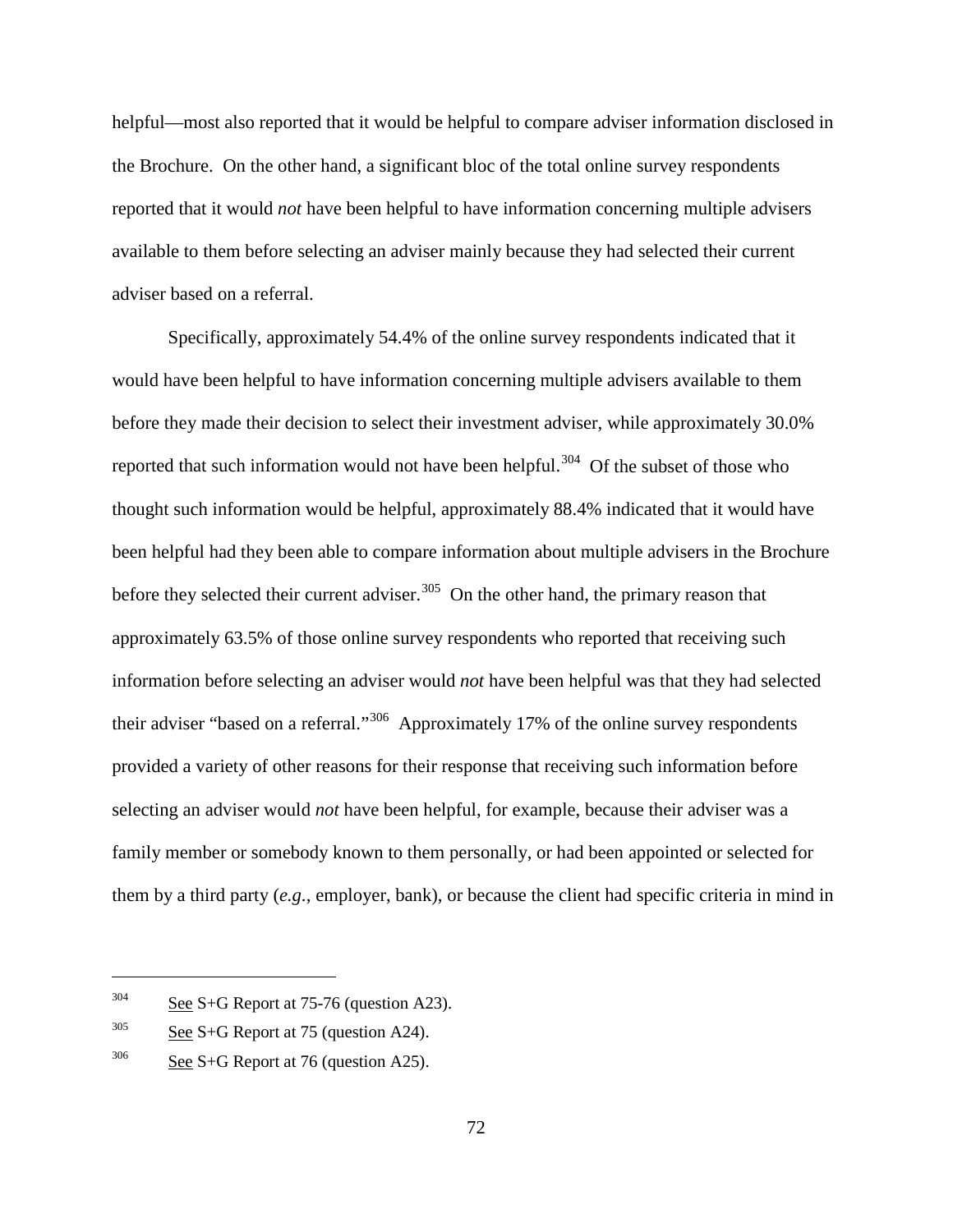selecting their adviser (such as a fee-only adviser, a particular firm, or an adviser with access to certain funds or potential investments). [307](#page-102-0)

When asked how important certain factors would be to them if they were to search for comparative information on investment advisers, the majority of online survey respondents identified the fees charged and the adviser's disciplinary history as the most important factors. Less important were the types of services offered by the adviser, the size of the adviser's business, and the geographic location of the adviser. Specifically, the online survey respondents were asked to indicate how highly they valued the following information about their investment adviser: (a) the geographic location of the adviser; (b) the fees charged; (c) the type of services offered; (d) the size of the adviser's business; (e) the adviser's disciplinary history (*e.g.*, criminal or regulatory proceedings); or (f) other.<sup>[308](#page-102-1)</sup> The question instructed the online survey respondents to rate the foregoing items on a four-factor scale ranging in descending order from "Absolutely essential," to "Important, but not essential," to "Nice to know," to "Completely unimportant."<sup>[309](#page-102-2)</sup>

Approximately 79.4% of the online survey respondents identified "fees charged" as absolutely essential to their search for comparative information on investment advisers.<sup>[310](#page-102-3)</sup> Approximately 68.8% of the online survey respondents indicated that the adviser's disciplinary history was absolutely essential, while about 18.5% reported that it was important, but not essential.[311](#page-102-4) Approximately 62.2% of the online survey respondents deemed the types of

<span id="page-102-0"></span> $307$  See S+G Report at 76 (question A25).

<span id="page-102-1"></span> $308$  See S+G Report at 83 (questions A31r1-6).

<span id="page-102-2"></span> $309$  See S+G Report at 83 (questions A31r1-6).

<span id="page-102-3"></span><sup>310</sup> See S+G Report at 83 (question A31r2).

<span id="page-102-4"></span> $311$  See S+G Report at 83 (question A31r5).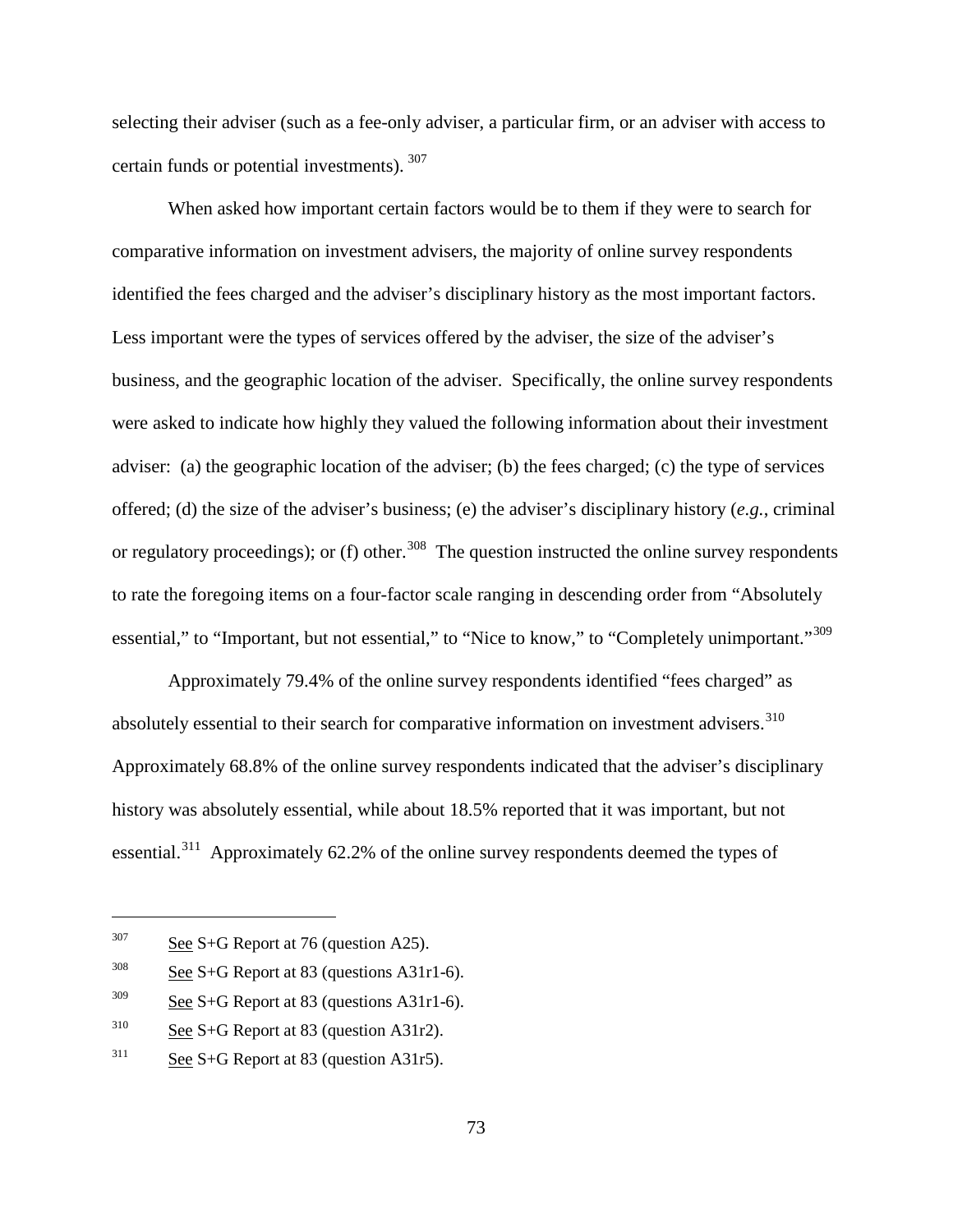services offered absolutely essential and about 30.6% considered them important, but not essential.[312](#page-103-0) Approximately 49.1% of the online survey respondents indicated that the size of the adviser's business was important but not essential, approximately 24.5% deemed it nice to know, and about 21.6% identified it as absolutely essential.<sup>[313](#page-103-1)</sup> Approximately 42.9% of the online survey respondents indicated that the geographic location of the adviser was important but not essential, while only about 29.6% deemed it absolutely essential and approximately 21.0% considered it nice to know.[314](#page-103-2) In the "Other" category, some online survey respondents identified as important information, among other things, the adviser's history and background, the adviser's investment strategies and performance history, their personal impressions of the adviser, the adviser's availability, referrals from other clients, and the adviser's ethics.<sup>[315](#page-103-3)</sup>

## *c) IAPD*

The online survey also included questions relating to IAPD in order to research some of the issues identified in a related study.<sup>[316](#page-103-4)</sup> During the quantitative testing, the online survey respondents viewed a "screen shot" of IAPD, which is an SEC-sponsored website that provides information about investment adviser firms and representatives. Many of the online survey respondents reportedly did not use an SEC-sponsored website to find information about their adviser largely because they were unaware of its existence. However, they claimed that if they

<span id="page-103-0"></span> $312$  See S+G Report at 83 (question A31r3).

<span id="page-103-1"></span><sup>313</sup> See S+G Report at 83 (question A31r4).

<span id="page-103-2"></span> $314$  See S+G Report at 83 (question A31r1).

<span id="page-103-3"></span> $315$  See S+G Report at 84(question A31r6).

<span id="page-103-4"></span><sup>&</sup>lt;sup>316</sup> See generally Study and Recommendations on Improved Investor Access to Registration Information About Investment Advisers and Broker-Dealers (the "Section 919B Study"), available at [http://www.sec.gov/news/studies/2011/919bstudy.pdf.](http://www.sec.gov/news/studies/2011/919bstudy.pdf)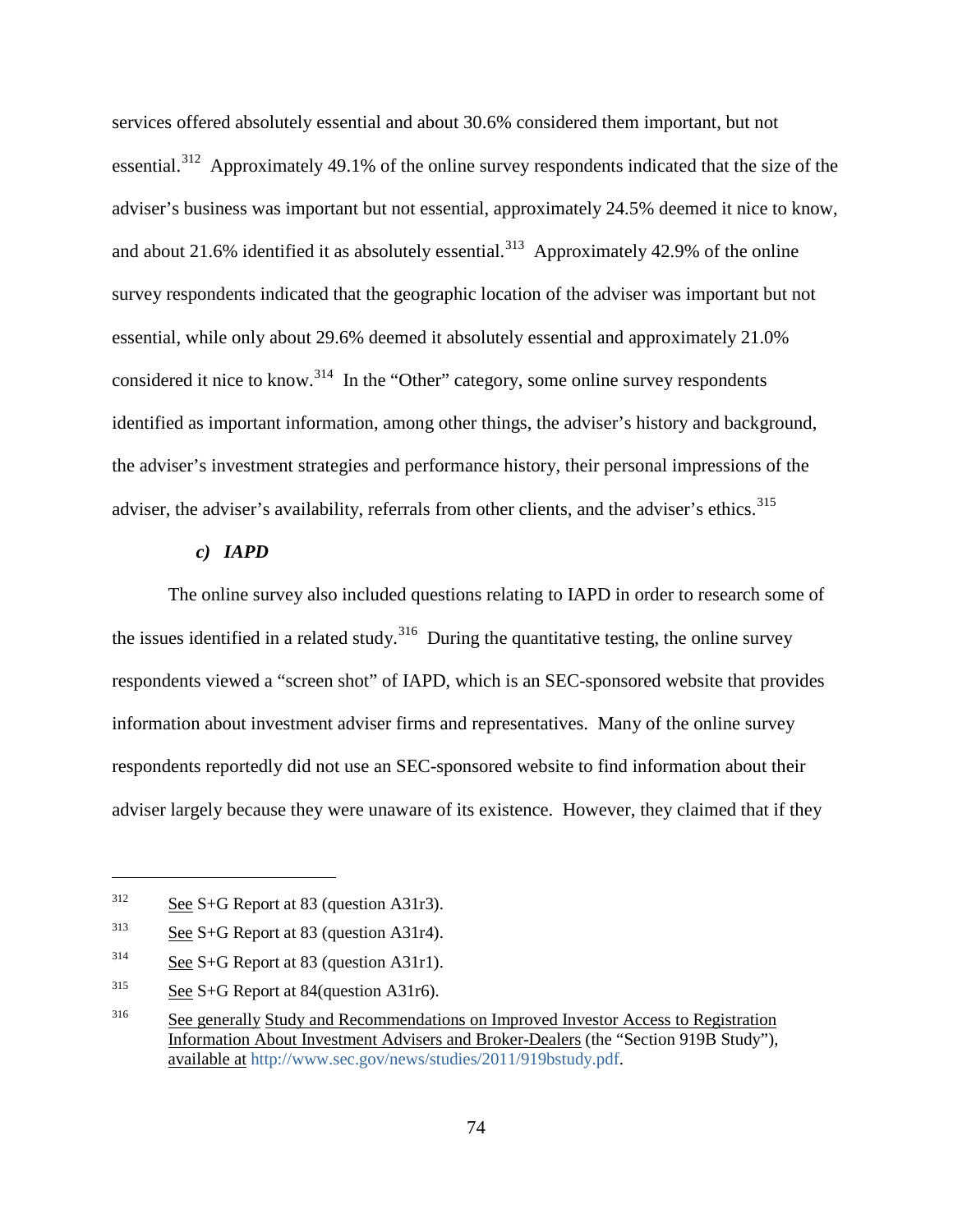had known about the SEC-sponsored website, they would have reviewed information about their adviser. Moreover, they indicated that if they were selecting a new adviser, such a website would be helpful in their search for comparative information about advisers. While IAPD currently does not present investment adviser information in a comparative format, a significant number of the online survey respondents expressed a preference for such information to be presented in a comparative format (for example, comparison of assets under management for advisers in a particular region). They also mostly agreed that they would be likely to use hyperlinks to terms on the website that were unfamiliar to them or that were defined terms.

Specifically, about 76.5% of the online survey respondents reported that, in selecting their current adviser, they did not use an SEC-sponsored website to find information about the adviser.<sup>[317](#page-104-0)</sup> Of that subset—those who reported not using an SEC-sponsored website approximately 85.2% indicated that they did not know that such a website was available for that purpose.<sup>318</sup> Of that majority (*i.e.*, a further subset) – those who were unaware of such a website – approximately 73.5% reported that they would review information about their adviser on an SEC-sponsored website *if they knew it were available*.<sup>[319](#page-104-2)</sup> Approximately 81.7% of the total number of online survey respondents indicated that, if they were selecting a new investment adviser, they would find an SEC-sponsored website helpful in their search for comparative information about advisers.<sup>[320](#page-104-3)</sup> Of that majority (*i.e.*, a subset), approximately 61.5% reported

<span id="page-104-0"></span> $317$  See S+G Report at 77 (question A26).

<span id="page-104-1"></span> $318$  See S+G Report at 78 (question A27).

<span id="page-104-2"></span> $319$  See S+G Report at 79 (question A28).

<span id="page-104-3"></span> $320$  See S+G Report at 81 (question A29).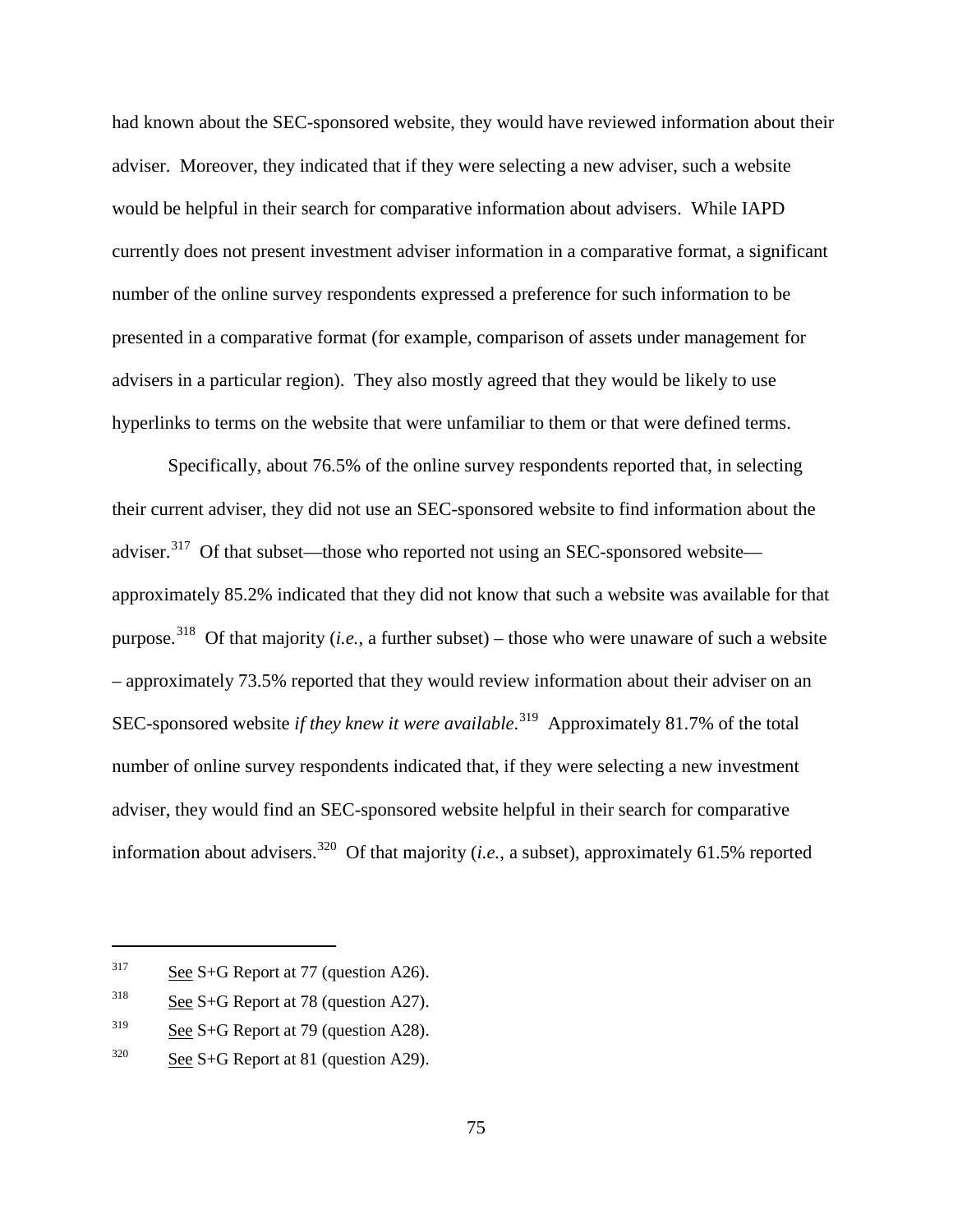that it mattered to them whether such information would be presented in comparable format (for example, comparison of assets under management for advisers in a particular region).<sup>[321](#page-105-0)</sup>

While IAPD currently does not include hyperlinks to explanatory or educational content, the online survey attempted to gauge client interest in that functionality. Approximately 60.5% of the total number of the Form ADV online survey respondents indicated that they would use hyperlinks to look up terms that might be unfamiliar to them or that were defined terms on the website, and approximately 25.0% reported that they did not know whether or not they would use such hyperlinks.  $322$ 

#### 2. Confirmations/Account Statements

Quantitative research relating to confirmations and account statements information involved, among other things, investor testing concerning methods to improve the timing, content, and format of these disclosures to investors with respect to financial intermediaries, investment products, and investment services. In particular, this quantitative research focused on assessing the online survey respondents' current understanding of three specific disclosure documents – trade confirmations, account statements, and sweep account disclosures. Online survey respondents generally reported having some level of understanding of the disclosure documents provided to them in the survey. However, many of the online survey respondents failed to correctly answer some of the comprehension questions related to the disclosure items they reviewed.

#### Confirmations

<span id="page-105-0"></span> $321$  See S+G Report at 82 (question A30).

<span id="page-105-1"></span> $322$  See S+G Report at 85 (question A32).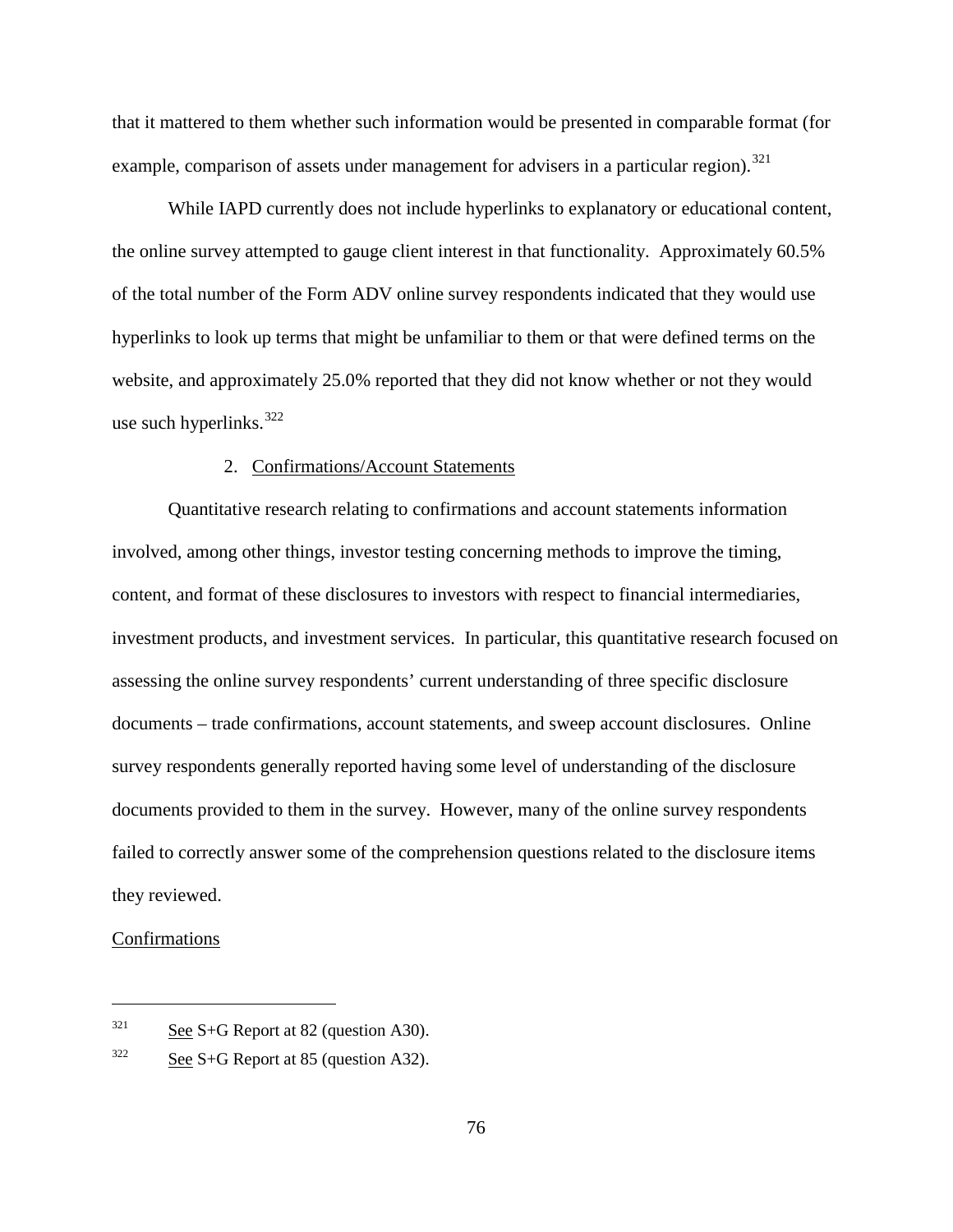Online survey respondents were provided with sample trade confirmations for three different investment products – a stock, a mutual fund, and a mortgage-backed security. After reviewing these confirmations, online survey respondents were given multiple choice questions asking them to identify the following information for each trade confirmation: (a) the type of investment product involved in the trade confirmation (e.g., stock, bond, mutual fund, etc…); (b) the capacity in which the financial intermediary facilitating the trade acted (e.g., principal, agent, dual agent, etc…); and (c) how the financial intermediary was compensated (e.g., sales commission, mark-up or mark-down, sales load, etc...).<sup>[323](#page-106-0)</sup>

For the trade confirmation involving a stock: approximately 53.5% of the online survey respondents correctly identified that the trade confirmation involved a stock;<sup>[324](#page-106-1)</sup> about 55.9% of the online survey respondents correctly identified that the financial intermediary acted as an agent for the transaction;<sup>[325](#page-106-2)</sup> and 64.8% of online survey respondents correctly identified a sales commission as the compensation that the financial intermediary received for the transaction.<sup>[326](#page-106-3)</sup> For the stock trade confirmation, online survey respondents were also given a multiple choice question asking them to indicate why it matters "whether your [financial intermediary] acts as a principal or as an agent when selling you a security."<sup>[327](#page-106-4)</sup> This multiple choice question consisted of two correct answers: (a) if my broker acts in a principal capacity, it may have a conflict of interest because it is selling me a security out of its inventory; and (b) if my broker acts as an

<span id="page-106-0"></span> $323$  See S+G Report at 131-138 (questions C1-10).

<span id="page-106-1"></span> $324$  See S+G Report at 131 (question C1).

<span id="page-106-2"></span> $325$  See S+G Report at 131 (question C2).

<span id="page-106-3"></span> $326$  See S+G Report at 132 (question C3).

<span id="page-106-4"></span> $327$  See S+G Report at 132 (question C4).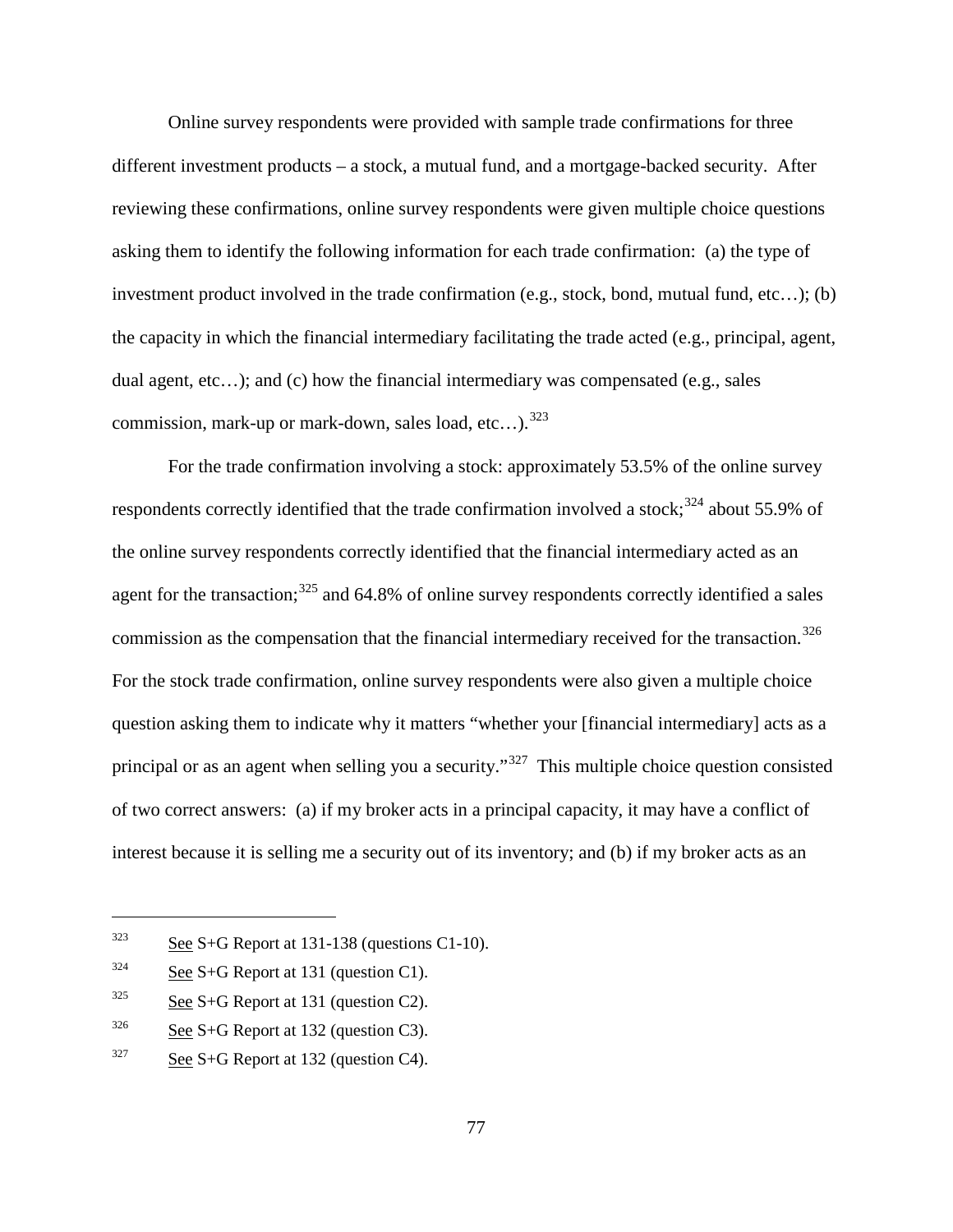agent, my broker is entering the marketplace to buy or sell a security for me.<sup>328</sup> Approximately 60.5% of the online survey respondents provided one of the correct responses to this question.<sup>[329](#page-107-1)</sup>

For the trade confirmation involving a mutual fund, approximately 57.9% of the online survey respondents correctly identified that the trade confirmation involved a mutual fund.<sup>[330](#page-107-2)</sup> However, only12.7% of the online survey respondents correctly identified that the financial intermediary acted as a dual agent for the transaction,  $331$  and only 34.3% of the online survey respondents correctly indicated that they could not determine the financial intermediary's compensation for the transaction from the information provided in the trade confirmation.<sup>[332](#page-107-4)</sup>

For the trade confirmation involving a mortgage-backed security: approximately 17.1% of the online survey respondents correctly identified that the trade confirmation involved a mortgage-backed security;<sup>[333](#page-107-5)</sup> approximately 36% of the online survey respondents correctly indicated that they could not determine what capacity the financial intermediary acted in for the transaction from the information provided in the trade confirmation;<sup>[334](#page-107-6)</sup> and approximately 24.1% of the online survey respondents correctly indicated that they could not determine the financial

<span id="page-107-0"></span><sup>328</sup> Id.

<span id="page-107-1"></span><sup>329</sup> Id.

<span id="page-107-2"></span> $330$  See S+G Report at 134 (question C5).

<span id="page-107-3"></span> $331$  See S+G Report at 134 (question C6).

<span id="page-107-4"></span><sup>&</sup>lt;sup>332</sup> See S+G Report at 135 (question C7). The correct response to this question was "I can't tell/I don't know) because the trade confirmation does not provide sufficient information to determine the financial intermediary's compensation for the transaction.

<span id="page-107-5"></span> $333$  See S+G Report at 134 (question C5).

<span id="page-107-6"></span><sup>334</sup> See S+G Report at 135 (question C7). The correct response to this question was "I can't tell/I don't know) because the trade confirmation does not provide sufficient information to determine the financial intermediary's compensation for the transaction.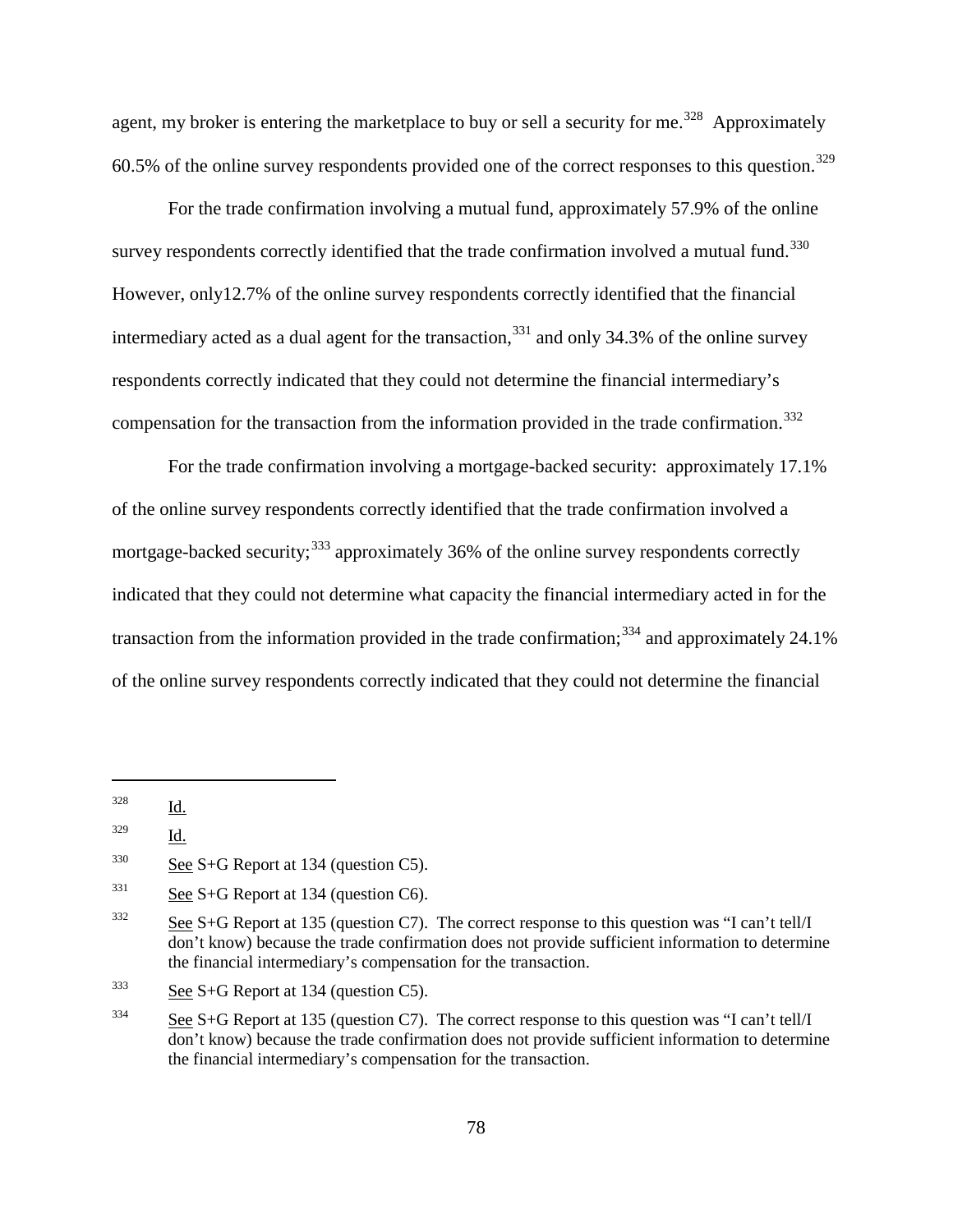intermediary's compensation for the transaction from the information provided in the trade confirmation.[335](#page-108-0)

Online survey respondents also provided their opinions on the format of the sample trade confirmations. Using a scale, the online survey respondents were asked to agree or disagree with the following statements regarding the format of each of trade confirmations: (a) the type size of this document is easy to read; and (b) the document is organized in a way that helps me find the information I want and need.<sup>336</sup> For each trade confirmation, online survey respondents rated each of the foregoing statements using a five-tier scale ranging from "Completely agree," to "Somewhat agree," to "Neither agree nor disagree," to "Somewhat disagree," to "Completely disagree." For the stock's trade confirmation, approximately  $(34.6\%^{337})$  $(34.6\%^{337})$  $(34.6\%^{337})$  of the online survey respondents indicated that the type size of the confirmation is easy to read, and approximately  $49.2\%$ <sup>[338](#page-108-3)</sup> of respondents indicated that the confirmation is well organized. For the mutual fund's trade confirmation, about  $55.9\%$ <sup>[339](#page-108-4)</sup> of the online survey respondents indicated that the type size

<span id="page-108-0"></span> $\frac{335}{2}$  See S+G Report at 135 (question C7). The correct response to this question was "I can't tell/I don't know) because the trade confirmation does not provide sufficient information to determine the financial intermediary's compensation for the transaction.

<span id="page-108-1"></span> $336$  See S+G Report at 139 (question C14-15).

<span id="page-108-2"></span><sup>&</sup>lt;sup>337</sup> Approximately 8.2% of respondents indicated that they strongly agree that type size of the stock's trade confirmation is easy to read, and an additional 26.4% of respondents indicated they somewhat agree that the type size of the confirmation is easy to read. Approximately 49.2% of respondents indicated they either strongly or somewhat disagree that the type size of the stock's trade confirmation is easy to read. See S+G Report at 139 (question C14).

<span id="page-108-3"></span><sup>&</sup>lt;sup>338</sup> Approximately 8.9% of respondents indicated that they strongly agree that the stock's trade confirmation is well organized, and an additional 39.5% of respondents indicated they somewhat agree that the confirmation is well organized. Approximately 26.9% of respondents indicated they either strongly or somewhat disagree that the stock's trade confirmation is well organized. See S+G Report at 139 (question C15).

<span id="page-108-4"></span><sup>&</sup>lt;sup>339</sup> Approximately 19.6% of respondents indicated that they strongly agree that type size of the mutual fund trade confirmation is easy to read, and an additional 36.3% of respondents indicated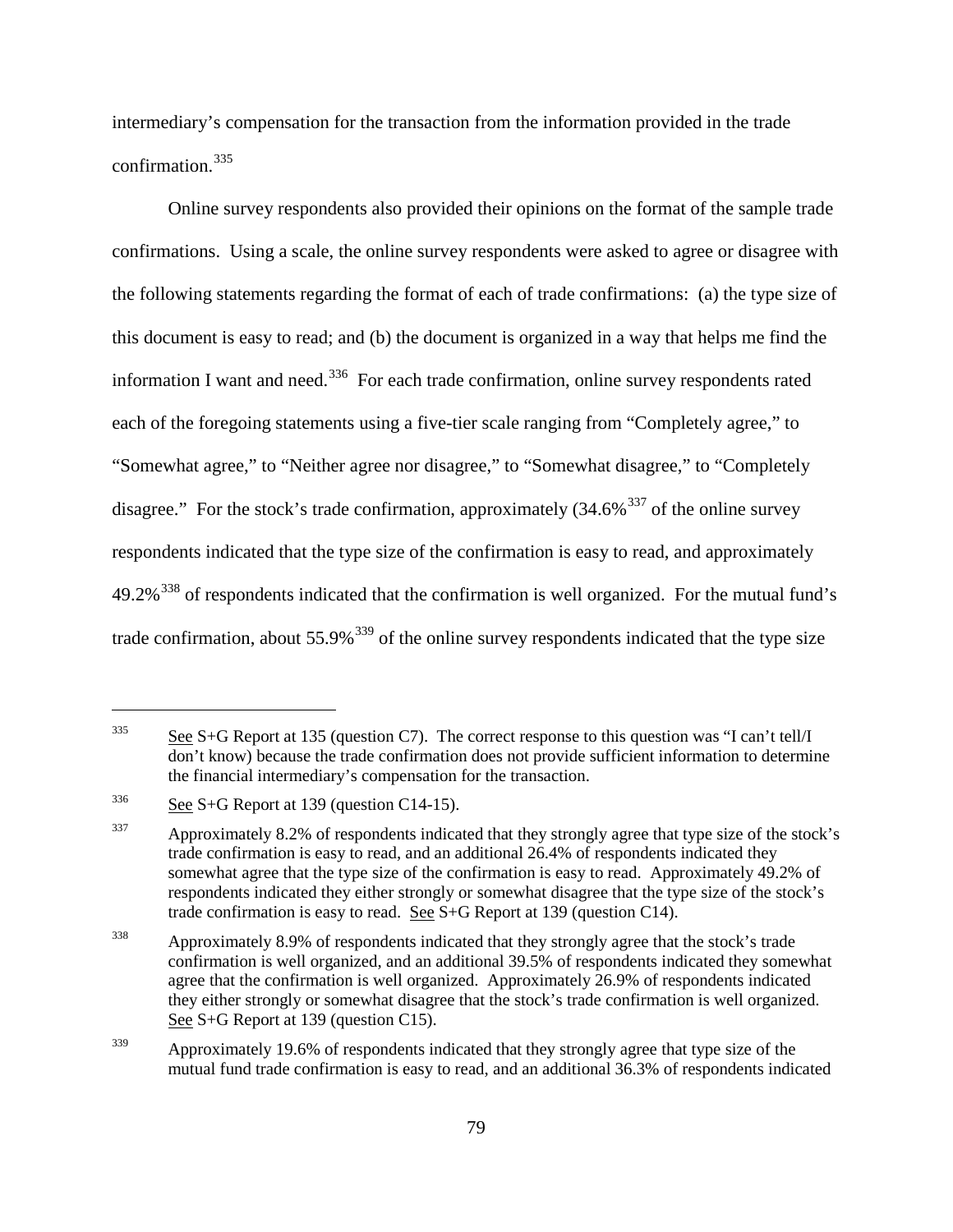of the confirmation is easy to read, and approximately  $60.2\%$ <sup>[340](#page-109-0)</sup> of respondents indicated that the confirmation is well organized. Lastly, for the mortgage-backed security's trade confirmation, about  $47.6\%$ <sup>[341](#page-109-1)</sup> of the online survey respondents indicated that the type size of the confirmation is easy to read, and approximately  $49.1\%$ <sup>[342](#page-109-2)</sup> of respondents indicated that the confirmation is well organized.

Online survey respondents also evaluated the importance of several pieces of information currently required in a trade confirmation. Specifically, the online survey respondents were asked to rate the importance of the following pieces of information contained in a trade confirmation: (a) the name of the security; (b) whether I bought or sold the security; (c) the price at which I bought or sold the security; (d) the number of shares or units of the security that I bought or sold; (e) the date of the transaction; (g) the settlement date of the transaction (if that date differs from the transaction date); (h) the capacity in which the financial intermediary

they somewhat agree that the type size of the confirmation is easy to read. Approximately 27.9% of respondents indicated they either strongly or somewhat disagree that the type size of the mutual fund trade confirmation is easy to read. See S+G Report at 139 (question C14).

<span id="page-109-0"></span><sup>&</sup>lt;sup>340</sup> Approximately 16.3% of respondents indicated that they strongly agree that the mutual fund's trade confirmation is well organized, and an additional 43.9% of respondents indicated they somewhat agree that the confirmation is well organized. Approximately 17.9% of respondents indicated they either strongly or somewhat disagree that the mutual fund's trade confirmation is well organized. See S+G Report at 139 (question C15).

<span id="page-109-1"></span><sup>&</sup>lt;sup>341</sup> Approximately 13.9% of respondents indicated that they strongly agree that type size of the mortgage-backed security's trade confirmation is easy to read, and an additional 33.7% of respondents indicated they somewhat agree that the type size of the confirmation is easy to read. Approximately 31.6% of respondents indicated they either strongly or somewhat disagree that the type size of the mortgage-backed security's trade confirmation is easy to read. See S+G Report at 139 (question C14).

<span id="page-109-2"></span> $342$  Approximately 10.8% of respondents indicated that they strongly agree that the mortgage-backed security's trade confirmation is well organized, and an additional 38.3% of respondents indicated they somewhat agree that the confirmation is well organized. Approximately 24.8% of respondents indicated they either strongly or somewhat disagree that the mortgage-backed security's trade confirmation is well organized. See S+G Report at 139 (question C15).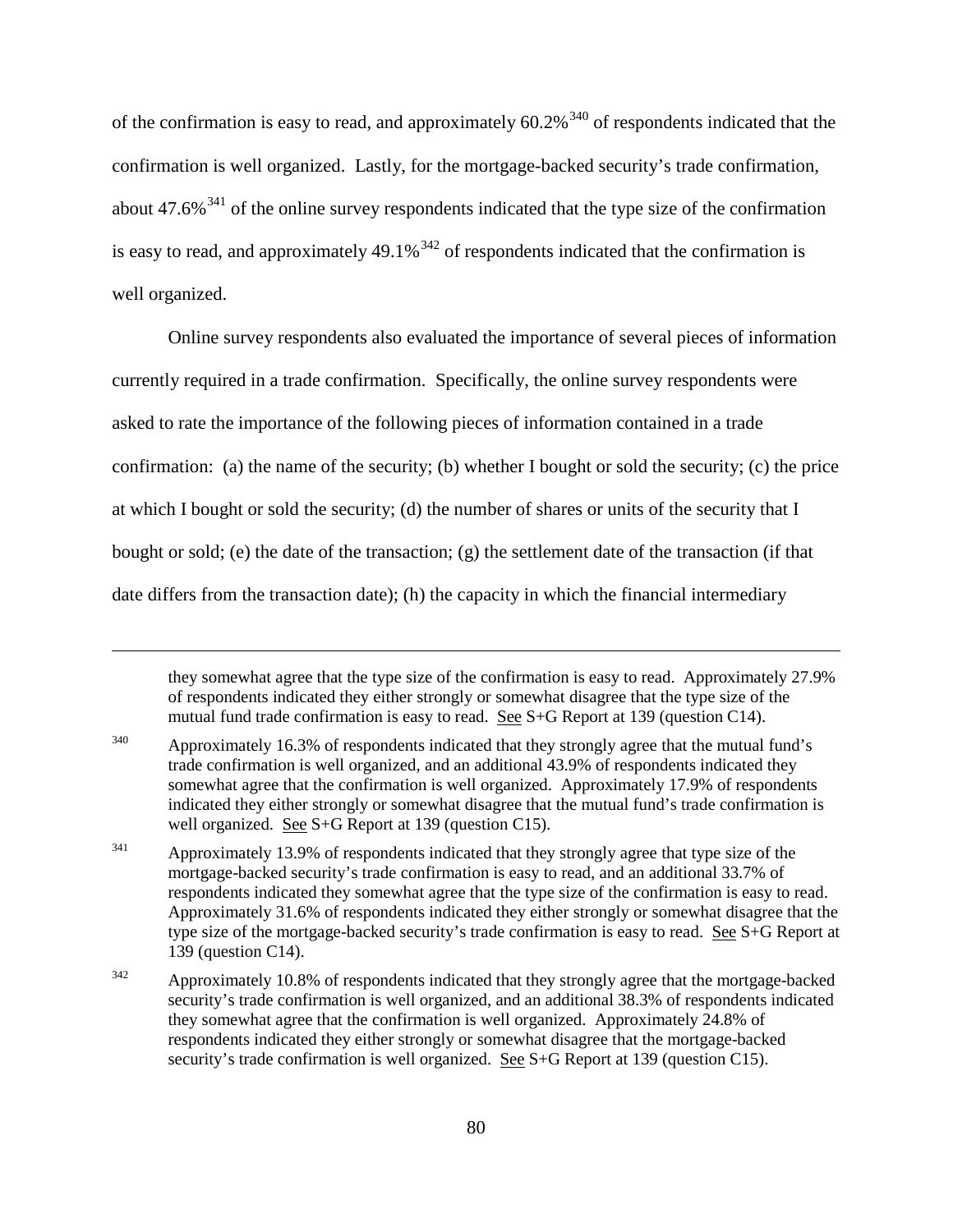facilitating the transaction acted; (i) the amount of compensation that the financial intermediary receives from me for the transaction; (j) whether the financial intermediary receives compensation from someone else, like a securities exchange, a mutual fund, or another financial firm, for sending my order to that other person or entity; (k) whether the financial intermediary is a member of the Securities Investor Protection Corporation ("SIPC") $^{343}$  $^{343}$  $^{343}$ ; (1) if the trade involves a debt security, the yield and dollar amount on the purchase of the debt security; (m) if the trade involves a debt security, whether the security is callable (i.e., if the issuer has the right to buy back the security from me even if I do not want to sell it); (n) if the trade involves a debt security, whether the security is rated by a company like Standard & Poors, Moody's or Fitch; and (o) if the trade involves a mutual fund, whether a fee (i.e., a sales load) was deducted from my purchase or sale price and the dollar amount of such fee.<sup>[344](#page-110-1)</sup> The question instructed online survey respondents to rate the foregoing items on a four-factor scale ranging in descending order from "Absolutely essential," to "Important, but not essential," to "Nice to know," to "Completely unimportant."<sup>[345](#page-110-2)</sup>

At least three-fourths of the online survey respondents indicated that the following trade confirmation information was absolutely essential: the price at which the security was bought or

<span id="page-110-0"></span><sup>&</sup>lt;sup>343</sup> SIPC was created by Congress under the Securities Investor Protection Act of 1970 to restore investors' funds and securities in the hands of financially troubled brokerage firms and to insulate the securities markets from disruption following the failure of broker-dealers. It is a nonprofit, membership corporation, of which, with limited exceptions, all registered broker-dealers are members.

<span id="page-110-1"></span> $344$  See S+G Report at 146-147 (question C11).

<span id="page-110-2"></span> $345$  See S+G Report at 146-147 (question C11).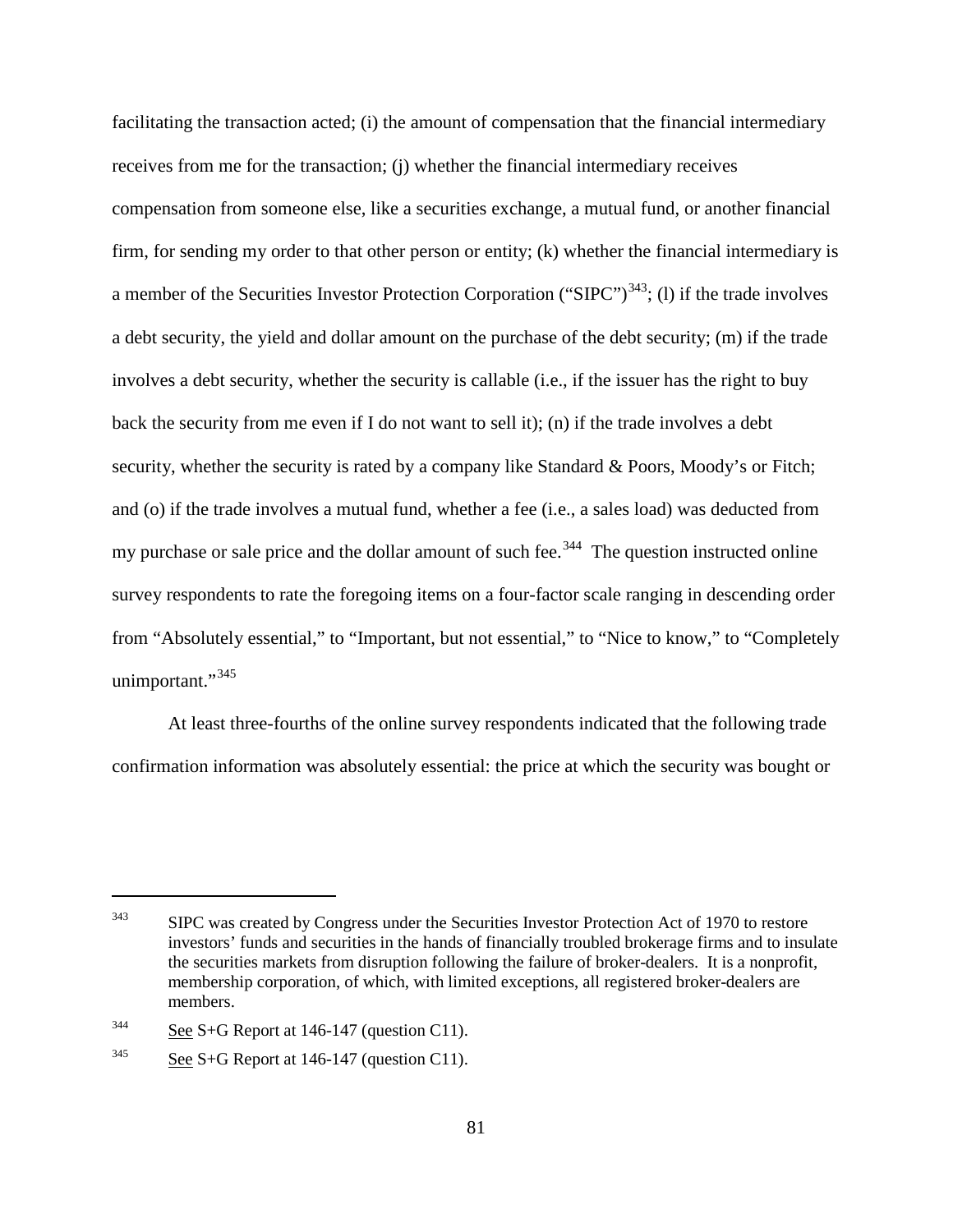sold; the number of shares or units involved and whether the security was bought or sold.<sup>[346](#page-111-0)</sup> At least one-half of respondents indicated that the following trade confirmation information was absolutely essential in a trade confirmation: the name of the security; the transaction date; the amount of financial compensation they paid to the financial intermediary for the transaction; a sales load (for mutual funds); the transaction's settlement date; the yield and dollar amount of the purchase (for debt securities); and whether a security is callable (for debt securities).  $347$ Additionally, less than one-half of respondents indicated that the following trade confirmation information was absolutely essential: whether their financial intermediary was a SIPC member; whether their financial intermediary received compensation from a third party for sending the order to them; the capacity in which their financial intermediary acted; and if the security is rated by a ratings agency (for debt securities).  $348$ 

<span id="page-111-0"></span><sup>&</sup>lt;sup>346</sup> See S+G Report at 146-147 (question C11). Approximately 82.5% of respondents indicated that price was absolutely essential. Approximately 79.3% of respondents indicated that the number of shares or units involved was absolutely essential. Approximately 75.8% of respondents indicated that whether the security was bought or sold was absolutely essential.

<span id="page-111-1"></span><sup>&</sup>lt;sup>347</sup> See S+G Report at 146-147 (question C11). Approximately 68.4% of respondents indicated that the name of the security was absolutely essential. Approximately 66.6% of respondents indicated that the transaction date was absolutely essential. Approximately 64.1% of respondents indicated that the amount of compensation they paid to their financial intermediary for the transaction was absolutely essential. Approximately 62.7% of respondents indicated that the sales load for mutual fund transactions was absolutely essential. Approximately 60.6% of respondents indicated that the transaction's settlement date was absolutely essential. Approximately 50.9% of respondents indicated that the yield and dollar amount of the purchase for debt transactions was absolutely essential. Approximately 50% of respondents indicated that indicating whether a security is callable for debt transactions was absolutely essential.

<span id="page-111-2"></span><sup>&</sup>lt;sup>348</sup> See S+G Report at 146-147 (question C11). Approximately 34.7% of respondents indicated that knowing whether their financial intermediary is a SIPC member was absolutely essential. Approximately 32.4% of respondents indicated that knowing whether their financial intermediary received third-party compensation for routing the order to that third-party was absolutely essential. Approximately 31.7% of respondents indicated that knowing the capacity their financial intermediary acted in for the transaction was absolutely essential. Approximately 27.2% of respondents indicated that knowing whether a security was rated for debt transactions was absolutely essential.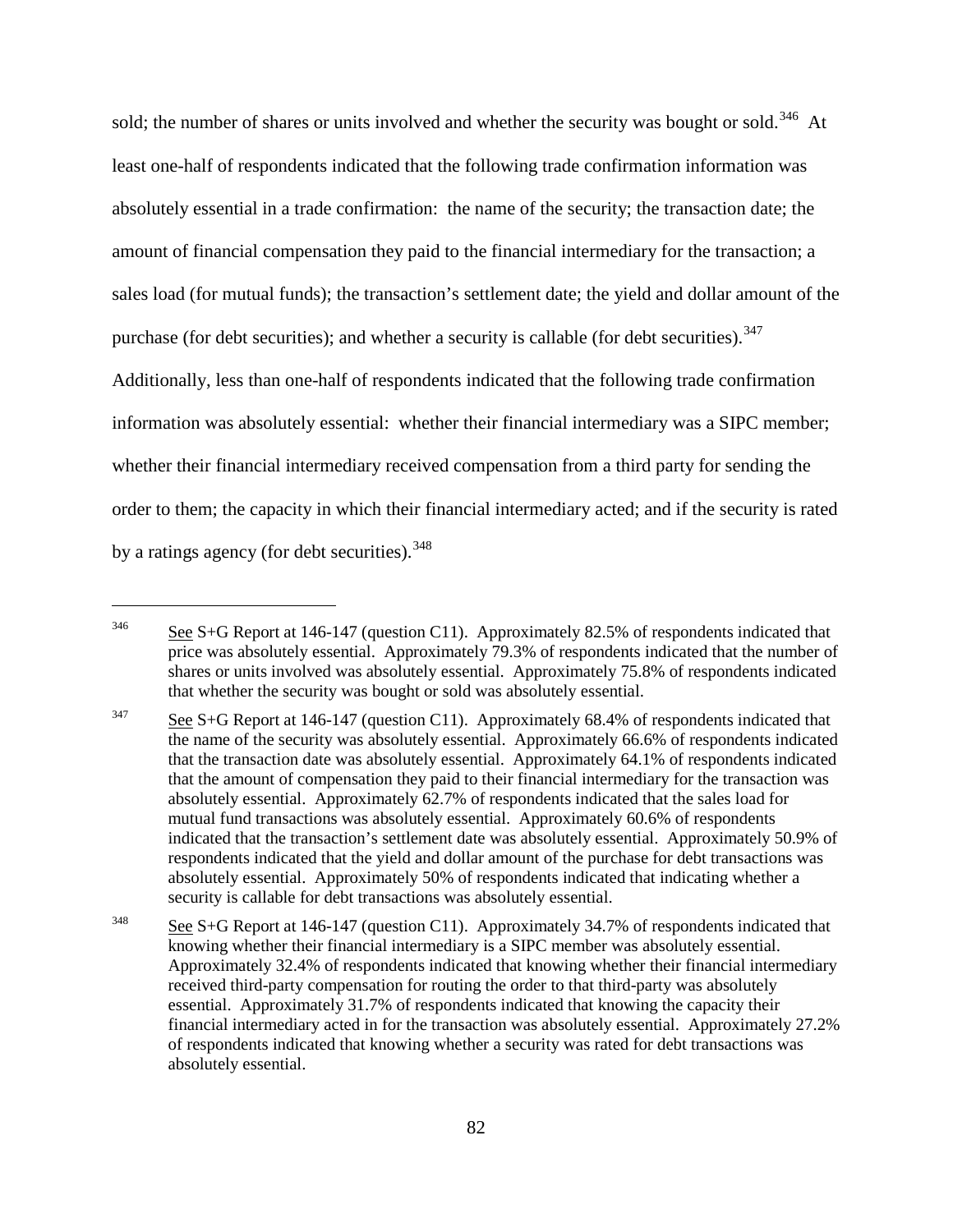Online survey respondents also evaluated the importance of additional disclosures not currently required in a trade confirmation. Specifically, the online survey respondents were asked to rate the importance of the following pieces of disclosure information: (a) whether I sold the security short; (b) whether the financial intermediary is registered as both a broker-dealer and an investment adviser; (c) whether the financial intermediary suggested, or recommended a particular investment (i.e., whether the order was 'solicited' or 'unsolicited'); and (d) whether the financial intermediary sent the order to an affiliate for processing.<sup>349</sup> The question instructed online survey respondents to rate the foregoing items on a four-factor scale ranging in descending order from "Absolutely essential," to "Important, but not essential," to "Nice to know," to "Completely unimportant." [350](#page-112-1)

Approximately 56.6% of online survey respondents reported that indicating whether they sold a security 'short' was absolutely essential information in a trade confirmation.<sup>351</sup> About 32.2% of the online survey respondents reported that indicating whether their financial intermediary is registered both as a broker-dealer and an investment adviser is absolutely essential information in a trade confirmation.<sup>[352](#page-112-3)</sup> In addition, approximately 25.8% of online survey respondents reported that indicating whether their financial intermediary recommended a security transaction was absolutely essential information in a trade confirmation.<sup>[353](#page-112-4)</sup>

<span id="page-112-0"></span> $349$  See S+G Report at 148 (question C12).

<span id="page-112-1"></span> $350$  See S+G Report at 148 (question C12).

<span id="page-112-2"></span> $351$  See S+G Report at 148 (question C12).

<span id="page-112-3"></span> $352$  See S+G Report at 148 (question C12).

<span id="page-112-4"></span> $353$  See S+G Report at 148 (question C12).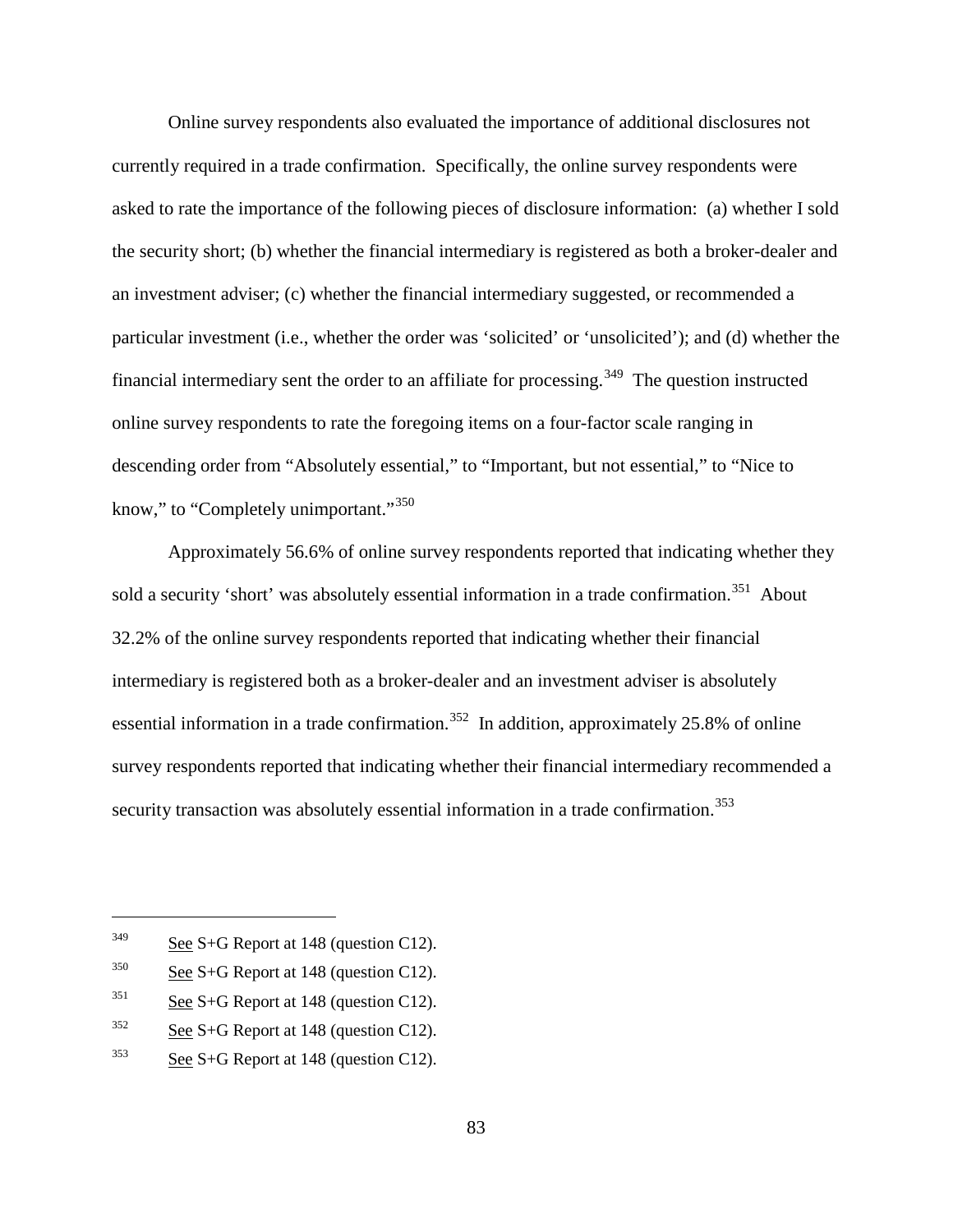# Account Statements<sup>[354](#page-113-0)</sup>

The quantitative research also addressed online survey respondents' understanding of disclosure information related to account statements. Survey respondents were asked to review exhibits containing disclosure information related to account statements and answer several comprehension questions related to the information in the exhibits. Respondents generally indicated that they believed they understood the disclosure information provided in these exhibits; however, testing of their comprehension of the information through exhibits indicated they did not fully understand the information.

# *Total Market Value Exhibit*

Online survey respondents were provided with an account statement exhibit that contained descriptions of: (i) how certain pricing information for securities is calculated on an account statement; (ii) various methods for calculating the total market value of securities on the account statement; and (iii) various methods for calculating estimated annual income from securities on an account statement. Approximately 64.3% of the online survey respondents indicated that they understood the information in the exhibit "somewhat," with the remaining respondents split almost equally between understanding the information fully (18.9%) or not at all (16.7%).<sup>355</sup> Online survey respondents received comprehension questions that consisted of eight statements regarding the information in the exhibit and were asked to indicate whether the statements were "true", "false", or "I can't tell/I don't know." These questions focused on

<span id="page-113-0"></span> $354$  Only one-half of the 1201 online survey respondents (600) were asked questions regarding account statements. The survey results related to account statements are based on responses from this subset of 600 online survey respondents.

<span id="page-113-1"></span> $355$  See S+G Report at 152 (question C16).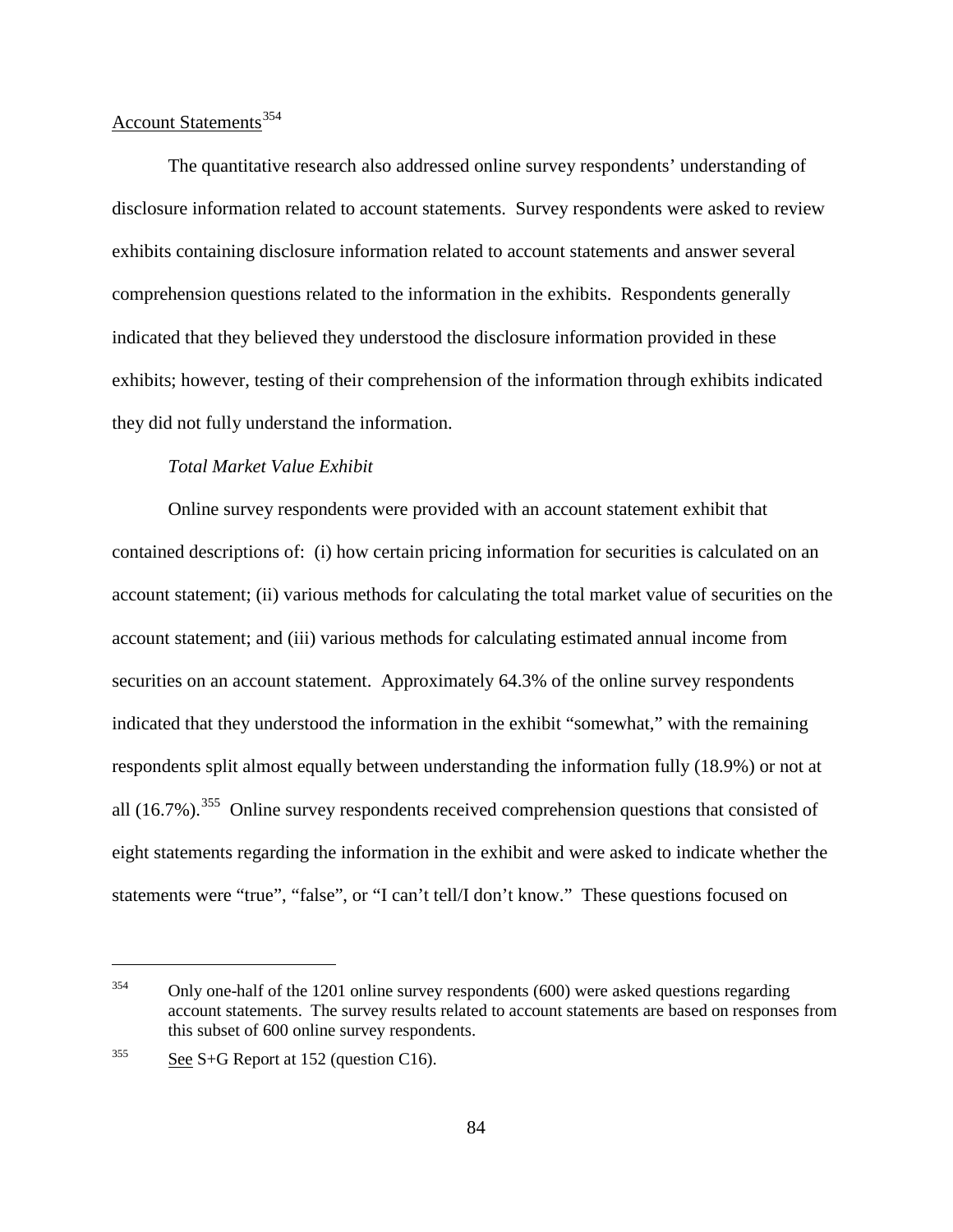general characteristics of the price, valuation and income information contained in the exhibit as well as methods of calculating the price, valuation and income information on an account statement.<sup>356</sup> An average of approximately one-half (51.9%) of the online survey respondents correctly answered each of the comprehension questions regarding this account statement exhibit. $357$ 

Online survey respondents also evaluated the importance of including certain pieces of information in an account statement. Specifically, the online survey respondents were asked to rate the importance of the following pieces of information: (a) "whether I can sell the securities whenever I want to"; (b) "whether I can sell the securities at their market value; (c) how the total market value of my securities was actually calculated, or what it is based on"; (d) "whether the total market value is only available on the date of my statements, and how I can obtain a value between statements"; and (e) "who estimates the total market value of my securities."<sup>358</sup> The question instructed online survey respondents to rate the foregoing items on a four-factor scale ranging in descending order from "Absolutely essential," to "Important, but not essential," to "Nice to know," to "Completely unimportant."<sup>[359](#page-114-3)</sup>

Approximately 70.9% of the online survey respondents indicated that knowing whether they can sell their securities at anytime is absolutely essential.<sup>360</sup> A similar percentage (68.9%)

<span id="page-114-0"></span> $356$  See S+G Report at 153-156 (question C17).

<span id="page-114-1"></span> $357$  See S+G Report at 157 (question C17). This finding represents the average percentage of respondents correctly answering each comprehension question. The actual percentage of online survey respondents correctly answering each comprehension question related to this account statement exhibit ranged from 41.2% to 67%.

<span id="page-114-2"></span> $358$  See S+G Report at 158 (question C18).

<span id="page-114-3"></span> $359$  See S+G Report at 158 (question C18).

<span id="page-114-4"></span> $360$  See S+G Report at 158 (question C18).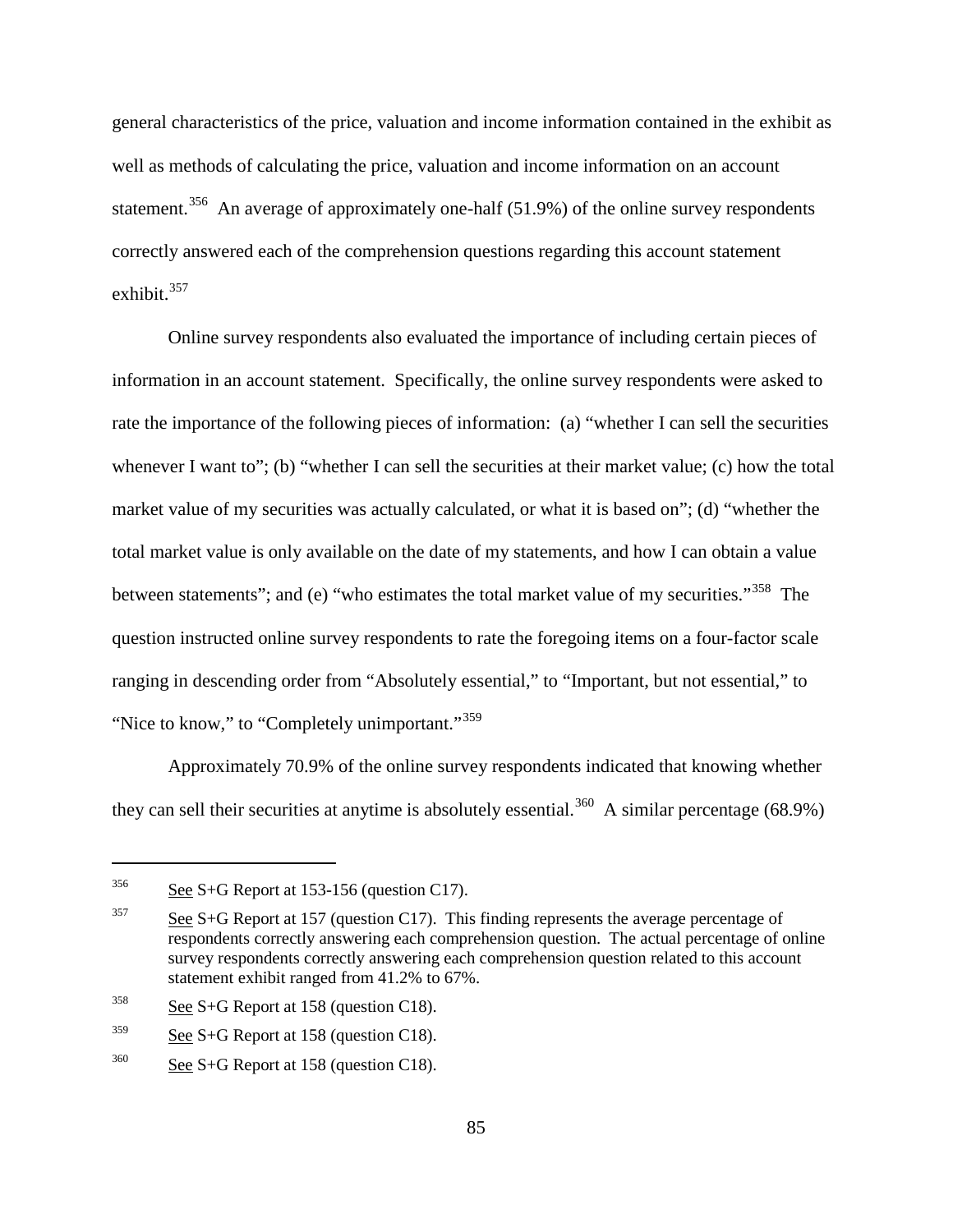of respondents indicated that knowing whether they can sell their securities at market value is absolutely essential.<sup>[361](#page-115-0)</sup> Online survey respondents reported mixed preferences for information related to total market value: approximately 51.7% of the online survey respondents indicated that understanding how the total market value was calculated is absolutely essential; approximately 44.8% of the online survey participants indicated that knowing whether total market value is only available on the account statement date is absolutely essential; and approximately 33.8% of online survey respondents indicated that knowing who calculates total market value is absolutely essential.<sup>[362](#page-115-1)</sup>

#### *SIPC Exhibit*

Online survey respondents were provided with an account statement exhibit that provided a general description of account protections provided through SIPC. More than 90 percent of the online survey respondents indicated that they understood the information in the exhibit either "fully" (44.3%) or "somewhat" (49%).<sup>[363](#page-115-2)</sup> However, when answering a multiple choice comprehension question regarding the information contained in this SIPC exhibit, approximately 66.7% of the online survey respondents answered the question correctly.<sup>[364](#page-115-3)</sup>

Online survey respondents also evaluated the importance of including certain SIPC information in an account statement. Specifically, the online survey respondents were asked to rate the importance of the following pieces of information: (a) what I would need to do to get paid by SIPC; (b) under what circumstances would I receive a payment from SIPC; and (c) how

<span id="page-115-0"></span> $361$  See S+G Report at 158 (question C18).

<span id="page-115-1"></span> $362$  See S+G Report at 158 (question C18).

<span id="page-115-2"></span> $363$  See S+G Report at 160 (question C19).

<span id="page-115-3"></span> $364$  See S+G Report at 161 (question C20).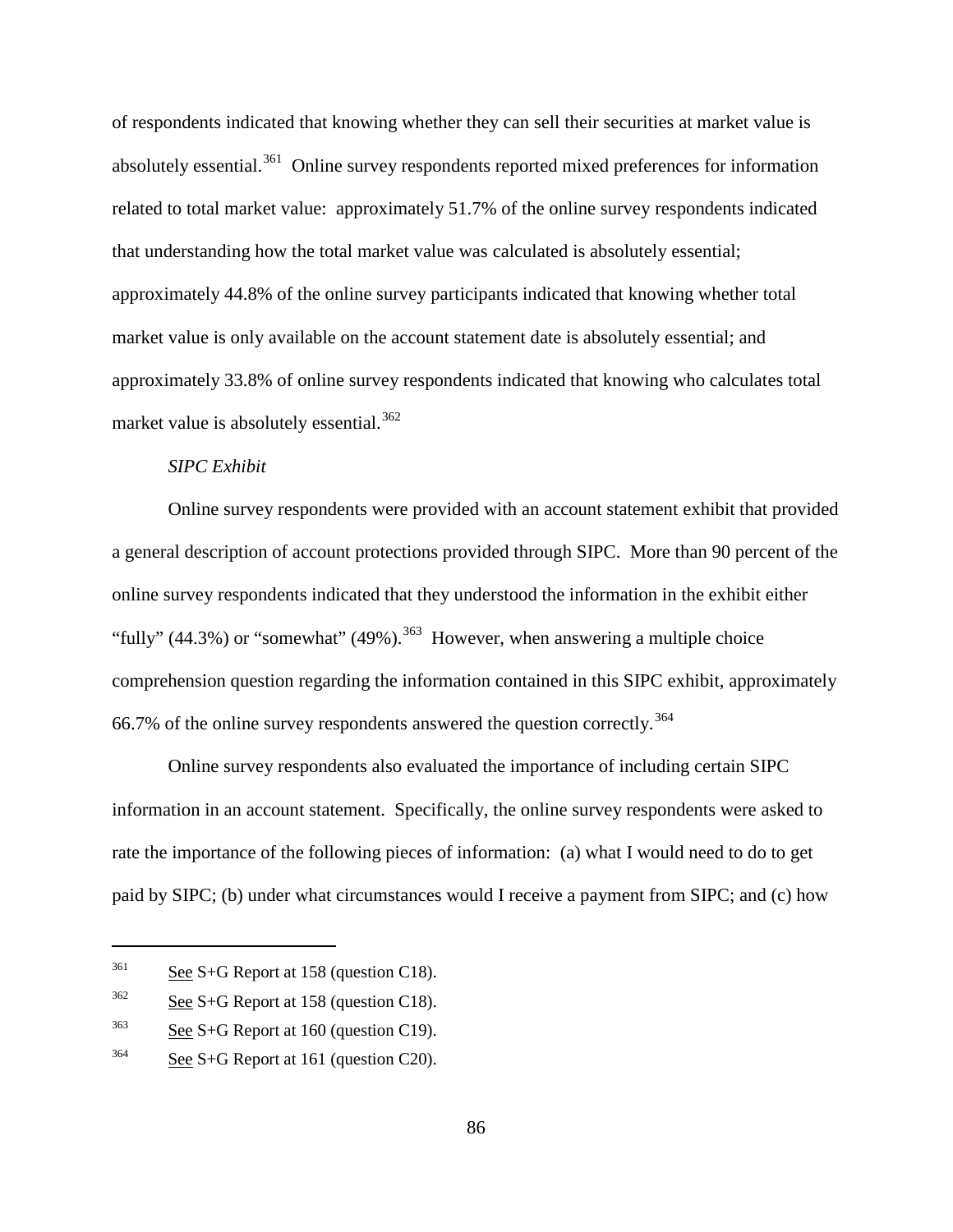can I get information about my financial intermediary's supplemental protection.<sup>[365](#page-116-0)</sup> The question instructed online survey respondents to rate the foregoing items on a four-factor scale ranging in descending order from "Absolutely essential," to "Important, but not essential," to "Nice to know," to "Completely unimportant."<sup>366</sup> More than one-half of online survey respondents reported that it is "absolutely essential" to have the account statement indicate what they would have to do to get paid by SIPC and under what circumstances they would receive a payment.<sup>[367](#page-116-2)</sup> Additionally, about 42.6% of online survey respondents indicated that is absolutely essential for the account statement to include information on the financial intermediary's supplemental protection.<sup>[368](#page-116-3)</sup>

#### *Statement Inaccuracies Exhibit*

Online survey respondents were provided with an account statement exhibit that described the procedures for addressing inaccuracies on account statements. Online survey respondents were asked to indicate how often they checked their account statements: approximately 42% of respondents indicated they "always" checked their account statements; approximately 26.8% of respondents indicated they "usually" check their account statements; approximately16.4% of respondents indicated they "sometimes" check their account statements; and approximately14.9% indicated they "rarely or never" check their account statements.

#### *Custodial Information Exhibit*

<span id="page-116-0"></span> $365$  See S+G Report at 163 (question C22).

<span id="page-116-1"></span> $366$  See S+G Report at 163 (question C22).

<span id="page-116-2"></span><sup>&</sup>lt;sup>367</sup> See S+G Report at 163 (question C22). Approximately 59.1% of online survey respondents reported that is "absolutely essential" to have an account statement indicate what they would have to get paid by SIPC, while 56.2% of online survey respondents reported that is "absolutely essential" to indicate under what circumstances they would receive a payment.

<span id="page-116-3"></span> $368$  See S+G Report at 163 (question C22).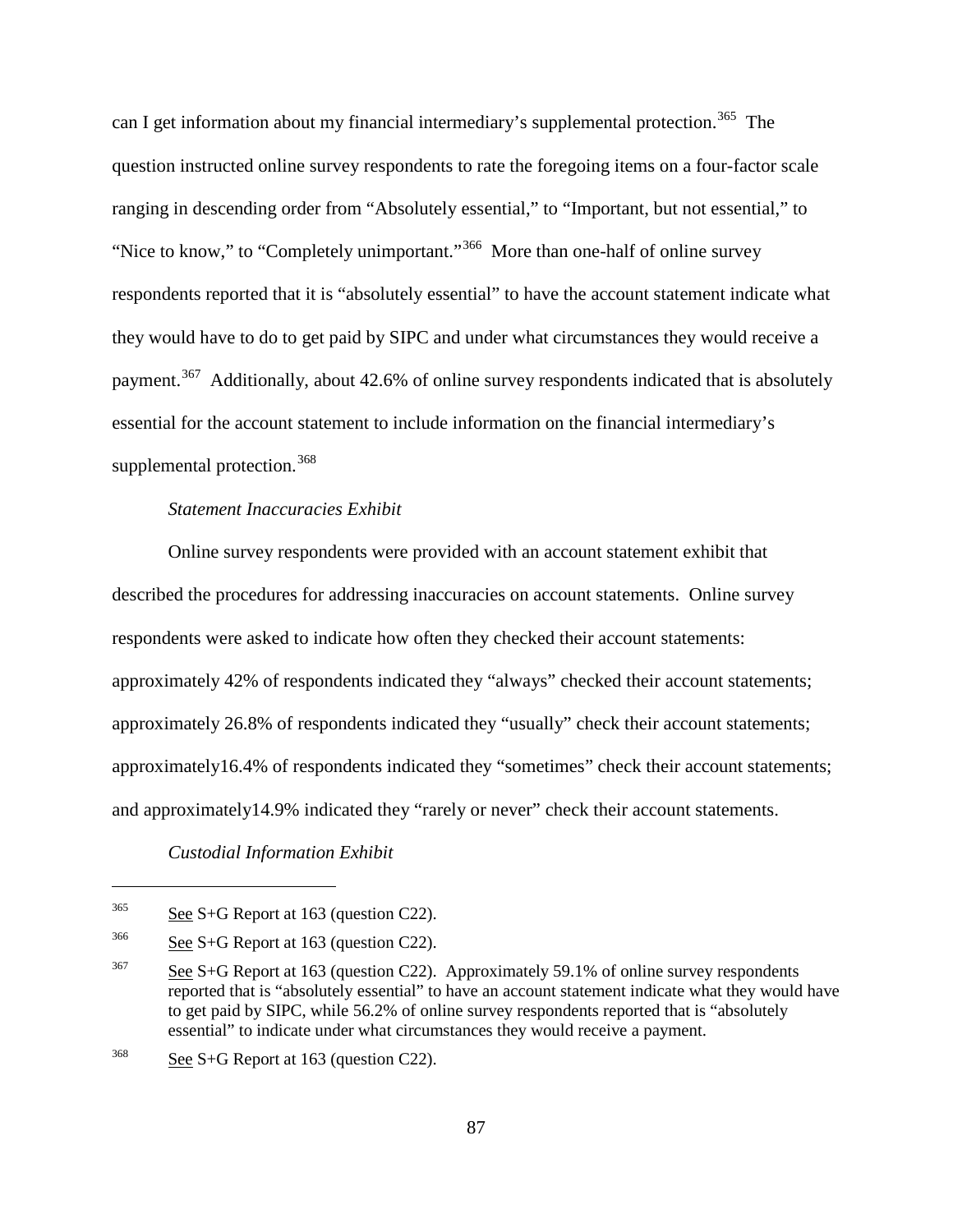Online survey respondents were provided with an account statement exhibit that described the custody of securities on the account statements.<sup>369</sup> Online survey respondents received three multiple choice comprehension questions regarding the custodial information contained in this exhibit.<sup>[370](#page-117-1)</sup> An average of approximately 24% of the online survey respondents correctly answered each of the comprehension questions regarding this account statement exhibit.[371](#page-117-2)

#### *Compensation Exhibit*

Online survey respondents were provided with an account statement exhibit that generally indicated that a financial intermediary may receive compensation in connection "with the purchase and/or the on-going maintenance of positions in certain mutual fund shares and other investment products" in an investment account. Approximately 57.5% of the online survey respondents indicated that they "somewhat" understood the information in the exhibit, with the remaining respondents split between understanding the information fully (25.9%) or not at all  $(16.6\%)$ <sup>372</sup> Online survey respondents received comprehension questions that consisted of four statements related to information in the exhibit and were asked to indicate whether the statements were true, false, or "I can't tell/I don't know." These questions focused on how and when a financial intermediary receives compensation for sales of investment products and where

<span id="page-117-0"></span> $369$  See S+G Report at 166 (question C24-26).

<span id="page-117-1"></span> $370$  See S+G Report at 166-167 (question C24-26).

<span id="page-117-2"></span> $371$  See S+G Report at 168 (question C24-26). This finding represents the average percentage of respondents correctly answering each comprehension question. The actual percentage of online survey respondents correctly answering each comprehension question related to this account statement exhibit ranged from 20.9% to 24.9%.

<span id="page-117-3"></span> $372$  See S+G Report at 171 (question C28).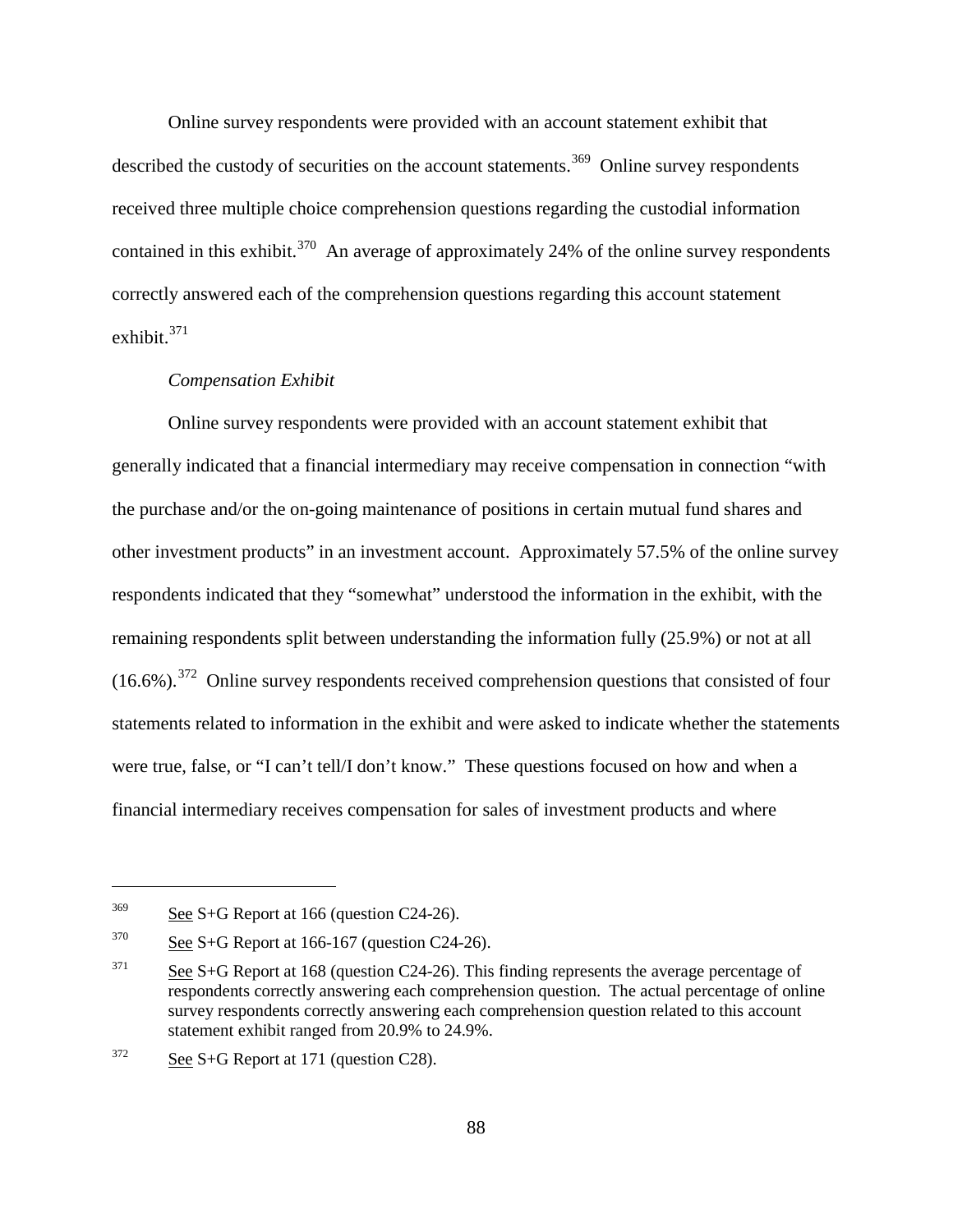information regarding this compensation can be found.<sup>[373](#page-118-0)</sup> An average of approximately 51% of the online survey respondents correctly answered each of the comprehension questions regarding this account statement exhibit.  $374$ 

Online survey respondents also indicated their interest in obtaining additional information "about the sources and amounts of compensation" received by their financial intermediary.<sup>[375](#page-118-2)</sup> Approximately 87.5% of online survey respondents were "very" or "somewhat" interested in receiving this compensation information.<sup>[376](#page-118-3)</sup> Those online survey respondents expressing interest in information "about the sources and amounts of compensation" received by their financial intermediary were also asked to indicate when they would like to receive this information. These survey respondents were asked to select one or more (i.e., multiple responses acceptable) of the following time frames for receiving this compensation information: (a) before I begin my relationship with a [financial intermediary]; (b) at the time I consider each transaction; (c) when I get a confirmation or account statement, which is at some point after a transaction; (d) some other time; or (e) I do not know. [377](#page-118-4) Approximately 58.9% of this subset of online survey respondents want to receive this compensation information before beginning their relationship with a financial intermediary, while about 43.8% of these respondents want to receive this

<span id="page-118-0"></span> $\frac{\text{See } S + G \text{ Report at } 172-173 \text{ (question C29)}}{256}$ 

<span id="page-118-1"></span> $374$  See S+G Report at 174 (question C29). This finding represents the average of the percent correct for each comprehension question asked. The actual percentage of online survey respondents that correctly answered each comprehension question related to this account statement exhibit ranged from 33.3% to 63.6%.

<span id="page-118-2"></span> $375$  See S+G Report at 175 (question C30).

<span id="page-118-3"></span><sup>&</sup>lt;sup>376</sup> See S+G Report at 175 (question C30). Approximately 39.9% of online survey respondents were "very interested" in the sources and amounts of compensation received by their financial intermediary, and another 47.6% of respondents were "somewhat" interested in this information.

<span id="page-118-4"></span> $377$  See S+G Report at 176 (question C31).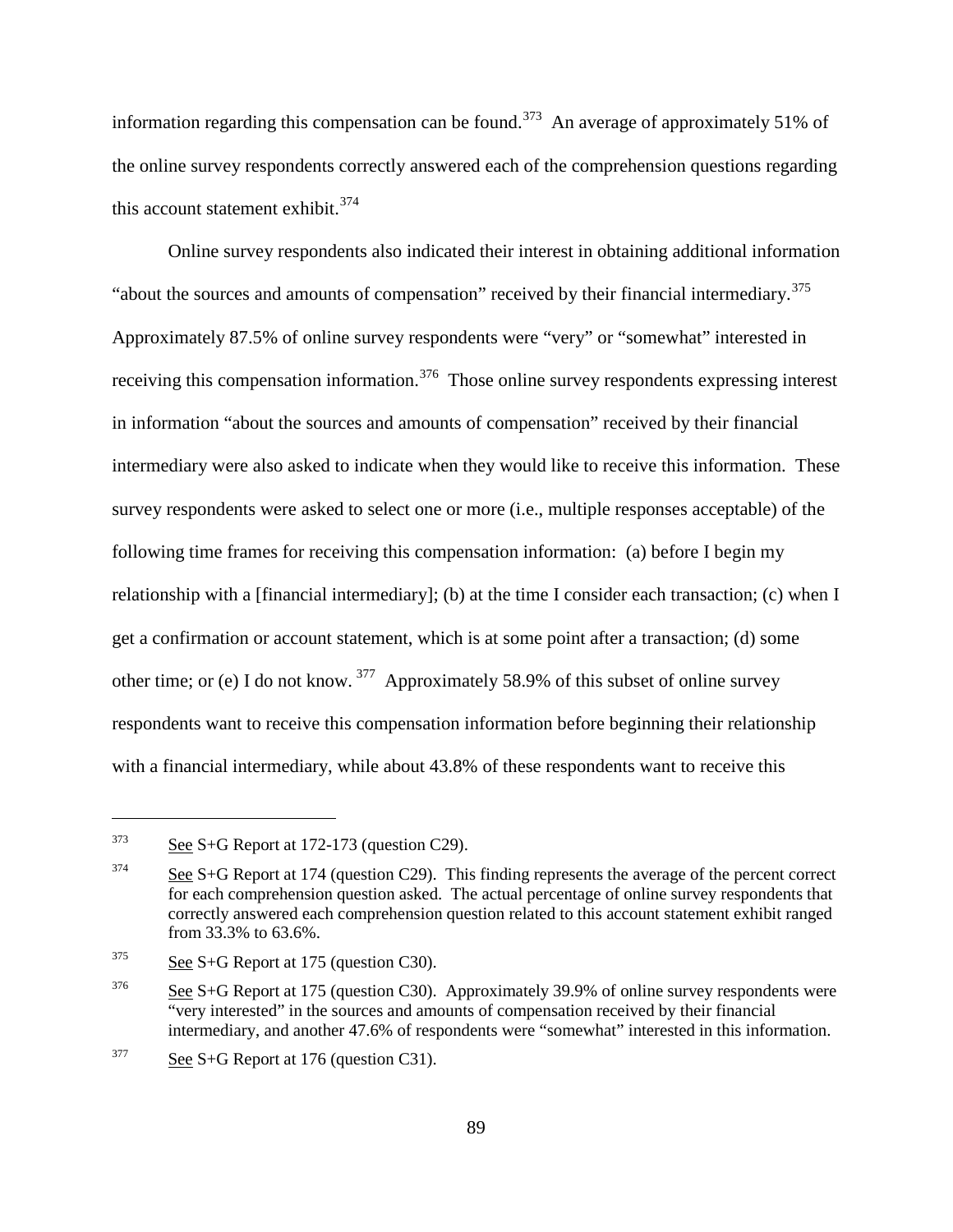compensation information at the time of they consider a transaction. [378](#page-119-0) Approximately 20.6% of this subset of online survey respondents want to receive this compensation information with a trade confirmation or account statement, while about 10.7% of these respondents either do not know when they want this information or want it at "some other time."<sup>[379](#page-119-1)</sup>

# Sweep Accounts<sup>[380](#page-119-2)</sup>

The quantitative research also addressed online survey respondents' understanding of disclosure about sweep accounts. Survey respondents were asked to review exhibits containing disclosure about sweep accounts and answer several related comprehension questions. Respondents generally indicated that they understood the disclosure information provided in these exhibits; however, as described below, many of the respondents failed to correctly answer some of the comprehension questions associated with each of the exhibits.

#### *General Information Exhibit*

Online survey respondents were provided with an exhibit that explained the general operation of a sweep account and how Federal Deposit Insurance Corporation ("FDIC") protections apply to these accounts. After reviewing the exhibit, online survey respondents were asked how well they understood the following: (a) what a sweep account is; (b) what a sweep account is used for; and (c) how a sweep account works in conjunction with your other accounts at a financial firm.[381](#page-119-3) Approximately one-half of all the online survey respondents indicated they

<span id="page-119-0"></span> $378$  See S+G Report at 176 (question C31).

<span id="page-119-1"></span> $379$  See S+G Report at 176 (question C31).

<span id="page-119-2"></span> $380$  Only one-half of the 1201 online survey respondents (601) were asked questions regarding sweep accounts. The survey results related to sweep accounts are based on responses from this subset of 601 online survey respondents.

<span id="page-119-3"></span> $381$  See S+G Report at 180 (question C34).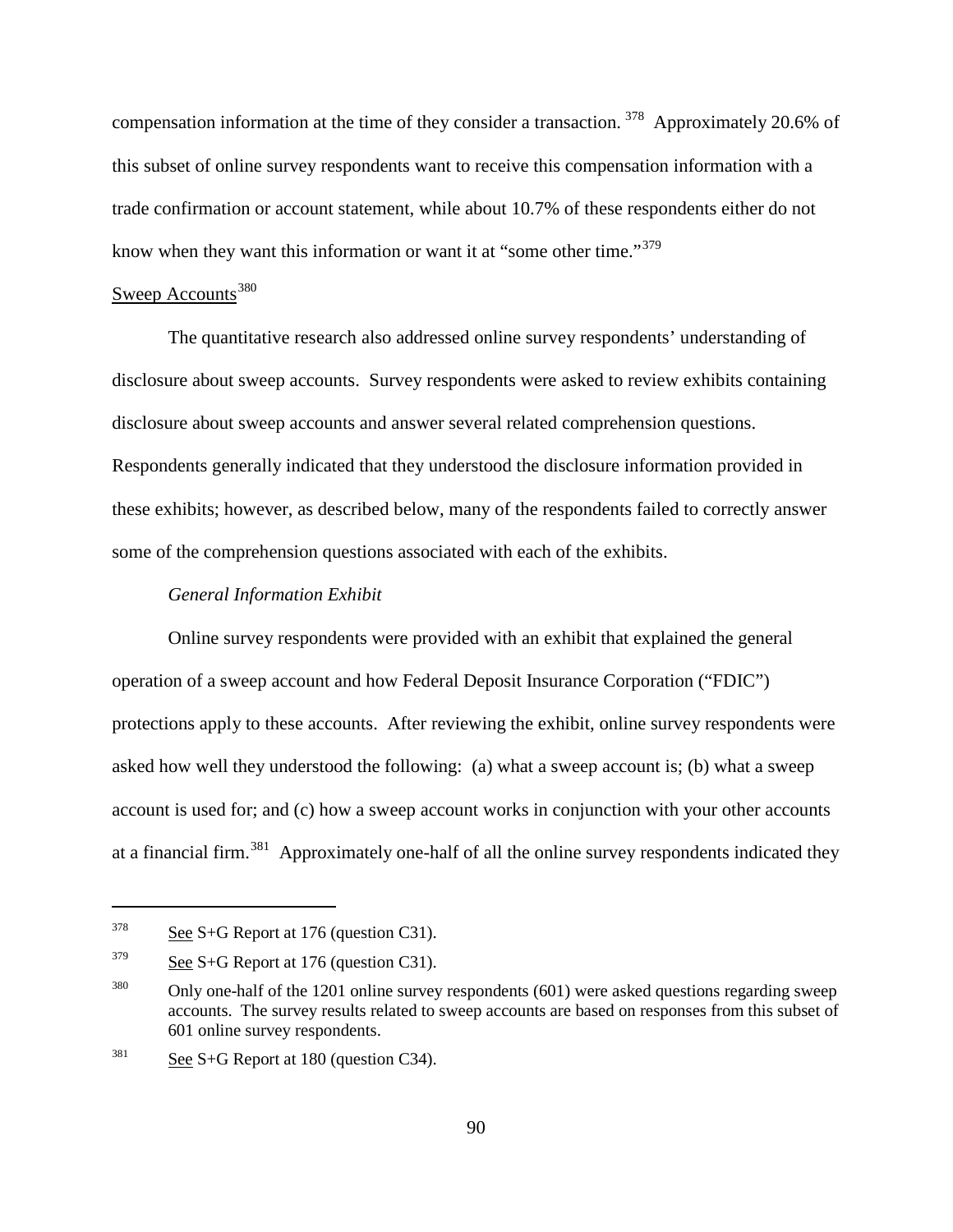"understand the basics" of each the foregoing questions related to sweep accounts, with the remaining respondents split almost equally between understanding the information fully or not at all.[382](#page-120-0)

Online survey respondents received two types of comprehension questions regarding this general information exhibit for sweep accounts: two multiple-choice questions and four statements they were asked to indicate were true, false, or "I can't tell/I don't know." These questions focused on basic operation, account transfers, and FDIC coverage and terms of a sweep account. An average of approximately 50.2% of the online survey respondents correctly answered each of the comprehension questions regarding this sweep account exhibit.<sup>[383](#page-120-1)</sup>

# *Statements, Interest and Fees Exhibit*

 $\overline{a}$ 

Online survey respondents were provided with an exhibit that described sweep account statements, sweep account fees, and how interest applied to funds in a sweep accounts. Approximately 70.7% of the online survey respondents indicated that they "somewhat" understood the information in the exhibit, with the remaining respondents split between

<span id="page-120-0"></span><sup>&</sup>lt;sup>382</sup> See S+G Report at 180 (question C34). Approximately 49.8% of online survey respondents indicated they "understand the basics" of what a bank sweep account is, while approximately 29.3% of respondents indicated they understand this information fully and 20.9% of respondents indicated they did not understand this information at all. Approximately 49.3% of online survey respondents indicated they "understand the basics" of what a bank sweep account is used for, while approximately 27.5% of respondents indicated they understand this information fully and 23.2% of respondents indicated they did not understand this information at all. Approximately 52.6% of online survey respondents indicated they "understand the basics" of how a bank sweep account work with other account at a financial firm, while approximately 22.2% of respondents indicated they understand this information fully and 25.2% of respondents indicated they did not understand this information at all

<span id="page-120-1"></span><sup>&</sup>lt;sup>383</sup> See S+G Report at 181-184 (questions C35-36 and C38). This finding represents the average percentage of respondents correctly answering each comprehension question. The actual percentage of online survey respondents correctly answering each comprehension question related to this sweep account exhibit ranged from 24.3% to 80%.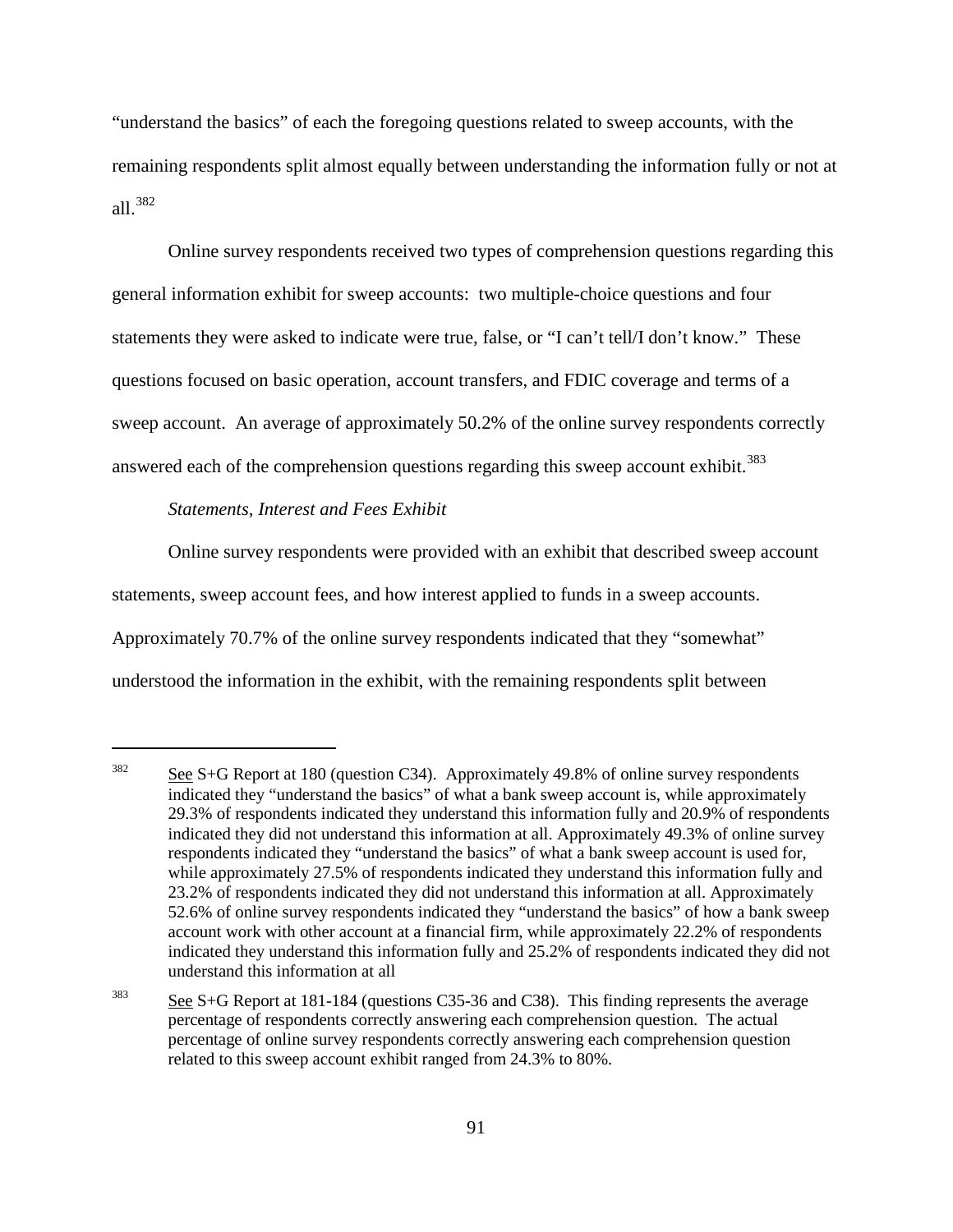understanding the information fully  $(15.6\%)$  or not at all  $(13.7\%)$ .<sup>384</sup> Online survey respondents received comprehension questions that consisted of eight statements related to information in the exhibit and were asked to indicate whether the statements were "true", "false", or "I can't tell/I don't know." These questions focused on sweep account statements and interest calculations.<sup>[385](#page-121-1)</sup> An average of approximately 37.4% of the online survey respondents correctly answered each of the comprehension questions regarding this sweep account exhibit.<sup>[386](#page-121-2)</sup>

#### *Withdrawals Exhibit*

Online survey respondents were provided with an exhibit that explained sweep account withdrawals. About 66.4% of the online survey respondents indicated that they "somewhat" understood the information in the exhibit, with the remaining respondents split between understanding the information fully  $(20\%)$  or not at all  $(13.6\%)$ .<sup>387</sup> Online survey respondents received comprehension questions that consisted of five statements related to information in the exhibit and were asked to indicate whether the statements were true, false, or "I can't tell/I don't know." These questions focused on the rights to, and procedures associated with, withdrawing funds from a sweep account.<sup>[388](#page-121-4)</sup> An average of approximately 56% of the online survey

<span id="page-121-0"></span> $384$  See S+G Report at 187 (question C39).

<span id="page-121-1"></span> $385$  See S+G Report at 188-191 (questions C40-41).

<span id="page-121-2"></span><sup>&</sup>lt;sup>386</sup> See S+G Report at 192 (questions C40-41). This finding represents the average percentage of respondents correctly answering each comprehension question. The actual percentage of online survey respondents correctly answering each comprehension question related to this sweep account exhibit ranged from 13.1% to 66.1%.

<span id="page-121-3"></span> $387$  See S+G Report at 194 (question C42).

<span id="page-121-4"></span> $388$  See S+G Report at 195-197 (questions C43).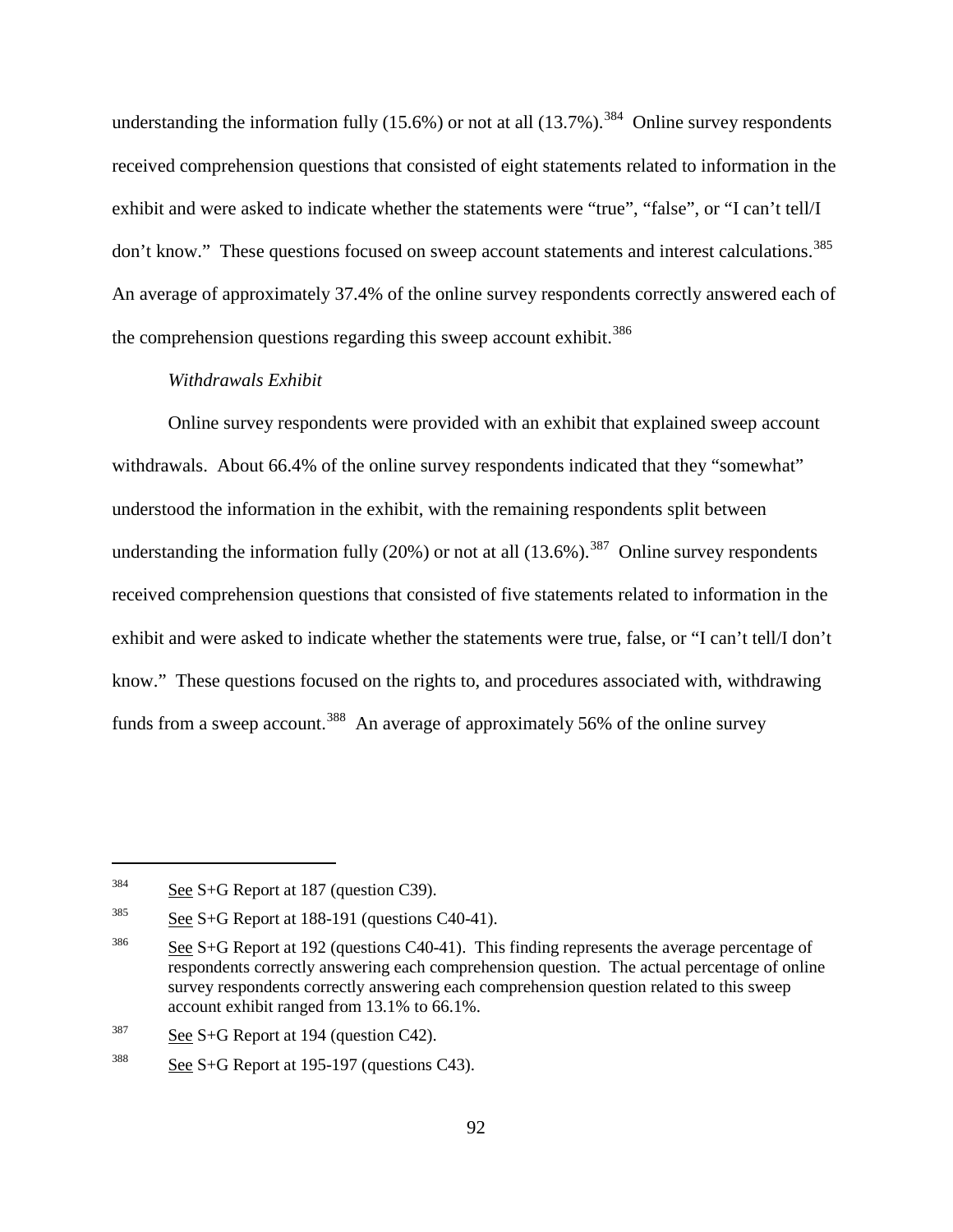respondents correctly answered each of the comprehension questions regarding this sweep account exhibit.[389](#page-122-0)

#### 3. Mutual Fund Summary Prospectus

Quantitative research relating to the mutual fund summary prospectus involved, among other things, investor testing concerning one of three examples of a summary prospectus, as described below. Before describing those testing results, however, we turn first to a discussion of general findings based on data collected from introductory questions in the summary prospectus branch of the online survey.

In response to several introductory questions, the online survey respondents identified as their main sources of information in deciding whether to invest in mutual funds their financial advisor or broker, the Internet, and friends and family. Specifically, in response to a multiple response question (*i.e.*, check all that apply) regarding such sources, approximately 51.4% of the online survey respondents cited a financial advisor or broker as their main sources of information in deciding whether to invest in mutual funds, about 48.7% identified the Internet or a computer, approximately 35.7% indicated friends and family, and about 26.6% reported that they relied on magazines or newspapers.<sup>[390](#page-122-1)</sup> In addition, approximately 24.6% of the online survey respondents cited a mutual fund prospectus as their primary source of information in deciding whether to invest in mutual funds.<sup>391</sup> When asked to identify the most important source of information for

<span id="page-122-0"></span><sup>&</sup>lt;sup>389</sup> See S+G Report at 198 (questions C43). This finding represents the average percentage of respondents correctly answering each comprehension question. The actual percentage of online survey respondents correctly answering each comprehension question related to this sweep account exhibit ranged from 50% to 60.4%.

<span id="page-122-1"></span> $390$  See S+G Report at 202 (question S1).

<span id="page-122-2"></span> $391$  See S+G Report at 202 (question S1).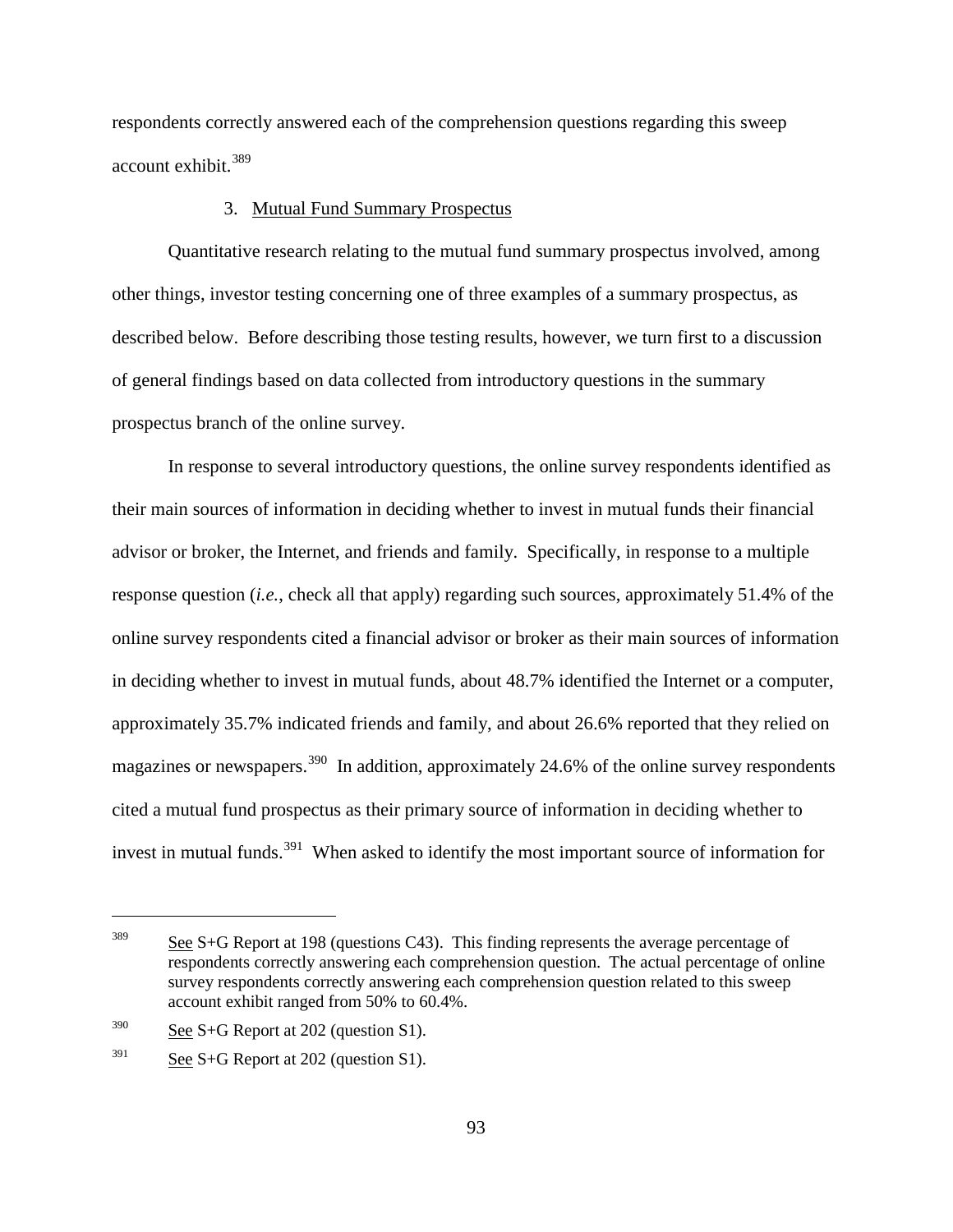mutual fund investment decision-making, approximately 41.3% online survey respondents cited a financial advisor or broker, about 21.4% indicated the Internet, while only 6.2% identified a mutual fund prospectus.<sup>[392](#page-123-0)</sup>

#### Perceptions of Statutory Prospectuses and Summary Prospectuses

A statutory prospectus is a prospectus that meets the requirements of Section 10(a) of the Securities Act.<sup>[393](#page-123-1)</sup> A statutory prospectus contains information about a mutual fund, such as its investment objectives, risks, and expenses. Statutory prospectuses are often lengthy, both because they contain a wealth of information required by Commission rules and because statutory prospectuses for multiple funds are often combined in a single document. In 2009, the Commission adopted rule amendments that would permit a mutual fund to satisfy its prospectus delivery obligations, so long as certain conditions are satisfied, by sending or giving a summary prospectus to the investor and providing the statutory prospectus online.<sup>394</sup> The summary prospectus was intended to be a concise summary (on the order of three or four pages) that would provide key information about the mutual fund. The summary prospectus rule provides for a layered approach to disclosure in which key information is sent or given to the investor and more detailed information is provided online and, upon request, is sent in paper or by email.<sup>[395](#page-123-3)</sup>

The online survey tested online survey respondents' perceptions regarding their receipt of statutory and summary prospectuses. Approximately 78.2% of the online survey respondents

<span id="page-123-0"></span> $392$  See S+G Report at 204 (question S2).

<span id="page-123-1"></span> $15$  U.S.C. 77 $j(a)$ .

<span id="page-123-2"></span><sup>394</sup> 17 C.F.R. 230.498.

<span id="page-123-3"></span><sup>&</sup>lt;sup>395</sup> See Enhanced Disclosure and New Prospectus Delivery Option for Registered Open-End Management Investment Companies, supra note 4.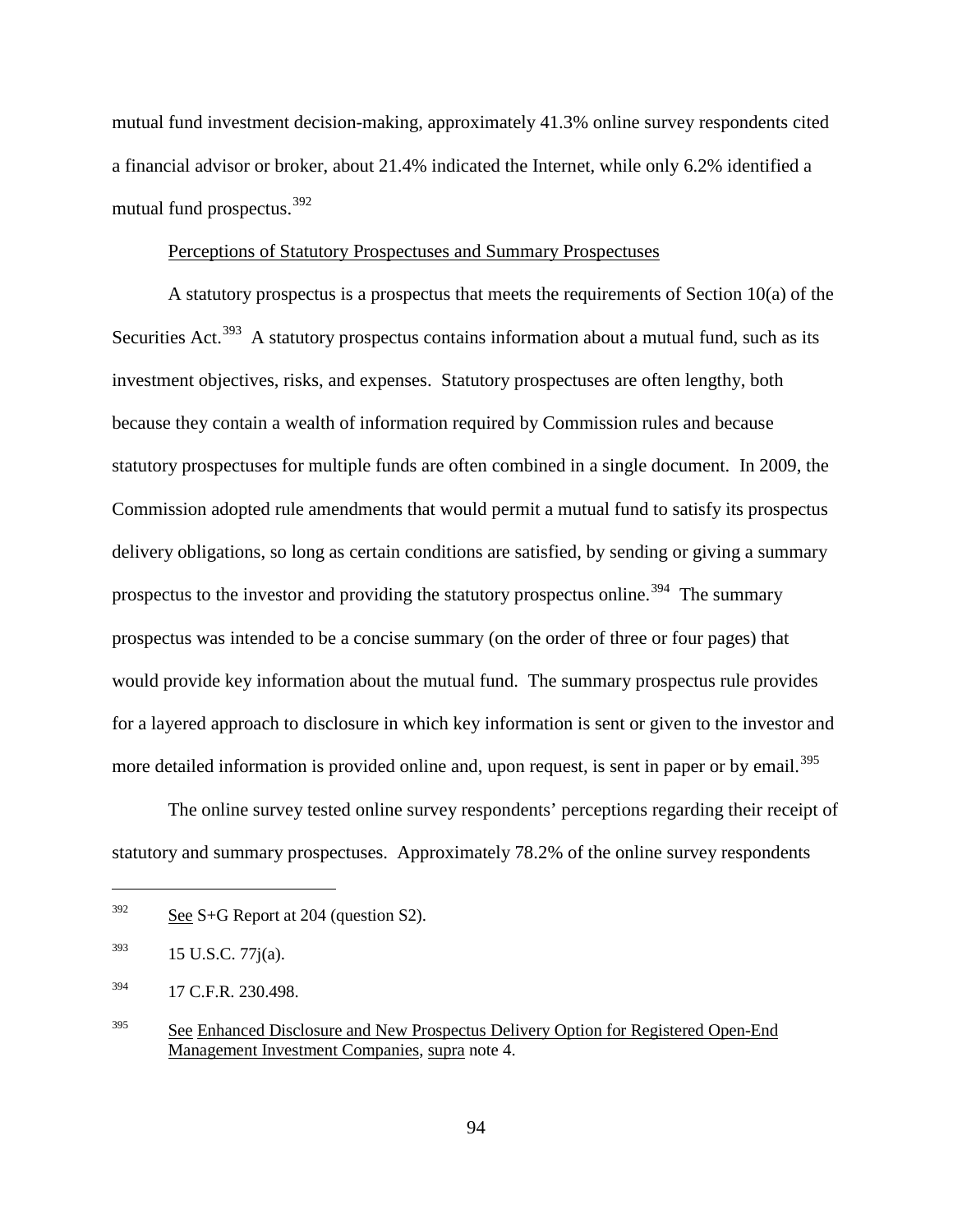recalled receiving a statutory prospectus, and about 48.7% recalled receiving a summary prospectus.<sup>[396](#page-124-0)</sup> When the approximately 51.3% of the online survey respondents who indicated that they had not or were unsure whether they had received a summary prospectus (*i.e.*, a subset) were shown a sample summary prospectus for reference, approximately 56.3% of them maintained that they had not received one, while 33.0% recalled having received a summary prospectus.[397](#page-124-1) Approximately 73.2% of those online survey respondents who recalled receiving a statutory prospectus (*i.e.*, a subset) and approximately 72.5% of those online survey respondents who recalled receiving a summary prospectus (*i.e.*, a subset) reported receiving one within the past year.  $398$ 

While readership of prospectuses varied, a majority of online survey respondents indicated that they either read them always, very frequently, or frequently. The results show that a greater proportion of those online survey respondents who recalled receiving a summary prospectus reported reading them than those who recalled receiving a statutory prospectus. Specifically, of those who recalled receiving a statutory prospectus or a summary prospectus, approximately 55.7% reported that they always, very frequently, or frequently read statutory prospectuses, and approximately 61.9% reported that they always, very frequently, or frequently read summary prospectuses, when they received them.<sup>399</sup> Conversely, approximately 44.3% of those who recalled receiving a statutory prospectus admitted that they rarely, very rarely, or

<span id="page-124-0"></span> $396$  See S+G Report at 205 (questions S3 and S11).

<span id="page-124-1"></span> $397$  See S+G Report at 206 (question S12).

<span id="page-124-2"></span> $398$  See S+G Report at 207 (questions S4 and S13).

<span id="page-124-3"></span> $399$  See S+G Report at 208 (questions S5 and S14).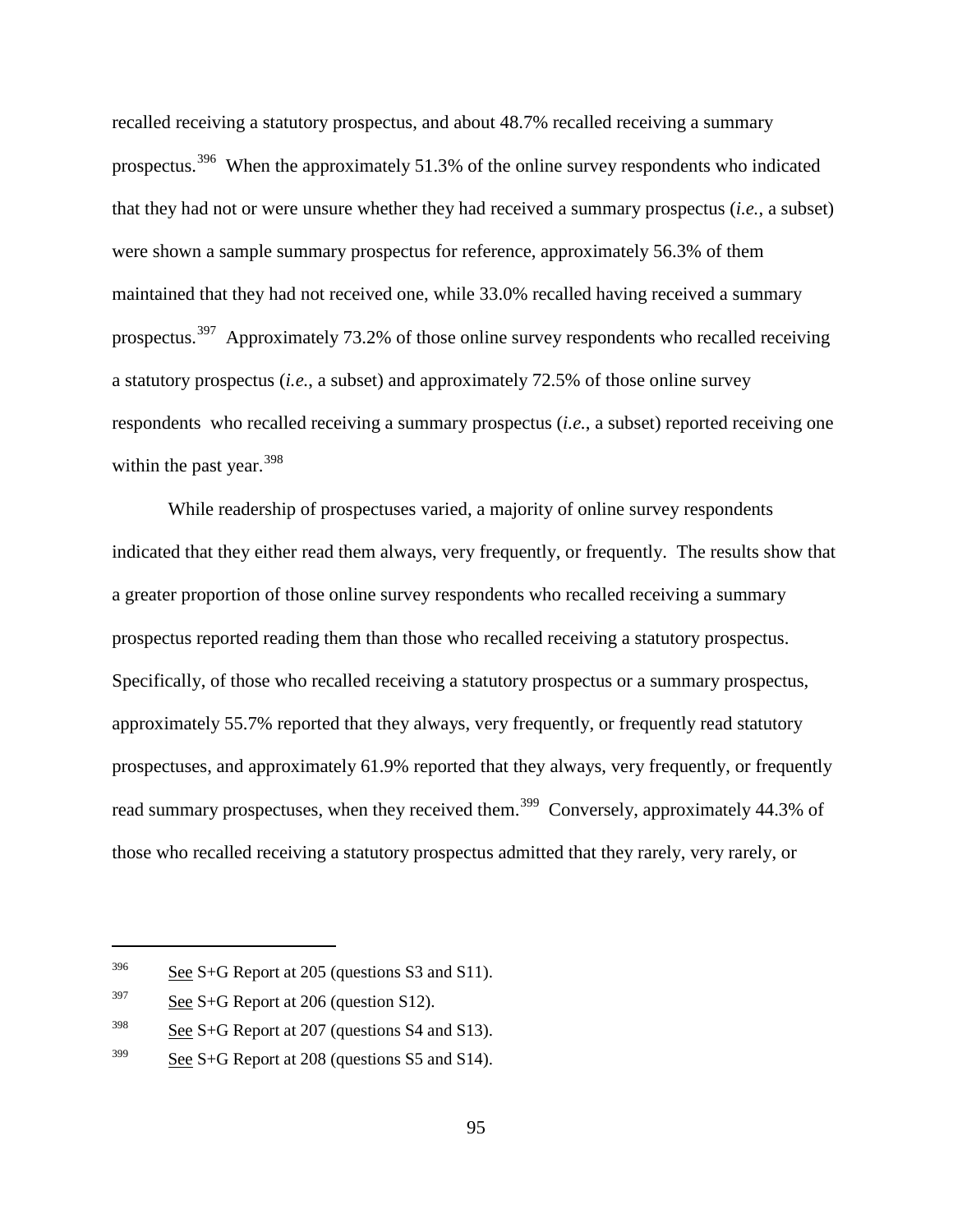never read them, while approximately 38.1% of those who recalled receiving a summary prospectus indicated that they rarely, very rarely, or never read them.<sup>[400](#page-125-0)</sup>

Reasons given for *not* reading statutory prospectuses or summary prospectuses also varied. The online survey respondents who reported generally not reading a statutory prospectus mostly indicated that the documents were "too complicated," "too long," or "too boring," or that they relied "on a broker or other financial advisor."[401](#page-125-1) Specifically, in response to a multiple response question (*i.e.*, check all that apply), approximately 57.3% of the online survey respondents who reported not reading a statutory prospectus indicated that they did not read statutory prospectuses more frequently because they were too complicated, about 51.4% reported that they were too long, and approximately  $44.0\%$  declared that they were too boring.<sup> $402$ </sup> Approximately 33.4% of these online survey respondents reported their reliance on a broker or other financial adviser as a reason for not reading the statutory prospectus. By comparison, fewer of the online survey respondents who reported generally not reading a summary prospectus indicated that they did not read summary prospectuses more often because they were too complicated (43.7%) or reported that they were too long (32.8%) or too boring (30.7%); however, approximately 34.5% of these online survey respondents identified their reliance on a broker or other financial advisor as a reason for not reading the summary prospectus more often. [403](#page-125-3)

<span id="page-125-0"></span><sup>&</sup>lt;sup>400</sup> See S+G Report at 208 (questions S5 and S14).

<span id="page-125-1"></span> $\frac{\text{601}}{\text{201}}$  See S+G Report at 210 (questions S7 and S16).

<span id="page-125-2"></span><sup>&</sup>lt;sup>402</sup> See S+G Report at 210 (question S7).

<span id="page-125-3"></span> $\frac{403}{\text{See S+G}}$  Report at 210 (question S16).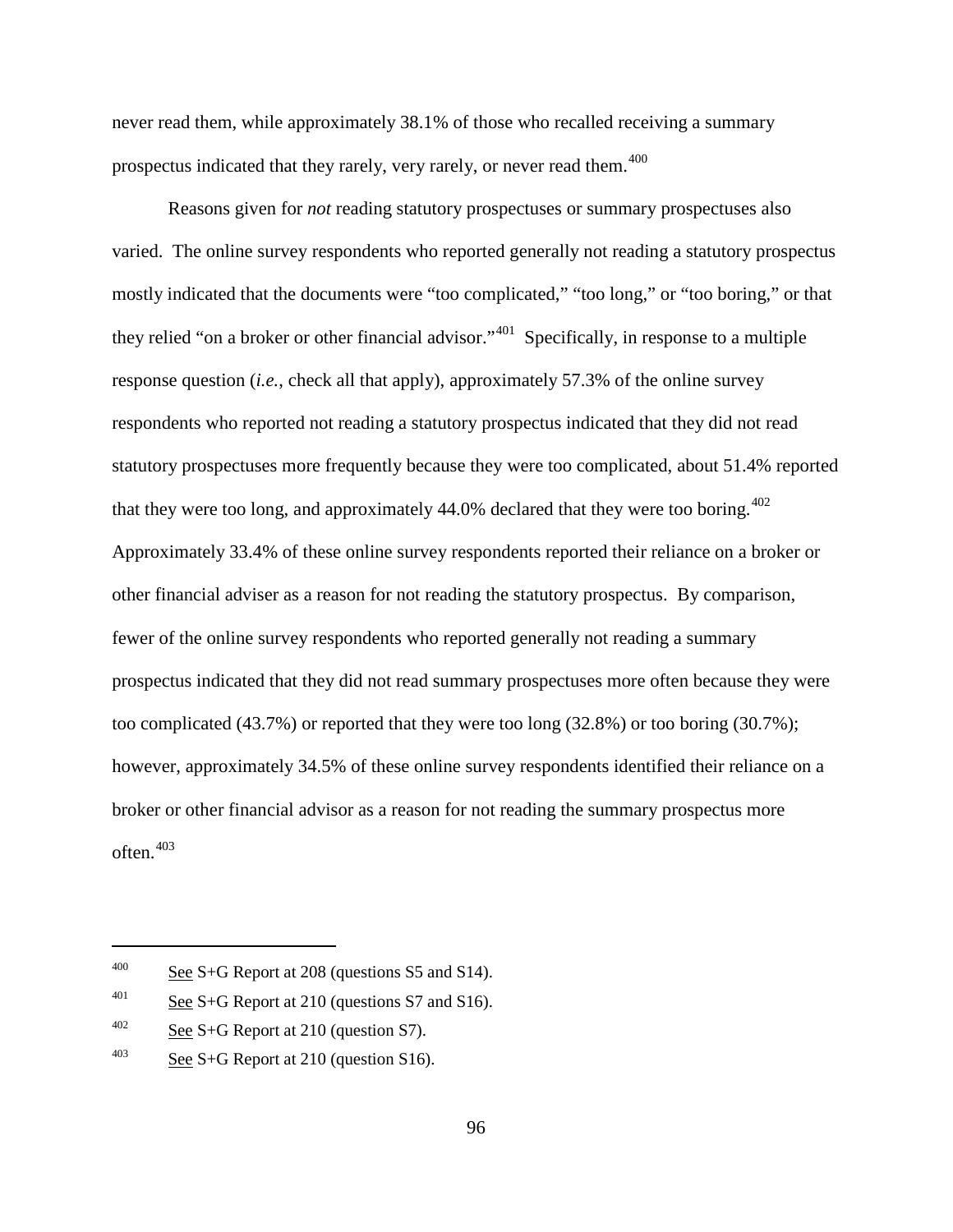Moreover, the online survey respondents who indicated that they rarely, very rarely, or never read a summary prospectus reportedly were more likely to retain them for future use than those who indicated that they rarely, very rarely, or never read a statutory prospectus.<sup>404</sup> Specifically, about 75.7% of the online survey respondents who indicated that they generally do not read a statutory prospectus reported typically "disposing of them" after receiving them, while approximately 21.7% reported that they retain them for future use.<sup>405</sup> In contrast, about 66.7% of the online survey respondents who indicated that they generally do not read a summary prospectus reported typically "disposing of them" after receiving them, while approximately 31.3% indicated that they retain them for future use. $406$ 

The time reportedly spent reading a statutory prospectus as compared to a summary prospectus varied as well. On average, about 52.8% of the subset of online survey respondents who recalled receiving a statutory prospectus indicated that they spent ten minutes or more reading a statutory prospectus.<sup>[407](#page-126-3)</sup> By comparison, on average, approximately 45.9% of the subset of online survey respondents who recalled receiving a summary prospectus indicated that they spent ten minutes or more reading a summary prospectus.<sup>[408](#page-126-4)</sup>

<span id="page-126-0"></span> $\frac{\text{404}}{\text{Set}}$  See S+G Report at 213 (questions S8 and S17).

<span id="page-126-1"></span><sup>&</sup>lt;sup>405</sup> See S+G Report at 213 (question S8).

<span id="page-126-2"></span><sup>&</sup>lt;sup>406</sup> See S+G Report at 213 (question S17).

<span id="page-126-3"></span><sup>&</sup>lt;sup>407</sup> See S+G Report at 214 (question S9). According to the S+G Report, this sample was comprised of 849 online survey respondents who recalled receiving a prospectus and who did not select "Never" in response to the question asking them how often they read a prospectus.

<span id="page-126-4"></span><sup>&</sup>lt;sup>408</sup> See S+G Report at 214 (question S18). According to the S+G Report, this sample was comprised of 728 online survey respondents who recalled receiving a summary prospectus and who did not select "Never" in response to the question asking them how often they read a summary prospectus.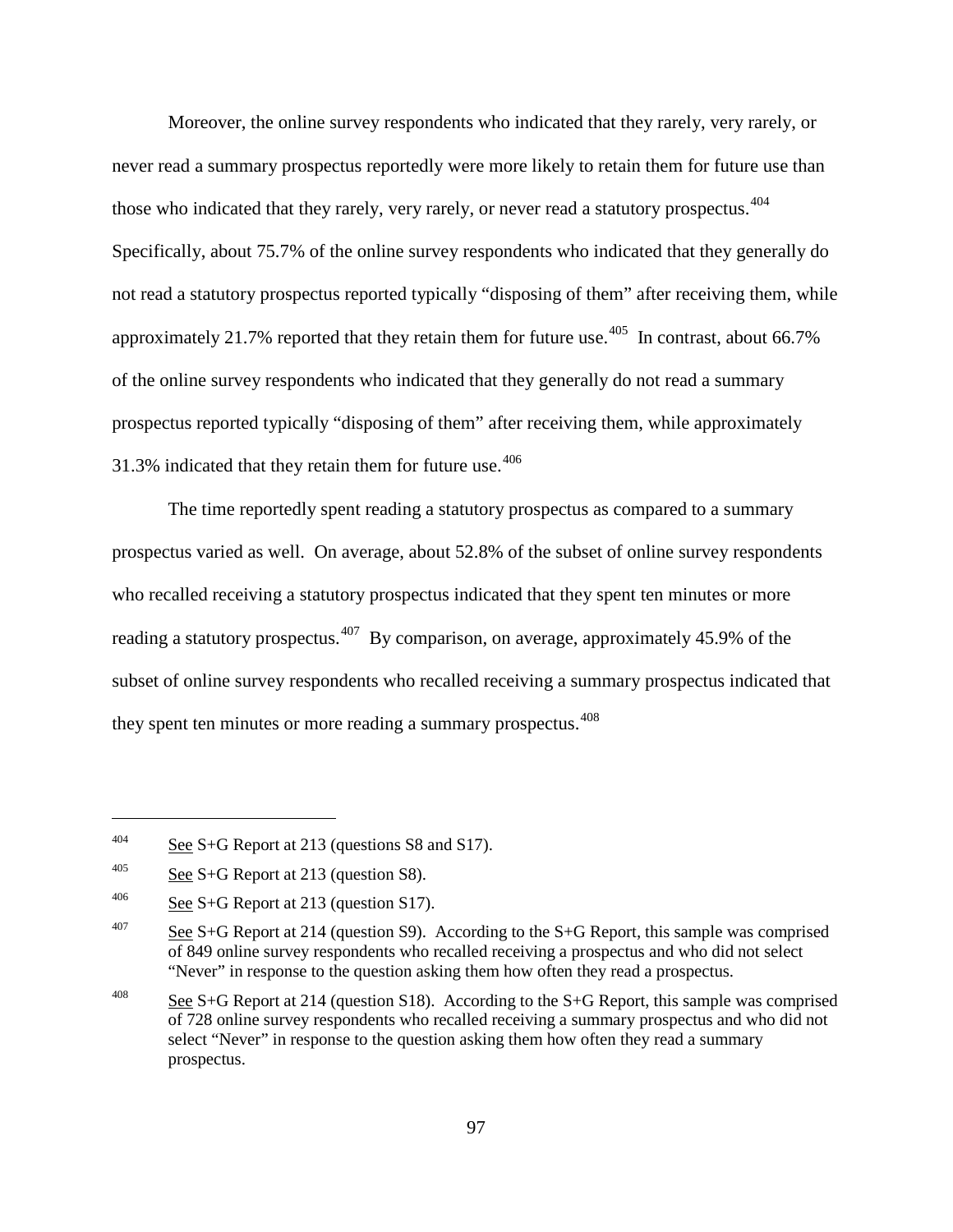The online survey respondents were not very likely to view statutory prospectuses or summary prospectuses online. Most of the online survey respondents who recalled receiving a statutory prospectus or a summary prospectus reported not ever having looked at one online. Specifically, about 65.3% of the online survey respondents who recalled receiving a statutory prospectus indicated that they had not ever looked at a statutory prospectus online, while approximately 32.9% reported having done so.<sup> $409$ </sup> By comparison, approximately 69.8% of the online survey respondents who recalled receiving a summary prospectus indicated that they had not ever looked at a summary prospectus online, while only  $28.7\%$  reported having done so.<sup>[410](#page-127-1)</sup>

For purposes of this exercise, the online survey respondents reviewed one of three examples of an actual summary prospectus that was modified to remove the identity of the applicable mutual fund.<sup>[411](#page-127-2)</sup> One of the summary prospectus examples was for a core equity fund, another was for an asset allocation portfolio, and the third was for a government bond fund. The total number of online survey respondents was divided into three separate groups, each consisting of approximately 400 individuals. One group was shown the four-page "Petunia Core Equity" Summary Prospectus (the "Petunia Summary Prospectus") as an example.<sup>412</sup> Another group was shown the eight-page "Gardenia Asset Allocation Portfolio" Summary Prospectus

<span id="page-127-0"></span><sup>&</sup>lt;sup>409</sup> See S+G Report at 215 (question S10) (n=933).

<span id="page-127-1"></span><sup>&</sup>lt;sup>410</sup> See S+G Report at 215 (question S19) (n=787, including those online survey respondents who recalled receiving a summary prospectus per question S11 ("Have you ever received or obtained a Summary Prospectus for a [m]utual [f]und?") or after seeing an example for reference in question S12 ("Now that you have seen a sample Summary Prospectus, do you recall ever having received or obtained a Summary Prospectus for a mutual fund?")).

<span id="page-127-2"></span><sup>&</sup>lt;sup>411</sup> See S+G Report at 219-21. These exhibits consisted of authentic summary prospectuses of actual mutual funds; however, the names of those funds, as reflected in these exhibits, were changed to fictitious names for purposes of this exercise.

<span id="page-127-3"></span> $\frac{\text{412}}{\text{8}}$  See S+G Report at 219.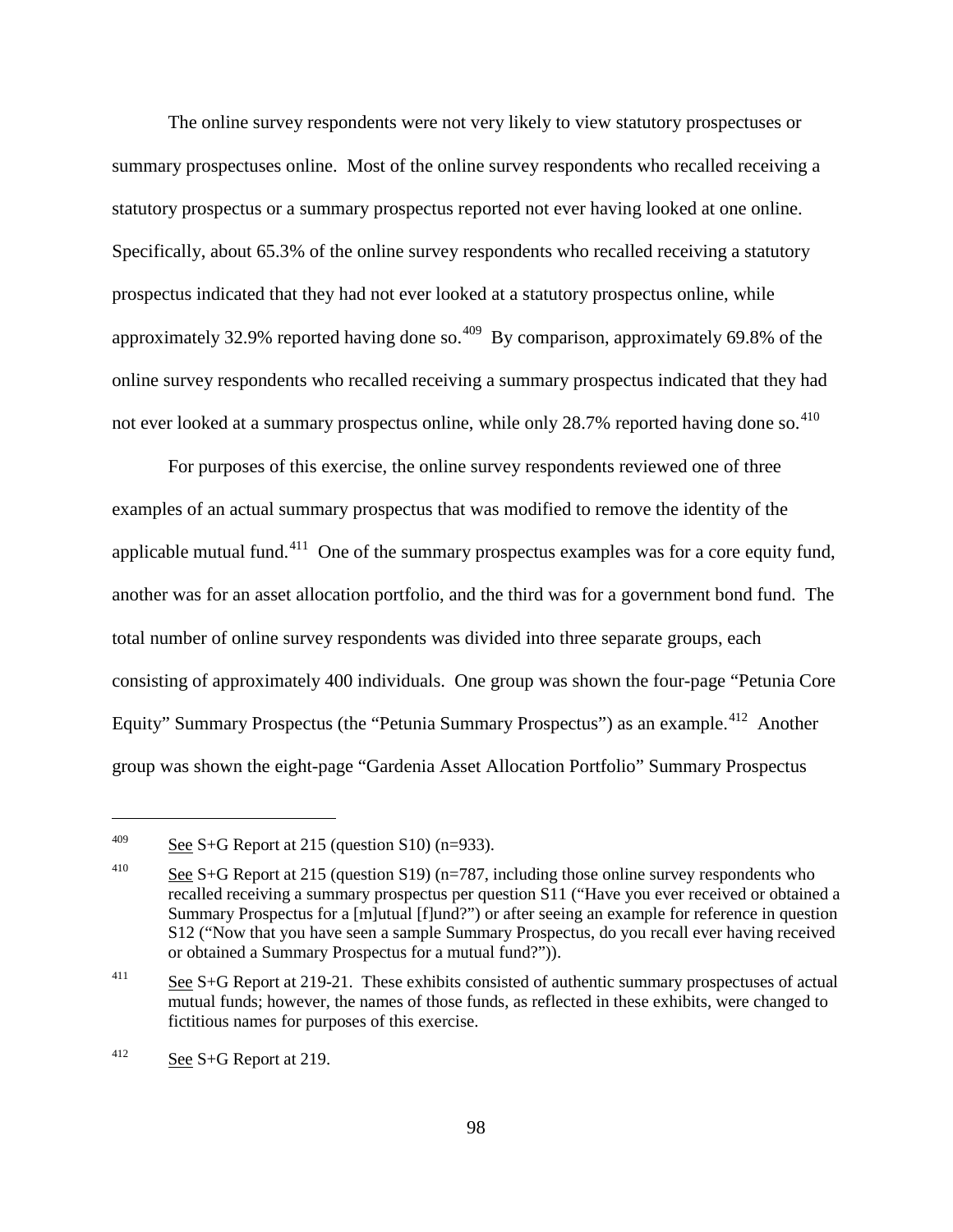(the "Gardenia Summary Prospectus") as an example.<sup>413</sup> A third group was shown the four-page "Hydrangea Bush Government Bond Fund" Summary Prospectus (the "Hydrangea Bush Summary Prospectus") as an example.<sup>[414](#page-128-1)</sup>

#### Timing

The online survey respondents across all three summary prospectus examples indicated that it would be important to read the summary prospectus prior to investing in the mutual fund described in each example.<sup>415</sup> Specifically, approximately 84.3% of the online respondents who reviewed the Petunia Summary Prospectus,<sup>[416](#page-128-3)</sup> approximately 84.0% of the online respondents who reviewed the Gardenia Summary Prospectus, $4^{17}$  and approximately 86.6% of the online survey respondents who reviewed the Hydrangea Bush Summary Prospectus,<sup>[418](#page-128-5)</sup> considered it important to read the summary prospectus before investing in the applicable mutual fund.

When asked when they would like to receive the summary prospectus if they were considering investing in the applicable mutual fund, the online survey respondents generally preferred before purchasing fund shares and when the broker or financial advisor first discusses or recommends the fund.<sup>419</sup> Specifically, approximately 58.6% of the online survey respondents who reviewed the Petunia Summary Prospectus expressed a preference for receiving it before purchasing fund shares, while approximately 42.4% favored receiving it when their broker or

- <span id="page-128-2"></span><sup>415</sup> See S+G Report at 237 (question S37).
- <span id="page-128-3"></span><sup>416</sup> See S+G Report at 237 (question S37).
- <span id="page-128-4"></span> $\frac{417}{2}$  See S+G Report at 237 (question S37).
- <span id="page-128-5"></span><sup>418</sup> See S+G Report at 237 (question S37).
- <span id="page-128-6"></span><sup>419</sup> See S+G Report at 238 (question S38).

<span id="page-128-0"></span><sup>413</sup> See S+G Report at 220.

<span id="page-128-1"></span><sup>414</sup> See S+G Report at 221.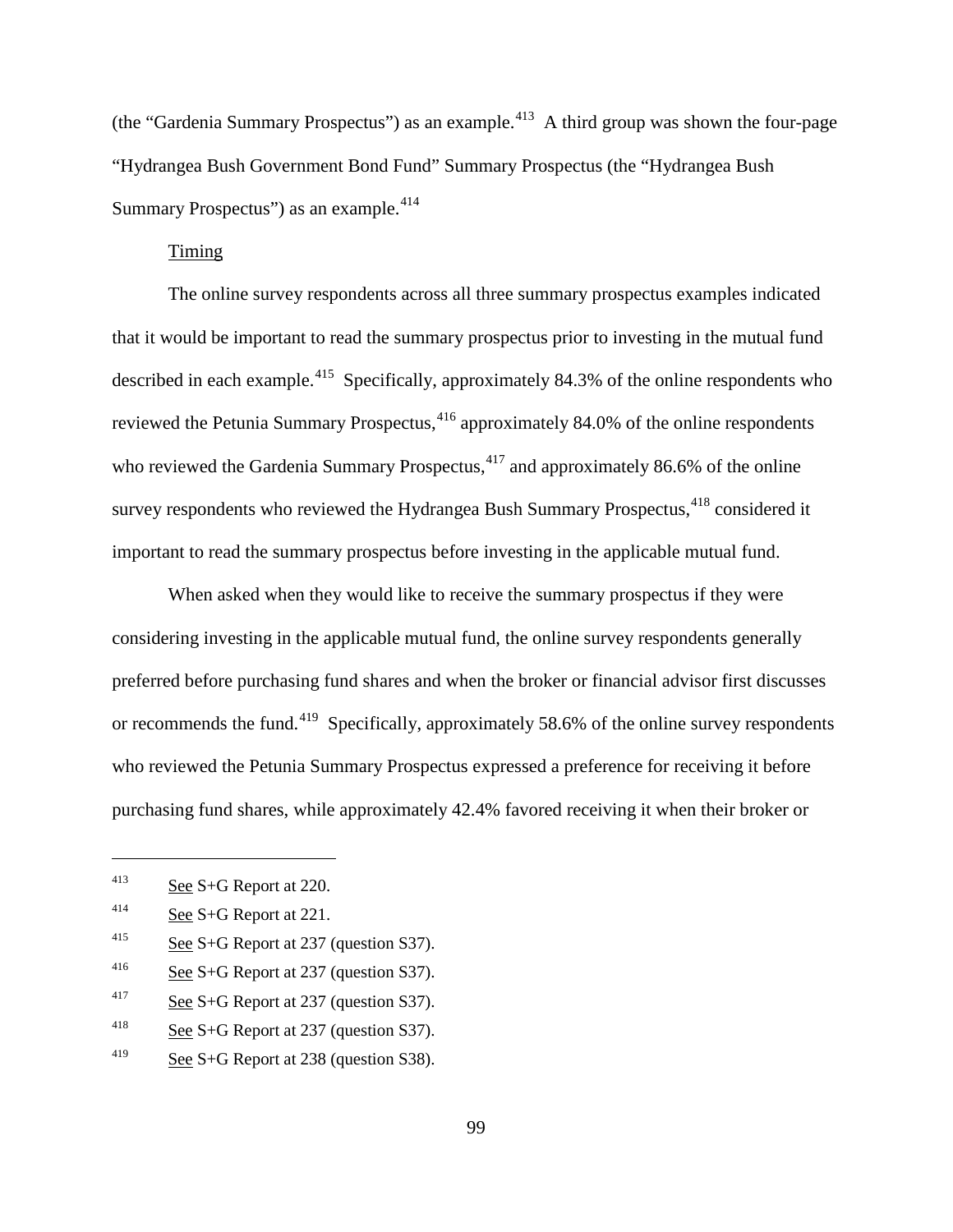financial advisor discusses or recommends the fund.<sup>420</sup> Similarly, about 55.6% of the online survey respondents who reviewed the Gardenia Summary Prospectus expressed a preference for receiving it before purchasing fund shares, while approximately 40.0% favored receiving it when their broker or financial advisor discusses or recommends the fund.<sup>[421](#page-129-1)</sup> Approximately 64.0% of the online survey respondents who reviewed the Hydrangea Bush Summary Prospectus indicated a preference for receiving the summary prospectus before purchasing fund shares, with approximately 36.0% preferring to receive it when their broker or financial advisor discusses or recommends the fund. $422$ 

#### Content

A higher proportion of the online survey respondents reported difficulty with finding information in summary prospectuses when asked as part of the introductory questions than when they were asked about finding information in one of the three examples of summary prospectuses that they reviewed.<sup>423</sup> Before reviewing an example of a summary prospectus, approximately 50.1% of the online survey respondents expected it to be "[s]omewhat difficult" to find the information they needed in a summary prospectus and approximately 43.1% anticipated that it would be "[n]ot at all difficult." In actuality, approximately 61.0% of the online survey respondents who reviewed the Petunia Summary Prospectus indicated that they found it "[n]ot at all difficult" to find the information they needed and about 33.8% reportedly

<span id="page-129-0"></span><sup>&</sup>lt;sup>420</sup> See S+G Report at 238 (question S38).

<span id="page-129-1"></span> $\frac{421}{\text{See }S+G}$  Report at 238 (question S38).

<span id="page-129-2"></span><sup>&</sup>lt;sup>422</sup> See S+G Report at 238 (question S38).

<span id="page-129-3"></span><sup>&</sup>lt;sup>423</sup> See S+G Report at 224 (question S21 vs. S29).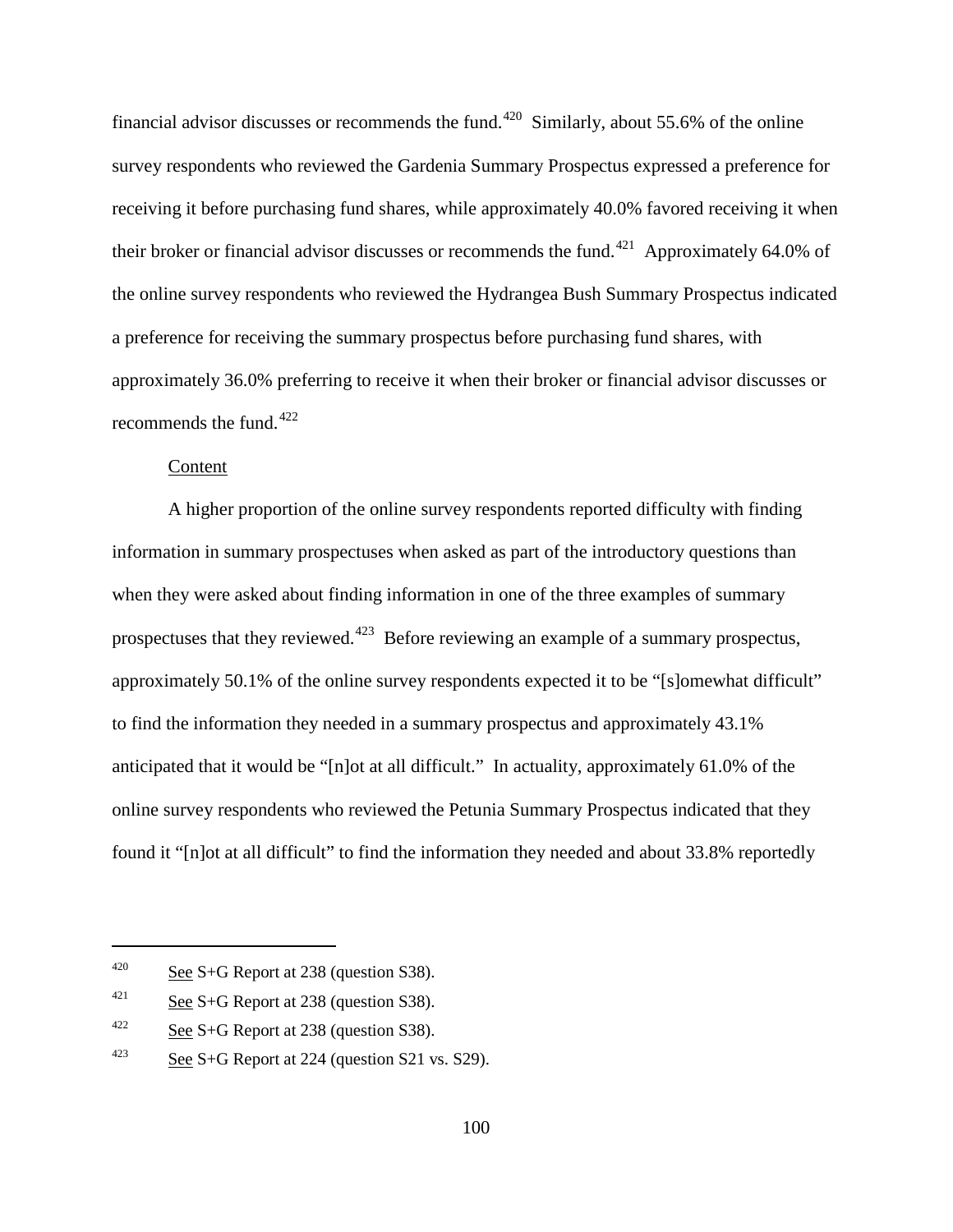found it "[s]omewhat difficult."[424](#page-130-0) Similarly, about 61.1% of the online survey respondents who reviewed the Hydrangea Bush Summary Prospectus indicated that they found it "[n]ot at all difficult" to find the information they needed and approximately 30.6% reportedly found it "[s]omewhat difficult."[425](#page-130-1) However, the Gardenia Summary Prospectus somewhat differed here. Approximately 47.4% of the online survey respondents who reviewed the Gardenia Summary Prospectus indicated that they found it "[n]ot at all difficult" to find the information they needed, but about 42.7% reportedly found it "[s]omewhat difficult."<sup>[426](#page-130-2)</sup>

Generally, the online survey respondents who reviewed the summary prospectus examples did not find it difficult to locate the information they needed. However, a larger proportion of online survey respondents who reviewed the Gardenia Summary Prospectus (8.2%) indicated that it was "[v]ery difficult" to find the information they needed than those who reviewed the Petunia Summary Prospectus (4.0%) or the Hydrangea Bush Summary Prospectus  $(5.1\%)$ <sup>427</sup>. The online survey respondents who found it very difficult to locate information in the Gardenia Summary Prospectus (8.2%) exceeded the proportion of those who, before reviewing an example of a summary prospectus, expected it to be very difficult to find the information they needed in a summary prospectus (5.8%).<sup>[428](#page-130-4)</sup>

The disparity in perception of the content of a summary prospectus as compared to the experience of reviewing an actual summary prospectus was also apparent in the degree of

<span id="page-130-0"></span><sup>&</sup>lt;sup>424</sup> See S+G Report at 224 (question S21 vs. S29).

<span id="page-130-1"></span><sup>&</sup>lt;sup>425</sup> See S+G Report at 224 (question S21 vs. S29).

<span id="page-130-2"></span> $\frac{\text{64}}{26}$  S+G Report at 224 (question S21 vs. S29).

<span id="page-130-3"></span><sup>&</sup>lt;sup>427</sup> See S+G Report at 224 (question S21 vs. S29).

<span id="page-130-4"></span><sup>&</sup>lt;sup>428</sup> See S+G Report at 224 (question S21 vs. S29).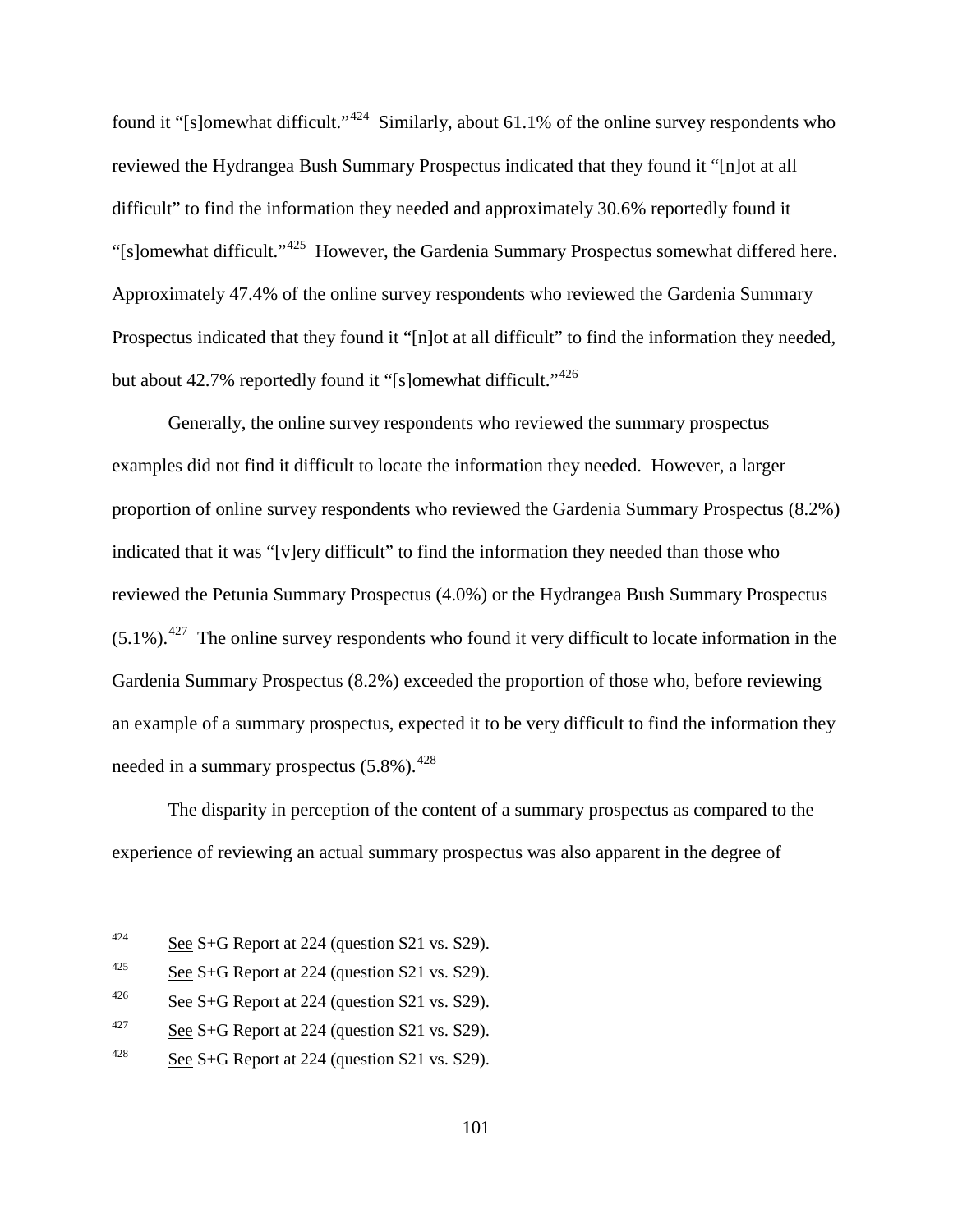difficulty in understanding the language of a summary prospectus. Specifically, before reviewing an example of a summary prospectus, approximately 57.1% of the online survey respondents expected it to be "[s]omewhat difficult" to understand the language used in a summary prospectus, with about 34.1% anticipating it to be "[n]ot at all difficult."<sup>[429](#page-131-0)</sup> By comparison, approximately 50.1% of the online survey respondents who reviewed the Petunia Summary Prospectus indicated that they found it "[n]ot at all difficult" to understand the language used in the summary prospectus and about 40.1% reportedly found it "[s]omewhat difficult."<sup>[430](#page-131-1)</sup> Similarly, about 51.4% of the online survey respondents who reviewed the Hydrangea Bush Summary Prospectus indicated that they found it "[n]ot at all difficult" to understand the language used in the summary prospectus and about 39.8% reportedly found it "[s]omewhat difficult."[431](#page-131-2) The Gardenia Summary Prospectus was the exception here. Approximately 49.6% of the online survey respondents who reviewed the Gardenia Summary Prospectus indicated that they found it "[s]omewhat difficult" to understand the language used in the summary prospectus, while about 36.7% reportedly found it "[n]ot at all difficult,"<sup>[432](#page-131-3)</sup> a proportion comparable to the pre-example results discussed above (34.1%). In fact, the proportion of online survey respondents who found it very difficult to understand the language in the Gardenia Summary Prospectus (11.9%) exceeded the proportion of those who, before reviewing an example of a summary prospectus, expected to find it very difficult  $(8.8\%)$ .<sup>433</sup>

<span id="page-131-0"></span><sup>&</sup>lt;sup>429</sup> See S+G Report at 225 (question S22 vs. S30).

<span id="page-131-1"></span><sup>&</sup>lt;sup>430</sup> See S+G Report at 224 (question S21 vs. S29).

<span id="page-131-2"></span> $\frac{\text{431}}{\text{Set}}$  See S+G Report at 224 (question S21 vs. S29).

<span id="page-131-3"></span><sup>&</sup>lt;sup>432</sup> See S+G Report at 225 (question S22 vs. S30).

<span id="page-131-4"></span><sup>&</sup>lt;sup>433</sup> See S+G Report at 225 (question S22 vs. S30).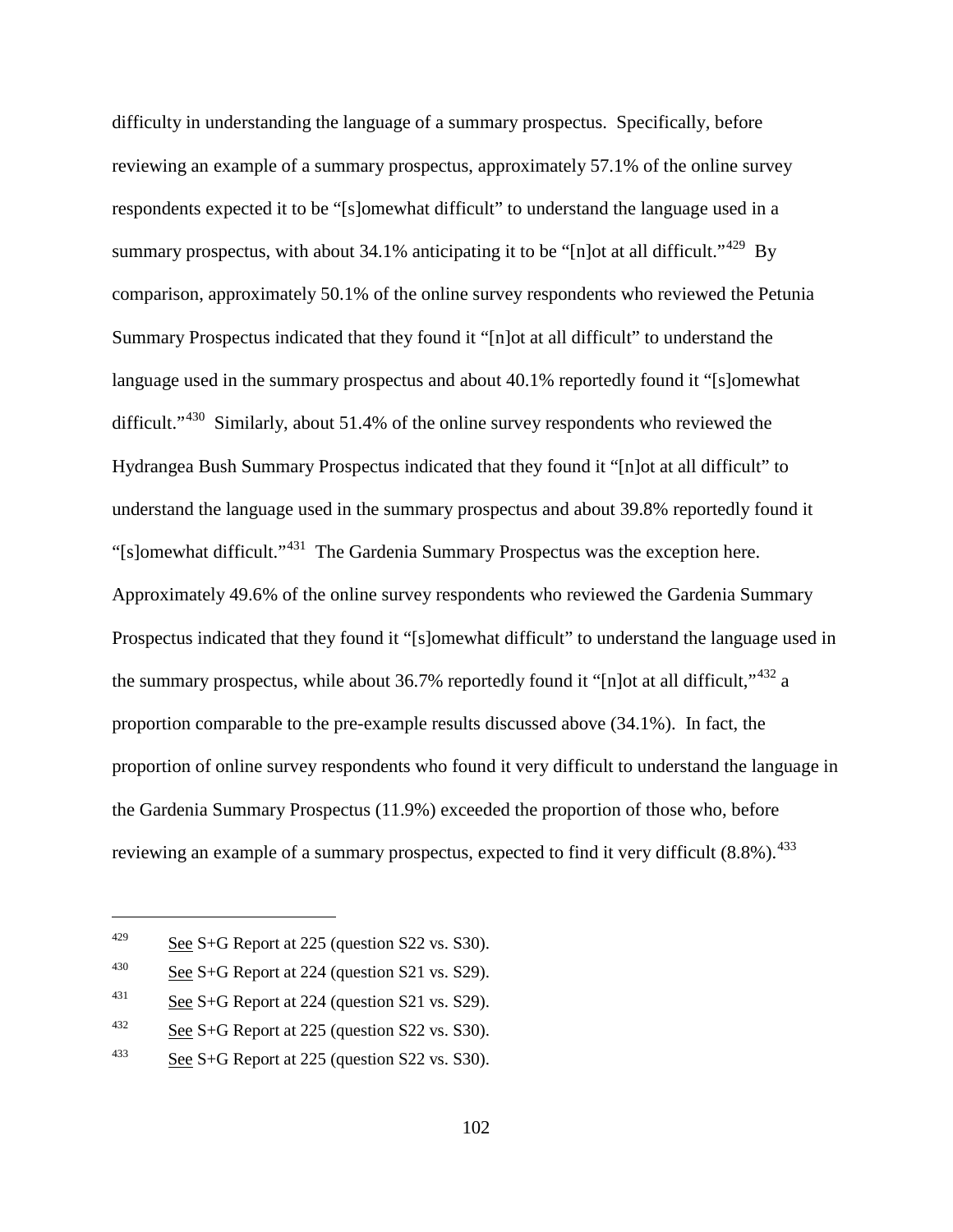Moreover, the proportion of online survey respondents who found it very difficult to understand the language in the Gardenia Summary Prospectus (11.9%) exceeded the proportion of those who reviewed the Petunia Summary Prospectus (7.8%) and the Hydrangea Bush Summary Prospectus (7.1%).<sup>[434](#page-132-0)</sup>

Nonetheless, the majority of online survey respondents across all the summary prospectus examples agreed that the examples they reviewed contained the "right amount" of information. This number represented a significant increase over the pre-example results.<sup>435</sup> Before reviewing an example of a summary prospectus, about 54.4% of the online survey respondents reported that the amount of information contained in a summary prospectus was the right amount.<sup>[436](#page-132-2)</sup> By comparison, approximately 71.3% of the online survey respondents who reviewed the Petunia Summary Prospectus and approximately71.5% of the online survey respondents who reviewed the Hydrangea Bush Summary Prospectus, and approximately 62.4% of those who reviewed the Gardenia Summary Prospectus, indicated that the amount of information contained in the summary prospectus was the right amount.<sup>437</sup> However, a higher proportion of those online survey respondents who reviewed the Gardenia Summary Prospectus indicated that there was "[t]oo much" information contained in that summary prospectus. [438](#page-132-4) Specifically, about 24.5% of the online survey respondents who reviewed the Gardenia Summary Prospectus reported that

<span id="page-132-0"></span> $\frac{434}{\text{See }S}$  S+G Report at 225 (question S22 vs. S30).

<span id="page-132-1"></span><sup>&</sup>lt;sup>435</sup> See S+G Report at 226 (question S23 vs. S31).

<span id="page-132-2"></span><sup>&</sup>lt;sup>436</sup> See S+G Report at 226 (question S23 vs. S31). This sample comprised those online survey respondents who recalled receiving a summary prospectus (without being shown an example) in question S11 (n=539).

<span id="page-132-3"></span><sup>&</sup>lt;sup>437</sup> See S+G Report at 226 (question S23 vs. S31).

<span id="page-132-4"></span><sup>&</sup>lt;sup>438</sup> See S+G Report at 226 (question S23 vs. S31).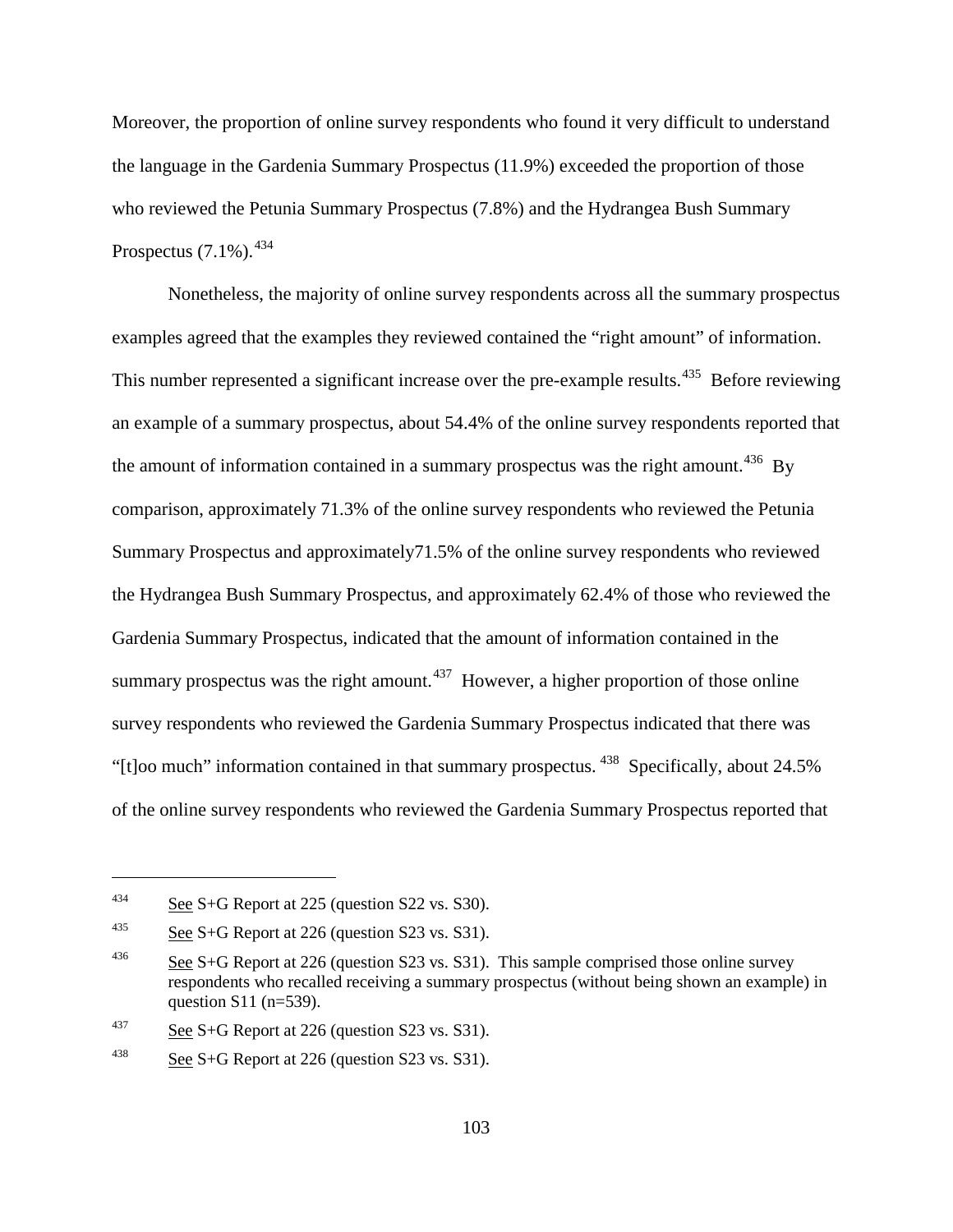it contained too much information, a proportion comparable to the pre-example results  $(26.5\%)$ <sup>439</sup>. In contrast, a lower number of the online survey respondents who reviewed the Petunia Summary Prospectus (14.3%) or the Hydrangea Bush Summary Prospectus (13.1%) indicated that those examples contained too much information. [440](#page-133-1)

The contrast between the perceptions of the online survey respondents with respect to the summary prospectus *before* reviewing the summary prospectus examples and *after* they had done so came into sharper relief when they were asked to agree or disagree with a series of statements regarding the summary prospectuses. Generally, the online survey respondents' perceptions of the summary prospectus were more negative prior to viewing an example of a summary prospectus, but became more positive after reviewing an example of a summary prospectus, as discussed below.

Specifically, the online survey respondents were asked to indicate, both before and after reviewing an example of a summary prospectus, the extent to which they agreed or disagreed with a series of statements regarding a summary prospectus.<sup>441</sup> Before viewing an example of a summary prospectus, the online survey respondents were asked to indicate their level of agreement with the following statements on a five-factor scale ranging from "Strongly agree" to "Somewhat agree" to "Neither agree nor disagree" to "Somewhat disagree" to "Strongly disagree": (a) summary prospectuses are user friendly; (b) summary prospectuses highlight important information; (c) summary prospectuses are well organized; (d) summary prospectuses

<span id="page-133-0"></span><sup>&</sup>lt;sup>439</sup> See S+G Report at 226 (question S23 vs. S31).

<span id="page-133-1"></span><sup>&</sup>lt;sup>440</sup> See S+G Report at 226 (question S23 vs. S31).

<span id="page-133-2"></span><sup>&</sup>lt;sup>441</sup> See S+G Report at 227 (question S24). According to the S+G Report, this sample comprised those 539 online survey respondents who recalled receiving a summary prospectus (without first being shown an example) in question S11.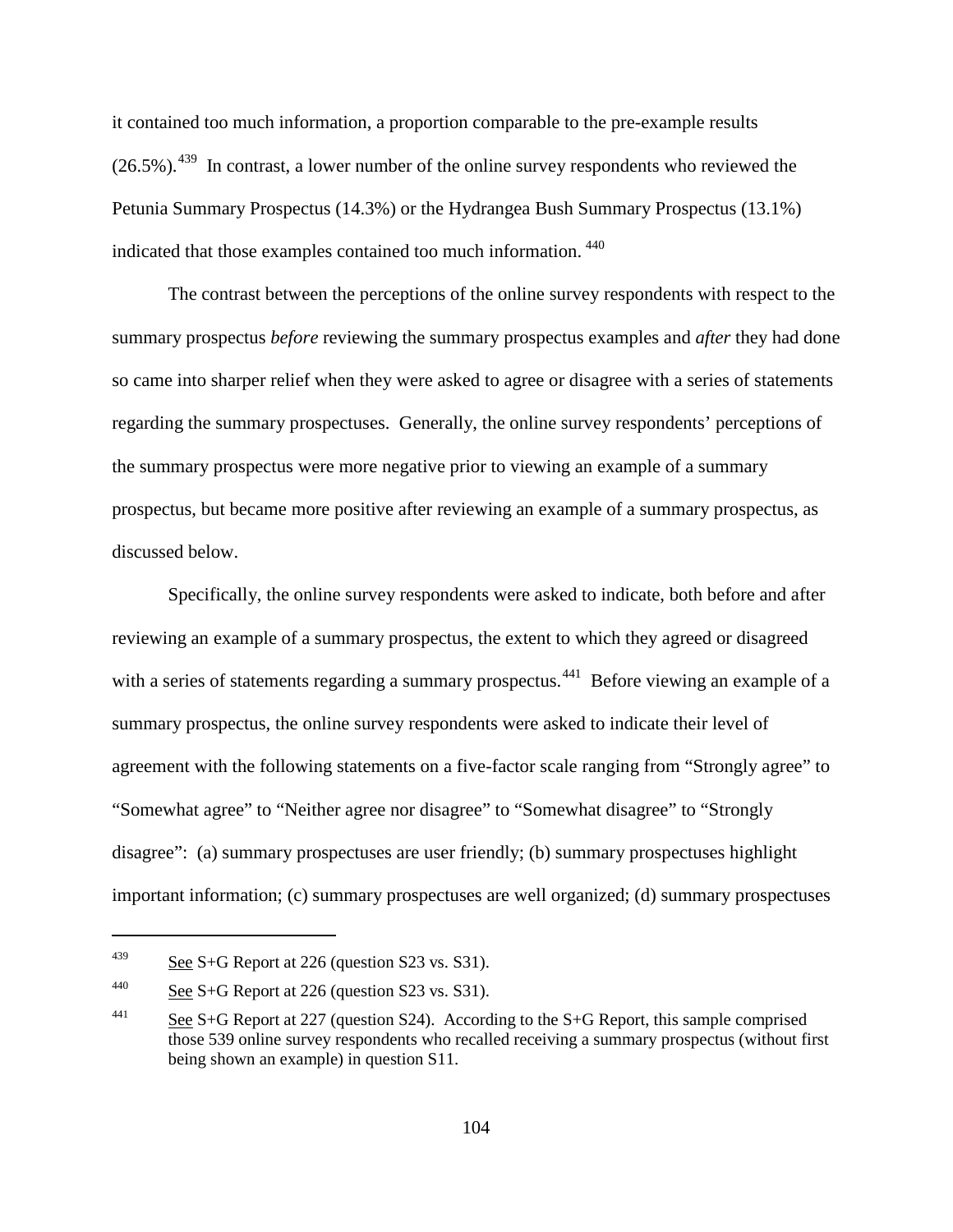contain too much legal jargon; (e) summary prospectuses are clear and concise; (f) summary prospectuses are missing key information; and (g) summary prospectuses are written in language I understand.[442](#page-134-0) The "before" and "after" questions were very similar, with a couple of additional questions added to the "after" set of questions. After reviewing an example of a summary prospectus, the online survey respondents were asked to indicate their level of agreement with the following statements according to the scale described above: (a) the summary prospectus is visually appealing; (b) the summary prospectus is easy to read; (c) the summary prospectus is user friendly; (d) the summary prospectus highlights important information; (e) the summary prospectus is well organized; (f) the summary prospectus contains too much legal jargon; (g) the summary prospectus is clear and concise; (h) the summary prospectus is missing key information; and (i) the summary prospectus is written in language I understand.<sup>[443](#page-134-1)</sup>

This exercise generated some stark contrasts between the "before" and "after" perceptions of the summary prospectus. For ease of comparison, the results of the "before"  $444$ and the consolidated "after"<sup>, [445](#page-134-3)</sup> responses, as well as the net differences between the two, are shown in the tables below:

<span id="page-134-0"></span><sup>&</sup>lt;sup>442</sup> See S+G Report at 227 (question S24).

<span id="page-134-1"></span> $\frac{443}{\text{See }S+G}$  Report at 228 (question S32).

<span id="page-134-2"></span><sup>&</sup>lt;sup>444</sup> See S+G Report at 227 (question S24).

<span id="page-134-3"></span> $\frac{\text{445}}{\text{See S+G}}$  Report at 228 (question S32).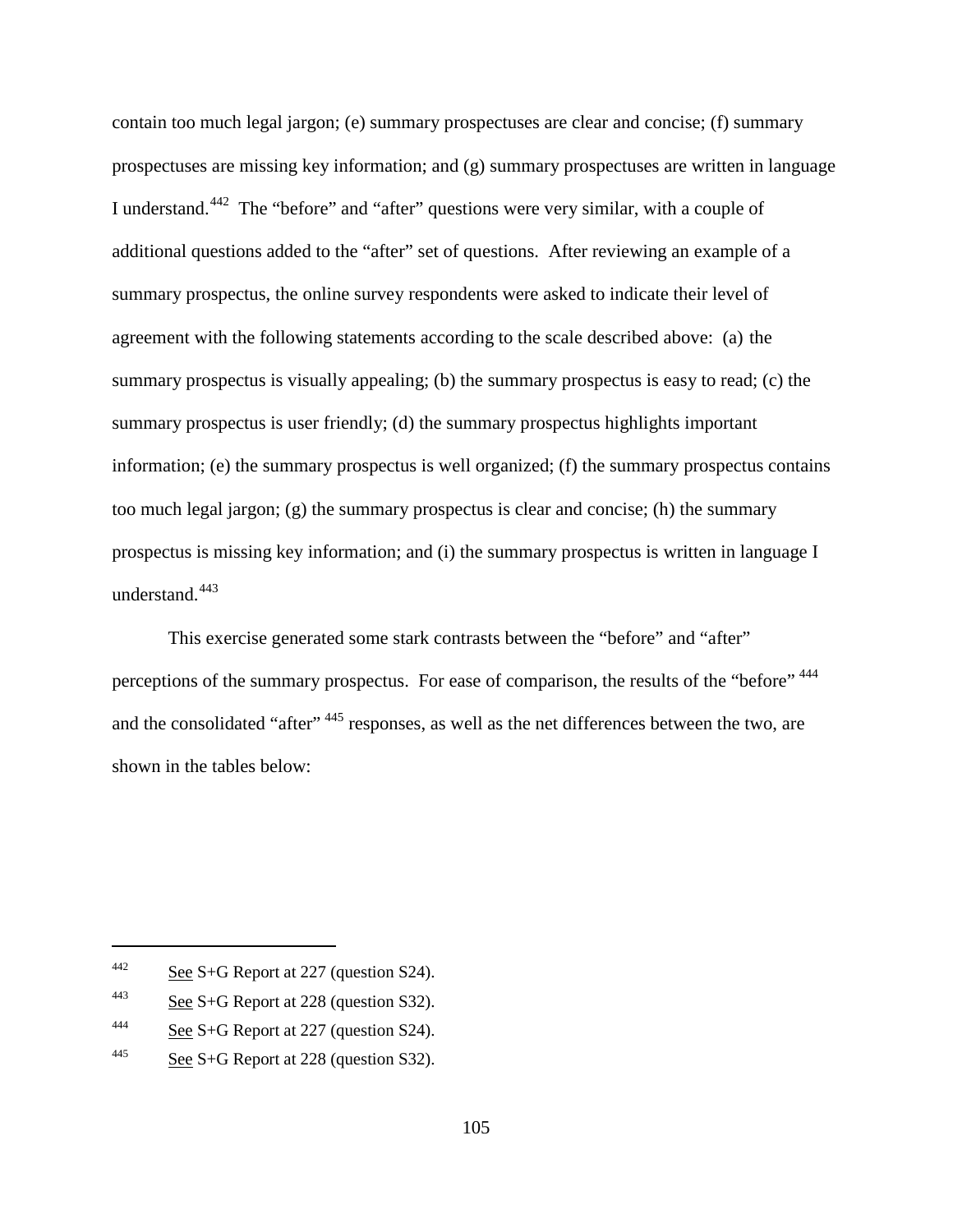# *"Before"*[446](#page-135-0)

| S24. Summary Prospectuses               | <b>Strongly</b><br>disagree | Some-<br>what<br>disagree | <b>Neither</b><br>agree<br>nor<br>disagree | Some-<br>what<br>agree | <b>Strongly</b><br>agree | Don't<br>know |
|-----------------------------------------|-----------------------------|---------------------------|--------------------------------------------|------------------------|--------------------------|---------------|
| are user friendly                       | 11.6%                       | 24.2%                     | 24.0%                                      | 29.0%                  | 10.9%                    | .4%           |
| highlight important information         | 2.7%                        | 7.1%                      | 19.5%                                      | 49.4%                  | 20.5%                    | .8%           |
| are well organized                      | 1.2%                        | 11.1%                     | 26.9%                                      | 46.6%                  | 13.5%                    | $.7\%$        |
| contain too much legal jargon*          | 6.1%                        | 15.6%                     | 20.2%                                      | 36.5%                  | 20.4%                    | 1.2%          |
| are clear and concise                   | 7.8%                        | 21.7%                     | 28.1%                                      | 31.8%                  | 10.2%                    | .4%           |
| are missing key information*            | 10.9%                       | 30.1%                     | 33.4%                                      | 16.5%                  | 5.4%                     | 3.6%          |
| are written in language I<br>understand | 6.9%                        | 24.2%                     | 20.9%                                      | 32.8%                  | 14.8%                    | .3%           |

### *"After"*[447](#page-135-1)

 $\overline{a}$ 

| S32. The Summary<br>Prospectus      | <b>Strongly</b><br>disagree | Some-<br>what<br>disagree | <b>Neither</b><br>agree<br>nor<br>disagree | Some-<br>what<br>agree | <b>Strongly</b><br>agree | Don't<br>know |
|-------------------------------------|-----------------------------|---------------------------|--------------------------------------------|------------------------|--------------------------|---------------|
| is visually appealing               | 5.1%                        | 12.4%                     | 33.4%                                      | 34.4%                  | 13.2%                    | 1.6%          |
| is easy to read                     | 5.8%                        | 18.1%                     | 20.2%                                      | 37.6%                  | 16.7%                    | 1.6%          |
| is user friendly                    | 5.2%                        | 13.2%                     | 24.2%                                      | 39.9%                  | 15.2%                    | 2.3%          |
| highlights important information    | 1.8%                        | 4.8%                      | 18.3%                                      | 50.8%                  | 21.3%                    | 2.9%          |
| is well organized                   | 1.5%                        | 3.7%                      | 17.6%                                      | 52.0%                  | 23.0%                    | 2.2%          |
| contains too much legal jargon*     | 11.0%                       | 21.9%                     | 26.9%                                      | 28.2%                  | 9.7%                     | 2.3%          |
| is clear and concise                | 5.2%                        | 12.4%                     | 23.2%                                      | 41.9%                  | 15.6%                    | 1.8%          |
| is missing key information*         | 16.1%                       | 27.5%                     | 30.4%                                      | 9.9%                   | 4.8%                     | 11.3%         |
| is written in language I understand | 6.2%                        | 16.0%                     | 19.8%                                      | 38.8%                  | 17.5%                    | 1.7%          |

**Net disagree**<sup>[448](#page-135-2)</sup> **Net agree** 

<span id="page-135-2"></span><span id="page-135-1"></span><sup>447</sup> The "After" table shows the average results of a series of questions asked about the three summary prospectus examples. The percentages shown are the average of the individual percentages calculated for the three summary prospectus example exhibits.

<span id="page-135-0"></span><sup>&</sup>lt;sup>446</sup> The "Before" table shows the results of a series of questions asked about summary prospectuses of a subset of 539 online survey respondents who recalled receiving a summary prospectus in question S11 of the online survey and who indicated that they read summary prospectuses "Very rarely" or more frequently in question S14 of the online survey. At this point in the survey, this subset of respondents had not been shown any of the summary prospectus examples.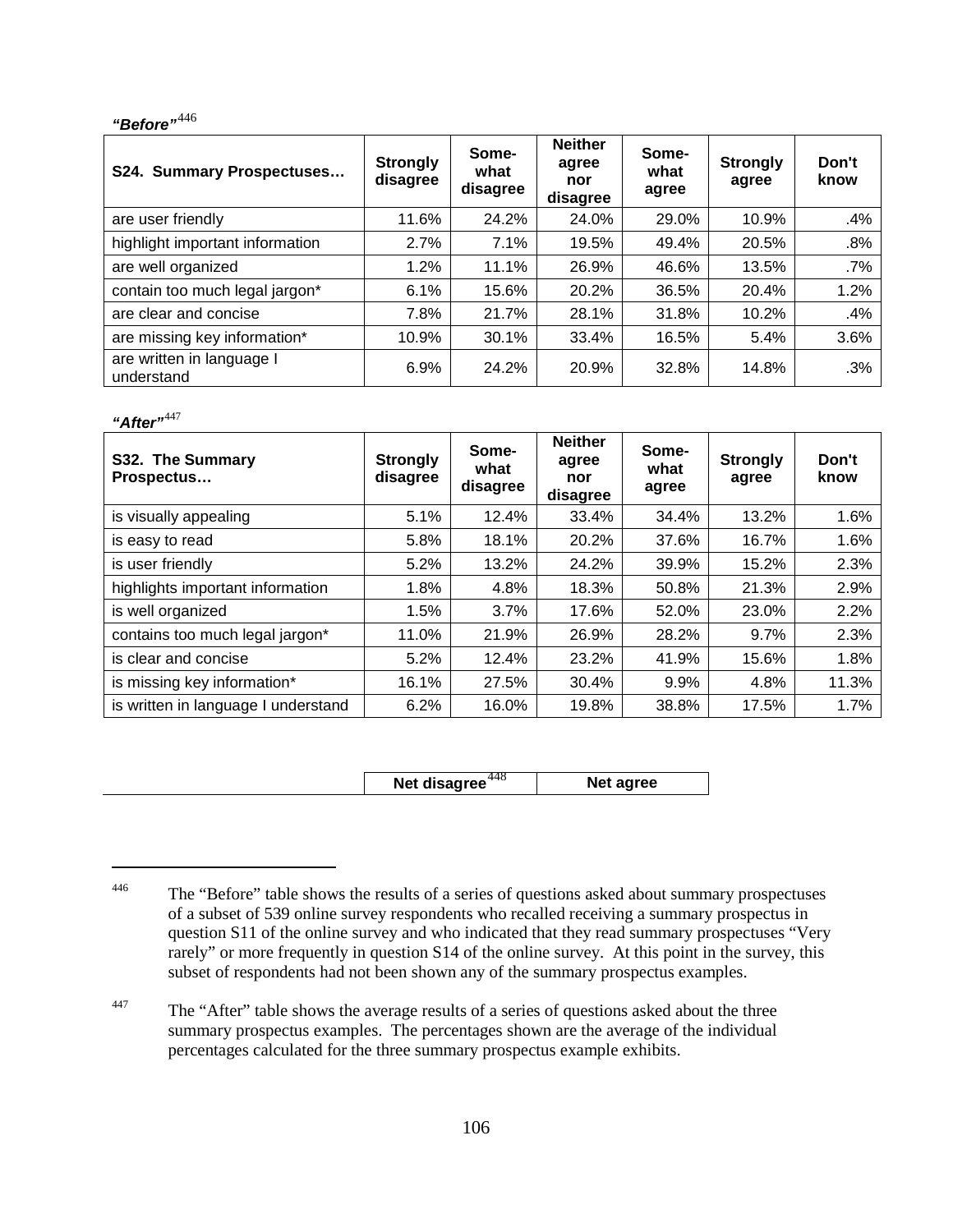| S24/S32. TheSummary<br>Prospectus(es)      | <b>Before</b> | After | <b>Before</b> | After |
|--------------------------------------------|---------------|-------|---------------|-------|
| are/is visually appealing                  | N/A           | 17.5% | N/A           | 47.5% |
| are/is easy to read                        | N/A           | 23.9% | N/A           | 54.3% |
| are/is user friendly                       | 35.8%         | 18.4% | 39.9%         | 55.1% |
| highlight(s) important information         | 9.8%          | 6.6%  | 69.9%         | 72.2% |
| are/is well organized                      | 12.3%         | 5.2%  | 60.1%         | 75.0% |
| contain(s) too much legal jargon*          | 21.7%         | 32.9% | 56.9%         | 37.9% |
| are/is clear and concise                   | 29.6%         | 17.6% | 42.0%         | 57.5% |
| are/is missing key information*            | 41.0%         | 43.5% | 22.0%         | 14.7% |
| are/is written in language I<br>understand | 31.1%         | 22.2% | 47.7%         | 56.3% |

As the results of the "Before" responses tabulated above show, the online survey respondents who answered the series of questions before reviewing an example of a summary prospectus agreed that summary prospectuses highlight important information (69.9%), are well organized (60.1%), but contain too much legal jargon (56.9%), while a minority thought that they are written in a language that they understand (47.7%), are clear and concise (42.0%), and are user friendly  $(39.9\%)$ .<sup>[449](#page-136-0)</sup>

The "After" table above shows the consolidated results for the three summary prospectus examples. In contrast to the "before" results, the consolidated results for the "after" table show that, after reviewing one of the summary prospectus examples, more of the online survey respondents agreed that the summary prospectus highlights important information (72.1%) and is well-organized (75.0%). Substantially fewer of the online survey respondents agreed that the summary prospectus contains too much legal jargon (37.9%) compared to their expectations

<sup>&</sup>lt;sup>448</sup> The term "Net disagree" refers to the sum of the percentages of the "Strongly disagree" and "Somewhat disagree" responses, while the term "Net agree" refers to the sum of the percentages of the "Strongly agree" and "Somewhat agree" responses.

<span id="page-136-0"></span> $\frac{\text{449}}{\text{See S+G}}$  Report at 227 (question S24).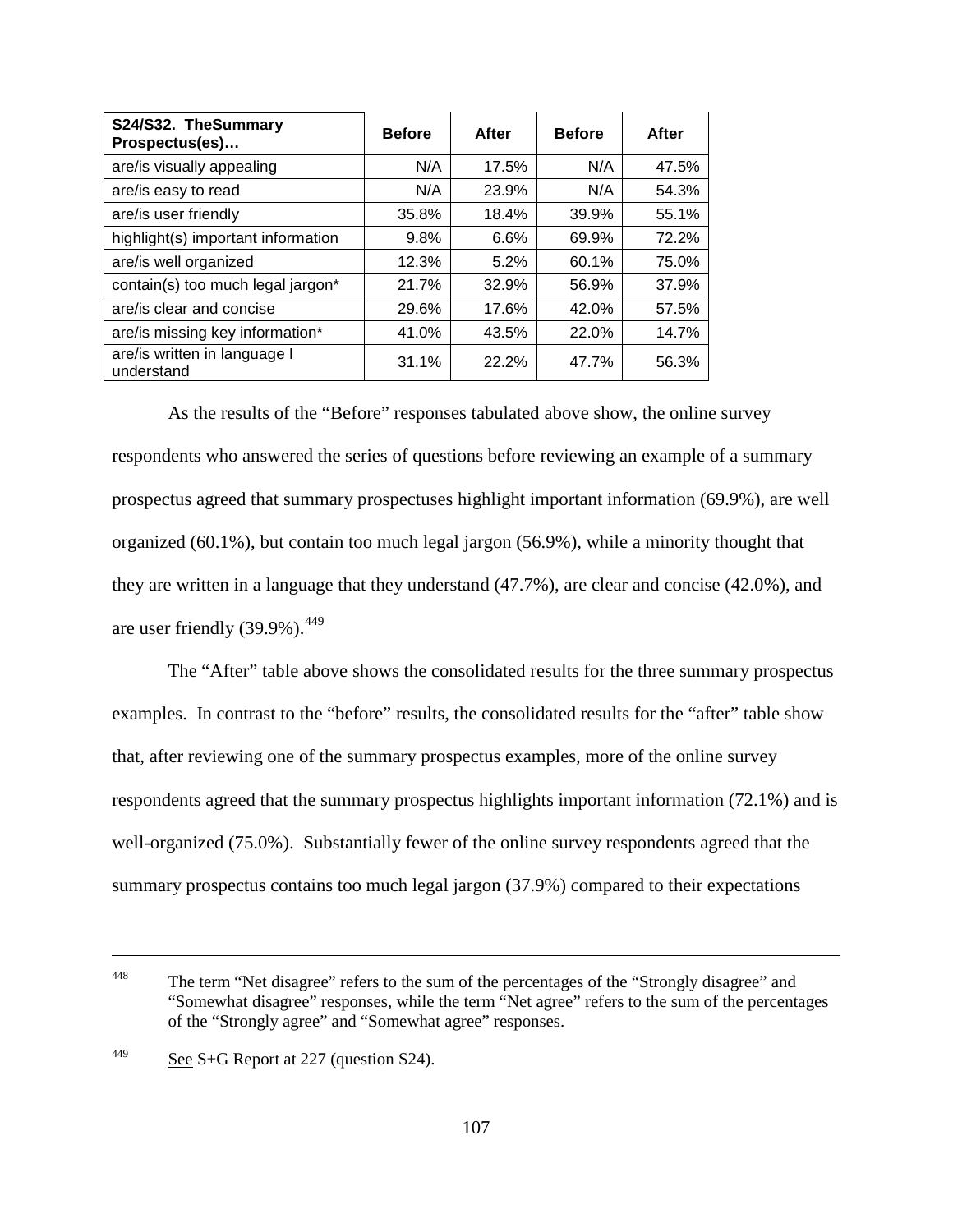about summary prospectuses before they reviewed a summary prospectus example (56.9%). Moreover, a majority, as compared to a minority previously, agreed that the summary prospectus is written in a language that they understand (56.3%), is clear and concise (57.5%), and is user friendly  $(55.1\%)$ .<sup>[450](#page-137-0)</sup>

The differences in the results between the "Before" and consolidated "After" tables are summarized in the table showing the net differences between the two. Contrasts between the two are evident. For example, the net differences relating to legal jargon (20.0% increase in net agree), user-friendliness (15.2% increase in net agree and 17.4% decrease in net disagree), clear and concise (15.5% increase in net agree), and well-organized (14.9% increase in net agree).

Although not shown in the tables above, the consolidated results in the "after" table can be broken down further into the constituent parts of each summary prospectus example. Doing so reveals that many of the online survey respondents who reviewed the Petunia Summary Prospectus agreed that it was well organized (75.3%), highlighted important information (69.8%), was clear and concise (62.3%), was written in a language that they understood (58.3%), was easy to read (57.3%), and was user friendly (55.9%).<sup>451</sup> A smaller number of these online survey respondents thought that the Petunia Summary Prospectus contained too much legal jargon (34.1%), a significant departure from the "before" responses (56.9%). Similarly, many of the online survey respondents who reviewed the Hydrangea Bush Summary Prospectus agreed that it was well organized (78.6%), highlighted important information (74.3%), was user friendly (60.5%), was clear and concise (60.4%), was written in a language that they understood (60.4%),

<span id="page-137-0"></span><sup>&</sup>lt;sup>450</sup> See S+G Report at 227 (question S24).

<span id="page-137-1"></span><sup>&</sup>lt;sup>451</sup> See S+G Report at 228 (question S32).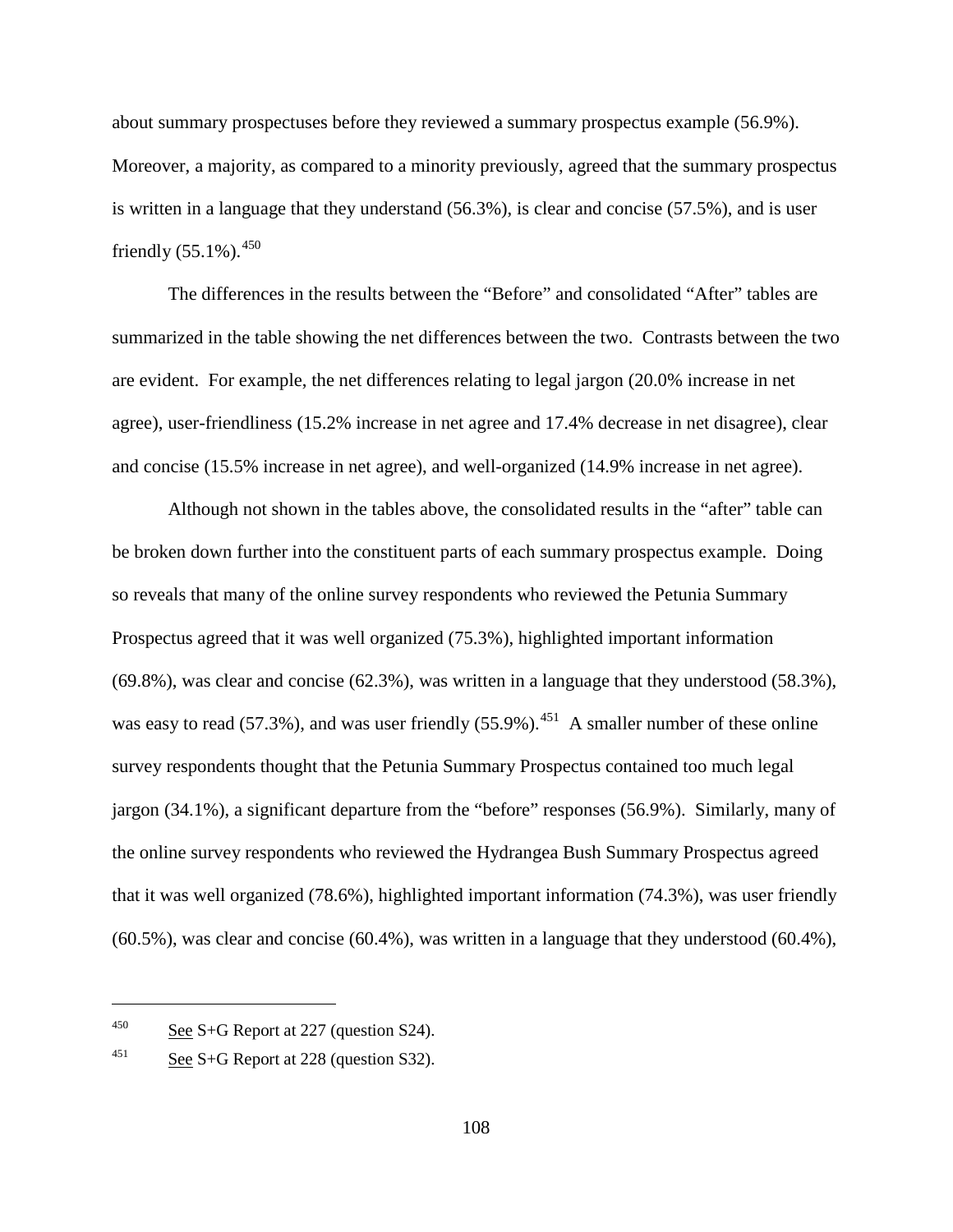and was easy to read  $(60.0\%)$ .<sup>[452](#page-138-0)</sup> A smaller number of these online survey respondents indicated that the Hydrangea Bush Summary Prospectus contained too much legal jargon (34.7%), also a significant departure from the "before" responses  $(56.9\%)$ <sup>453</sup>. Even though reactions to the Gardenia Summary Prospectus may not have been as positive as for the other two examples, they generally exceeded the "before" responses. For example, many of the online survey respondents who reviewed the Gardenia Summary Prospectus agreed that it highlighted important information (72.4%) and was well organized (71.0%), while fewer of them reported that it was written in a language that they understood (50.4%), was clear and concise (49.9%), and was user friendly  $(48.9\%)$ <sup>454</sup> A smaller number of the online survey respondents thought that the Gardenia Summary Prospectus contained too much legal jargon (44.9%), a departure from the "before" responses  $(56.9\%)$ <sup>[455](#page-138-3)</sup>

The majority of online survey respondents across all the summary prospectus examples agreed that the summary prospectus example that they reviewed contained most or all of the information that they would need to make investment decisions concerning the applicable mutual fund.<sup>456</sup> Specifically, approximately 70.4% of the online survey respondents who reviewed the Petunia Summary Prospectus, approximately 73.4% of the online survey respondents who reviewed the Gardenia Summary Prospectus, and approximately 71.5% of the online survey

<span id="page-138-0"></span> $452$  See S+G Report at 230 (question S32).

<span id="page-138-1"></span> $453$  See S+G Report at 230 (question S32).

<span id="page-138-2"></span> $\frac{454}{256}$  See S+G Report at 229 (question S32).

<span id="page-138-3"></span><sup>&</sup>lt;sup>455</sup> See S+G Report at 229 (question S32).

<span id="page-138-4"></span><sup>&</sup>lt;sup>456</sup> See S+G Report at 233 (question S33).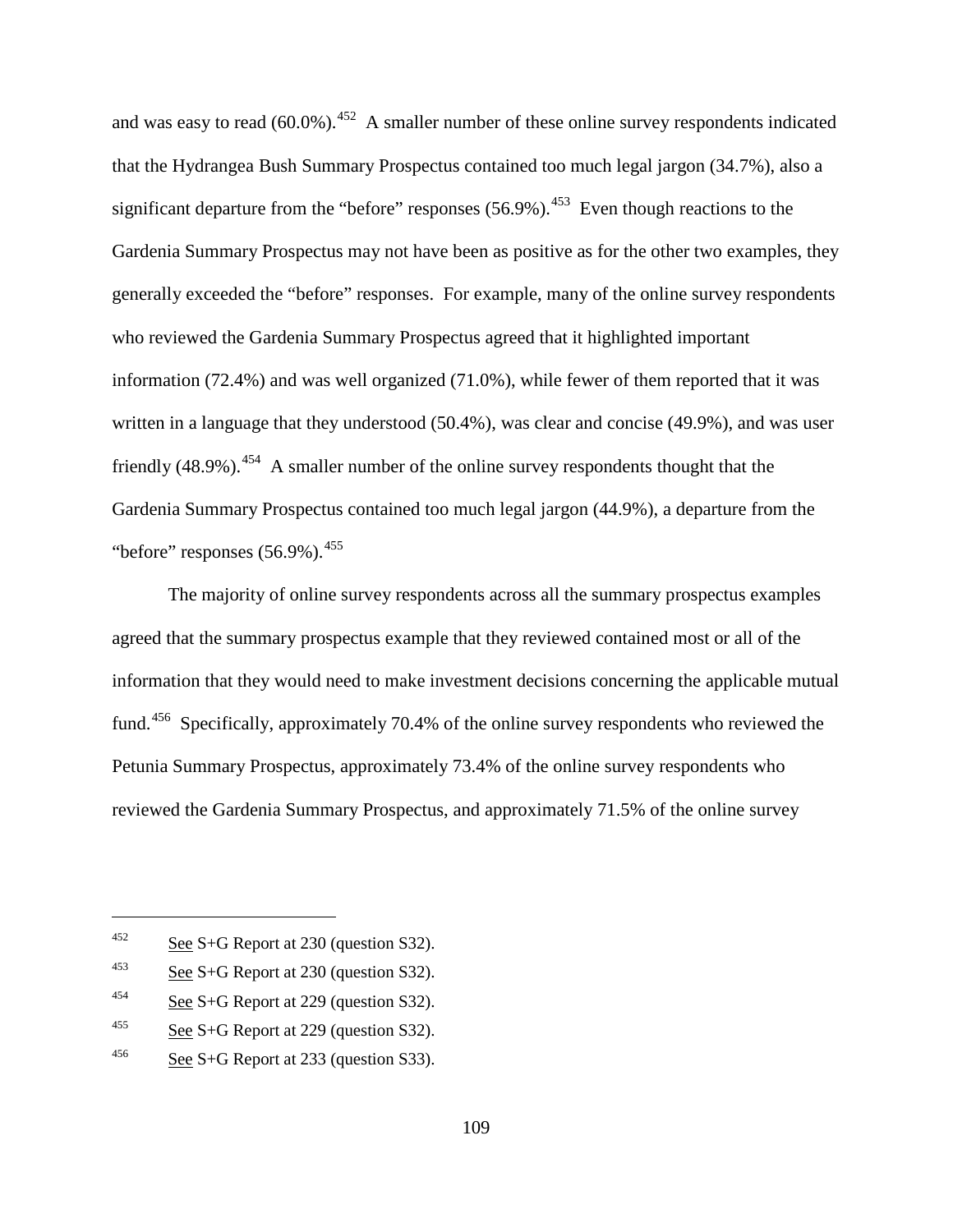respondents who reviewed the Hydrangea Bush Summary Prospectus indicated that their summary prospectus example contained most or all of the necessary information.<sup>[457](#page-139-0)</sup>

The online survey respondents reported being significantly more satisfied with the summary prospectus example that they reviewed as a guide to making investment decisions than when they were asked about summary prospectuses before reviewing an example. Specifically, before reviewing an example of a summary prospectus, about 32.3% of the online survey respondents indicated that they were completely or very satisfied with summary prospectuses as a guide to making investment decisions.[458](#page-139-1) By comparison, approximately 52.2% of the online survey respondents who reviewed the Hydrangea Bush Summary Prospectus, approximately 48.9% of those who reviewed the Petunia Summary Prospectus, and approximately 44.2% of those who reviewed the Gardenia Summary Prospectus, reported being completely or very satisfied with the summary prospectus example that they reviewed as a guide to making investment decisions.[459](#page-139-2)

Moreover, a majority of the online survey respondents across all the summary prospectus examples indicated that the applicable mutual fund's principal investment strategy and principal risks were "easy to understand."[460](#page-139-3) Specifically, about 65.0% of the online survey respondents who reviewed the Petunia Summary Prospectus, approximately 65.1% of those who reviewed the Hydrangea Bush Summary Prospectus, and approximately 60.1% of those who reviewed the

<span id="page-139-0"></span> $457$  See S+G Report at 233 (question S33).

<span id="page-139-1"></span> $\frac{458}{258}$  S+G Report at 236 (question S25).

<span id="page-139-2"></span><sup>&</sup>lt;sup>459</sup> See S+G Report at 236 (question S25 vs. S36).

<span id="page-139-3"></span> $\frac{460}{\text{See }S+G}$  Report at 244 (question S43).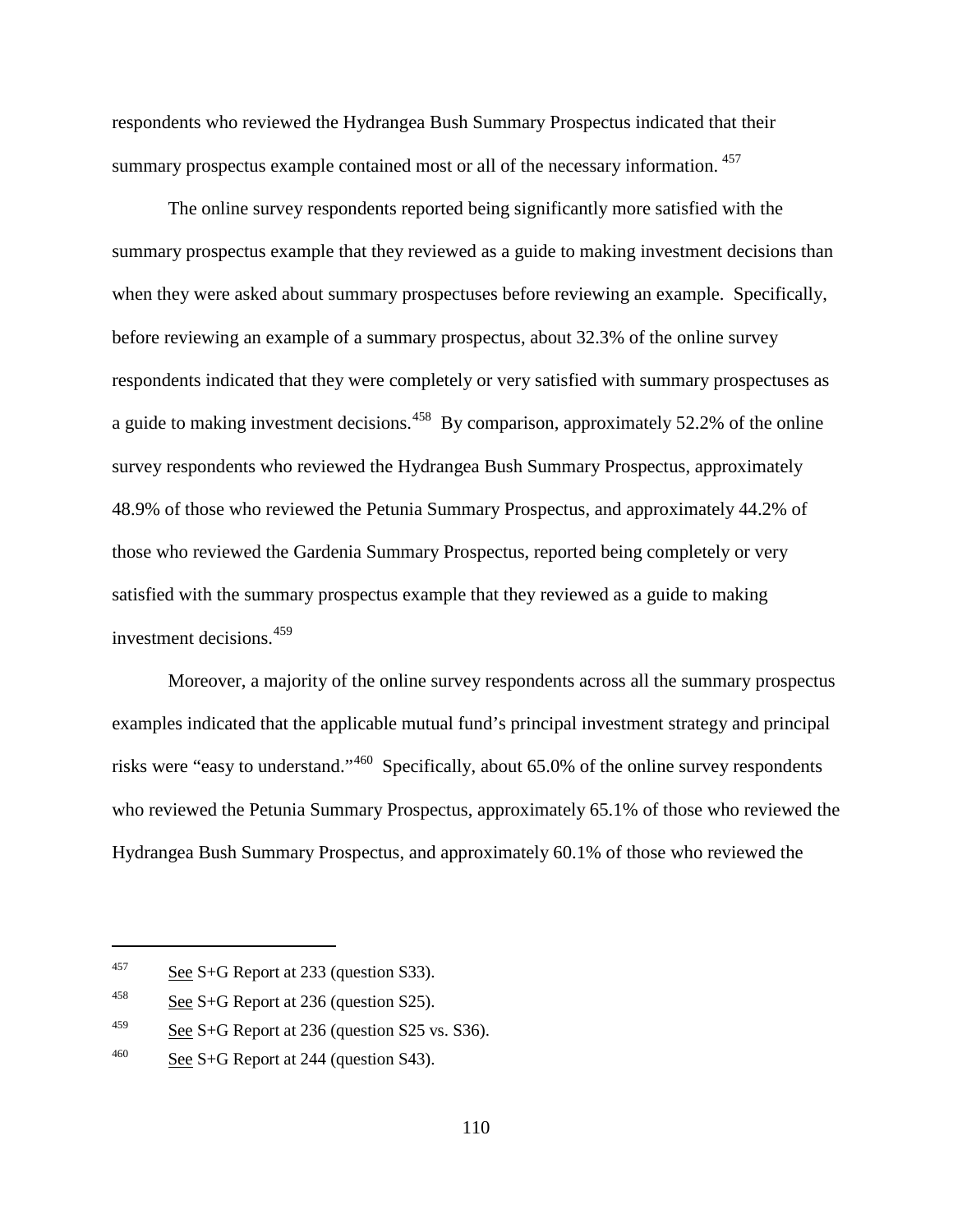Gardenia Summary Prospectus, agreed that the discussion of principal investment strategy and principal risks contained in their summary prospectus example was easy to understand. [461](#page-140-0)

#### Format

A majority of the online survey respondents across the summary prospectus examples strongly or somewhat agreed that the tables and charts included in the summary prospectus examples were easy to understand.<sup>462</sup> Specifically, about 72.4% of the online survey respondents who reviewed the Hydrangea Bush Summary Prospectus, approximately 63.9% of the online survey respondents who reviewed the Gardenia Summary Prospectus, and approximately 63.3% the online survey respondents who reviewed the Petunia Summary Prospectus, indicated that it was easy to understand the tables and charts included in the summary prospectus. [463](#page-140-2)

The online survey respondents were divided as to which particular tables or charts in the summary prospectus example that they reviewed were difficult to understand.<sup>[464](#page-140-3)</sup> The responses to the question regarding which particular tables or charts the online survey respondents found difficult to understand are tabulated below with respect to each summary prospectus example:

<span id="page-140-0"></span><sup>&</sup>lt;sup>461</sup> See S+G Report at 244 (question S43).

<span id="page-140-1"></span> $462$  See S+G Report at 242 (question S41).

<span id="page-140-2"></span> $^{463}$  See S+G Report at 242 (question S41).

<span id="page-140-3"></span><sup>&</sup>lt;sup>464</sup> See S+G Report at 243 (question S42). This sample of online survey respondents excluded those who strongly agreed that the tables and charts in the summary prospectus example that they reviewed were easy to understand.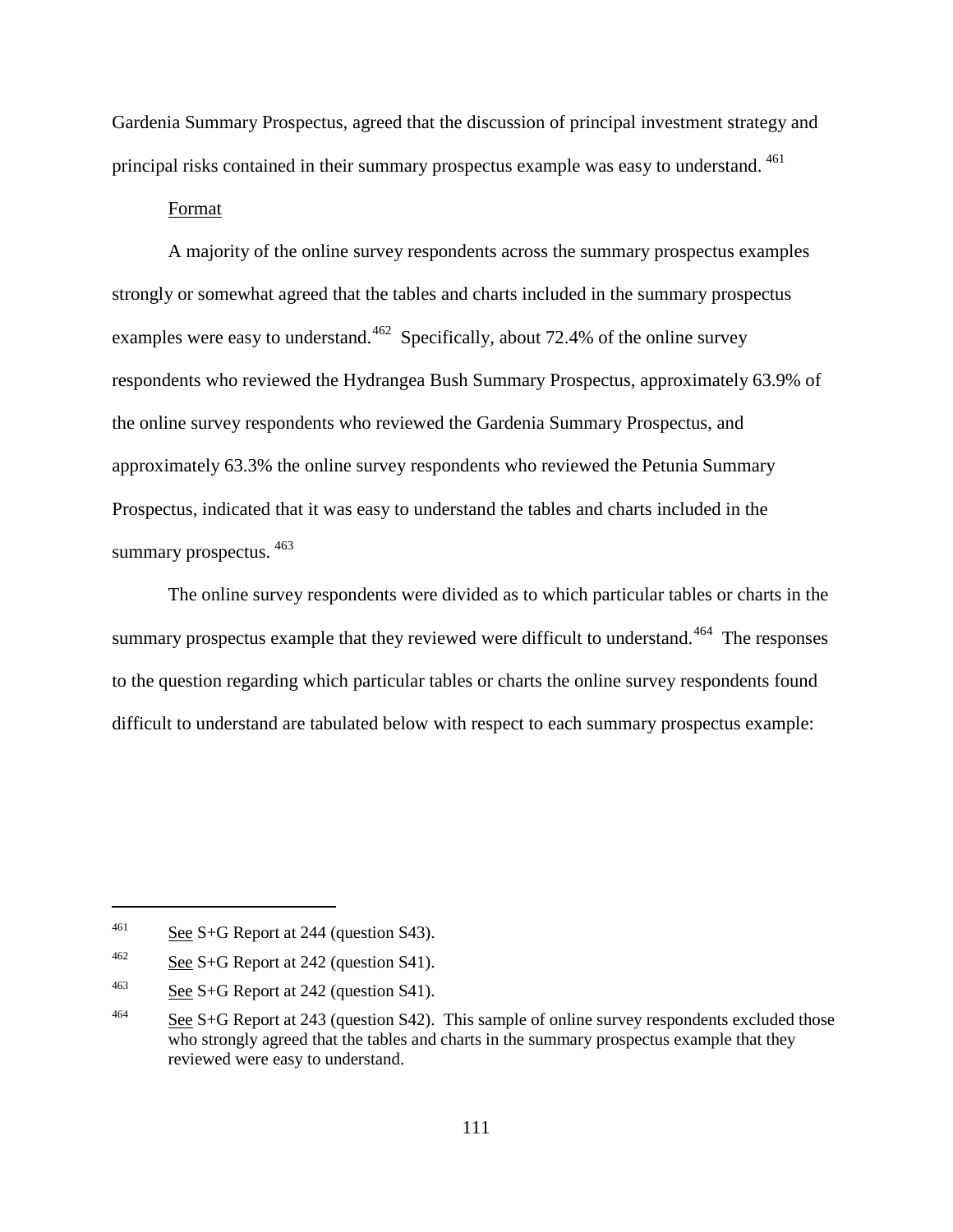#### **S42: Which particular tables and charts did you find difficult to understand in the Petunia Core Equity Summary Prospectus?**

|                                                  | <b>Base</b> | <b>Percent</b> |
|--------------------------------------------------|-------------|----------------|
| Table listing fees and expenses                  |             | 30.8           |
| Table providing an example of expenses over time |             | 25.7           |
| Bar chart showing performance returns            |             | 18.5           |
| Table showing average annual total returns       |             | 24.3           |
| None of the above                                |             | 29.8           |
| don't know                                       |             | 9.6            |
| Total                                            | 292         | 100.0          |

#### **S42: Which particular tables and charts did you find difficult to understand in the Gardenia Summary Prospectus?**

|                                                  | <b>Base</b> | <b>Percent</b> |
|--------------------------------------------------|-------------|----------------|
| Table listing fees and expenses                  |             | 27.6           |
| Table providing an example of expenses over time |             | 31.2           |
| Bar chart showing performance returns            |             | 20.1           |
| Table showing average annual total returns       |             | 18.5           |
| None of the above                                |             | 30.5           |
| don't know                                       |             | 8.8            |
| Total                                            | 306         | 100.0          |

#### **S42: Which particular tables and charts did you find difficult to understand in the Hydrangea Bush Summary Prospectus?**

|                                                  | <b>Base</b> | <b>Percent</b> |
|--------------------------------------------------|-------------|----------------|
| Table listing fees and expenses                  |             | 26.0           |
| Table providing an example of expenses over time |             | 22.1           |
| Bar chart showing performance returns            |             | 17.8           |
| Table showing average annual total returns       |             | 19.6           |
| None of the above                                |             | 39.5           |
| l don't know                                     |             | 9.6            |
| Total                                            | 286         | 100.0          |

For example, approximately 39.5% of the online survey respondents who reviewed the Hydrangea Bush Summary Prospectus reported that they did not find any table or chart difficult to understand, while approximately 26.0% indicated that they found the table listing fees and expenses difficult to understand and approximately 22.1% considered the table providing an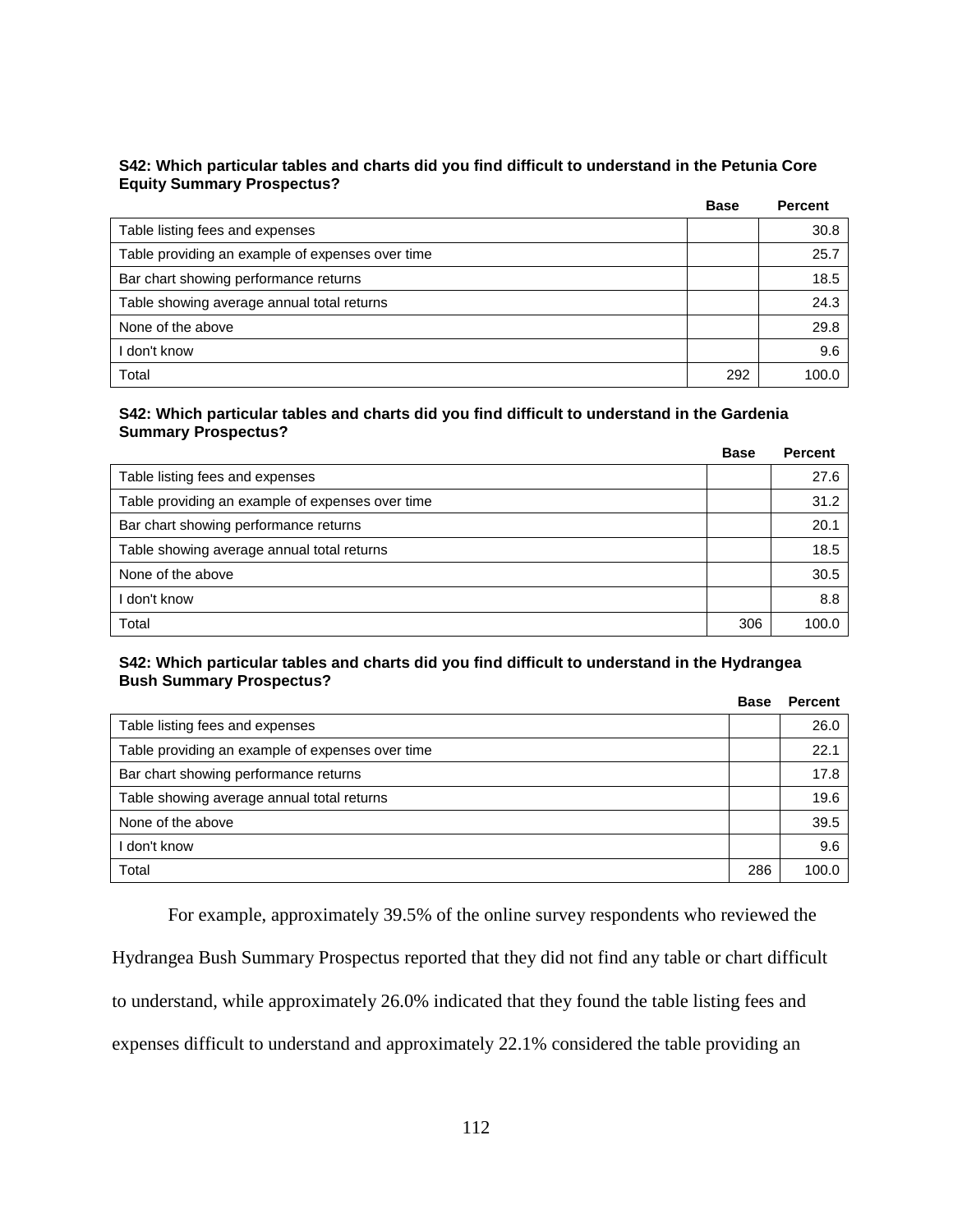example of expenses over time difficult to understand. <sup>465</sup> By comparison, approximately 31.2% of the online survey respondents who reviewed the Gardenia Summary Prospectus considered the table providing an example of expenses over time difficult to understand, while approximately 30.5% reportedly did not find any table or chart difficult to understand and about 27.6% found the table listing fees and expenses difficult to understand. <sup>[466](#page-142-1)</sup> Finally, approximately 30.8% of the online survey respondents who reviewed the Petunia Summary Prospectus expressed difficulty understanding the table listing fees and expenses, about 29.8% reportedly did not find any table or chart difficult to understand, and approximately 25.7% indicated that the table providing an example of expenses over time was difficult to understand.<sup>[467](#page-142-2)</sup>

#### 4. Point-of-Sale Disclosure

Quantitative research relating to point-of-sale disclosures involved, among other things, investor testing concerning methods to improve the timing, content, and format of disclosures to investors with respect to financial intermediaries, investment products, and investment services. Online survey respondents generally indicated that they would like to receive disclosure information regarding either financial intermediaries or investment products and services prior to having to make a decision. Specifically, approximately 71.4% of online survey respondents indicated they would like to receive information "about how [they] will pay for the financial services provided by their financial firm or the individual who advises [them]" before they begin

<span id="page-142-0"></span><sup>&</sup>lt;sup>465</sup> See S+G Report at 243 (question S42) (n=286).

<span id="page-142-1"></span><sup>&</sup>lt;sup>466</sup> See S+G Report at 243 (question S42) (n=306).

<span id="page-142-2"></span> $\frac{\text{68}}{2}$  S+G Report at 243 (question S42) (n=292).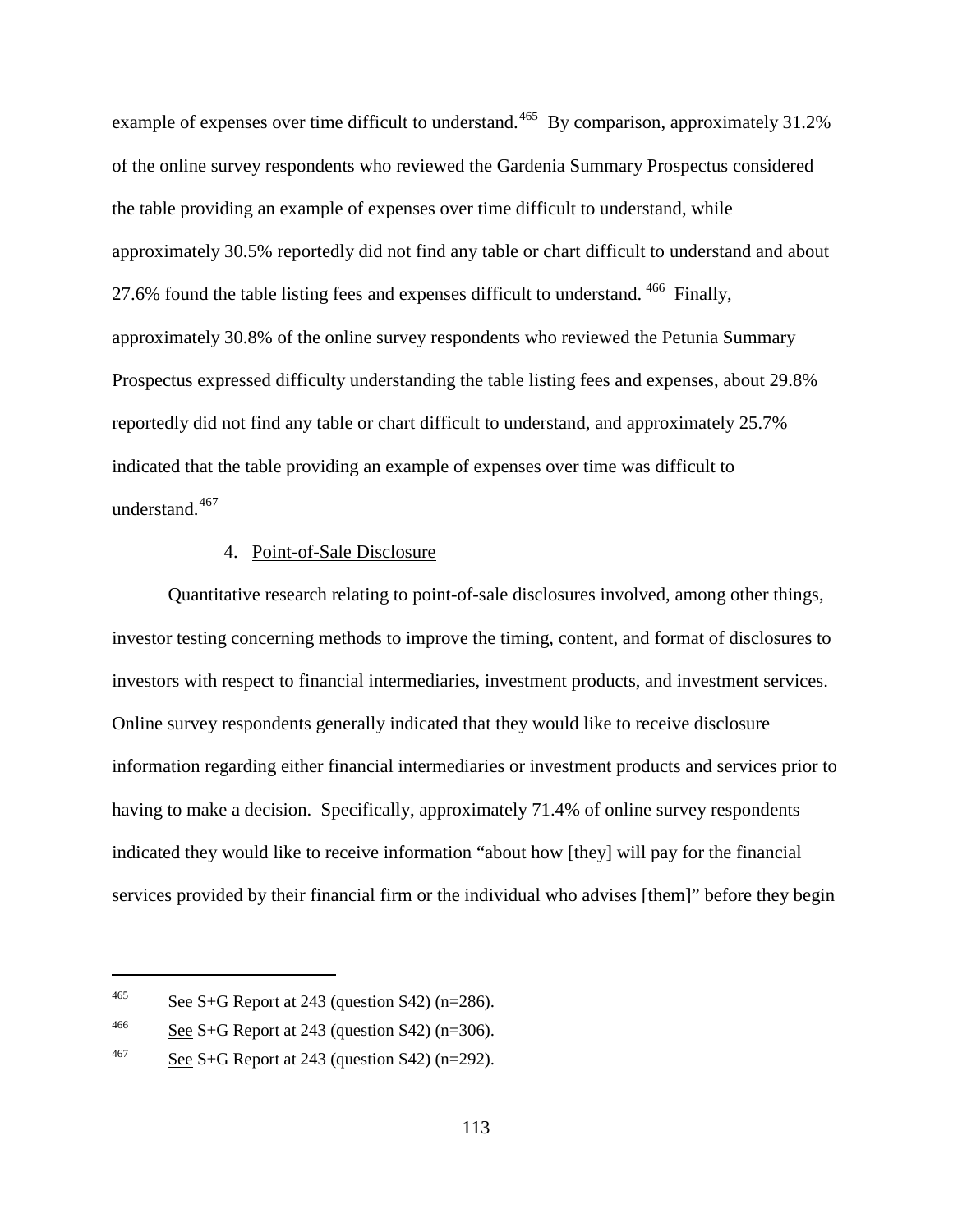their relationship with the financial services firm or individual adviser.<sup>[468](#page-143-0)</sup> Similarly, about 60.3% of online survey respondents indicated they would like to receive information "about how the individual advising [them] is paid for providing [them] with financial service" before they begin their relationship with the financial services firm or individual adviser, along with periodic updates.<sup>[469](#page-143-1)</sup> Of those online survey respondents that indicated a preference of receiving a financial intermediary's payment disclosure information in advance (i.e., a subset), approximately 73.5% indicated that they wanted to receive this information at least a few days to a week before entering into an agreement with a financial intermediary.<sup>[470](#page-143-2)</sup> Approximately 86.8% of a subset of online survey respondents also indicated they preferred receiving information about the scope of services provided by their financial intermediary at the beginning of their relationship.[471](#page-143-3)

Online survey respondents were also asked about their preferences for receiving disclosure information related to investment products. Specifically, respondents were asked to indicate when they would like to receive information "about the potential benefits, risks and

<span id="page-143-0"></span><sup>&</sup>lt;sup>468</sup> See S+G Report at 252 (question P5).

<span id="page-143-1"></span> $\frac{\text{469}}{\text{254}}$  See S+G Report at 254 (question P7).

<span id="page-143-2"></span><sup>&</sup>lt;sup>470</sup> See S+G Report at 253 (question P6). Approximately 856 online survey respondents (or 71.3%) of the total 1200 online survey respondents) indicated they preferred receiving payment disclosure information before entering into an agreement with a financial intermediary. Of this subset of online survey respondents, approximately 32.7% of respondents indicated that they preferred to receive a financial intermediary's payment disclosure information at least one or two days before entering into an agreement, while another 40.2% of respondents indicated that they preferred to receive this disclosure information at least a week before entering into the agreement.

<span id="page-143-3"></span><sup>&</sup>lt;sup>471</sup> See S+G Report at 256 (question P9). Approximately 1131 online survey respondents (or 95.1% of the total 1200 online survey respondents) indicated that knowing the scope of services provided by a financial intermediary is important. Of this subset of online survey respondents, approximately 86.8% of respondents indicated that they preferred to receive information regarding the scope of services available from a financial intermediary at the beginning of their relationship.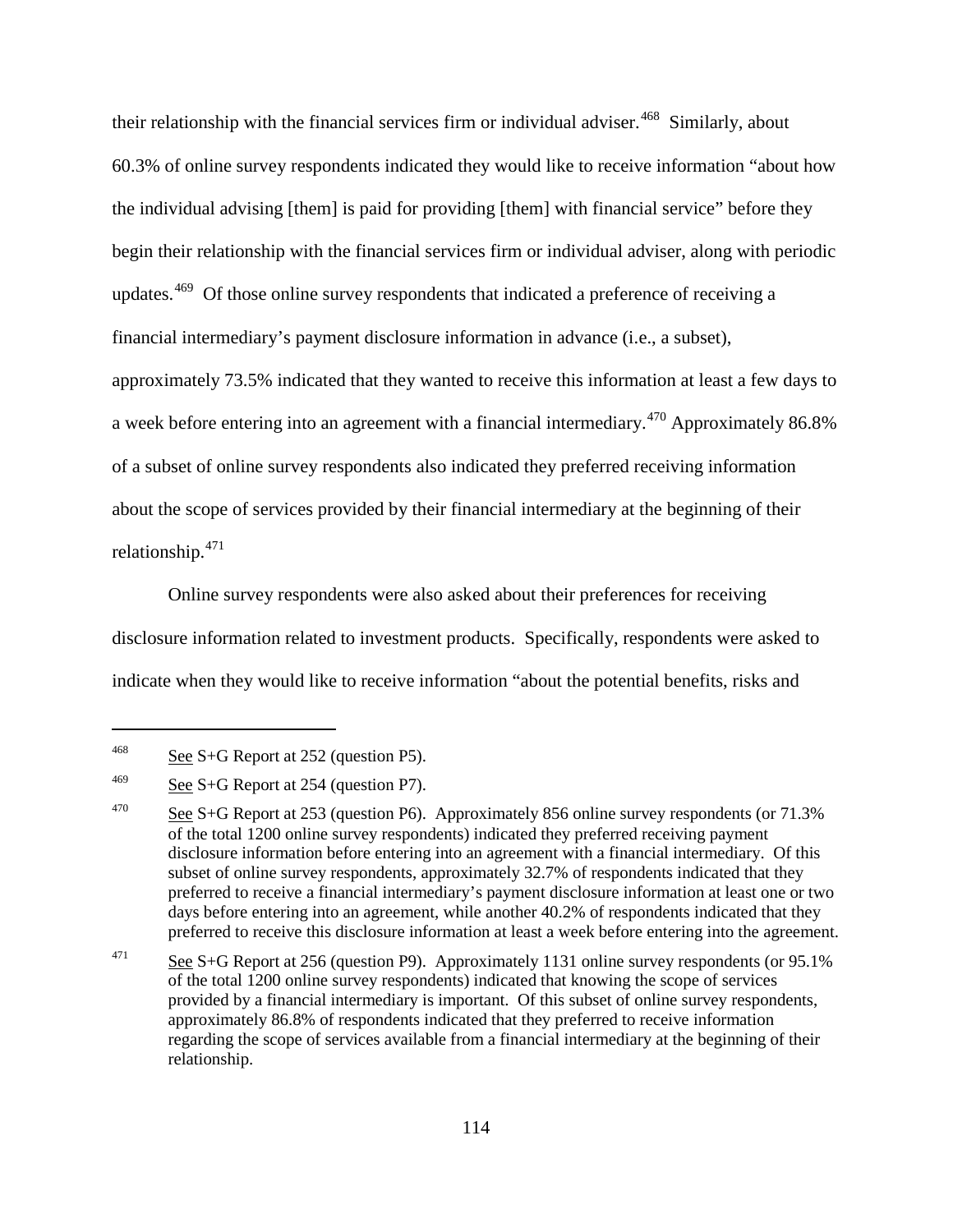costs associated with a financial product you are considering."[472](#page-144-0) The survey respondents were asked to select their top timing preference from the following: (a) "In writing before I discuss the product in more detail with the individual who advises me"; (b) "at the time I buy or sell a financial product or investment"; (c) "I only want this information available to me upon request"; (d) "I count on the individual advising me to consider this information for me, so I am not particularly concerned about receiving it"; and (e) "I don't want to receive this information in writing."<sup>473</sup> Approximately 47.7% of the online survey respondents preferred receiving financial product disclosures in writing before discussing the product with their financial intermediary, and about 31.5% of the respondents preferred receiving this information at the time they buy or sell the financial product.<sup>[474](#page-144-2)</sup>

Online survey respondents were also asked to express their preferences regarding the delivery methods for disclosure information related to financial product and services. Survey respondents were asked to select one or more (i.e., multiple responses acceptable) of the following delivery methods for providing information about financial services and products: (a) orally, directly from the individual who advises me – whether on the phone or in person; (b) in writing that is mailed to me (in the post); (c) in writing that is e-mailed or mailed to me, providing me with a general website address where I can find the information (i.e., I receive the address for the homepage, but not the specific webpage where the information can be found); (d) in writing that is e-mailed or mailed to me, giving me with the specific hyperlink or exact webpage where information can be found on the Internet; (e) in an e-mail (in the body of the e-

<span id="page-144-0"></span> $\frac{472}{\text{See }S+G}$  Report at 255 (question P8).

<span id="page-144-1"></span><sup>473</sup> See S+G Report at 255 (question P8).

<span id="page-144-2"></span> $474$  See S+G Report at 255 (question P8).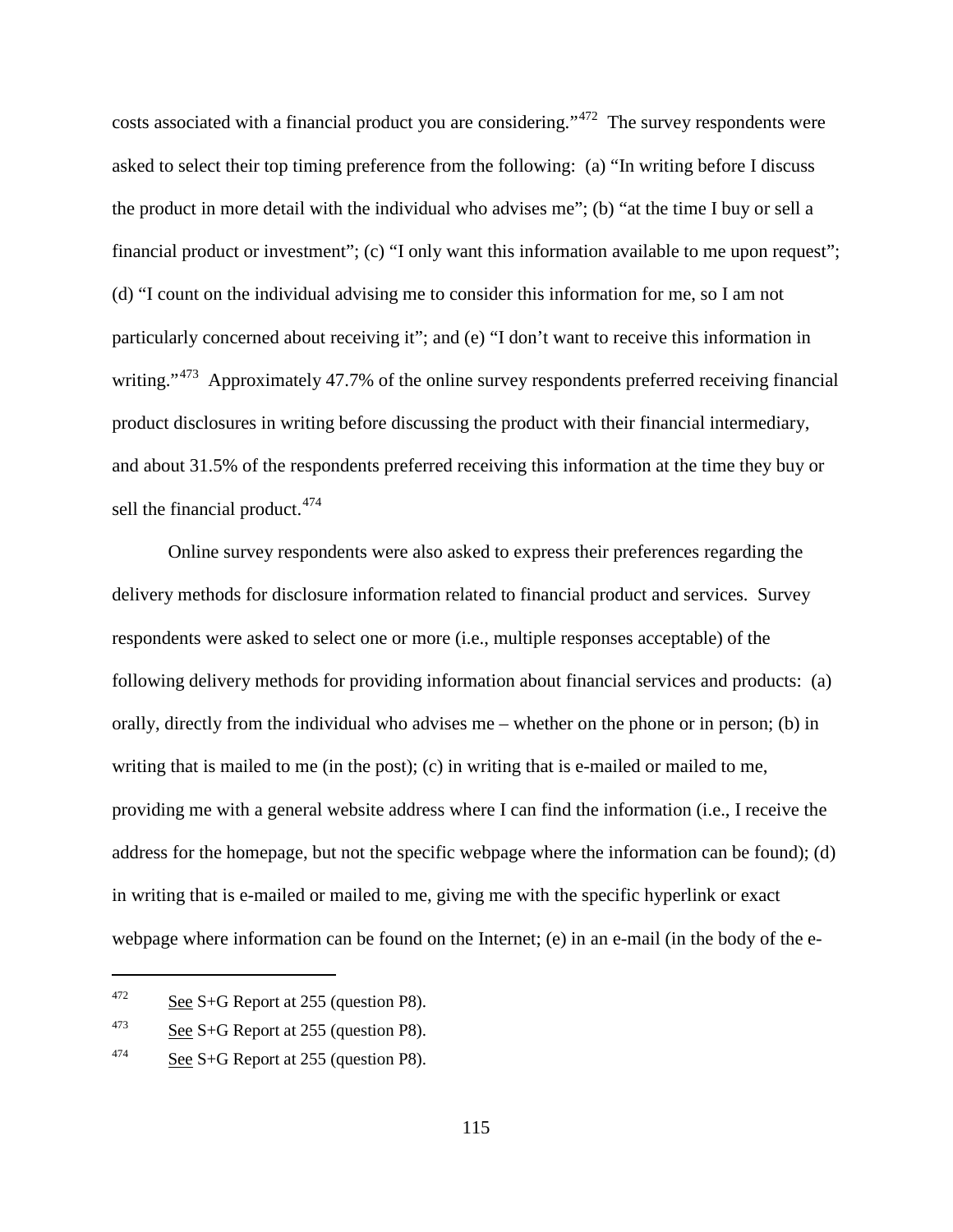mail or attached to the e-mail); (f) none of the above; or (g) I have no preference/I do not know.<sup>[475](#page-145-0)</sup> Approximately 45.4% of online survey respondents indicated that they preferred to receive disclosure information related to financial products and services, either orally or in writing through the mail.<sup>476</sup> Additionally, of those respondents indicating a preference to receive this disclosure information orally, approximately 76.2% indicated that wanted "some kind of written summary" of the oral disclosure.<sup> $477$ </sup> Approximately one-third of respondents also indicated preferences for some form of electronic delivery of disclosure information related to financial services and products: approximately 35.6% of online respondents indicated a preference to receive this disclosure information through an e-mail or letter that provided a general website address; approximately 34.9% of online respondents indicated a preference to receive this disclosure information through an e-mail or letter that provided a specific hyperlink to the information; approximately 32.6% of online respondents preferred having the information made available on the Internet to review; and approximately 27.6% of online survey respondents preferred receiving the information itself in an e-mail.<sup>478</sup>

Online survey respondents also reported their preferences on methods to verify their receipt and review of disclosure information related to financial products and services. Survey respondents were asked to select one or more (i.e., multiple responses acceptable) of the following methods to verify their receipt of disclosure information related to financial products and services: (a) requiring a signature to verify that the documents have been read (i.e., I need to

<span id="page-145-0"></span><sup>&</sup>lt;sup>475</sup> See S+G Report at 260 (question P13).

<span id="page-145-1"></span><sup>&</sup>lt;sup>476</sup> See S+G Report at 260 (question P13).

<span id="page-145-2"></span><sup>&</sup>lt;sup>477</sup> See S+G Report at 261 (question P14).

<span id="page-145-3"></span><sup>&</sup>lt;sup>478</sup> See S+G Report at 260 (question P13).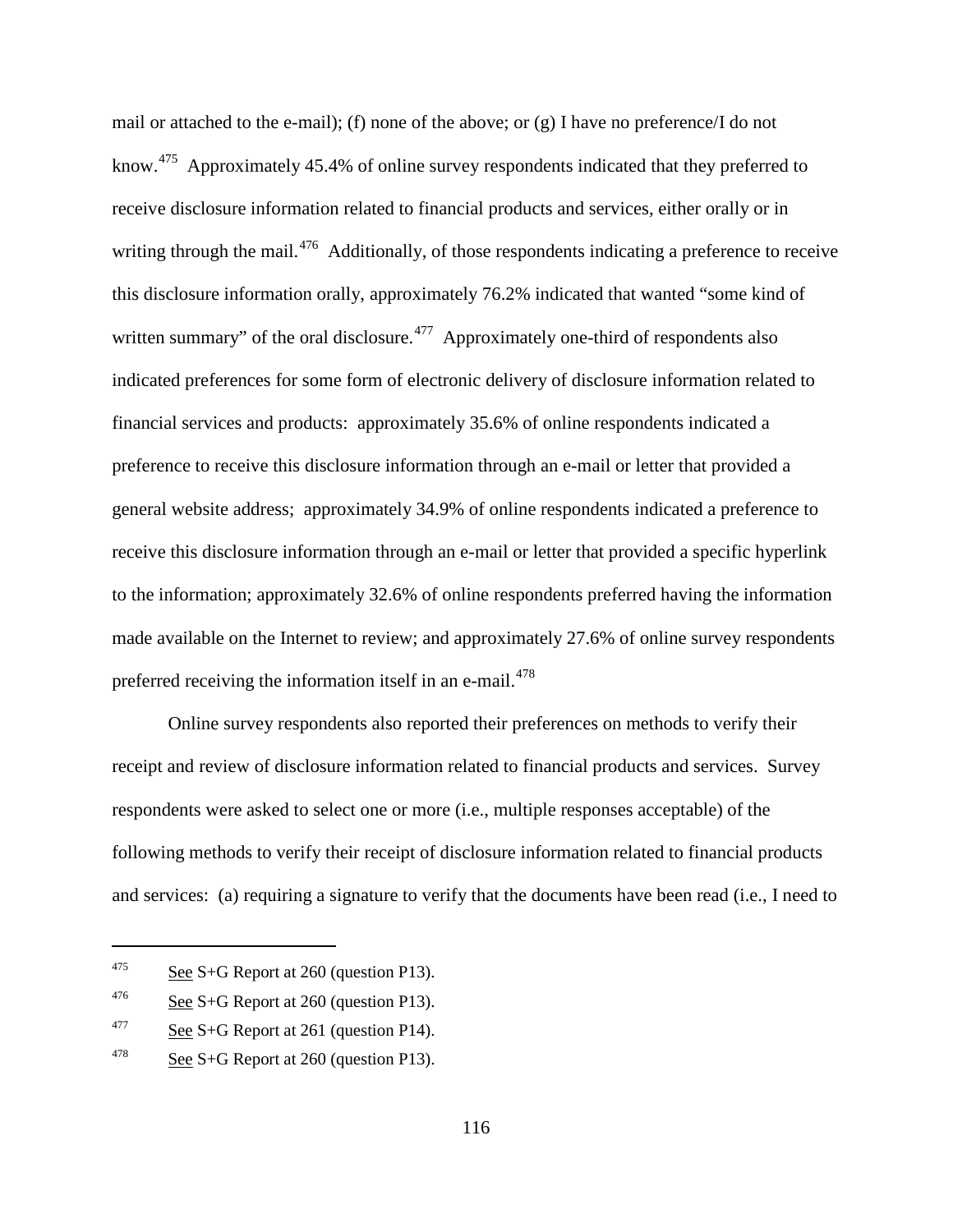send back my signature); (b) requiring an oral verification that the documents have been read (i.e., I can confirm to the individual that advises me over the phone); (c) having an eye-catching warning in the documents that the information contained within the documents is critical/important (i.e., there is nothing more I need to do after reading the documents); and (d) I have no opinion/I do not know.<sup>[479](#page-146-0)</sup> Approximately 49% of online respondents indicated they preferred being required to sign a confirmation to verify they have received and read this disclosure information.<sup>[480](#page-146-1)</sup> Approximately 33.4% of online respondents indicated they preferred requiring oral verification of their receipt and review of this disclosure information, and about 26.6% of respondents indicated a preference for having only an "eye-catching warning" on the disclosure information.<sup>[481](#page-146-2)</sup>

Online survey respondents were also asked to provide their opinion regarding the disclosure information they receive regarding their investment accounts. Using a scale, the online survey respondents were asked to agree or disagree with the following statements regarding the disclosure information they receive related to their investment accounts: (a) the information is useful; (b) the information is understandable; (c) the information is too long for me to bother with; and (d) the information is written in language that most people cannot understand.<sup>[482](#page-146-3)</sup> The question instructed online survey respondents to rate the foregoing items using a five-tier scale ranging from "Completely agree," to "Somewhat agree," to "Neither agree nor disagree," to "Somewhat disagree," to "Completely disagree." Approximately 84.7% of

<span id="page-146-0"></span> $479$  See S+G Report at 262 (question P15).

<span id="page-146-1"></span><sup>&</sup>lt;sup>480</sup> See S+G Report at 262 (question P15).

<span id="page-146-2"></span><sup>&</sup>lt;sup>481</sup> See S+G Report at 262 (question P15).

<span id="page-146-3"></span> $482$  See S+G Report at 264 (question P17).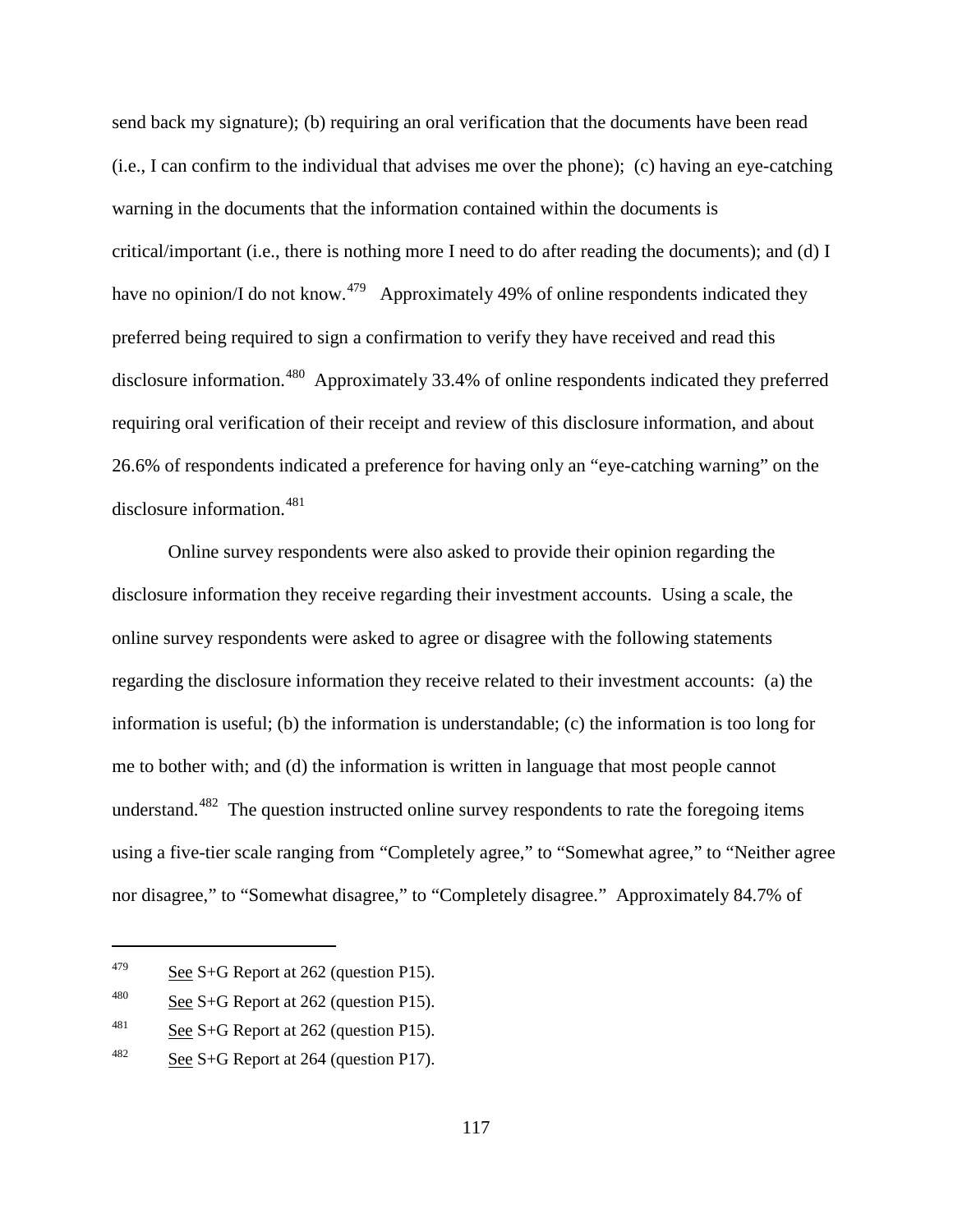online survey respondents either completely or somewhat agree that their investment account disclosures are useful.<sup>[483](#page-147-0)</sup> Similarly, about 78.5% of respondents either completely or somewhat agree that their investment account disclosure information is understandable.<sup>484</sup> However, approximately 58.6% also completely or somewhat agree that their investment account disclosure information uses language that most cannot understand.<sup>[485](#page-147-2)</sup> Online survey respondents indicated no clear preference regarding the length of their investment account disclosure information. Almost equal numbers of respondents agreed (38%) and disagreed (36.6%) with the length of this disclosure information, with approximately 25.4% expressing no opinion on this disclosure's length.<sup>[486](#page-147-3)</sup>

## **VI. Discussion of Dodd-Frank Act Section 917(a)(3): The Most Useful and Understandable Relevant Information that Retail Investors Need to Make Informed Financial Decisions Before Engaging a Financial Intermediary or Purchasing an Investment Product or Service**

### **A. Qualitative Research (Focus Groups)**

During the qualitative research phase of the Study, the consultant interviewed focus

group participants about their views and opinions regarding, among other things, the most useful

and understandable relevant information that retail investors need to make informed financial

<span id="page-147-0"></span><sup>483</sup> See S+G Report at 264 (question P17). Approximately 46% of respondents completely agree that investment account disclosure information is useful, while an additional 38% of respondents somewhat agree it is useful.

<span id="page-147-1"></span> $\frac{484}{\text{2.9}}$  See S+G Report at 264 (question P17). Approximately 42.9% of respondents completely agree that investment account disclosure information is understandable, while an additional 35.6% of respondents somewhat agree it is understandable.

<span id="page-147-2"></span><sup>&</sup>lt;sup>485</sup> See S+G Report at 264 (question P17). Approximately 25.8% of respondents completely agree that investment account disclosure information is written in difficult language, while an additional 32.8% of respondents somewhat agree it is written in difficult language.

<span id="page-147-3"></span><sup>&</sup>lt;sup>486</sup> See S+G Report at 264 (question P17).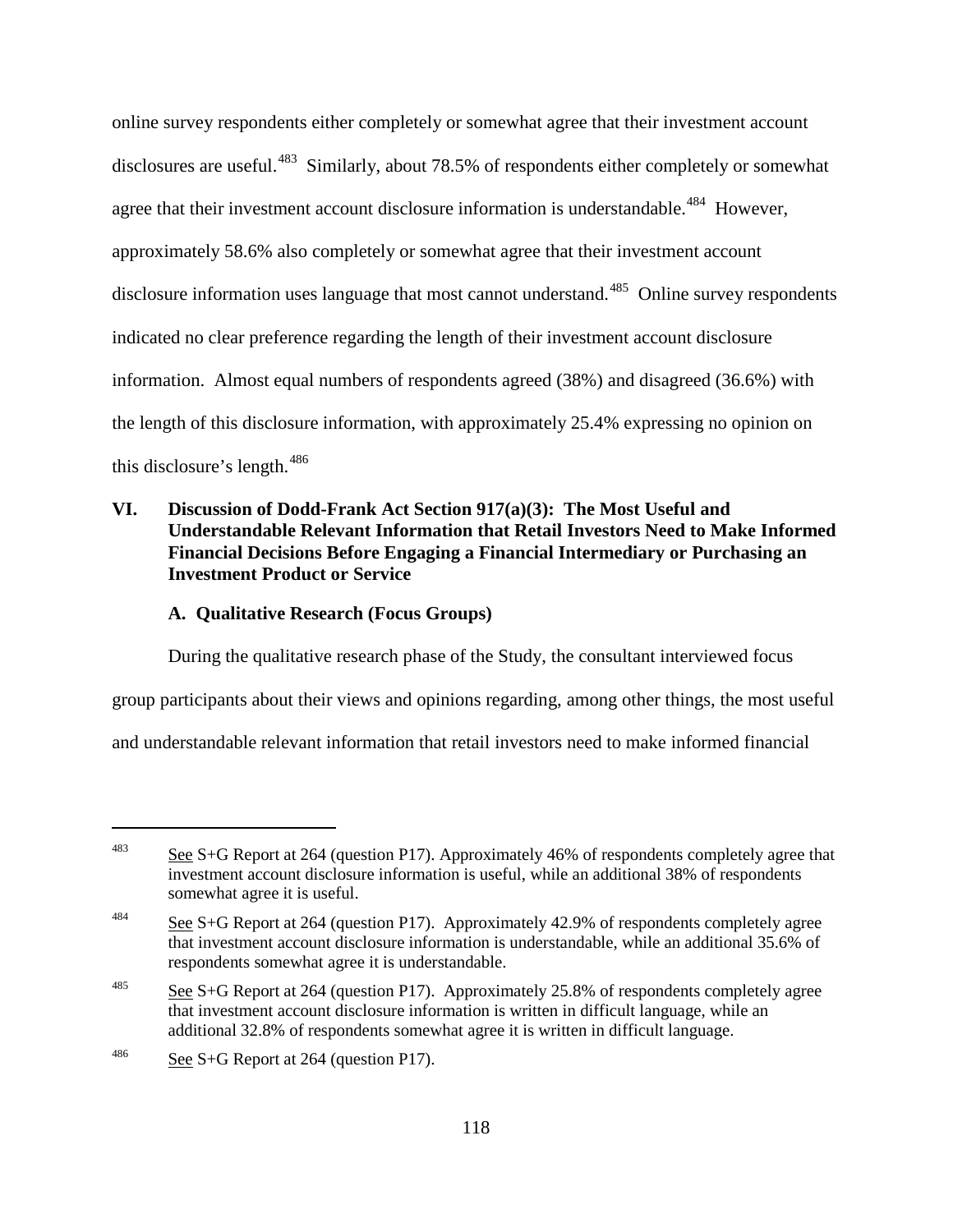decisions before engaging a financial intermediary or purchasing an investment product or service that is typically sold to investors.

Several focus group participants identified a summary description of the investment product or service as the most useful and understandable information that they would need to make informed financial decisions. For example, some focus group participants identified "the investment factsheets that went into detail on each of the mutual funds."<sup>[487](#page-148-0)</sup> One focus group participant expressed his preference for the "summary prospectus,"<sup>[488](#page-148-1)</sup> while another preferred a "checklist kind of thing, something in writing."<sup>[489](#page-148-2)</sup>

Some focus group participants identified the financial intermediary's disciplinary history or background as the most useful and understandable relevant information. For example, some participants stated that they would "want to know the background information on my broker himself"<sup>[490](#page-148-3)</sup> and "what he's been doing. Is he pretty clean? Has he got something that's been cited for before? Has he gone according to regulations?"[491](#page-148-4) Another focus group participant explained that "what we're looking for is the SEC to be able to go to their website and look up John Smith and find out what's going on with John Smith. Just like you could go to the medical board and find out about a doctor."<sup>[492](#page-148-5)</sup>

A number of focus group participants were concerned about expenses. One focus group participant complained about his or her financial intermediary that "it may have been nice to

<span id="page-148-0"></span><sup>487</sup> See S+G Report at 30 (Atlanta focus group 3 transcript at 23 (Nov. 10, 2011)).

<span id="page-148-1"></span><sup>&</sup>lt;sup>488</sup> See S+G Report at 31 (San Diego focus group 4 transcript at 16 (Nov. 16, 2011)).

<span id="page-148-2"></span><sup>&</sup>lt;sup>489</sup> See S+G Report at 31 (San Diego focus group 4 transcript at 51 (Nov. 16, 2011)).

<span id="page-148-3"></span><sup>&</sup>lt;sup>490</sup> See S+G Report at 30 (Atlanta focus group 4 transcript at 27 (Nov. 10, 2011)).

<span id="page-148-4"></span><sup>&</sup>lt;sup>491</sup> See S+G Report at 30 (Atlanta focus group 4 transcript at 28 (Nov. 10, 2011)).

<span id="page-148-5"></span> $\frac{492}{2}$  See S+G Report at 31 (Atlanta focus group 4 transcript at 28 (Nov. 10, 2011)).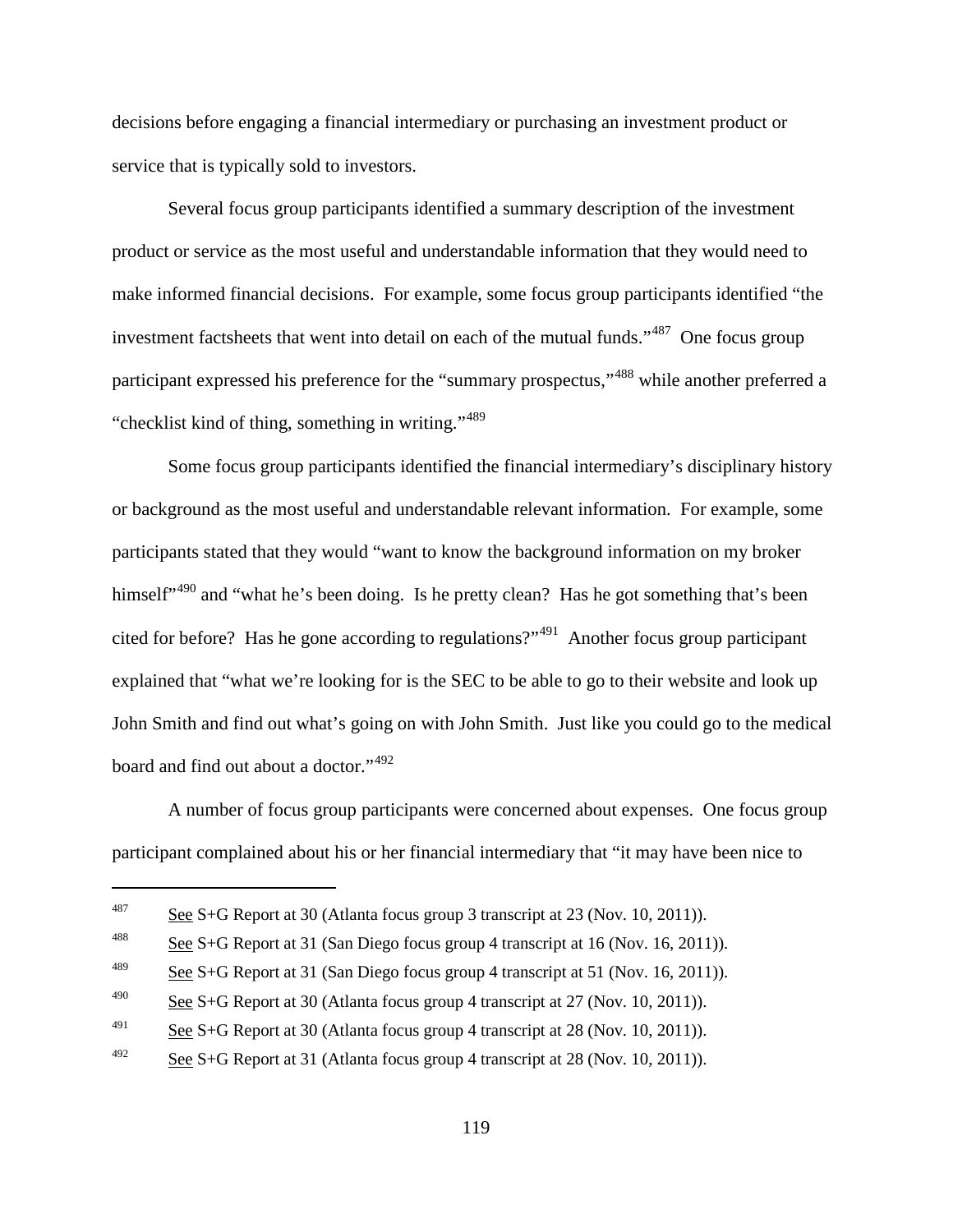know exactly what their fee was going to be."<sup>[493](#page-149-0)</sup> When asked how they would like to see information presented, one focus group participant stated that "I just want to see a full breakdown of costs and fees as well as the charts and graphs."<sup>[494](#page-149-1)</sup>

#### **B. Quantitative Research (Online Survey)**

#### 1. The Brochure

Quantitative research relating to the Brochure involved, among other things, investor testing concerning the most useful and understandable relevant information that retail investors need to make informed financial decisions before engaging a financial intermediary, as described below. Generally, the online survey respondents indicated that the most useful and understandable relevant information would include information about the amount of money that they would pay to maintain an advisory relationship with the adviser, the adviser's disciplinary history, the adviser's past performance, the severity or number of the adviser's conflicts of interest, and the amount of money that the adviser would receive for providing advice to them.

Specifically, the online survey respondents were asked to rate the importance of the following factors when choosing an investment adviser: (a) the amount of money they would pay to maintain an advisory relationship with the adviser; (b) the amount of money the adviser would receive for providing advice to the online survey respondent, including getting paid by others (*e.g.*, receiving payment from mutual fund companies when a client purchased a mutual fund); (c) the severity or number of the adviser's conflicts of interest; (d) the adviser's past performance; and (e) the adviser's disciplinary history (*e.g.*, criminal or regulatory

<span id="page-149-0"></span><sup>&</sup>lt;sup>493</sup> See S+G Report at 30 (Atlanta focus group 3 transcript at 26 (Nov. 10, 2011)).

<span id="page-149-1"></span> $\frac{494}{2}$  See S+G Report at 31 (San Diego focus group 4 transcript at 27 (Nov. 16, 2011)).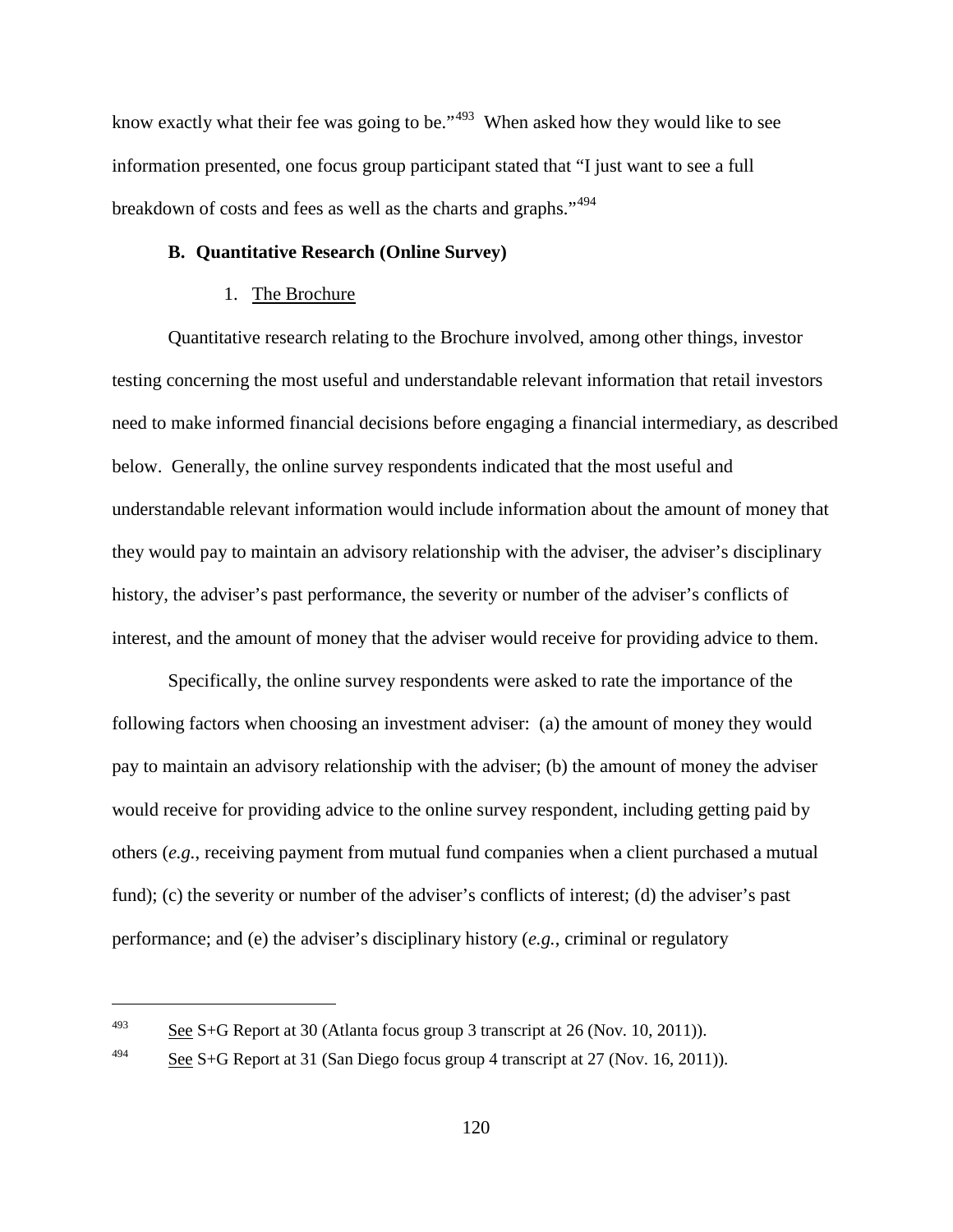proceedings).[495](#page-150-0) The question instructed the online survey respondents to rate the foregoing items on a four-factor scale ranging in descending order from "Absolutely essential," to "Important, but not essential," to "Nice to know," to "Completely unimportant."<sup>[496](#page-150-1)</sup>

Approximately 77.1% of the online survey respondents indicated that information about the amount of money they would pay to maintain an advisory relationship with the adviser would be absolutely essential when choosing an investment adviser, with about 17.3% deeming it important, but not essential. $497$  Approximately 67.5% of the online survey respondents considered information about an adviser's disciplinary history to be absolutely essential, and about 20.0% deemed it important, but not essential.<sup>[498](#page-150-3)</sup> Approximately 64.5% of the online survey respondents indicated that information about an adviser's past performance was absolutely essential, while approximately 27.5% considered it important, but not essential.<sup>[499](#page-150-4)</sup> Approximately 52.1% of the online survey respondents indicated that information about the severity or number of an adviser's conflicts of interest was absolutely essential, and about 30.7% considered it important, but not essential.<sup>[500](#page-150-5)</sup> Similarly, about 51.6% of the online survey respondents reported that information about the amount of money that the adviser would receive for providing advice to them, while approximately 33.9% deemed it important, but not essential.<sup>[501](#page-150-6)</sup>

<span id="page-150-0"></span><sup>&</sup>lt;sup>495</sup> See S+G Report at 71 (questions A17r1-5).

<span id="page-150-1"></span><sup>&</sup>lt;sup>496</sup> See S+G Report at 71 (questions A17r1-5).

<span id="page-150-2"></span><sup>&</sup>lt;sup>497</sup> See S+G Report at 71 (question A17r1).

<span id="page-150-3"></span><sup>&</sup>lt;sup>498</sup> See S+G Report at 71 (questions A17r5).

<span id="page-150-4"></span><sup>&</sup>lt;sup>499</sup> See S+G Report at 71 (questions A17r4).

<span id="page-150-5"></span> $500$  See S+G Report at 71 (questions A17r3).

<span id="page-150-6"></span> $501$  See S+G Report at 71 (questions A17r2).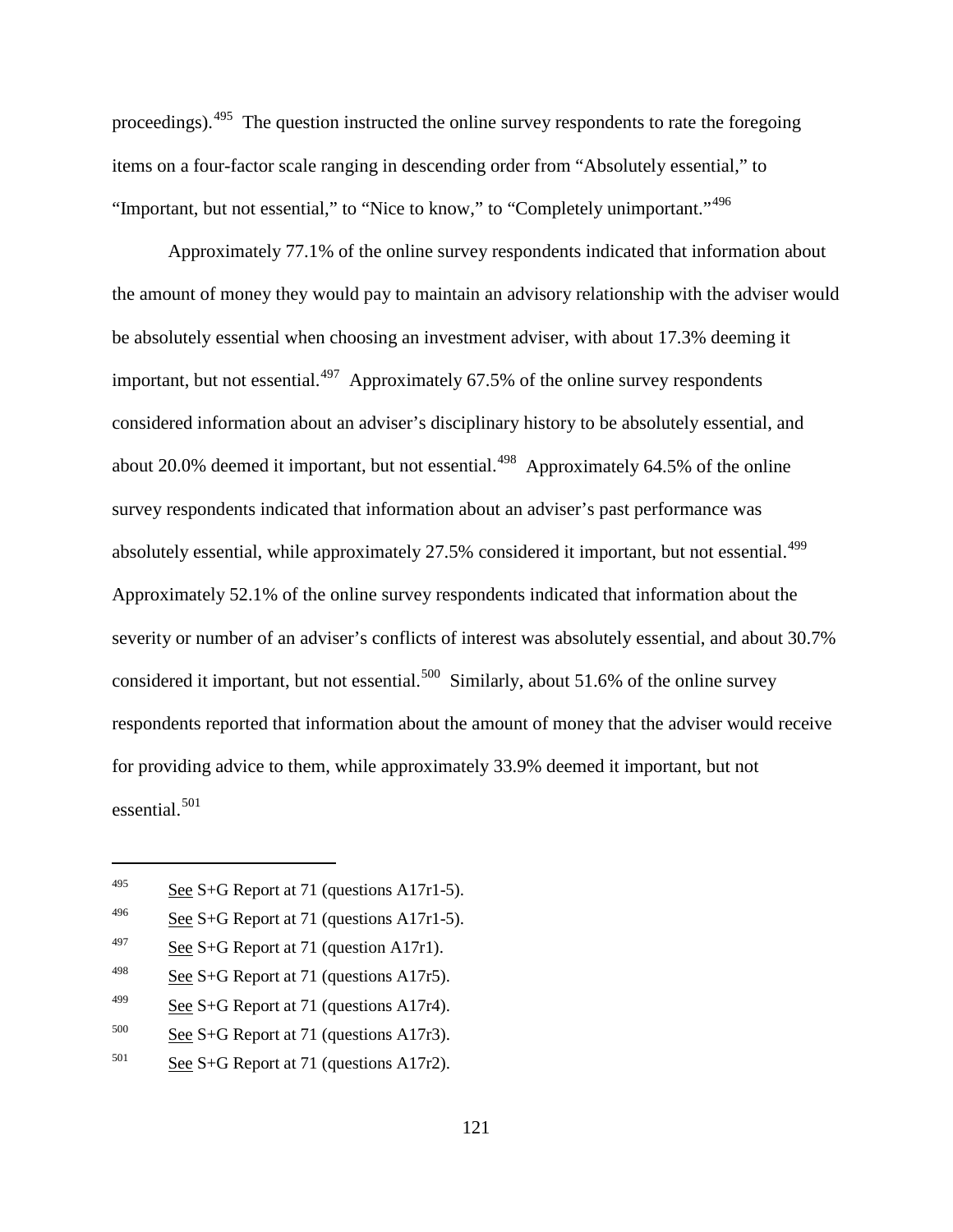When questioned about the factors they actually considered in choosing their current investment adviser, the online survey respondents reported somewhat different information. Based on their responses to that question, the adviser's investment performance was the most important factor in the online survey respondents' choice of an adviser. The next most important factor was the adviser's fees, followed by the adviser's disciplinary history, the advisory firm, and the adviser's conflicts of interest.

Specifically, the online survey respondents were asked to rate the importance of the following factors in choosing their current investment adviser: (a) the adviser's fees; (b) the firm with which the adviser works or is affiliated; (c) whether the adviser has any conflicts of interest; (d) the adviser's disciplinary history; and (e) the adviser's investment performance.<sup>[502](#page-151-0)</sup> The question instructed the online survey respondents to rate the foregoing items on a four-factor scale ranging in descending order from "Absolutely essential," to "Important, but not essential," to "Nice to know," to "Completely unimportant."<sup>[503](#page-151-1)</sup>

Nearly all – 93.5% – of the online survey respondents indicated that the adviser's investment performance was an important factor in choosing their current adviser: approximately 68.1% indicated that it was an absolutely essential factor and about 25.4% reported that it was important, but not essential.<sup>504</sup> Similarly, about 67.8% of the online survey respondents indicated that the adviser's fees were an absolutely essential factor in choosing their current adviser, while approximately 25.1% reported that they were important, but not

<span id="page-151-0"></span> $502$  See S+G Report at 74 (questions A19r1-5).

<span id="page-151-1"></span> $503$  See S+G Report at 74 (questions A19r1-5).

<span id="page-151-2"></span> $504$  See S+G Report at 74 (question A19r5).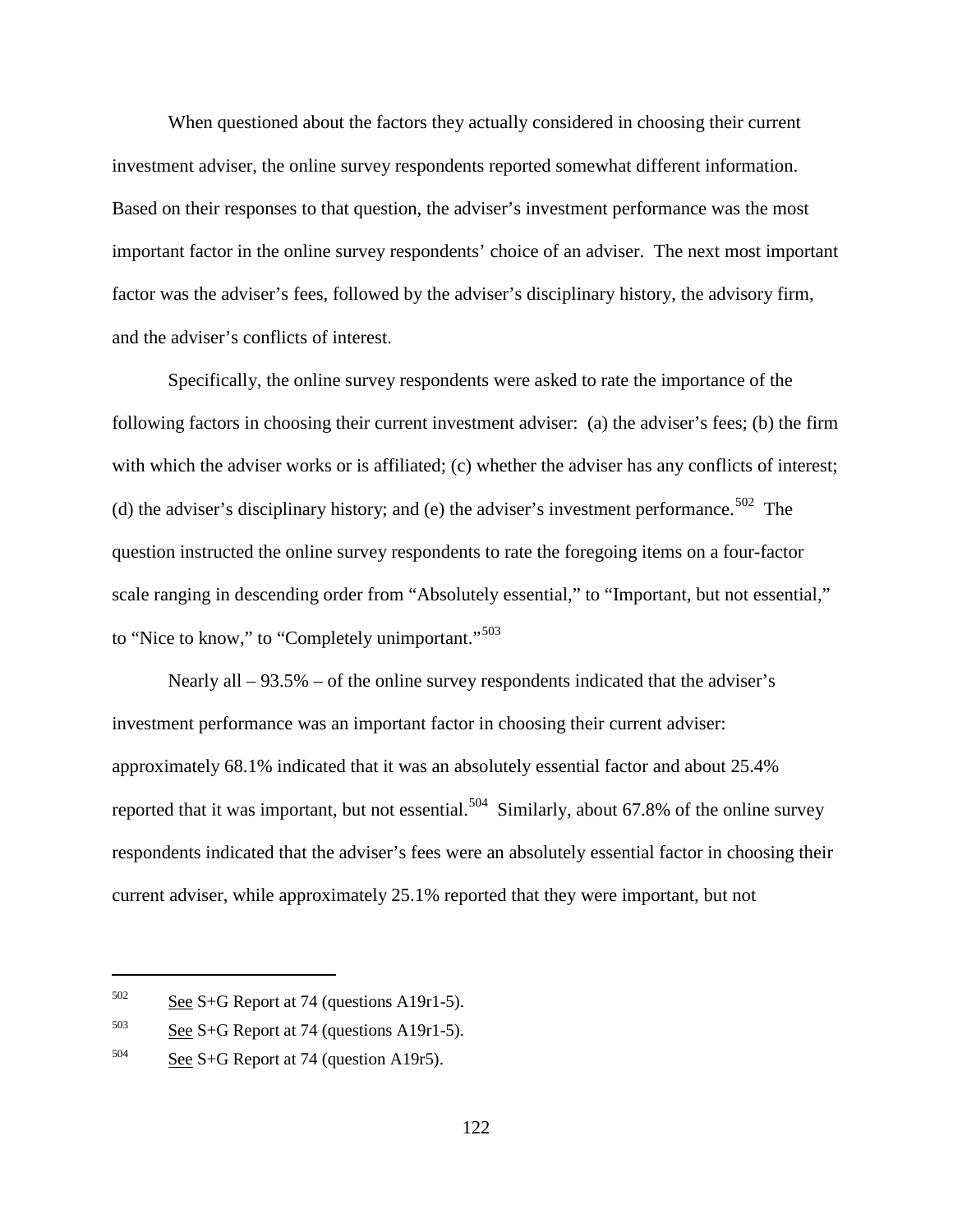essential.[505](#page-152-0) Approximately 54.6% of the online survey respondents considered the adviser's disciplinary history absolutely essential, and about 25.8% deemed it important, but not essential.<sup>[506](#page-152-1)</sup> About 50.1% of the online survey respondents indicated that the firm with which the adviser worked or was affiliated was an absolutely essential factor, while approximately 36.4% considered it important, but not essential.<sup>[507](#page-152-2)</sup> Approximately 45.7% of the online survey respondents indicated that whether the adviser had any conflicts of interest was an absolutely essential factor, and about 35.9% considered it important, but not essential.<sup>[508](#page-152-3)</sup>

#### 2. Account Statements and Confirmations

Most of the results of the quantitative research relating to trade confirmations, account statements and sweep accounts did not directly identify any "information that retail investors need to make informed financial decisions before engaging a financial intermediary, or purchasing or selling an investment product or service." The quantitative research regarding account statements solicited online survey respondents' opinions regarding the importance of knowing about the "sources and amount" of compensation that financial intermediaries may receive from third parties in connection with an investment transaction.<sup>[509](#page-152-4)</sup> Approximately 87.5% of online survey respondents were "very" or "somewhat" interested in receiving this

<span id="page-152-0"></span> $505$  See S+G Report at 74 (question A19r1).

<span id="page-152-1"></span> $506$  See S+G Report at 74 (question A19r4).

<span id="page-152-2"></span> $507$  See S+G Report at 74 (question A19r2).

<span id="page-152-3"></span> $508$  See S+G Report at 74 (question A19r3).

<span id="page-152-4"></span> $509$  See S+G Report at 176 (question C31).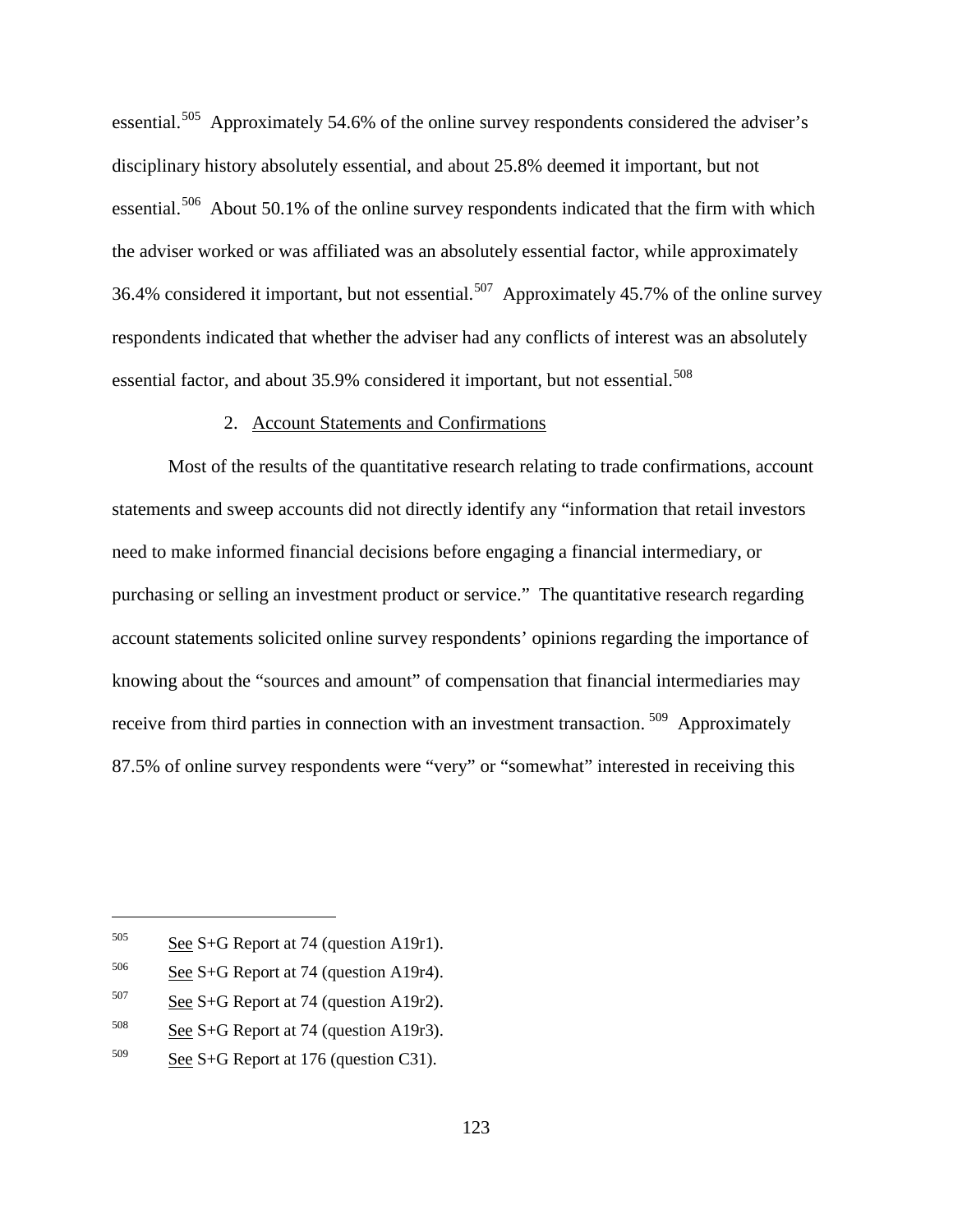compensation information.<sup>[510](#page-153-0)</sup> Among these online survey respondents' that expressed some form of interest in this compensation information, approximately 58.9% of them indicated they wanted to know this information before beginning a relationship with a financial intermediary.

#### 3. Mutual Fund Summary Prospectus

According to the online survey respondents, by far the most important pieces of information in a summary prospectus are the fees/expenses of the fund and fund performance.<sup>[511](#page-153-1)</sup> These are followed by information about the fund's principal risks, investment objective, investment strategies, and taxes. Less important to the online survey respondents is information about the purchase and sale of fund shares, payments to broker/dealers and other financial intermediaries, portfolio turnover, and the fund's portfolio management. [512](#page-153-2)

A large majority of the online survey respondents indicated that information about the fees and expenses of the fund and the performance of the fund would be important to them if they were considering investing in the fund described in the summary prospectus example that they reviewed. Specifically, approximately 80.6% of the online survey respondents who reviewed the Hydrangea Bush Summary Prospectus, approximately 80.4% of the online survey respondents who reviewed the Gardenia Summary Prospectus, and approximately 81.8% of the online survey respondents who reviewed the Petunia Summary Prospectus agreed that fee and expense information was important. [513](#page-153-3) Similarly, approximately 76.8% of the online survey

<span id="page-153-0"></span><sup>510</sup> See S+G Report at 175 (question C30). Approximately 39.9% of online survey respondents were "very interested" in the sources and amounts of compensation received by their financial intermediary, and another 47.6% of respondents were "somewhat" interested in this information.

<span id="page-153-1"></span> $511$  See S+G Report at 222 (question S28).

<span id="page-153-2"></span> $512$  See S+G Report at 223 (question S28).

<span id="page-153-3"></span><sup>513</sup> See S+G Report at 222 (question S28).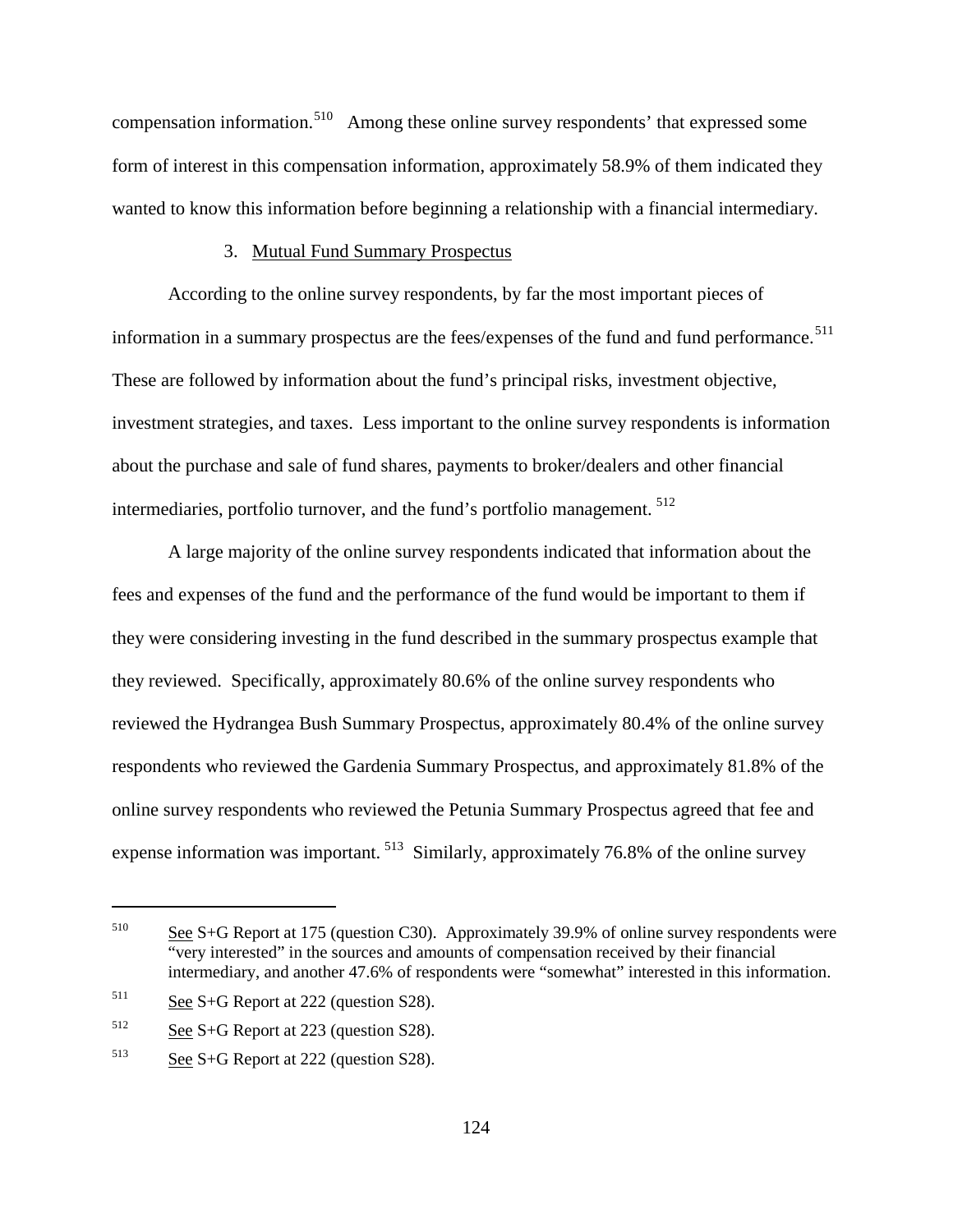respondents who reviewed the Hydrangea Bush Summary Prospectus, approximately 77.4% of the online survey respondents who reviewed the Gardenia Summary Prospectus, and approximately 76.3% of the online survey respondents who reviewed the Petunia Summary Prospectus agreed that fund performance information was important. [514](#page-154-0)

A majority of the online survey respondents also indicated that a fund's principal risks and investment objective would be important to them if they were considering investing in the fund described in the summary prospectus example that they reviewed. <sup>[515](#page-154-1)</sup> Specifically, approximately 62.6% of the online survey respondents who reviewed the Hydrangea Bush Summary Prospectus, approximately 61.0% of the online survey respondents who reviewed the Gardenia Summary Prospectus, and approximately 59.1% of the online survey respondents who reviewed the Petunia Summary Prospectus, agreed that information about the fund's principal risks was important. [516](#page-154-2) Similarly, approximately 56.6% of the online survey respondents who reviewed the Hydrangea Bush Summary Prospectus, approximately 52.9% of the online survey respondents who reviewed the Gardenia Summary Prospectus, and approximately 54.1% of the online survey respondents who reviewed the Petunia Summary Prospectus agreed that information about the fund's investment objective was important.<sup>[517](#page-154-3)</sup>

Somewhat fewer of the online survey respondents indicated that a fund's investment strategies and tax information would be important to them if they were considering investing in

<span id="page-154-0"></span> $514$  See S+G Report at 222 (question S28).

<span id="page-154-1"></span> $515$  See S+G Report at 222 (question S28).

<span id="page-154-2"></span> $516$  See S+G Report at 222 (question S28).

<span id="page-154-3"></span><sup>517</sup> See S+G Report at 222 (question S28).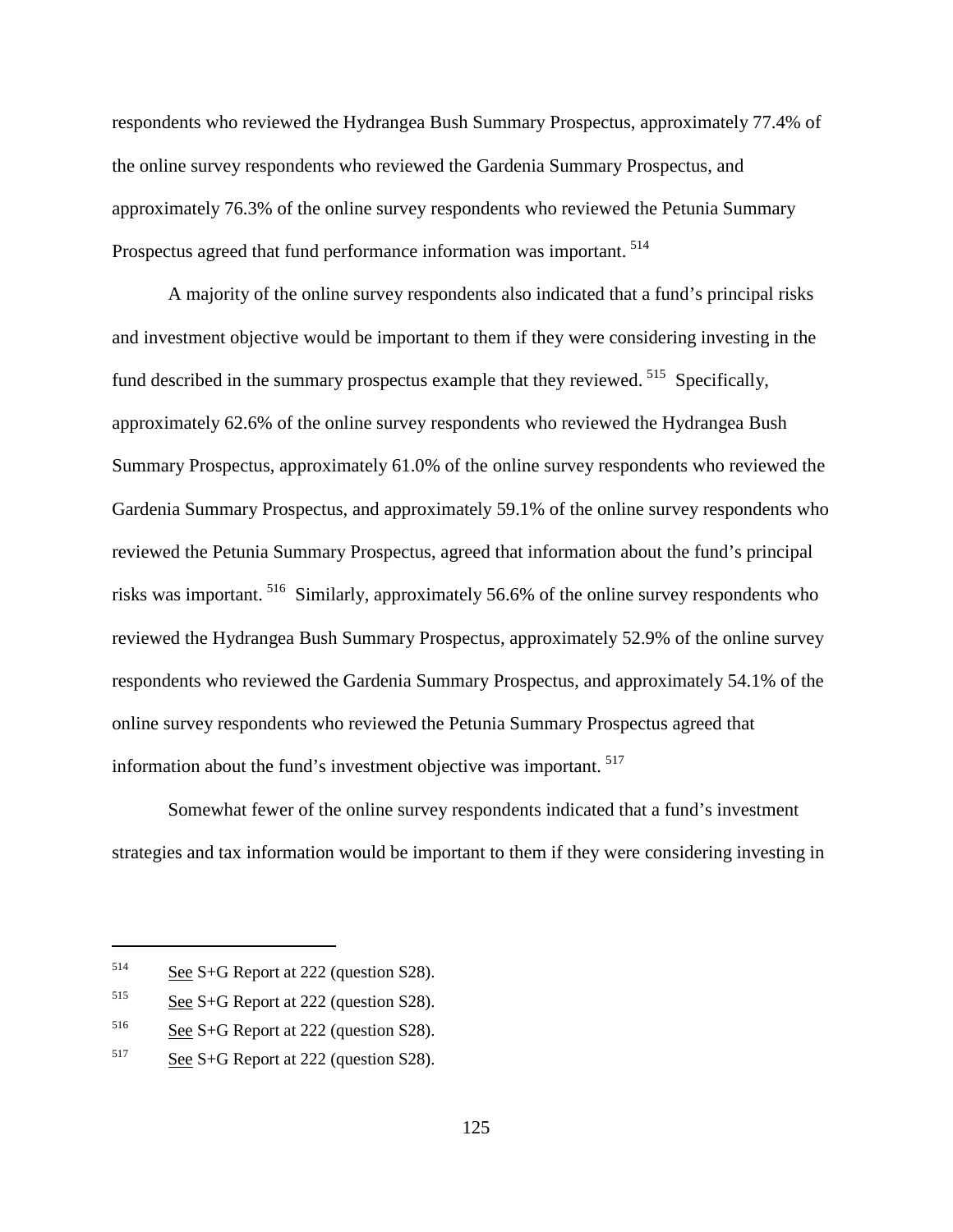the fund described in the summary prospectus example that they reviewed.  $518$  Specifically, less than half of the online survey respondents who reviewed the Hydrangea Bush Summary Prospectus (48.7%), the Gardenia Summary Prospectus (48.1%), and the Petunia Summary Prospectus (45.1%) reported that information about the fund's investment strategies was important. [519](#page-155-1) Similarly, less than half of the online survey respondents who reviewed the Hydrangea Bush Summary Prospectus (47.0%), the Gardenia Summary Prospectus (44.9%), and the Petunia Summary Prospectus (45.1%) considered tax information about the fund to be important. [520](#page-155-2)

Otherwise, fewer online survey respondents found information about the purchase and sale of fund shares, payments to broker/dealers and other financial intermediaries, portfolio turnover, and the fund's portfolio management to be important.<sup>521</sup> Specifically, approximately 42.6% of the online survey respondents who reviewed the Hydrangea Bush Summary Prospectus, approximately 38.0% of the online survey respondents who reviewed the Gardenia Summary Prospectus and approximately 37.7% of the online survey respondents who reviewed the Petunia Summary Prospectus considered information about the purchase and sale of fund shares to be important.  $522$  Similarly, approximately 34.1% of the online survey respondents who reviewed the Hydrangea Bush Summary Prospectus, approximately 37.5% of the online survey respondents who reviewed the Gardenia Summary Prospectus, and approximately 35.4% of the

<span id="page-155-0"></span><sup>518</sup> See S+G Report at 222 (question S28).

<span id="page-155-1"></span><sup>519</sup> See S+G Report at 222 (question S28).

<span id="page-155-2"></span> $520$  See S+G Report at 222 (question S28).

<span id="page-155-3"></span> $521$  See S+G Report at 223 (question S28).

<span id="page-155-4"></span> $522$  See S+G Report at 223 (question S28).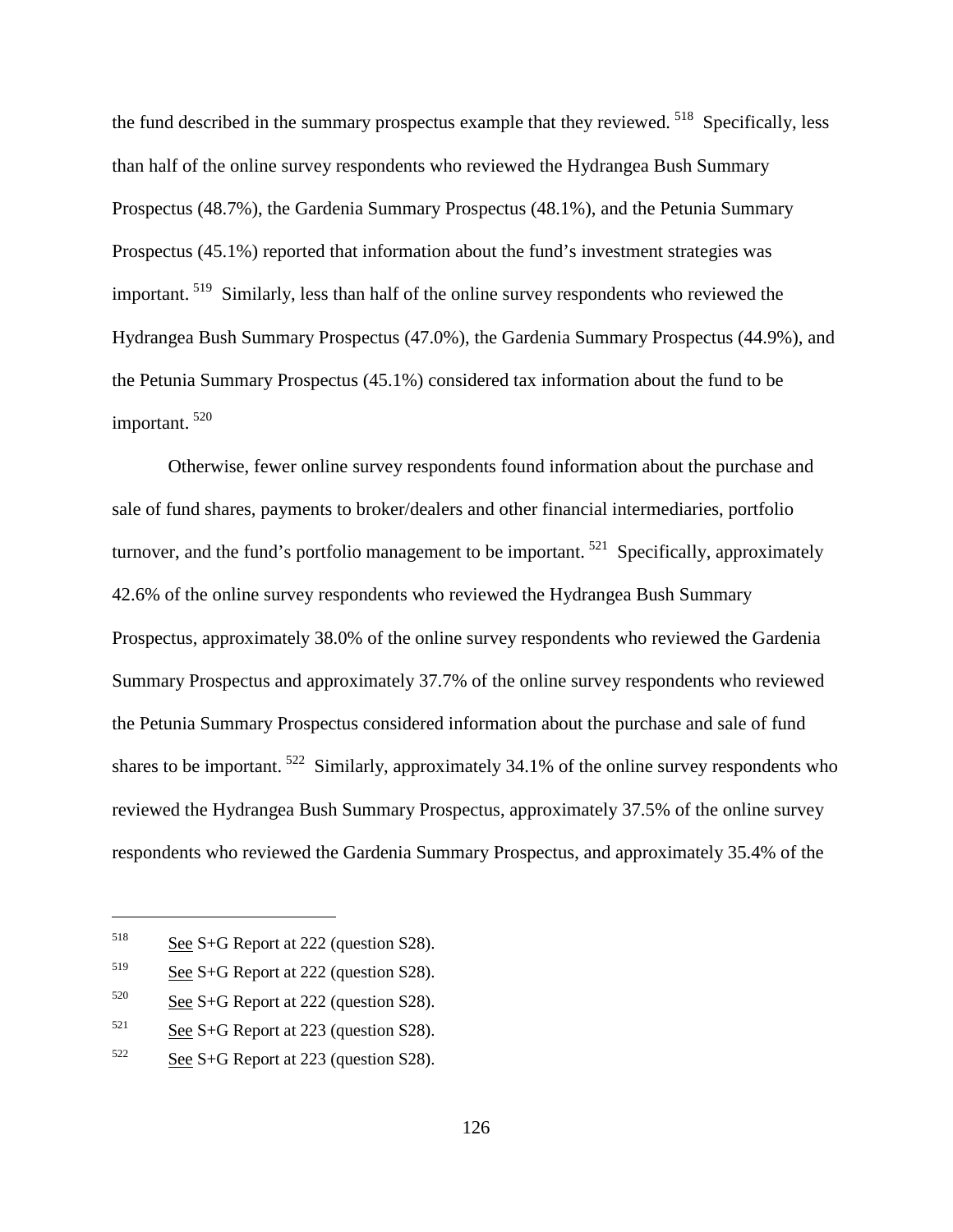online survey respondents who reviewed the Petunia Summary Prospectus indicated that information about the fund's payment to broker/dealers and other financial intermediaries was important. <sup>[523](#page-156-0)</sup> The proportion of online survey respondents who found portfolio turnover information important was also comparable. Approximately 34.3% of the online survey respondents who reviewed the Hydrangea Bush Summary Prospectus, approximately 28.8% of the online survey respondents who reviewed the Gardenia Summary Prospectus, and approximately 35.2% of the online survey respondents who reviewed the Petunia Summary Prospectus indicated that information about the fund's portfolio turnover was important.<sup>[524](#page-156-1)</sup> Finally, approximately 28.0% of the online survey respondents who reviewed the Hydrangea Bush Summary Prospectus, approximately 25.6% of the online survey respondents who reviewed the Gardenia Summary Prospectus, and approximately 27.4% of the online survey respondents who reviewed the Petunia Summary Prospectus reported that information about the fund's portfolio management was important. <sup>[525](#page-156-2)</sup>

Most of the online survey respondents across all the summary prospectus examples agreed that they would keep all of the information in the summary prospectus.<sup>[526](#page-156-3)</sup> Specifically, approximately 71.7% of the online survey respondents who reviewed the Hydrangea Bush Summary Prospectus, approximately 65.5% of the online survey respondents who reviewed the Gardenia Summary Prospectus, and approximately 67.8% of the online survey respondents who reviewed the Petunia Summary Prospectus indicated that they would "keep all of the information

<span id="page-156-0"></span> $523$  See S+G Report at 223 (question S28).

<span id="page-156-1"></span> $524$  See S+G Report at 223 (question S28).

<span id="page-156-2"></span> $525$  See S+G Report at 223 (question S28).

<span id="page-156-3"></span> $526$  See S+G Report at 239 (question S39).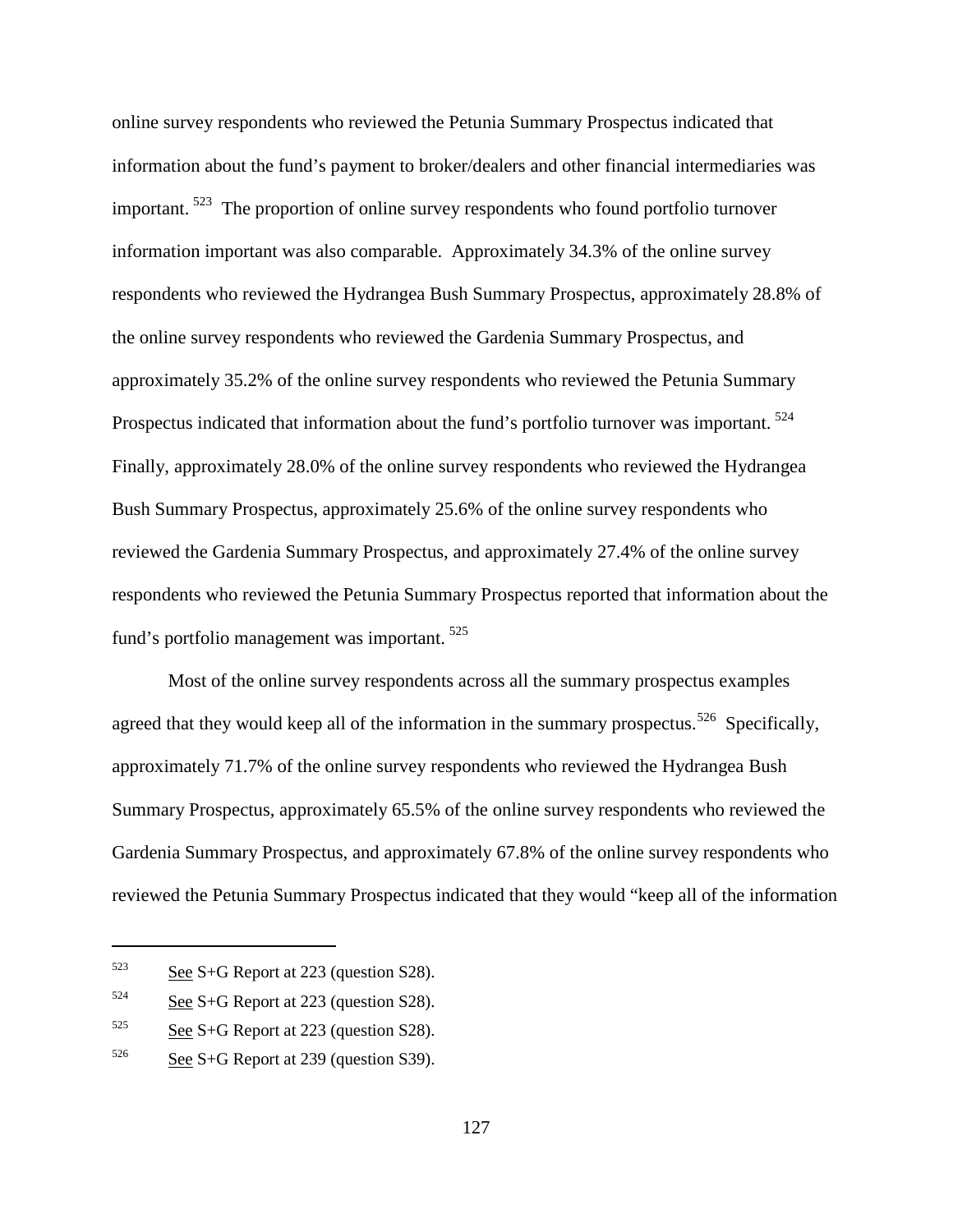in" when asked whether any of the information in the summary prospectus was *not* useful to them. <sup>527</sup> At most, only 12.9% of the online survey respondents who reviewed the Gardenia Summary Prospectus would not include information about payments to broker/dealers and other financial intermediaries in a summary prospectus.<sup>[528](#page-157-1)</sup> Less than 10% of the online survey respondents across all the summary prospectus examples would exclude information about principal risks, fees and expenses, investment objective, investment strategies, fund performance, or the purchase and sale of fund shares from the summary prospectus example that they reviewed. [529](#page-157-2)

Nonetheless, a few online survey respondents, when provided with an opportunity to submit an open-ended response to a particular question regarding potentially missing information, commented on what information they felt was missing from the summary prospectus example they reviewed.[530](#page-157-3) Comments relating to missing fund holding information included, among other things, information about a fund's underlying investments, greater detail regarding fund investments, and specific portfolio holdings. [531](#page-157-4) Comments regarding missing comparison or rating information included a comparison across similar funds, "Morningstar"-

<span id="page-157-0"></span> $527$  See S+G Report at 239 (question S39).

<span id="page-157-1"></span><sup>&</sup>lt;sup>528</sup> See S+G Report at 239 (question S39). The results were 10.1% for the Hydrangea Bush Summary Prospectus and 8.5% for the Petunia Summary Prospectus.

<span id="page-157-2"></span> $529$  See S+G Report at 240 (question S39).

<span id="page-157-3"></span> $530$  See S+G Report at 234 (question S34). This sample was comprised of online survey respondents who reported that most, some, or none of the information needed to make investment decisions was included in the summary prospectus example that they reviewed (question S33) and who entered and open-ended response to that question, as opposed to selecting "Nothing" or "I don't know" as a response. For purposes of this question, there were 240 online survey respondents across all three summary prospectus examples.

<span id="page-157-4"></span> $531$  See S+G Report at 234 (question S34).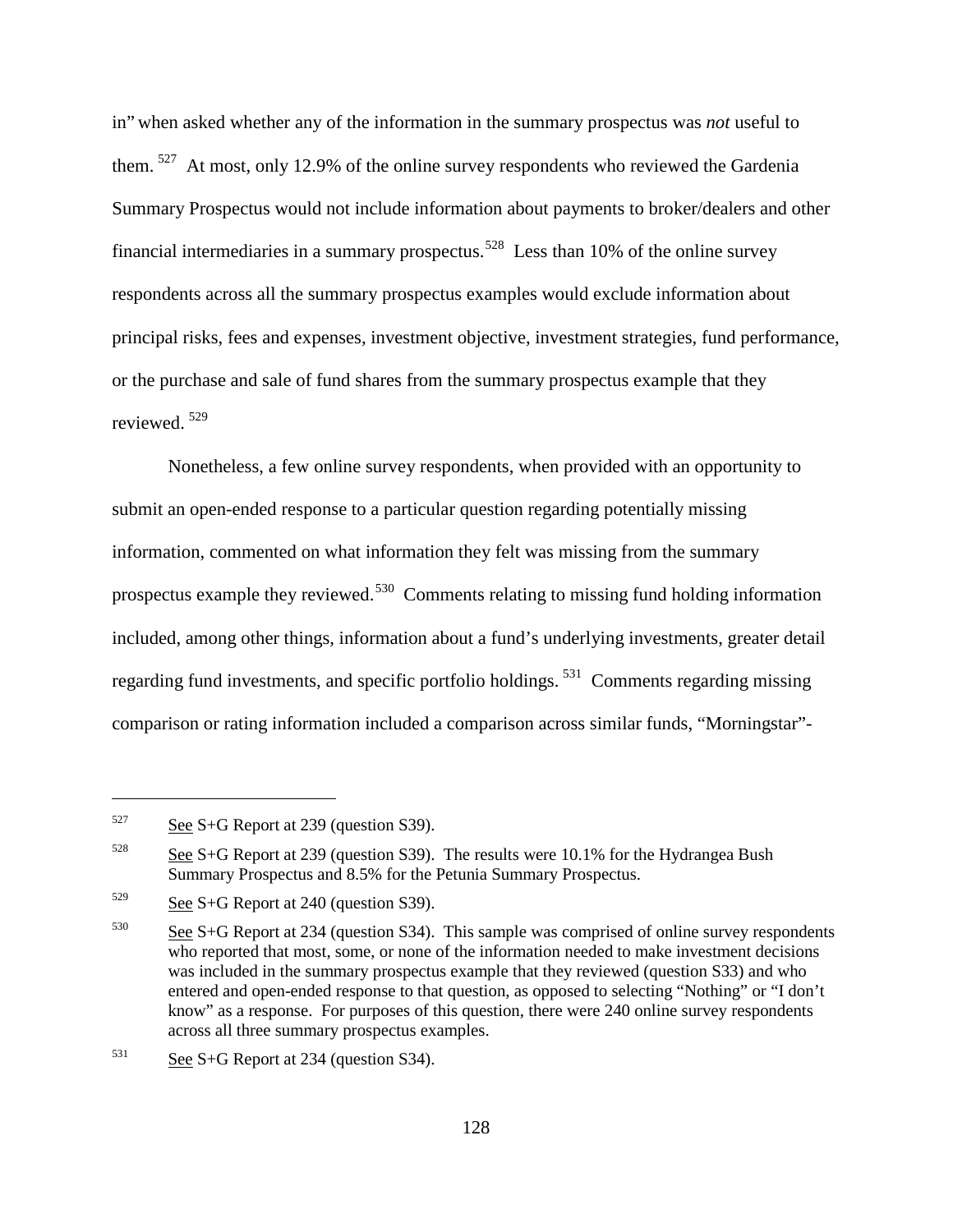type ratings, and comparison to other benchmark segments or funds. [532](#page-158-0) Comments relating to missing investment strategy information included past, present, and future "investment mix" strategy and the mechanics behind the selection of portfolio holdings.<sup>533</sup> Comments regarding missing expense information included information about tax penalties associated with certain withdrawals and information about fees and expenses not displayed in the charts. <sup>[534](#page-158-2)</sup>

#### 4. Point-of-Sale Disclosure

Quantitative research relating to point-of-sale disclosure involved, among other things, investor testing concerning the most useful and understandable relevant information that retail investors need to make informed financial decisions before engaging a financial intermediary. Generally, the online survey respondents indicated that the most useful and understandable relevant information would include a financial intermediary's: disciplinary history; investment strategy; past performance; fees; availability to clients; conflicts of interest;  $535$  and scope of services.

Specifically, the online survey respondents were asked to rate the importance of the following factors when choosing a financial intermediary: (a) the fees charged by a financial intermediary; (b) a financial intermediary's track record; (c) a financial intermediary's professional background and/or their disciplinary and complaint history; (d) the ease of contacting a financial intermediary; (e) the investment products available from a financial

<span id="page-158-0"></span> $532$  See S+G Report at 234 (question S34).

<span id="page-158-1"></span> $533$  See S+G Report at 234 (question S34).

<span id="page-158-2"></span> $534$  See S+G Report at 234 (question S34).

<span id="page-158-3"></span><sup>535</sup> See e.g., S+G Report at 263, 270-271, 273-275 (questions P16, 24, 25, and 27-29).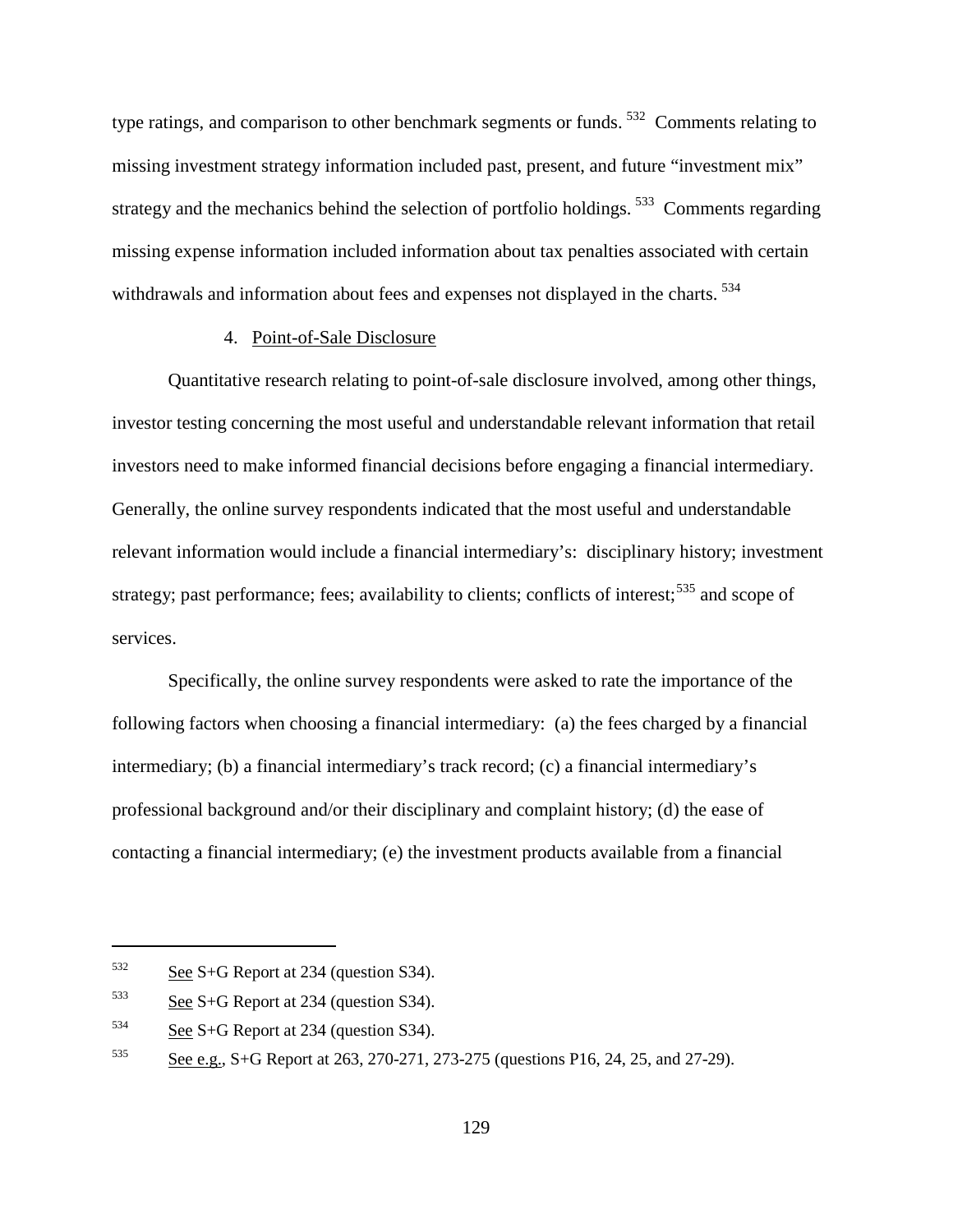intermediary; and (f) a financial intermediary's investment strategy.<sup>536</sup> The question instructed online survey respondents to rate the foregoing items on a four-factor scale ranging in descending order from "Absolutely essential," to "Important, but not essential," to "Nice to know," to "Completely unimportant."<sup>[537](#page-159-1)</sup>

Approximately 53.8% of the online survey respondents indicated that information about a financial intermediary's professional background and/or their disciplinary and complaint history would be absolutely essential when selecting a financial intermediary, while approximately 30.2% of online survey respondents deemed it important, but not essential.<sup>538</sup> Approximately 53.7% of the online survey respondents indicated that information about a financial intermediary's investment strategy was absolutely essential, while about 32.2% of online survey respondents deemed it important, but not essential.<sup>539</sup> Similarly, approximately 53% of online survey respondents indicated that information about a financial intermediary's track record was absolutely essential, while about 33.2% of online survey respondents deemed it important, but not essential.[540](#page-159-4)

Approximately 51.8% of online survey respondents indicated that the ease of contacting a financial intermediary was absolutely essential, and about 37% of respondents deemed it

<span id="page-159-0"></span> $536$  See S+G Report at 248 (questions P2).

<span id="page-159-1"></span> $537$  See S+G Report at 248 (questions P2).

<span id="page-159-2"></span><sup>538</sup> See S+G Report at 248 (question P2). See also S+G Report at 258 (question P11) (89.5% of online survey respondents indicated that it is important to know background information about the person that advises them, such as current licenses, and any complaints, judgments or disciplinary actions).

<span id="page-159-3"></span> $539$  See S+G Report at 248 (question P2).

<span id="page-159-4"></span> $540$  See S+G Report at 248 (question P2).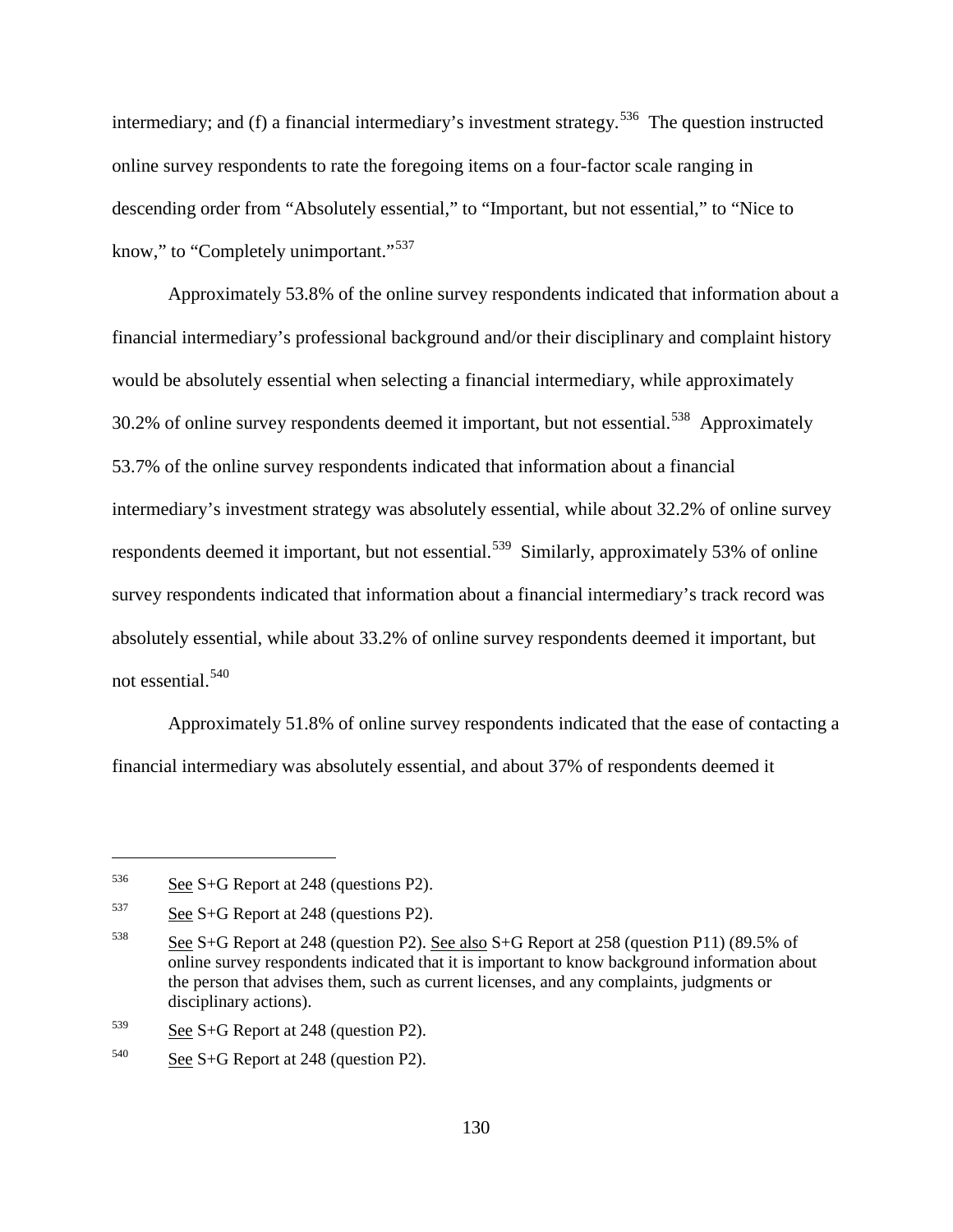important, but not essential.<sup>[541](#page-160-0)</sup> Similarly, approximately 50.5% of online survey respondents reported that information about the fees charged by a financial intermediary was absolutely essential, while about 35.9% considered it important, but not essential.<sup>542</sup> Lastly, approximately 45.2% of online survey respondents indicated that information regarding which investment products are available from a financial intermediary was absolutely essential, while about 40.9% considered it important, but not essential.<sup>[543](#page-160-2)</sup>

Approximately 95.1% of online survey respondents indicated that it was important for them to know the scope of services a financial intermediary can provide.<sup>[544](#page-160-3)</sup> In addition, approximately 89.5% of online survey respondents indicated that it was important for them to know background information on the individual who provides them with investment advice.<sup>[545](#page-160-4)</sup> The subset of online survey respondents that considered background information important were asked to identify (*i.e.*, check all that apply) whether the following types of background information were important: (a) licenses currently held; (b) history of any licenses revoked or suspended; (c) any allegations or findings of serious misconduct; (d) any allegations or findings of minor misconduct; (e) customer complaints; (f) disciplinary history going back five years; (g) disciplinary history going back ten years; and (h) disciplinary history going back more than ten years.[546](#page-160-5) Over three-fourths of these online survey respondents indicated that disclosure regarding the following regarding was important: licenses currently held (78.9%); any

<span id="page-160-0"></span> $541$  See S+G Report at 248 (question P2).

<span id="page-160-1"></span> $542$  See S+G Report at 248 (question P2).

<span id="page-160-2"></span> $543$  See S+G Report at 248 (questions P2).

<span id="page-160-3"></span> $544$  See S+G Report at 256 (question P9).

<span id="page-160-4"></span> $545$  See S+G Report at 258 (question P11).

<span id="page-160-5"></span> $546$  See S+G Report at 259 (question P12).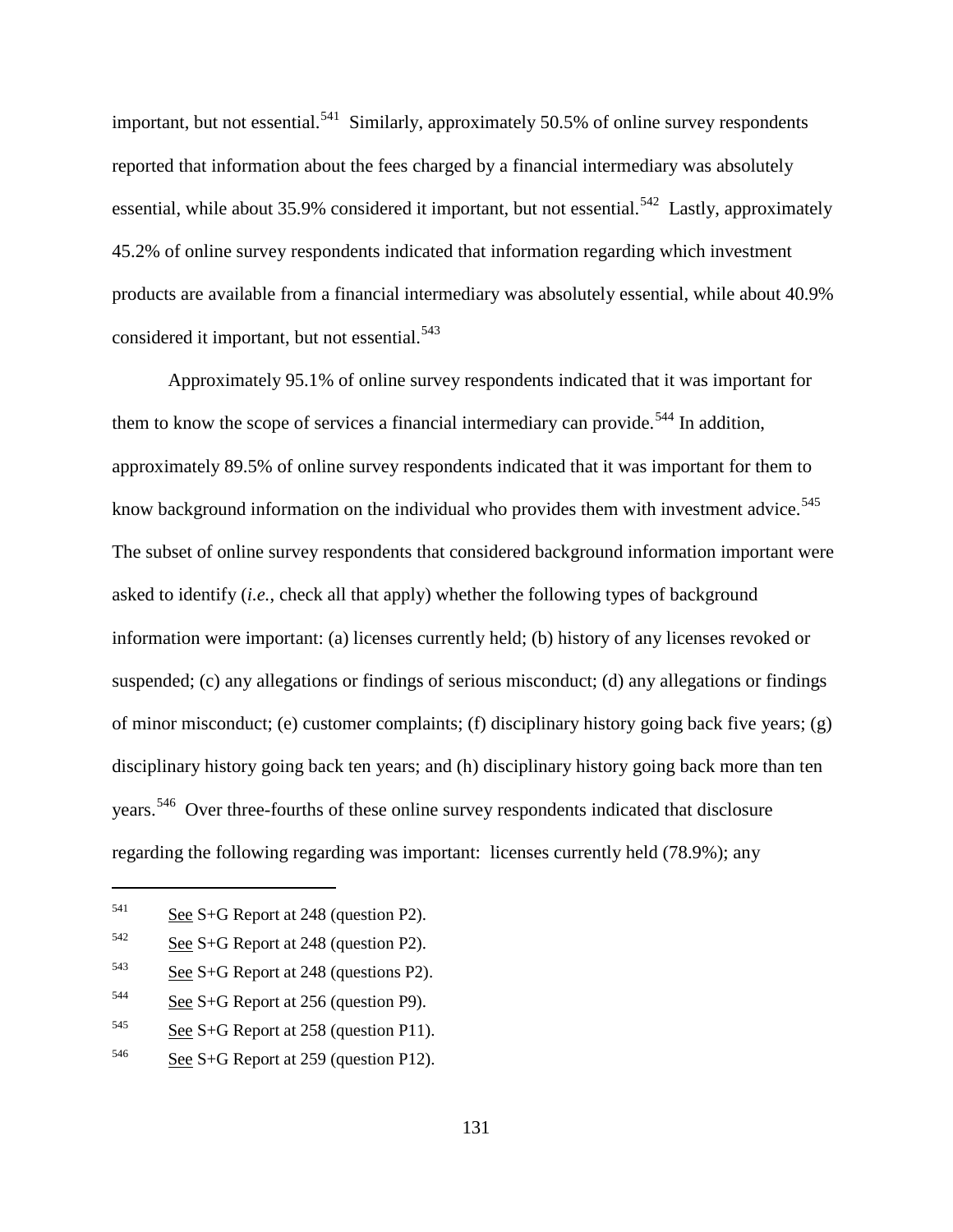allegations or findings of serious misconduct (78.8%); and the revocation or suspension history of any licenses (75.5%).<sup>[547](#page-161-0)</sup> Approximately 70.7% of the online survey respondents indicated that customer complaints were important.<sup>[548](#page-161-1)</sup> Approximately 52.4% of online survey respondents indicated that any allegations of minor misconduct were important.<sup>549</sup> Similarly, about 46.2% of the online survey respondents indicated that disciplinary history going back five years was important.[550](#page-161-3) Approximately 41% of the online survey respondents indicated that disciplinary history going back ten years was important, while about 30.6% of these respondents indicated that disciplinary history going back more than ten years was important.<sup>[551](#page-161-4)</sup>

The quantitative research also provided data on investors' methods of selecting financial intermediaries. Approximately 50.6% of online survey respondents indicated that they found their current financial intermediary through a referral from a friend, family member or colleague, and approximately 22.7% of the respondents found their financial intermediary through a referral from another financial professional (or person of similar capacity).<sup>[552](#page-161-5)</sup> Online survey respondents were also asked whether they used one or more of the following resources to select a financial intermediary: (i) BrokerCheck; (ii) the SEC's website; (iii) FINRA's website; (iv) the website of my state, local securities regulator; (v) "Other"; (vi) "None of the Above"; or (vii) "I don't remember – I don't know." Approximately one-half of online survey respondents reported that they had used some form of online-resource provided by the Commission, FINRA, or state and

<span id="page-161-0"></span> $547$  See S+G Report at 259 (question P12).

<span id="page-161-1"></span> $548$  See S+G Report at 259 (question P12).

<span id="page-161-2"></span> $549$  See S+G Report at 259 (question P12).

<span id="page-161-3"></span> $550$  See S+G Report at 259 (question P12).

<span id="page-161-4"></span> $551$  See S+G Report at 259 (question P12).

<span id="page-161-5"></span> $552$  See S+G Report at 249-250 (question P3).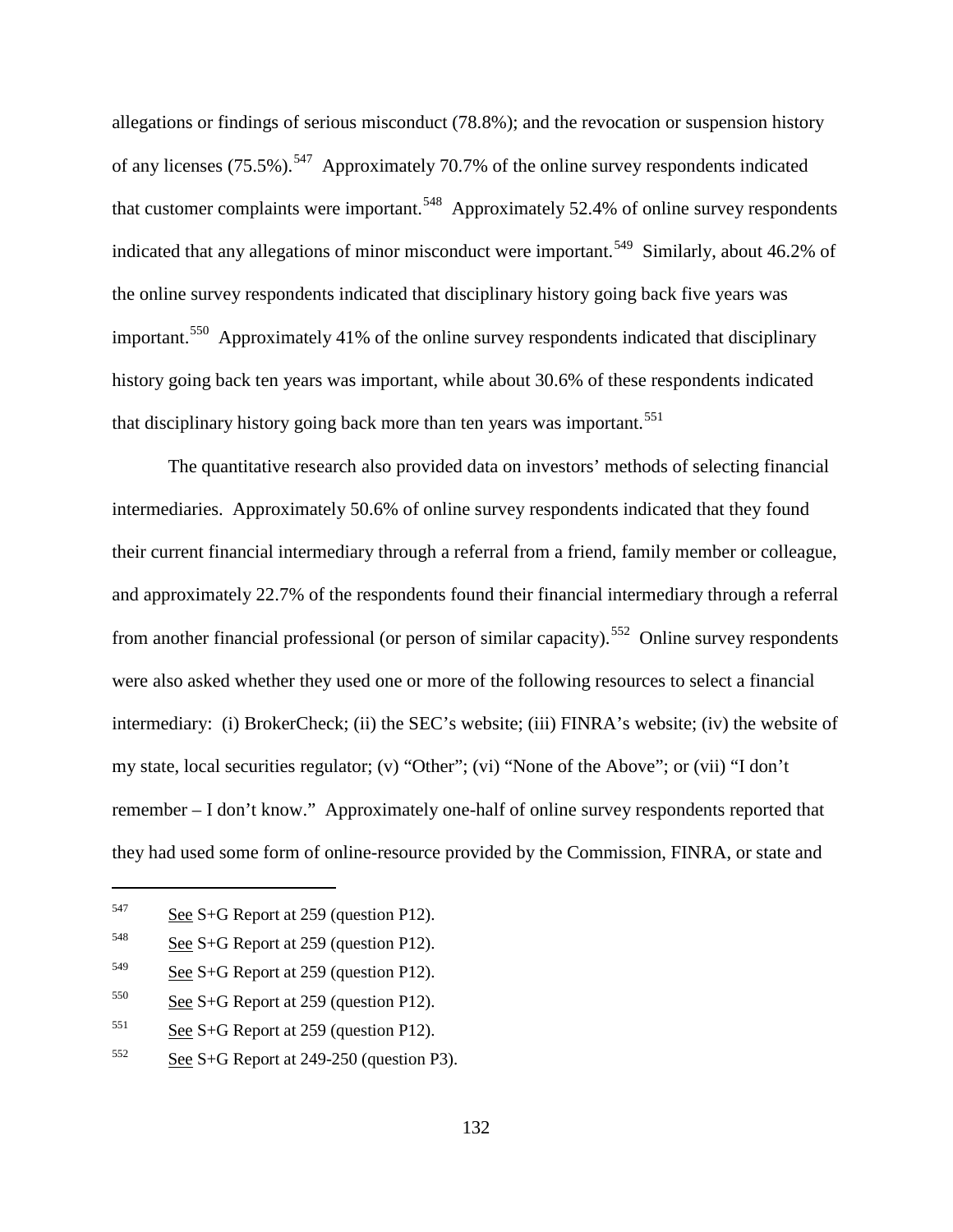local securities regulators to investigate their current financial intermediary before selecting them.[553](#page-162-0)

### **VII. Discussion of Dodd-Frank Act Section 917(a)(4): Methods to Increase the Transparency of Expenses and Conflicts of Interests in Transactions Involving Investment Services and Products**

#### **A. Qualitative Research (Focus Groups)**

During the qualitative research phase of the Study, the consultant interviewed focus group participants about their views and opinions regarding, among other things, methods to increase the transparency of expenses and conflicts of interests in transactions involving investment services and products. Selected views and opinions are summarized below. As discussed, the views and opinions summarized below are not intended to be comprehensive, but rather, are meant to capture some of the more relevant discussions of certain themes that emerged during the various focus group interviews.

#### Methods to Increase Transparency of Expenses

Multiple focus group participants across different focus groups called for increased transparency of expenses in transactions involving investment services and products. For example, some participants from a focus group consisting of mutual fund and variable annuity investors agreed that "the biggest issue is full disclosure of fees"  $554$  and demanded "[m]ore transparency early on" with respect to expenses.<sup>[555](#page-162-2)</sup> Some expressed frustration with existing disclosure of certain expense information. One focus group participant from a focus group consisting of users of broker-dealer services elaborated that, "[i]f I were fixing up my house, I'd

<span id="page-162-0"></span> $553$  See S+G Report at 251 (question P4).

<span id="page-162-1"></span><sup>554</sup> See S+G Report at 32 (Atlanta focus group 3 transcript at 31 (Nov. 10, 2011)).

<span id="page-162-2"></span> $\frac{555}{255}$  See S+G Report at 33 (San Diego focus group 3 (mislabeled 1) transcript at 49 (Nov. 16, 2011)).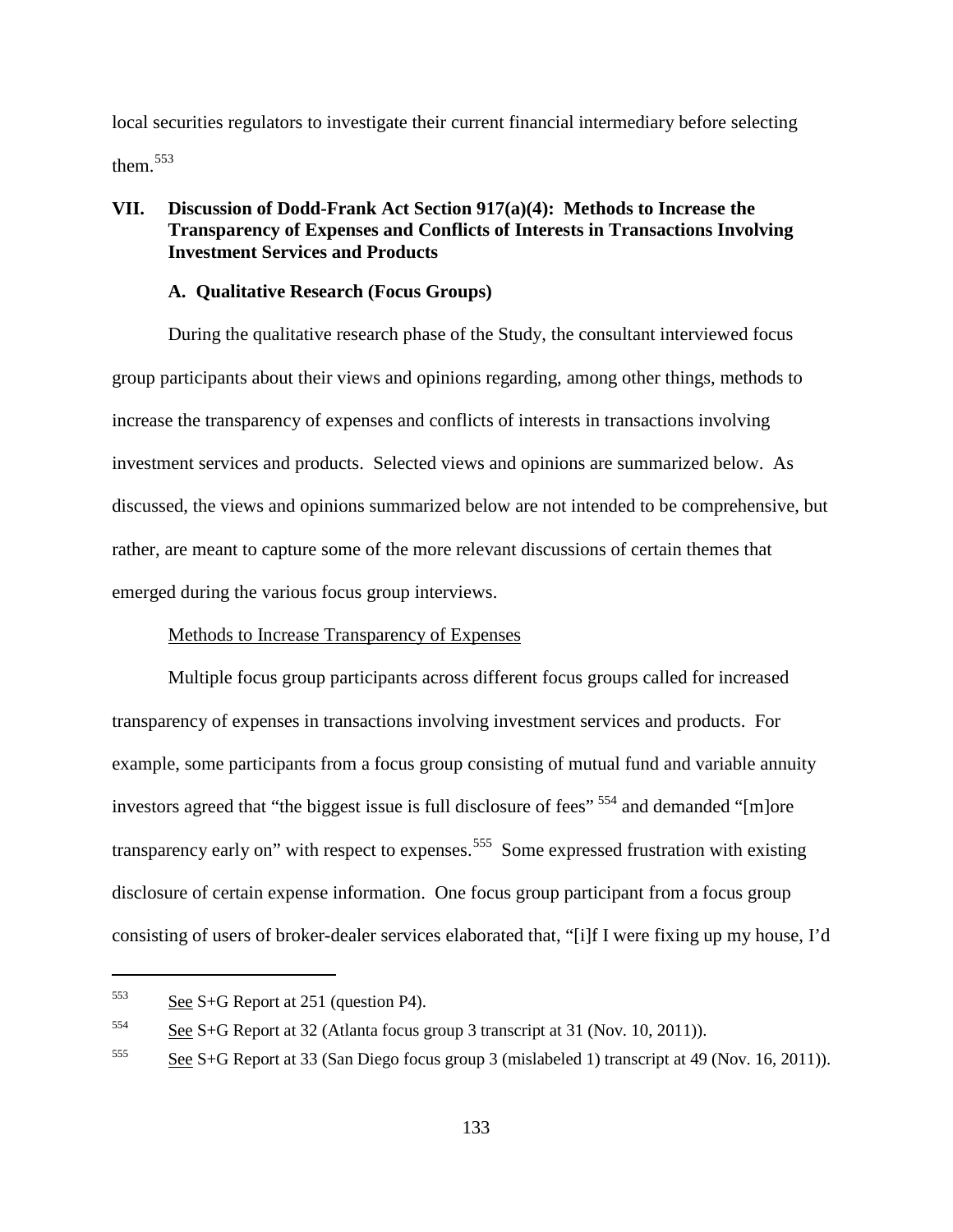get three proposals and I'd review every single line of the contract, front and back and everything else before I'd let him in my house. But when it comes to this, I just don't get it. I don't know if that's a failing with me, at least in part it is. Or a failing with just that it's not transparent or just complex."[556](#page-163-0) A focus group participant from a focus group consisting of mutual fund and variable annuity investors expressed concern that expense disclosure was an area "where most people get defrauded or misled. I wouldn't say defrauded, but misled."[557](#page-163-1)

Several focus group participants offered suggestions on how to increase the transparency of expenses in transactions involving investment services and products. For example, one focus group participant from a focus group consisting of stock and ETF investors suggested that investment product expenses should be disclosed on a fact sheet that would include "graphs and charts also, the whole breakdown, every area where your fees are going. If they're charging you \$22.95, I need to know where every dollar of that is going. That would be a good visual to look at."<sup>558</sup> A fellow focus group participant in the same focus group suggested including expense disclosure on account statements, for example, "a graph or a chart on your statement also where the fees are going."[559](#page-163-3) One focus group participant from a focus group consisting of users of investment advisory services specified that he would "want to be able to go on the SEC's website and all the fee structures . . . I want it to be a require [sic] that those companies have to report their fee structures to the SEC, it goes into the SEC database, all of the companies, and then I can go on there and I can compare their rates for different services . . . So I would like to have one

<span id="page-163-0"></span><sup>&</sup>lt;sup>556</sup> See S+G Report at 32 (Baltimore focus group 2 transcript at 39 (Nov. 1, 2011)).

<span id="page-163-1"></span> $557$  See S+G Report at 32 (Atlanta focus group 3 transcript at 31 (Nov. 10, 2011)).

<span id="page-163-2"></span><sup>558</sup> See S+G Report at 34 (Atlanta focus group 4 transcript at 46 (Nov. 10, 2011)).

<span id="page-163-3"></span> $559$  See S+G Report at 33 (Atlanta focus group 4 transcript at 47 (Nov. 10, 2011)).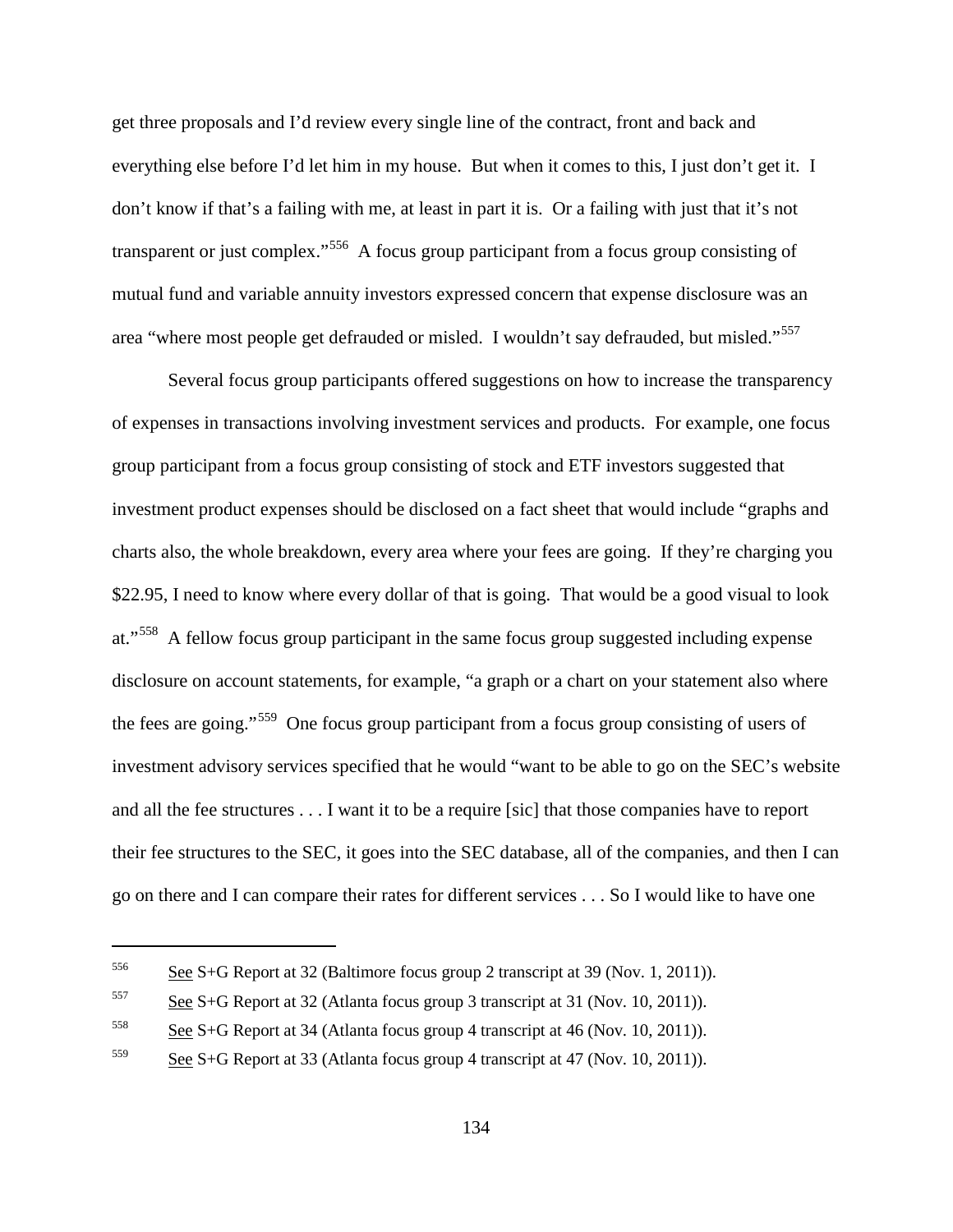place where I can go and get that information in the event that I want to be able to do a comparison."[560](#page-164-0) Another focus group participant from a focus group consisting of mutual fund and variable annuity investors thought that "[i]t would be interesting to ask them why the fee is what it is. Is the fact that this fee is higher than this product, what is the justification for that? Why? Why are they charging such a high fee? Is there any benefit that you are going to see?"<sup>[561](#page-164-1)</sup> Some focus group participants from a focus group consisting of mutual fund and variable annuity investors suggested presenting expense disclosure on "a standard form."[562](#page-164-2) One focus group participant from another focus group consisting of mutual fund and variable annuity investors volunteered that "maybe this is radical thinking, but I would love to see the SEC as an unbiased regulatory party. I mean they could establish some sort of educational department . . . [t]hey could educate people on what this stuff is, and how it works, and what it means, *et cetera*."[563](#page-164-3)

#### Methods to Increase Transparency of Conflicts of Interest

While many focus group participants agreed that the transparency of existing disclosures on conflicts of interest could be improved, nearly all of their suggestions for increasing such transparency revolved around the timing of such disclosures. Several focus group participants wanted the disclosure upfront, some favored disclosure at the time they received a recommendation regarding a transaction, some preferred disclosure on a regular basis, and others proposed less disclosure.

<span id="page-164-0"></span><sup>&</sup>lt;sup>560</sup> See S+G Report at 32 (Atlanta focus group 1 transcript at 59 (Nov. 9, 2011)).

<span id="page-164-1"></span> $561$  See S+G Report at 33 (Atlanta focus group 3 transcript at 52 (Nov. 10, 2011)).

<span id="page-164-2"></span><sup>562</sup> See S+G Report at 34 (San Diego focus group 3 (mislabeled 1) transcript at 66 (Nov. 16, 2011)).

<span id="page-164-3"></span> $563$  See S+G Report at 33(Atlanta focus group 3 transcript at 38 (Nov. 10, 2011)).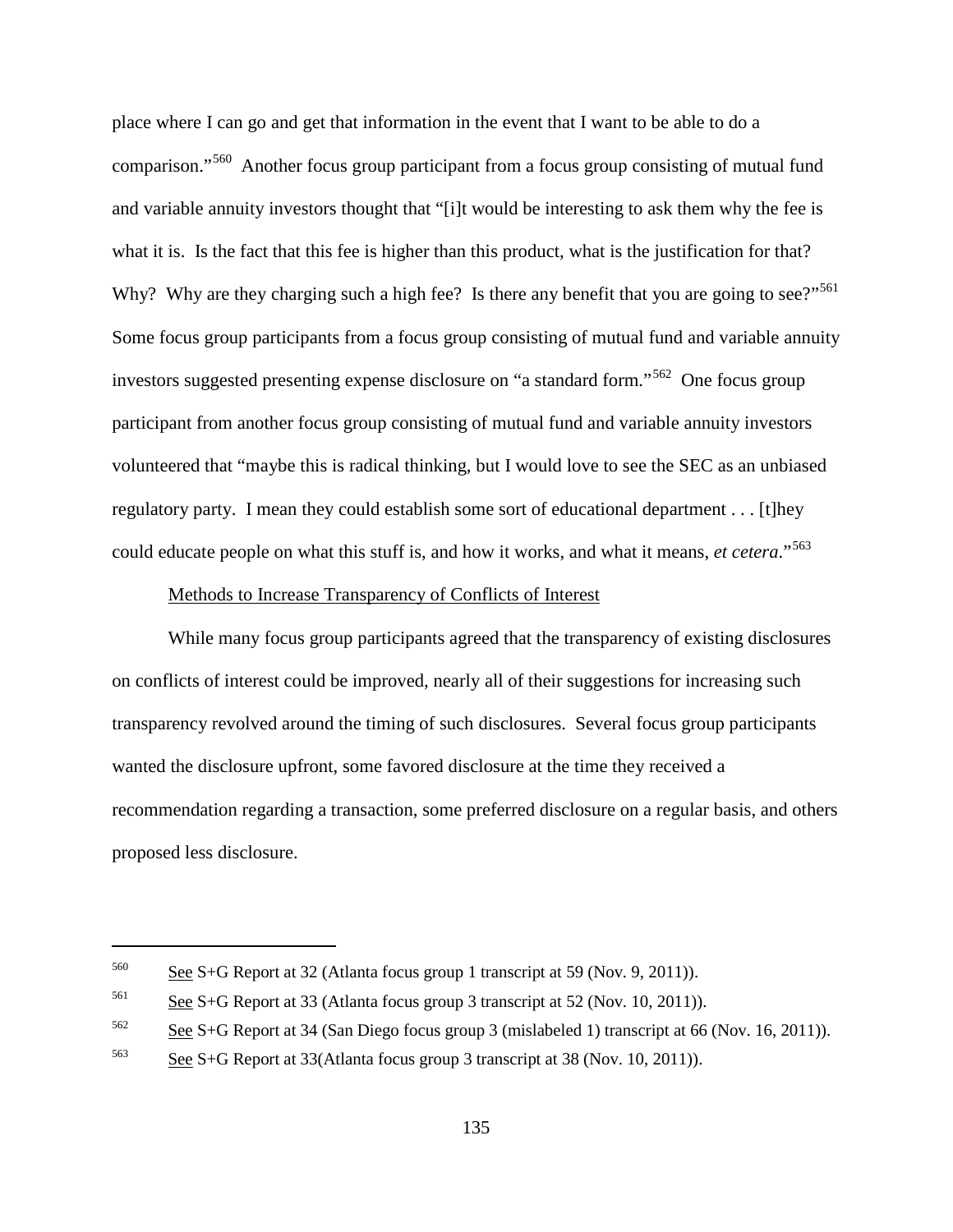Several focus group participants expressed their preference for receiving conflicts of interest disclosures "upfront." <sup>[564](#page-165-0)</sup> In the words of a focus group participant from a focus group consisting of users of broker-dealer services, "I think that before you start with them that they should be able to disclose what their conflicts are before you even start. I think requiring them to initially tell you what the conflicts are would be an easy way to solve it and have it noted."<sup>[565](#page-165-1)</sup> Similarly, another focus group participant from a focus group consisting of stock and ETF investors stated that "I personally think they should disclose it upfront. They should go over it with you, have you sign it, keep it on file. But I don't think they should disclose it every time."<sup>[566](#page-165-2)</sup> A focus group participant from that same focus group cited the mortgage application process as a model – "I mean when you get a mortgage you sign disclosure after disclosure after disclosure. So when you're doing this, they should be regulated just like the mortgage business in signing these disclosures and they should be given to you upfront."<sup>[567](#page-165-3)</sup>

Some focus group participants sought disclosure at the time that a particular transaction was recommended. For example, some focus group participants from a focus group consisting of users of investment advisory services agreed that disclosure regarding conflicts of interest should be made "[a]t the time of the recommendation."<sup>568</sup> Similarly, another focus group

<span id="page-165-0"></span><sup>564</sup> See S+G Report at 36 (Atlanta focus group 4 transcript at 59 (Nov. 10, 2011)).

<span id="page-165-1"></span><sup>565</sup> See S+G Report at 37 (San Diego focus group 2 transcript at 51 (Nov. 15, 2011)).

<span id="page-165-2"></span> $566$  See S+G Report at 37 (Atlanta focus group 4 transcript at 67 (Nov. 10, 2011)).

<span id="page-165-3"></span><sup>567</sup> See S+G Report at 36 (Atlanta focus group 4 transcript at 59 (Nov. 10, 2011)).

<span id="page-165-4"></span><sup>568</sup> See S+G Report at 36 (Atlanta focus group 1 transcript at 72 (Nov. 9, 2011)).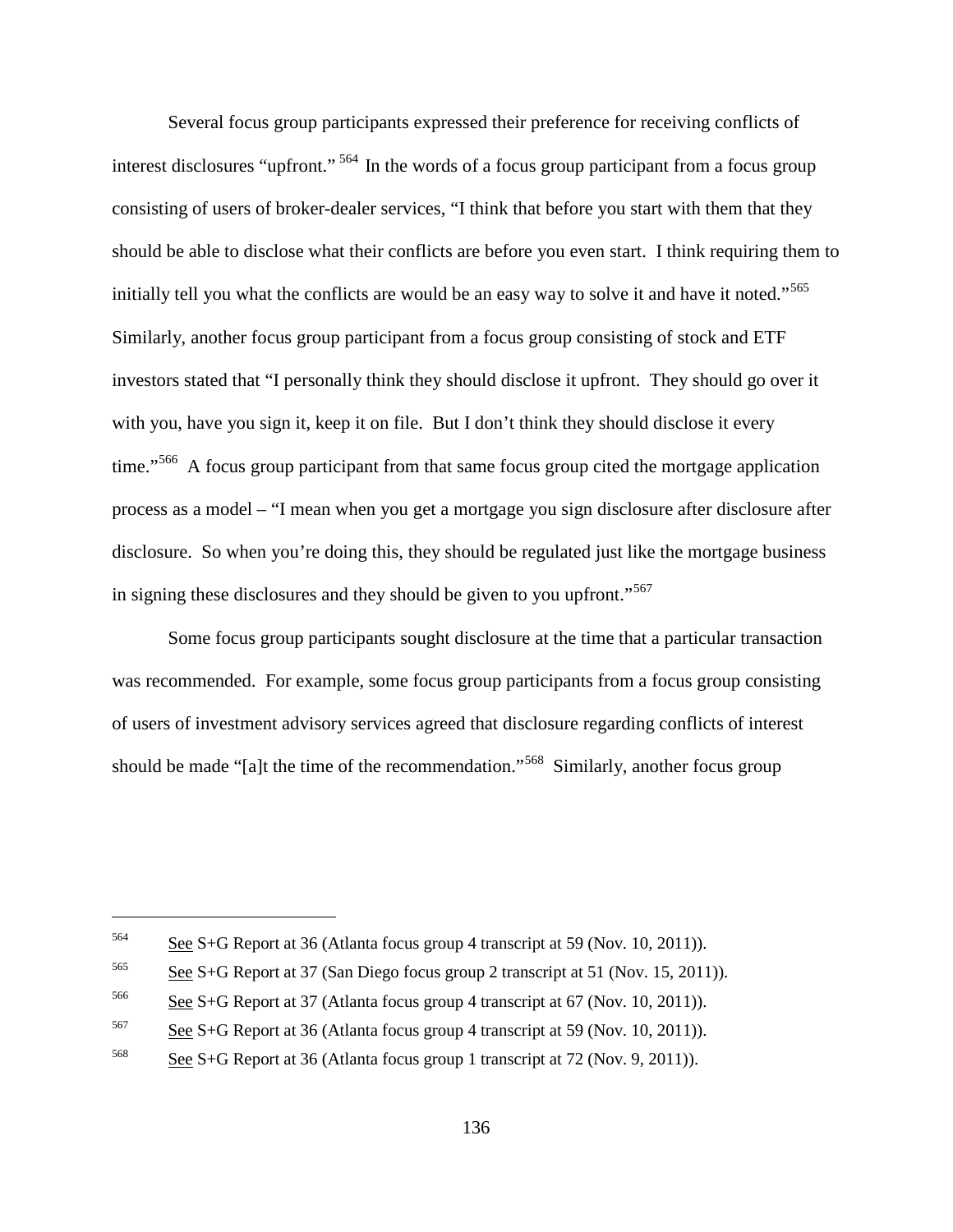participant from that focus group asserted, "[r]ight where I sign [the contract], I want to see, 'I am getting an extra 20%, because this is a house account."<sup>[569](#page-166-0)</sup>

Some focus group participants favored receiving notification of potential conflicts of interest on a regular basis. For example, some focus group participants from a focus group consisting of stock and ETF investors agreed that notification of such conflicts should be given "[e]very time" or "[e]very time I call."[570](#page-166-1) Similarly, one focus group participant from a focus group consisting of users of broker-dealer services asserted, "[m]aybe on a regular basis that kind of thing should be brought out."<sup>[571](#page-166-2)</sup> Another focus group participant from a focus group consisting of stock and ETF investors suggested having "the option where you can go to the website and see it [conflicts of interest information] posted there . . . It's their responsibility to make you aware of it and not your responsibility to hope you find it somewhere buried in the literature."<sup>[572](#page-166-3)</sup>

A number of focus group participants, however, questioned the purported benefits of increasing the transparency of conflicts of interest. One focus group participant from a focus group consisting of users of investment advisory services stated, "I don't think it needs to be regulated so much, but I think that they need to emphasize that in offering you this fund I am receiving extra compensation or a different type of compensation or something. Just let us know that, yes, they have a little bit more incentive in giving you this as opposed to something else, so

<span id="page-166-0"></span><sup>&</sup>lt;sup>569</sup> See S+G Report at 36 (Atlanta focus group 1 transcript at 76 (Nov. 9, 2011)).

<span id="page-166-1"></span> $570$  See S+G Report at 37 (Atlanta focus group 4 transcript at 62 (Nov. 10, 2011)).

<span id="page-166-2"></span><sup>571</sup> See S+G Report at 37 (San Diego focus group 2 transcript at 44 (Nov. 15, 2011)).

<span id="page-166-3"></span> $572$  See S+G Report at 36 (Atlanta focus group 4 transcript at 60 (Nov. 10, 2011)).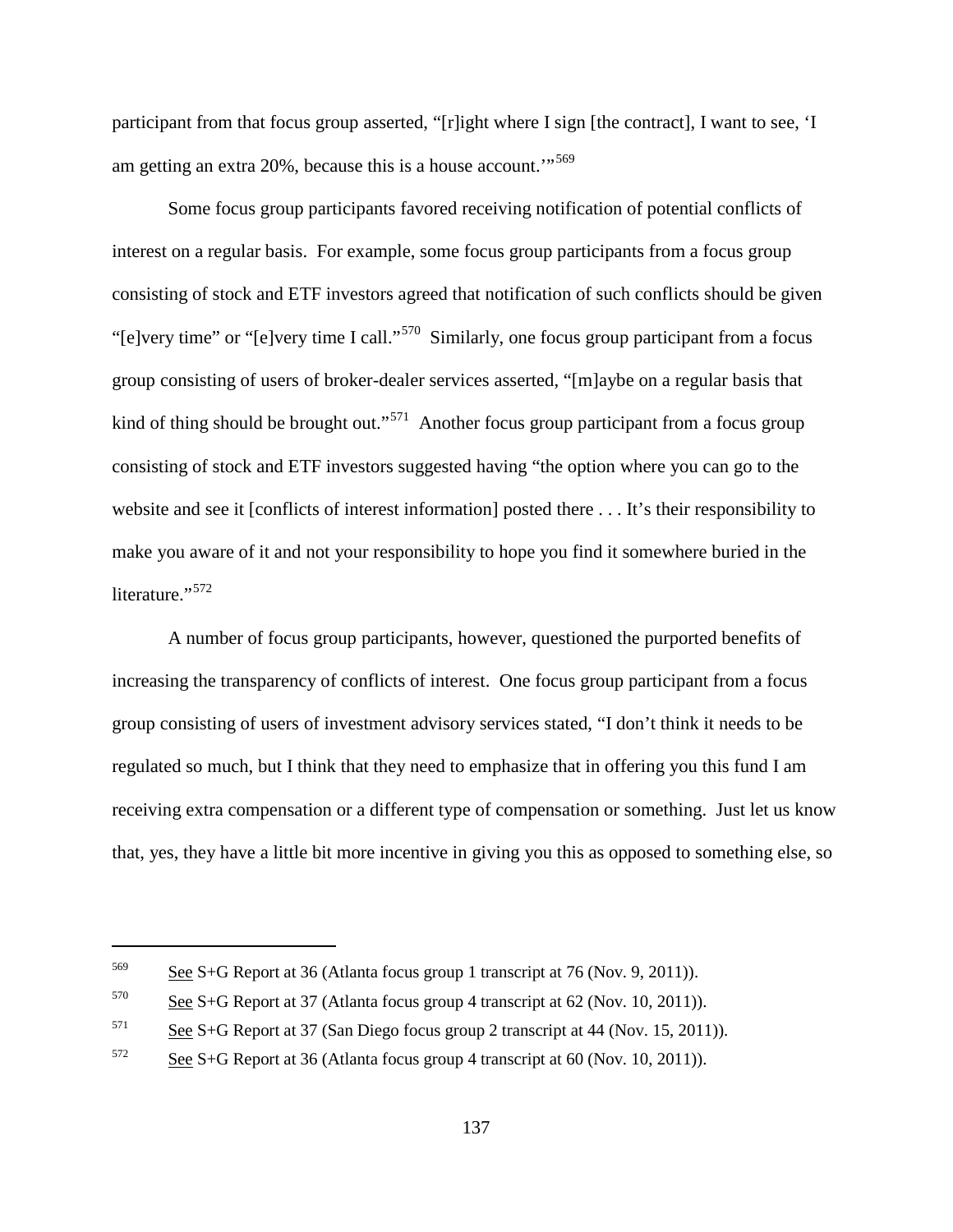maybe you'd think twice, but I don't think it needs to be regulated totally."<sup>573</sup> Similarly, another focus group participant from a focus group consisting of users of broker-dealer services asserted, "I recognize the value in informing us of these conflicts. On the other hand, there's a bit of a diminishing value because the more that is disclosed to us, we may be less likely to pay attention to it . . . So somewhere they've got to decide the tipping point when people are just going to tune it out, because it looks like it's just too onerous."[574](#page-167-1)

### **B. Quantitative Research (Online Survey)**

#### 1. The Brochure

Generally, most of the online survey respondents (74.3%) reported that their current adviser provided them with a document detailing the fees that would be charged to their account.<sup>[575](#page-167-2)</sup> There was no consensus as to the format of that document among those who recalled receiving it (*i.e.*, a subset). Based on the responses of this subset of online survey respondents, the documents came in a variety of styles, including a bulleted format, a narrative format, a table format, and a combination of one or more of these various formats.<sup>[576](#page-167-3)</sup>

Nor was there any consensus among the online survey respondents as to whether or not their current adviser provided them with a document detailing the adviser's potential conflicts of interest.<sup>[577](#page-167-4)</sup> Specifically, approximately 32.3% of the online survey respondents answered affirmatively, approximately 34.7% responded in the negative, and approximately 33.1% did not

<span id="page-167-0"></span><sup>573</sup> See S+G Report at 35 (Baltimore focus group 1 transcript at 63 (Nov. 1, 2011)).

<span id="page-167-1"></span> $574$  See S+G Report at 35 (Baltimore focus group 2 transcript at 55 (Nov. 1, 2011)).

<span id="page-167-2"></span> $575$  See S+G Report at 64 (question A10).

<span id="page-167-3"></span> $576$  See S+G Report at 65 (question A11).

<span id="page-167-4"></span> $577$  See S+G Report at 66 (question A12).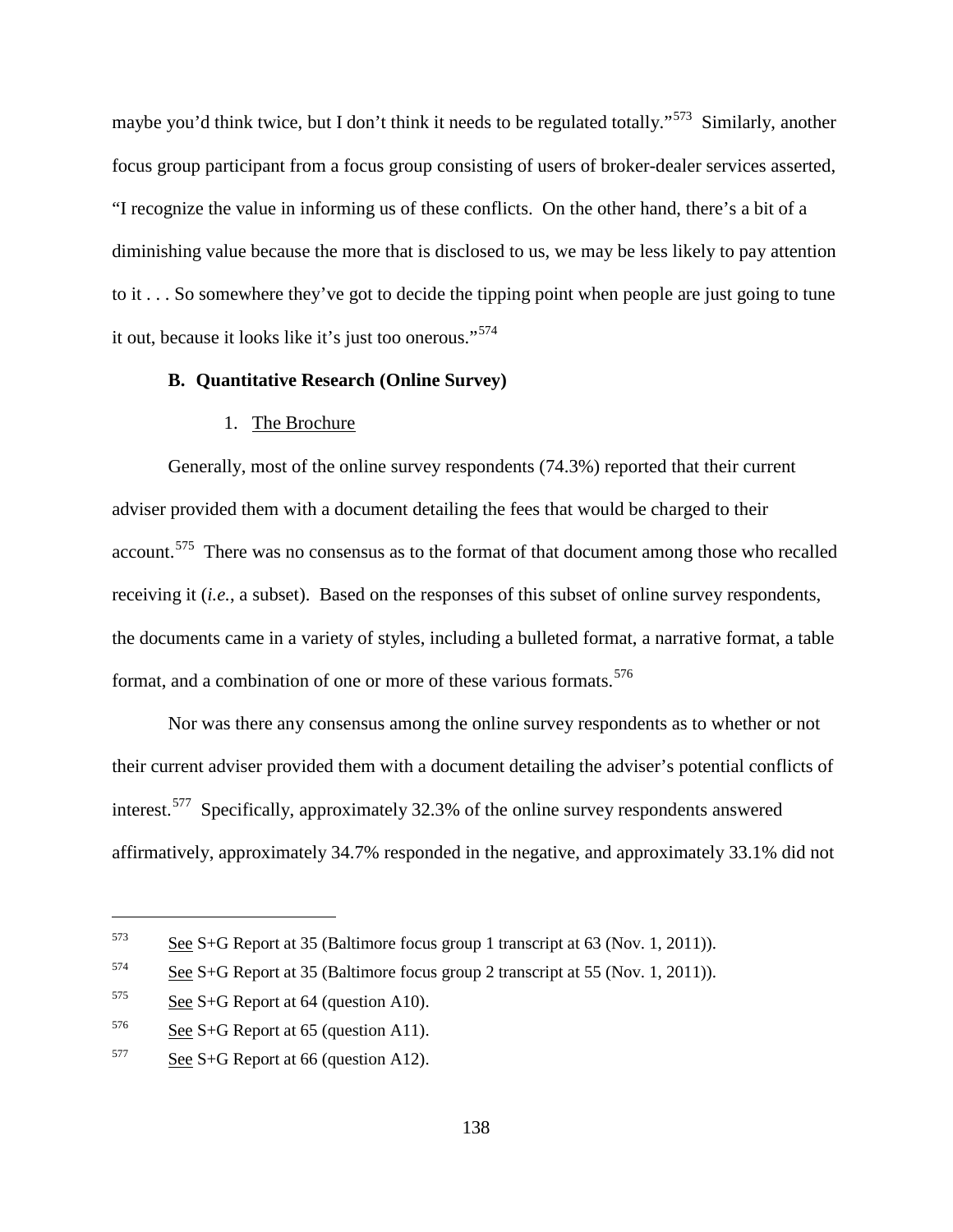recall or did not know.<sup>578</sup> Nonetheless, nearly all of the subset of online survey respondents (97.7%) who recalled receiving a document detailing their adviser's potential conflicts of interest indicated that they understood either "somewhat" or "fully" their adviser's conflicts of interest and the potential impact that such conflicts might have on their adviser's relationship with them.[579](#page-168-1) Of that majority (*i.e.*, a further subset), approximately 55.2% reported that they took, or tried to take, actions to protect their interests in light of those conflicts, while approximately 39.7% indicated that they took no such actions. $580$ 

For purposes of online survey testing regarding methods to increase the transparency of expenses and conflicts of interest in transactions involving investment services and products, the total number of 1,200 online survey respondents was divided into two separate groups of 600 online survey respondents. One group was shown examples or "mock-ups" of investment adviser fee and compensation disclosures, while the other group was shown examples or "mock-ups" of conflicts of interest disclosures, as described below.<sup>[581](#page-168-3)</sup>

# Methods to Increase the Transparency of Expenses<sup>[582](#page-168-4)</sup>

For purposes of this exercise, the online survey respondents first reviewed an example of the fee and compensation disclosure of a hypothetical investment adviser as might be disclosed

<span id="page-168-0"></span> $578$  See S+G Report at 66 (question A12).

<span id="page-168-1"></span> $579$  See S+G Report at 67 (question A13).

<span id="page-168-2"></span> $580$  See S+G Report at 68 (question A14).

<span id="page-168-3"></span> $581$  See S+G Report, Appendix 3 at A22-27.

<span id="page-168-4"></span><sup>582</sup> As discussed above, one group of 600 online survey respondents participated in this exercise. Hence, references to the online survey respondents in this discussion regarding methods to improve the transparency of expenses are to that group of 600 who participated in this exercise.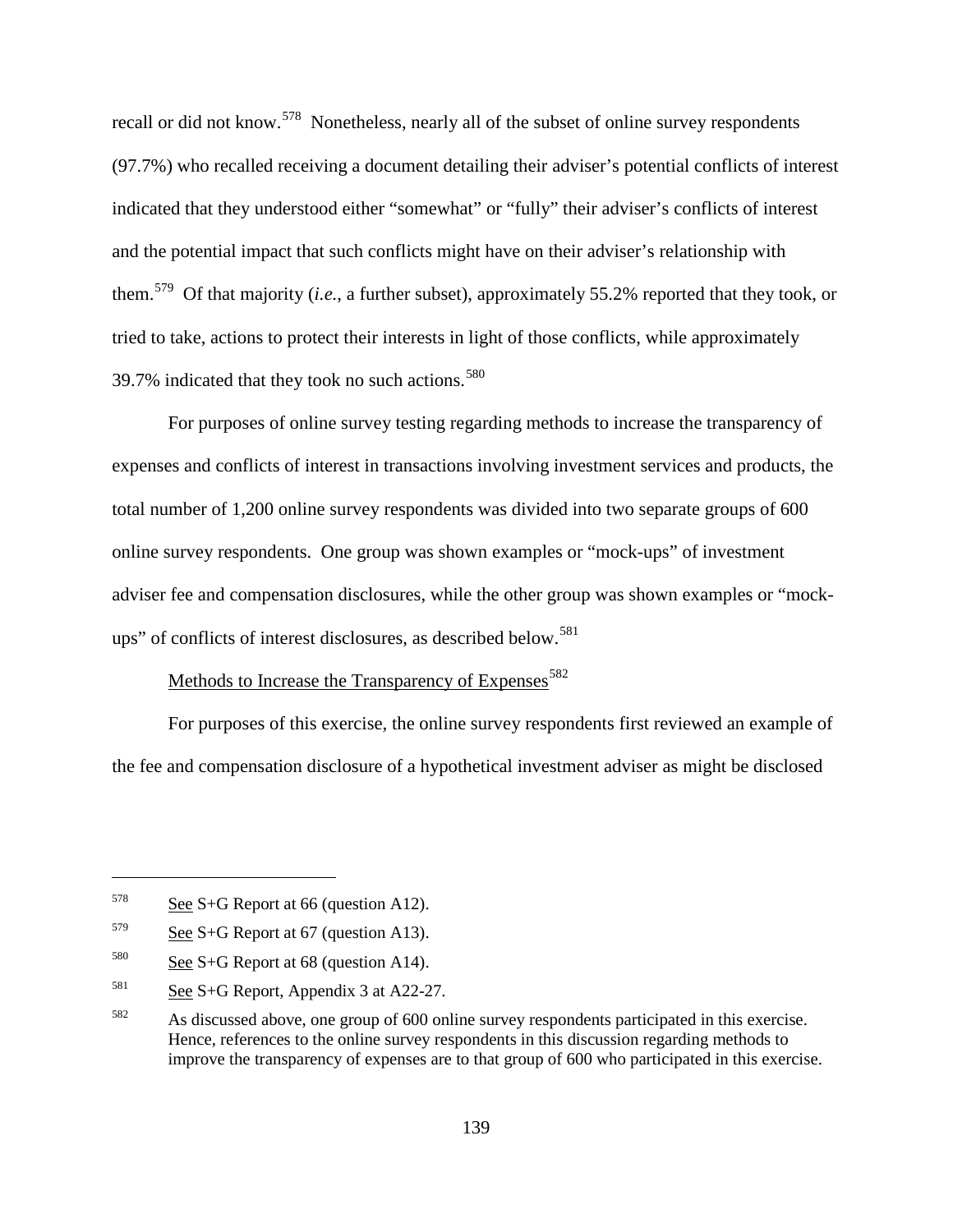in an actual investment adviser's Brochure.<sup>583</sup> The one-page example consisted of a narrative explanation of the adviser's fees and compensation.<sup>[584](#page-169-1)</sup> It also included a sample fee table (reproduced below) to facilitate computation of an annual investment advisory fee based upon a percentage of the market value and type of assets placed under the adviser's management:

| <b>Market Value of Portfolio</b> | % of Assets |
|----------------------------------|-------------|
| $$1 - $200,000$                  | 2.00%       |
| on next \$200,001 - \$400,000    | 1.75%       |
| on next \$400,001 - \$500,000    | 1.50%       |
| on next \$500,001 - \$5 million  | 1.25%       |
| <b>Over \$5 million</b>          | 1.00%       |

Nearly all of the online survey respondents who reviewed the example indicated that they understood the information either somewhat or fully. Those who were unable to fully understand the description of the adviser's fee structure were divided as to the reasons. Most of them reported that the section was too detailed, while nearly as many indicated that the wording was too difficult to understand, and a smaller number of them reported that the section was too long. Despite their claims that they understood the information either somewhat or fully, the majority of the online survey respondents were unable to answer correctly a series of comprehension questions about the fee structure. Moreover, there was no consensus on the format in which they would prefer to see information on fees and compensation.

Specifically, approximately 50.9% of the online survey respondents reported that they understood the information in the example "somewhat," while approximately 46.0% indicated

<span id="page-169-0"></span><sup>583</sup> See S+G Report at 88.

<span id="page-169-1"></span> $584$  See S+G Report at 88.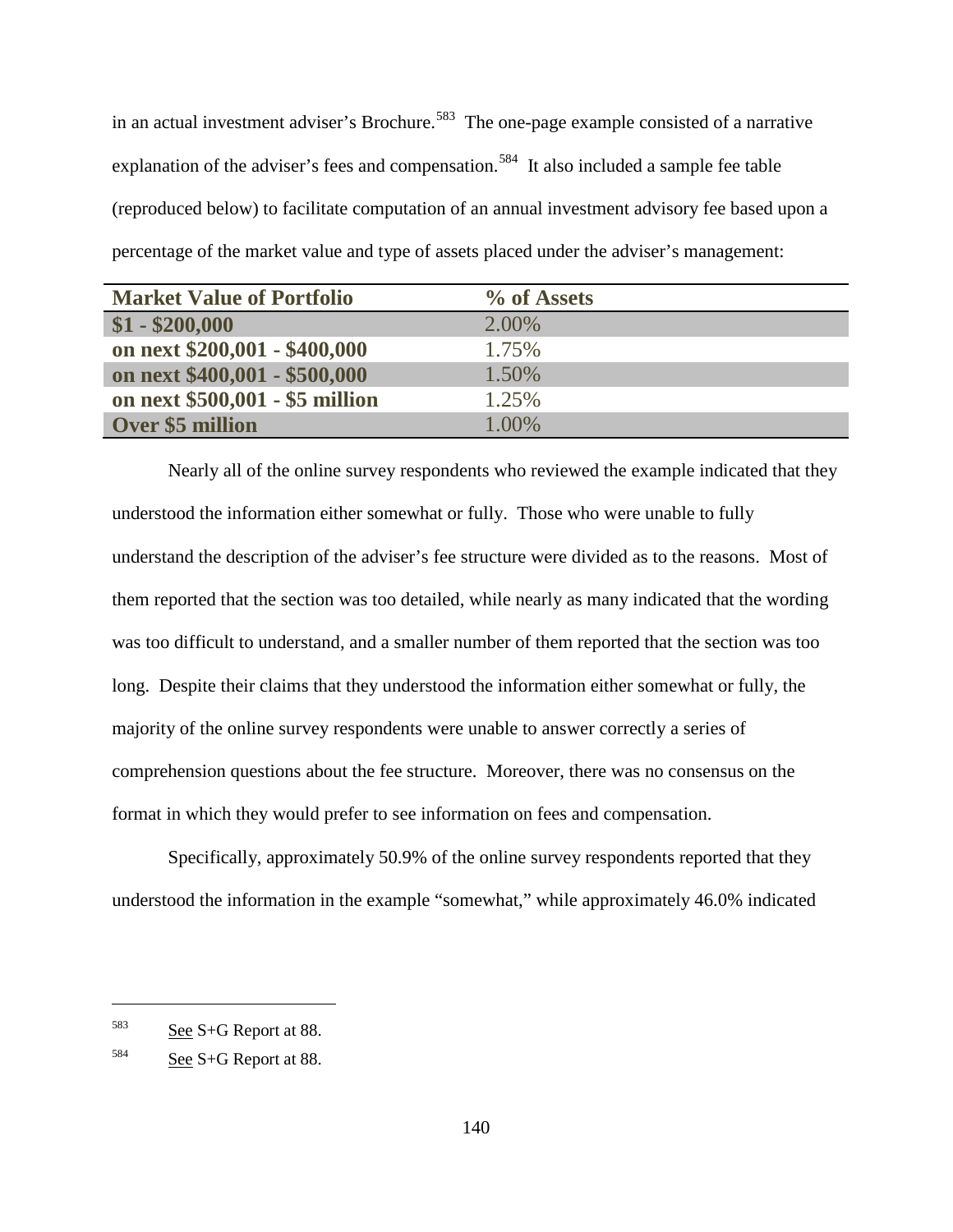that they "fully" understood the information.<sup>[585](#page-170-0)</sup> Those who reported that they were unable to fully understand the information or understood the information somewhat (*i.e.*, a subset) provided a variety of reasons for this when asked to check all the applicable responses: approximately 39.4% indicated that the "wording [was] too difficult to understand," approximately 39.0% indicated that the section was "too detailed," and approximately 25.1% claimed that the section was "too long."[586](#page-170-1)

Generally, the online survey respondents performed poorly on a series of comprehension questions involving the example described above. Only about a quarter of the online survey respondents answered correctly a comprehension question involving the calculation of fees based on a hypothetical value of their assets under management; the rest of them either answered incorrectly or did not know the answer. Less than half of the online survey respondents answered correctly a comprehension question regarding hourly fees. About a third of the online survey respondents answered correctly a comprehension question regarding adviser compensation involving the purchase of a mutual fund.

Specifically, approximately 58.6% of the online survey respondents answered incorrectly a comprehension question requiring the identification and computation of different layers of fees based on a hypothetical amount of assets under management; approximately 28.9% answered the question correctly, while the remainder indicated that they did not know the answer.<sup>587</sup> Approximately 42.1% of the online survey respondents answered correctly a comprehension

<span id="page-170-0"></span> $585$  See S+G Report at 89 (question A34).

<span id="page-170-1"></span> $586$  See S+G Report at 90 (question A35).

<span id="page-170-2"></span> $587$  See S+G Report at 91 (question A36).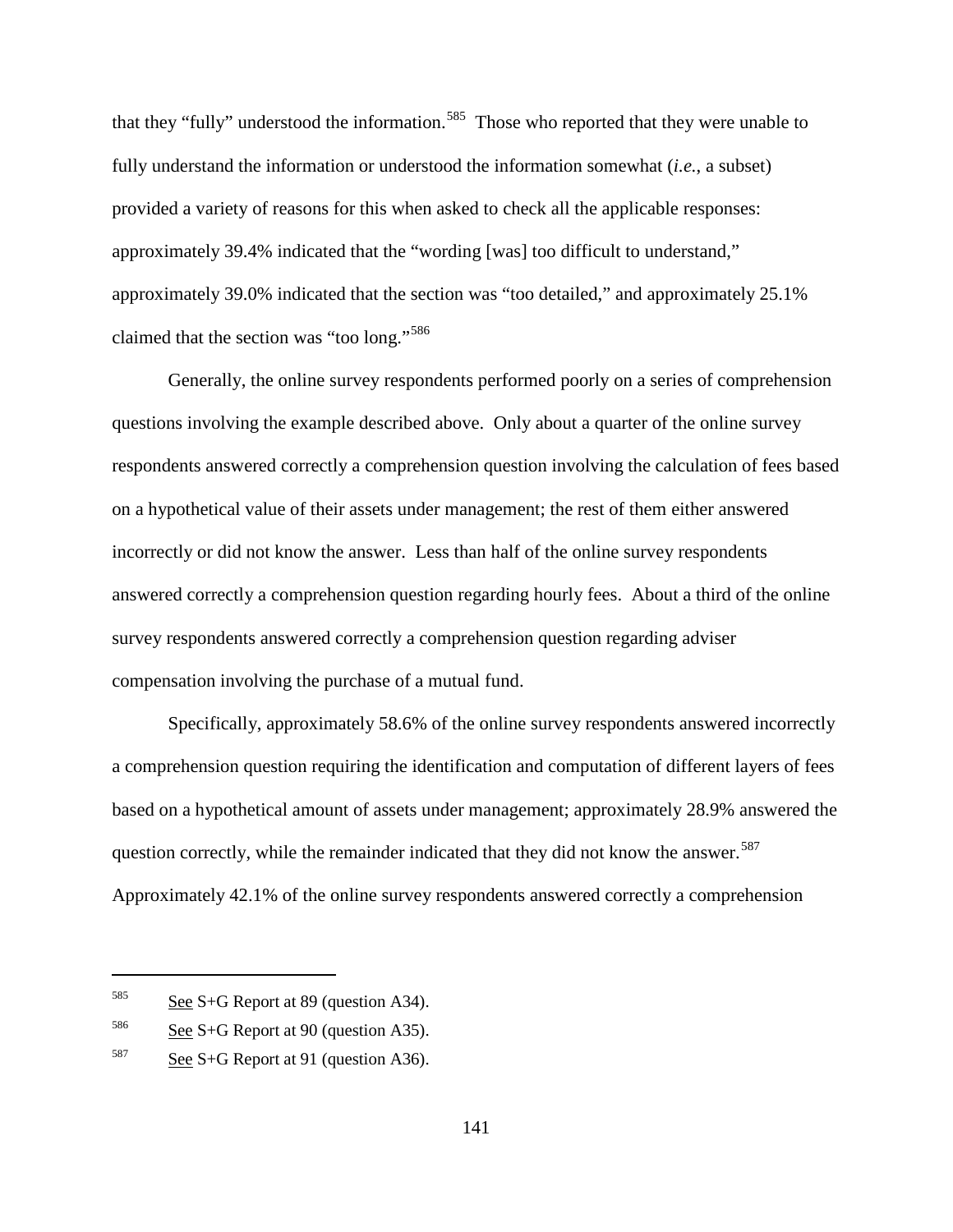question that required them to calculate total hourly fees.<sup>[588](#page-171-0)</sup> Approximately 29.9% of the online survey respondents responded that they did not know the answer to that question, while a approximately 28.0% answered the question incorrectly.<sup>589</sup> Again, only about 33.6% of the online survey respondents answered correctly a comprehension question regarding adviser compensation involving the purchase of a mutual fund, while approximately 41.9% answered the question incorrectly and about 24.5% responded that they did not know the answer to that question.<sup>[590](#page-171-2)</sup>

There was no consensus regarding the format in which the online survey respondents would prefer to see information on adviser fees and compensation. Approximately 23.0% of the online survey respondents indicated a preference for a "table format with examples."<sup>591</sup> Approximately 22.9% of the online survey respondents opted for the *status quo* – preferring "the way it was presented" in the example.<sup>[592](#page-171-4)</sup> Approximately 20.9% of the online survey respondents reported a preference for a "bulleted format with examples."[593](#page-171-5) Approximately 19.8% of the online survey respondents indicated a preference for a "bulleted format."[594](#page-171-6) Approximately 11.7% of the online survey respondents expressed a preference for a "table format."[595](#page-171-7)

- <span id="page-171-3"></span> $591$  See S+G Report at 94 (question A39).
- <span id="page-171-4"></span> $592$  See S+G Report at 94 (question A39).
- <span id="page-171-5"></span> $593$  See S+G Report at 94 (question A39).
- <span id="page-171-6"></span> $594$  See S+G Report at 94 (question A39).
- <span id="page-171-7"></span> $595$  See S+G Report at 94 (question A39).

<span id="page-171-0"></span><sup>588</sup> See S+G Report at 92 (question A37).

<span id="page-171-1"></span> $589$  See S+G Report at 92 (question A37).

<span id="page-171-2"></span> $590$  See S+G Report at 93 (question A38).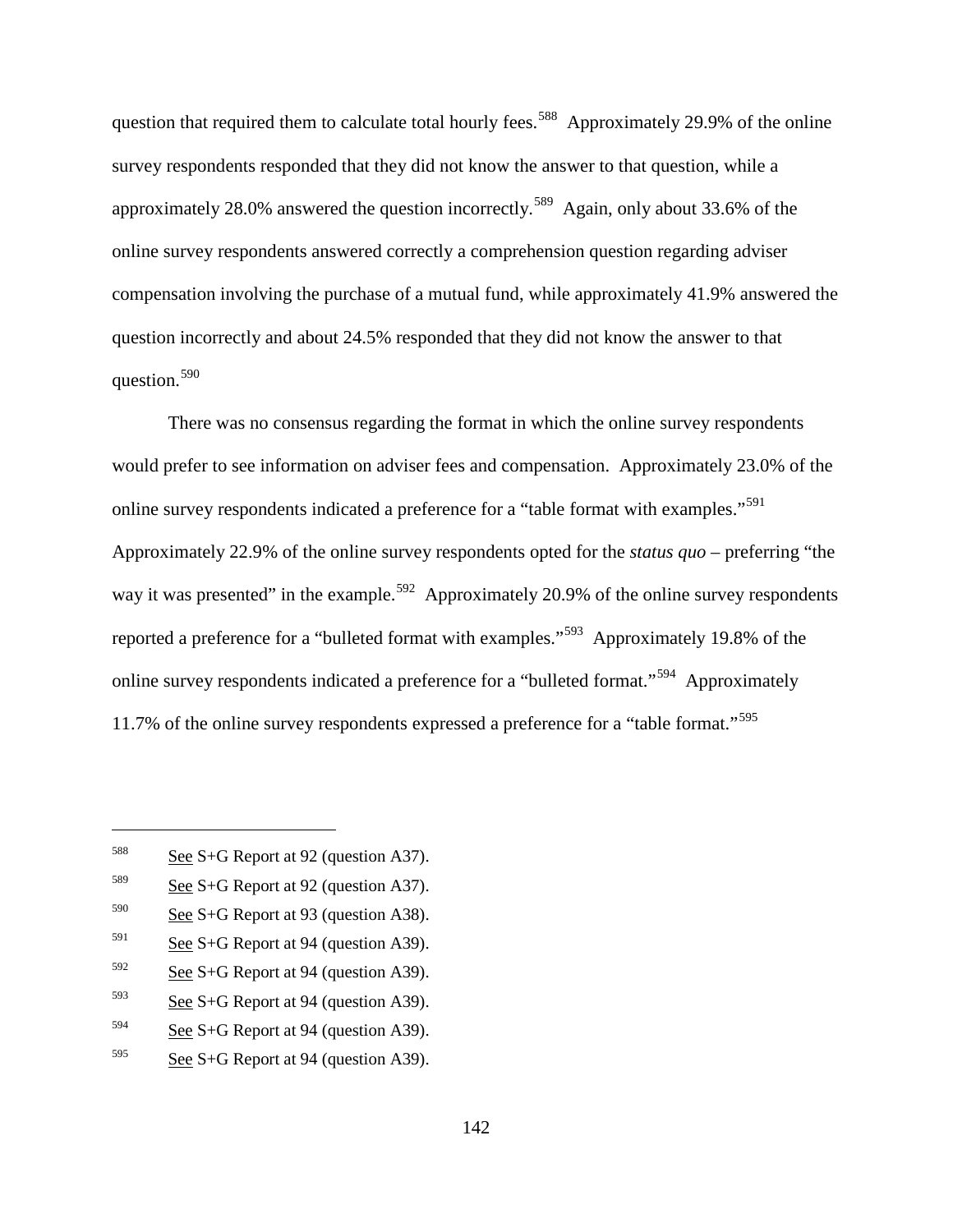The next exercise involved two examples or "mock-ups" of fee and compensation sections as might be disclosed in an actual Form ADV Brochure. One example purported to belong to hypothetical "Adviser ABC" and the other to hypothetical "Adviser XYZ."<sup>[596](#page-172-0)</sup> The Adviser ABC example consisted of a one-and-a-half page narrative explanation of the adviser's fees and compensation and included a fee schedule in table format indicating fees charged as a percentage of a client's account balance (*e.g.*, 1.0 – 2.0% for an account balance between \$50,000 and \$500,000, and 2.0% for an account balance of \$500,001 and up).<sup>[597](#page-172-1)</sup> The Adviser XYZ example consisted of a one-and-a-half page narrative explanation of the adviser's various fee arrangements and included some bulleted information toward the end of the narrative but no table.<sup>[598](#page-172-2)</sup> Half of the respondents were shown the Adviser ABC example first, while the other half were shown the Adviser XYZ sample first.

There was no real consensus on which of the two examples the online survey respondents found more difficult to understand, although the results suggest that the Adviser XYZ example may have been the more challenging of the two. A significant bloc of the online survey respondents reported difficulty understanding the Adviser XYZ example.<sup>599</sup> However, nearly the same number of online survey respondents claimed to find both examples "equally hard to understand."[600](#page-172-4) In response to a multiple response question (*i.e.*, check all that apply), the reasons provided for these difficulties ranged from the examples being "too long," to not

<span id="page-172-0"></span> $596$  See S+G Report at 95-96.

<span id="page-172-1"></span> $597$  See S+G Report at 95-96.

<span id="page-172-2"></span> $598$  See S+G Report at 95-96.

<span id="page-172-3"></span> $599$  See S+G Report at 98 (question A41).

<span id="page-172-4"></span> $\frac{600}{\text{See }S+G}$  Report at 98 (question A41).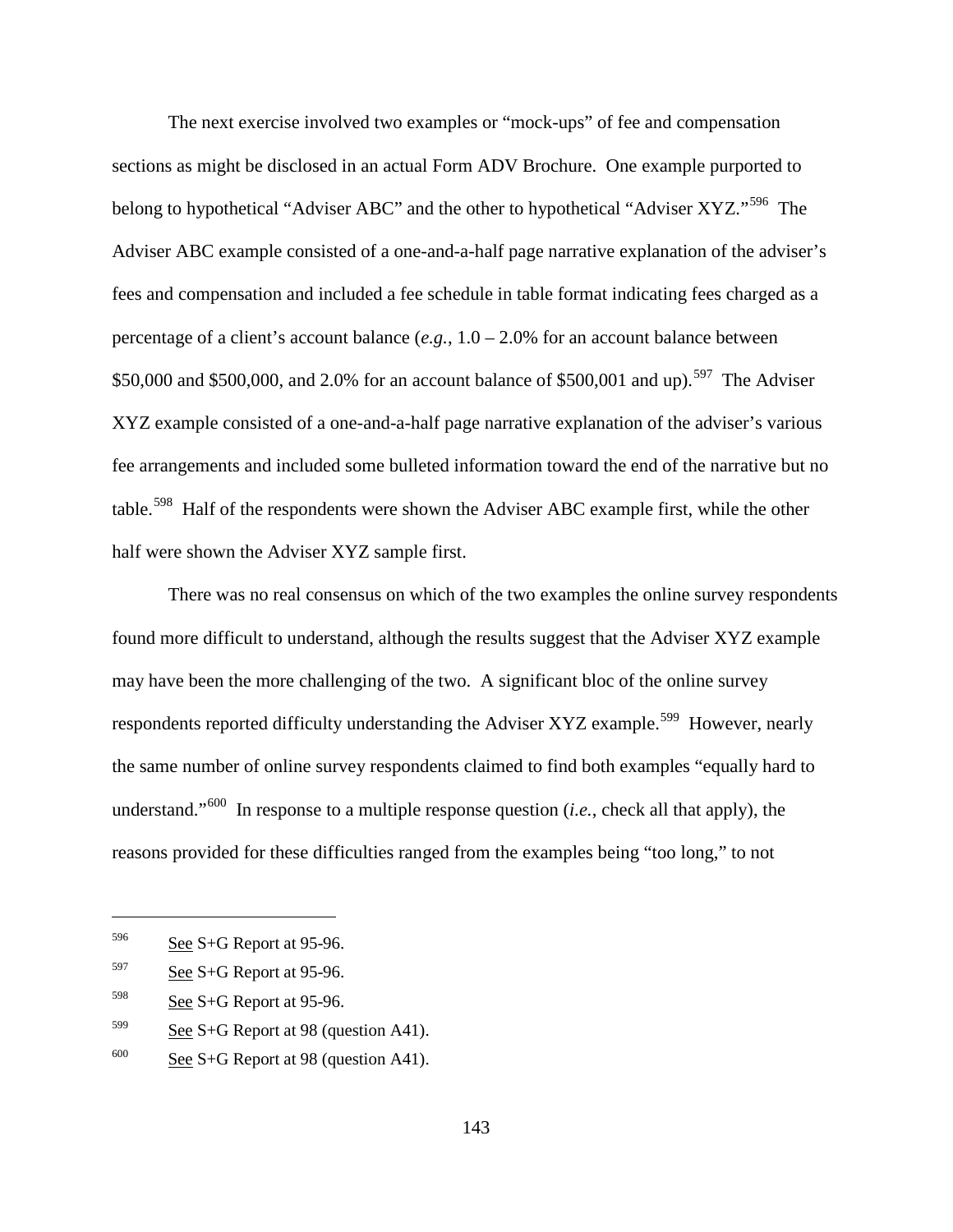understanding the wording or terms used in the examples, to requiring "more information" to fully understand them.<sup>[601](#page-173-0)</sup> A large majority of online survey respondents indicated that, if they were provided with either of the example documents, they would take the time to read the fee compensation section before selecting an adviser.<sup>602</sup> Similarly, a large majority of the subset of the online survey respondents (who previously responded that either Adviser ABC or Adviser XYZ was more difficult to understand, or that both were difficult to understand) agreed that a different presentation of fees – one that highlighted or outlined each fee charged – would provide an easier way to understand the fees charged.<sup>[603](#page-173-2)</sup> A large contingent of the online survey respondents was equally divided as to whether either adviser or Adviser ABC provided enough detail to help them comprehend fully what fees they would be charged.<sup>[604](#page-173-3)</sup> The most divisive question – a multiple response question (*i.e.*, check all that apply) – concerned which type of fee was likely to be charged if their adviser were Adviser ABC but not Adviser XYZ.<sup>605</sup> The answers to that question were fairly evenly divided across nearly all of the possible responses. There was no consensus as to which of the two advisers would have more serious conflicts of interest in providing advice.<sup>[606](#page-173-5)</sup>

Specifically, approximately 38.1% of the online survey respondents reported difficulty understanding the Adviser XYZ example.<sup>607</sup> Approximately 31.6% of the online survey

<span id="page-173-0"></span> $601$  See S+G Report at 99 (question A42).

<span id="page-173-1"></span> $602$  See S+G Report at 102 (question A44).

<span id="page-173-2"></span> $603$  See S+G Report at 101 (question A43).

<span id="page-173-3"></span> $604$  See S+G Report at 103 (question A45).

<span id="page-173-4"></span> $605$  See S+G Report at 104 (question A46).

<span id="page-173-5"></span> $\frac{606}{\text{See }S+G}$  Report at 105 (question A47).

<span id="page-173-6"></span> $607$  See S+G Report at 98 (question A41).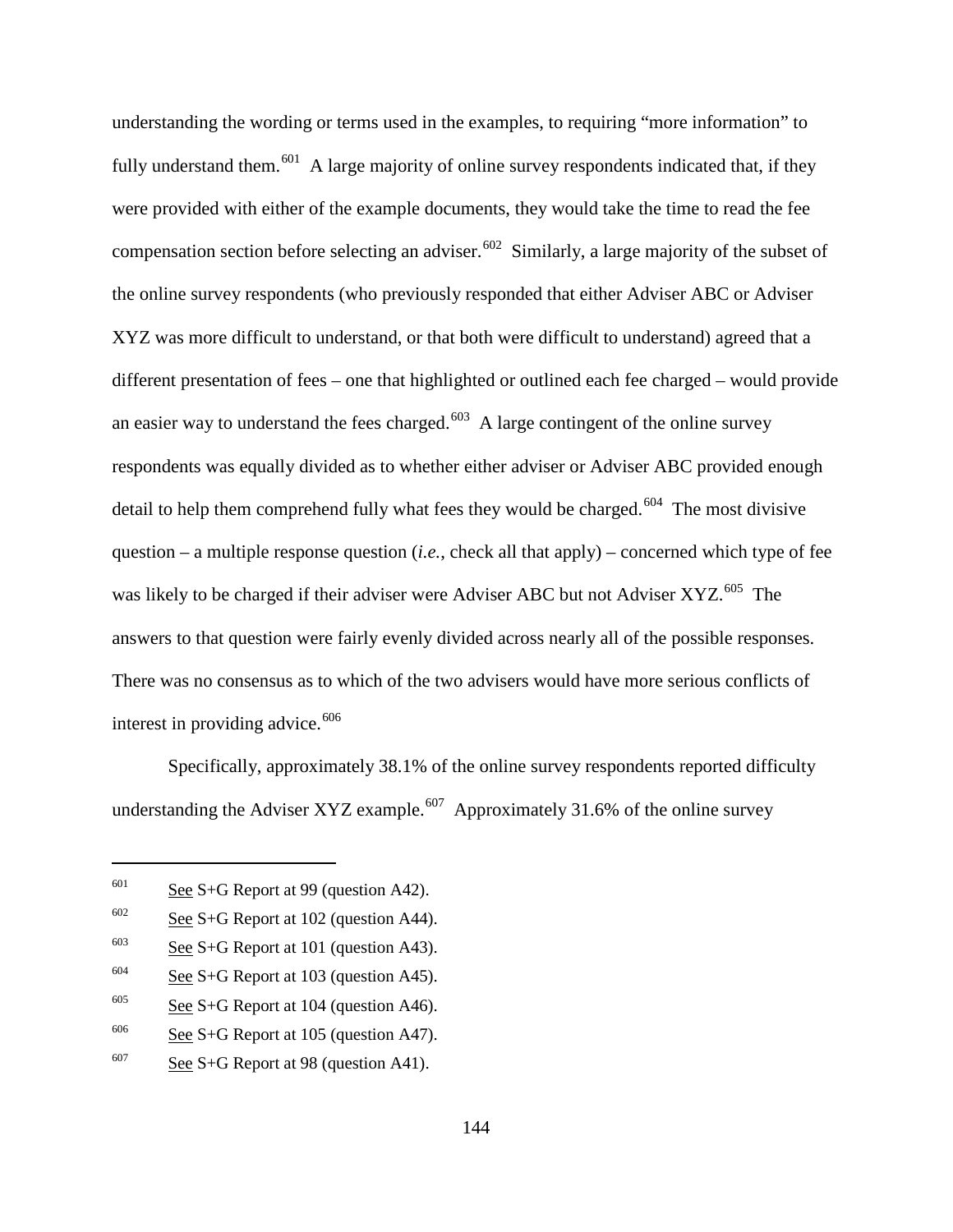respondents, however, indicated that they found both examples equally hard to understand.<sup>[608](#page-174-0)</sup> Approximately 16.4% of the online survey respondents declared that neither example was difficult to understand, while approximately 13.9% indicated that they found the Adviser ABC example more difficult to understand.<sup>609</sup> Of those who found one example more difficult to understand than the other (*i.e.*, a subset), the main reasons identified in response to a multiple response question (*i.e.*, select all that apply) were that "[i]t was too long" (41.3%), "I did not understand the wording – terms used" (40.4%), or "I need more information to fully understand it" (37.8%).<sup>610</sup> Approximately 77.7% of the 600 online survey respondents, however, claimed that if they were provided with either of the two documents they would take the time to read the fee compensation section before selecting an adviser.<sup>[611](#page-174-3)</sup> Similarly, approximately 76.9% of that majority (*i.e.*, a subset of the online survey respondents who previously responded that either Adviser ABC or Adviser XYZ was more difficult to understand, or that both were difficult to understand) agreed that a different presentation of fees – one that highlighted or outlined each fee charged – would provide an easier way to understand the fees charged.<sup>[612](#page-174-4)</sup> Nonetheless, about 34.2% of the online survey respondents reported that both advisers provided sufficient detail to help them fully comprehend the fees that they would be charged, and another approximately 33.4% indicated that Adviser ABC provided more helpful detail.<sup>[613](#page-174-5)</sup>

<span id="page-174-0"></span> $\frac{608}{\text{See }S+G}$  Report at 98 (question A41).

<span id="page-174-1"></span> $609$  See S+G Report at 98 (question A41).

<span id="page-174-2"></span> $610$  See S+G Report at 99 (question A42).

<span id="page-174-3"></span> $611$  See S+G Report at 102 (question A44).

<span id="page-174-4"></span> $612$  See S+G Report at 101 (question A43).

<span id="page-174-5"></span> $613$  See S+G Report at 103 (question A45).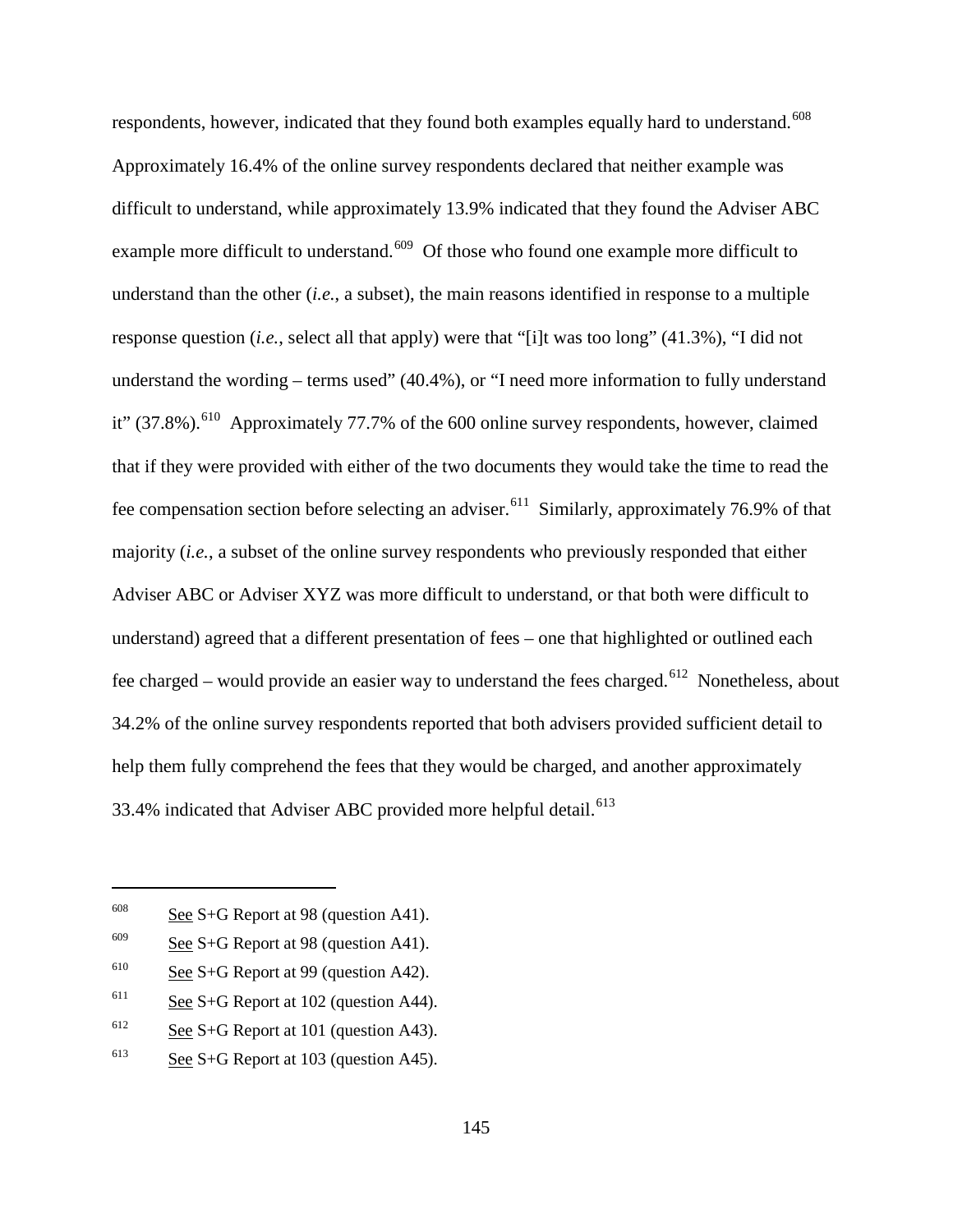Responses to a question that invited multiple responses (*i.e.*, select all that apply) concerning which types of fees the online survey respondents were likely to be charged if their adviser were Adviser ABC but not Adviser XYZ were scattered across multiple alternatives. <sup>614</sup> Approximately 32.1% of the online survey respondents selected "[b]rokerage commission fee."<sup>615</sup> The second most popular choice – approximately  $31.8\%$  – was "[p]erformance fee" (which would be the correct answer only if the two sections of Form ADV were viewed in a "vacuum," with all else being equal).<sup>[616](#page-175-2)</sup> Approximately 29.7% identified "[q]uarterly asset based fee" as most likely, while approximately 27.2% chose "[m]anagement fees."<sup>[617](#page-175-3)</sup> Approximately 24.9% responded "I can't tell – I don't know" and approximately 19.9% identified "[f]ees imposed by third parties."<sup>[618](#page-175-4)</sup>

While the results were comparable, a few more of the online survey respondents identified Adviser XYZ as having more serious conflicts of interest than Adviser ABC. Specifically, when the online survey respondents were asked, based on their reading of the two examples, which (if either) of the two advisers they believed had more serious conflicts of interest in providing advice, approximately 42.0% indicated that neither adviser had serious conflicts of interest.<sup>[619](#page-175-5)</sup> However, approximately 22.6% identified Adviser XYZ as having more serious conflicts of interest, while approximately 18.6% determined that Adviser ABC had more

<span id="page-175-0"></span> $614$  See S+G Report at 104 (question A46).

<span id="page-175-1"></span> $615$  See S+G Report at 104 (question A46).

<span id="page-175-2"></span> $616$  See S+G Report at 104 (question A46).

<span id="page-175-3"></span> $617$  See S+G Report at 104 (question A46).

<span id="page-175-4"></span><sup>&</sup>lt;sup>618</sup> See S+G Report at 104 (question A46).

<span id="page-175-5"></span><sup>&</sup>lt;sup>619</sup> See S+G Report at 104 (question A47).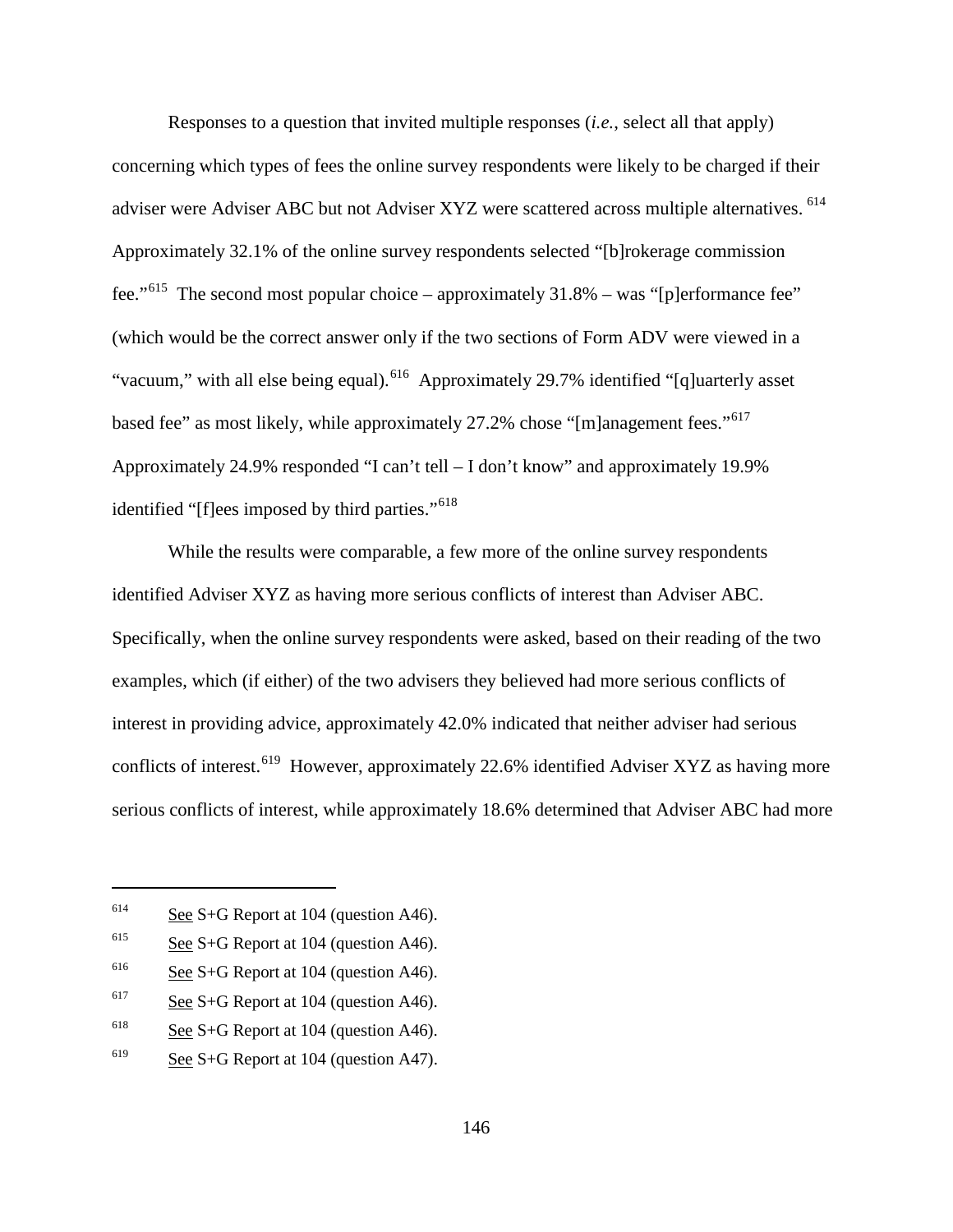serious conflicts.<sup>[620](#page-176-0)</sup> Approximately 16.8% considered both advisers to have serious conflicts of interest.<sup>[621](#page-176-1)</sup>

# Methods to Increase the Transparency of Conflicts of Interest<sup>[622](#page-176-2)</sup>

For purposes of this exercise, the online survey respondents reviewed two examples or "mock-ups" of conflicts of interest sections as might be disclosed in an actual investment adviser's Brochure. One example purported to belong to hypothetical "Adviser ABC" and the other to hypothetical "Adviser XYZ."[623](#page-176-3) The Adviser ABC example consisted of a one-page narrative explanation of the adviser's brokerage practices.<sup>[624](#page-176-4)</sup> The Adviser XYZ example consisted of a four page narrative explanation of the adviser's potential conflicts of interest, including its brokerage practices, order aggregation policies, restrictions on certain transactions, direct investments, relationship with other investment advisers, research and soft dollar benefits, research reports from various entities, and trading systems.<sup>625</sup> Half of the respondents were shown the Adviser ABC example first, while the other half were shown the Adviser XYZ sample first.

<span id="page-176-3"></span> $623$  See S+G Report at 107-108.

<span id="page-176-0"></span> $620$  See S+G Report at 104 (question A47).

<span id="page-176-1"></span> $621$  See S+G Report at 104 (question A47).

<span id="page-176-2"></span> $622$  As discussed above, one group of 600 online survey respondents participated in this exercise. Hence, references to the online survey respondents in this discussion regarding methods to improve the transparency of conflicts of interest are to that group of 600 who participated in this exercise.

<span id="page-176-4"></span> $624$  See S+G Report at 107.

<span id="page-176-5"></span> $625$  See S+G Report at 108.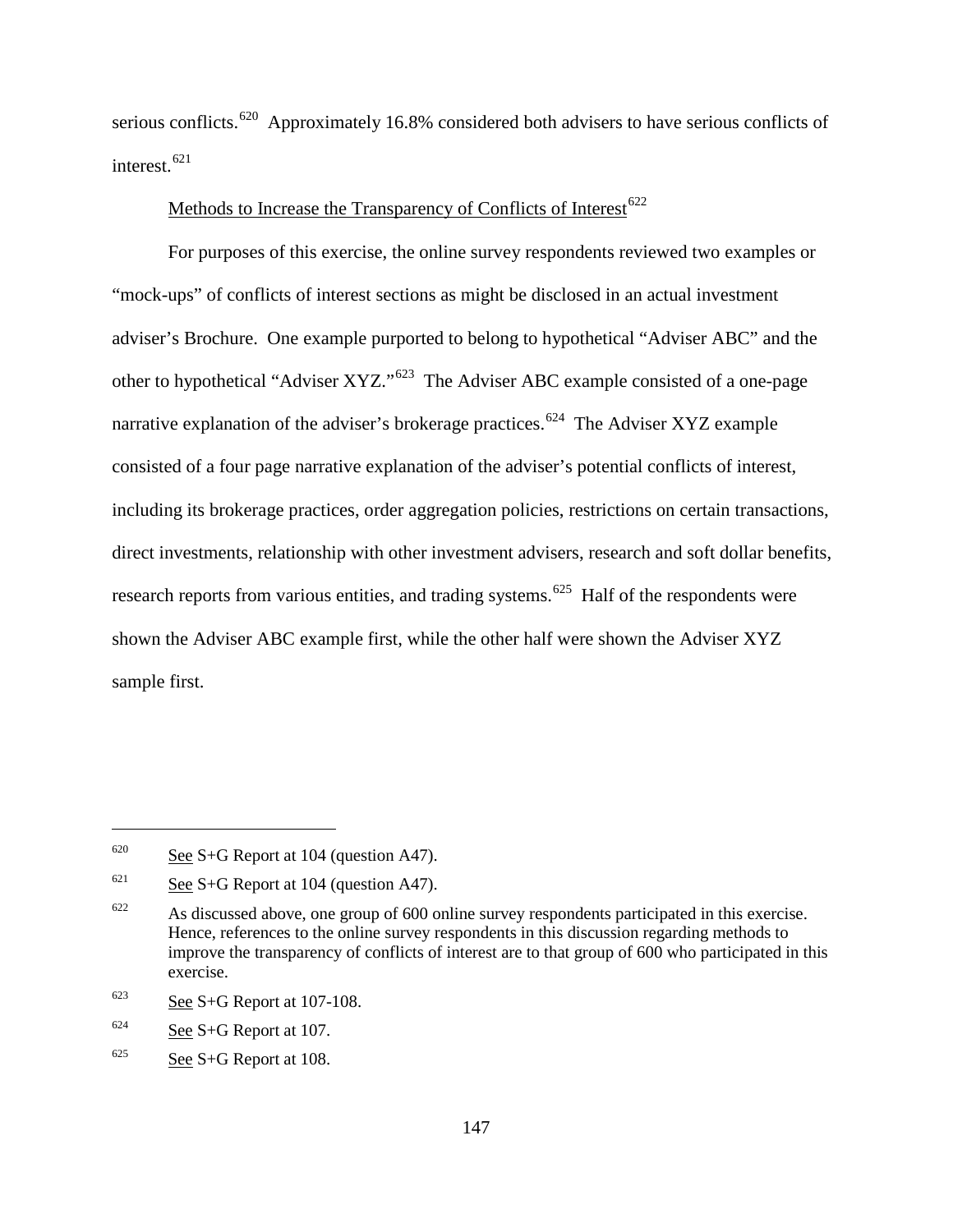Generally, the online survey respondents seemed to have mixed reactions toward conflicts of interest issues.<sup>[626](#page-177-0)</sup> Moreover, a subset of the total pool of respondents, consisting of those who did not recall receiving a document disclosing conflicts of interest from their adviser (42.1%), either did not believe that their adviser currently had some of the conflicts disclosed by Adviser ABC and Adviser XYZ (42.5%) or was not sure or did not know (48.1%).<sup>[627](#page-177-1)</sup>

Specifically, approximately 75.8% of the online survey respondents indicated that, after reviewing both examples, they were satisfied with the disclosure provided to them about each adviser's potential conflicts of interest and only 7.0% of the online survey respondents (or 43 individuals) reported that they were not satisfied with the disclosure.<sup>[628](#page-177-2)</sup> Of that small minority (*i.e.*, of that 7.0%), approximately 45.2% conceded that there was *not* something that they would like to see disclosed in either document that was not currently provided, while approximately 35.9% indicated that they did not know.<sup>629</sup> Of the approximately 18.9% of that small minority that reported that they would like to see something disclosed in either document that was not currently provided, open-ended responses included, among other things, a list of the outside brokers or entities used by either investment adviser and fees associated with their use; fees charged in percentage terms, the network of brokerages used, discount information, and performance track record; the identity of affiliates that compensate the investment adviser for use of their services; brief, relevant, and easily understandable information, as opposed to

<span id="page-177-0"></span> $626$  See S+G Report at 110 (question A50).

<span id="page-177-1"></span> $627$  See S+G Report at 110 (question A50).

<span id="page-177-2"></span> $628$  See S+G Report at 111 (question A51).

<span id="page-177-3"></span> $629$  See S+G Report at 112 (question A52).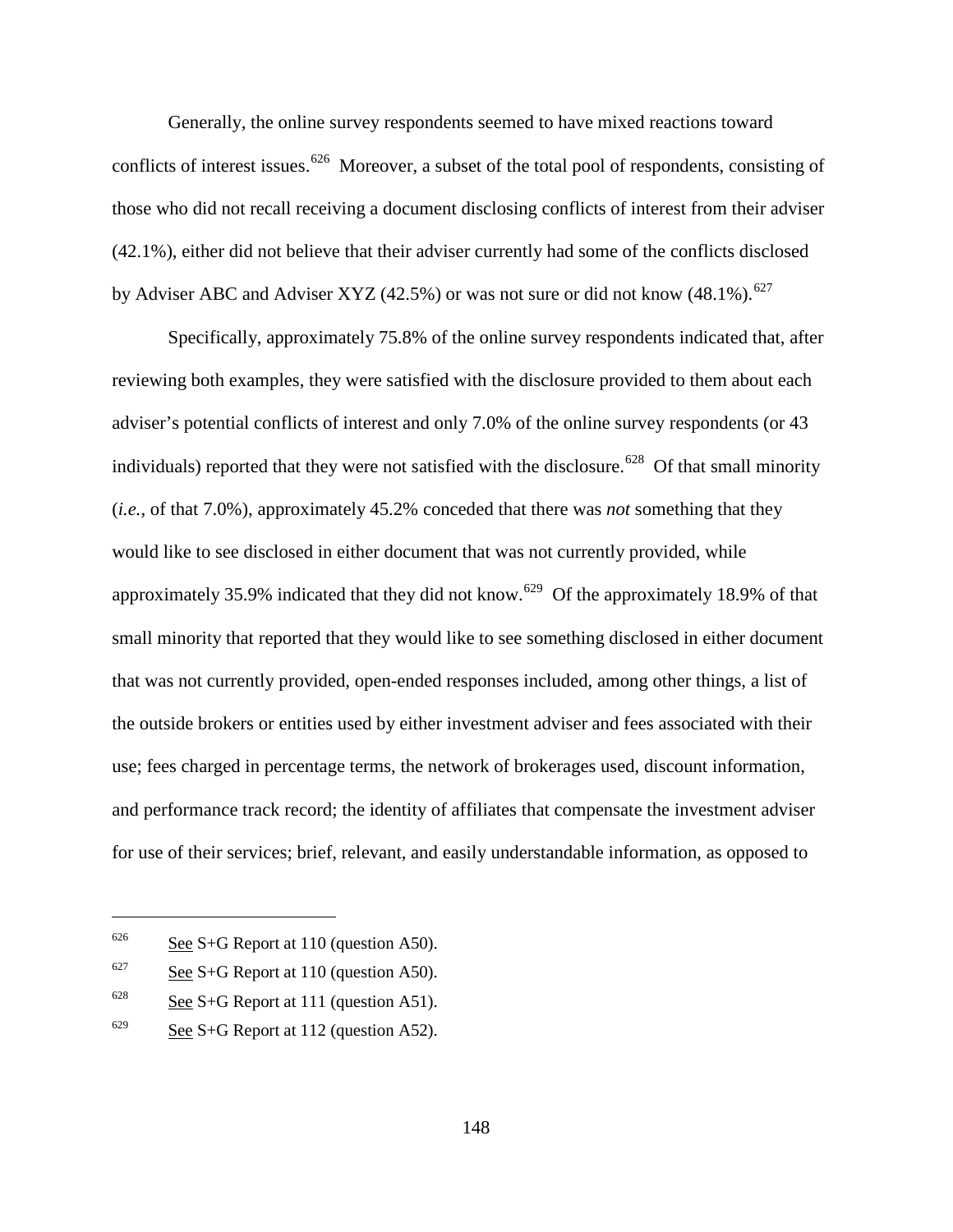lengthy documents; the history of the relationship between the adviser and the third party and the frequency of transactions between them; a shortened narrative and a list of the companies used and the relationships between them and the adviser.

When the online survey respondents were asked to rate, on a scale of one to five, their level of concern (where one meant "not at all concerned" and five meant "extremely concerned") regarding the conflicts of interest disclosed in the two examples vis-à-vis their personal investment interests, approximately 40.8% - 43.7% of the responses tended toward the middle (*i.e.*, a three-out-of-five rating), with approximately 17.1% - 19.6% trending toward less concern (a two-out-of-five rating) and approximately 20.3% - 26.5% tilting toward more concern (a four-out-of-five rating). $630$ 

The online survey respondents were divided as to which hypothetical adviser they felt would be more likely to provide them with "unbiased" advice, selecting Adviser ABC as marginally more likely to do so.<sup>631</sup> While approximately 22.5% of the online survey respondents concluded that both hypothetical advisers would provide them with unbiased advice, about the same number – approximately 22.7% – indicated that Adviser ABC would be more likely than Adviser XYZ – approximately 16.8% – to do so, while another approximately 21.8% indicated that they could not tell or did not know. <sup>[632](#page-178-2)</sup> However, approximately 41.5% of the online survey respondents indicated that the information in the examples concerning the potential conflicts of interest would affect their decision to hire an adviser, although approximately 28.0% reported that it would not affect their decision and approximately 30.5%

<span id="page-178-0"></span> $630$  See S+G Report at 113 (question A54).

<span id="page-178-1"></span> $631$  See S+G Report at 114 (question A55).

<span id="page-178-2"></span> $632$  See S+G Report at 114 (question A55).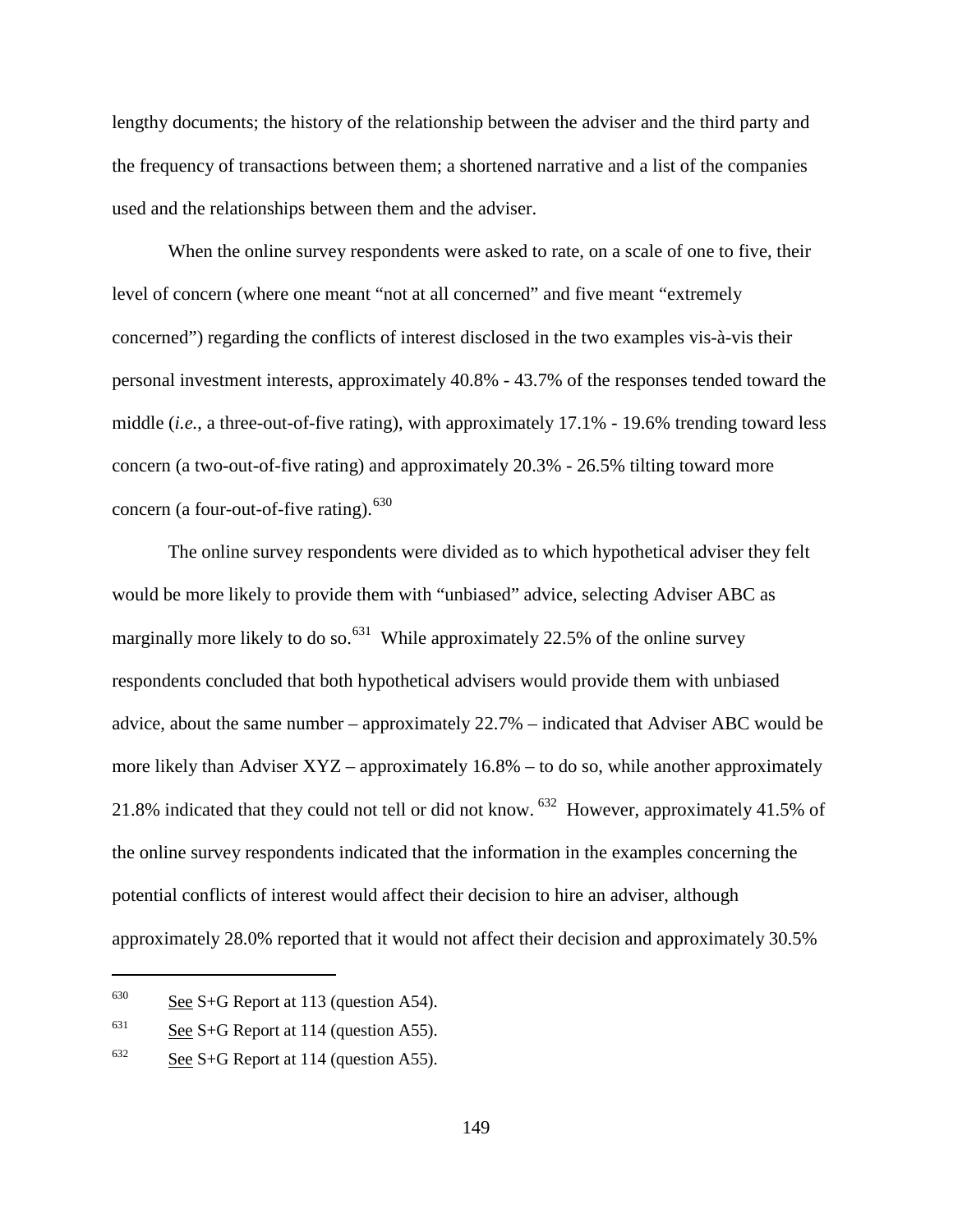did not know.<sup>[633](#page-179-0)</sup> Of those who responded that the information would affect their decision to hire either adviser *(i.e., a subset), approximately 33.9% reported that they would choose* Adviser ABC as their adviser, while about 25.7% expressed a preference for Adviser XYZ.<sup>[634](#page-179-1)</sup> Of those who responded that the information would *not* affect their decision to hire either adviser (*i.e.*, a subset), in response to a multiple response question (i.e., select all that apply), approximately 42.1% indicated that their decision would not be affected because their "decision to hire an adviser [was] based on a number of factors, none of which [were] conflicts of interest," approximately 27.9% reported that their decision to hire an adviser was "based solely on recommendations," and approximately 24.6% admitted that "conflicts of interest [were] not a primary concern to" them.<sup>[635](#page-179-2)</sup>

When the online survey respondents were presented with a series of potential conflicts of interest and asked to rate their level of concern with each, their responses were clustered around the middle to high end of the five-factor scale.<sup>[636](#page-179-3)</sup> In particular, the online survey respondents were asked to rate, on a scale of one to five, their level of concern (where one meant "not at all concerned" and five meant "extremely concerned") regarding the following conflicts of interest: (a) the adviser may recommend that clients buy or sell securities through a broker from which it receives certain benefits that it does not pay for (*e.g.*, research materials, products, or services) and which could cause the client to pay a higher commission; (b) the adviser may recommend investments in products for which its affiliate receives a fee or other

<span id="page-179-0"></span> $633$  See S+G Report at 115 (question A56).

<span id="page-179-1"></span> $634$  See S+G Report at 116 (question A57).

<span id="page-179-2"></span> $635$  See S+G Report at 117 (question A58).

<span id="page-179-3"></span> $636$  See S+G Report at 119 (question A59).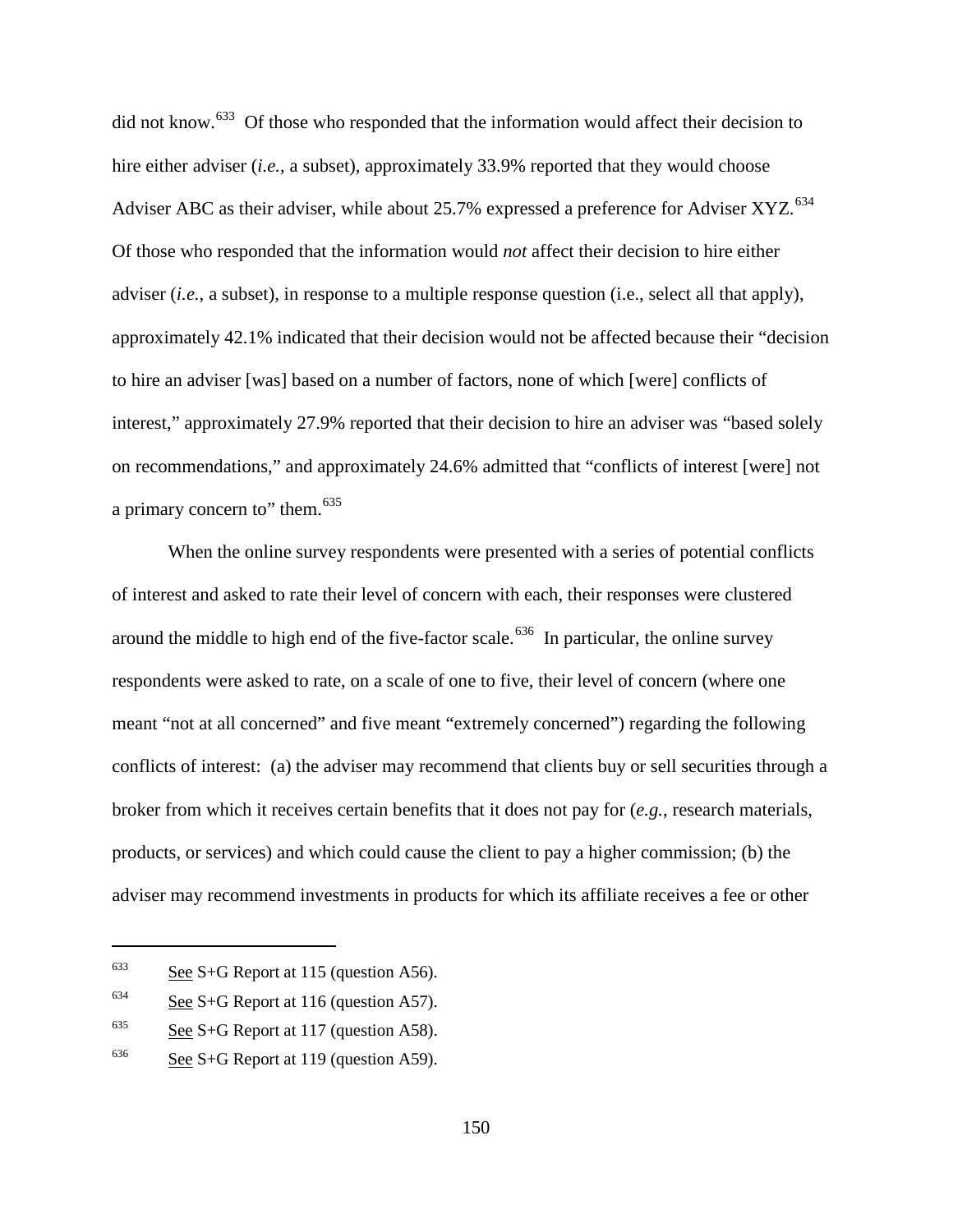compensation; (c) the adviser may recommend investments in products for which it gets paid by other sources (*e.g.*, service fees for the sale of mutual funds); (d) the adviser may buy or sell the same securities for its own account at the same time it buys, sells, or recommends the same securities to its clients; and (e) the adviser may buy or sell securities from or to its clients from the adviser's own account or from the account of the adviser's affiliate.<sup>[637](#page-180-0)</sup> Approximately 32.3% of the online survey respondents were more concerned that their adviser might recommend that clients buy or sell securities through a broker from which it receives certain benefits that it does not pay for (a four-out-of-five rating), while another approximately 31.0% were not as concerned (a three-out-of-five rating). <sup>[638](#page-180-1)</sup> Similarly, approximately 35.6% of the online survey respondents were more concerned that their adviser might recommend investments in products for which its affiliate receives a fee or other compensation (a four-outof-five rating), while approximately 30.6% were not as concerned (a three-out-of-five rating). <sup>639</sup> Many of the online survey respondents registered greater concern about the possibility of their adviser recommending investments in products for which it gets paid by other sources, with about 22.2% extremely concerned (a five-out-of-five rating) and approximately 34.6% very concerned (a four-out-of-five rating). [640](#page-180-3) Only about 25.8%of the online survey respondents were very concerned about the adviser buying or selling the same securities for its own account at the same time that it bought, sold, or recommended the same securities to its clients (a four-out-of-five rating), while approximately 30.7% were not as

<span id="page-180-0"></span> $637$  See S+G Report at 119 (question A59).

<span id="page-180-1"></span> $638$  See S+G Report at 119 (question A59r1).

<span id="page-180-2"></span> $639$  See S+G Report at 119 (question A59r2).

<span id="page-180-3"></span> $640$  See S+G Report at 119 (question A59r3).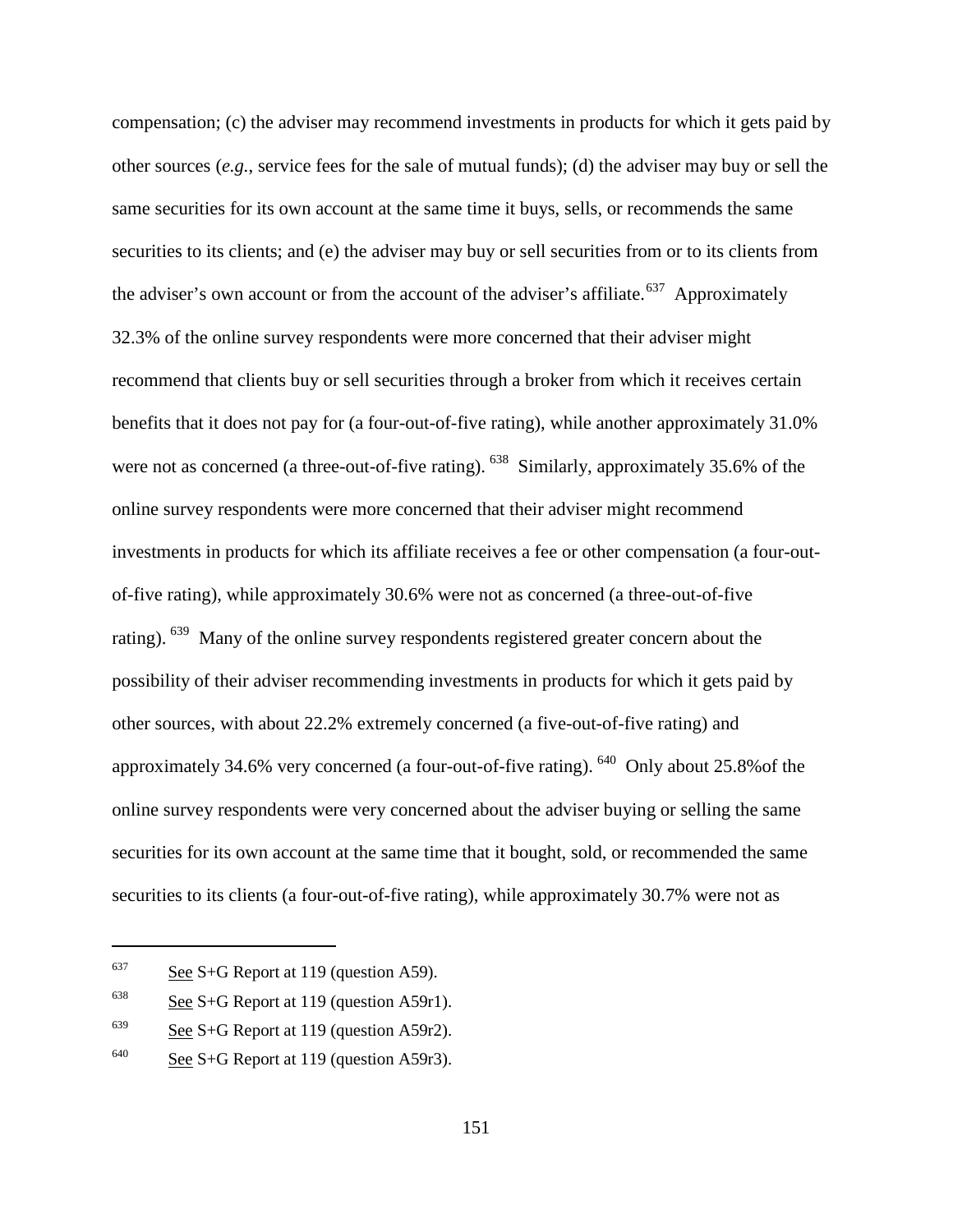concerned  $(i.e., a three-out-of-five rating)$ . <sup>[641](#page-181-0)</sup> Many of the online survey respondents also expressed greater concern about the possibility that their adviser might buy or sell securities from or to its clients from the adviser's own account for from the account of the adviser's affiliate, with about 22.9% extremely concerned (a five-out-of-five rating), approximately 31.8% very concerned (a four-out-of-five rating), and approximately 30.9% were not as concerned (a three-out-of-five rating).  $642$ 

Over half of the online survey respondents (69.3%) indicated that, if they were provided with either of the conflicts of interest examples, they would take the time to read the information before selecting one of the two hypothetical advisers.<sup> $643$ </sup> Of those who reported that they would take the time to read the conflicts of interest information (*i.e.*, a subset), in response to a multiple response question (*i.e.*, check all that apply) asking what actions they would be likely to take if they were looking for an adviser, about 48.3% indicated that they would be likely to request additional information, approximately 40.7% reported that they would closely monitor the adviser's activities, approximately 35.7% declared that they would hire the adviser if he or she met the respondent's other criteria, and approximately 33.2% indicated that they would attempt to limit their exposure to those specific conflicts disclosed in the two examples.<sup>[644](#page-181-3)</sup> Of those who reported that they would *not* take the time to read the conflicts of interest information or did not know (*i.e.*, a subset), approximately 51.4% indicated that they

<span id="page-181-0"></span><sup>&</sup>lt;sup>641</sup> See S+G Report at 119 (question A59r4).

<span id="page-181-1"></span> $642$  See S+G Report at 119 (question A59r5).

<span id="page-181-2"></span> $643$  See S+G Report at 120 (question A60).

<span id="page-181-3"></span> $644$  See S+G Report at 121 (question A61).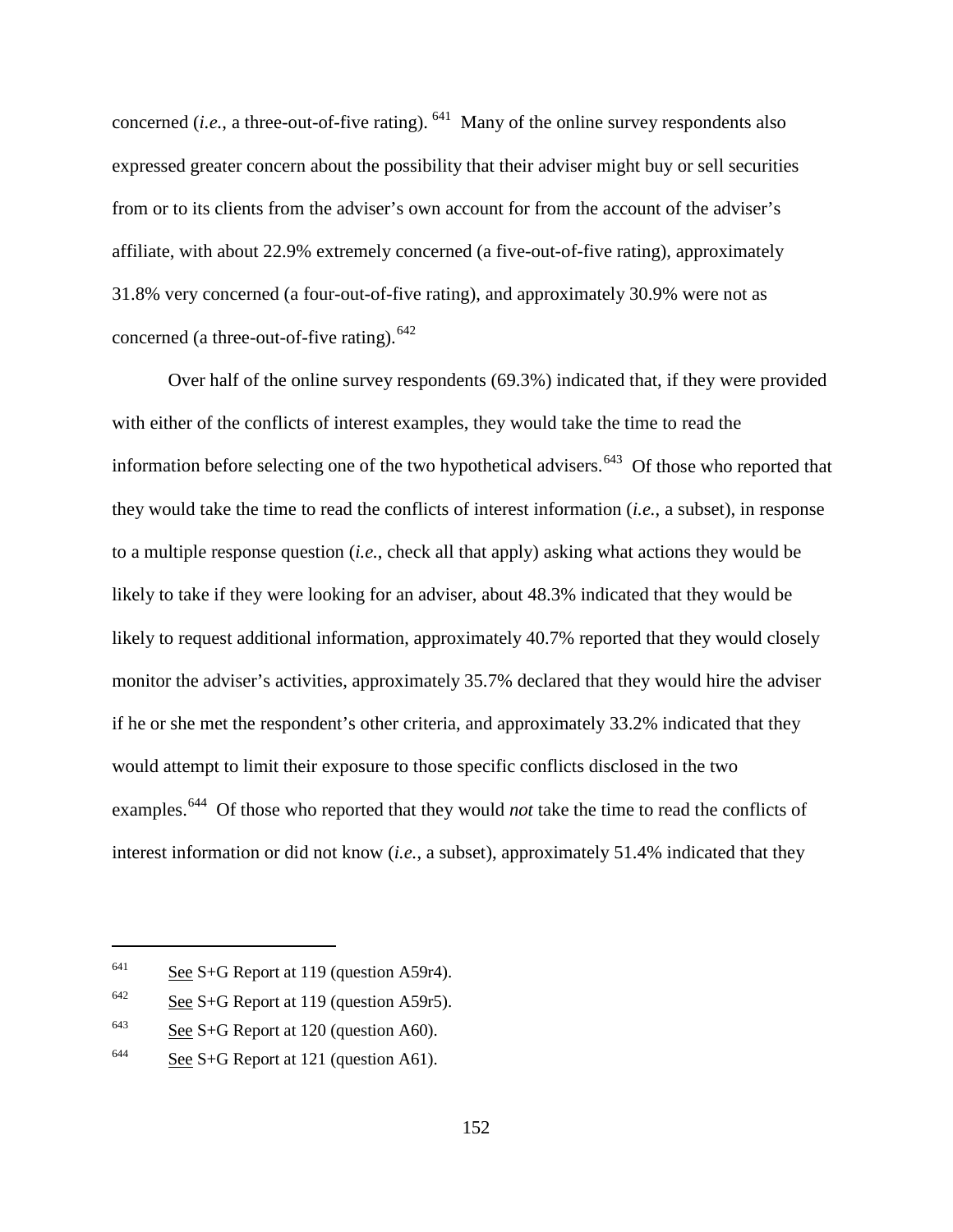would be unlikely to read the information because it was too difficult to understand, while approximately 23.3% admitted that conflicts of interest were not a primary concern to them.<sup>[645](#page-182-0)</sup>

There was no consensus regarding the preferred format for conflicts of interest disclosure. Approximately 31.0% of the online survey respondents expressed a preference for a bulleted format, approximately 25.4% favored a summary table format, and approximately 19.8% chose the *status quo*, preferring "the way it was presented."[646](#page-182-1) However, approximately 71.2% of the online survey respondents indicated that they would like to see specific examples that demonstrate how potential conflicts of interest operate in relation to investment advice provided to them.<sup>647</sup> A large majority of the online survey respondents (88.5%) agreed that, in comparing the two hypothetical advisers, it would be very (46.2%) or somewhat (42.3%) helpful to require advisers to provide more specific headings or titles to the conflicts of interest disclosure paragraphs, or provide more divided sections to facilitate an easier comparison.<sup>[648](#page-182-3)</sup>

The online survey respondents were divided on their reaction to a hypothetical question which presented a scenario in which both advisers disclosed a conflict of interest in that they buy or sell in client accounts with brokers from whom they receive certain benefits (*e.g.*, receiving research reports or publications analyzing a company's performance, attending seminars and conferences, *etc.*).<sup>649</sup> Approximately 39.4% of the online survey respondents indicated that they understood the conflict of interest and found it very important, but did not

<span id="page-182-0"></span> $645$  See S+G Report at 122 (question A62).

<span id="page-182-1"></span> $646$  See S+G Report at 123 (question A63).

<span id="page-182-2"></span> $647$  See S+G Report at 124 (question A64).

<span id="page-182-3"></span> $648$  See S+G Report at 125 (question A65).

<span id="page-182-4"></span> $649$  See S+G Report at 126 (question A66).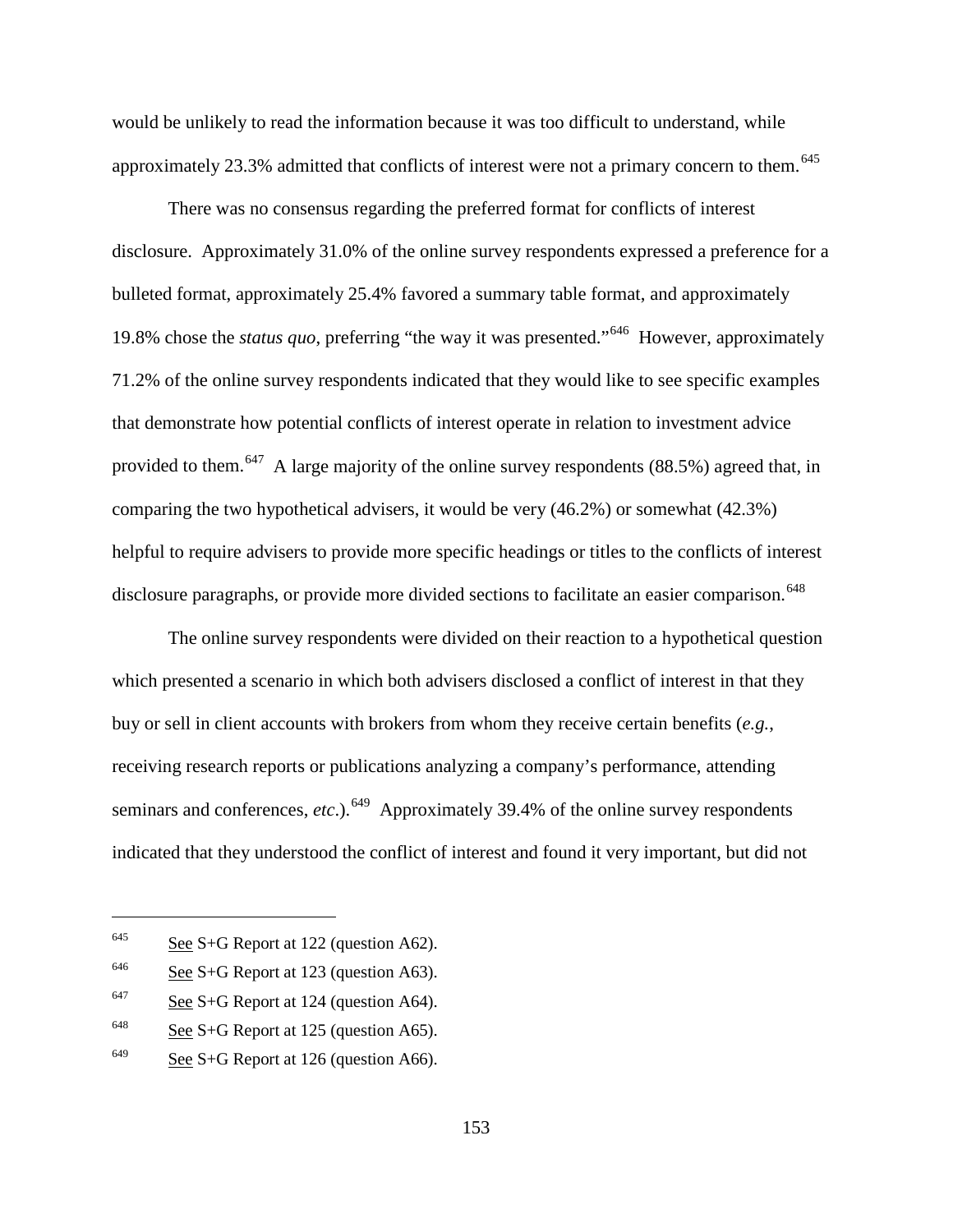have sufficient information to fully assess the impact of the conflict on their account. Conversely, approximately 36.6% of the online survey respondents reported that they understood the conflict of interest, found it very important, and had sufficient information to fully assess the impact of the conflict on their account.<sup>[650](#page-183-0)</sup>

### 2. Confirmations/Account Statements

Most of the quantitative research results relating to trade confirmations, account statements and sweep accounts did not directly reveal support for any particular "methods to increase the transparency of expenses and conflicts of interest in transactions involving investment services and products." However, some of the quantitative research results provided data regarding the online survey respondents' general understanding of expenses and conflicts of interest.

#### *Trade Confirmations*

The quantitative research regarding trade confirmations solicited opinions from online survey respondents regarding the importance of various pieces of information currently required in a trade confirmation. Approximately 64.1% of the online survey respondents indicated that it is "absolutely essential" that trade confirmations contain information regarding any compensation they have to pay to a financial intermediary for a transaction, and about 22% of respondents indicated that this information was "important, but not essential."<sup>[651](#page-183-1)</sup> Similarly, approximately 62.7% of the online survey respondents indicated that it is "absolutely essential" that trade confirmations contain information regarding fees deducted from their purchase or sale

<span id="page-183-0"></span> $650$  See S+G Report at 126 (question A66).

<span id="page-183-1"></span><sup>&</sup>lt;sup>651</sup> See S+G Report at 146-147 (question C11).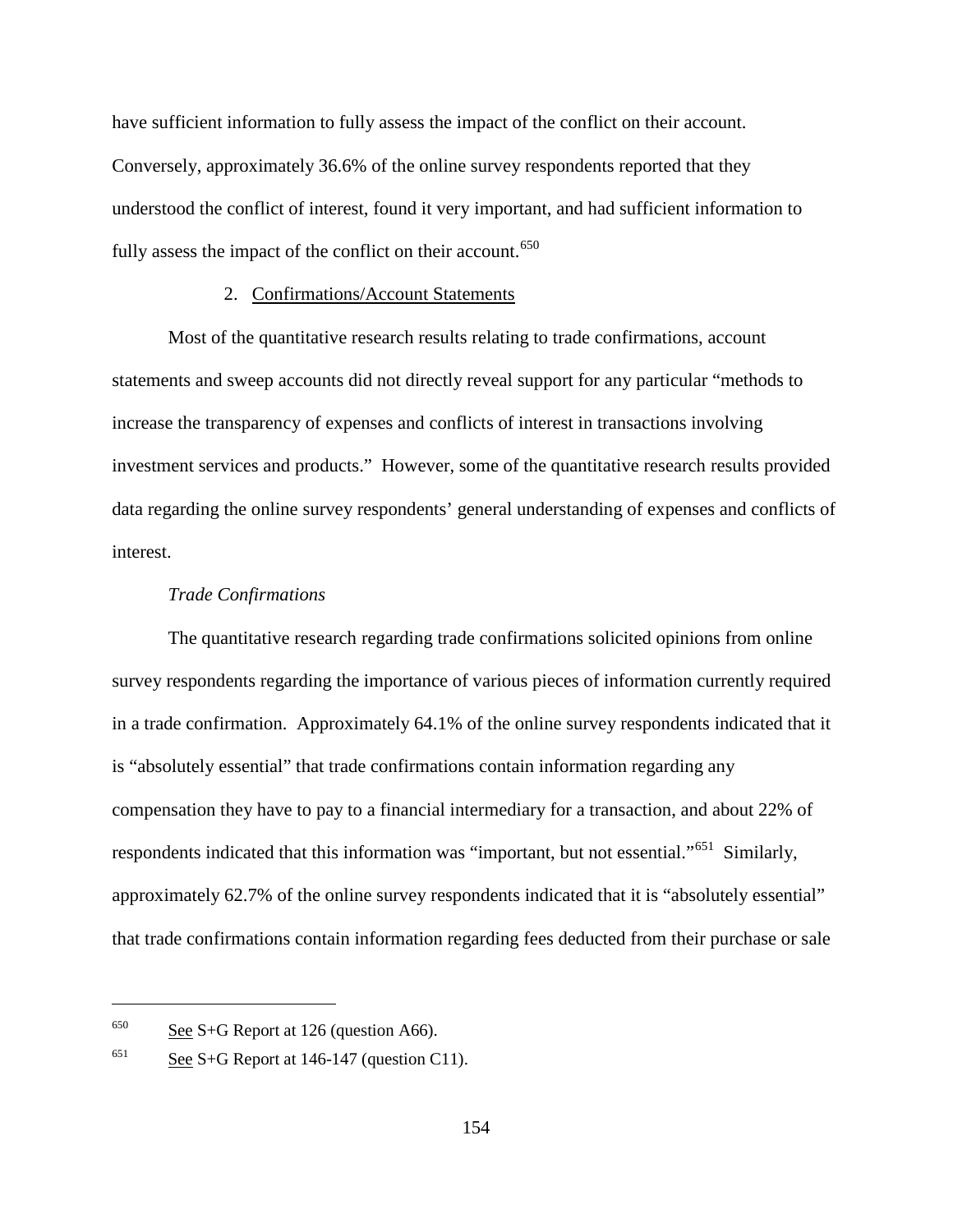price in mutual fund transactions, and about 24% of respondents indicated that this information was "important, but not essential."<sup>652</sup> Additionally, approximately 32.4% of the online survey respondents reported that it is "absolutely essential" that trade confirmations indicate whether their financial intermediary receives third-party compensation for routing orders to that thirdparty, and about 39.1% of respondents indicated that this information was "important, but not essential."<sup>[653](#page-184-1)</sup>

The quantitative research regarding trade confirmations also solicited online survey respondents' opinions regarding the importance of various pieces of information not currently required in a trade confirmation. Approximately 32.2% of the online survey respondents reported that it is "absolutely essential" that trade confirmations indicate whether a financial intermediary is registered as both a broker-dealer and investment adviser, and about 37.4% of respondents indicated that this information was "important, but not essential."<sup>[654](#page-184-2)</sup> Approximately 25.8% of the online survey respondents reported that it is "absolutely essential" that trade confirmations indicate whether a financial intermediary suggested, or recommended a particular investment, and about 38.8% of respondents indicated that this information was "important, but not essential."<sup>655</sup>

Online survey respondents were also asked to provide their opinion on the amount of detail that should be included in trade confirmation regarding their financial intermediary's compensation. Approximately 25.2% of online survey respondents indicated they only wanted

<span id="page-184-0"></span> $652$  See S+G Report at 146-147 (question C11).

<span id="page-184-1"></span> $653$  See S+G Report at 146-147 (question C11).

<span id="page-184-2"></span><sup>&</sup>lt;sup>654</sup> See S+G Report at 148 (question C12).

<span id="page-184-3"></span> $655$  See S+G Report at 148 (question C12).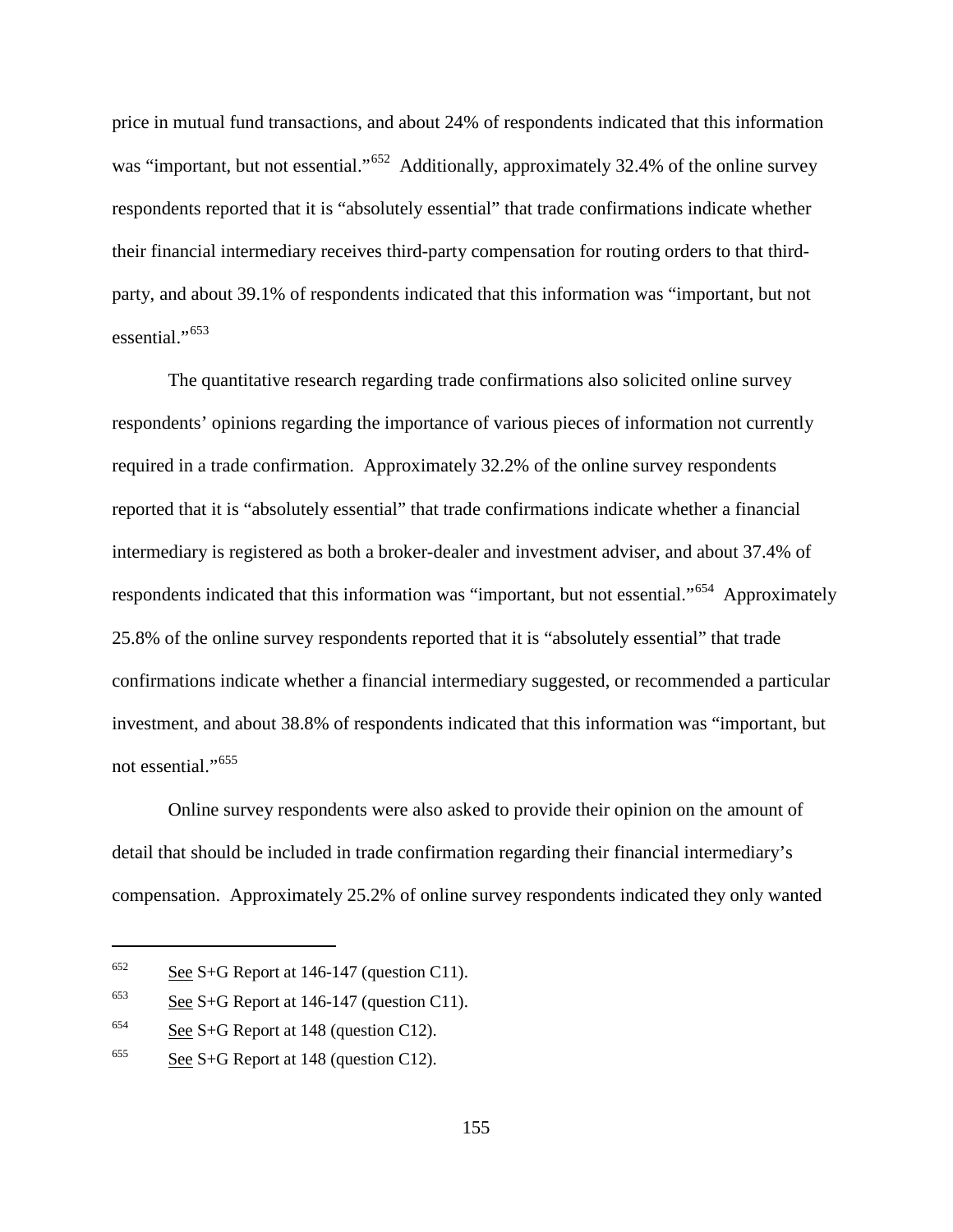to know the total compensation received by their financial intermediary, with no specific details regarding composition of that compensation.<sup>[656](#page-185-0)</sup> However, approximately 69.6% of online survey respondents indicated that in addition to their financial intermediary's total compensation, they would like to know the composition of this compensation, including types of compensation.<sup>[657](#page-185-1)</sup>

#### *Account Statements*

Online survey respondents were provided with an account statement exhibit that generally indicated that a financial intermediary may receive compensation in connection "with the purchase and/or the on-going maintenance of positions in certain mutual fund shares and other investment products." Approximately 57.5% of the online survey respondents indicated that they "somewhat" understood the information in the exhibit, with the remaining respondents split between understanding the information fully  $(25.9%)$  or not at all  $(16.6%)$ .<sup>[658](#page-185-2)</sup> Online survey respondents received comprehension questions that consisted of four statements related to information in the exhibit and were asked to indicate whether the statements were true, false, or "I can't tell/I don't know." These questions focused on how and when a financial intermediary receives compensation for sales of investment products and where information regarding this compensation can be found.<sup>[659](#page-185-3)</sup> An average of approximately 51% of the online survey respondents correctly answered each of the comprehension questions regarding this account statement exhibit.<sup>[660](#page-185-4)</sup>

<span id="page-185-0"></span> $656$  See S+G Report at 149 (question C13).

<span id="page-185-1"></span> $657$  See S+G Report at 149 (question C13).

<span id="page-185-2"></span> $658$  See S+G Report at 171 (question C28).

<span id="page-185-3"></span> $659$  See S+G Report at 172-173 (question C29).

<span id="page-185-4"></span><sup>660</sup> See S+G Report at 174 (question C29). This finding represents the average of the percent correct for each comprehension question asked. The actual percentage of online survey respondents that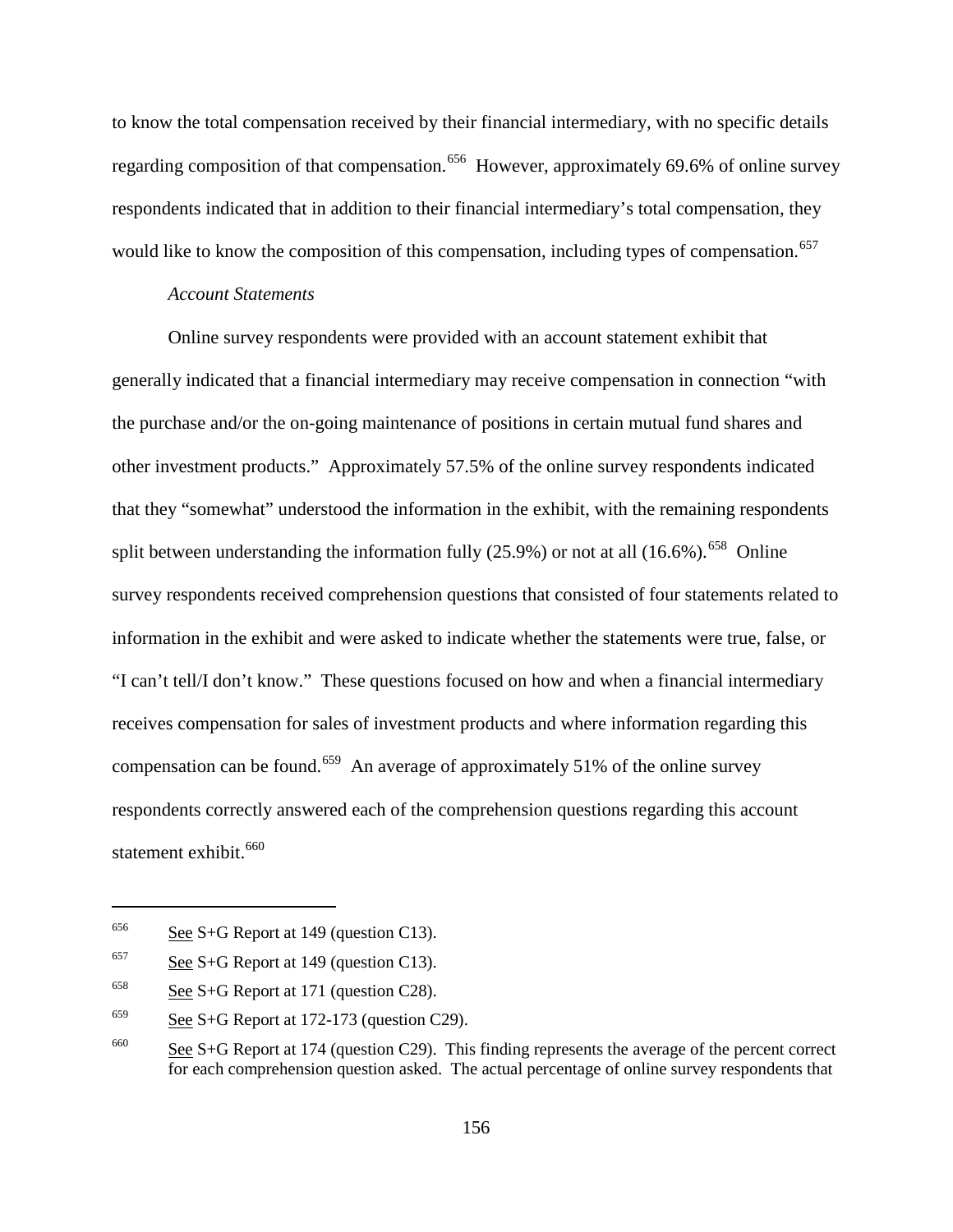Online survey respondents also indicated their interest in obtaining additional information "about the sources and amounts of compensation" received by their financial intermediary.<sup>[661](#page-186-0)</sup> Most (87.5%) of online survey respondents were "very" or "somewhat" interested in receiving this compensation information.<sup>[662](#page-186-1)</sup> Those online survey respondents expressing interest in information "about the sources and amounts of compensation" received by their financial intermediary were also asked to indicate when they would like to receive this information. These survey respondents were asked to select one or more (i.e., multiple responses acceptable) of the following time frames for receiving this compensation information: (a) before I begin my relationship with a [financial intermediary]; (b) at the time I consider each transaction; (c) when I get a confirmation or account statement, which is at some point after a transaction; (d) some other time; or (e) I do not know. [663](#page-186-2) Approximately 58.9% of this subset of online survey respondents want to receive this compensation information before beginning their relationship with a financial intermediary, while about 43.8% of these respondents want to receive this compensation information at the time of they consider a transaction. [664](#page-186-3) Approximately 20.6% of this subset of online survey respondents want to receive this compensation information with a

correctly answered each comprehension question related to this account statement exhibit ranged from 33.3% to 63.6%.

<span id="page-186-0"></span> $661$  See S+G Report at 175 (question C30).

<span id="page-186-1"></span> $662$  See S+G Report at 175 (question C30). Approximately 39.9% of online survey respondents were "very interested" in the sources and amounts of compensation received by their financial intermediary, and another 47.6% of respondents were "somewhat" interested in this information.

<span id="page-186-2"></span> $663$  See S+G Report at 176 (question C31).

<span id="page-186-3"></span><sup>&</sup>lt;sup>664</sup> See S+G Report at 176 (question C31).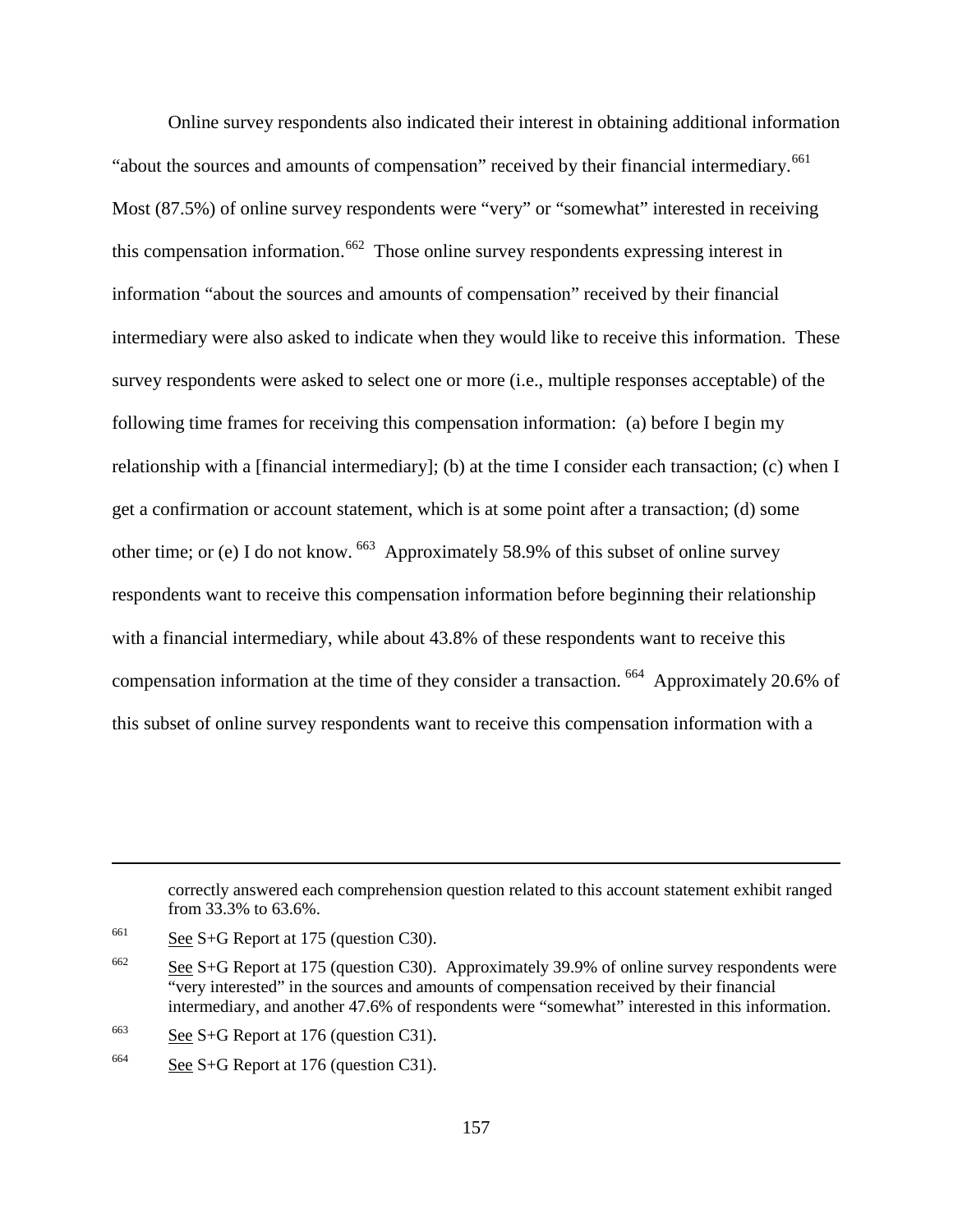trade confirmation or account statement, while about 10.7% of these respondents indicated they either do not know when they want this information or want it at "some other time."<sup>[665](#page-187-0)</sup>

### 3. Mutual Fund Summary Prospectus

While the quantitative research did not address directly "methods to increase the transparency of expenses and conflicts of interest in transactions involving investment services and products" with respect to the summary prospectus, the data collected provide some insight into the online survey respondents' opinions about expenses and conflicts of interest.

#### Methods to Increase the Transparency of Expenses

Generally, before having reviewed one of the summary prospectus examples, a significant proportion of the online survey respondents indicated that they typically look for information about costs when reading a summary prospectus.<sup>[666](#page-187-1)</sup> Information about costs was the second most common piece of information that the online survey respondents reported looking for after performance information. [667](#page-187-2) While approximately 83.0% of the online survey respondents indicated that they typically look for performance information, the second highest proportion of online survey respondents -- approximately 65.5% -- reported that they typically look for cost information (in response to a multiple response question, *i.e.*, check all that apply).  $668$ 

<span id="page-187-0"></span> $665$  See S+G Report at 176 (question C31).

<span id="page-187-1"></span> $\frac{\text{666}}{\text{208}}$  S+G Report at 216 (question S20).

<span id="page-187-2"></span> $667$  See S+G Report at 216 (question S20).

<span id="page-187-3"></span> $668$  See S+G Report at 216 (question S20).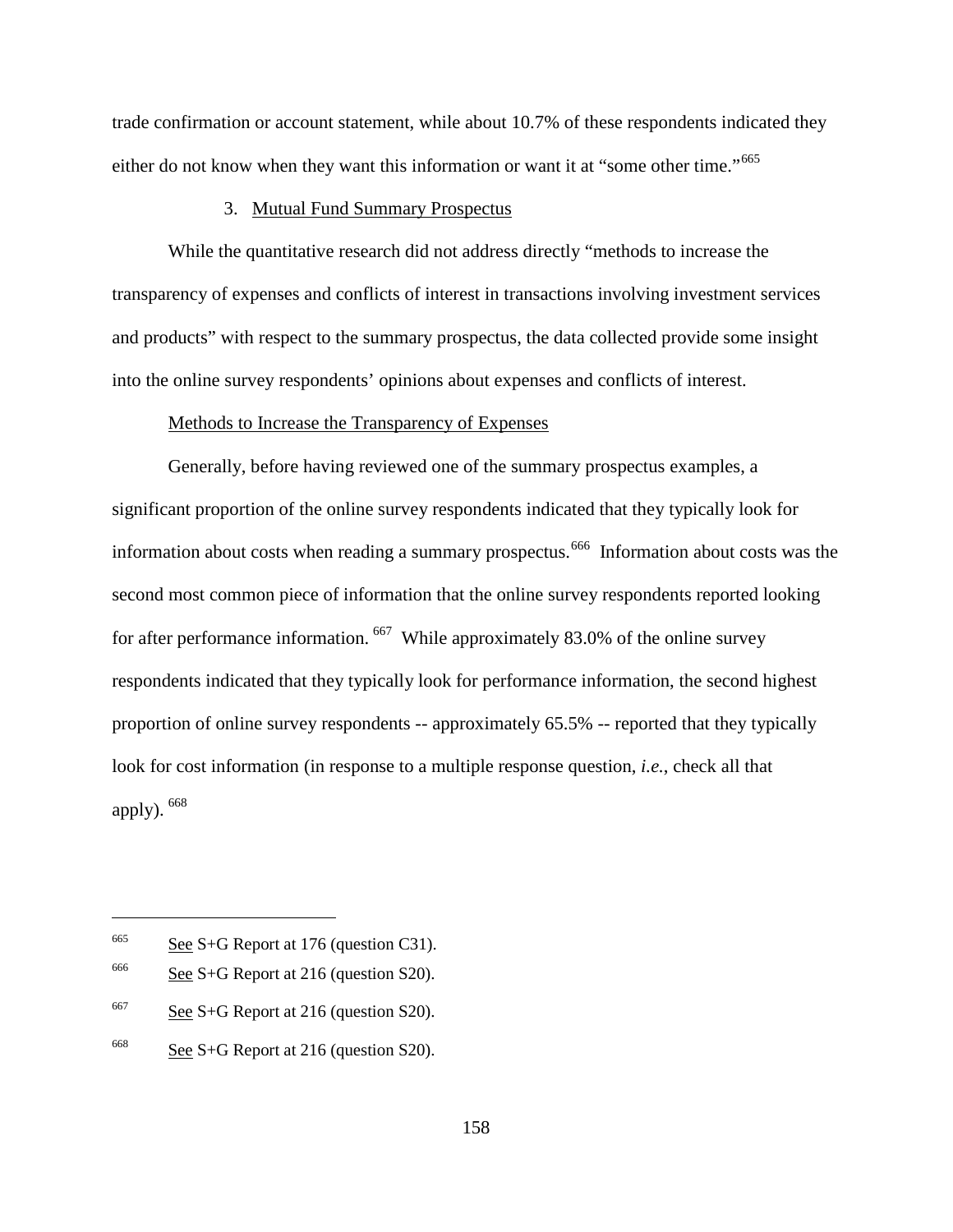However, after reviewing one of the summary prospectus examples, the largest proportion of the online survey respondents identified information about the "[f]ees and expenses of the fund" as an important factor to them if they were considering investing in the applicable mutual fund (in response to a multiple response question, *i.e.*, check all that apply). Specifically, approximately 81.8% of the online survey respondents who reviewed the Petunia Summary Prospectus, approximately 80.4% of the online survey respondents who reviewed the Gardenia Summary Prospectus, and approximately 80.6% of the online survey respondents who reviewed the Hydrangea Bush Summary Prospectus indicated that information about the fees and expenses of the fund would be important to them if they were considering investing in the fund. [669](#page-188-0)

Conversely, when asked whether any of the summary prospectus information was not useful and should not be included in the summary prospectus, few online survey respondents indicated that information about the fees and expenses of the fund was not useful and should not be included (in response to a multiple response question, *i.e.*, check all that apply). Specifically, only about 8.7% of the online survey respondents who reviewed the Petunia Summary Prospectus, approximately 4.2% of the online survey respondents who reviewed the Gardenia Summary Prospectus, and approximately 5.8% of the online survey respondents who reviewed the Hydrangea Bush Summary Prospectus indicated that information about the fees and expenses of the fund would *not* be useful to them and should *not* be included in the summary prospectus. [670](#page-188-1)

<span id="page-188-0"></span> $669$  See S+G Report at 222 (question S28).

<span id="page-188-1"></span> $670$  See S+G Report at 240 (question S39).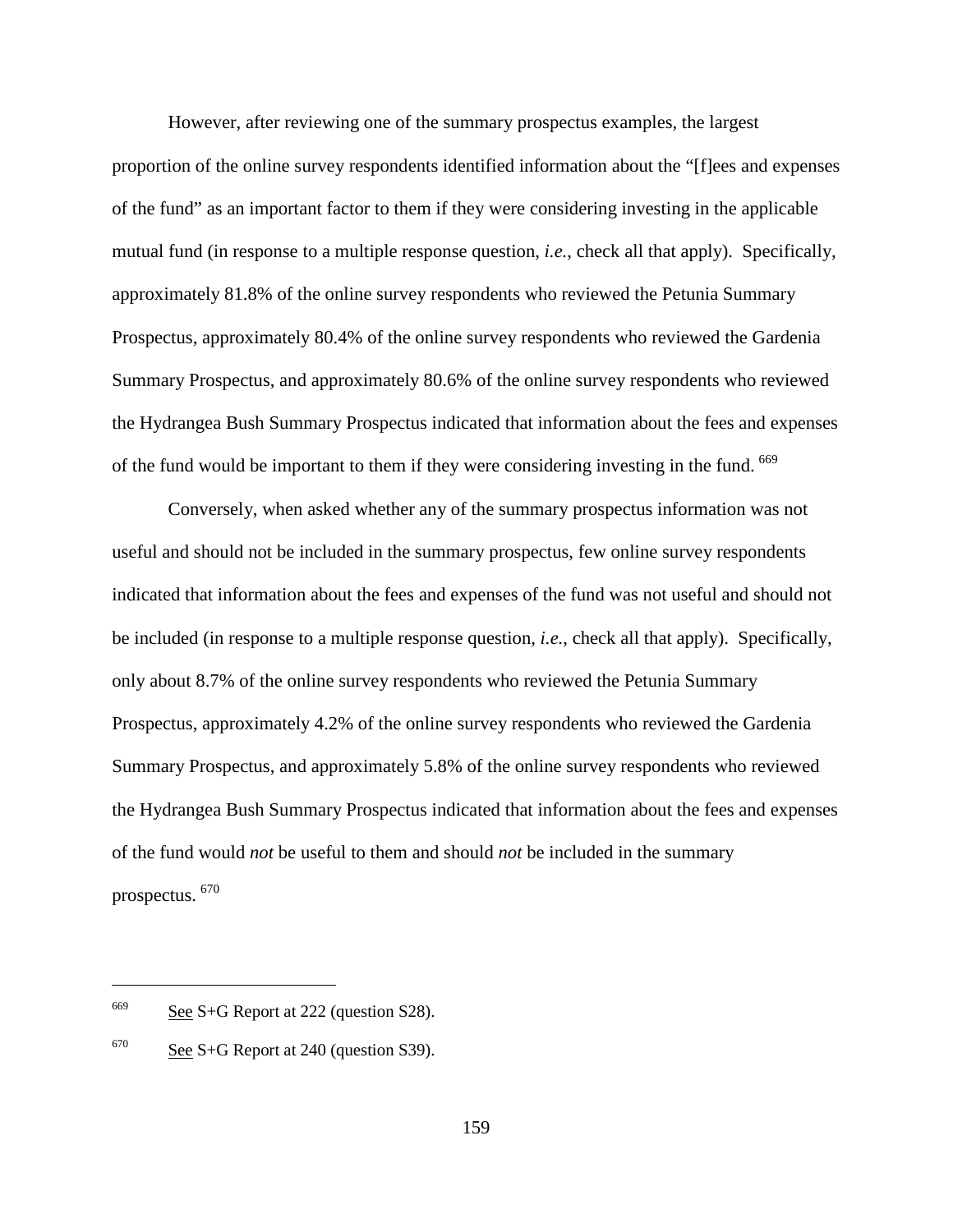Generally, most of the online survey respondents agreed that it was easy to understand the tables and charts included in the summary prospectus they reviewed (including the tables listing fees and expenses and the table providing an example of expenses over time). Specifically, approximately 63.3% of the online survey respondents who reviewed the Petunia Summary Prospectus, approximately 63.9% of the online survey respondents who reviewed the Gardenia Summary Prospectus, and approximately 72.4% of the online survey respondents who reviewed the Hydrangea Bush Summary Prospectus either strongly or somewhat agreed that it was easy to understand the tables and charts in the summary prospectus.<sup>[671](#page-189-0)</sup>

However, some of the online survey respondents indicated that they found the table listing fees and expenses and the table providing an example of expenses over time difficult to understand. Specifically, approximately 30.8% of the online survey respondents who reviewed the Petunia Summary Prospectus, approximately 27.6% of the online survey respondents who reviewed the Gardenia Summary Prospectus, and approximately 26.0% of the online survey respondents who reviewed the Hydrangea Bush Summary Prospectus reported that the table listing fees and expenses was difficult to understand. [672](#page-189-1) Similarly, approximately 25.7% of the online survey respondents who reviewed the Petunia Summary Prospectus, approximately 31.2% of the online survey respondents who reviewed the Gardenia Summary Prospectus, and approximately 22.1% of the online survey respondents who reviewed the Hydrangea Bush

<span id="page-189-0"></span> $671$  See S+G Report at 242 (question S41).

<span id="page-189-1"></span> $672$  See S+G Report at 243 (question S42).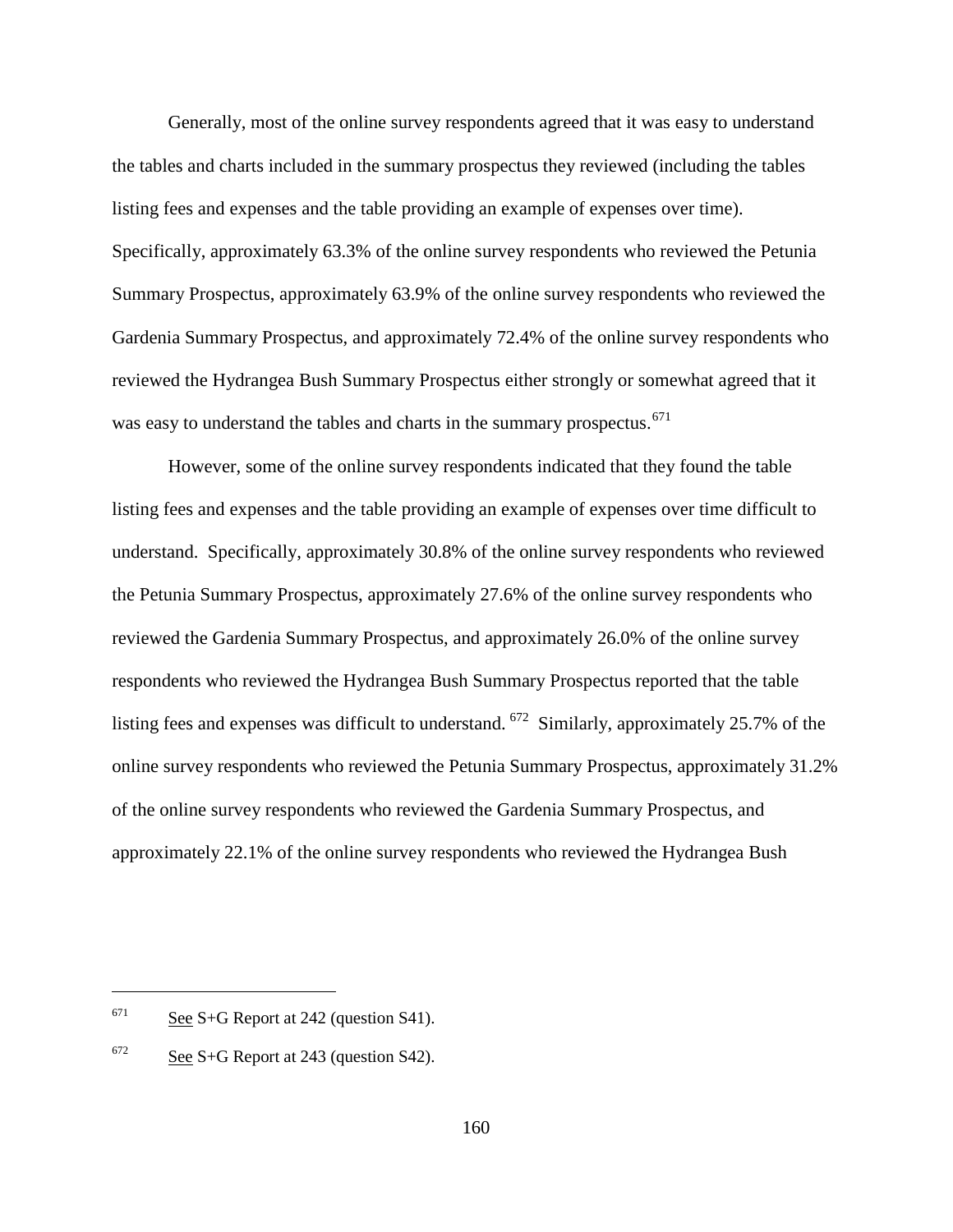Summary Prospectus reported that the table providing an example of expenses over time was difficult to understand. [673](#page-190-0)

#### Methods to Increase the Transparency of Conflicts of Interest

Before having reviewed one of the summary prospectus examples, relatively few of the online survey respondents indicated that they typically look for information about payments to broker-dealers or other financial professionals when reading a summary prospectus. Specifically, before reviewing a summary prospectus example, approximately 28.9% of the online survey respondents reported that they typically look for information about payments to broker-dealers or other financial professionals when reading a summary prospectus (in response to a multiple response question, *i.e.*, check all that apply). [674](#page-190-1)

However, after reviewing one of the summary prospectus examples, a higher proportion of the online survey respondents identified information about the "[p]ayments to broker-dealers and other financial intermediaries" as an important factor to them if they were considering investing in the applicable mutual fund (in response to a multiple response question, *i.e.*, check all that apply). Specifically, approximately 35.4% of the online survey respondents who reviewed the Petunia Summary Prospectus, approximately 37.5% of the online survey respondents who reviewed the Gardenia Summary Prospectus, and approximately 34.1% of the online survey respondents who reviewed the Hydrangea Bush Summary Prospectus indicated

<span id="page-190-0"></span> $673$  See S+G Report at 243 (question S42).

<span id="page-190-1"></span> $674$  See S+G Report at 216 (question S20). In comparison, the online survey respondents reported that they typically look for performance (83.0%), costs (65.5%), and risks (62.0%) when reading a summary prospectus.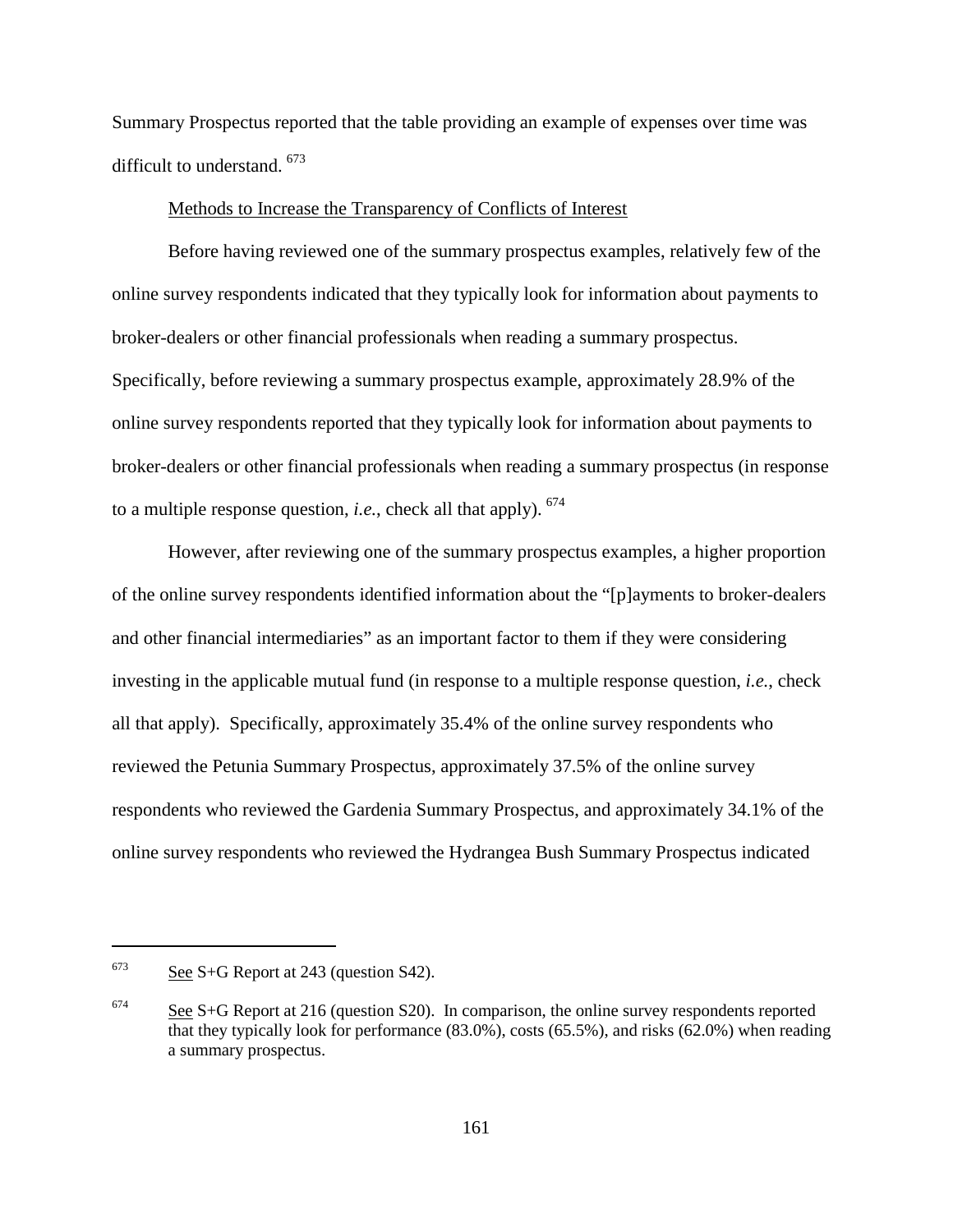that information about payments to broker-dealers and other financial intermediaries would be important to them if they were considering investing in the fund.  $675$ 

Conversely, when asked whether any of the summary prospectus information was not useful, few online survey respondents indicated that information about payments to brokerdealers and other financial intermediaries was not useful (in response to a multiple response question, *i.e.*, check all that apply). Specifically, only about 8.5% of the online survey respondents who reviewed the Petunia Summary Prospectus, approximately 12.9 % of the online survey respondents who reviewed the Gardenia Summary Prospectus, and approximately 10.1% of the online survey respondents who reviewed the Hydrangea Bush Summary Prospectus indicated that information about payments to broker-dealers and other financial intermediaries would *not* be useful to them and should *not* be included in the summary prospectus. [676](#page-191-1)

### 4. Point-of-Sale Disclosure

Quantitative research relating to point-of-sale information involved, among other things, investor testing concerning methods to increase the transparency of expenses and conflicts of interest in transactions involving investment services and products. Approximately 75.7% of online survey respondents indicated that they had received information about fees or other charges from their financial intermediary.[677](#page-191-2) Additionally, approximately 87.2% of online survey respondents indicated that understanding how their financial intermediary is paid in

<span id="page-191-0"></span> $675$  See S+G Report at 223 (question S28).

<span id="page-191-1"></span> $676$  See S+G Report at 239 (question S39).

<span id="page-191-2"></span> $677$  See S+G Report at 265 (question P18). Of the online survey respondents that indicated they had received information about fees, approximately 86.6% of these respondents reported that this fee information was provided to them, while 10.6% of these respondents indicated they had to "seek out" this fee information.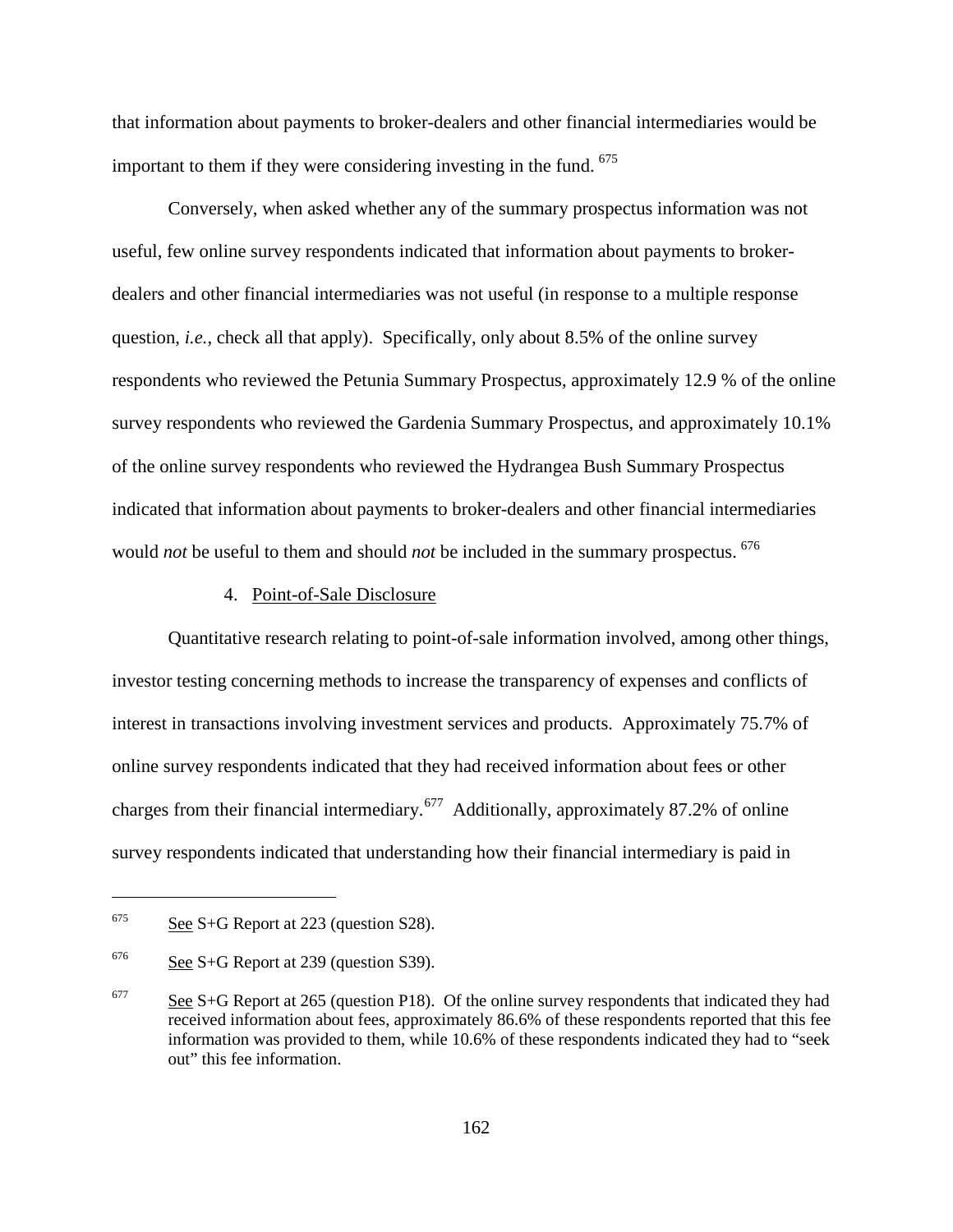connection with their account was either absolutely essential or important.<sup>[678](#page-192-0)</sup> A majority of online survey respondents (51.6%) also indicated that they had "a good, but not complete understanding" of how their financial intermediary is paid, while approximately 32.3% of respondents indicated they completely understand how their financial intermediary is paid.<sup>[679](#page-192-1)</sup>

Online survey respondents were generally evenly split regarding their general opinion on how financial intermediaries are paid. Online survey respondents were asked to indicate which of the following statements reflect their opinion on how financial intermediaries are paid: (a) they have to make a living and I'm not interested in how they are paid; (b) I'm not interested unless it may cause them to make a recommendation that may not be right for me; then I want to know about it; (c) I want to know generally how they get paid before I sign up to use their services; (d) I want to know how they get paid for each purchase or sale of a financial product/investment that I make; or (e) no opinion. Approximately 36.1% of online survey respondents indicated that they wanted to know generally how a financial intermediary is paid before they sign up to use the intermediary's services.<sup>680</sup> Approximately 26.1% of the online survey respondents indicated that they were not interested in how a financial intermediary is paid unless it affects the intermediary's investment recommendations, and about 24.3% of respondents reported wanting to know how much a financial intermediary is paid for each

<span id="page-192-0"></span> $678$  See S+G Report at 266 (question P20). 87.2% is the combined percentage of online survey respondents indicating that fee information is either absolutely essential or important. Approximately 51.1% of online survey respondents indicated that understanding how their financial intermediary is paid in connection with their account is absolutely essential, while an additional 36.1% of online survey respondents considered this information important, but not essential. Id.

<span id="page-192-1"></span> $679$  See S+G Report at 267 (question P21).

<span id="page-192-2"></span> $680$  See S+G Report at 268 (question P22).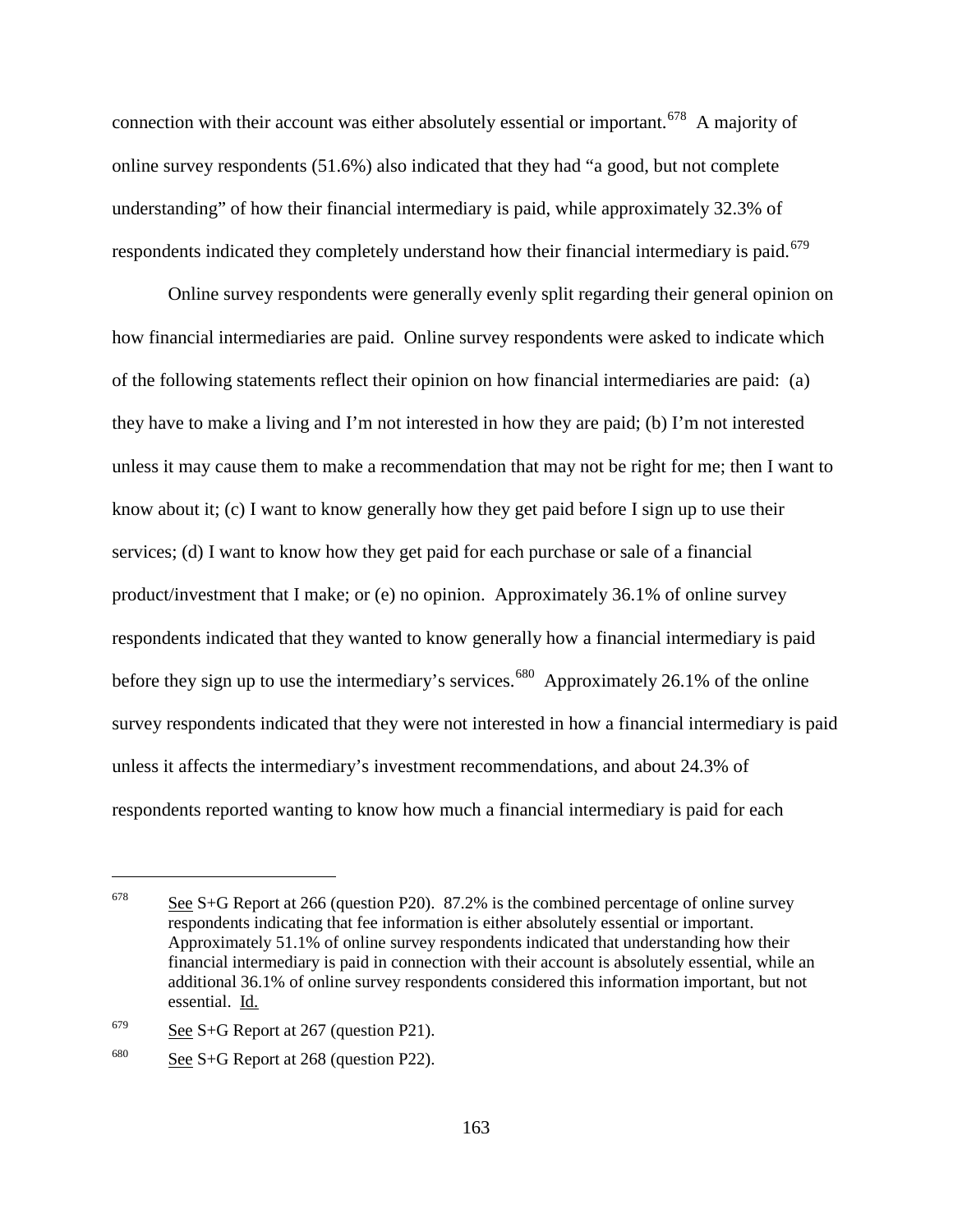investment transaction.<sup>[681](#page-193-0)</sup> In a complementary set of analysis, approximately 65.1% of online survey respondents indicated they believe that how a financial intermediary is paid is either the primary factor, or one of many factors that influence a financial intermediary's investment recommendations.<sup>[682](#page-193-1)</sup>

Online survey respondents also indicated their preferences regarding when they would like to receive conflicts of interest disclosure. A subset  $683$  of online survey respondents were asked to select one or more (i.e. multiple responses allowed) of the following time periods: (a) before I begin my relationship with a financial firm or person who advises me; (b) at the time I consider each purchase or sale of a financial product/investment; (c) on a monthly or quarterly basis; (d) after I complete the purchase or sale of those financial products; (e) once a year; (f) whenever I request it; or (g) none of the above.<sup>684</sup> Approximately 51.5% of online survey respondents indicated they would like conflicts of interest disclosure before beginning a relationship with a financial intermediary, and about 46.5% of this subset of respondents indicated they would like conflicts of interest disclosure at the time they consider each purchase

<span id="page-193-0"></span> $681$  See S+G Report at 268 (question P22).

<span id="page-193-1"></span> $682$  See S+G Report at 269 (question P23). Approximately 49.8% of online survey respondents indicated that how their financial intermediary is paid is one of many factors influencing their investment recommendations, while an additional 15.3% of respondents considered this information to be the primary factor influencing a financial intermediary's investment recommendations. Id.

<span id="page-193-2"></span> $683$  Only 1125 of the 1200 online survey respondents answered this question because its responses were limited to only respondents that provided certain answers to question P23 of the survey (regarding the importance of information related to certain types of conflicts of interest). See S+G Report at 273 (question P27).

<span id="page-193-3"></span> $684$  See S+G Report at 273 (question P27).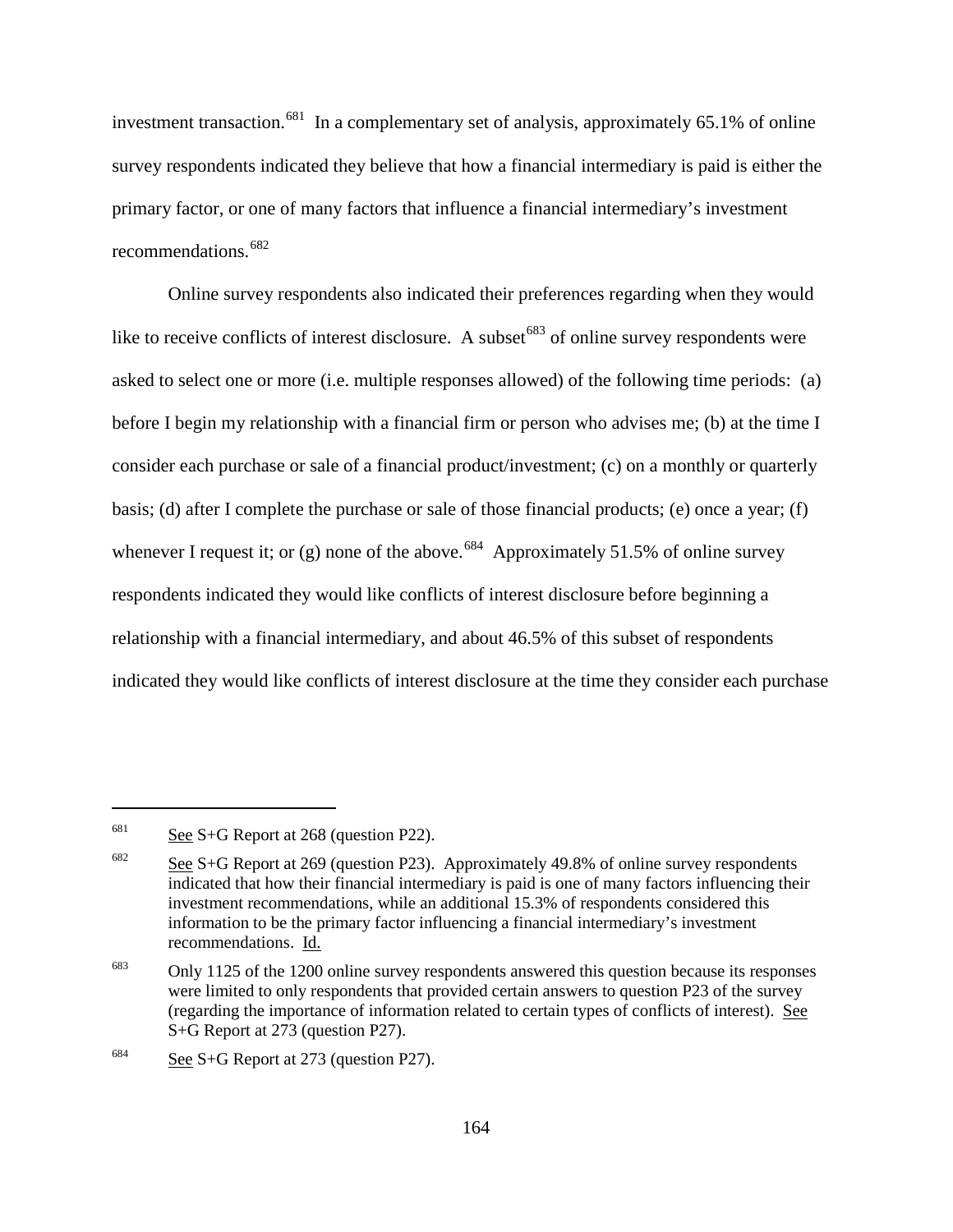or sale of an investment product.<sup>[685](#page-194-0)</sup> Each of the other time periods only received support from approximately 15.9% or less of this subset of online survey respondents.<sup>[686](#page-194-1)</sup>

Survey respondents also provided opinions regarding the general format of conflicts of interest disclosure. Using a scale, the online survey respondents were asked to agree or disagree with the following statements regarding conflicts of interest disclosure: (a) The more specific the disclosure the better – even if it may result in longer disclosure; (b) I like a disclosure that is short and more general, with more specific information available if I want it; and (c) I don't read disclosures on conflicts of interest.<sup>687</sup> The question instructed online survey respondents to rate the foregoing items using a five-tier scale ranging from "Completely agree," to "Somewhat agree," to "Neither agree nor disagree," to "Somewhat disagree," to "Completely disagree." Approximately 31.3% of online survey respondents completely agree that a financial intermediary's disclosure of potential conflicts of interest should be more specific, even if it results in a longer disclosure document, while about 36.3% of respondents somewhat agree with this statement.[688](#page-194-3) Approximately 37.2% of online survey respondents completely agree that conflicts of interest disclosure should be short and more general, with more specific information available upon request, while a similar percentage (37.6%) of respondents somewhat agree with

<span id="page-194-0"></span> $685$  See S+G Report at 273 (question P27).

<span id="page-194-1"></span> $686$  See S+G Report at 273 (question P27).

<span id="page-194-2"></span> $687$  See S+G Report at 263 (questions P16r1-3).

<span id="page-194-3"></span> $688$  See S+G Report at 263 (question P16r1).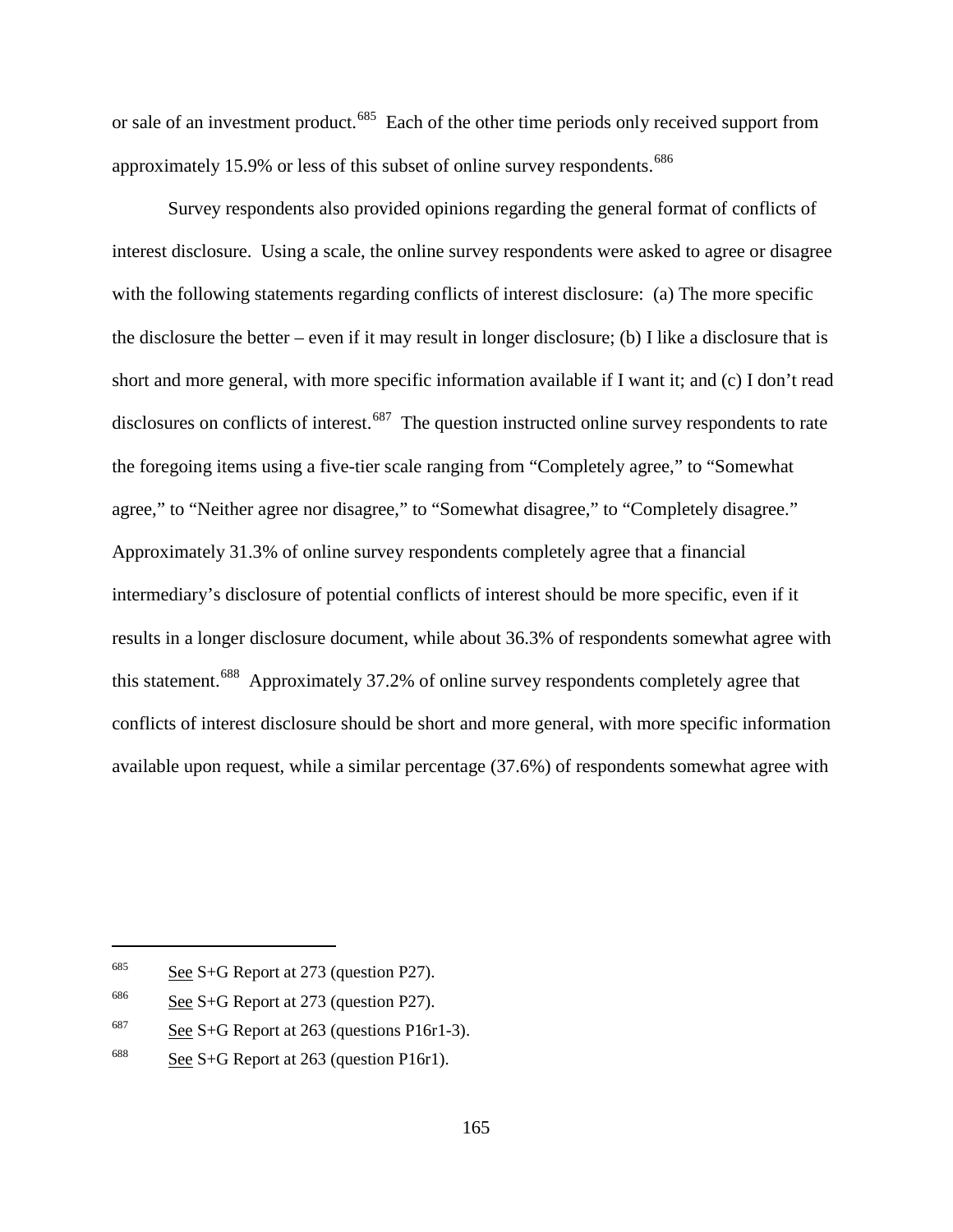this statement.<sup>[689](#page-195-0)</sup> In addition, approximately 19% of online respondents indicated that they did not read conflicts of interest disclosures.<sup>[690](#page-195-1)</sup>

The survey also solicited opinions on various types of potential conflicts of interest. Specifically, the online survey respondents were asked to rate the importance of the following information regarding their financial intermediary: (a) how does the individual advising you get paid in connection with your account; (b) whether the individual advising you (not the financial services firm itself) earns more money for selling certain specific products (e.g., mutual fund X) as to other products (e.g., mutual fund Y); (c) whether your financial services firm (not the person advising you) earns more money for selling certain specific products (e.g., mutual fund X) as to other products (e.g., mutual fund Y); (d) whether the person advising you may attend marketing or educational events sponsored by an issuer of financial products; (e) whether your financial services firm may benefit from the sale of financial products issued by a related company; and (f) whether your financial services firm or the person advising you stands to profit more if you invest in certain types of products (e.g., mutual funds) as opposed to other types of products (e.g., certificates of deposit).<sup>691</sup> The question instructed online survey respondents to rate the foregoing items on a four-factor scale ranging in descending order from "Absolutely essential," to "Important, but not essential," to "Nice to know," to "Completely unimportant."<sup>[692](#page-195-3)</sup>

<span id="page-195-0"></span> $689$  See S+G Report at 263 (question P16r2).

<span id="page-195-1"></span><sup>&</sup>lt;sup>690</sup> See S+G Report at 263 (question P16r3). Approximately 5.9% of online survey respondents indicated they completely agree with statement "I don't read disclosures of conflicts of interest," while 13.1% of respondents somewhat agree with this statement. Id.

<span id="page-195-2"></span> $691$  See S+G Report at 270 (questions P24r1-6).

<span id="page-195-3"></span> $692$  See S+G Report at 270 (questions P24r1-6).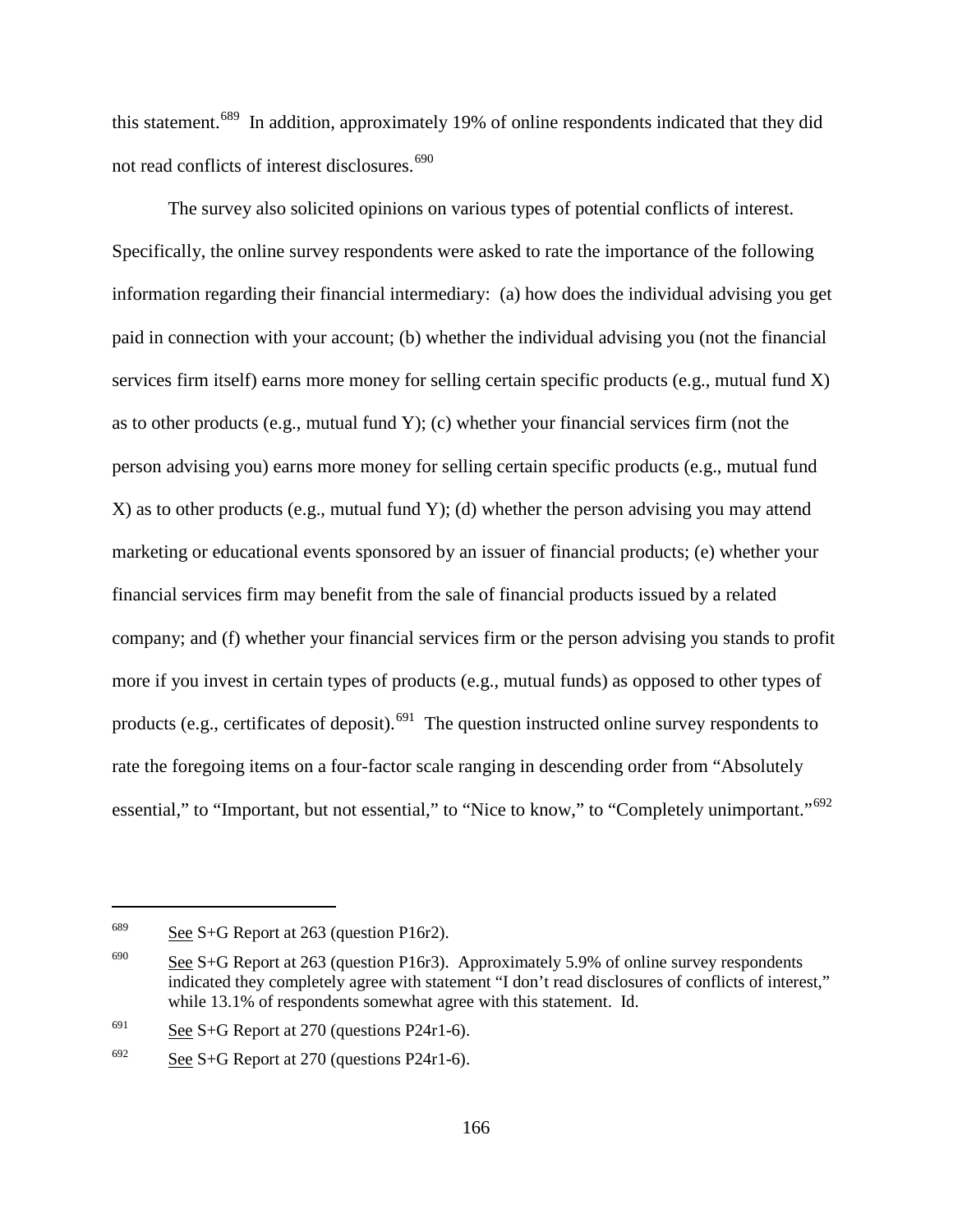Most of the online survey respondents (totals ranged from 80.5% to 84.2% of respondents) indicated that information related to: (a) whether your financial services firm or the person advising you stands to profit more if you invest in certain types of products (e.g., mutual funds) as opposed to other types of products (e.g., certificates of deposit); (b) whether the individual advising you (not the financial services firm itself) earns more money for selling certain specific products (e.g., mutual fund X) as to other products (e.g., mutual fund Y); (c) whether your financial services firm (not the person advising you) earns more money for selling certain specific products (e.g., mutual fund X) as to other products (e.g., mutual fund Y); and (d) whether your financial services firm may benefit from the sale of financial products issued by a related company, was either absolutely essential, or important, but not essential.<sup>693</sup> Approximately 78.5% of online survey respondents indicated that information related to how the person advising them gets paid was either absolutely essential, or important, but not essential.<sup>[694](#page-196-1)</sup>

Online survey respondents were also asked to expand upon their opinion regarding a financial intermediary's sale of investment products issued by an affiliated company. Specifically, online survey respondents were told that if their financial intermediary sells investment products that are issued by an affiliated company, their financial intermediary may benefit (for example, get some of the profit) from those sales in a way that it would not if it sold investment products issued by unaffiliated companies. Using a scale, the online survey respondents were asked to agree or disagree with the following statements regarding the conflicts of interest described above: (a) I want to know all about how my firm gets paid (or earns

<span id="page-196-0"></span> $693$  See S+G Report at 270 (questions P24r2, 3, 5 and 6).

<span id="page-196-1"></span><sup>&</sup>lt;sup>694</sup> See S+G Report at 270 (questions P24r1).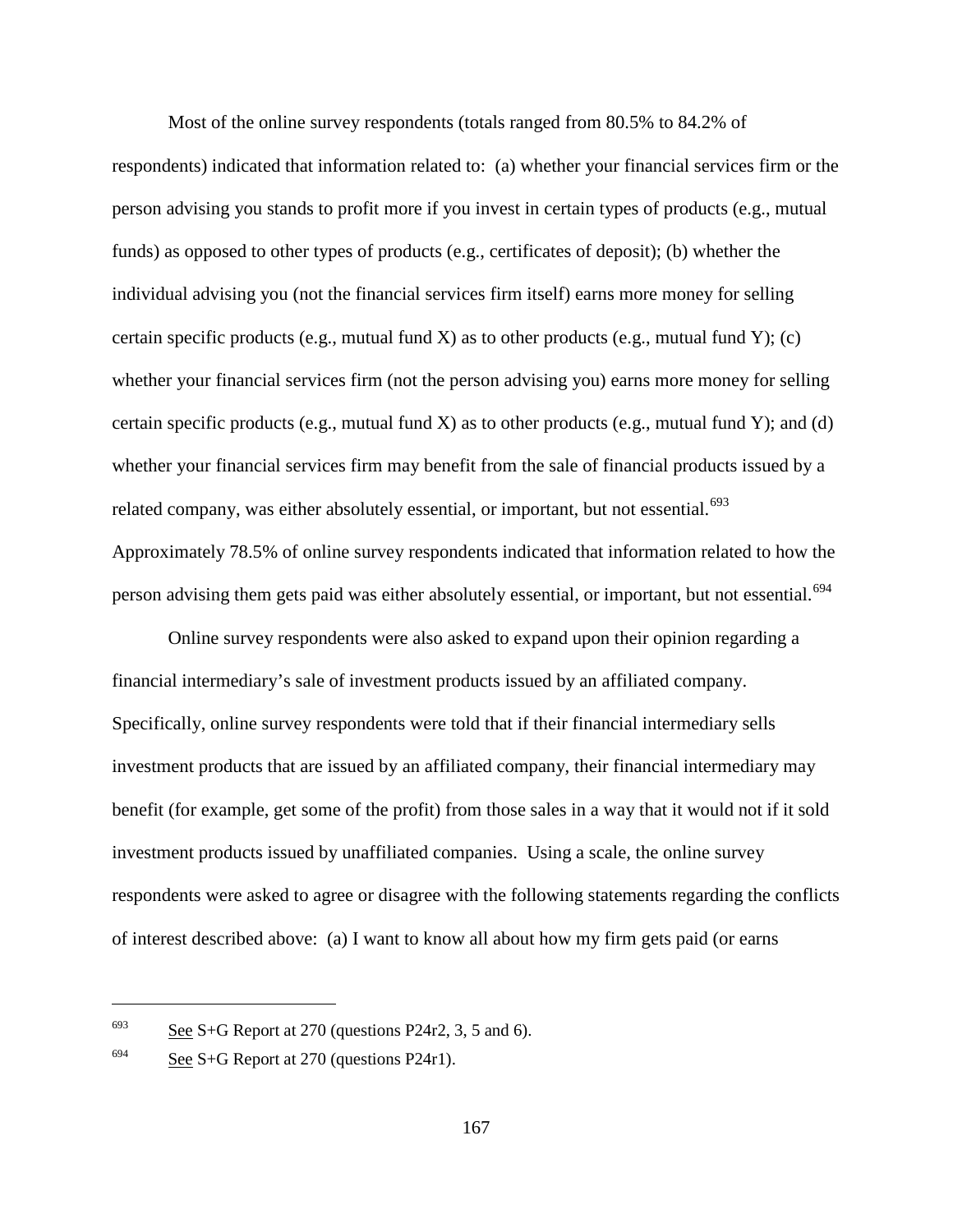money); (b) I want to know about how my firm gets paid (or earns money), but only if it makes a difference to the recommendations that the person advising me makes; (c) even though this information may be important, it's more information than I personally want to deal with; (d) I expect my financial services firm to have some kind of incentive for any sale that it makes; and (e) this information is unimportant as long as the recommendation I get from my firm or the individual advising me meets my needs.<sup>[695](#page-197-0)</sup> The question instructed online survey respondents to rate the foregoing items using a five-tier scale ranging from "Completely agree," to "Somewhat agree," to "Neither agree nor disagree," to "Somewhat disagree," to "Completely disagree."

Most of the online survey respondents indicated they either completely or somewhat agree with two of the foregoing statements: "I want to know all about how my firm gets paid (or earns money)" (83.5%) and "I expect my financial services firm to have some kind of incentive for any sale that it makes"  $(73.7\%)$ .<sup>[696](#page-197-1)</sup> Approximately 55.1% of the online survey respondents either completely or somewhat agree "this information is unimportant as long as the recommendation I get from my firm or the individual advising me meets my needs." <sup>[697](#page-197-2)</sup> However, there was no consensus among online survey respondents regarding the statements: "I want to know about how my firm gets paid (or earns money), but only if it makes a difference to the recommendations that the person advising me makes" and "even though this information may be important, it's more information than I personally want to deal with." For both of these statements approximately 41.1% of online respondents either completely or somewhat agree with

<span id="page-197-0"></span> $695$  See S+G Report at 275 (questions P29r1-5).

<span id="page-197-1"></span> $696$  See S+G Report at 275 (questions P29r1, 4).

<span id="page-197-2"></span> $697$  See S+G Report at 275 (questions P29r5).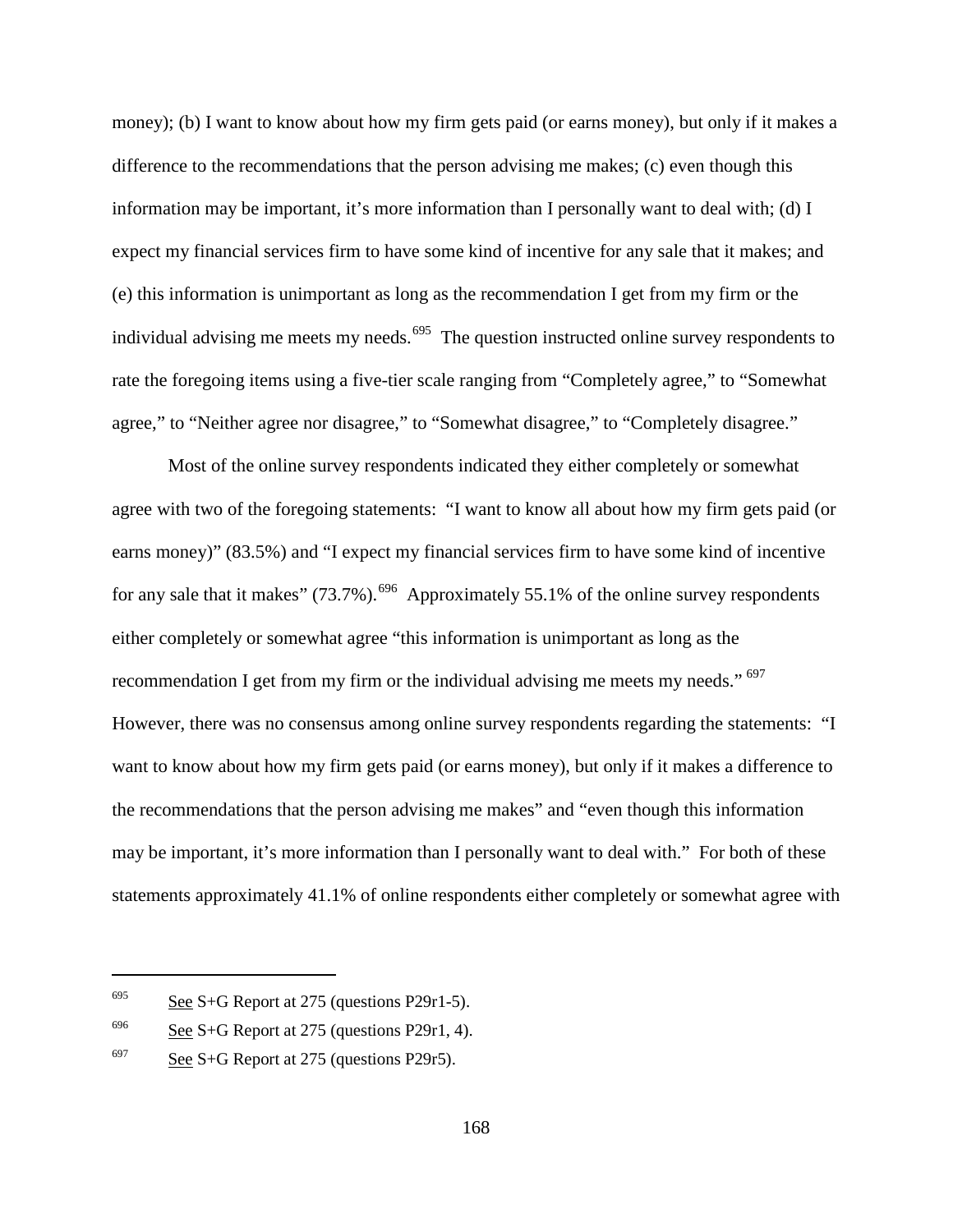them, while approximately 36.7% of respondents either completely or somewhat disagree with them.[698](#page-198-0)

Online survey respondents were also provided with a sample disclosure document to assess their responses to various questions related to expenses and conflicts of interest. Online survey respondents were told that a financial services firm receives additional payments from the mutual fund companies for selling shares of their mutual funds to their clients. The exhibit provided to online survey respondents included a chart for three different mutual funds containing: (a) the maximum annual asset fee the financial services firm receives from each mutual fund for every \$10,000 of mutual fund assets the financial services firm owns, and (b) the total amount paid to the financial services firm from each mutual fund for the previous year.

Online survey respondents were asked whether they understood the meaning of the term "annual asset fees." Approximately 31.8% of the survey respondents indicated they understand the term, while about 46.2% of respondents indicated they thought they knew what the term means. [699](#page-198-1) When asked to determine which mutual funds provided the greatest and least financial incentive to sell their shares, less than one-seventh of online survey respondents correctly determined that additional information would be needed to make this determination.<sup>700</sup>

Slightly more than one-half (55.1%) of online survey respondents also indicated they would want to know whether the individual advising them (as opposed to the financial services firm itself) would receive some of the portion of these annual asset payments. Furthermore, even if only the financial services firm received the annual asset fee, slightly more than one-half

<span id="page-198-0"></span> $698$  See S+G Report at 275 (questions P29r2-3).

<span id="page-198-1"></span> $699$  See S+G Report at 277 (questions P30).

<span id="page-198-2"></span> $700$  See S+G Report at 278 (questions P31-32).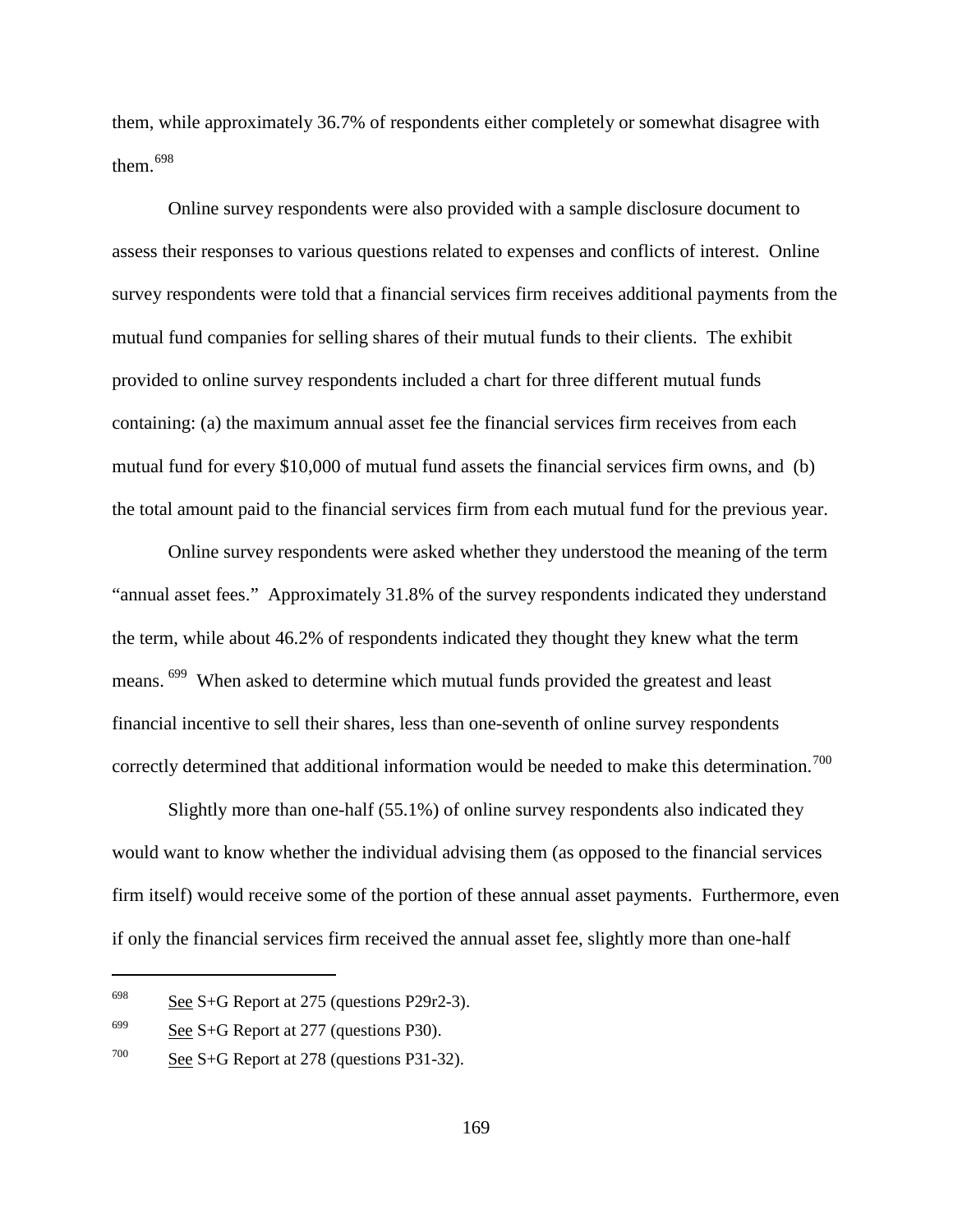(52.8%) of online survey respondents correctly still believed that the individual advising them (as opposed to the financial services firm itself) may still have conflicts or incentives if their firm receives an annual asset fee, while only one-third (32.2%) of respondents indicated an inaccurate belief that their individual adviser would have no conflicts or incentives.<sup>[701](#page-199-0)</sup>

### **VIII. Discussion of Dodd-Frank Act Section 917(a)(5): The Most Effective Existing Private and Public Efforts to Educate Investors**

<span id="page-199-4"></span>Dodd-Frank Act Section 917(a)(5) directs the Commission to conduct a study to identify, among other things, the most effective private and public efforts to educate investors. On April 19, 2011, the Commission published a request for public comment and data to inform the Study with respect to Dodd-Frank Act Section  $917(a)(5)$ .<sup>702</sup> The comment period closed on June 21, 2011. The Commission received more than 80 individualized comments, including comments from investors, financial professionals, industry groups, academics, not-for-profit organizations, and other regulators. [703](#page-199-2)

Many commenters indicated that they provide resources or run programs focused on educating investors. A number of commenters stated that their investor education efforts included initiatives targeting specific audiences, such as seniors,  $^{704}$  $^{704}$  $^{704}$  members of the military,  $^{705}$  $^{705}$  $^{705}$ 

<span id="page-199-0"></span> $701$  See S+G Report at 279-280 (questions P33-34).

<span id="page-199-1"></span><sup>702</sup> See Exchange Act Release No. 64306 (April 19, 2011) [76 FR 22740 (April 22, 2011)].

<span id="page-199-2"></span> $703$  Copies of comments received are available on the Commission's website at [http://www.sec.gov/comments/4-626/4-626.shtml.](http://www.sec.gov/comments/4-626/4-626.shtml)

<span id="page-199-3"></span> $704$  See, e.g., letter from David Certner, Legislative Counsel and Legislative Policy Director, Government Affairs, AARP, dated June 23, 2011 ("AARP Letter II"); letter from David Massey, President, North American Securities Administrators Association, dated June 21, 2011 ("NASAA Letter"); letter from Don Blandin, President and Chief Executive Officer, Investor Protection Trust, dated June 22, 2011.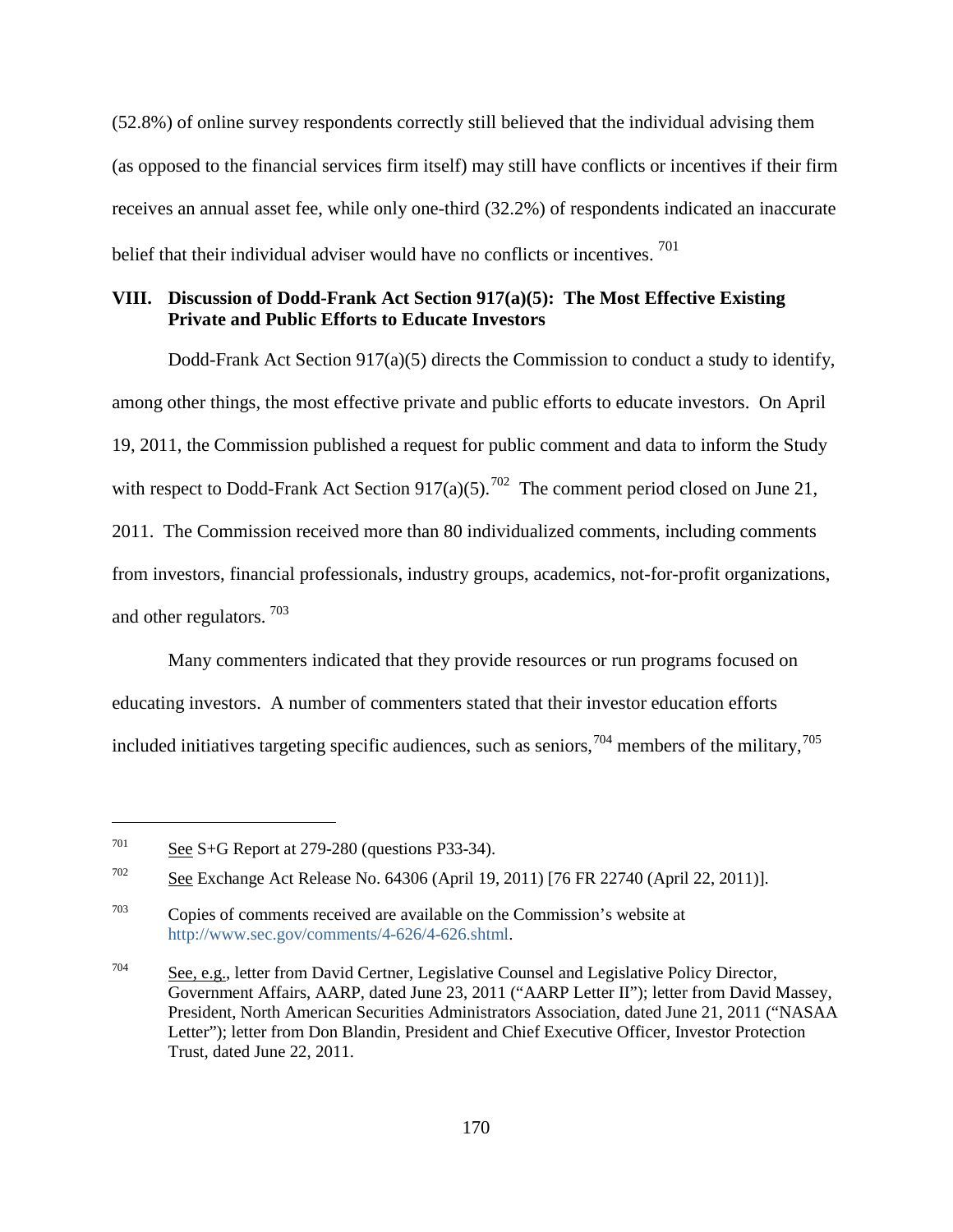or students.[706](#page-200-0) Other commenters identified programs targeting traditionally underserved

populations or more discrete groups.<sup>[707](#page-200-1)</sup> A few commenters noted that their investor education

efforts are intended for general audiences.<sup>[708](#page-200-2)</sup>

 $\overline{a}$ 

Many commenters stated their views on the availability of financial education

resources.[709](#page-200-3) A number of commenters indicated that there already exists a large supply of

investor education materials on a wide array of topics.<sup>710</sup> But some commenters suggested that

the bulk of available investing information is marketing literature focused on selling particular

<span id="page-200-1"></span><sup>707</sup> See, e.g., letter from Ariel Investments, dated June 9, 2011 ("Ariel Letter") (promoting investment literacy within the African American community); FINRA Letter II, supra note 705 (identifying FINRA Investor Education Foundation grant programs focused on a variety of target audiences, including, among others, Hispanics, Native Americans, union members, nurses, and farm families).

<span id="page-200-2"></span> $\frac{708}{200}$  See, e.g., letter from letter from American Savings Education Council, dated June 15, 2011 ("ASEC Letter"); letter from Pam Krueger, dated April 20, 2011.

<span id="page-200-3"></span> $\frac{709}{200}$  See ASEC Letter, supra note 708; letter from Stephen McMenamin, Executive Director, Greenwich Roundtable, Inc., dated May 2, 2011 ("Greenwich Roundtable Letter"); letter from Linda Rapacki, Managing Director of Visitor Services and Operations, Museum of American Finance, dated June 28, 2011 ("MAF Letter"); letter from Theodore R. Daniels, President and Chief Executive Officer, Society for Financial Education and Professional Development, Inc., dated June 27, 2011 ("SFEPD Letter"); SIFMA Foundation Letter, supra note 706; letter from William N. Stant, President, L.B. Stant and Associates, LLC, dated April 20, 2011 ("L.B. Stant Letter"); letter from Carol Winkler, dated May 2, 2011 ("Winkler Letter).

<span id="page-200-4"></span><sup>710</sup> See ASEC Letter, supra note 708; MAF Letter, supra note 709; SIFMA Foundation Letter, supra note 706; Winkler Letter, supra note 709; But see L.B. Stant Letter, supra note 709 (noting lack of awareness of any significant efforts to educate investors outside of securities regulators' websites); letter from Elvin S. Lee, dated November 7, 2011.

<sup>705</sup> See, e.g., letter from Marcia E. Asquith, Senior Vice President and Corporate Secretary, Financial Industry Regulatory Authority, dated June 21, 2011 ("FINRA Letter II"); letter from Amanda O. Blanks, Investor Education Coordinator, Virginia Division of Securities, dated June 21, 2011, dated June 21, 2011.

<span id="page-200-0"></span><sup>706</sup> See, e.g., letter from Susan P. Beacham, Chief Executive Officer, Money Savvy Generation, dated April 20, 2011; letter from Melanie C. Mortimer, SIFMA Foundation for Investor Education, dated June 21, 2011 ("SIFMA Foundation Letter"); letter from the National Endowment for Financial Education, dated June 21, 2011 ("NEFE Letter II").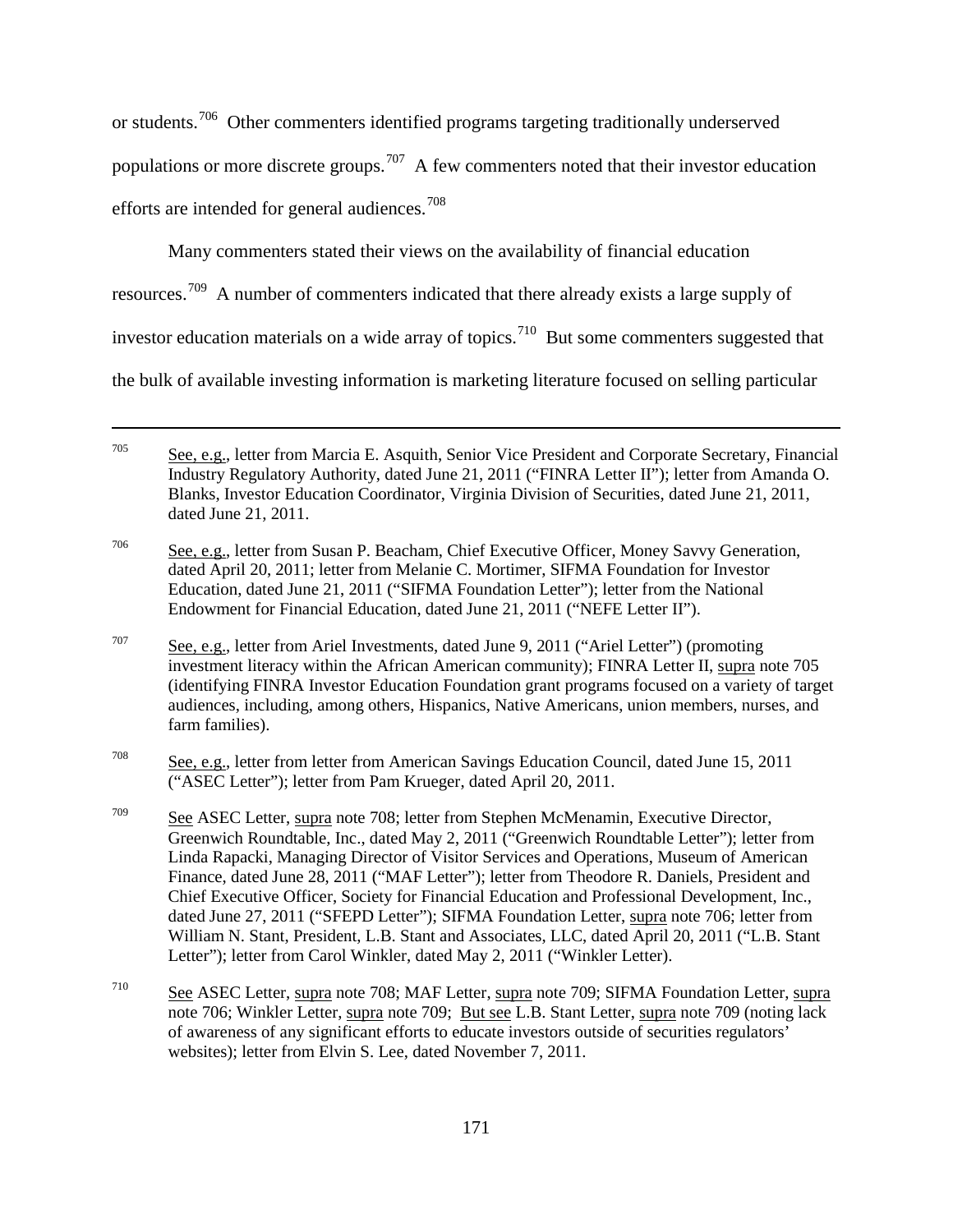investment products, rather than on educating investors.<sup>[711](#page-201-0)</sup> One commenter noted that many investors are not aware of existing investor education resources, due to a lack of promotion.<sup>[712](#page-201-1)</sup>

Many commenters stated that financial education should start at an early age.<sup>[713](#page-201-2)</sup> Several commenters agreed that financial education should be incorporated in school curricula.<sup>[714](#page-201-3)</sup> Some commenters argued that financial education should be taught to students starting in elementary school.<sup>[715](#page-201-4)</sup> while other commenters maintained that schools should begin teaching financial education in middle school or high school.<sup>[716](#page-201-5)</sup>

Many commenters listed existing efforts to educate investors that they viewed as the most effective.<sup>[717](#page-201-6)</sup> A number of commenters noted that specific programs run by the Financial Industry

<span id="page-201-0"></span><sup>711</sup> See Greenwich Roundtable Letter, supra note 709; SFEPD Letter, supra note 709.

<span id="page-201-1"></span><sup>712</sup> See ASEC Letter, supra note 708.

<span id="page-201-2"></span><sup>713</sup> See Ariel Letter, supra note 707; letter from Reuben L. Martinez, Empire Stockbroker Training Institute, dated April 20, 2011 ("Empire Stockbroker Training Institute Letter"); letter from Sue Duncan, Vice President, Investment Company Institute Education Foundation, dated June 20, 2011 ("ICI Foundation Letter"); letter from David Anderson, Working In Support of Education, dated June 24, 2011.

<span id="page-201-3"></span><sup>714</sup> See Ariel Letter, supra note 707; letter from John A. Brouse, dated May 1, 2011 ("Brouse Letter"); Empire Stockbroker Training Institute Letter, supra note 713; letter from Todd Genger, dated July 13, 2011 ("Genger Letter"); letter from Ken Kivenko, dated April 20, 2011 ("Kivenko Letter"); L.B. Stant Letter, supra note 709; letter from Conrad C. Lysiak, dated June 20, 2011 "Lysiak Letter"); Winkler Letter, supra note 709.

<span id="page-201-4"></span><sup>715</sup> See Ariel Letter, supra note 707; Brouse Letter, supra note 714; Genger Letter, supra note 714; ICI Foundation Letter supra note 713.

<span id="page-201-5"></span> $\frac{\text{See}}{\text{Value}}$  Winkler Letter, supra note 709; L.B. Stant Letter, supra note 709 (suggesting that high schools and colleges should not be eligible for state or federal funding if they do not include a course on investing within their curricula); Lysiak Letter, supra note 714.

<span id="page-201-6"></span><sup>717</sup> See letter from Jennifer Abel, Senior Extension Agent, Virginia Cooperative Extension, dated June 27, 2011 ("Abel Letter"); anonymous letter dated April 23, 2011 ("Anonymous Letter"); ASEC Letter, supra note 708; letter from Andrew Roth, Director of Education and Outreach, California Department of Corporations, dated June 13, 2011 ("California Letter"); letter from George Crawford, dated May 4, 2011 ("Crawford Letter"); letter from Cynthia G. Custer, dated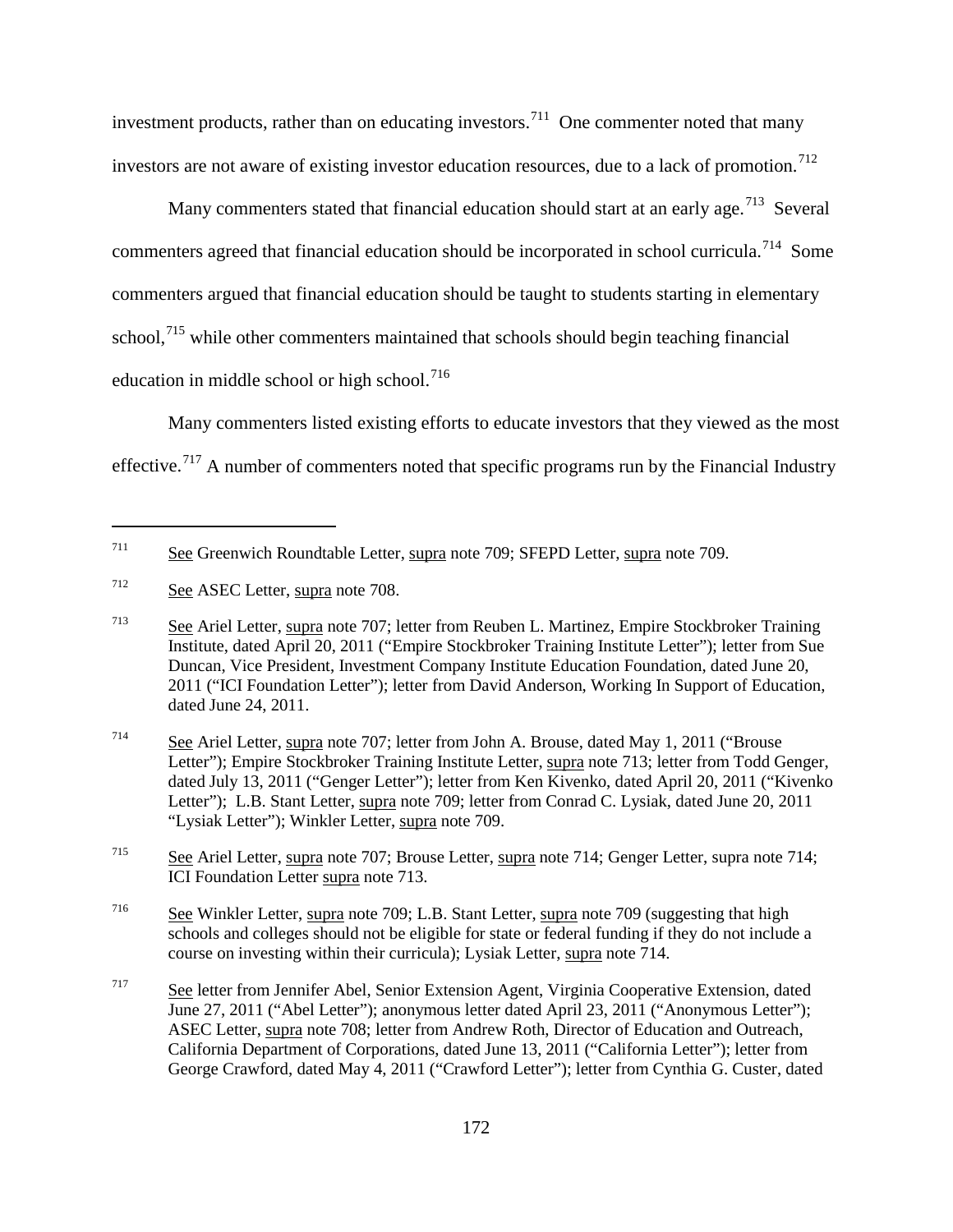Regulatory Authority ("FINRA") or the FINRA Investor Education Foundation were particularly

effective.<sup>718</sup> Several commenters identified initiatives or resources affiliated with the

Cooperative Extension System as effective investor education programs.<sup>[719](#page-202-1)</sup> Other examples of

programs cited as effective by commenters include the Stock Market Game™,<sup>[720](#page-202-2)</sup> InvestEd's

annual conference, $721$  and the Greenwich Roundtable's best practices series.  $722$ 

# **Characteristics of Effective Investor Education Programs**

*Based on research and evaluation.* Several commenters highlighted the importance of

using research and evaluation to improve investor education programs.<sup>[723](#page-202-5)</sup> Some commenters

stated that organizations involved in investor education should use research to inform existing

May 15, 2011 ("Custer Letter"); Greenwich Roundtable Letter, supra note 709; letter from Elizabeth Gorham, dated June 17, 2011 ("Gorham Letter"); Genger Letter, supra note 714; letter from Barbara O'Neill, Extension Specialist in Financial Resource Management, Rutgers Cooperative Extension, dated April 25, 2011 ("Rutgers Extension Letter"); SIFMA Foundation Letter, supra note 706; Letter from Robert O. Weagley, dated June 15, 2011 ("Weagley Letter"); letter from Justin Southern, Communications Director, West Virginia State Auditor's Office, West Virginia Letter, dated June 17, 2011 ("West Virginia Letter").

- <span id="page-202-0"></span><sup>718</sup> See Anonymous Letter, supra note 717; ASEC Letter, supra note 708; California Letter, supra note 717; West Virginia Letter, supra note 717.
- <span id="page-202-1"></span><sup>719</sup> See Abel Letter supra note 717; Genger Letter, supra note 714; Gorham Letter supra note 717; Rutgers Extension Letter, supra note 717; Weagley Letter supra note 717.
- <span id="page-202-2"></span> $720$  See Genger Letter, supra note 714.

- <span id="page-202-3"></span><sup>721</sup> See Custer Letter, supra note 717.
- <span id="page-202-4"></span><sup>722</sup> See Crawford Letter, supra note 717.
- <span id="page-202-5"></span> $\frac{723}{2}$  See AARP Letter II, supra note 704; letter from William P. White, Commissioner, District of Columbia Government Department of Insurance, Securities and Banking, dated June 28, 2011 ("District of Columbia Letter"); letter from Dan Iannicola, President & Chief Executive Officer, The Financial Literacy Group Letter, dated June 21, 2011 ("FLG Letter"); letter from Judy Chapa, Vice President, Community Services, Financial Services Roundtable, dated June 22, 2011 ("Financial Services Roundtable Letter"); FINRA Letter II, supra note 705; ICI Foundation Letter, supra note 713; Rutgers Cooperative Extension Letter, supra note 717; SIFMA Foundation Letter, supra note 706; West Virginia Letter, supra note 717.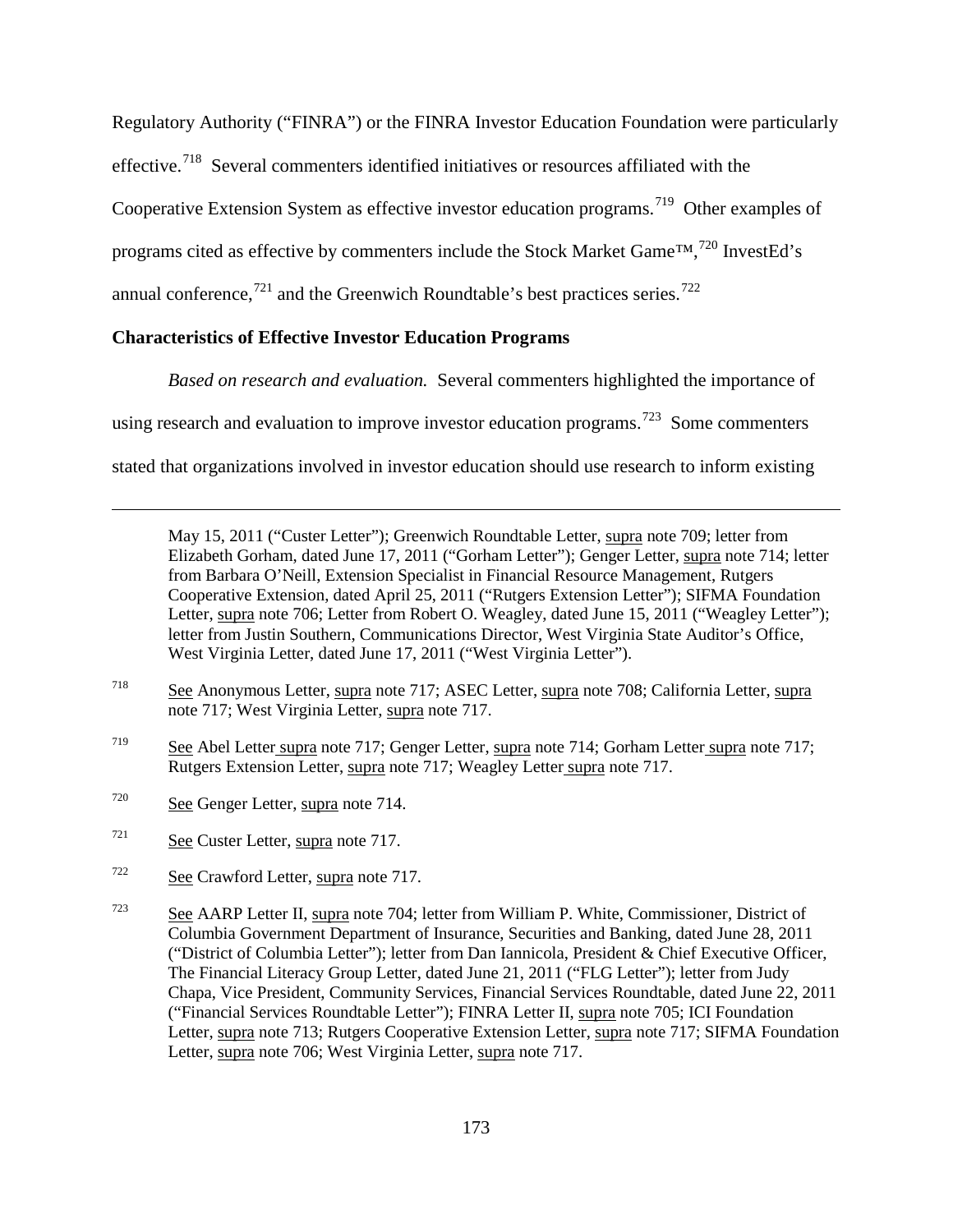efforts, as well as new programs and campaigns.<sup>724</sup> Commenters also indicated that these organizations should conduct evaluations to measure the effectiveness of their programs.<sup>725</sup> A few commenters recommended that these evaluations be conducted by independent thirdparties.<sup>726</sup> One commenter noted that independent evaluations, among other benefits, can help determine the strengths and weaknesses of programs and whether they are impacting their target audiences as intended. $727$ 

*Focused on clear goals.* Many commenters stated that effective investor education programs have clearly-defined and measurable goals.<sup>728</sup> A number of commenters indicated that investor education programs should aim to positively influence investor behavior.<sup>[729](#page-203-5)</sup> Some commenters noted that behavioral change is the most important measurement of an effective

<span id="page-203-0"></span><sup>724</sup> See AARP Letter II, supra note 704; FINRA Letter II, supra note 705; West Virginia Letter, supra note 717.

<span id="page-203-1"></span><sup>&</sup>lt;sup>725</sup> See District of Columbia Letter, supra note 723; FINRA Letter II, supra note 705; FLG Letter, supra note 723; ICI Foundation Letter, supra note 713; SIFMA Foundation Letter, supra note 706.

<span id="page-203-2"></span><sup>726</sup> See FINRA Letter II, supra note 705; FLG Letter, supra note 723; SIFMA Foundation Letter, supra note 706.

<span id="page-203-3"></span><sup>727</sup> See FLG Letter, supra note 723.

<span id="page-203-4"></span><sup>728</sup> See Financial Services Roundtable Letter, supra note 723; ICI Foundation Letter, supra note 713; letter from Brian H. Graff, Executive Director/Chief Executive Officer, National Association of Independent Retirement Plan Advisors, dated June 21, 2011 ("NAIRPA Letter"); letter from Thomas J. Kriger, Vice President for Academic Affairs and Provost, National Labor College, dated June 21, 2011 ("NLC Letter"); letter from Gina McFadden, President, The Options Industry Council, dated June 21, 2011 ("OIC Letter").

<span id="page-203-5"></span><sup>&</sup>lt;sup>729</sup> See AARP Letter II, supra note 704; FINRA Letter, supra note 705; letter from Kelly May, Public Information Officer, and Anetria K. Connell, Attorney, Kentucky Department of Financial Institutions, dated June 21, 2011 ("Kentucky Letter"); NAIRPA Letter, supra note 728; NEFE Letter II, supra note 706; Rutgers Cooperative Extension Letter, supra note 717; SIFMA Foundation Letter, supra note 706.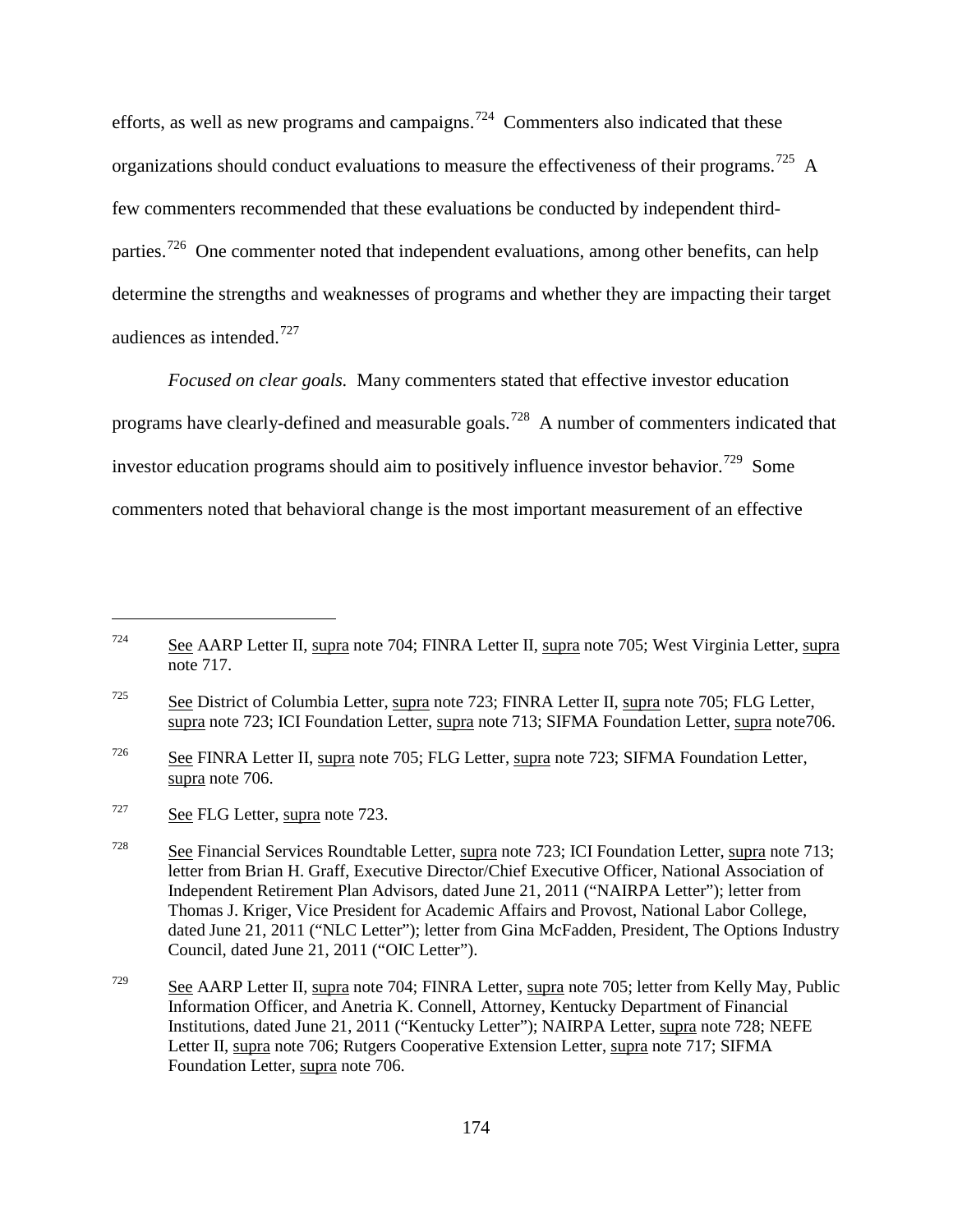investor education program.<sup>[730](#page-204-0)</sup> Other commenters highlighted the importance of social marketing – the goal of which is to influence voluntary behavior to improve welfare – for improving the effectiveness of investor education programs.[731](#page-204-1) In addition, some commenters indicated that effective investor education programs should be action-oriented or include "actionable steps."<sup>[732](#page-204-2)</sup>

*Timely and relevant.* Many commenters stated that effective investor education programs should have relevant or timely content.<sup>[733](#page-204-3)</sup> Some commenters indicated that investor education programs should tailor their information to a specific target audience.<sup>734</sup> Some commenters also noted that investor education programs should try to reach individuals at "teachable moments," or certain stages of life when they are most receptive to learning.<sup>[735](#page-204-5)</sup> A number of commenters

<span id="page-204-0"></span><sup>730</sup> See Kentucky Letter, supra note 729; letter from Heidi Stam, Managing Director, The Vanguard Group, Inc., dated June 21, 2011 ("Vanguard Letter").

<span id="page-204-1"></span><sup>731</sup> See FINRA Letter II, supra note 705; AARP Letter II, supra note 704.

<span id="page-204-2"></span><sup>732</sup> See letter from Scott C. Goebel, Senior Vice President and General Counsel, Fidelity Investments, dated June 21, 2011 ("Fidelity Letter II"); MAF Letter, supra note 709; letter from Joe Mansueto, Chairman and Chief Executive Officer, Morningstar, Inc., dated June 17, 2011 ("Morningstar Letter"); Rutgers Cooperative Extension, supra note 717; letter from Lila D. Washington, dated June 18, 2011 ("Washington Letter").

<span id="page-204-3"></span><sup>733</sup> See ASEC Letter, supra note 708; Ariel Letter, supra note 708; letter from Kathleen Zaracki, Chief Executive Officer, BetterInvesting, dated June 21, 2011 ("BetterInvesting Letter II"); letter from John A. Bescoe, dated May 23, 2011 ("Bescoe Letter"); California Letter, supra note 717; Fidelity Letter II, supra note 732; FINRA Letter II, supra note 705; letter from State of Hawaii Department of Commerce and Consumer Affairs, dated June 17, 2011 ("Hawaii Letter"); ICI Foundation Letter, supra note 713; Kentucky Letter, supra note 729; Morningstar Letter, supra note 732; NAIRPA Letter, supra note 728; NEFE Letter II, supra note 706; Rutgers Extension, supra note 717; SFEPD Letter, supra note 709; SIFMA Foundation Letter, supra note 706; Vanguard Letter, supra note 730; Washington Letter, supra note 732; letter from M. Cindy Hounsell, Women's Institute for a Secure Retirement, dated June 21, 2011 ("WISER Letter").

<span id="page-204-4"></span><sup>734</sup> See Ariel Letter, supra note 707; BetterInvesting Letter II, supra note 733; California Letter, supra note 717; Fidelity Letter II, supra note 732; FINRA Letter II, supra note 705; ICI Foundation Letter, supra note 713; Kentucky Letter, supra note 729; NEFE Letter II, supra note 706; Rutgers Extension Letter, supra note 717; SIFMA Foundation Letter, supra note 706.

<span id="page-204-5"></span><sup>735</sup> See ICI Foundation, supra note 713; NEFE Letter II*,* supra note 706.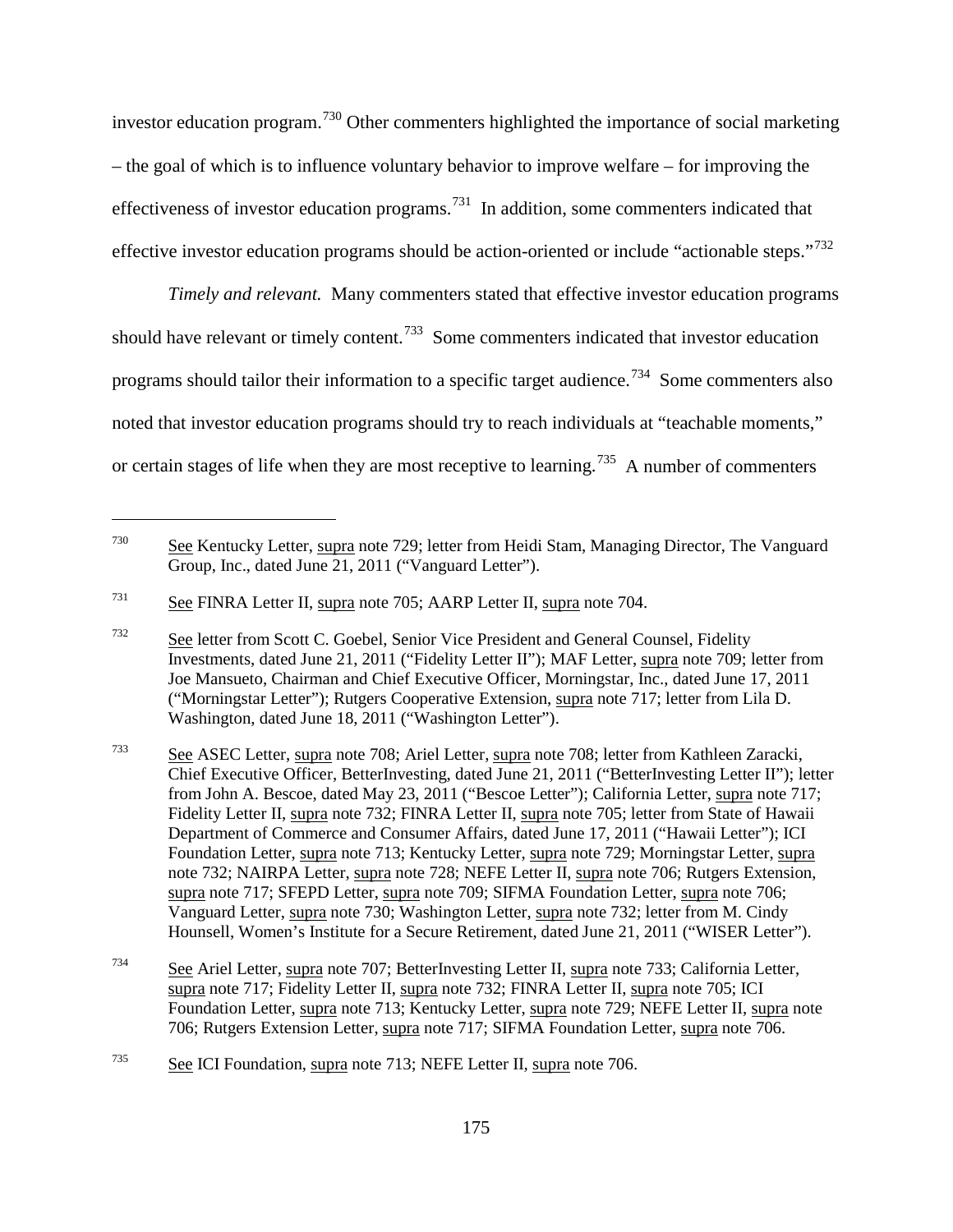indicated that investor education programs should present material in a manner that is engaging and interactive.<sup>736</sup> In addition, some commenters emphasized the importance of allowing investors to relate program materials to real-life scenarios.<sup>[737](#page-205-1)</sup>

*Include important investor education concepts.* Many commenters expressed views on important content areas for investor education programs. A number of commenters indicated that investor education programs should teach basic financial concepts, including risk, diversification, and compound interest.<sup>[738](#page-205-2)</sup> Several commenters noted that investor education programs should explain specific investment products and strategies.<sup>[739](#page-205-3)</sup> Some commenters stated that programs should educate individuals about investor protection, including how securities regulators protect investors and what steps individuals can take to avoid investment

<span id="page-205-0"></span> $\frac{736}{200}$  See ASEC Letter, supra note 708; Bescoe Letter, supra note 733; Hawaii Letter, supra note 733; ICI Foundation Letter, supra note 713; NAIRPA Letter, supra note 728; NEFE Letter II, supra note 706; SIFMA Foundation Letter, supra note 706; Washington Letter, supra note 732.

<span id="page-205-1"></span><sup>&</sup>lt;sup>737</sup> See ASEC Letter, supra note 708; SIFMA Foundation Letter, supra note 706; SFEPD Letter, supra note 709; WISER Letter, supra note 733.

<span id="page-205-2"></span><sup>738</sup> See ASEC Letter, supra note 708; California Letter, supra note, 717; letter from Merlin R. Cavallin, dated May 27, 2011; letter from Kevin R. Keller, Chief Executive Officer, Certified Financial Planner Board of Standards, Inc., dated June 21, 2011; Kentucky Letter, supra note 729; Kivenko Letter, supra note 714; ICI Foundation, supra note 713; NAIRPA Letter, supra note 728; NLC Letter, supra note 728; SIFMA Foundation Letter, supra note 706.

<span id="page-205-3"></span> $\frac{739}{20}$  See Anonymous Letter, supra note 717; ASEC Letter, supra note 708; Greenwich Roundtable Letter, supra note 709; Kivenko Letter, supra note 714; letter from Catherine Weatherford, President and CEO, Insured Retirement Institute, dated June 21, 2011 ("IRI Letter"); Rutgers Extension Letter, supra note 717.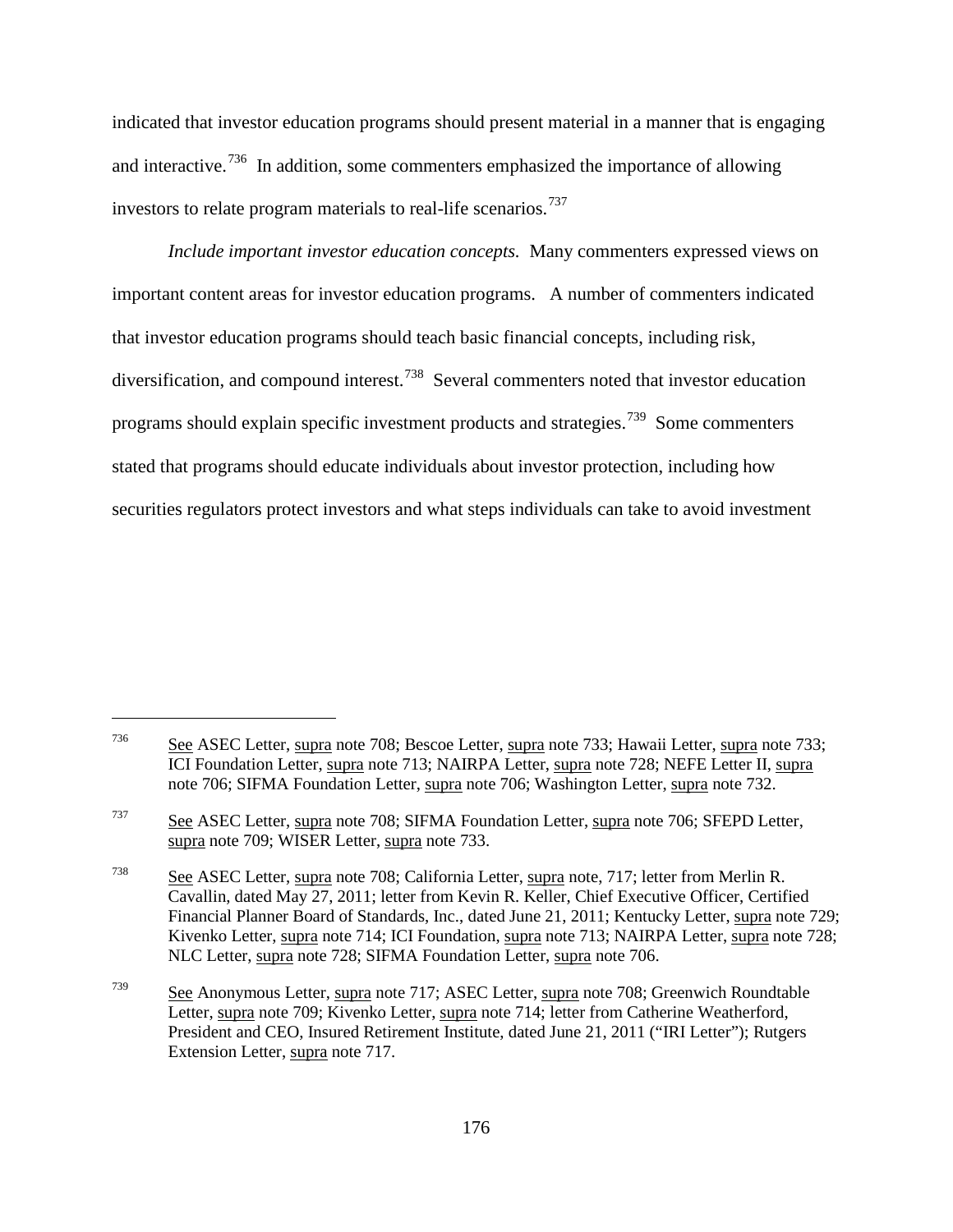fraud.[740](#page-206-0) A few commenters suggested that investor education programs should help individuals understand how emotions influence investing decisions.<sup>[741](#page-206-1)</sup>

*Be easily accessible.* Many commenters stated that effective investor education programs should be accessible to their target audiences, including that these programs should be easy to use and easy to find.<sup>[742](#page-206-2)</sup> Commenters also noted that investor education materials should be easy to understand through the widespread use of plain language,<sup>[743](#page-206-3)</sup> and that program content should be culturally sensitive to any target audience.<sup>744</sup> Some commenters also indicated that investor programs should be affordable to participants.<sup>[745](#page-206-5)</sup> One commenter noted that their focus on supporting community-based initiatives contributes to increasing effectiveness.<sup>[746](#page-206-6)</sup>

<span id="page-206-0"></span><sup>740</sup> See letter from Cynthia M. Fornelli, Executive Director, Center for Audit Quality, dated June 3, 2011; District of Columbia Letter, supra note 723; FINRA Letter II, supra note 705; Hawaii Letter, supra note 733; Kentucky Letter, supra note 729; SFEPD Letter, supra note 709.

<span id="page-206-1"></span><sup>741</sup> See ASEC Letter, supra note 708; Greenwich Roundtable Letter, supra note709; IRI Letter, supra note 739.

<span id="page-206-2"></span><sup>&</sup>lt;sup>742</sup> See AARP Letter II, supra note 704; BetterInvesting Letter II, supra note 733; Fidelity Letter II, supra note 732; Morningstar Letter, supra note 732; NLC Letter, supra note 728; ICI Foundation, supra note 713; NAIRPA Letter, supra note 728; NEFE Letter II, supra note 706; OIC Letter, supra note 728 ; Vanguard Letter, supra note 730; Washington Letter, supra note 732; WISER Letter, supra note 733.

<span id="page-206-3"></span><sup>743</sup> See ASEC Letter, supra note 708; NLC Letter, supra note 728; letter from Ronald C. Long, Wells Fargo Advisors, dated June 21, 2011 ("Wells Fargo Letter").

<span id="page-206-4"></span><sup>744</sup> See Ariel Letter, supra note 707; ICI Foundation Letter, supra note 713.

<span id="page-206-5"></span><sup>&</sup>lt;sup>745</sup> See BetterInvesting Letter II, supra note 733; OIC Letter, supra note 728; SIFMA Foundation Letter, supra note 706.

<span id="page-206-6"></span><sup>746</sup> See SIFMA Foundation Letter, supra note 706.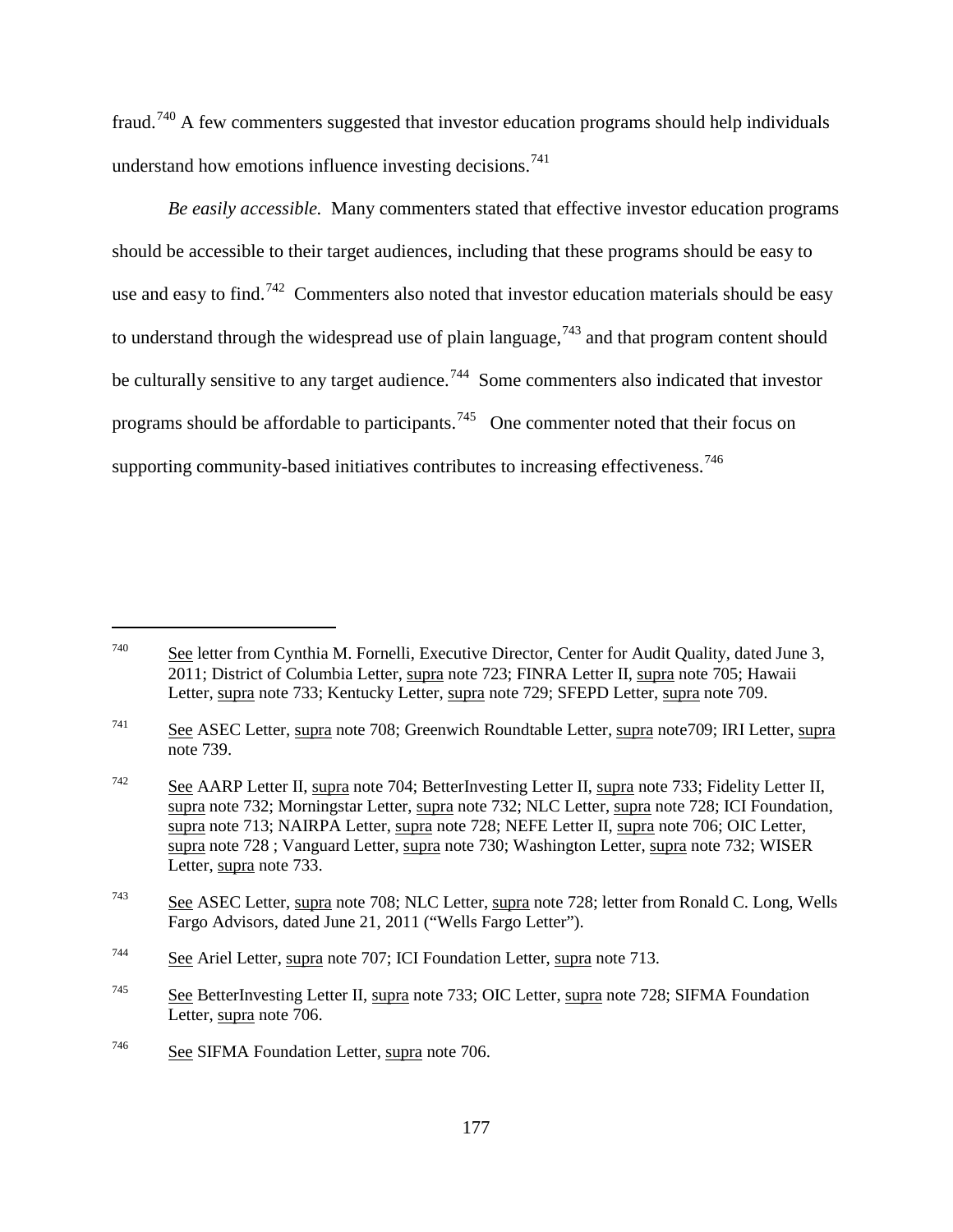*Promoted with strategic partnerships.* Several commenters indicated that effective investor education programs utilize strategic partnerships.<sup>747</sup> Some commenters suggested that, to be effective, investor education programs should leverage the support of public, private, and not-for-profit organizations through partnerships.<sup>[748](#page-207-1)</sup> One commenter recommended that securities regulators and certain investment professionals work together on a public investor education campaign.<sup>[749](#page-207-2)</sup> Another commenter emphasized the importance of establishing partnerships with the media.<sup>[750](#page-207-3)</sup>

*Delivered efficiently.* Many commenters expressed views on how investor education programs can effectively deliver information to the public. Some commenters indicated that online delivery channels, including websites, webinars, podcasts, and videos, are effective for particular audiences.<sup>[751](#page-207-4)</sup> Other commenters emphasized that investor education programs should use in-person methods, such as classroom settings and presentations to large groups.<sup>752</sup> A few commenters suggested that investor education programs should use a combination of these approaches to reach investors in a variety of ways.<sup>[753](#page-207-6)</sup> Some commenters asserted that the most

<span id="page-207-0"></span> $\frac{747}{2}$  See AARP Letter II, supra note 704; Financial Services Roundtable Letter, supra note 723; ICI Foundation Letter, supra note 706; SIFMA Foundation Letter, supra note 706.

<span id="page-207-1"></span><sup>748</sup> See Financial Services Roundtable Letter, supra note 723; SIFMA Foundation Letter, supra note 706.

<span id="page-207-2"></span><sup>749</sup> See L.B. Stant Letter, supra, note 709.

<span id="page-207-3"></span><sup>750</sup> See ICI Foundation Letter, supra note 713.

<span id="page-207-4"></span><sup>751</sup> See BetterInvesting Letter II, supra note 733; Vanguard Letter, supra note 730; Wells Fargo Letter supra note 743.

<span id="page-207-5"></span><sup>752</sup> See, e.g., Kentucky Letter, supra note 729; WISER Letter, supra note 733.

<span id="page-207-6"></span><sup>&</sup>lt;sup>753</sup> See California Letter, supra note 717; Fidelity Letter II, supra note 732; NLC Letter; supra note 728.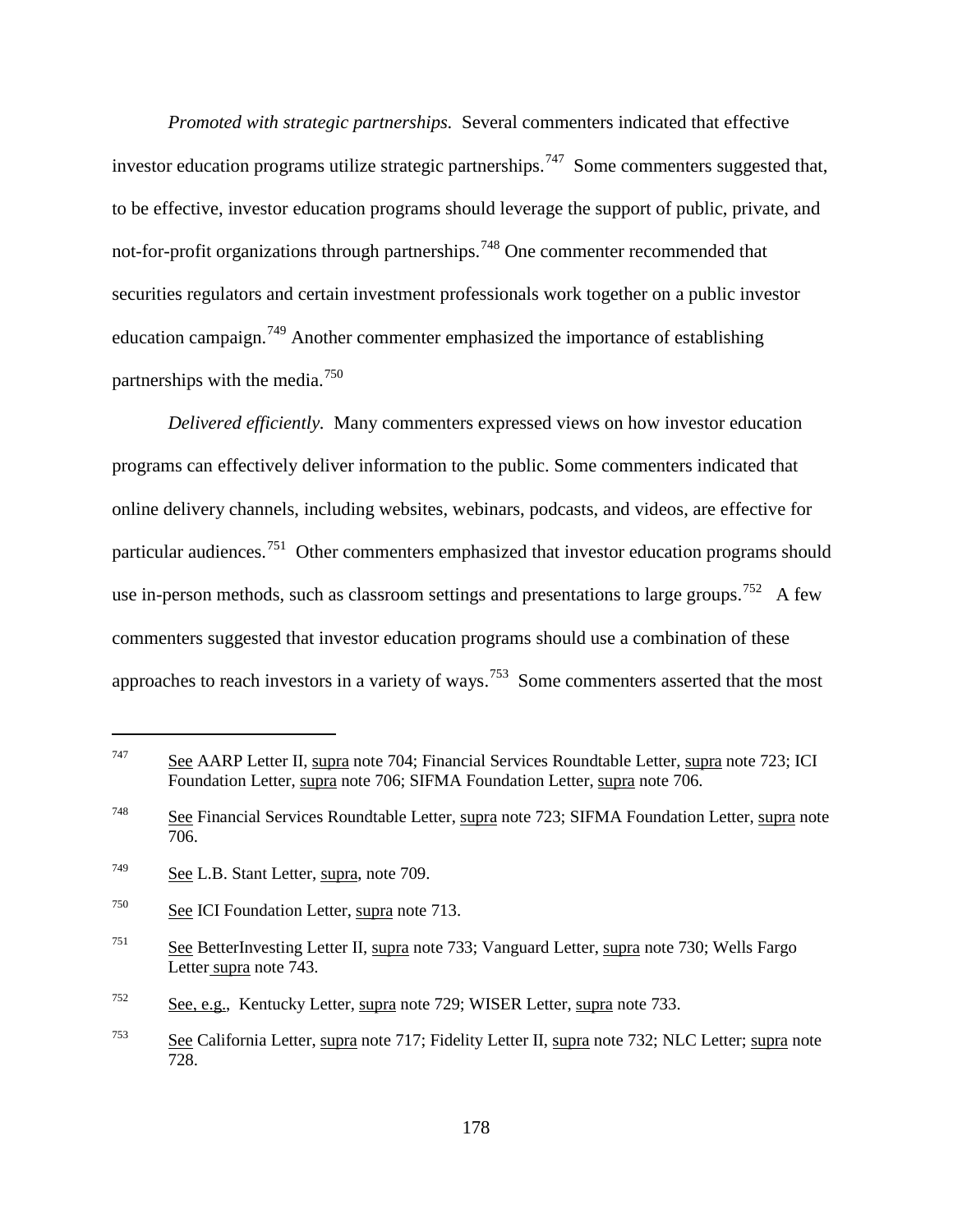effective investor education programs should include a one-on-one component with access to a full-service financial professional.<sup>[754](#page-208-0)</sup> However, a number of commenters stated that the most effective investor education programs are sponsored by non-commercial organizations, free from conflicts of interest.[755](#page-208-1)

*Scalable.* Some commenters noted that investor education programs should be designed in a way so as to reach a high volume of investors.<sup>[756](#page-208-2)</sup> Commenters also indicated that an investor education program should be easily reproduced under different conditions and in different locations.<sup>[757](#page-208-3)</sup> According to one commenter, "effective investor educations should be scalable and replicable nationally."<sup>[758](#page-208-4)</sup> Another commenter questioned the effectiveness of any investor education program with a limited audience.<sup>[759](#page-208-5)</sup>

# **IX. Discussion of Dodd-Frank Act Section 917(a)(6): Strategy to Increase the Financial Literacy of Investors in Order to Bring about a Positive Change in Investor Behavior**

Dodd-Frank Act Section 917(a)(6) directs the Commission to conduct a study to identify, among other things, a strategy to improve the financial literacy of investors. Specifically, the Commission must identify "in consultation with the Financial Literacy and Education

<span id="page-208-0"></span><sup>754</sup> See letter from Francis Investment Council, LLC, dated June 17, 2011; Wells Fargo Letter, supra note 743.

<span id="page-208-1"></span><sup>755</sup> See NAASA Letter, supra note 704; NEFE Letter II, supra note 706; West Virginia Letter, supra note 717.

<span id="page-208-2"></span> $\frac{756}{200}$  See AARP Letter II, supra note 704; FINRA Letter II, supra note 705; SIFMA Foundation Letter, supra note 706; Wells Fargo Letter, supra note 743.

<span id="page-208-3"></span><sup>&</sup>lt;sup>757</sup> See FINRA Letter II, supra note 705; SIFMA Foundation Letter, supra note 706.

<span id="page-208-4"></span> $\frac{758}{200}$  See FINRA Letter II, supra note 705.

<span id="page-208-5"></span> $\frac{759}{200}$  See ASEC Letter, supra note 708.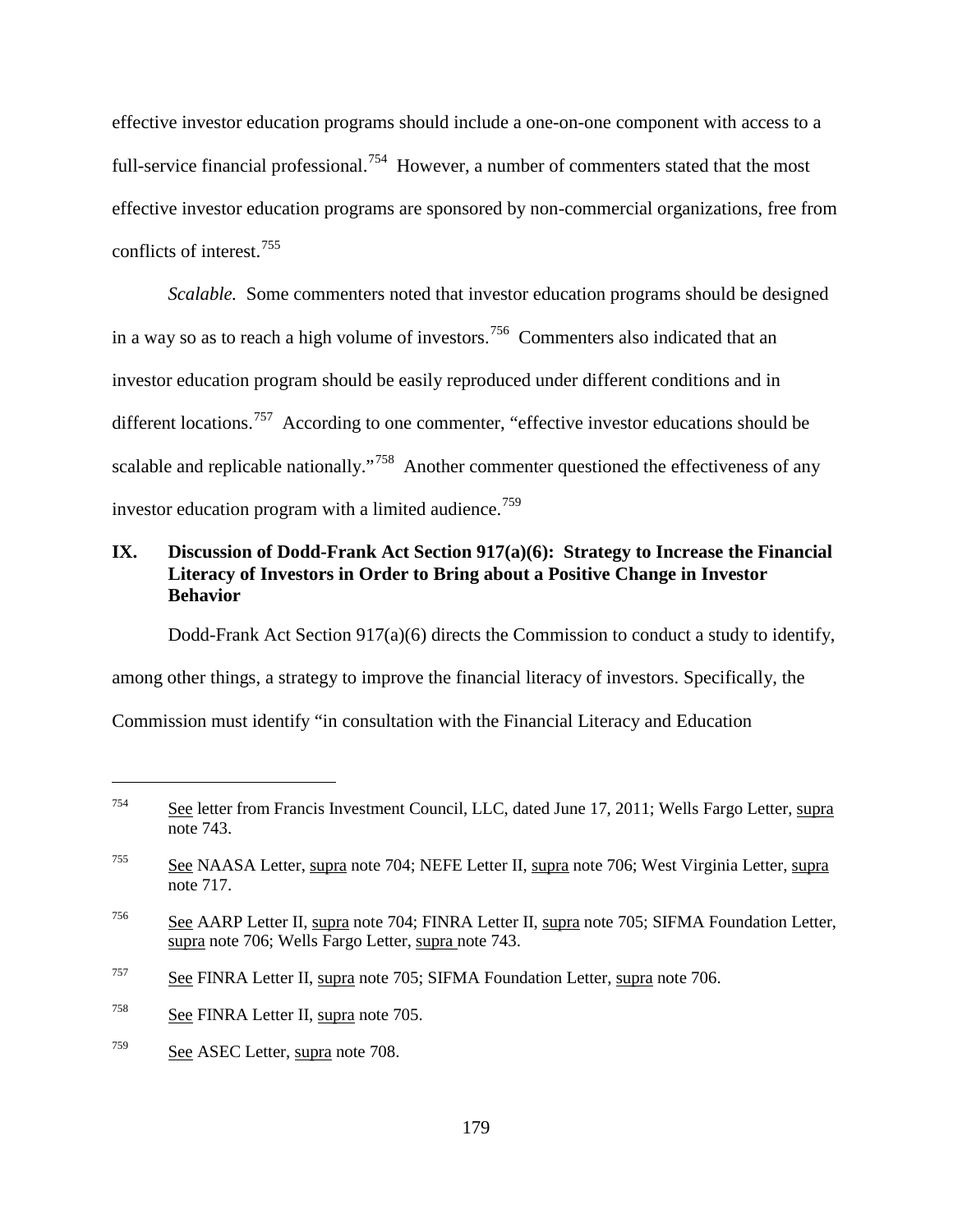Commission, a strategy (including, to the extent practicable, measurable goals and objectives) to increase the financial literacy of investors in order to bring about a positive change in investor behavior."[760](#page-209-0)

OIEA staff consulted with FLEC representatives (collectively, "FLEC Participants") to identify the strategy pursuant to Dodd-Frank Act Section  $917(a)(6)$ <sup>761</sup> FLEC Participants identified key themes and goals for the strategy during three in-person meetings.<sup>[762](#page-209-2)</sup> FLEC Participants discussed using the National Strategy for Financial Literacy 2011 and FLEC's financial education core competencies for saving and investing to help implement the strategy.

## *Key Content Areas for Improving the Financial Literacy of Investors*

FLEC Participants identified four content areas that they believe should be promoted through the strategy's goals to improve the financial literacy of investors and to have a positive impact on investing behavior. The four content areas are: (i) different types of risk; (ii) the fees and costs associated with investing; (iii) proactive steps for avoiding fraud; and (iv) general investment knowledge, including topics such as compound interest. FLEC Participants also agreed that these content areas should be highlighted in financial education and capability efforts generally, especially at schools, in the workplace, within communities, and by families.

<span id="page-209-0"></span><sup>760</sup> Pub. L. No. 111-203, 124 Stat. 1376 (2010).

<span id="page-209-1"></span><sup>&</sup>lt;sup>761</sup> FLEC Participants represented at the meeting included the Department of the Treasury, the Department of Education, the Department of Labor, the Consumer Financial Protection Bureau, the Commodity Futures Trading Commission, the Social Security Administration, the Office of the Comptroller of the Currency, and the Federal Deposit Insurance Corporation.

<span id="page-209-2"></span><sup>762</sup> OIEA staff hosted meetings with FLEC Participants on November 17, 2011, January 18, 2012, and March 28, 2012.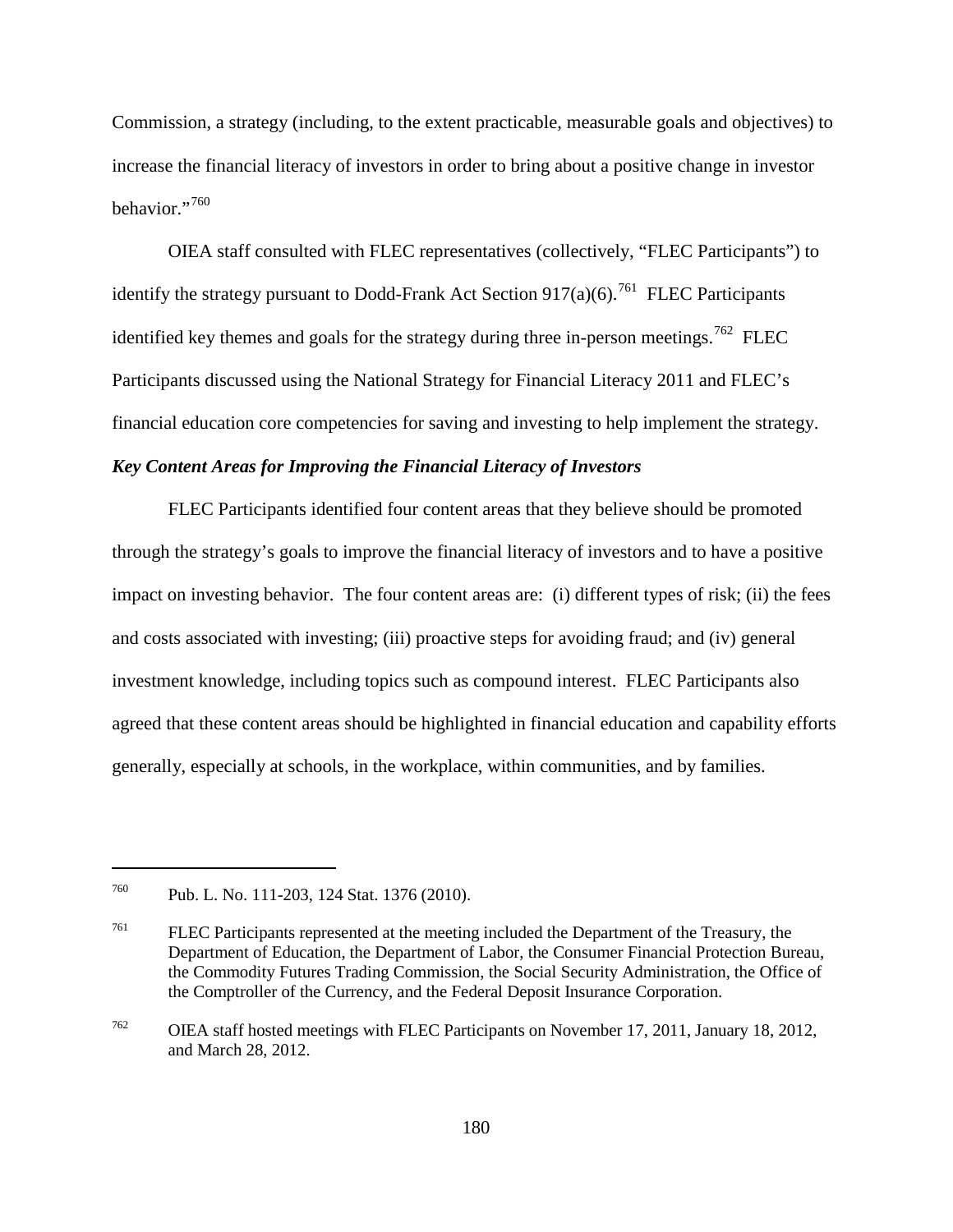# *Goals for Improving the Financial Literacy of Investors*

FLEC Participants identified four goals for the strategy:

# • **Develop joint investor education programs that target specific groups.**[763](#page-210-0)

FLEC Participants discussed the possibility of working together to create, support, or

augment joint investor education programs focusing on the following groups: young

investors;<sup>[764](#page-210-1)</sup> lump sum payout recipients;<sup>[765](#page-210-2)</sup> investment trustees;<sup>[766](#page-210-3)</sup> members of the military;<sup>[767](#page-210-4)</sup>

underserved populations;  $768$  and older investors.  $769$ 

<span id="page-210-0"></span><sup>763</sup> According to a recent GAO report, "significant financial literacy and education activities and programs [are] those whose primary goals [are] to educate, inform, or encourage individuals to make informed judgments and take effective actions regarding the current and future use and management of money." See 2012 Annual Report: Opportunities to Reduce Duplication, Overlap and Fragmentation, Achieve Savings, and Enhance Revenue, GAO Report 12-342SP (February 2012).

<span id="page-210-1"></span><sup>764</sup> FLEC Participants indicated that the target audience of this initiative would be 21-35 year olds. According to the 2009 National Financial Capability Study, approximately 23% of respondents ages 18-29 have ever tried to estimate how much money they need to save for retirement.

<span id="page-210-2"></span><sup>&</sup>lt;sup>765</sup> FLEC Participants indicated that recipients of a lump sum payout, such as an inheritance or a distribution from a qualified retirement plan, often are targets of investment fraud.

<span id="page-210-3"></span><sup>766</sup> FLEC Participants generally identified investment trustees as candidates for investor education. Trustees of 401(k) and 403(b) plans, for example, may not have a strong background in investing or may not understand certain investment products.

<span id="page-210-4"></span><sup>&</sup>lt;sup>767</sup> According to the Report on the Military Survey Component of the National Financial Capability Study, approximately 28% of service members "do not have or do not know whether they have a retirement savings plan through a current or previous employer."

<span id="page-210-5"></span><sup>768</sup> For example, according to the 2009 National Financial Capability Study, approximately 20% of Hispanic adults and 38% of African-American adults have tried to estimate how much money they need to save for retirement.

<span id="page-210-6"></span><sup>769</sup> According to the 2009 National Financial Capability Study, approximately 50% of respondents ages 60 and over have ever tried to estimate how much money they need to save for retirement.